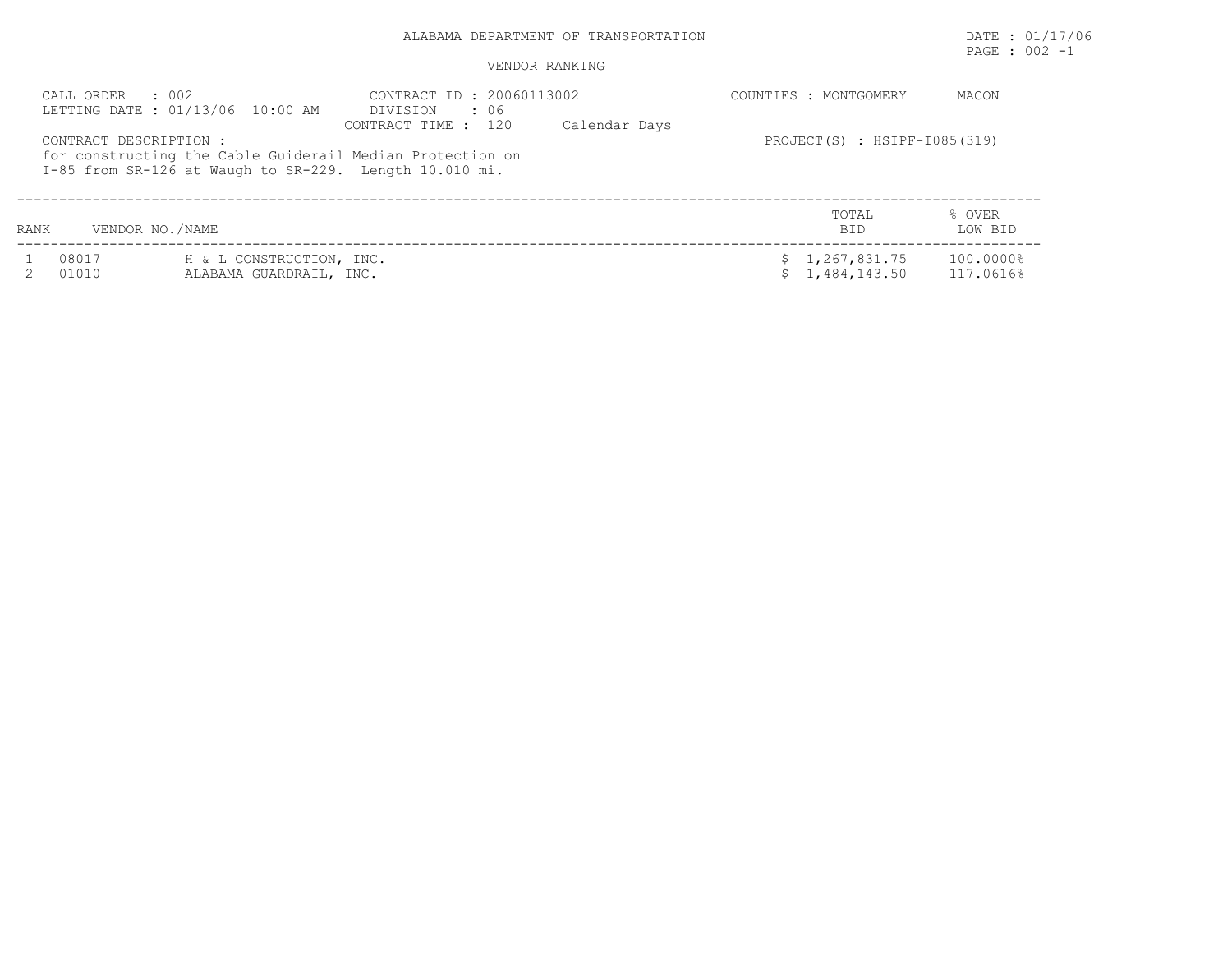| ALABAMA DEPARTMENT OF TRANSPORTATION | DATE<br>: 01/17/06   |
|--------------------------------------|----------------------|
|                                      | : 002<br>PAGE<br>$-$ |

| CALL ORDER : 002<br>LETTING DATE: 01/13/06 10:00 AM DIVISION : 06                                                                                                                                                                                                                                                                                                                                                                    |             |      | CONTRACT ID : 20060113002                                                                 |                                   |            | COUNTIES : MONTGOMERY MACON |        |
|--------------------------------------------------------------------------------------------------------------------------------------------------------------------------------------------------------------------------------------------------------------------------------------------------------------------------------------------------------------------------------------------------------------------------------------|-------------|------|-------------------------------------------------------------------------------------------|-----------------------------------|------------|-----------------------------|--------|
|                                                                                                                                                                                                                                                                                                                                                                                                                                      |             |      | $ (1) 08017$<br>$ (2) 01010$<br>$ H \& L \nconstrUCTION, INC.$<br>$ ALABAMA \nconstrURT.$ |                                   |            |                             |        |
| LINE NO / ITEM CODE / ALT                                                                                                                                                                                                                                                                                                                                                                                                            |             |      | QUANTITY   UNIT PRICE AMOUNT  UNIT PRICE AMOUNT  UNIT PRICE                               |                                   |            |                             | AMOUNT |
| SECTION 0001 Total                                                                                                                                                                                                                                                                                                                                                                                                                   |             |      |                                                                                           |                                   |            |                             |        |
| 0010 206D001<br>Removing Guardrail                                                                                                                                                                                                                                                                                                                                                                                                   |             |      | 2978.000 LF   2.50000 7445.00  1.25000                                                    |                                   | 3722.501   |                             |        |
| 0020 206E008                                                                                                                                                                                                                                                                                                                                                                                                                         |             |      | $34.000$ EACH $150.00000$ $5100.00$ $130.00000$ $4420.00$                                 |                                   |            |                             |        |
| Removing Guardrail End Anchor (All Type  <br>0030 210D001          1380.000 CUYD     25.00000    34500.00     31.00000    42780.00 <br>Borrow Excavation (Loose Truckbed                                                                                                                                                                                                                                                             |             |      |                                                                                           |                                   |            |                             |        |
| Measurement)<br>0040 600A000<br>Mobilization                                                                                                                                                                                                                                                                                                                                                                                         |             | LUMP |                                                                                           | 71500.00000 71500.00  55000.00000 | 55000.001  |                             |        |
| 0050 624C001<br>Tensioned Cable Guiderail (Safe Roads)                                                                                                                                                                                                                                                                                                                                                                               |             |      | 11405.000 LF   14.75000 168223.75  19.10000                                               |                                   | 217835.50  |                             |        |
| 0060 624C002<br>Tensioned Cable Guiderail (C.A.S.S.)                                                                                                                                                                                                                                                                                                                                                                                 |             |      | 14252.000 LF   17.25000 245847.00  21.25000                                               |                                   | 302855.001 |                             |        |
| 0070 624C003 18454.000 LF  <br>Tensioned Cable Guiderail (BRIFEN)                                                                                                                                                                                                                                                                                                                                                                    |             |      |                                                                                           | 21.50000 396761.00  26.20000      | 483494.80  |                             |        |
| 0080 629D000<br>Bridge Guardrail Retrofit, Type IC                                                                                                                                                                                                                                                                                                                                                                                   |             |      | $10.000$ EACH  2500.00000 25000.00                                                        | 6500.00000 65000.00               |            |                             |        |
| $0090$ 630A001 $7730.000$ LF   15.50000 119815.00  14.50000 112085.00 <br>Steel Beam Guardrail, Class A, Type 2                                                                                                                                                                                                                                                                                                                      |             |      |                                                                                           |                                   |            |                             |        |
| $\begin{bmatrix} . & . & . & . & . \\ 0.100 & 630 \text{ } \text{CO} & 0.0000 \end{bmatrix} \quad \begin{bmatrix} . & . & . & . \\ 0.000 & 0. & . & . \\ 0.000 & 0. & . & . \\ 0.000 & 0. & . & . \\ 0.000 & 0. & . & . \end{bmatrix} \quad \begin{bmatrix} . & . & . & . \\ 0. & . & . & . \\ 0. & . & . & . \\ 0. & . & . & . \\ 0. & . & . & . \\ 0. & . & . & . \\ 0. & . & . & . \end{bmatrix}$<br>Guardrail End Anchor, Type 8 |             |      |                                                                                           |                                   |            |                             |        |
| 0110 630C003<br>Guardrail End Anchor, Type 13                                                                                                                                                                                                                                                                                                                                                                                        | 10.000 EACH |      |                                                                                           | 1175.00000 11750.00  1500.00000   | 15000.001  |                             |        |
| $0120$ 630C050 $11$ 7.000 EACH 1875.00000 13125.00 2100.00000<br>Guardrail End Anchor, Type 20 Series                                                                                                                                                                                                                                                                                                                                |             |      |                                                                                           |                                   | 14700.001  |                             |        |
| 0130 630C070<br>Guardrail End Anchor, Type 10 Series                                                                                                                                                                                                                                                                                                                                                                                 |             |      | 9.000 EACH  1625.00000 14625.00  1500.00000 13500.00                                      |                                   |            |                             |        |
| $\begin{array}{cccccccccc} 0140 & 631 \text{F001} & & & & & 324.000 & \text{LF} & & & 9.00000 & & & 2916.00 & & & & 12.00000 & & & & 3888.00 & \end{array}$<br>Steel Beam Guardrail, Class A, Type 2                                                                                                                                                                                                                                 |             |      |                                                                                           |                                   |            |                             |        |
| Relocated<br>0150 631G008                                                                                                                                                                                                                                                                                                                                                                                                            |             |      | 3.000 EACH  500.00000 1500.00  800.00000                                                  |                                   | 2400.001   |                             |        |
| Guardrail End Anchor, Type 8 Relocated  <br>0160 631G009 and the state of the state of the state of the state of the state of the state of the state of th<br>Guardrail End Anchor, Type 10 Series                                                                                                                                                                                                                                   |             |      | 3.000 EACH  650.00000 1950.00  1500.00000                                                 |                                   | 4500.001   |                             |        |
| Relocated<br>0170 652A100<br>Seeding                                                                                                                                                                                                                                                                                                                                                                                                 |             |      | $3.000$ $ACRE$ 1500.00000 4500.000 895.00000 2685.00                                      |                                   |            |                             |        |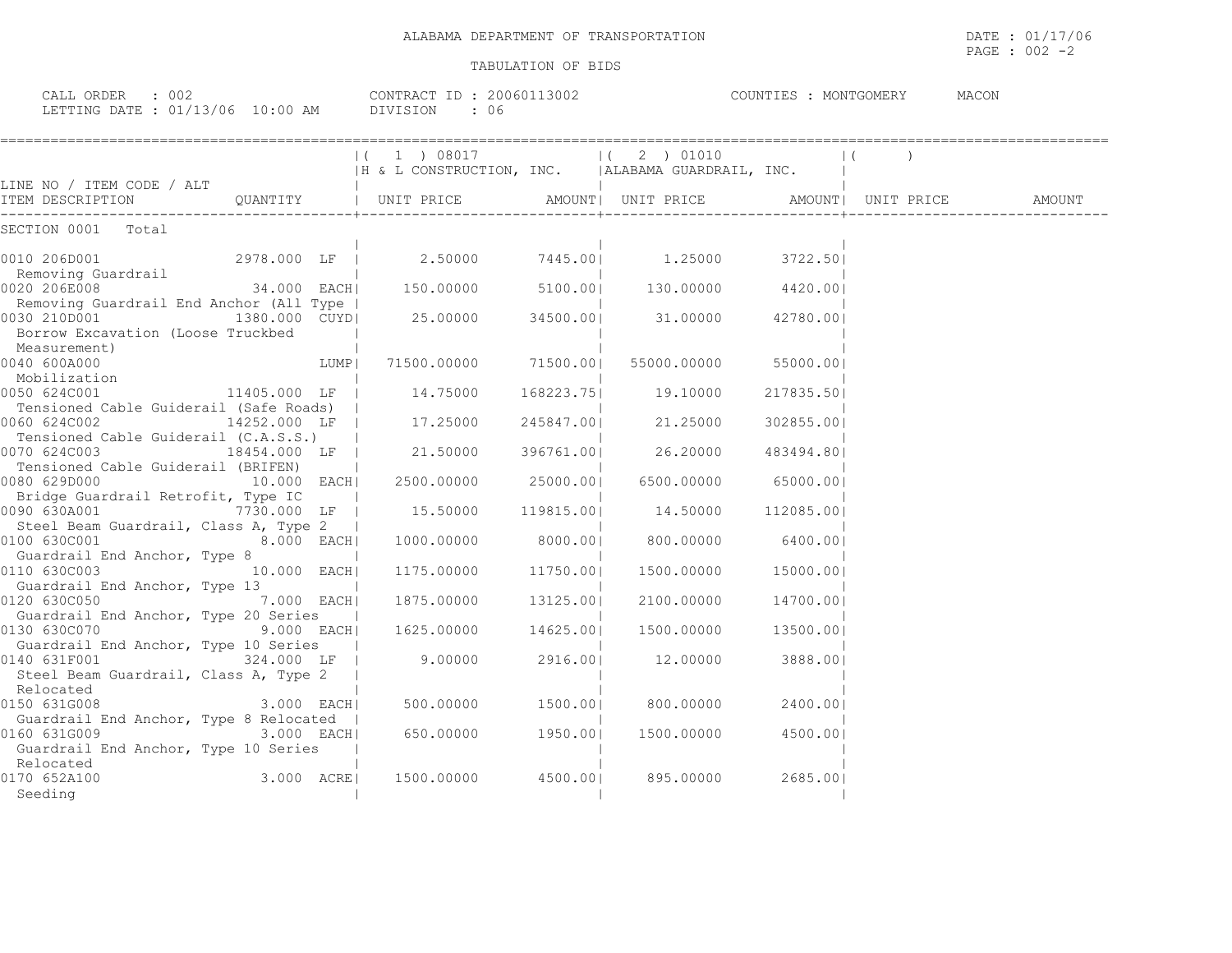PAGE : 002 -3

| 002<br>CALL ORDER                                                                                                                                   | 20060113002<br>CONTRACT ID : | MACON<br>COUNTIES<br>MONTGOMERY |
|-----------------------------------------------------------------------------------------------------------------------------------------------------|------------------------------|---------------------------------|
| LETTING DATE : 01/13/06 10:00 AM<br>the contract of the contract of the contract of the contract of the contract of the contract of the contract of | DIVISION<br>06               |                                 |

|                                                                                                                          |                | 1 ) 08017<br> H & L CONSTRUCTION, INC.   ALABAMA GUARDRAIL, INC. | $\overline{\phantom{a}}$ | 2 ) 01010                       |                       |        |
|--------------------------------------------------------------------------------------------------------------------------|----------------|------------------------------------------------------------------|--------------------------|---------------------------------|-----------------------|--------|
| LINE NO / ITEM CODE / ALT                                                                                                |                |                                                                  |                          |                                 |                       |        |
|                                                                                                                          |                |                                                                  |                          |                                 |                       | AMOUNT |
| 0180 656A010<br>Mulching                                                                                                 |                |                                                                  |                          | 4500.001 795.00000              | 2385.001              |        |
| 0190 659A000<br>Erosion Control Netting, Class A                                                                         | 2500.000 SOYDI |                                                                  |                          | 2.50000 6250.001 2.30000        | 5750.001              |        |
| 0200 665J000<br>Silt Fence, Type A                                                                                       | 3230.000 LF    | 8.00000                                                          | 25840.001                | 4.80000                         | 15504.00              |        |
| 0210 6650001                                                                                                             | 3230.000 LF    | $1.00000$ 3230.00                                                |                          | $0.40000$ 1292.00               |                       |        |
| Pest Control Treatment<br>3.000 ACRE<br>30 680A000<br>30 680A000<br>0220 666A001                                         |                | 50.00000                                                         | 150.00                   | 10.50000                        | 31.50                 |        |
| 0230 680A000<br>Engineering Controls                                                                                     |                | 5000.00000                                                       | 5000.001                 | 30000.00000                     | 30000.001             |        |
| 0240 740B000<br>1624.000 SQFT <br>Construction Signs                                                                     |                | 8.50000                                                          | 13804.00                 | 9.80000                         | 15915.201             |        |
| 300.000 EACH<br>0250 740D000<br>Channelizing Drums                                                                       |                | 60.00000                                                         | 18000.001                | 52.50000                        | 15750.001             |        |
| 10.000 EACH<br>0260 7401005<br>Warning Lights, Type B (Detachable Head                                                   |                | 250.00000                                                        | 2500.001                 | 275.00000                       | 2750.001              |        |
| $2.000$ EACH<br>0270 741C010<br>Portable Sequential Arrow And Chevron<br>Sign Unit                                       |                |                                                                  | 5000.00000 10000.001     | 3000.00000                      | 6000.001              |        |
| 0280 742A001<br>Portable Changeable Message Sign, Type                                                                   | $2.000$ EACH   |                                                                  | 18000.00000 36000.001    | 8250.00000                      | 16500.001             |        |
| 0290 998A000<br>$\begin{array}{c}\n\text{LUMP} \\ \end{array}$<br>Construction Fuel (Maximum Bid Limited<br>To \$ 34000) |                |                                                                  | 10000.00000 10000.00     |                                 | 22000.00000 22000.001 |        |
| SECTION TOTALS                                                                                                           |                |                                                                  |                          | $$1,267,831.75$ $$1,484,143.50$ |                       | 0.00   |
| CONTRACT TOTALS                                                                                                          |                |                                                                  |                          | $$1,267,831.75$ $$1,484,143.50$ |                       | \$     |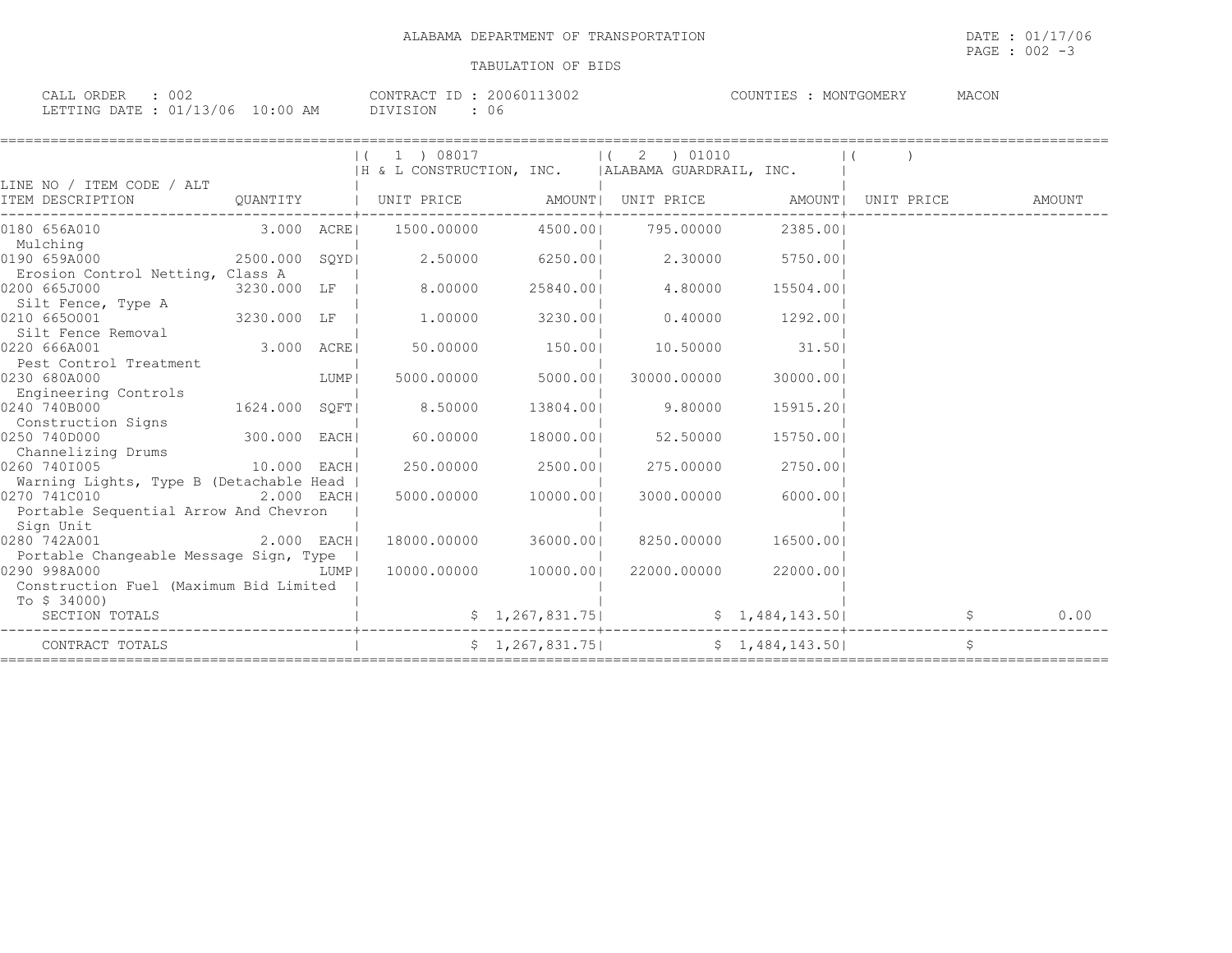# ALABAMA DEPARTMENT OF TRANSPORTATION **DATE** : 01/17/06

# PAGE : 003 -1

#### VENDOR RANKING

|      | CALL ORDER : 003       | LETTING DATE : 01/13/06 10:00 AM | CONTRACT ID: 20060113003<br>DIVISION<br>$\therefore$ 04                                                                                           |              | COUNTIES : CALHOUN                                       |                   |
|------|------------------------|----------------------------------|---------------------------------------------------------------------------------------------------------------------------------------------------|--------------|----------------------------------------------------------|-------------------|
|      | CONTRACT DESCRIPTION : | of Lake Yahou. Length 2.756 mi.  | CONTRACT TIME : 385<br>for constructing the Grade and Drainage on the Anniston East<br>Bypass from north of Choccolocco Road in Anniston to south | Working Days | (available days)<br>PROJECT(S) : ACSTPAAF-NCPD-0192(006) |                   |
| RANK | VENDOR NO./NAME        |                                  |                                                                                                                                                   |              | TOTAL<br><b>BID</b>                                      | % OVER<br>LOW BID |
|      | 23025                  |                                  | WRIGHT BROTHERS CONSTRUCTION COMPANY, INC.                                                                                                        |              | \$24,225,583.05                                          | 100.0000%         |
|      | 18024                  | RACON, INC.                      |                                                                                                                                                   |              | \$25,451,408.27                                          | 105.0600%         |
|      | 07014                  | ELMO GREER & SONS, LLC           |                                                                                                                                                   |              | \$27,141,478.62                                          | 112.0364%         |
|      | 08016                  |                                  | HILL BROTHERS CONSTRUCTION & ENGINEERING COMPANY, INC.                                                                                            |              | \$28,925,577.00                                          | 119.4010%         |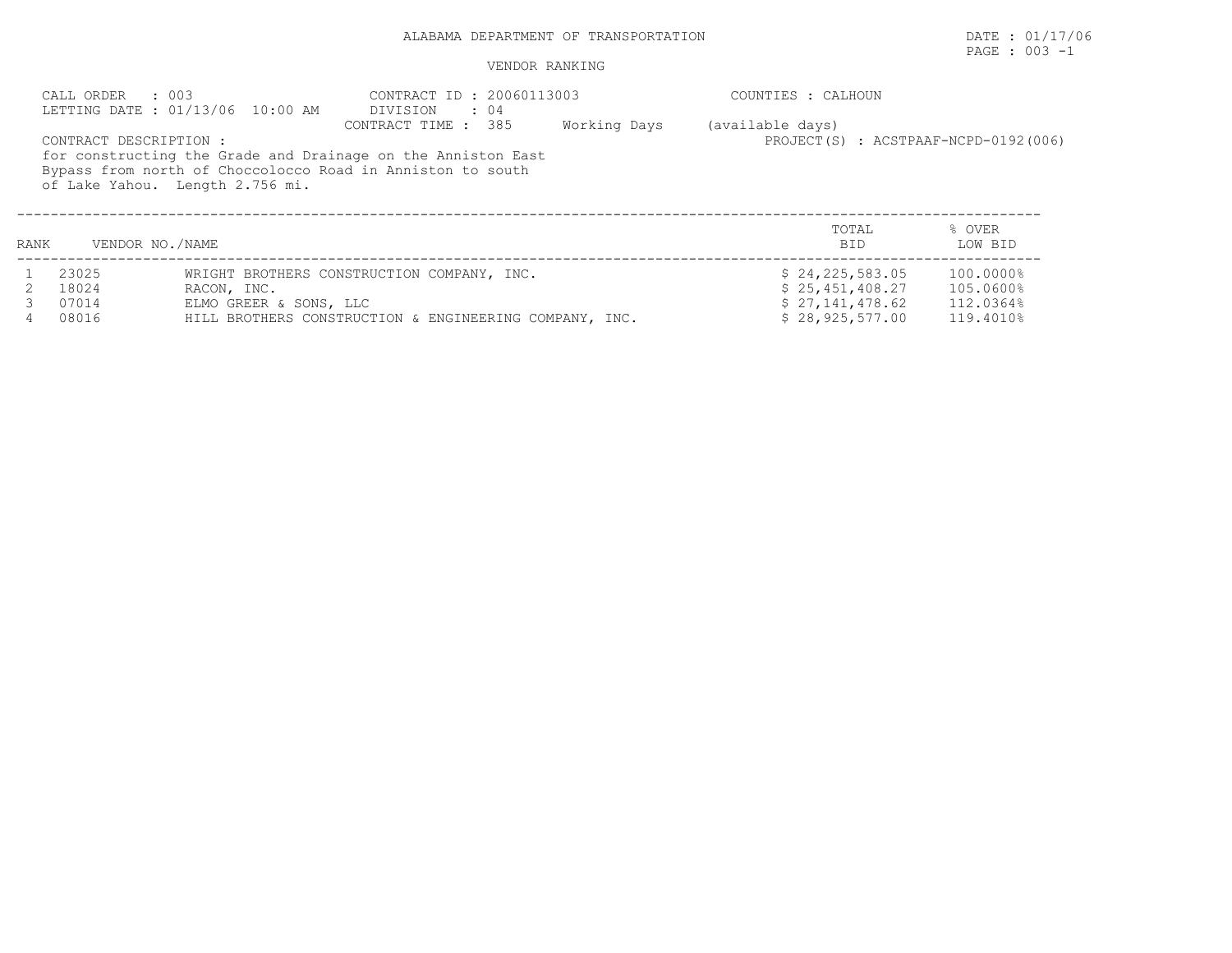| 003<br>ORDER<br>$\sim$ $\sim$ $\sim$ $\sim$<br>ىلىلAپ |                     | 13003<br>CONTRACT<br>$3006011$   | :ALHOUN<br>COUNTIES |
|-------------------------------------------------------|---------------------|----------------------------------|---------------------|
| 01/13/06<br>LETTING DATE :                            | $10 \cdot 00$<br>AΜ | "SION<br>דלדת<br>$\cup$ $\omega$ |                     |

|                                                                                                                                                                   |                 |             | 1 ) 23025<br>  WRIGHT BROTHERS CONSTRUCTIO   RACON, INC. |             | 2 ) 18024               |             | 3 ) 07014<br>$\vert$ (<br>  ELMO GREER & SONS, LLC |             |
|-------------------------------------------------------------------------------------------------------------------------------------------------------------------|-----------------|-------------|----------------------------------------------------------|-------------|-------------------------|-------------|----------------------------------------------------|-------------|
| LINE NO / ITEM CODE / ALT<br>ITEM DESCRIPTION                                                                                                                     | QUANTITY        |             | UNIT PRICE                                               |             | AMOUNT  UNIT PRICE      | AMOUNT      | UNIT PRICE                                         | AMOUNT      |
| SECTION 0001<br>Total                                                                                                                                             |                 |             |                                                          |             |                         |             |                                                    |             |
| 0010 201A002<br>Clearing And Grubbing (Maximum<br>Allowable Bid \$ 4000 Per Acre)<br>(Appoximately 112 Acres)                                                     |                 | LUMP        | 448000.00000                                             |             | 448000.00  448000.00000 |             | 448000.00  448000.00000                            | 448000.00   |
| 0020 205A001                                                                                                                                                      | 1.000 EACH      |             | 4400.00000                                               | 4400.001    | 20000.00000             | 20000.001   | 4000.00000                                         | 4000.00     |
| Removal Of Structures, Structure No. 1  <br>0030 205A002<br>Removal Of Structures, Structure No. 2                                                                | 1.000 EACHI     |             | 4400.00000                                               | 4400.001    | 1,00000                 | 1.001       | 3000.00000                                         | 3000.00     |
| 0040 205A003<br>Removal Of Structures, Structure No. 3                                                                                                            | $1.000$ EACHI   |             | 4400.00000                                               | 4400.001    | 1,00000                 | 1.001       | 5000.00000                                         | 5000.00     |
| 0050 206B000<br>Removal Of Old Box Culvert, Station<br>$135+35$                                                                                                   |                 | LUMP        | 2200.00000                                               | 2200.001    | 10000.00000             | 10000.001   | 3500.00000                                         | 3500.00     |
| 0060 206B001<br>Removal Of Old Box Culvert, Station<br>$237 + 75$                                                                                                 |                 | LUMP        | 2200.00000                                               | 2200.001    | 5000.00000              | 5000.001    | 2500.00000                                         | 2500.00     |
| 0070 206D000<br>Removing Pipe                                                                                                                                     | 246.000 LF      |             | 17.30000                                                 | 4255.801    | 8.48000                 | 2086.081    | 12,00000                                           | 2952.00     |
| 0080 206D001<br>Removing Guardrail                                                                                                                                | 225.000 LF      |             | 6.00000                                                  | 1350.001    | 5.50000                 | 1237.501    | 5.00000                                            | 1125.00     |
| 0090 206D006<br>Removing Industrial Fence                                                                                                                         | 1937.000 LF     |             | 3,20000                                                  | 6198.401    | 3,00000                 | 5811.001    | 1,00000                                            | 1937.00     |
| 0100 206E000<br>Removing Headwalls                                                                                                                                | 12.000          | EACH        | 115,00000                                                | 1380.001    | 1105.00000              | 13260.001   | 100,00000                                          | 1200.00     |
| 0110 210A000<br>Unclassified Excavation                                                                                                                           | 4313275.000     | <b>CUYD</b> | 2.53000                                                  | 10912585.75 | 2.06000                 | 8885346.501 | 3.08000                                            | 13284887.00 |
| 0120 214A000<br>Structure Excavation                                                                                                                              | 31762.000 CUYDI |             | 7.00000                                                  | 222334.001  | 9.00000                 | 285858.001  | 18,00000                                           | 571716.00   |
| 0130 214B001                                                                                                                                                      | 6455.000        | <b>CUYD</b> | 20,00000                                                 | 129100.001  | 25.56000                | 164989.801  | 26.00000                                           | 167830.00   |
| Foundation Backfill, Commercial<br>0140 301A012<br>Crushed Aggregate Base Course, Type B,                                                                         | 4205.000        | SOYD        | 9.00000                                                  | 37845.001   | 6.75000                 | 28383.751   | 8,00000                                            | 33640.00    |
| Plant Mixed, 6" Compacted Thickness<br>0150 424A361<br>Superpave Bituminous Concrete Wearing<br>Surface Layer, 3/4" Maximum Aggregate<br>Size Mix, ESAL Range C/D | 482,000 TON     |             | 65.00000                                                 | 31330.001   | 59.92000                | 28881.441   | 55.00000                                           | 26510.00    |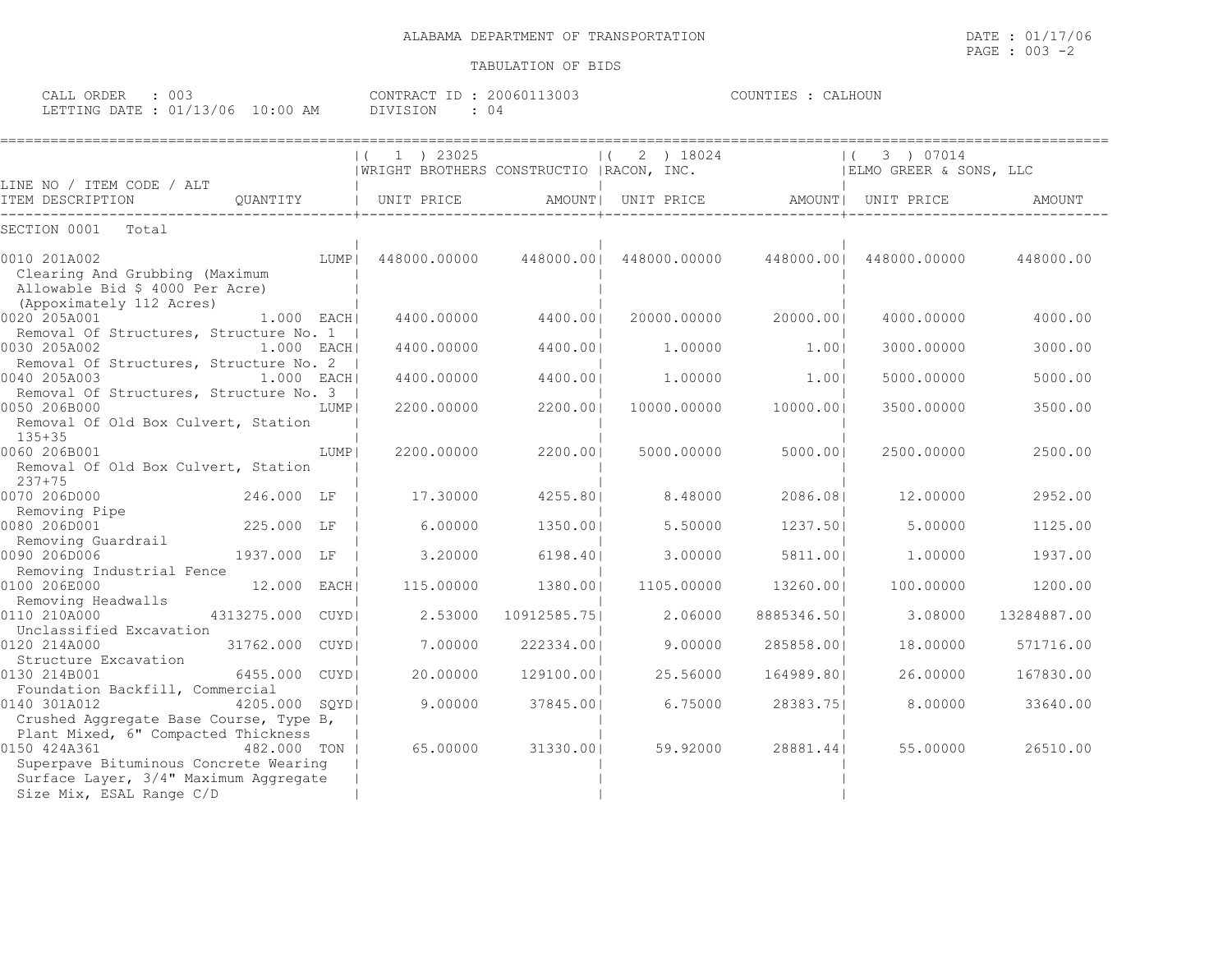| ORDER<br>CALL                    | 003 | CONTRACT ID     | 20060113003 | CALHOUN<br>COUNTIES |
|----------------------------------|-----|-----------------|-------------|---------------------|
| LETTING DATE : 01/13/06 10:00 AM |     | <b>DIVISION</b> | () 4        |                     |

|                                                               |                                                                                  |             |                                           | =============== |                        |               |
|---------------------------------------------------------------|----------------------------------------------------------------------------------|-------------|-------------------------------------------|-----------------|------------------------|---------------|
|                                                               | $1$ ) 23025                                                                      |             | 2 ) 18024                                 |                 | 3 ) 07014              |               |
|                                                               |                                                                                  |             | WRIGHT BROTHERS CONSTRUCTIO   RACON, INC. |                 | ELMO GREER & SONS, LLC |               |
| LINE NO / ITEM CODE / ALT                                     |                                                                                  |             |                                           |                 |                        |               |
| ITEM DESCRIPTION                                              | QUANTITY   UNIT PRICE          AMOUNT   UNIT PRICE           AMOUNT   UNIT PRICE |             |                                           |                 |                        | <b>AMOUNT</b> |
| 0160 424B655<br>50.000 TON                                    | 80.00000                                                                         | 4000.001    | 107.82000                                 | 5391.001        | 100.00000              | 5000.00       |
| Superpave Bituminous Concrete Upper                           |                                                                                  |             |                                           |                 |                        |               |
| Binder Layer, Patching, 1" Maximum                            |                                                                                  |             |                                           |                 |                        |               |
| Aggregate Size Mix, ESAL Range C/D                            |                                                                                  |             |                                           |                 |                        |               |
| 0170 430B014<br>30801.000 TON                                 | 15.20000                                                                         | 468175.201  | 16.22000                                  | 499592.221      | 18.00000               | 554418.00     |
| Aggregate Surfacing (ALDOT #410                               |                                                                                  |             |                                           |                 |                        |               |
| Modified)                                                     |                                                                                  |             |                                           |                 |                        |               |
| 0180 502A000<br>1864361.000 LB                                | 0.50000                                                                          | 932180.501  | 0.68000                                   | 1267765.481     | 0.57000                | 1062685.77    |
| Steel Reinforcement                                           |                                                                                  |             |                                           |                 |                        |               |
| 0190 524A011<br>8325.000 CUYD                                 | 265,00000                                                                        | 2206125.001 | 300,00000                                 | 2497500.001     | 271,00000              | 2256075.00    |
| Culvert Concrete (Cast In Place)                              |                                                                                  |             |                                           |                 |                        |               |
| 0200 530A002<br>6557.000 LF                                   | 49.00000                                                                         | 321293.001  | 34,96000                                  | 229232.721      | 46,00000               | 301622.00     |
| 24" Roadway Pipe (Class 3 R.C.)<br>0210 530A004<br>303.000 LF | 68.70000                                                                         | 20816.10    | 59.76000                                  | 18107.281       | 76,00000               | 23028.00      |
| 36" Roadway Pipe (Class 3 R.C.)                               |                                                                                  |             |                                           |                 |                        |               |
| 0220 530A005<br>89.000 LF                                     | 97.50000                                                                         | 8677.501    | 74.53000                                  | 6633.171        | 86.00000               | 7654.00       |
| 42" Roadway Pipe (Class 3 R.C.)                               |                                                                                  |             |                                           |                 |                        |               |
| 0230 530A013<br>106.000 LF                                    | 48.60000                                                                         | 5151.601    | 41.09000                                  | 4355.541        | 48,00000               | 5088.00       |
| 24" Roadway Pipe (Class 4 R.C.)                               |                                                                                  |             |                                           |                 |                        |               |
| 0240 530A015<br>196.000 LF                                    | 70,00000                                                                         | 13720.001   | 64.63000                                  | 12667.481       | 74,00000               | 14504.00      |
| 36" Roadway Pipe (Class 4 R.C.)                               |                                                                                  |             |                                           |                 |                        |               |
| 0250 530A016<br>239.000 LF                                    | 91,60000                                                                         | 21892.401   | 80.71000                                  | 19289.691       | 90.00000               | 21510.00      |
| 42" Roadway Pipe (Class 4 R.C.)                               |                                                                                  |             |                                           |                 |                        |               |
| 0260 530A017 312.000 LF                                       | 113,70000                                                                        | 35474.401   | 100.06000                                 | 31218.721       | 108,00000              | 33696.00      |
| 48" Roadway Pipe (Class 4 R.C.)                               |                                                                                  |             |                                           |                 |                        |               |
| 706.000 LF<br>0270 530A028                                    | 123.90000                                                                        | 87473.401   | 108,80000                                 | 76812.801       | 120,00000              | 84720.00      |
| 48" Roadway Pipe (Class 5 R.C.)                               |                                                                                  |             |                                           |                 |                        |               |
| 0280 530A104<br>56.000 LF                                     | 62,80000                                                                         | 3516.801    | 71.25000                                  | 3990.001        | 74.00000               | 4144.00       |
| 36" Roadway Pipe (Class 3 R.C.)                               |                                                                                  |             |                                           |                 |                        |               |
| (Extension)                                                   |                                                                                  |             |                                           |                 |                        |               |
| 0290 530A152<br>174.000 LF                                    | 51.10000                                                                         | 8891.401    | 45.43000                                  | 7904.821        | 54.00000               | 9396.00       |
| 36" Roadway Pipe (14 Gauge C.C.S.)                            |                                                                                  |             |                                           |                 |                        |               |
| 0300 530A155<br>1093.000 LF                                   | 38,20000                                                                         | 41752.601   | 36,00000                                  | 39348.001       | 41,00000               | 44813.00      |
| 24" Roadway Pipe (14 Gauge C.C.S.)<br>0310 530A378 212.000 LF | 142,40000                                                                        | 30188.801   | 165.00000                                 | 34980.001       | 138.00000              | 29256.00      |
| 48" Roadway Pipe, Class C-1 Bedding                           |                                                                                  |             |                                           |                 |                        |               |
| (Class 5 R.C.)                                                |                                                                                  |             |                                           |                 |                        |               |
| 86.000 LF<br>0320 530A800                                     | 29,40000                                                                         | 2528.401    | 42.03000                                  | 3614.581        | 30,00000               | 2580.00       |
| 15" Roadway Pipe (14 Gauge C.C.S.)                            |                                                                                  |             |                                           |                 |                        |               |
| (Stack Pipe) (No Bedding Required)                            |                                                                                  |             |                                           |                 |                        |               |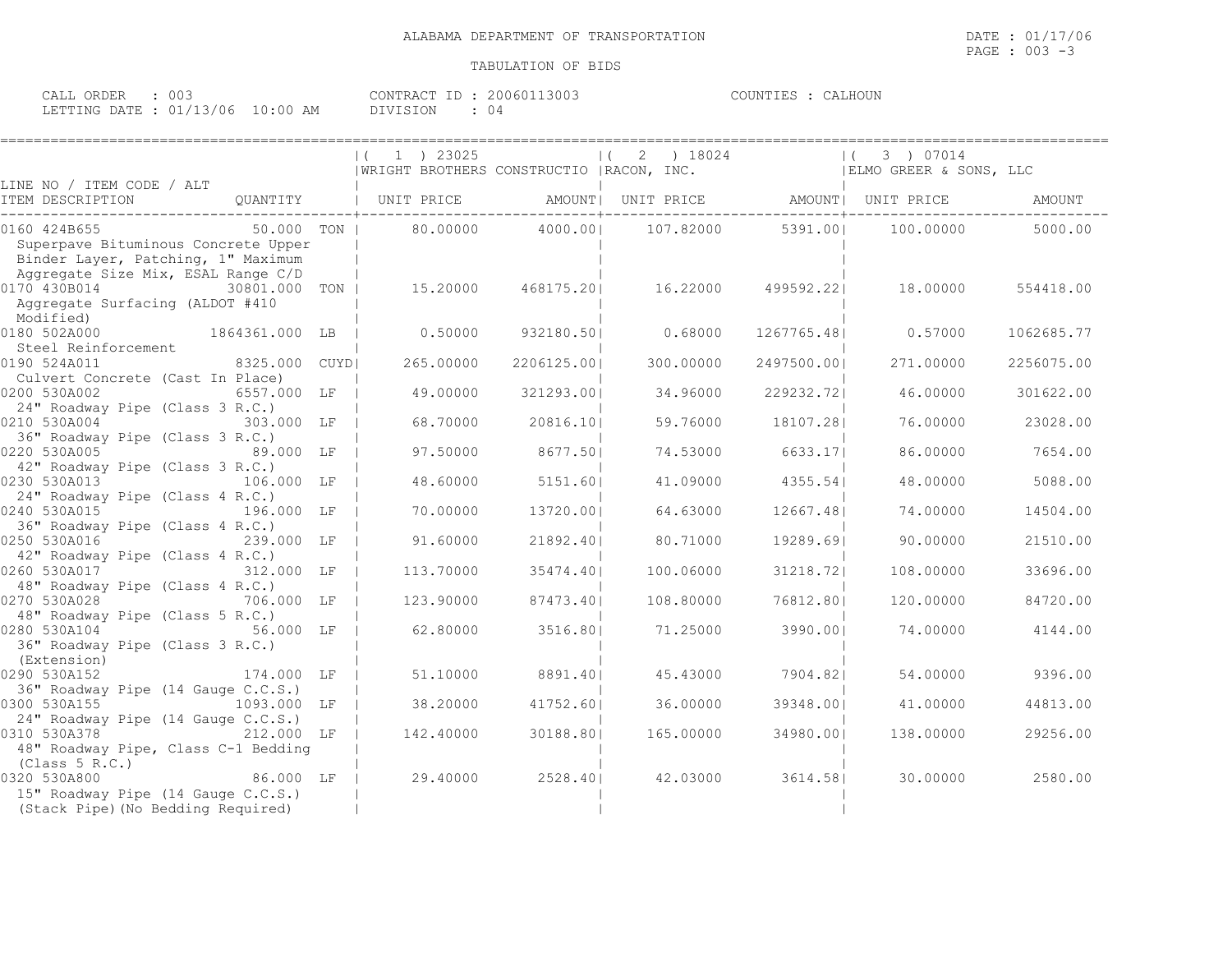| ORDER<br>CALL | ∩∩′<br>ししこ       |             | CONTRACT<br>TD. | 13003<br>200601 | COUNTIES<br>TER | CALHOUN |
|---------------|------------------|-------------|-----------------|-----------------|-----------------|---------|
| LETTING DATE  | $\cdot$ 01/13/06 | 10:00<br>AM | DIVISION        | () 4            |                 |         |

|                                                                          | $(1)$ 1 ) 23025 |            | $(2)$ 18024<br>  WRIGHT BROTHERS CONSTRUCTIO   RACON, INC. |            | 3 ) 07014<br>  ELMO GREER & SONS, LLC |            |
|--------------------------------------------------------------------------|-----------------|------------|------------------------------------------------------------|------------|---------------------------------------|------------|
| LINE NO / ITEM CODE / ALT                                                |                 |            |                                                            |            |                                       |            |
| ITEM DESCRIPTION                                                         |                 |            |                                                            |            |                                       |            |
| 0330 600A000<br>LUMP                                                     | 870842.00000    |            | 870842.00  3059743.90000                                   |            | 3059743.90  2398000.00000             | 2398000.00 |
| Mobilization<br>33.000 EACH<br>0340 602A000                              | 93.40000        | 3082.201   | 150.00000                                                  | 4950.001   | 100,00000                             | 3300.00    |
| Right Of Way Markers<br>0350 603A000<br>$1.000$ EACH                     | 30000.00000     | 30000.001  | 30000.00000                                                | 30000.001  | 50000.00000                           | 50000.00   |
| Furnishing Type 1 Field Office<br>0360 606A000<br>9660.000 LF            | 14.10000        | 136206.001 | 8.75000                                                    | 84525.001  | 15,00000                              | 144900.00  |
| 6" Underdrain Pipe<br>0370 610C001<br>29932.000 TON                      | 18.90000        | 565714.801 | 20.90000                                                   | 625578.80  | 18,77000                              | 561823.64  |
| Loose Riprap, Class 2<br>0380 610C002<br>9351.000 TON                    | 20,60000        | 192630.601 | 24.00000                                                   | 224424.001 | 19.89000                              | 185991.39  |
| Loose Riprap, Class 3<br>0390 610D003<br>44767.000 SOYDI                 | 3,00000         | 134301.001 | 1,97000                                                    | 88190.991  | 2,00000                               | 89534.00   |
| Filter Blanket, Geotextile                                               |                 |            |                                                            |            |                                       |            |
| 0400 614A000<br>3620.000 CUYDI<br>Slope Paving                           | 205.00000       | 742100.001 | 250.00000                                                  | 905000.001 | 240.00000                             | 868800.00  |
| 0410 619A003<br>24.000 EACHI<br>24" Roadway Pipe End Treatment, Class 1  | 700,00000       | 16800.001  | 676,00000                                                  | 16224.001  | 700,00000                             | 16800.00   |
| 0420 619A005<br>5.000 EACH <br>36" Roadway Pipe End Treatment, Class 1   | 1000.00000      | 5000.001   | 1164.00000                                                 | 5820.001   | 1000.00000                            | 5000.00    |
| 0430 619A006<br>3.000 EACHI<br>42" Roadway Pipe End Treatment, Class 1   | 1100,00000      | 3300.001   | 1745.00000                                                 | 5235.001   | 1100,00000                            | 3300.00    |
| 0440 619A007<br>6.000 EACH                                               | 1300.00000      | 7800.001   | 1950.00000                                                 | 11700.001  | 1300.00000                            | 7800.00    |
| 48" Roadway Pipe End Treatment, Class 1  <br>0450 620A000<br>5.000 CUYDI | 750.00000       | 3750.001   | 966,00000                                                  | 4830.001   | 1000.00000                            | 5000.00    |
| Minor Structure Concrete<br>0460 621A000<br>1.000 EACH                   | 2500.00000      | 2500.001   | 1684.00000                                                 | 1684.00    | 2500.00000                            | 2500.00    |
| Junction Boxes, Type 1, 1P Or 5<br>0470 621A010<br>7.000 EACH            | 2750.00000      | 19250.00   | 2276.00000                                                 | 15932.001  | 2750.00000                            | 19250.00   |
| Junction Boxes, Type 3<br>0480 621A016<br>6.000 EACHI                    | 4500.00000      | 27000.001  | 3773.00000                                                 | 22638.001  | 4500.00000                            | 27000.00   |
| Junction Boxes, Type 4, 1P Or 5<br>0490 621A017<br>$1.000$ EACH          | 4500.00000      | 4500.001   | 3774.00000                                                 | 3774.001   | 4500.00000                            | 4500.00    |
| Junction Boxes, Type 4, 2P Or 5<br>0500 621A058<br>10.000 EACH           | 2850.00000      | 28500.001  | 3260.00000                                                 | 32600.001  | 2850.00000                            | 28500.00   |
| Junction Boxes, Type 3 (Modified)                                        |                 |            |                                                            |            |                                       |            |
| 0510 621B019<br>1,000 EACH <br>Junction Box Units, Type 4, 2P Or 5       | 1000.00000      | 1000.00    | 862,00000                                                  | 862.001    | 1000.00000                            | 1000.00    |
| 0520 621C002<br>$1.000$ EACHI<br>Inlets, Type C, P1 Or P3                | 1800,00000      | 1800.001   | 2563.00000                                                 | 2563.001   | 1800,00000                            | 1800.00    |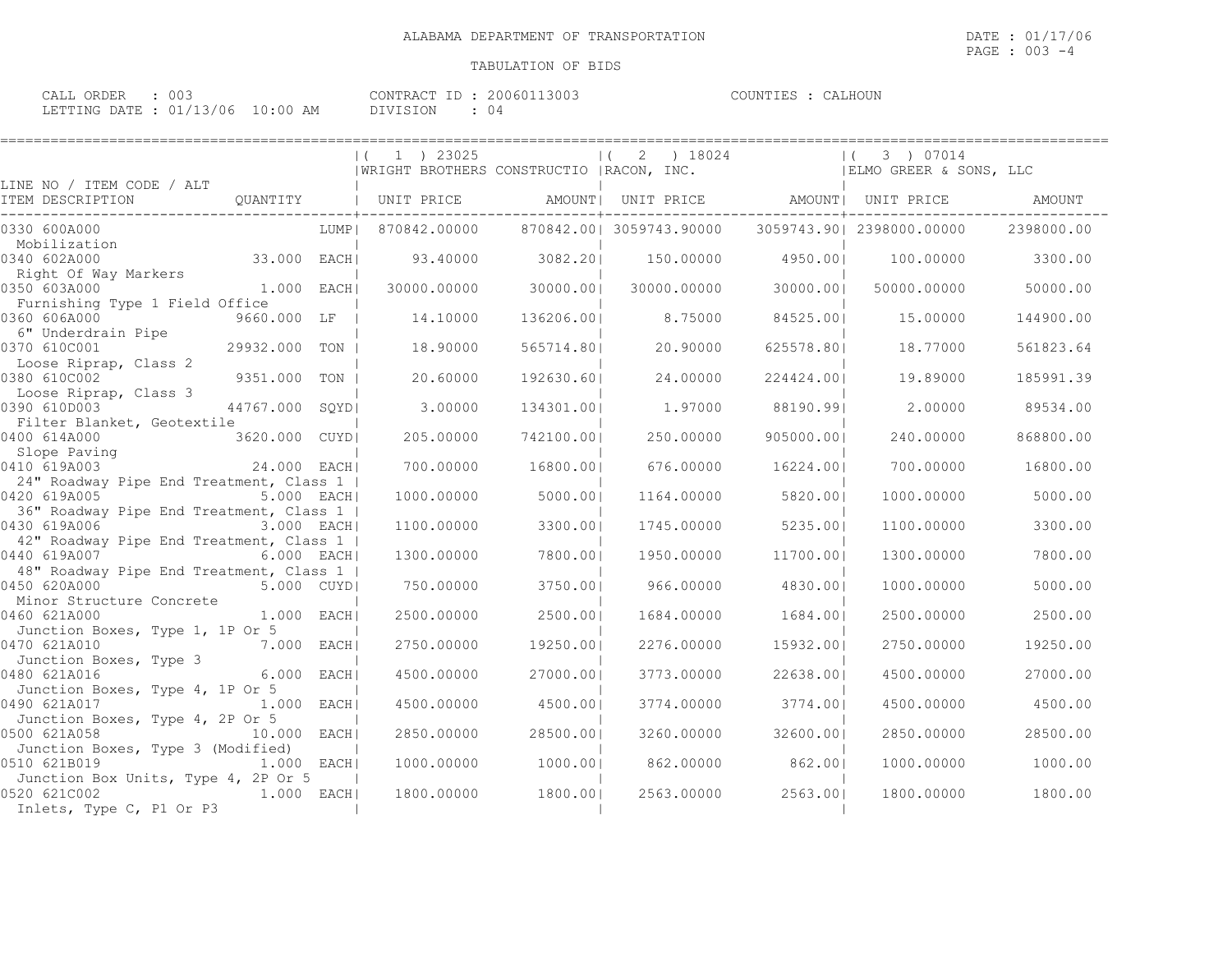| CALL ORDER : 003                 |  |          | CONTRACT ID: 20060113003 | COUNTIES : CALHOUN |
|----------------------------------|--|----------|--------------------------|--------------------|
| LETTING DATE : 01/13/06 10:00 AM |  | DIVISION |                          |                    |

|                                                                                     |               | $(1)$ 1 $)$ 23025<br>  WRIGHT BROTHERS CONSTRUCTIO   RACON, INC. |            | 2<br>) 18024<br>$\left  \right $ ( |            | 3 ) 07014<br>$\vert$ (<br>  ELMO GREER & SONS, LLC |           |
|-------------------------------------------------------------------------------------|---------------|------------------------------------------------------------------|------------|------------------------------------|------------|----------------------------------------------------|-----------|
| LINE NO / ITEM CODE / ALT<br>ITEM DESCRIPTION                                       | QUANTITY      | UNIT PRICE                                                       |            | AMOUNT  UNIT PRICE                 |            | AMOUNT  UNIT PRICE                                 | AMOUNT    |
| 0530 621C006                                                                        | $1.000$ EACH  | 4500.00000                                                       | 4500.00    | 5250.00000                         | 5250.00    | 4500.00000                                         | 4500.00   |
| Inlets, Type KL<br>0540 621C015                                                     | 11.000 EACH   | 3000.00000                                                       | 33000.001  | 3189.00000                         | 35079.001  | 3000.00000                                         | 33000.00  |
| Inlets, Type S1 Or S3 (1 Wing)<br>0550 621C020                                      | 10.000 EACH   | 3000,00000                                                       | 30000.001  | 1868.00000                         | 18680.001  | 3000.00000                                         | 30000.00  |
| Inlets, Type Y<br>0560 621C064                                                      | $1.000$ EACH  | 3000.00000                                                       | 3000.001   | 900.00000                          | 900.001    | 3000.00000                                         | 3000.00   |
| Inlets, Type E3 (Special)<br>0570 621C139                                           | 18.000 EACH   | 4200,00000                                                       | 75600.001  | 1250.00000                         | 22500.001  | 4200.00000                                         | 75600.00  |
| Inlets, Type E4 (Special)<br>0580 621D015                                           | 13.000 EACHI  | 550.00000                                                        | 7150.001   | 526.00000                          | 6838.001   | 550.00000                                          | 7150.00   |
| Inlet Units, Type S1 Or S3<br>0590 621D019                                          | 10.000 EACH   | 550.00000                                                        | 5500.001   | 530.00000                          | 5300.001   | 550.00000                                          | 5500.00   |
| Inlet Units, Type Y<br>0600 6211001                                                 | 2.000 EACH    | 6000,00000                                                       | 12000.00   | 6000.00000                         | 12000.001  | 6500,00000                                         | 13000.00  |
| Stilling Basins, Type 1                                                             |               |                                                                  | 8500.001   |                                    | 8500.001   |                                                    |           |
| 0610 6211002<br>Stilling Basins, Type 2                                             | $1.000$ EACHI | 8500.00000                                                       |            | 8500.00000                         |            | 12000.00000                                        | 12000.00  |
| 0620 621I005<br>Stilling Basins, Type 5                                             | 2.000 EACH    | 20000.00000                                                      | 40000.001  | 20000.00000                        | 40000.001  | 25000.00000                                        | 50000.00  |
| 0630 621I007<br>Stilling Basins, Type 7                                             | 3.000 EACH    | 30000.00000                                                      | 90000.001  | 42000.00000                        | 126000.001 | 35000.00000                                        | 105000.00 |
| 0640 621I008<br>Stilling Basins, Type 8                                             | 1.000 EACHI   | 35000.00000                                                      | 35000.001  | 65000.00000                        | 65000.001  | 40000.00000                                        | 40000.00  |
| 0650 630C070<br>Guardrail End Anchor, Type 10 Series                                | $1.000$ EACHI | 2400.00000                                                       | 2400.001   | 1980.00000                         | 1980.001   | 1800,00000                                         | 1800.00   |
| 0660 634A002<br>Industrial Fence, 6 Feet High                                       | 10441.000 LF  | 14,00000                                                         | 146174.001 | 12.63000                           | 131869.831 | 12,00000                                           | 125292.00 |
| 0670 634D004                                                                        | 5.000 EACH    | 800,00000                                                        | 4000.001   | 1164.00000                         | 5820.001   | 1000.00000                                         | 5000.00   |
| Gate, 14 Feet Wide, Complete With<br>Fittings (Without Barbed Wire)<br>0680 641A684 | 568.000 LF    | 78.60000                                                         | 44644.801  | 91.49000                           | 51966.321  | 110.00000                                          | 62480.00  |
| 8 Inch Ductile Iron Water Main Laid                                                 |               |                                                                  |            |                                    |            |                                                    |           |
| (Restrained Joint)<br>0690 645A512                                                  | 3497.000 LF   | 115,20000                                                        | 402854.401 | 142.67000                          | 498916.991 | 118,00000                                          | 412646.00 |
| 10 Inch Ductile Iron Sanitary Sewer<br>Gravity Pipe Laid                            |               |                                                                  |            |                                    |            |                                                    |           |
| 0700 645H510<br>48 Inch Manhole                                                     | 6.000 EACH    | 3500,00000                                                       | 21000.001  | 4074.00000                         | 24444.001  | 4000.00000                                         | 24000.00  |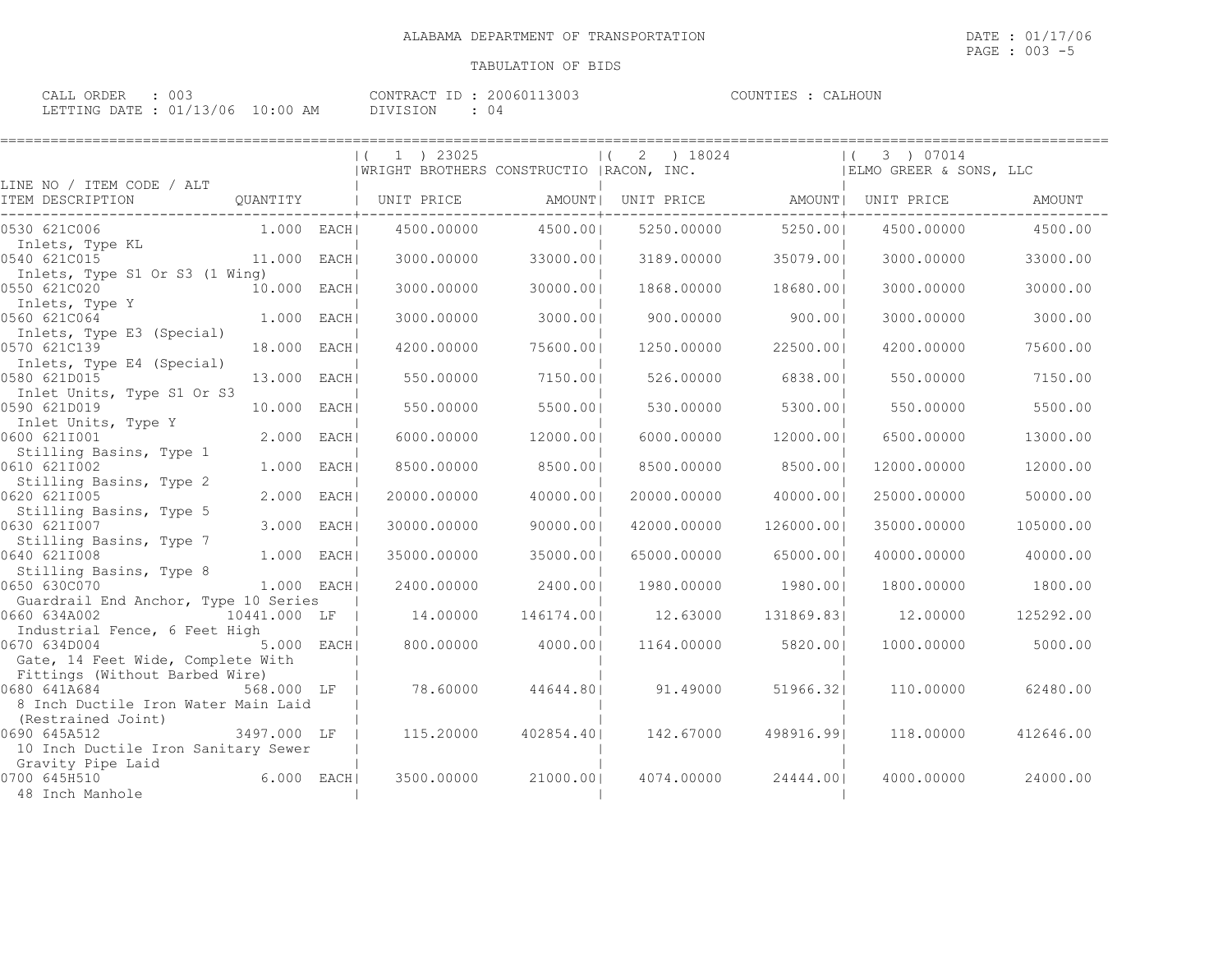| ∩∩′<br>$\sim$ $\sim$ $\sim$ $\sim$<br>ORDER<br>JALL<br>ししこ |             | CONTRACT        | 13003<br>200601 | `ALHOUN<br>COUNTIES |
|------------------------------------------------------------|-------------|-----------------|-----------------|---------------------|
| $01/13/06$ iv.<br>LETTING DATE .                           | LO:00<br>AM | <b>DIVISION</b> | ()              |                     |

|                                                                      |               | 1 ) 23025<br>  WRIGHT BROTHERS CONSTRUCTIO   RACON, INC. |             | 18024<br>2 |             | 3 ) 07014<br>  ELMO GREER & SONS, LLC |             |               |
|----------------------------------------------------------------------|---------------|----------------------------------------------------------|-------------|------------|-------------|---------------------------------------|-------------|---------------|
| LINE NO / ITEM CODE / ALT<br>ITEM DESCRIPTION                        | QUANTITY      |                                                          | UNIT PRICE  | AMOUNT     | UNIT PRICE  | AMOUNT                                | UNIT PRICE  | <b>AMOUNT</b> |
| 0710 645H570<br>72 Inch Manhole                                      | 7.000 EACH    |                                                          | 14000.00000 | 98000.001  | 16296.00000 | 114072.001                            | 15000.00000 | 105000.00     |
| 0720 649A555<br>20 Inch Steel Encasement Pipe, Type 1<br>Installment | 1191.000 LF   |                                                          | 485.00000   | 577635.001 | 564.54000   | 672367.141                            | 500.00000   | 595500.00     |
| 0730 650B000<br>Topsoil From Stockpiles                              | 69500.000     | CUYD                                                     | 2.00000     | 139000.001 | 2.50000     | 173750.001                            | 3,00000     | 208500.00     |
| 0740 652A100<br>Seeding                                              | 148.000       | ACRE                                                     | 600,00000   | 88800.001  | 660,00000   | 97680.001                             | 600,00000   | 88800.00      |
| 0750 652C000                                                         | 112,000       | ACRE                                                     | 65.00000    | 7280.001   | 71.50000    | 8008.001                              | 65.00000    | 7280.00       |
| Mowing<br>0760 654A001                                               | 3330.000      | SQYD                                                     | 4.50000     | 14985.001  | 4.95000     | 16483.501                             | 4.50000     | 14985.00      |
| Solid Sodding (Bermuda)<br>0770 656A010<br>Mulching                  | 148.000       | ACRE                                                     | 500.00000   | 74000.001  | 605.00000   | 89540.001                             | 5.50000     | 814.00        |
| 0779 659A002<br>Erosion Control Netting, Class C1                    | 121839.000    | SOYD                                                     | 4.30000     | 523907.701 | 4.12000     | 501976.681                            | 3.75000     | 456896.25     |
| 0780 659A003<br>Erosion Control Netting, Class C2                    | 35149.000     | SOYD                                                     | 4.50000     | 158170.501 | 4.12000     | 144813.881                            | 3.75000     | 131808.75     |
| 0790 659A010<br>Erosion Control Netting, Class A (Jute               | 1632.000 SOYD |                                                          | 1,50000     | 2448.001   | 1.65000     | 2692.801                              | 1,50000     | 2448.00       |
| Netting)<br>0800 660D092                                             | 45.000        | EACH                                                     | 150.00000   | 6750.001   | 127.60000   | 5742.001                              | 116.00000   | 5220.00       |
| Trees, Quercus Nigra (Water Oak)<br>0810 660D094                     | 45.000 EACH   |                                                          | 150.00000   | 6750.001   | 127.60000   | 5742.001                              | 116.00000   | 5220.00       |
| Trees, Quercus Phellos (Willow Oak)<br>0820 660E051                  | 45.000 EACH   |                                                          | 45.00000    | 2025.001   | 4.40000     | 198.001                               | 4,00000     | 180.00        |
| Seedlings, Salix Nigra (Black Willow)<br>0830 665A000                | 25.000 ACRE   |                                                          | 400.00000   | 10000.001  | 440.00000   | 11000.001                             | 400.00000   | 10000.00      |
| Temporary Seeding<br>0840 665B000                                    | 25.000 ACRE   |                                                          | 500.00000   | 12500.001  | 440.00000   | 11000.001                             | 400.00000   | 10000.00      |
| Temporary Mulching<br>0850 665C000                                   | 9626.000 LF   |                                                          | 20.00000    | 192520.001 | 12,00000    | 115512.001                            | 12.00000    | 115512.00     |
| 15" Temporary Pipe<br>0860 665E000                                   | 16564.000     | SOYD                                                     | 3.00000     | 49692.001  | 1,00000     | 16564.001                             | 2.25000     | 37269.00      |
| Polyethylene<br>0870 665F000                                         | 500.000       | EACH                                                     | 6.00000     | 3000.001   | 7.00000     | 3500.001                              | 8,00000     | 4000.00       |
| Hay Bales<br>0880 665G000<br>Sand Bags                               | 1280.000      | EACH                                                     | 3.00000     | 3840.001   | 5.00000     | 6400.001                              | 15.00000    | 19200.00      |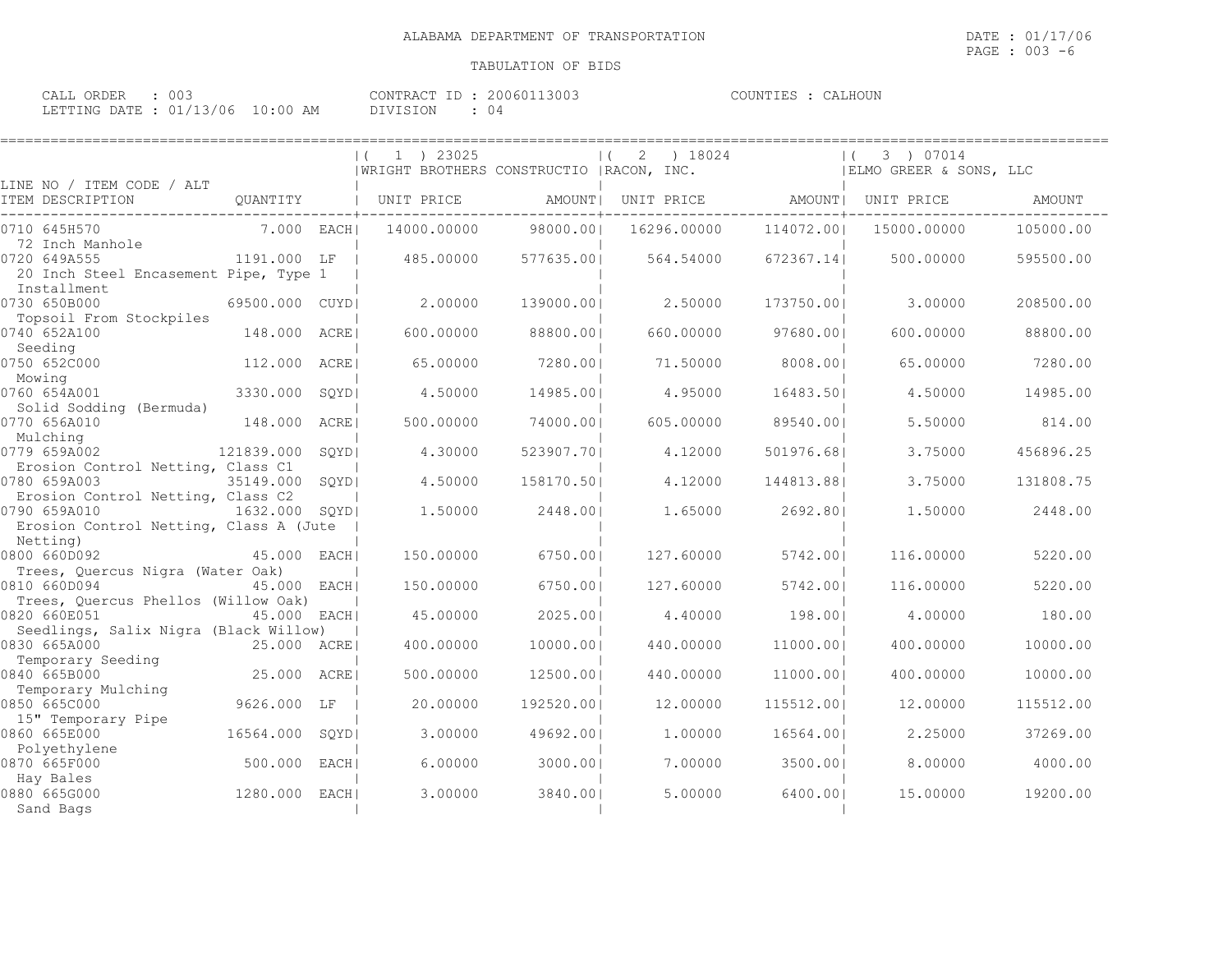| ∩∩′<br>$\sim$ $\sim$ $\sim$ $\sim$<br>ORDER<br>JALL<br>ししこ |             | CONTRACT        | 13003<br>200601 | `ALHOUN<br>COUNTIES |
|------------------------------------------------------------|-------------|-----------------|-----------------|---------------------|
| $01/13/06$ iv.<br>LETTING DATE .                           | LO:00<br>AM | <b>DIVISION</b> | ()              |                     |

|                                                            |                |        | 1 ) 23025<br>  WRIGHT BROTHERS CONSTRUCTIO   RACON, INC. |                   | ) 18024                   |                 | 3 ) 07014<br>  ELMO GREER & SONS, LLC |                 |
|------------------------------------------------------------|----------------|--------|----------------------------------------------------------|-------------------|---------------------------|-----------------|---------------------------------------|-----------------|
| LINE NO / ITEM CODE / ALT<br>ITEM DESCRIPTION              | QUANTITY       |        | UNIT PRICE                                               | AMOUNT            | UNIT PRICE                |                 | AMOUNT  UNIT PRICE                    | AMOUNT          |
| 0890 6651000                                               | 10803.000 TON  |        | 18,90000                                                 | 204176.70         | 25.00000                  | 270075.001      | 17.77000                              | 191969.31       |
| Temporary Riprap, Class 2<br>0900 665J000                  | 79828.000 LF   |        | 2.80000                                                  | 223518.40         | 2.75000                   | 219527.001      | 2.75000                               | 219527.00       |
| Silt Fence, Type A<br>0910 665K000                         | 1410.000       | CUYD   | 8,00000                                                  | 11280.001         | 8,00000                   | 11280.001       | 15,00000                              | 21150.00        |
| Drainage Sump Excavation<br>0920 6650001                   | 39914.000      | LF     | 0.60000                                                  | 23948.401         | 1,42000                   | 56677.881       | 1,00000                               | 39914.00        |
| Silt Fence Removal<br>0930 6650001                         | 11370.000 LF   |        | 7.00000                                                  | 79590.001         | 6.80000                   | 77316.001       | 8.45000                               | 96076.50        |
| 20 Inch Wattle<br>0940 665T000                             | 12695.000 LF   |        | 2,00000                                                  | 25390.001         | 1,00000                   | 12695.001       | 1,00000                               | 12695.00        |
| Temporary Earth Berms<br>0950 666A001                      | 38.000 ACRE    |        | 25.00000                                                 | 950.001           | 0.00000                   | 0.001           | 25,00000                              | 950.00          |
| Pest Control Treatment<br>0960 672B000                     | 1630.000 LB    |        | 15.00000                                                 | 24450.001         | 22.00000                  | 35860.001       | 20,00000                              | 32600.00        |
| Flocculant Powder<br>0970 672C000                          | 20.000 EACH    |        | 150.00000                                                | 3000.001          | 193.00000                 | 3860.001        | 100,00000                             | 2000.00         |
| Flocculant Log<br>0980 680A000                             |                | LUMP   | 272137.50000                                             | 272137.501        | 300000.00000              | 300000.001      | 225000.00000                          | 225000.00       |
| Engineering Controls<br>0990 713A000                       | 25.000 LF      |        | 125.00000                                                | 3125.001          | 192.50000                 | 4812.501        | 100,00000                             | 2500.00         |
| Permanent Barricades<br>1000 740B000                       | 431.000        | SOFT   | 10.00000                                                 | 4310.001          | 9.31000                   | 4012.61         | 10.00000                              | 4310.00         |
| Construction Signs<br>1010 740D000                         | 44.000         | EACH   | 72.00000                                                 | 3168.001          | 67.51000                  | 2970.441        | 75.00000                              | 3300.00         |
| Channelizing Drums<br>1020 740E000                         | 25.000         | EACH I | 18.00000                                                 | 450.001           | 5.00000                   | 125.001         | 20,00000                              | 500.00          |
| Cones (36 Inches High)<br>1030 740F002                     | 20.000 EACH    |        | 350.00000                                                | 7000.001          | 244.44000                 | 4888.801        | 350.00000                             | 7000.00         |
| Barricades, Type III<br>1040 7401005                       | $9.000$ EACHI  |        | 750.00000                                                | 6750.001          | 1106.96000                | 9962.64         | 750.00000                             | 6750.00         |
| Warning Lights, Type B (Detachable Head  <br>1050 740M001  | 25.000 EACH    |        | 8,00000                                                  | 200.001           | 5.00000                   | 125.001         | 10,00000                              | 250.00          |
| Ballast For Cone<br>1060 998A000                           |                |        | LUMP   1572000.00000                                     |                   | 1572000.00  1572000.00000 | 1572000.001     | 0.01000                               | 0.01            |
| Construction Fuel (Maximum Bid Limited<br>To $$1,572,000)$ |                |        |                                                          |                   |                           |                 |                                       |                 |
| 1070 999 000<br>Trainee Hours At 80 Cents Per Hour         | 4500.000 HOURI |        | 0.80000                                                  | 3600.001          | 0.80000                   | 3600.001        | 0.80000                               | 3600.00         |
| SECTION TOTALS                                             |                |        |                                                          | \$24, 225, 583.05 |                           | \$25,451,408.27 |                                       | \$27,141,478.62 |
| CONTRACT TOTALS                                            |                |        |                                                          | \$24, 225, 583.05 |                           | \$25,451,408.27 |                                       | \$27,141,478.62 |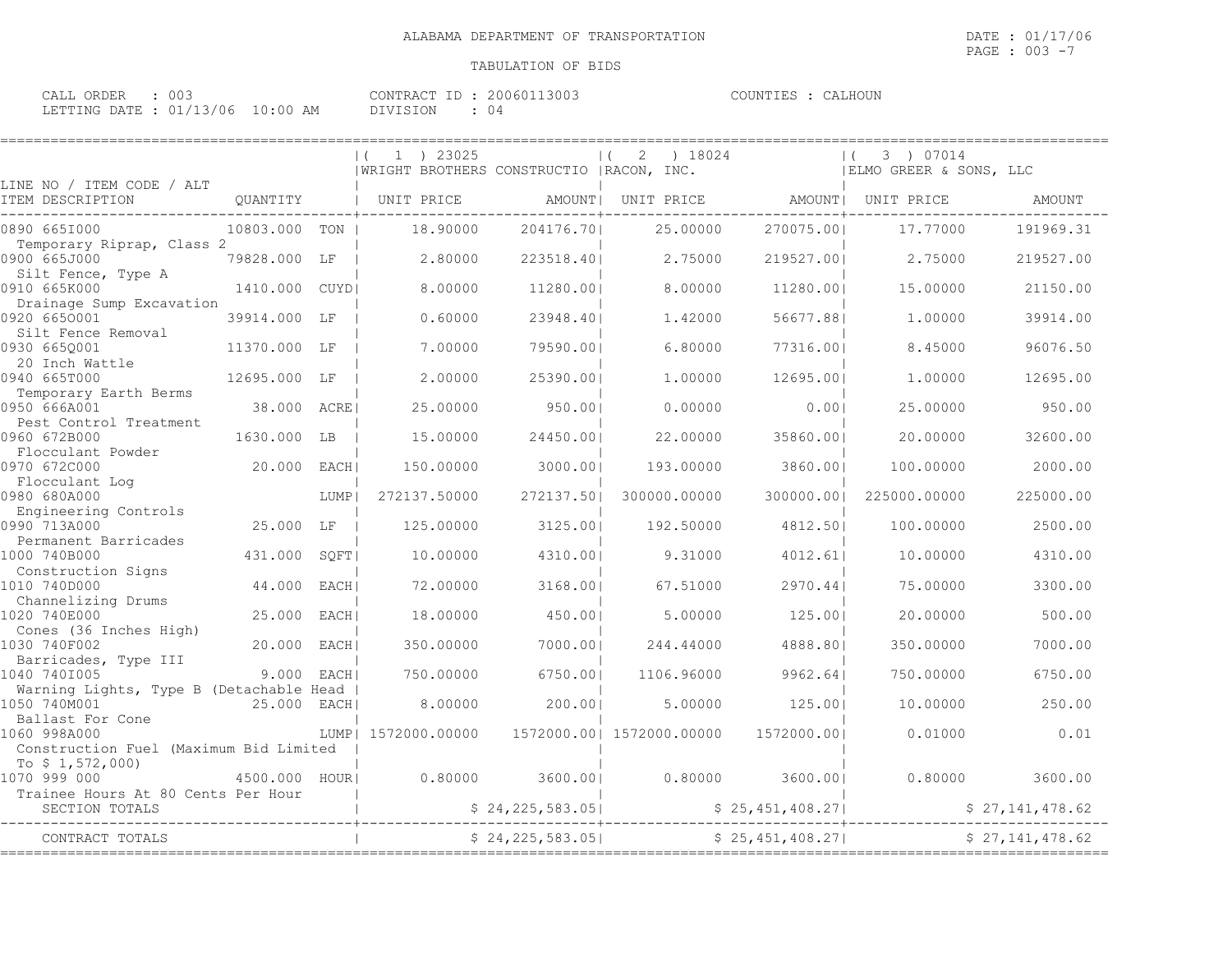$\texttt{PAGE}$  : 003 -8

| CALL ORDER : 003<br>LETTING DATE : 01/13/06 10:00 AM                                                                                                              |                   | CONTRACT ID: 20060113003<br>DIVISION<br>$\cdot$ 04 |                     | COUNTIES : CALHOUN |                                           |        |
|-------------------------------------------------------------------------------------------------------------------------------------------------------------------|-------------------|----------------------------------------------------|---------------------|--------------------|-------------------------------------------|--------|
|                                                                                                                                                                   |                   | 4) 08016<br>$\Box$<br> HILL BROTHERS CONSTRUCTION  |                     |                    |                                           |        |
| LINE NO / ITEM CODE / ALT<br>ITEM DESCRIPTION                                                                                                                     |                   | OUANTITY   UNIT PRICE                              |                     |                    | AMOUNT   UNIT PRICE   AMOUNT   UNIT PRICE | AMOUNT |
| SECTION 0001 Total                                                                                                                                                |                   |                                                    |                     |                    |                                           |        |
| 0010 201A002<br>Clearing And Grubbing (Maximum<br>Allowable Bid \$ 4000 Per Acre)<br>(Appoximately 112 Acres)                                                     | LUMPI             | 448000.00000 448000.001                            |                     |                    |                                           |        |
| 0020 205A001<br>Removal Of Structures, Structure No. 1                                                                                                            | $1.000$ EACH      | 2100.00000                                         | 2100.001            |                    |                                           |        |
| 0030 205A002<br>Removal Of Structures, Structure No. 2                                                                                                            | $1.000$ EACH      | 4800.00000                                         | 4800.001            |                    |                                           |        |
| 0040 205A003<br>Removal Of Structures, Structure No. 3                                                                                                            | $1.000$ EACH      | 4800.00000                                         | 4800.001            |                    |                                           |        |
| 0050 206B000<br>Removal Of Old Box Culvert, Station<br>135+35                                                                                                     | LUMP              | 4000.00000                                         | 4000.001            |                    |                                           |        |
| 0060 206B001<br>Removal Of Old Box Culvert, Station<br>$237+75$                                                                                                   | LUMP              | 2000.00000                                         | 2000.001            |                    |                                           |        |
| 0070 206D000<br>Removing Pipe                                                                                                                                     | 246.000 LF        | 18.00000                                           | 4428.00             |                    |                                           |        |
| 0080 206D001<br>Removing Guardrail                                                                                                                                | 225.000 LF        | 6.00000                                            | 1350.00             |                    |                                           |        |
| 0090 206D006<br>Removing Industrial Fence                                                                                                                         | 1937.000 LF       | 4.50000                                            | 8716.501            |                    |                                           |        |
| 0100 206E000<br>Removing Headwalls                                                                                                                                | 12.000 EACH       | 810.00000                                          | 9720.001            |                    |                                           |        |
| 0110 210A000<br>Unclassified Excavation                                                                                                                           | 4313275.000 CUYDI |                                                    | 3.00000 12939825.00 |                    |                                           |        |
| 0120 214A000<br>Structure Excavation                                                                                                                              | 31762.000 CUYDI   | 16.50000                                           | 524073.001          |                    |                                           |        |
| 0130 214B001<br>Foundation Backfill, Commercial                                                                                                                   | 6455.000 CUYDI    | 29.00000                                           | 187195.00           |                    |                                           |        |
| 0140 301A012<br>Crushed Aggregate Base Course, Type B,                                                                                                            | 4205.000 SOYDI    | 14.50000                                           | 60972.50            |                    |                                           |        |
| Plant Mixed, 6" Compacted Thickness<br>0150 424A361<br>Superpave Bituminous Concrete Wearing<br>Surface Layer, 3/4" Maximum Aggregate<br>Size Mix, ESAL Range C/D | 482.000 TON       | 59.00000                                           | 28438.001           |                    |                                           |        |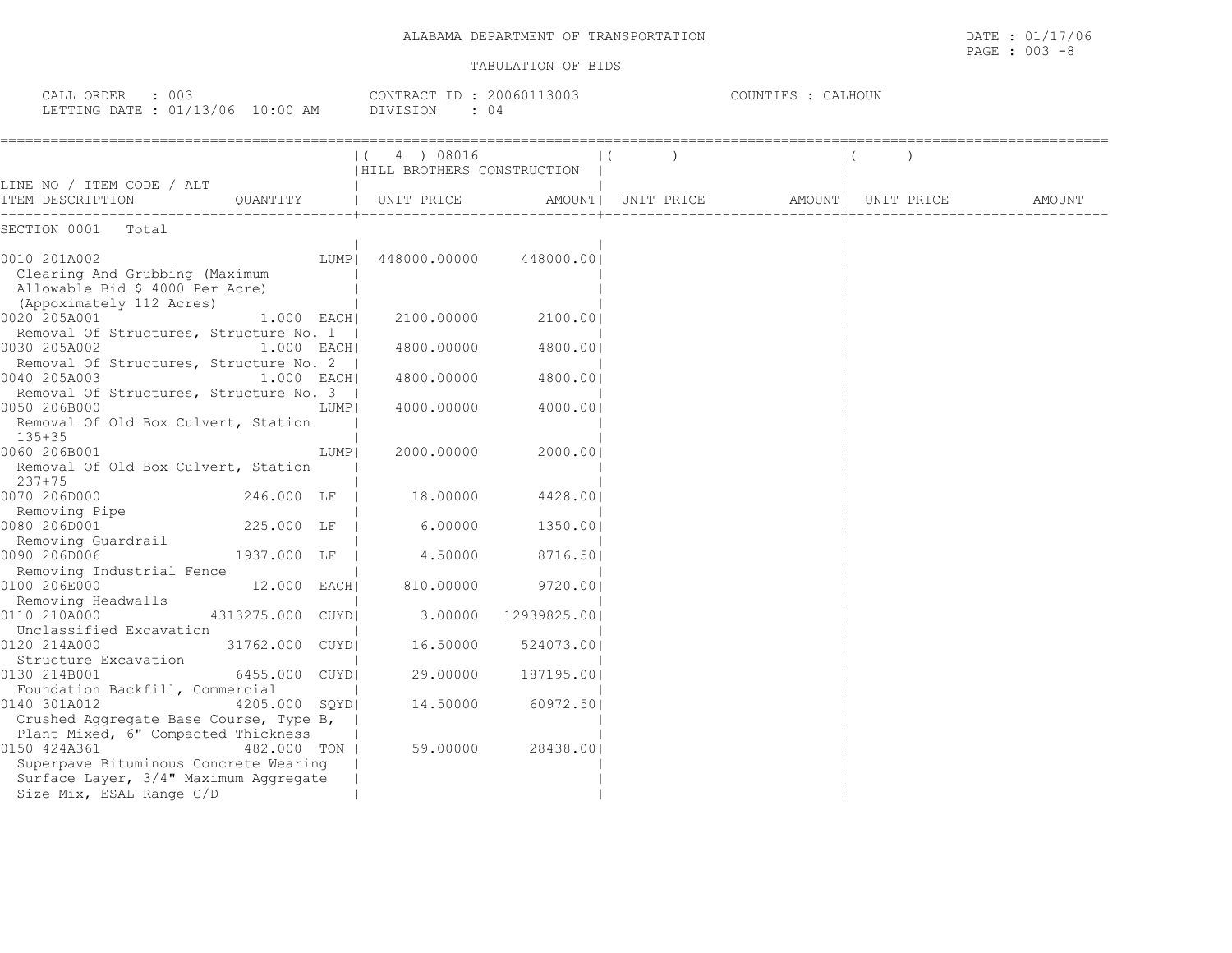| CALL ORDER : 003                 |            | CONTRACT ID: 20060113003 | COUNTIES : CALHOUN |
|----------------------------------|------------|--------------------------|--------------------|
| LETTING DATE : 01/13/06 10:00 AM | DIVISION . |                          |                    |

| ,===================                                                                                             | (4) 08016<br>HILL BROTHERS CONSTRUCTION |            |  |  |
|------------------------------------------------------------------------------------------------------------------|-----------------------------------------|------------|--|--|
| LINE NO / ITEM CODE / ALT                                                                                        |                                         |            |  |  |
|                                                                                                                  |                                         |            |  |  |
| $50.000$ TON   110.00000 5500.00<br>0160 424B655                                                                 |                                         |            |  |  |
| Superpave Bituminous Concrete Upper<br>Superpave Bituminous Concrete Upper<br>Binder Layer, Patching, 1" Maximum |                                         |            |  |  |
|                                                                                                                  |                                         |            |  |  |
| Aggregate Size Mix, ESAL Range C/D<br>0170 430B014<br>30801.000 TON   15.50000 477415.50                         |                                         |            |  |  |
| Aggregate Surfacing (ALDOT #410                                                                                  |                                         |            |  |  |
| Modified)                                                                                                        |                                         |            |  |  |
| 1864361.000 LB   0.65000<br>0180 502A000                                                                         |                                         | 1211834.65 |  |  |
| Steel Reinforcement                                                                                              |                                         |            |  |  |
| 8325.000 CUYD <br>0190 524A011                                                                                   | 285.00000                               | 2372625.00 |  |  |
| Culvert Concrete (Cast In Place)                                                                                 |                                         |            |  |  |
| 6557.000 LF  <br>0200 530A002                                                                                    | 40.50000                                | 265558.50  |  |  |
| 24" Roadway Pipe (Class 3 R.C.)                                                                                  |                                         |            |  |  |
| 0210 530A004                                                                                                     | $303.000$ LF $\vert$ 66.00000 19998.00  |            |  |  |
| 36" Roadway Pipe (Class 3 R.C.)                                                                                  |                                         |            |  |  |
| 89.000 LF  <br>0220 530A005                                                                                      | 86.00000                                | 7654.00    |  |  |
| 42" Roadway Pipe (Class 3 R.C.)                                                                                  |                                         |            |  |  |
| 0230 530A013 106.000 LF                                                                                          | 43.00000                                | 4558.001   |  |  |
| 24" Roadway Pipe (Class 4 R.C.)                                                                                  |                                         |            |  |  |
| 0240 530A015<br>196.000 LF                                                                                       | 73.00000                                | 14308.00   |  |  |
| 36" Roadway Pipe (Class 4 R.C.)                                                                                  |                                         |            |  |  |
| 0250 530A016                                                                                                     | 239.000 LF   92.00000                   | 21988.00   |  |  |
| 42" Roadway Pipe (Class 4 R.C.)                                                                                  | 110.00000                               | 34320.001  |  |  |
| 0260 530A017 312.000 LF  <br>48" Roadway Pipe (Class 4 R.C.)                                                     |                                         |            |  |  |
| 0270 530A028                                                                                                     | 706.000 LF   120.00000 84720.00         |            |  |  |
| 48" Roadway Pipe (Class 5 R.C.)                                                                                  |                                         |            |  |  |
| 0280 530A104 56.000 LF                                                                                           | 95.00000 5320.00                        |            |  |  |
| 36" Roadway Pipe (Class 3 R.C.)                                                                                  |                                         |            |  |  |
| (Extension)                                                                                                      |                                         |            |  |  |
| 0290 530A152<br>174.000 LF                                                                                       | 49.00000 8526.00                        |            |  |  |
| 36" Roadway Pipe (14 Gauge C.C.S.)                                                                               |                                         |            |  |  |
| 1093.000 LF   37.00000<br>0300 530A155                                                                           |                                         | 40441.00   |  |  |
| 24" Roadway Pipe (14 Gauge C.C.S.)                                                                               |                                         |            |  |  |
| 0310 530A378 212.000 LF                                                                                          | 130.00000                               | 27560.001  |  |  |
| 48" Roadway Pipe, Class C-1 Bedding                                                                              |                                         |            |  |  |
| (Class 5 R.C.)                                                                                                   |                                         |            |  |  |
| 0320 530A800                                                                                                     | 86.000 LF   26.50000                    | 2279.001   |  |  |
| 15" Roadway Pipe (14 Gauge C.C.S.)                                                                               |                                         |            |  |  |
| (Stack Pipe) (No Bedding Required)                                                                               |                                         |            |  |  |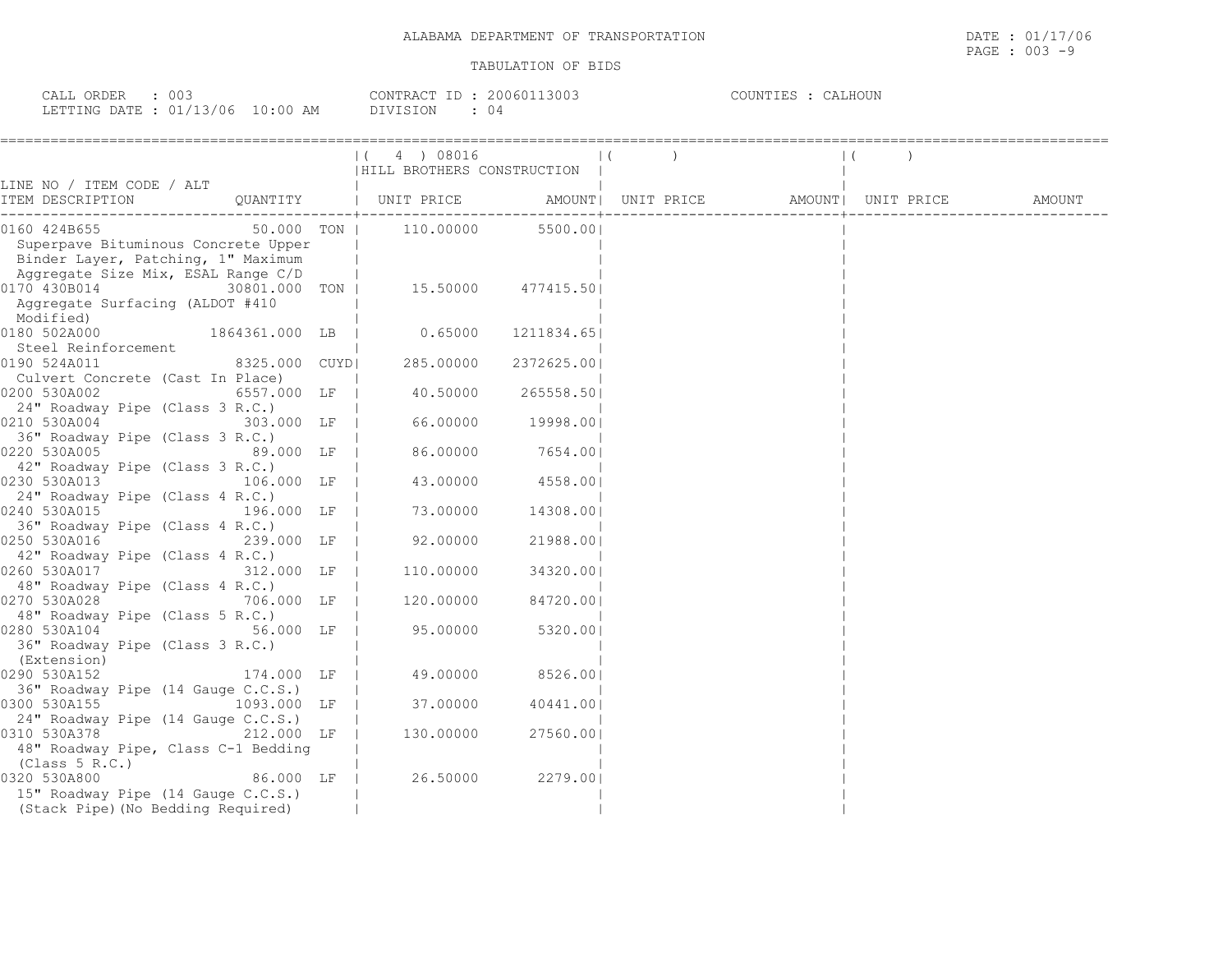CALL ORDER : 003 CONTRACT ID : 20060113003 COUNTIES : CALHOUN LETTING DATE : 01/13/06 10:00 AM DIVISION : 04

|                                                                                                                 |                | (4) 08016<br>HILL BROTHERS CONSTRUCTION |                     |  |  |  |
|-----------------------------------------------------------------------------------------------------------------|----------------|-----------------------------------------|---------------------|--|--|--|
| LINE NO / ITEM CODE / ALT                                                                                       |                |                                         |                     |  |  |  |
|                                                                                                                 |                |                                         |                     |  |  |  |
| 0330 600A000                                                                                                    |                | LUMP  2750000.00000 2750000.00          |                     |  |  |  |
| Mobilization<br>0340 602A000                                                                                    | 33.000 EACH    | $130.00000$ 4290.00                     |                     |  |  |  |
| Right Of Way Markers<br>0350 603A000                                                                            | $1.000$ EACH   | 14000.00000 14000.00                    |                     |  |  |  |
| Furnishing Type 1 Field Office<br>0360 606A000                                                                  | 9660.000 LF    | 13.00000                                | 125580.00           |  |  |  |
| 6" Underdrain Pipe<br>0370 610C001                                                                              | 29932.000 TON  | 19.00000                                | 568708.001          |  |  |  |
| Loose Riprap, Class 2<br>0380 610C002                                                                           | 9351.000 TON   | 21.00000                                | 196371.001          |  |  |  |
| Loose Riprap, Class 3<br>0390 610D003                                                                           | 44767.000 SQYD | 2.45000                                 | 109679.15           |  |  |  |
| Filter Blanket, Geotextile                                                                                      |                |                                         |                     |  |  |  |
| 0400 614A000<br>Slope Paving<br>0410 619A003                                                                    | 3620.000 CUYDI | 205,00000                               | 742100.00           |  |  |  |
| 0410 619A003<br>24" Roadway Pipe End Treatment, Class 1                                                         | 24.000 EACH    |                                         | 760.00000 18240.001 |  |  |  |
| 0420 619A005<br>36" Roadway Pipe End Treatment, Class 1                                                         | 5.000 EACH     | 1100.00000                              | 5500.001            |  |  |  |
| 0430 619A006<br>42" Roadway Pipe End Treatment, Class 1                                                         | 3.000 EACH     | 1200.00000                              | 3600.001            |  |  |  |
| 0440 619A007 300 310 320 330 340 350 360 370 380 390 391 392 393 394 395 396 397 398 398 398 398 398 398 398 39 | $6.000$ EACH   | 1400.00000                              | 8400.001            |  |  |  |
| 48" Roadway Pipe End Treatment, Class 1  <br>0450 620A000                                                       | 5.000 CUYD     | 800.00000                               | 4000.001            |  |  |  |
| Minor Structure Concrete<br>0460 621A000                                                                        | $1.000$ EACH   | 2700.00000                              | 2700.00             |  |  |  |
| Junction Boxes, Type 1, 1P Or 5<br>7.000 EACH<br>0470 621A010<br>Junction Boxes, Type 3                         |                | 3000.00000                              | 21000.001           |  |  |  |
| 0480 621A016<br>Junction Boxes, Type 4, 1P Or 5                                                                 | $6.000$ EACH   | 4900.00000                              | 29400.001           |  |  |  |
| 1.000 EACH<br>0490 621A017                                                                                      |                | 4900.00000                              | 4900.001            |  |  |  |
| Junction Boxes, Type 4, 2P Or 5<br>0500 621A058<br>10.000 EACH                                                  |                | 3100.00000                              | 31000.001           |  |  |  |
| Junction Boxes, Type 3 (Modified)<br>0510 621B019                                                               | 1.000 EACH     |                                         | 1100.00000 1100.00  |  |  |  |
| Junction Box Units, Type 4, 2P Or 5<br>0520 621C002                                                             | 1.000 EACH     | 1900.00000                              | 1900.001            |  |  |  |
| Inlets, Type C, P1 Or P3                                                                                        |                |                                         |                     |  |  |  |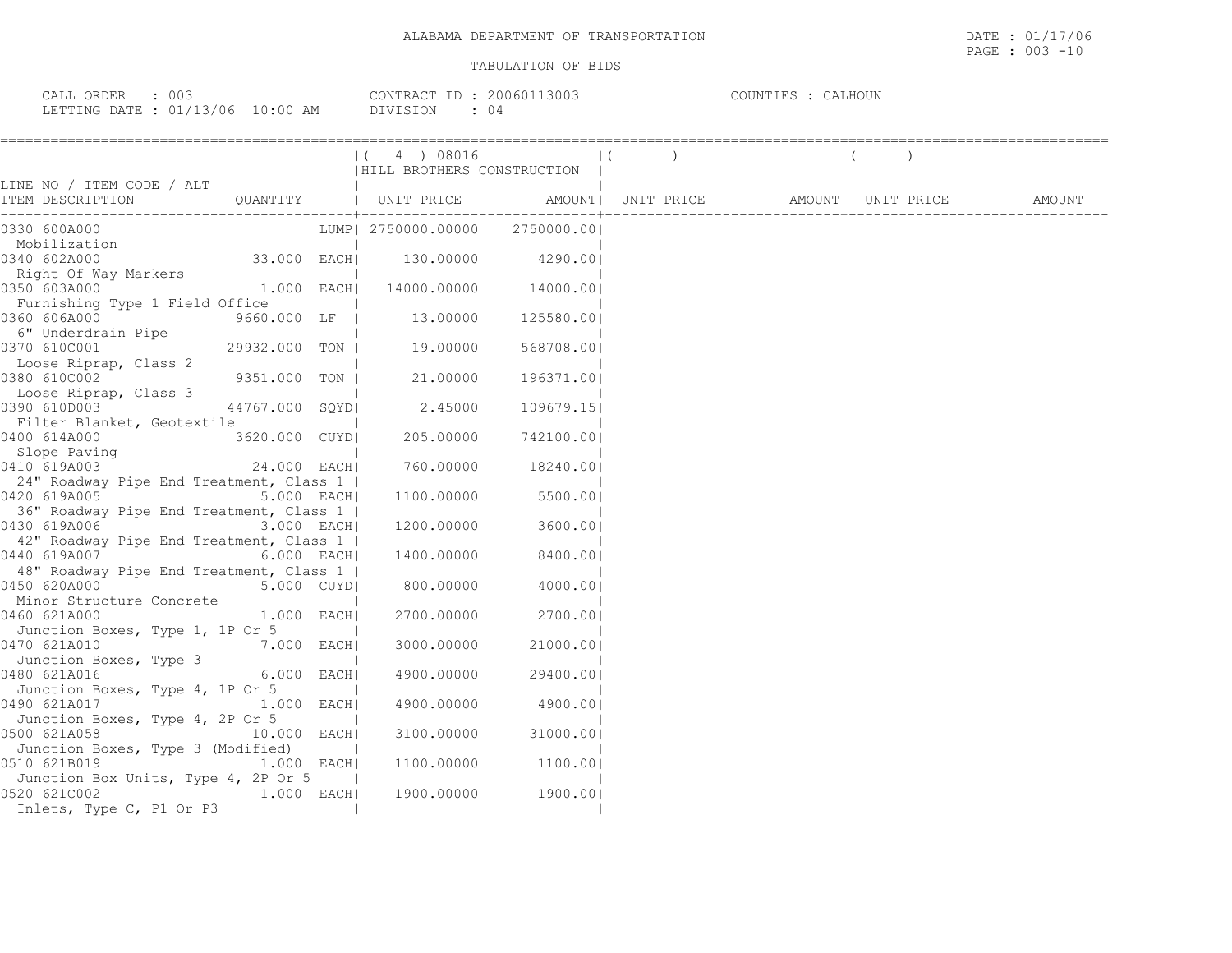| CALL ORDER                       |  |          | CONTRACT ID: 20060113003 | COUNTIES : CALHOUN |  |
|----------------------------------|--|----------|--------------------------|--------------------|--|
| LETTING DATE : 01/13/06 10:00 AM |  | DIVISION | 04                       |                    |  |

|                                      |               | 4 ) 08016<br>HILL BROTHERS CONSTRUCTION                     |            |  |  |        |  |
|--------------------------------------|---------------|-------------------------------------------------------------|------------|--|--|--------|--|
| LINE NO / ITEM CODE / ALT            |               |                                                             |            |  |  |        |  |
| ITEM DESCRIPTION                     |               | QUANTITY   UNIT PRICE AMOUNT  UNIT PRICE AMOUNT  UNIT PRICE |            |  |  | AMOUNT |  |
|                                      |               |                                                             |            |  |  |        |  |
| 0530 621C006                         |               | 1.000 EACH  4900.00000                                      | 4900.001   |  |  |        |  |
| Inlets, Type KL                      |               |                                                             |            |  |  |        |  |
| 0540 621C015                         | 11.000 EACH   | 3200.00000                                                  | 35200.001  |  |  |        |  |
| Inlets, Type S1 Or S3 (1 Wing)       |               |                                                             |            |  |  |        |  |
| 0550 621C020                         | 10.000 EACH   | 3200.00000                                                  | 32000.001  |  |  |        |  |
| Inlets, Type Y                       |               |                                                             |            |  |  |        |  |
| 0560 621C064                         | $1.000$ EACH  | 3200.00000                                                  | 3200.001   |  |  |        |  |
| Inlets, Type E3 (Special)            |               |                                                             |            |  |  |        |  |
| 0570 621C139                         | 18.000 EACH   | 4500.00000                                                  | 81000.001  |  |  |        |  |
| Inlets, Type E4 (Special)            |               |                                                             |            |  |  |        |  |
| 0580 621D015                         | 13.000 EACH   | 590.00000 7670.00                                           |            |  |  |        |  |
| Inlet Units, Type S1 Or S3           |               |                                                             |            |  |  |        |  |
| 0590 621D019                         | 10.000 EACH   | 590.00000                                                   | 5900.00    |  |  |        |  |
| Inlet Units, Type Y                  |               |                                                             |            |  |  |        |  |
| 0600 6211001                         | 2.000 EACH    | 6500.00000                                                  | 13000.001  |  |  |        |  |
| Stilling Basins, Type 1              |               |                                                             |            |  |  |        |  |
| 0610 6211002                         | $1.000$ EACH  | 9200.00000                                                  | 9200.001   |  |  |        |  |
| Stilling Basins, Type 2              |               |                                                             |            |  |  |        |  |
| 0620 621I005                         | $2.000$ EACH  | 22000.00000                                                 | 44000.001  |  |  |        |  |
| Stilling Basins, Type 5              |               |                                                             |            |  |  |        |  |
| 0630 621I007                         | 3.000 EACH    | 32000.00000                                                 | 96000.001  |  |  |        |  |
| Stilling Basins, Type 7              |               |                                                             |            |  |  |        |  |
| 0640 621I008                         | 1.000 EACH    | 38000.00000                                                 | 38000.001  |  |  |        |  |
| Stilling Basins, Type 8              |               |                                                             |            |  |  |        |  |
| 0650 630C070                         | $1.000$ EACHI | 2500.00000                                                  | 2500.001   |  |  |        |  |
| Guardrail End Anchor, Type 10 Series |               |                                                             |            |  |  |        |  |
| 0660 634A002                         | 10441.000 LF  | 14.50000  151394.50                                         |            |  |  |        |  |
| Industrial Fence, 6 Feet High        |               |                                                             |            |  |  |        |  |
| 0670 634D004                         | 5.000 EACH    | 820.00000                                                   | 4100.00    |  |  |        |  |
| Gate, 14 Feet Wide, Complete With    |               |                                                             |            |  |  |        |  |
| Fittings (Without Barbed Wire)       |               |                                                             |            |  |  |        |  |
| 0680 641A684                         | 568.000 LF    | 69.00000                                                    | 39192.001  |  |  |        |  |
| 8 Inch Ductile Iron Water Main Laid  |               |                                                             |            |  |  |        |  |
| (Restrained Joint)                   |               |                                                             |            |  |  |        |  |
| 0690 645A512                         | 3497.000 LF   | 220.00000                                                   | 769340.001 |  |  |        |  |
| 10 Inch Ductile Iron Sanitary Sewer  |               |                                                             |            |  |  |        |  |
| Gravity Pipe Laid                    |               |                                                             |            |  |  |        |  |
| 0700 645H510                         | $6.000$ EACH  | 4500.00000                                                  | 27000.001  |  |  |        |  |
| 48 Inch Manhole                      |               |                                                             |            |  |  |        |  |
|                                      |               |                                                             |            |  |  |        |  |

UN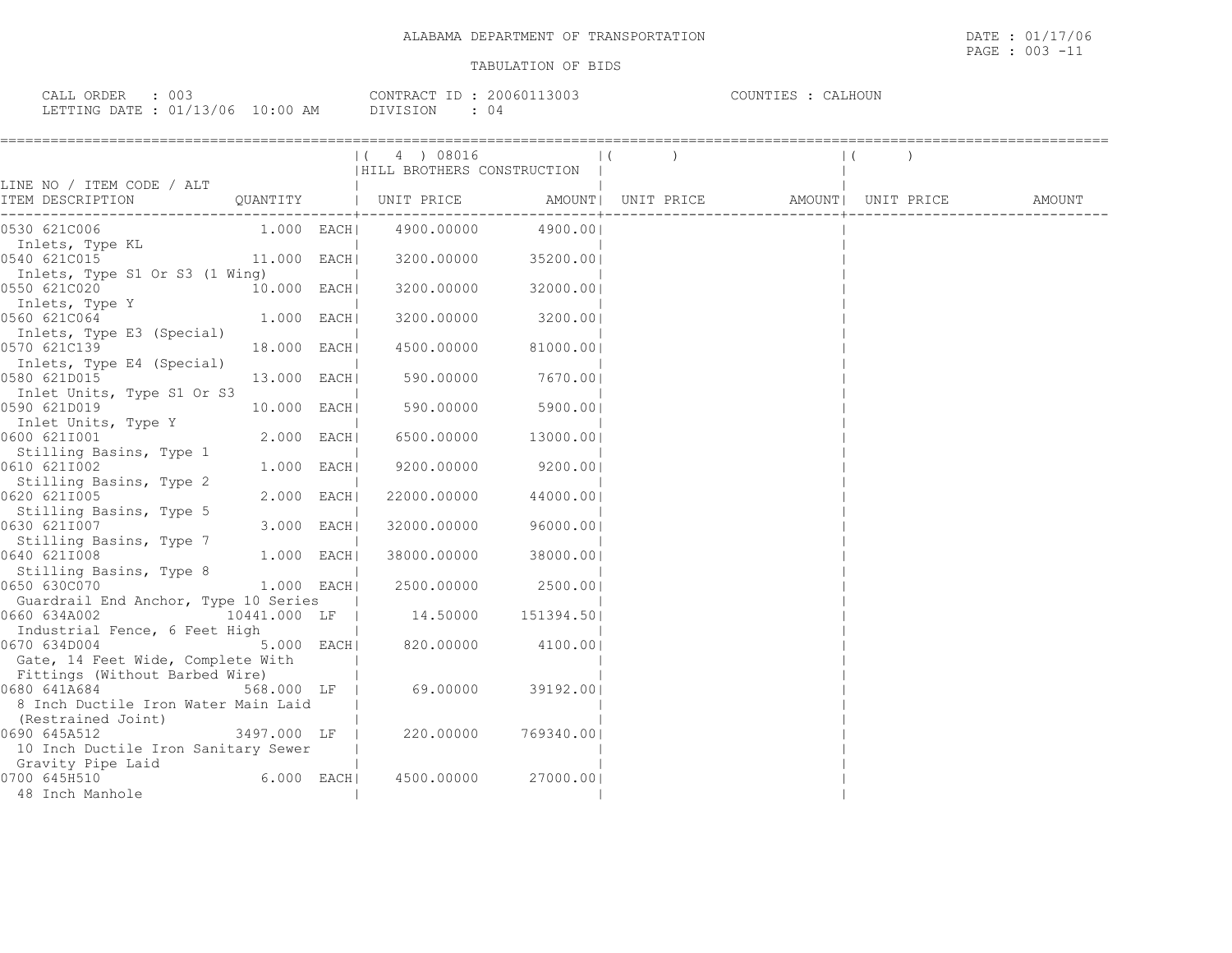| CALL ORDER : 003                 |          | CONTRACT ID: 20060113003 | COUNTIES : CALHOUN |
|----------------------------------|----------|--------------------------|--------------------|
| LETTING DATE : 01/13/06 10:00 AM | DIVISION |                          |                    |

|                                                                                         | ;======================= | (4) 08016<br>  HILL BROTHERS CONSTRUCTION |                     |  |                                                    |  |  |
|-----------------------------------------------------------------------------------------|--------------------------|-------------------------------------------|---------------------|--|----------------------------------------------------|--|--|
| LINE NO / ITEM CODE / ALT<br>ITEM DESCRIPTION                                           |                          | QUANTITY   UNIT PRICE                     |                     |  | AMOUNT   UNIT PRICE   AMOUNT   UNIT PRICE   AMOUNT |  |  |
| 0710 645H570                                                                            |                          | 7.000 EACH  6500.00000                    | 45500.001           |  |                                                    |  |  |
| 72 Inch Manhole<br>0720 649A555<br>20 Inch Steel Encasement Pipe, Type 1<br>Installment | 1191.000 LF              | 89.50000 106594.50                        |                     |  |                                                    |  |  |
| 0730 650B000<br>Topsoil From Stockpiles                                                 | 69500.000 CUYDI          | 2.60000                                   | 180700.001          |  |                                                    |  |  |
| 0740 652A100                                                                            | 148.000 ACRE             | 650.00000                                 | 96200.001           |  |                                                    |  |  |
| Seeding<br>0750 652C000                                                                 | 112.000 ACRE             | 70.00000                                  | 7840.00             |  |                                                    |  |  |
| Mowing<br>0760 654A001                                                                  | 3330.000 SQYD            | 4.85000                                   | 16150.50            |  |                                                    |  |  |
| Solid Sodding (Bermuda)<br>0770 656A010                                                 | 148.000 ACRE             |                                           | 540.00000 79920.001 |  |                                                    |  |  |
| Mulching<br>121839.000 SQYD<br>0779 659A002<br>Erosion Control Netting, Class C1        |                          | 4.60000                                   | 560459.401          |  |                                                    |  |  |
| 0780 659A003<br>Erosion Control Netting, Class C2                                       | 35149.000 SQYDI          | 4.85000                                   | 170472.651          |  |                                                    |  |  |
| 0790 659A010<br>Erosion Control Netting, Class A (Jute )<br>Netting)                    | 1632.000 SOYDI           | 1.60000                                   | 2611.201            |  |                                                    |  |  |
| 0800 660D092                                                                            | 45.000 EACH              | 160.00000                                 | 7200.001            |  |                                                    |  |  |
| Trees, Quercus Nigra (Water Oak)<br>0810 660D094<br>Trees, Quercus Phellos (Willow Oak) | 45.000 EACH              | 160.00000                                 | 7200.001            |  |                                                    |  |  |
| 0820 660E051<br>Seedlings, Salix Nigra (Black Willow)                                   | 45.000 EACH              | 48.50000                                  | 2182.501            |  |                                                    |  |  |
| 0830 665A000<br>Temporary Seeding                                                       | 25.000 ACRE              | 430.00000                                 | 10750.001           |  |                                                    |  |  |
| 0840 665B000                                                                            | 25.000 ACRE              | 540.00000                                 | 13500.001           |  |                                                    |  |  |
| Temporary Mulching<br>0850 665C000                                                      | 9626.000 LF              | 19.00000                                  | 182894.001          |  |                                                    |  |  |
| 15" Temporary Pipe<br>0860 665E000                                                      | 16564.000 SQYD           | 2.40000                                   | 39753.601           |  |                                                    |  |  |
| Polyethylene<br>0870 665F000                                                            | 500.000 EACH             | 11.50000                                  | 5750.00             |  |                                                    |  |  |
| Hay Bales<br>0880 665G000<br>Sand Bags                                                  | 1280.000 EACH            |                                           | 10.50000 13440.001  |  |                                                    |  |  |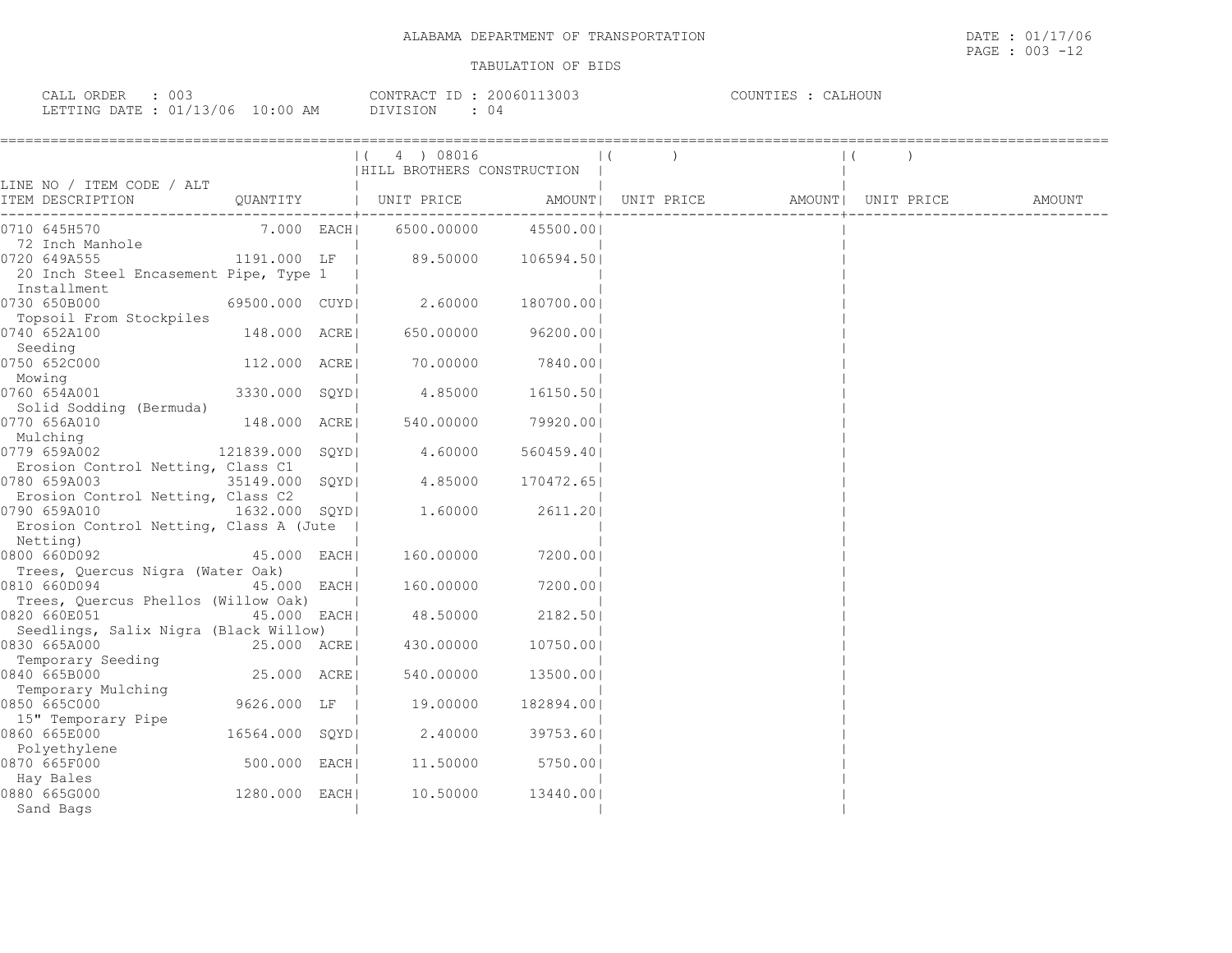| 003<br>ORDER<br>$\sim$ $\sim$ $\sim$ $\sim$<br>لىلطا | <b>CONTRAL</b>                       | -- | 3003<br>UUNU | COUNTIES<br>:ALHOUN<br>. TES. |
|------------------------------------------------------|--------------------------------------|----|--------------|-------------------------------|
| $\cap$ 1<br>LETTING DATE<br>Uh<br>∸∽                 | DIVISION<br>AΜ<br>$\cdot$ 0 6<br>. U |    | U 4          |                               |

|                                                                      |               |      | (4) 08016<br>HILL BROTHERS CONSTRUCTION |                     |                    |                              |                    |    |        |
|----------------------------------------------------------------------|---------------|------|-----------------------------------------|---------------------|--------------------|------------------------------|--------------------|----|--------|
| LINE NO / ITEM CODE / ALT<br>ITEM DESCRIPTION                        |               |      | QUANTITY   UNIT PRICE                   |                     | AMOUNT  UNIT PRICE |                              | AMOUNT  UNIT PRICE |    | AMOUNT |
| 0890 6651000                                                         | 10803.000 TON |      |                                         | 12.00000 129636.00  |                    |                              |                    |    |        |
| Temporary Riprap, Class 2<br>0900 665J000                            | 79828.000 LF  |      |                                         | 3.00000 239484.00   |                    |                              |                    |    |        |
| Silt Fence, Type A<br>0910 665K000                                   |               |      | 1410.000 CUYD  15.00000 21150.00        |                     |                    |                              |                    |    |        |
| Drainage Sump Excavation<br>0920 6650001                             | 39914.000 LF  |      | 0.65000                                 | 25944.10            |                    |                              |                    |    |        |
| Silt Fence Removal<br>0930 665Q001                                   | 11370.000 LF  |      | 7.55000                                 | 85843.501           |                    |                              |                    |    |        |
| 20 Inch Wattle<br>0940 665T000                                       | 12695.000 LF  |      | 2.00000                                 | 25390.001           |                    |                              |                    |    |        |
| Temporary Earth Berms<br>0950 666A001                                | 38.000 ACREI  |      |                                         | 27.00000 1026.00    |                    |                              |                    |    |        |
| Pest Control Treatment<br>0960 672B000                               | 1630.000 LB   |      | 16.00000                                | 26080.00            |                    |                              |                    |    |        |
| Flocculant Powder<br>0970 672C000                                    | 20.000 EACH   |      | 160.00000                               | 3200.00             |                    |                              |                    |    |        |
| Flocculant Log                                                       |               | LUMP | 375000.00000                            | 375000.00           |                    |                              |                    |    |        |
| COCO COURDUU<br>Engineering Controls<br>0990 7123000<br>0990 713A000 | 25.000 LF     |      | 130.00000                               | 3250.00             |                    |                              |                    |    |        |
| Permanent Barricades<br>1000 740B000                                 | 431.000 SQFT  |      |                                         | 11.00000 4741.00    |                    |                              |                    |    |        |
| Construction Signs<br>1010 740D000                                   | 44.000 EACH   |      |                                         | 78.00000 3432.00    |                    |                              |                    |    |        |
| Channelizing Drums<br>1020 740E000                                   | 25.000 EACH   |      | 19.50000                                | 487.501             |                    |                              |                    |    |        |
| Cones (36 Inches High)<br>1030 740F002                               | 20.000 EACH   |      |                                         | 380.00000 7600.00   |                    |                              |                    |    |        |
| Barricades, Type III<br>1040 7401005                                 | $9.000$ EACH  |      |                                         | 810.00000 7290.00   |                    |                              |                    |    |        |
| Warning Lights, Type B (Detachable Head  <br>1050 740M001            | 25.000 EACH   |      |                                         | 8.65000 216.25      |                    |                              |                    |    |        |
| Ballast For Cone<br>Case control                                     |               |      | LUMP  1572000.00000  1572000.00         |                     |                    |                              |                    |    |        |
| Construction Fuel (Maximum Bid Limited<br>To \$ 1,572,000)           |               |      |                                         |                     |                    |                              |                    |    |        |
| 1070 999 000<br>Trainee Hours At 80 Cents Per Hour                   | 4500.000 HOUR |      |                                         | $0.80000$ 3600.00   |                    |                              |                    |    |        |
| SECTION TOTALS                                                       |               |      |                                         | $$ 28,925,577.00  $ |                    | $0.00$  <br>$\mathfrak{S}$   |                    |    | 0.00   |
| CONTRACT TOTALS                                                      |               |      |                                         | \$28,925,577.00     |                    | $\ddot{\mathsf{S}}$<br>0.001 |                    | \$ |        |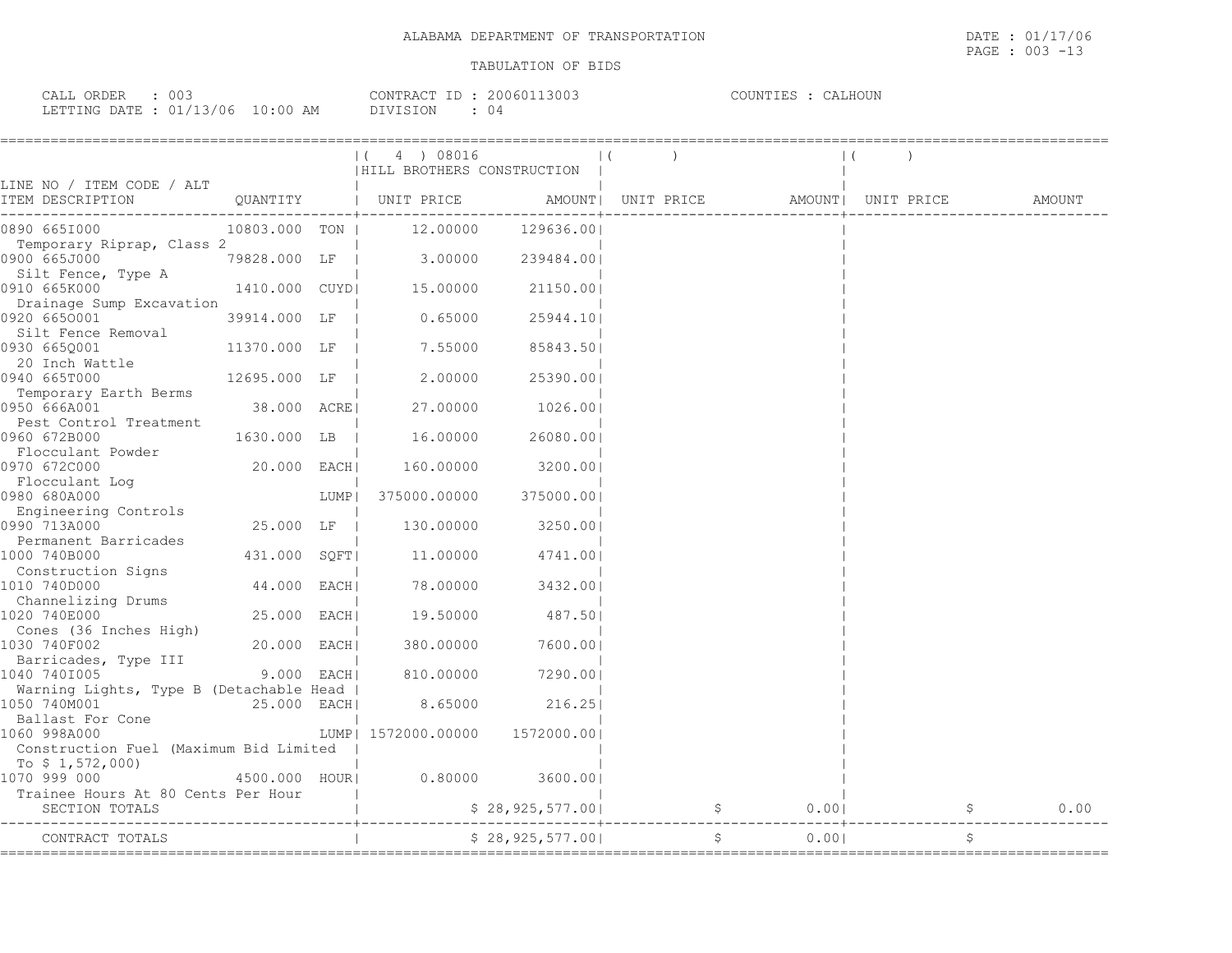# ALABAMA DEPARTMENT OF TRANSPORTATION **DATE** : 01/17/06

#### VENDOR RANKING

| CALL ORDER : 004<br>state line to<br>$CR-75$<br>north | LETTING DATE: 01/13/06 10:00 AM<br>CONTRACT DESCRIPTION :<br>for constructing the Additional Lanes (Pavement, Partial<br>Grade and Drainage) on SR-6 (US-82) from the Mississippi<br>of Ethelsville. Length 6.515 mi. | CONTRACT ID: 20060113004<br>DIVISION<br>. . 05<br>200<br>CONTRACT TIME : | Working Days | (available days) | COUNTIES : PICKENS<br>PROJECT $(S)$ : NHF-0006(510) |                        |
|-------------------------------------------------------|-----------------------------------------------------------------------------------------------------------------------------------------------------------------------------------------------------------------------|--------------------------------------------------------------------------|--------------|------------------|-----------------------------------------------------|------------------------|
| RANK                                                  | VENDOR NO./NAME                                                                                                                                                                                                       |                                                                          |              |                  | TOTAL<br><b>BID</b>                                 | % OVER<br>LOW BID      |
| 02033<br>01087                                        | APAC-SOUTHEAST, INC.                                                                                                                                                                                                  | S. T. BUNN CONSTRUCTION COMPANY, INC.                                    |              |                  | \$8,161,784.53<br>9,455,287.68                      | 100.0000%<br>115.8483% |

PAGE : 004 -1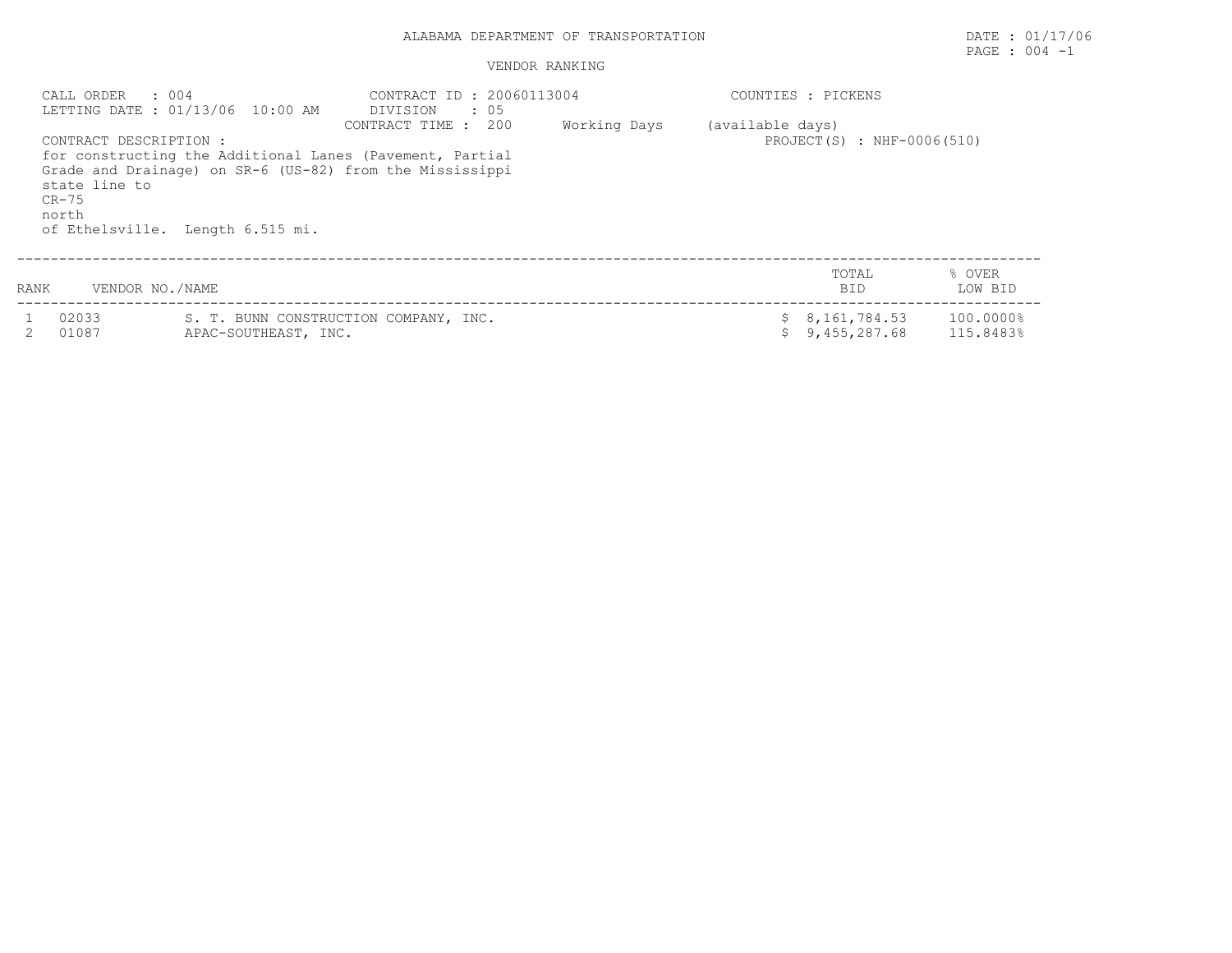| CALL ORDER<br>: 004              | CONTRACT ID: 20060113004 | COUNTIES : PICKENS |  |
|----------------------------------|--------------------------|--------------------|--|
| LETTING DATE : 01/13/06 10:00 AM | DIVISION                 |                    |  |

| 1 ) 02033 |                                                                                                                                                                                                                                                                                    | 2 ) 01087 |                                                                                                                                                                                                                                                  |                                                               |                                                                                                                                                                                                                                         |
|-----------|------------------------------------------------------------------------------------------------------------------------------------------------------------------------------------------------------------------------------------------------------------------------------------|-----------|--------------------------------------------------------------------------------------------------------------------------------------------------------------------------------------------------------------------------------------------------|---------------------------------------------------------------|-----------------------------------------------------------------------------------------------------------------------------------------------------------------------------------------------------------------------------------------|
|           |                                                                                                                                                                                                                                                                                    |           |                                                                                                                                                                                                                                                  |                                                               |                                                                                                                                                                                                                                         |
|           |                                                                                                                                                                                                                                                                                    |           |                                                                                                                                                                                                                                                  |                                                               | AMOUNT                                                                                                                                                                                                                                  |
|           |                                                                                                                                                                                                                                                                                    |           |                                                                                                                                                                                                                                                  |                                                               |                                                                                                                                                                                                                                         |
|           |                                                                                                                                                                                                                                                                                    |           |                                                                                                                                                                                                                                                  |                                                               |                                                                                                                                                                                                                                         |
| 14.00000  |                                                                                                                                                                                                                                                                                    | 7.00000   |                                                                                                                                                                                                                                                  |                                                               |                                                                                                                                                                                                                                         |
| 6.00000   |                                                                                                                                                                                                                                                                                    | 5,00000   |                                                                                                                                                                                                                                                  |                                                               |                                                                                                                                                                                                                                         |
| 200.00000 |                                                                                                                                                                                                                                                                                    | 200,00000 |                                                                                                                                                                                                                                                  |                                                               |                                                                                                                                                                                                                                         |
| 500.00000 |                                                                                                                                                                                                                                                                                    | 660.00000 |                                                                                                                                                                                                                                                  |                                                               |                                                                                                                                                                                                                                         |
| 2.30000   |                                                                                                                                                                                                                                                                                    | 5.90000   |                                                                                                                                                                                                                                                  |                                                               |                                                                                                                                                                                                                                         |
| 5.75000   |                                                                                                                                                                                                                                                                                    | 7.45000   |                                                                                                                                                                                                                                                  |                                                               |                                                                                                                                                                                                                                         |
|           |                                                                                                                                                                                                                                                                                    | 7.50000   | 1890.001                                                                                                                                                                                                                                         |                                                               |                                                                                                                                                                                                                                         |
| 35.00000  |                                                                                                                                                                                                                                                                                    | 40.00000  |                                                                                                                                                                                                                                                  |                                                               |                                                                                                                                                                                                                                         |
| 380.00000 |                                                                                                                                                                                                                                                                                    | 535.00000 |                                                                                                                                                                                                                                                  |                                                               |                                                                                                                                                                                                                                         |
| 5.15000   |                                                                                                                                                                                                                                                                                    | 6.60000   | 293772.601                                                                                                                                                                                                                                       |                                                               |                                                                                                                                                                                                                                         |
|           |                                                                                                                                                                                                                                                                                    |           |                                                                                                                                                                                                                                                  |                                                               |                                                                                                                                                                                                                                         |
|           |                                                                                                                                                                                                                                                                                    |           |                                                                                                                                                                                                                                                  |                                                               |                                                                                                                                                                                                                                         |
| 25.00000  |                                                                                                                                                                                                                                                                                    | 40.00000  |                                                                                                                                                                                                                                                  |                                                               |                                                                                                                                                                                                                                         |
|           |                                                                                                                                                                                                                                                                                    |           |                                                                                                                                                                                                                                                  |                                                               |                                                                                                                                                                                                                                         |
| 42.00000  |                                                                                                                                                                                                                                                                                    | 46.05000  | 1002554.55                                                                                                                                                                                                                                       |                                                               |                                                                                                                                                                                                                                         |
| 0.46000   |                                                                                                                                                                                                                                                                                    | 0.51000   |                                                                                                                                                                                                                                                  |                                                               |                                                                                                                                                                                                                                         |
| 1,30000   |                                                                                                                                                                                                                                                                                    | 1,26000   |                                                                                                                                                                                                                                                  |                                                               |                                                                                                                                                                                                                                         |
| 1,50000   |                                                                                                                                                                                                                                                                                    | 1,25000   |                                                                                                                                                                                                                                                  |                                                               |                                                                                                                                                                                                                                         |
|           | 647.000 SOYDI 10.50000<br>893.000 LF  <br>332.000 LF  <br>32.000 EACH <br>$3.000$ EACH<br>20653.000 CUYDI<br>14072.000 CUYDI<br>252.000 CUYDI<br>94.000 CUYDI<br>346.000 RBST<br>44511.000 SOYDI<br>0120 301A012 157917.000 SQYD <br>6.92000<br>60333.000 SOYDI<br>93844.000 SQYDI | 10.00000  | $\vert$ (<br>6793.501<br>12502.001<br>1992.001<br>6400.001<br>1500.001<br>47501.901<br>80914.001<br>2520.001<br>3290.001<br>131480.00 <br>229231.651<br>1092785.641<br>9.90000<br>1000.001<br>914382.001<br>27753.181<br>121997.20 <br>21177.001 | S. T. BUNN CONSTRUCTION CO.   APAC-SOUTHEAST, INC.<br>5.00000 | UNIT PRICE   AMOUNT  UNIT PRICE   AMOUNT  UNIT PRICE<br>3235.001<br>6251.001<br>1660.001<br>6400.001<br>1980.001<br>121852.701<br>104836.401<br>3760.00<br>185110.00<br>1563378.301<br>1600.001<br>30769.831<br>118243.441<br>17647.501 |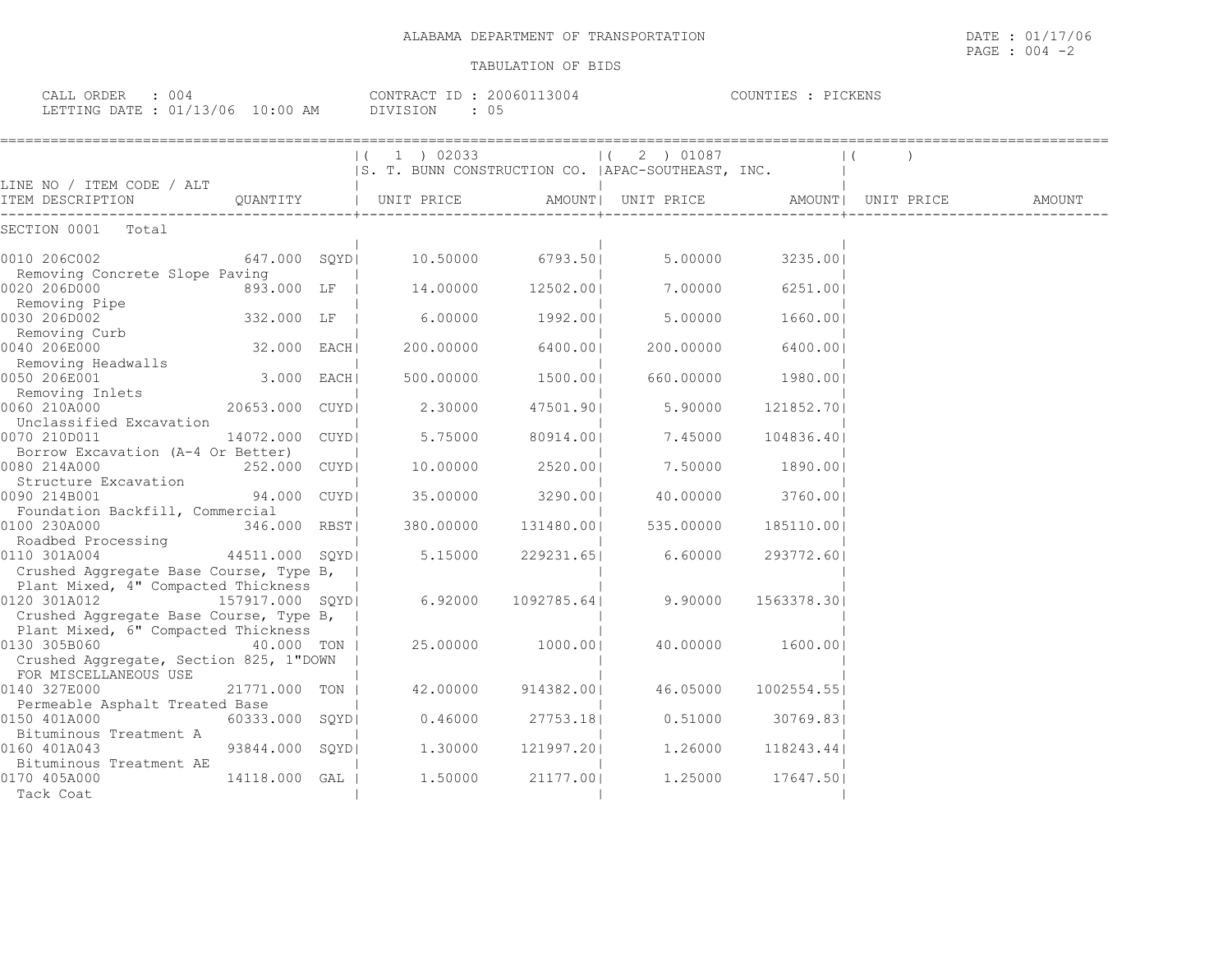| 004<br>CALL ORDER                |          | CONTRACT ID: 20060113004 | PICKENS<br>COUNTIES : |
|----------------------------------|----------|--------------------------|-----------------------|
| LETTING DATE : 01/13/06 10:00 AM | DIVISION | 05                       |                       |

|                                                                                                                                                                        |               | 1 ) 02033<br> S. T. BUNN CONSTRUCTION CO.  APAC-SOUTHEAST, INC. |            | 2 ) 01087          |            |                    |        |
|------------------------------------------------------------------------------------------------------------------------------------------------------------------------|---------------|-----------------------------------------------------------------|------------|--------------------|------------|--------------------|--------|
| LINE NO / ITEM CODE / ALT<br>ITEM DESCRIPTION                                                                                                                          | QUANTITY      | UNIT PRICE                                                      |            | AMOUNT  UNIT PRICE |            | AMOUNT  UNIT PRICE | AMOUNT |
| 0180 410B000                                                                                                                                                           | $1.000$ EACH  | 2500.00000                                                      | 2500.001   | 7500.00000         | 7500.001   |                    |        |
| State Furnished Profilograph<br>0190 410H000                                                                                                                           | $1.000$ EACH  | 60000.00000                                                     | 60000.001  | 115000.00000       | 115000.001 |                    |        |
| Material Remixing Device<br>0200 424A276<br>Superpave Bituminous Concrete Wearing<br>Surface Layer, 3/8" Maximum Aggregate                                             | 3879.000 TON  | 56.97000                                                        | 220986.631 | 64.12000           | 248721.481 |                    |        |
| Size Mix, ESAL Range E<br>0210 424A278<br>Superpave Bituminous Concrete Wearing<br>Surface Layer, Leveling, 3/8" Maximum                                               | 500.000 TON   | 56.97000                                                        | 28485.001  | 64.66000           | 32330.001  |                    |        |
| Aggregate Size Mix, ESAL Range E<br>0220 424A279<br>Superpave Bituminous Concrete Wearing<br>Surface Layer, Widening, 3/8" Maximum<br>Aggregate Size Mix, ESAL Range E | 148.000 TON   | 79.00000                                                        | 11692.001  | 71.25000           | 10545.001  |                    |        |
| 0230 424A280<br>Superpave Bituminous Concrete Wearing<br>Surface Layer, 1/2" Maximum Aggregate<br>Size Mix, ESAL Range E                                               | 7149.000 TON  | 52.81000                                                        | 377538.691 | 64.81000           | 463326.691 |                    |        |
| 0240 424A360<br>Superpave Bituminous Concrete Wearing<br>Surface Layer, 1/2" Maximum Aggregate<br>Size Mix, ESAL Range C/D                                             | 1953.000 TON  | 53.37000                                                        | 104231.61  | 59.43000           | 116066.791 |                    |        |
| 0250 424A363<br>Superpave Bituminous Concrete Wearing<br>Surface Layer, Patching, 1/2" Maximum<br>Aggregate Size Mix, ESAL Range C/D                                   | 500.000 TON   | 75.00000                                                        | 37500.001  | 95.00000           | 47500.001  |                    |        |
| 0260 424A366<br>Superpave Bituminous Concrete Wearing<br>Surface Layer, Leveling, 1/2" Maximum                                                                         | 500.000 TON   | 53.37000                                                        | 26685.001  | 57.00000           | 28500.001  |                    |        |
| Aggregate Size Mix, ESAL Range C/D<br>0270 424A369<br>Superpave Bituminous Concrete Wearing<br>Surface Layer, Widening, 1/2" Maximum                                   | 439.000 TON   | 75.00000                                                        | 32925.00   | 69.25000           | 30400.751  |                    |        |
| Aggregate Size Mix, ESAL Range C/D<br>0280 424B281<br>Superpave Bituminous Concrete Upper<br>Binder Layer, 1" Maximum Aggregate Size<br>Mix, ESAL Range E              | 14982.000 TON | 48.10000                                                        | 720634.201 | 56.40000           | 844984.801 |                    |        |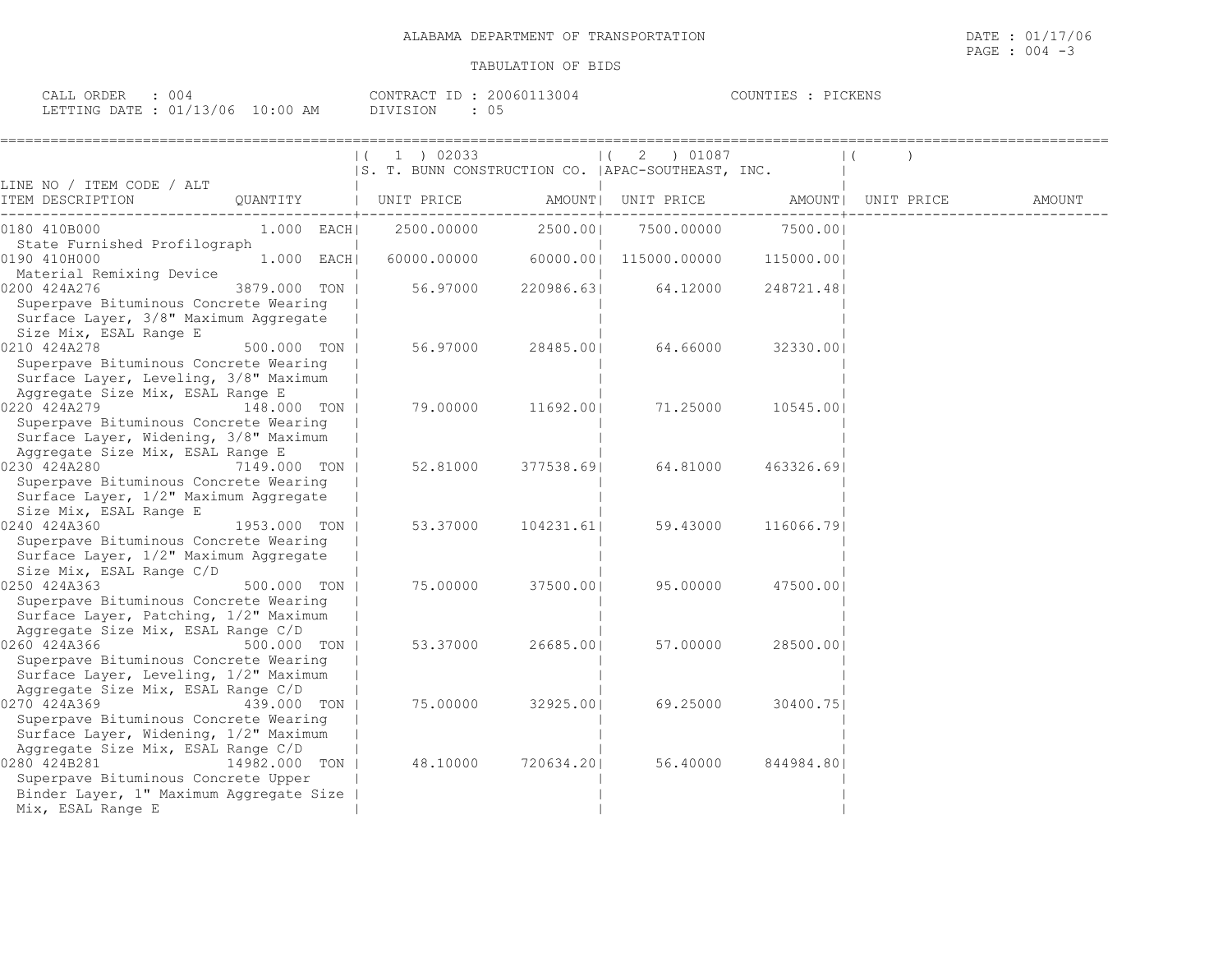| ORDER<br>$\sim$ $\sim$ $\sim$ $\sim$<br>004<br>CALL |                        | CONTRACT<br>$ -$ | 200601<br>.3004 | PICKENS<br>UNTIES - |
|-----------------------------------------------------|------------------------|------------------|-----------------|---------------------|
| LETTING<br><b>DATE</b><br>___                       | 01/13/06<br>$10:00$ AM |                  | ັບ              |                     |

|                                                                                                                                                  |                    | 1 ) 02033<br> S. T. BUNN CONSTRUCTION CO.   APAC-SOUTHEAST, INC. |                   | $(2)$ 01087        |            |                    |        |
|--------------------------------------------------------------------------------------------------------------------------------------------------|--------------------|------------------------------------------------------------------|-------------------|--------------------|------------|--------------------|--------|
| LINE NO / ITEM CODE / ALT<br>ITEM DESCRIPTION<br>QUANTITY                                                                                        |                    | UNIT PRICE                                                       |                   | AMOUNT  UNIT PRICE |            | AMOUNT  UNIT PRICE | AMOUNT |
| 1256.000 TON  <br>0290 424B292<br>Superpave Bituminous Concrete Upper<br>Binder Layer, Widening, 1" Maximum<br>Aggregate Size Mix, ESAL Range E  |                    | 54.50000                                                         | 68452.001         | 60.65000           | 76176.401  |                    |        |
| 0300 424B581<br>370.000 TON  <br>Superpave Bituminous Concrete Lower<br>Binder Layer, 1" Maximum Aggregate Size<br>Mix, ESAL Range E             |                    |                                                                  | 45.00000 16650.00 | 62.00000           | 22940.001  |                    |        |
| 0310 424B651<br>3962.000 TON  <br>Superpave Bituminous Concrete Upper<br>Binder Layer, 1" Maximum Aggregate Size<br>Mix, ESAL Range C/D          |                    | 45.34000                                                         | 179637.081        | 51.95000           | 205825.90  |                    |        |
| 0320 424B662<br>930.000 TON  <br>Superpave Bituminous Concrete Upper<br>Binder Layer, Widening, 1" Maximum<br>Aggregate Size Mix, ESAL Range C/D |                    | 54.50000                                                         | 50685.00          | 60.75000           | 56497.501  |                    |        |
| 0330 424C280<br>16825.000 TON  <br>Superpave Bituminous Concrete Base<br>Layer, 1" Maximum Aggregate Size Mix,<br>ESAL Range E                   |                    | 44.20000                                                         | 743665.00         | 49.84000           | 838558.001 |                    |        |
| 0340 424C360<br>4843.000 TON  <br>Superpave Bituminous Concrete Base<br>Layer, 1" Maximum Aggregate Size Mix,<br>ESAL Range C/D                  |                    | 45.20000                                                         | 218903.601        | 52.38000           | 253676.341 |                    |        |
| 0350 424C370<br>1875.000 TON  <br>Superpave Bituminous Concrete Base<br>Layer, Widening, 1" Maximum Aggregate<br>Size Mix, ESAL Range C/D        |                    | 52.00000                                                         | 97500.001         | 63.30000           | 118687.501 |                    |        |
| 0360 428C000<br>66500.000 LF<br>Scoring Bituminous Pavement Surface By<br>Cutting                                                                |                    | 0.08000                                                          | 5320.001          | 0.05000            | 3325.001   |                    |        |
| 0370 530A001<br>200.000 LF<br>18" Roadway Pipe (Class 3 R.C.)                                                                                    |                    | 36.00000                                                         | 7200.001          | 60.00000           | 12000.00   |                    |        |
| 0380 530A102<br>24" Roadway Pipe (Class 3 R.C.)<br>(Extension)                                                                                   | $8.000$ LF $\vert$ | 50.00000                                                         | 400.001           | 70.00000           | 560.001    |                    |        |
| 0390 530C002<br>24" Roadway Pipe, Jacked Installation<br>(Smooth Steel)                                                                          | 82.000 LF          | 350.00000                                                        | 28700.001         | 155.00000          | 12710.00   |                    |        |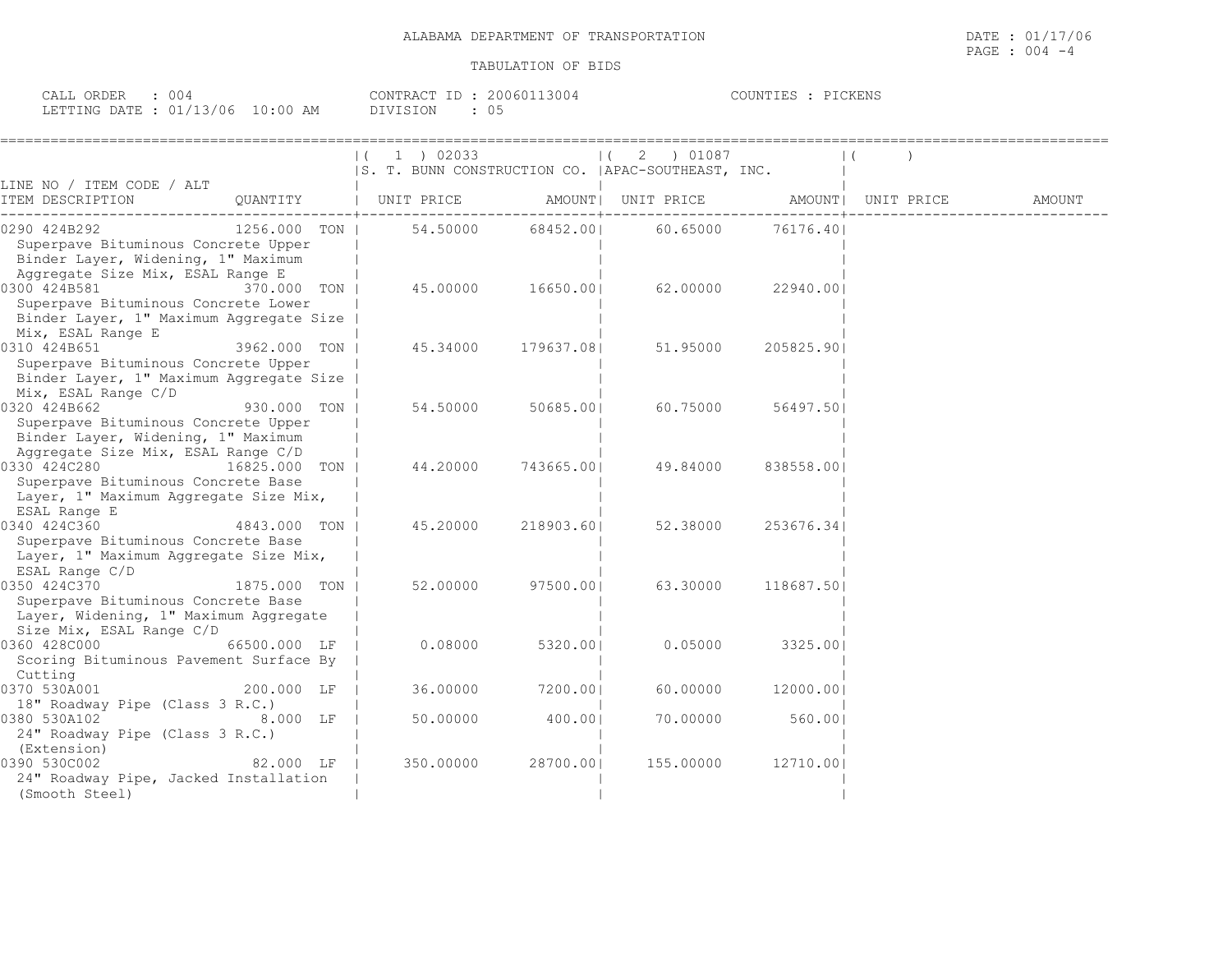| CALL ORDER : 004                 |  |          | CONTRACT ID: 20060113004 | COUNTIES : PICKENS |  |
|----------------------------------|--|----------|--------------------------|--------------------|--|
| LETTING DATE : 01/13/06 10:00 AM |  | DIVISION |                          |                    |  |

|                                                                                                                                                                                                                                      |                | $(1)$ 1 $)$ 02033<br> S. T. BUNN CONSTRUCTION CO.  APAC-SOUTHEAST, INC. |                        | 1(2) 01087                                      |                        |        |
|--------------------------------------------------------------------------------------------------------------------------------------------------------------------------------------------------------------------------------------|----------------|-------------------------------------------------------------------------|------------------------|-------------------------------------------------|------------------------|--------|
| LINE NO / ITEM CODE / ALT                                                                                                                                                                                                            |                |                                                                         |                        |                                                 |                        |        |
| TEM DESCRIPTION ( ) QUANTITY   UNIT PRICE AMOUNT  UNIT PRICE AMOUNT  UNIT PRICE                                                                                                                                                      |                |                                                                         |                        |                                                 |                        | AMOUNT |
| 0400 535A085                                                                                                                                                                                                                         |                | 52.000 LF   55.00000 2860.00  69.70000                                  |                        |                                                 | 3624.401               |        |
| 24" Side Drain Pipe (Class 3 R.C.)                                                                                                                                                                                                   |                |                                                                         |                        |                                                 |                        |        |
| 0410 600A000                                                                                                                                                                                                                         |                | LUMP  447000.00000  447000.00  510000.00000  510000.00                  |                        |                                                 |                        |        |
| 410 600A000<br>Mobilization                                                                                                                                                                                                          |                |                                                                         |                        |                                                 |                        |        |
| $1.000$ EACH<br>0420 601A000                                                                                                                                                                                                         |                |                                                                         |                        | $7500.00000$ $7500.00$ $12400.00000$ $12400.00$ |                        |        |
| Furnishing Base, Soil And Structure                                                                                                                                                                                                  |                |                                                                         |                        |                                                 |                        |        |
| Laboratories                                                                                                                                                                                                                         |                |                                                                         |                        |                                                 |                        |        |
| $0430$ 603A002 $1.000$ EACH 15000.00000 15000.000 20000.0000 20000.000                                                                                                                                                               |                |                                                                         |                        |                                                 |                        |        |
| Furnishing Type 3 Field Office                                                                                                                                                                                                       |                |                                                                         |                        |                                                 |                        |        |
|                                                                                                                                                                                                                                      |                |                                                                         |                        |                                                 | 262675.001             |        |
| Pavement Edge Drain (Aggregate Filled                                                                                                                                                                                                |                |                                                                         |                        |                                                 |                        |        |
| Underdrain)                                                                                                                                                                                                                          |                |                                                                         |                        |                                                 |                        |        |
| Underdrain)<br>  168.000 049560.00 AACH 312.00000 52416.00 295.00000 49560.00 49560.00 A                                                                                                                                             |                |                                                                         |                        |                                                 |                        |        |
| Special Underdrain Outlet, Type A                                                                                                                                                                                                    |                |                                                                         |                        |                                                 |                        |        |
| 0460 606A000 3000.000 LF                                                                                                                                                                                                             |                |                                                                         |                        | $6.00000$ $18000.001$ $22.40000$                | 67200.001              |        |
| 6" Underdrain Pipe                                                                                                                                                                                                                   |                |                                                                         |                        |                                                 |                        |        |
| 0470 610C001                                                                                                                                                                                                                         |                | 194.000 TON   40.00000 7760.00  40.00000 7760.00                        |                        |                                                 |                        |        |
| Loose Riprap, Class 2                                                                                                                                                                                                                |                |                                                                         |                        |                                                 |                        |        |
| 0480 610D000                                                                                                                                                                                                                         |                | 154.000 SQYD  1.25000 192.50  6.50000                                   |                        |                                                 | 1001.00                |        |
| Filter Blanket                                                                                                                                                                                                                       |                |                                                                         |                        |                                                 |                        |        |
| 0490 614A000                                                                                                                                                                                                                         | 665.000 CUYD   | 225.00000 149625.00                                                     |                        | 215.25000                                       | 143141.251             |        |
| Slope Paving                                                                                                                                                                                                                         |                |                                                                         |                        |                                                 |                        |        |
| 0500 619A002                                                                                                                                                                                                                         | 3.000 EACH     | 830.00000 2490.00                                                       |                        | 922.50000 2767.50                               |                        |        |
| 18" Roadway Pipe End Treatment, Class 1                                                                                                                                                                                              |                |                                                                         |                        |                                                 |                        |        |
| 0510 619A003 1.000 EACH                                                                                                                                                                                                              |                | 900.00000 900.00                                                        |                        |                                                 | 1100.00000 1100.00     |        |
| 24" Roadway Pipe End Treatment, Class 1                                                                                                                                                                                              |                |                                                                         |                        |                                                 |                        |        |
| 0520 619A055 1.000 EACH                                                                                                                                                                                                              |                |                                                                         | $2600.00000$ $2600.00$ |                                                 | $3200.00000$ $3200.00$ |        |
| 36" Roadway Pipe End Treatment, Class 2                                                                                                                                                                                              |                |                                                                         |                        |                                                 |                        |        |
| 0530 619A102                                                                                                                                                                                                                         | 2.000 EACH     | $900.00000$ 1800.00                                                     |                        |                                                 | 1100.00000 2200.00     |        |
| 24" Side Drain Pipe End Treatment,                                                                                                                                                                                                   |                |                                                                         |                        |                                                 |                        |        |
| Class 1                                                                                                                                                                                                                              |                |                                                                         |                        |                                                 |                        |        |
| 0540 620A000                                                                                                                                                                                                                         | $3.000$ $CUYD$ | 750.00000                                                               | 2250.001               | 768.75000 2306.25                               |                        |        |
| Minor Structure Concrete                                                                                                                                                                                                             |                |                                                                         |                        |                                                 |                        |        |
| 0550 621A000                                                                                                                                                                                                                         | 2.000 EACH     | 2500.00000 5000.00                                                      |                        |                                                 | 2565.00000 5130.00     |        |
| Junction Boxes, Type 1, 1P Or 5                                                                                                                                                                                                      |                |                                                                         |                        |                                                 |                        |        |
| 0560 621C020<br>$6.000$ EACH                                                                                                                                                                                                         |                | 3000.00000 18000.00                                                     |                        | 3075.00000 18450.001                            |                        |        |
| 1999 - The Contract of Terms of Terms of the Contract of Terms of Terms of Terms of Terms of Terms of Terms of<br>1997 - Terms of Terms of Terms of Terms of Terms of Terms of Terms of Terms of Terms of Terms of Terms of Ter<br>1 |                |                                                                         |                        |                                                 |                        |        |
|                                                                                                                                                                                                                                      |                | 550.00000 3850.00                                                       |                        | 565.00000 3955.00                               |                        |        |
| Inlet Units, Type Y                                                                                                                                                                                                                  |                |                                                                         |                        |                                                 |                        |        |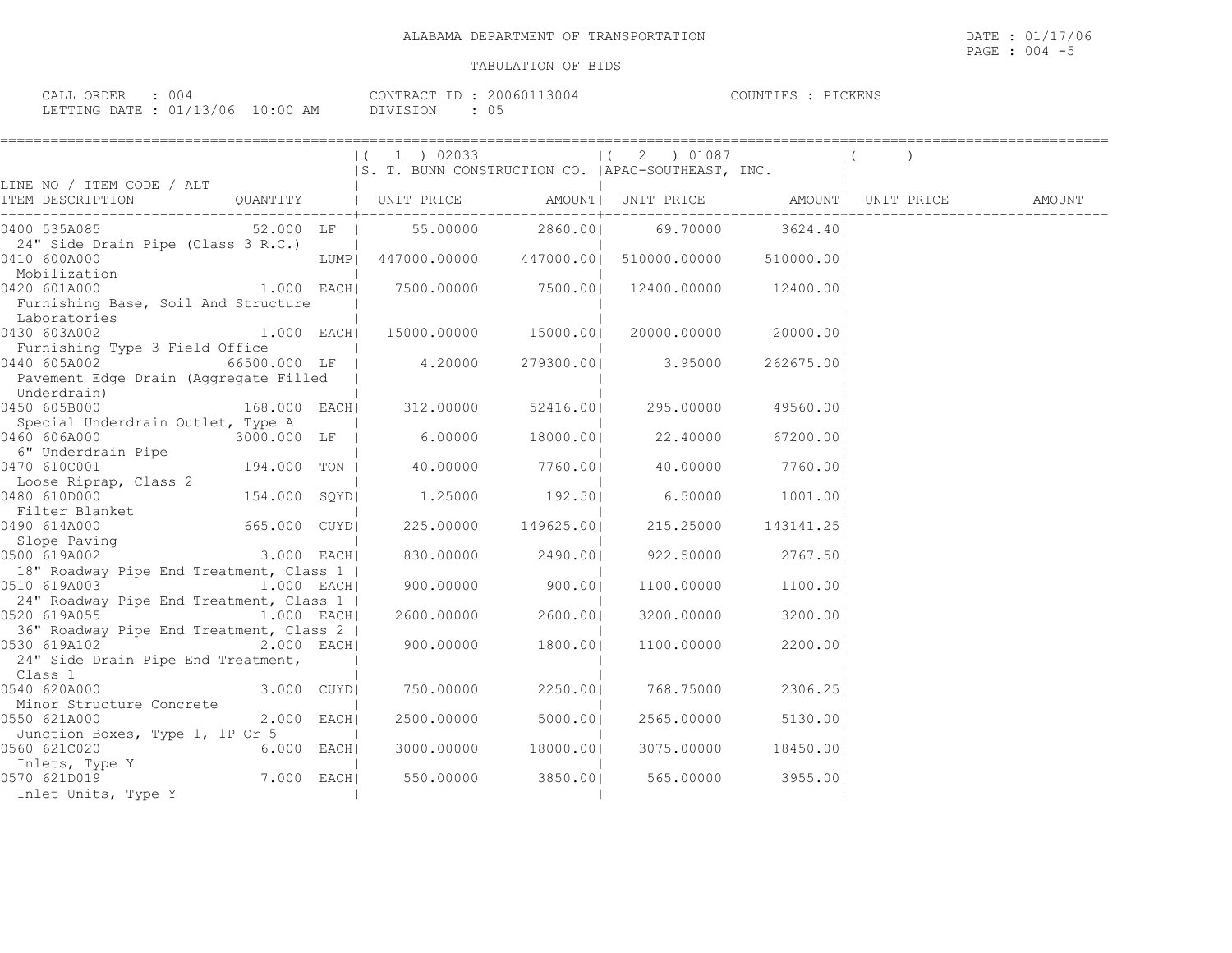| ORDER<br>CALL (      | OO.      |                     | CONTRACT   | 13004<br>200601 | COUNTIES | PICKENS |  |
|----------------------|----------|---------------------|------------|-----------------|----------|---------|--|
| <b>TETTING DATE </b> | 01/13/06 | $10 \cdot 00$<br>ΆM | $\sqrt{ }$ |                 |          |         |  |

|                                                                        |                |      | $ (1)$ 02033<br>S. T. BUNN CONSTRUCTION CO.   APAC-SOUTHEAST, INC. |                  | $(2)$ 01087        |            | $\vert$ (          |        |
|------------------------------------------------------------------------|----------------|------|--------------------------------------------------------------------|------------------|--------------------|------------|--------------------|--------|
| LINE NO / ITEM CODE / ALT                                              |                |      |                                                                    |                  |                    |            |                    |        |
| ITEM DESCRIPTION                                                       |                |      | QUANTITY   UNIT PRICE                                              |                  | AMOUNT  UNIT PRICE |            | AMOUNT  UNIT PRICE | AMOUNT |
| 0580 630A001                                                           |                |      | 7500.000 LF   13.50000                                             | 101250.001       | 13.85000           | 103875.001 |                    |        |
| Steel Beam Guardrail, Class A, Type 2<br>0590 630C001                  |                |      | 18.000 EACH 750.00000 13500.00 768.75000 13837.50                  |                  |                    |            |                    |        |
| Guardrail End Anchor, Type 8<br>0600 630C050                           | 18.000 EACH    |      | 1900.00000                                                         | 34200.001        | 1947.50000         | 35055.001  |                    |        |
| Guardrail End Anchor, Type 20 Series<br>0610 650A000<br>Topsoil        | 26947.000 CUYD |      | 7.25000                                                            | 195365.75        | 7.35000            | 198060.451 |                    |        |
| 0620 652A100<br>Seeding                                                | 88.000 ACREI   |      | 600.00000                                                          | 52800.00         | 615.00000          | 54120.001  |                    |        |
| 0630 652C000<br>Mowing                                                 | 51.000 ACRE    |      | 65.00000                                                           | 3315.00          | 66.50000           | 3391.50    |                    |        |
| 0640 654A001<br>Solid Sodding (Bermuda)                                | 1678.000 SQYD  |      | 4.50000                                                            | 7551.001         | 4.60000            | 7718.801   |                    |        |
| 0650 656A010<br>Mulching                                               | 88.000 ACRE    |      | 450.00000                                                          | 39600.00         | 461.25000          | 40590.001  |                    |        |
| 0660 659A000                                                           | 7500.000 SOYDI |      | 1,50000                                                            | 11250.001        | 1.55000            | 11625.001  |                    |        |
| Erosion Control Netting, Class A<br>0670 665A000                       | 40.000 ACRE    |      | 400.00000                                                          | 16000.00         | 410.00000          | 16400.001  |                    |        |
| Temporary Seeding<br>0680 665B000                                      | 40.000 ACREI   |      | 400.00000                                                          | 16000.001        | 410.00000          | 16400.001  |                    |        |
| Temporary Mulching<br>0690 665I000                                     | 60.000 TON     |      | 42.00000                                                           | 2520.00          | 59.50000           | 3570.001   |                    |        |
| Temporary Riprap, Class 2<br>0700 665J000                              | 33118.000 LF   |      | 2.85000                                                            | 94386.301        | 4.10000            | 135783.801 |                    |        |
| Silt Fence, Type A<br>0710 665L000                                     | 50.000 LF      |      |                                                                    | 10.50000 525.001 | 15.40000           | 770.00     |                    |        |
| Floating Basin Boom<br>0720 6650001                                    | 33118.000 LF   |      | 1.50000                                                            | 49677.001        | 2.05000            | 67891.901  |                    |        |
| Silt Fence Removal<br>0730 665P001                                     | 62.000 EACH    |      | 375.00000                                                          | 23250.00         | 410.00000          | 25420.001  |                    |        |
| Inlet Protection Device<br>0740 6650001                                | 5280.000 LF    |      | 5.50000                                                            | 29040.001        | 6.15000            | 32472.001  |                    |        |
| 20 Inch Wattle<br>0750 666A001                                         | 51.000 ACRE    |      | 0.00000                                                            | 0.001            | 50.00000           | 2550.001   |                    |        |
| Pest Control Treatment<br>0760 680A000                                 |                | LUMP | 266000.00000                                                       | 266000.00        | 250000.00000       | 250000.001 |                    |        |
| Engineering Controls<br>0770 701A028                                   |                |      |                                                                    |                  | 1786.00000         | 25004.001  |                    |        |
| Solid White, Class 2, Type A Traffic<br>Stripe (0.06" Thick) (6" Wide) |                |      |                                                                    |                  |                    |            |                    |        |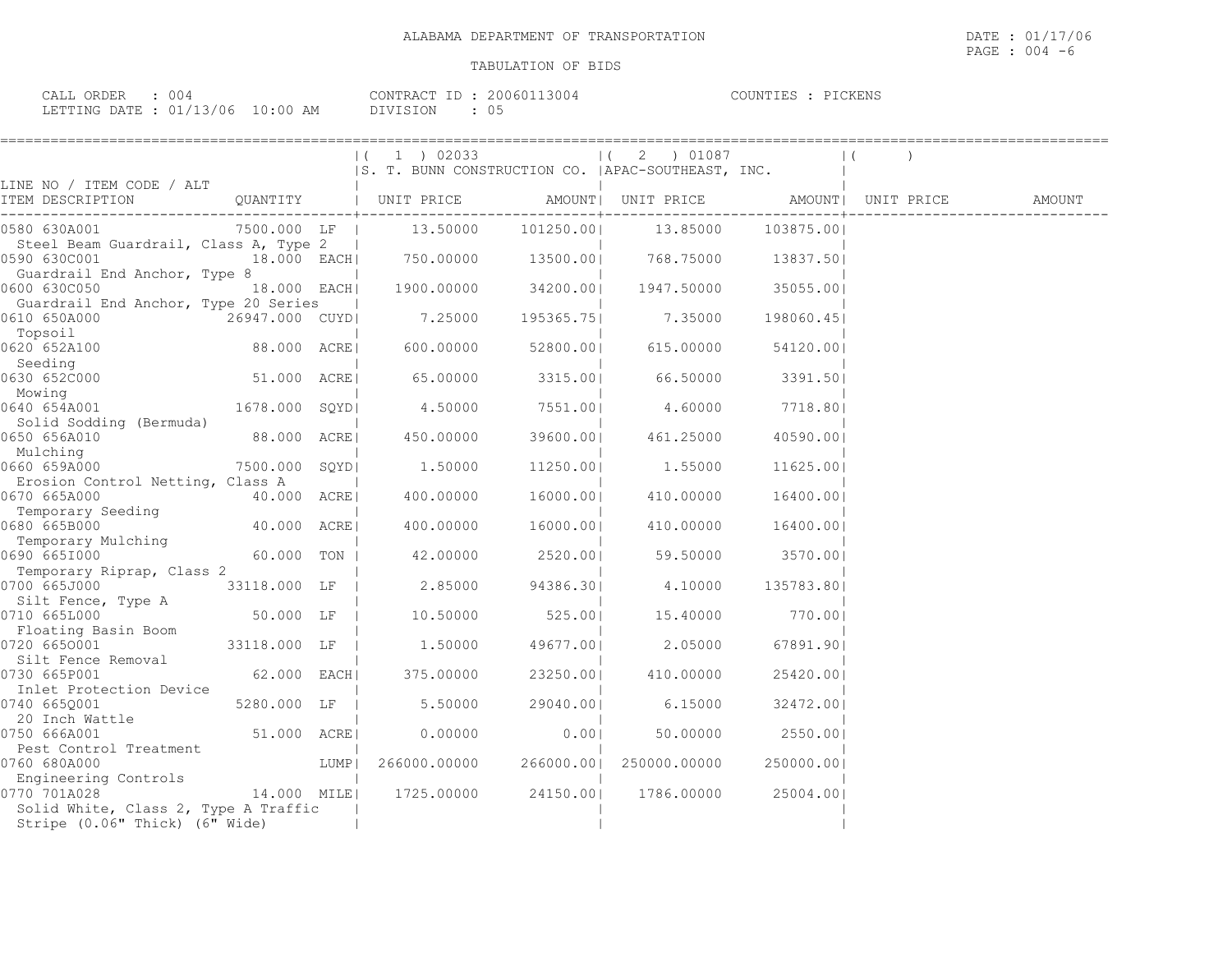| ORDER<br>004<br>CALL                 |                              | TD<br>CONTRACT<br>"RAUL | 3004<br>200601 | PICKENS<br>COUNTIES |
|--------------------------------------|------------------------------|-------------------------|----------------|---------------------|
| $\mu$ $\sim$ 01/12<br>LETTING DATE : | 13/06<br>$10 \cdot 00$<br>AM | <b>DIVISION</b>         | US             |                     |

|                                                                                                                                                                                                                       |                                          | $(1)$ 02033<br>S. T. BUNN CONSTRUCTION CO.   APAC-SOUTHEAST, INC.         |                     | $(2)$ 01087 |                   | $\vert$ ( |  |
|-----------------------------------------------------------------------------------------------------------------------------------------------------------------------------------------------------------------------|------------------------------------------|---------------------------------------------------------------------------|---------------------|-------------|-------------------|-----------|--|
| LINE NO / ITEM CODE / ALT<br>ITEM DESCRIPTION                                                                                                                                                                         |                                          | <b>Contractor</b>                                                         |                     |             |                   |           |  |
| 0780 701A032<br>Solid Yellow, Class 2, Type A Traffic                                                                                                                                                                 |                                          | 13.000 MILE  1725.00000 22425.00  1786.00000 23218.00 <br>and the control |                     |             |                   |           |  |
| Stripe (0.06" Thick) (6" Wide)<br>0790 701A041<br>Broken White, Class 2, Type A Traffic                                                                                                                               |                                          | $13.000$ MILE $ $ 1050.00000 13650.00 1090.00000                          |                     |             | 14170.001         |           |  |
| Stripe (0.09" Thick) (6" Wide)<br>$\begin{bmatrix} 0800 & 701\text{B}009 \end{bmatrix}$ 1.29000 $\begin{bmatrix} 7600.000 & \text{LF} \end{bmatrix}$ 1.25000 9500.00<br>Dotted Class 2, Type A Traffic Stripe         |                                          |                                                                           |                     |             | 9804.001          |           |  |
| (0.09" Thick) (6" Wide)<br>0810 701C000                                                                                                                                                                               | 7.000 MILE                               | $650.00000$ 4550.00                                                       |                     |             | 673.00000 4711.00 |           |  |
| Broken Temporary Traffic Stripe<br>0820 701C001<br>Solid Temporary Traffic Stripe                                                                                                                                     | 13.000 MILE<br>and the state of the pro- | 720.00000 9360.00                                                         |                     | 745.50000   | 9691.501          |           |  |
| 0830 703A002 3380.000 SQFT<br>Traffic Control Markings, Class 2, Type  <br>A                                                                                                                                          |                                          | 3.25000                                                                   | 10985.00            | 3.37000     | 11390.601         |           |  |
| 0840 703B002 941.000 SQFT                                                                                                                                                                                             |                                          |                                                                           | 3.85000 3622.85     | 4.00000     | 3764.001          |           |  |
| Traffic Control Legends, Class 2, Type  <br>0850 705A030                                                                                                                                                              | 373.000 EACH                             |                                                                           | $5.50000$ 2051.50   | 5.70000     | 2126.10           |           |  |
| Pavement Markers, Class A-H, Type 2-C  <br>0860 705A031                                                                                                                                                               | 1031.000 EACH                            |                                                                           | $5.50000$ $5670.50$ | 5.70000     | 5876.701          |           |  |
| Pavement Markers, Class A-H, Type 1-A  <br>0870 705A032 325.000 EACH                                                                                                                                                  |                                          |                                                                           | $5.50000$ 1787.50   |             | 5.70000 1852.50   |           |  |
| Pavement Markers, Class A-H, Type 1-B  <br>0880 705A037 14.000 EACH                                                                                                                                                   |                                          |                                                                           | 5.50000 77.00       | 5.70000     | 79.80             |           |  |
| Pavement Markers, Class A-H, Type 2-D  <br>0890 705A038                                                                                                                                                               | $92.000$ EACH                            |                                                                           | 5.50000 506.00      | 5.70000     | 524.401           |           |  |
| Pavement Markers, Class A-H, Type 2-E  <br>0900 707B003                                                                                                                                                               | 1.000 EACH                               |                                                                           | 120.00000 120.00    |             | 130.00000 130.00  |           |  |
| Type A Hazard Marker Installation<br>0910 709A000                                                                                                                                                                     | 6.000 EACH                               | 90.00000 540.00                                                           |                     | 200.00000   | 1200.001          |           |  |
| Milepost, Type A<br>0920 709B000                                                                                                                                                                                      | <br>  6.000 EACH                         |                                                                           | 240.00000 1440.00   | 260.00000   | 1560.001          |           |  |
| Nilepost Reset<br>a <sub>30</sub> 710 2115 332.000 SQFT<br>0930 710A115<br>Class 4, Aluminum Flat Sign Panels 0.                                                                                                      |                                          |                                                                           | 14.50000 4814.00    | 15.75000    | 5229.00           |           |  |
| 08" Thick Or Steel Flat Sign Panels 14  <br>Gauge (Type III Or Type IV Background)  <br>0940 710A126<br>Class 8, Aluminum Flat Sign Panels 0.<br>08" Thick Or Steel Flat Sign Panels 14<br>Gauge (Type IX Background) | 273.000 SQFT                             |                                                                           | 15.75000 4299.75    | 17.12000    | 4673.761          |           |  |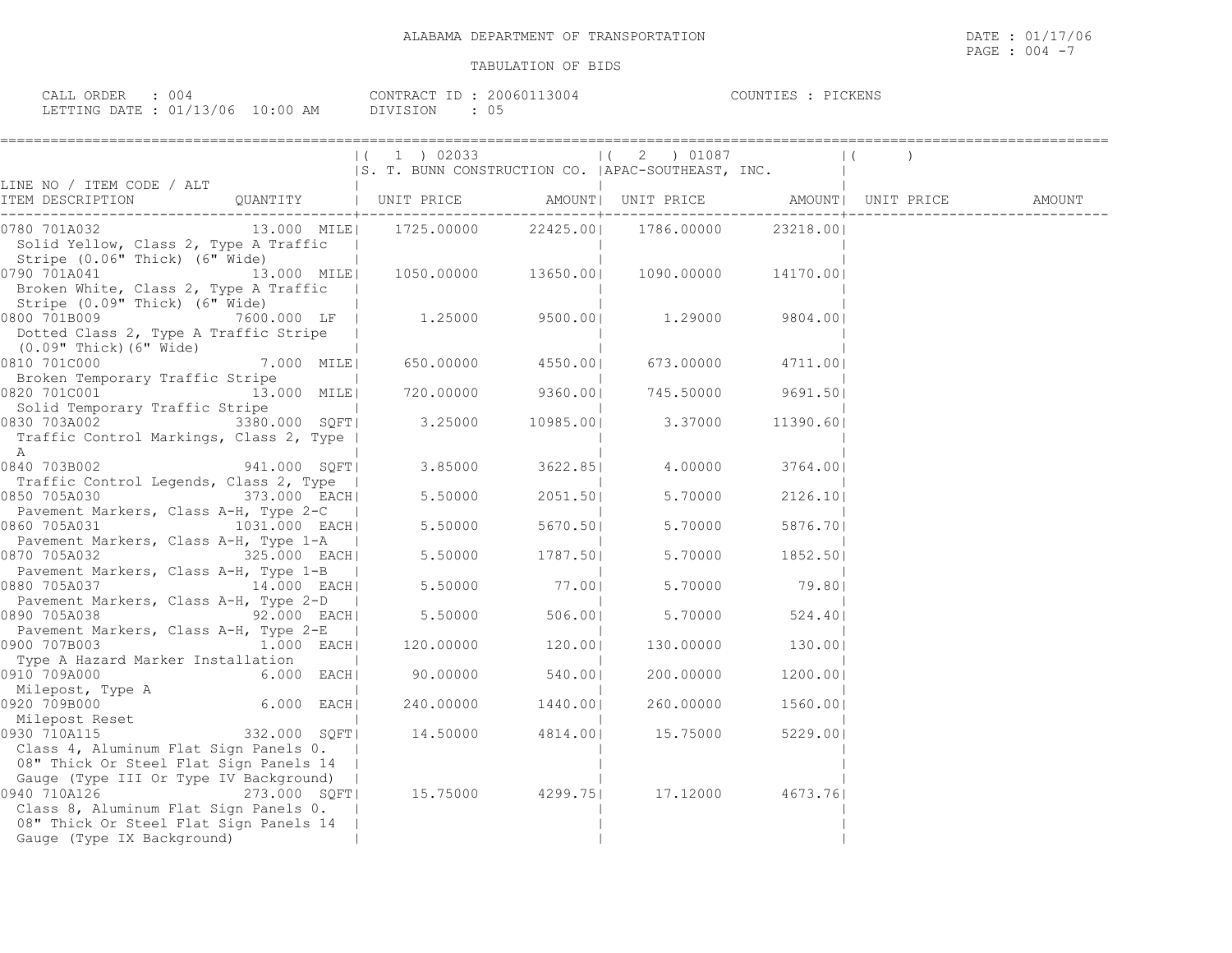| 00<br>ORDER<br>$\sim$ $\sim$ $\sim$ $\sim$<br>ـ بالبلايات |                                         | 200601<br>$ -$<br>CONTRACT<br>.3004 | PICKENS<br>COUNTIES |
|-----------------------------------------------------------|-----------------------------------------|-------------------------------------|---------------------|
| /13/06<br>n 1<br>LETTING DATE<br>∸∽                       | 1 N • N N<br>AM<br>$\ddot{\phantom{1}}$ | DIVISION<br>υs                      |                     |

| LINE NO / ITEM CODE / ALT                                                                        |                        |  | $(1)$ 02033                    |                 | 2 ) 01087<br>$\Box$<br> S. T. BUNN CONSTRUCTION CO.  APAC-SOUTHEAST, INC. |                 |      |
|--------------------------------------------------------------------------------------------------|------------------------|--|--------------------------------|-----------------|---------------------------------------------------------------------------|-----------------|------|
| ITEM DESCRIPTION                                                                                 |                        |  |                                |                 | QUANTITY   UNIT PRICE AMOUNT  UNIT PRICE AMOUNT  UNIT PRICE AMOUNT        |                 |      |
| 0950 710B001<br>Roadway Sign Post (#3 "U" Channel<br>Galvanized Steel)                           |                        |  |                                |                 | 1120.000 LF   7.25000 8120.00  7.88000 8825.60                            |                 |      |
| 0960 740B000<br>Construction Signs                                                               |                        |  |                                |                 | 1037.000 SQFT  8.00000 8296.00  8.70000 9021.90                           |                 |      |
| 1340.000 EACHI<br>0970 740D000<br>Channelizing Drums                                             |                        |  | 67.50000                       | 90450.001       | 90.00000                                                                  | 120600.001      |      |
| 0980 740E000<br>Cones (36 Inches High)                                                           | 50.000 EACH            |  | 1.00000 50.001                 |                 | 15.00000                                                                  | 750.001         |      |
| 0990 740F002<br>Barricades, Type III                                                             | 18.000 EACH            |  | 185.00000                      | 3330.001        | 250.00000                                                                 | 4500.001        |      |
| $9.000$ EACH<br>1000 7401005<br>Warning Lights, Type B (Detachable Head                          |                        |  | 495.00000 4455.00              |                 | 540.00000                                                                 | 4860.001        |      |
| 1010 740M001<br>Ballast For Cone                                                                 | 50.000 EACH            |  |                                | $1.00000$ 50.00 | 15.00000                                                                  | 750.00          |      |
| 2.000 EACH<br>1020 741C010<br>Portable Sequential Arrow And Chevron                              |                        |  | 2500.00000                     | 5000.001        | 5500.00000                                                                | 11000.001       |      |
| Sign Unit<br>1030 742A001                                                                        |                        |  | 2.000 EACH  2500.00000 5000.00 |                 | 11000.00000                                                               | 22000.001       |      |
| Portable Changeable Message Sign, Type<br>1040 998A000<br>Construction Fuel (Maximum Bid Limited | <b>EXECUTE:</b> LUMP I |  | 200000.00000 200000.001        |                 | 0.00000                                                                   | 0.001           |      |
| To $$590,000.00)$<br>1050 999 000<br>Trainee Hours At 80 Cents Per Hour                          |                        |  |                                |                 | $1500.000$ HOUR  0.80000 $1200.00$   0.80000 $1200.00$                    |                 |      |
| SECTION TOTALS                                                                                   |                        |  |                                | \$8,161,784.53] |                                                                           | \$9,455,287.68] | 0.00 |
| CONTRACT TOTALS                                                                                  |                        |  |                                |                 | $$8,161,784.53$ $$9,455,287.68$                                           |                 | \$   |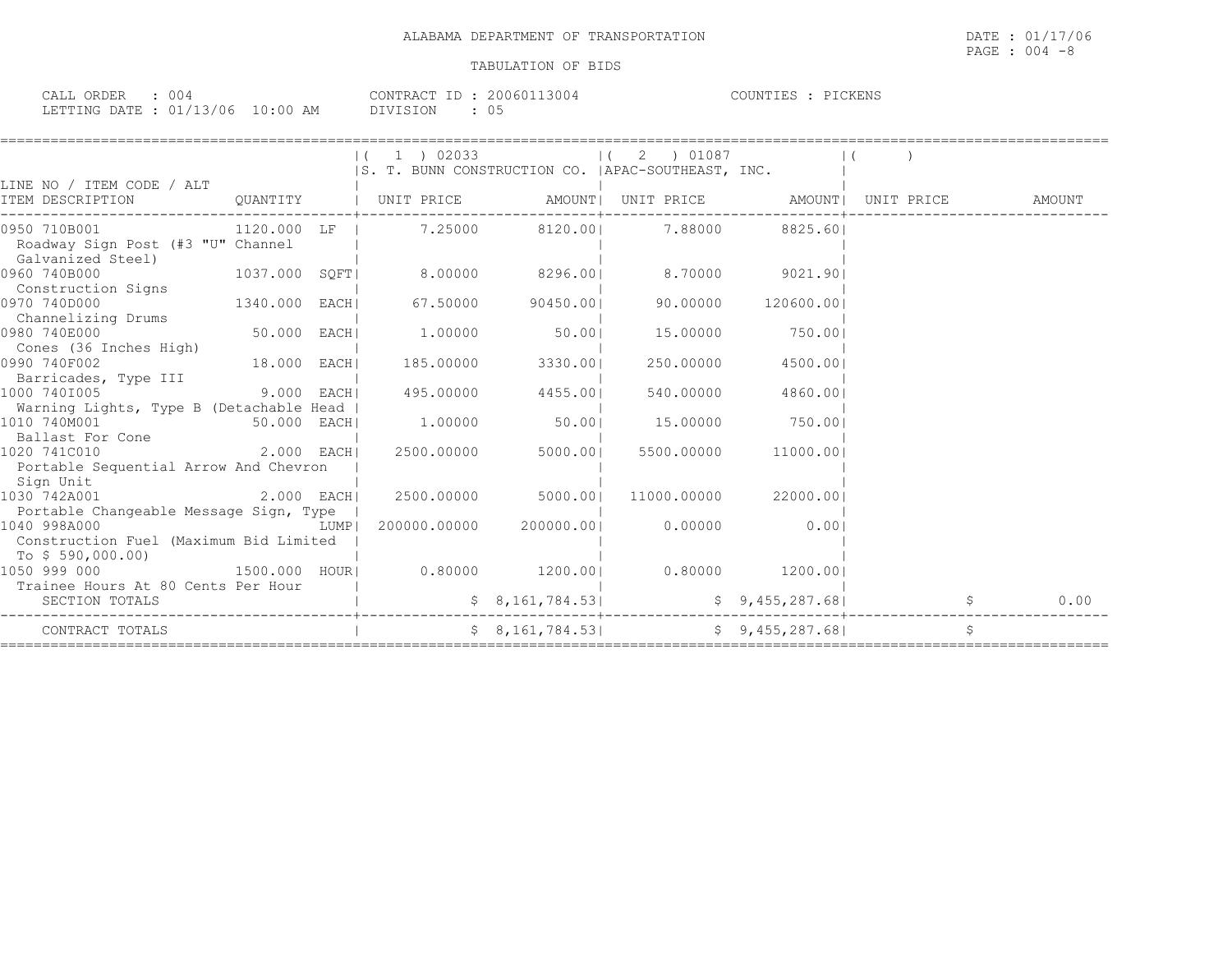### ALABAMA DEPARTMENT OF TRANSPORTATION DATE : 01/17/06

# PAGE : 006 -1

## VENDOR RANKING

|      | : 006<br>CALL ORDER                                                                                                                                                                                                                                                    | LETTING DATE: 01/13/06 10:00 AM | CONTRACT ID: 20060113006             | COUNTIES : MONTGOMERY |  |                              |                                            |  |  |
|------|------------------------------------------------------------------------------------------------------------------------------------------------------------------------------------------------------------------------------------------------------------------------|---------------------------------|--------------------------------------|-----------------------|--|------------------------------|--------------------------------------------|--|--|
|      | CONTRACT TIME : 260<br>Working Days<br>(available days)<br>CONTRACT DESCRIPTION :<br>MONTGOMERY<br>for constructing the Additional Lanes (Grade, Drainage and<br>Pavement) on SR-9 (US-331) from LeGrand to one mile south of<br>Pleasant Grove Road. Length 2.746 mi. |                                 |                                      |                       |  |                              | PROJECT(S) : EBF-0009(501)<br>BR-0009(515) |  |  |
| RANK | VENDOR NO./NAME                                                                                                                                                                                                                                                        |                                 |                                      |                       |  | TOTAL<br><b>BID</b>          | % OVER<br>LOW BID                          |  |  |
|      | 14007                                                                                                                                                                                                                                                                  | W. S. NEWELL & SONS, INC.       |                                      |                       |  | \$8,212,002.75               | 100.0000%                                  |  |  |
|      | 14001                                                                                                                                                                                                                                                                  | NEWELL ROADBUILDERS, INC.       |                                      |                       |  | \$8,517,479.68               | 103.7199%                                  |  |  |
|      | 20050                                                                                                                                                                                                                                                                  | TOMLIN CONSTRUCTION, LLC        |                                      |                       |  | \$9,267,734.62               | 112.8560%                                  |  |  |
|      | 23024                                                                                                                                                                                                                                                                  |                                 | WIREGRASS CONSTRUCTION COMPANY, INC. |                       |  | $$11,077,181.23$ $134.8901\$ |                                            |  |  |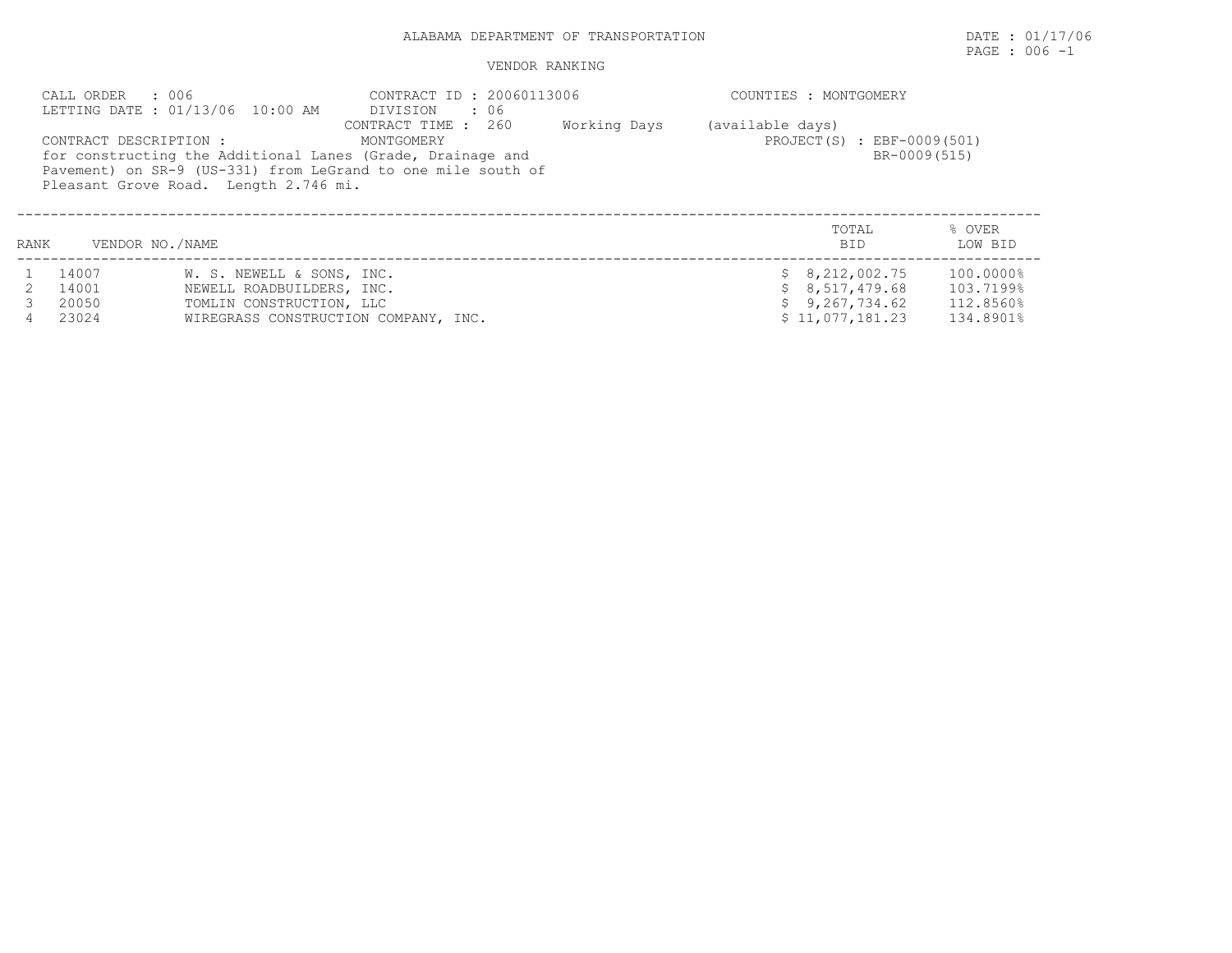| CALL ORDER : 006                 |  | CONTRACT ID: 20060113006 | COUNTIES : MONTGOMERY |
|----------------------------------|--|--------------------------|-----------------------|
| LETTING DATE : 01/13/06 10:00 AM |  | DIVISION : 06            |                       |

|                                                                                                        |                  |      | 1 ) 14007<br>$\vert$ ( |            | 2 ) 14001<br>$\vert$ (                                                           |            | 3 ) 20050<br>$\left  \right $ |           |
|--------------------------------------------------------------------------------------------------------|------------------|------|------------------------|------------|----------------------------------------------------------------------------------|------------|-------------------------------|-----------|
|                                                                                                        |                  |      |                        |            | W. S. NEWELL & SONS, INC.   NEWELL ROADBUILDERS, INC.   TOMLIN CONSTRUCTION, LLC |            |                               |           |
| LINE NO / ITEM CODE / ALT<br>ITEM DESCRIPTION                                                          | QUANTITY         |      | UNIT PRICE             |            | AMOUNT   UNIT PRICE                                                              | AMOUNT     | UNIT PRICE                    | AMOUNT    |
| SECTION 0001<br>Total                                                                                  |                  |      |                        |            |                                                                                  |            |                               |           |
| 0010 201A002<br>Clearing And Grubbing (Maximum<br>Allowable Bid \$ 4000 Per Acre) (Approx.             |                  | LUMP | 76000.00000            | 76000.001  | 76000.00000                                                                      | 76000.001  | 75377.78000                   | 75377.78  |
| 19 Acres)<br>0020 206A000                                                                              |                  | LUMP | 5000.00000             | 5000.001   | 10000.00000                                                                      | 10000.001  | 77968.89000                   | 77968.89  |
| Removal Of Old Bridge, Station 792+97<br>0030 206A001                                                  |                  | LUMP | 5000.00000             | 5000.001   | 7500.00000                                                                       | 7500.001   | 83622.22000                   | 83622.22  |
| Removal Of Old Bridge, Station 797+71<br>0040 206B000<br>Removal Of Old Box Culvert, Station<br>822+00 |                  | LUMP | 2500.00000             | 2500.001   | 3000.00000                                                                       | 3000.001   | 75377.78000                   | 75377.78  |
| 0050 206D000                                                                                           | 873.000 LF       |      | 10.00000               | 8730.001   | 3.00000                                                                          | 2619.001   | 16.25000                      | 14186.25  |
| Removing Pipe<br>0060 206D001                                                                          | 1415.000 LF      |      | 3.50000                | 4952.501   | 1,50000                                                                          | 2122.501   | 4.71000                       | 6664.65   |
| Removing Guardrail<br>0070 206E000                                                                     | 14.000 EACH      |      | 145.00000              | 2030.001   | 125.00000                                                                        | 1750.001   | 471.11000                     | 6595.54   |
| Removing Headwalls<br>0080 206E008<br>Removing Guardrail End Anchor (All Type                          | 12.000 EACH      |      | 250.00000              | 3000.001   | 150.00000                                                                        | 1800.001   | 412.22000                     | 4946.64   |
| 0090 210A000<br>Unclassified Excavation                                                                | 88661,000 CUYDI  |      | 2.55000                | 226085.551 | 5.25000                                                                          | 465470.251 | 3.82000                       | 338685.02 |
| 0100 210D000<br>Borrow Excavation                                                                      | 154089.000 CUYDI |      | 3.62000                | 557802.181 | 5.25000                                                                          | 808967.251 | 3.96000                       | 610192.44 |
| 0110 210F001<br>Borrow Excavation (Underwater<br>Embankment)                                           | 6896.000         | TON  | 27.00000               | 186192.001 | 17.85000                                                                         | 123093.601 | 23.56000                      | 162469.76 |
| 0120 214A000<br>Structure Excavation                                                                   | 4330.000 CUYDI   |      | 5,00000                | 21650.001  | 4.25000                                                                          | 18402.501  | 10.60000                      | 45898.00  |
| 0130 214B001<br>Foundation Backfill, Commercial                                                        | 2038.000 CUYDI   |      | 42.50000               | 86615.001  | 30.40000                                                                         | 61955.201  | 23.56000                      | 48015.28  |
| 0140 230A000<br>Roadbed Processing                                                                     | 25.000           | RBST | 250.00000              | 6250.001   | 400,00000                                                                        | 10000.001  | 883.33000                     | 22083.25  |
| 0150 232A009<br>Lime Stabilization, Class 1, 12 Inches                                                 | 121208.000 SOYDI |      | 1.65000                | 199993.201 | 1.98000                                                                          | 239991.841 | 1,92000                       | 232719.36 |
| Thick<br>0160 232B000<br>Lime                                                                          | 3808.000         | TON  | 123.50000              | 470288.001 | 74.50000                                                                         | 283696.001 | 146.46000                     | 557719.68 |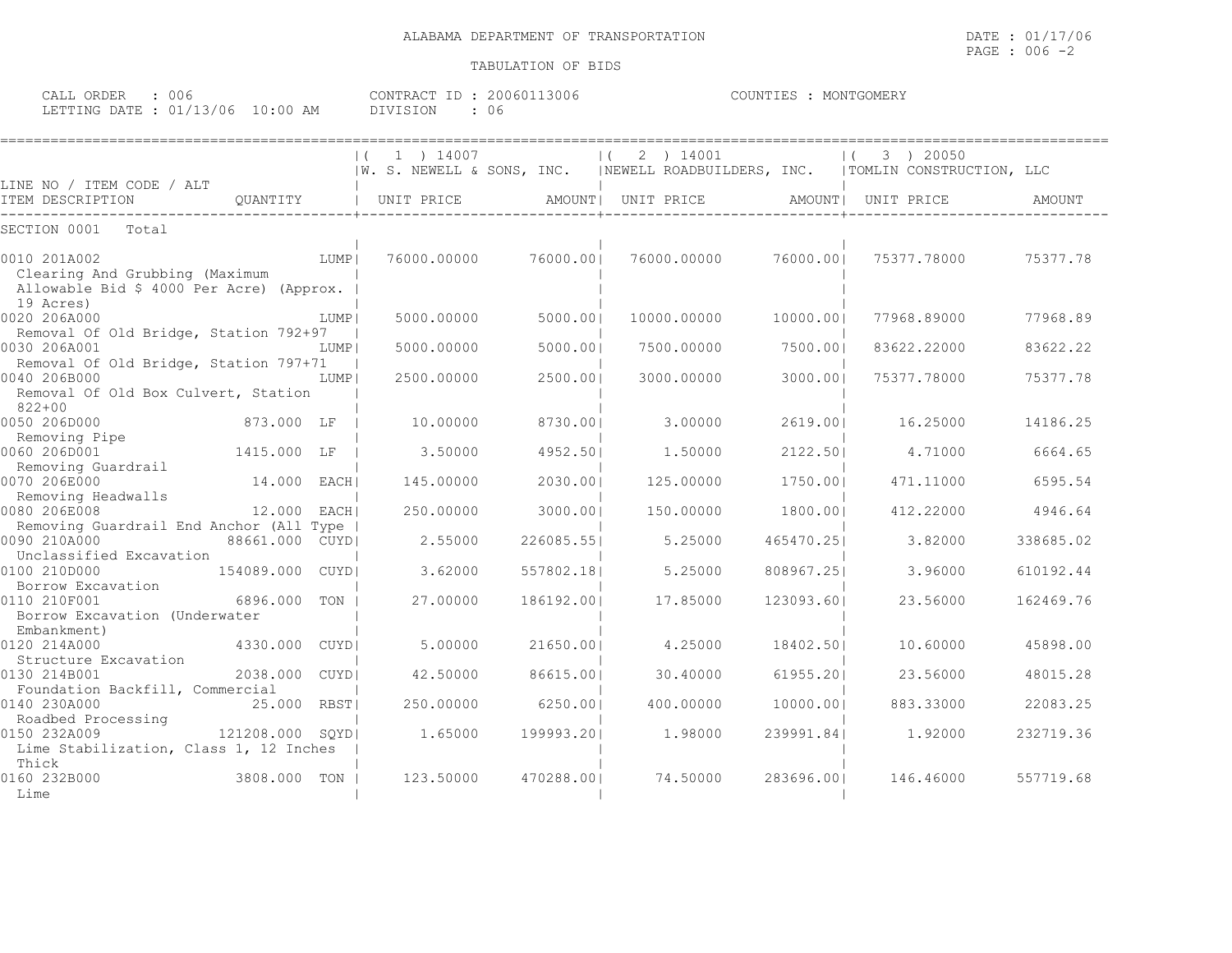| 006<br>CALL ORDER               | CONTRACT ID: 20060113006 |      | COUNTIES : MONTGOMERY |
|---------------------------------|--------------------------|------|-----------------------|
| LETTING DATE: 01/13/06 10:00 AM | DIVISION                 | : 06 |                       |

|                                                                |                 | 1) 14007<br>$\vert$ (                                                            |            | 2 | ) 14001     |            | 3 ) 20050  |           |
|----------------------------------------------------------------|-----------------|----------------------------------------------------------------------------------|------------|---|-------------|------------|------------|-----------|
|                                                                |                 | W. S. NEWELL & SONS, INC.   NEWELL ROADBUILDERS, INC.   TOMLIN CONSTRUCTION, LLC |            |   |             |            |            |           |
| LINE NO / ITEM CODE / ALT                                      |                 |                                                                                  |            |   |             |            |            |           |
| ITEM DESCRIPTION                                               |                 | QUANTITY   UNIT PRICE         AMOUNT  UNIT PRICE           AMOUNT  UNIT PRICE    |            |   |             |            |            | AMOUNT    |
| 0170 301A025                                                   | 118312.000 SQYD | 7.68000                                                                          | 908636.16  |   | 6.86000     | 811620.32  | 8.15000    | 964242.80 |
| Crushed Aggregate Base Course, Type B,                         |                 |                                                                                  |            |   |             |            |            |           |
| Road Mixed, 6" Compacted Thickness                             |                 |                                                                                  |            |   |             |            |            |           |
| 0180 401A000                                                   | 118312.000 SQYD | 0.35000                                                                          | 41409.201  |   | 0.35000     | 41409.201  | 0.35000    | 41409.20  |
| Bituminous Treatment A                                         |                 |                                                                                  |            |   |             |            |            |           |
| 0190 401A004                                                   | 25526.000 SOYDI | 1,56000                                                                          | 39820.561  |   | 1.56000     | 39820.561  | 1,45000    | 37012.70  |
| Bituminous Treatment E                                         |                 |                                                                                  |            |   |             |            |            |           |
| 0200 405A000                                                   | 13024.000 GAL   | 0.80000                                                                          | 10419.201  |   | 0.80000     | 10419.201  | 0.80000    | 10419.20  |
| Tack Coat                                                      |                 |                                                                                  |            |   |             |            |            |           |
| 0210 408A052                                                   | 64726.000 SQYD  | 1,50000                                                                          | 97089.001  |   | 1,50000     | 97089.00   | 1,50000    | 97089.00  |
| Planing Existing Pavement                                      |                 |                                                                                  |            |   |             |            |            |           |
| (Approximately 1.10" Thru 2.0" Thick)                          |                 |                                                                                  |            |   |             |            |            |           |
| 0220 410C000                                                   | $1.000$ EACH    | 7500.00000                                                                       | 7500.001   |   | 7500.00000  | 7500.001   | 7500,00000 | 7500.00   |
| Contractor Retained Profilograph                               |                 |                                                                                  |            |   |             |            |            |           |
| 0230 410H000                                                   | 1.000 EACH      | 22000.00000                                                                      | 22000.001  |   | 22000.00000 | 22000.001  | 2200.00000 | 2200.00   |
| Material Remixing Device                                       |                 |                                                                                  |            |   |             |            |            |           |
| 0240 424A356                                                   | 3487.000 TON I  | 44,00000                                                                         | 153428.001 |   | 44.00000    | 153428.001 | 44.00000   | 153428.00 |
| Superpave Bituminous Concrete Wearing                          |                 |                                                                                  |            |   |             |            |            |           |
| Surface Layer, 3/8" Maximum Aggregate                          |                 |                                                                                  |            |   |             |            |            |           |
| Size Mix, ESAL Range C/D                                       |                 |                                                                                  |            |   |             |            |            |           |
| 0250 424A360                                                   | 11527.000 TON   | 40.10000                                                                         | 462232.701 |   | 40.10000    | 462232.701 | 40.10000   | 462232.70 |
| Superpave Bituminous Concrete Wearing                          |                 |                                                                                  |            |   |             |            |            |           |
| Surface Layer, 1/2" Maximum Aggregate                          |                 |                                                                                  |            |   |             |            |            |           |
| Size Mix, ESAL Range C/D                                       |                 |                                                                                  |            |   |             |            |            |           |
| 0260 424B651                                                   | 20335.000 TON   | 35.30000                                                                         | 717825.501 |   | 35.30000    | 717825.501 | 35.30000   | 717825.50 |
| Superpave Bituminous Concrete Upper                            |                 |                                                                                  |            |   |             |            |            |           |
| Binder Layer, 1" Maximum Aggregate Size<br>Mix, ESAL Range C/D |                 |                                                                                  |            |   |             |            |            |           |
| 0270 424B655                                                   | 1500.000 TON    | 75.00000                                                                         | 112500.001 |   | 75.00000    | 112500.001 | 75.00000   | 112500.00 |
| Superpave Bituminous Concrete Upper                            |                 |                                                                                  |            |   |             |            |            |           |
| Binder Layer, Patching, 1" Maximum                             |                 |                                                                                  |            |   |             |            |            |           |
| Aggregate Size Mix, ESAL Range C/D                             |                 |                                                                                  |            |   |             |            |            |           |
| 0280 424B681                                                   | 20477.000 TON   | 34.30000                                                                         | 702361.10  |   | 34.30000    | 702361.10  | 34.30000   | 702361.10 |
| Superpave Bituminous Concrete Lower                            |                 |                                                                                  |            |   |             |            |            |           |
| Binder Layer, 1" Maximum Aggregate Size                        |                 |                                                                                  |            |   |             |            |            |           |
| Mix, ESAL Range C/D                                            |                 |                                                                                  |            |   |             |            |            |           |
| 0290 424B689                                                   | 4528.000 TON    | 41.00000                                                                         | 185648.001 |   | 41.00000    | 185648.001 | 41,00000   | 185648.00 |
| Superpave Bituminous Concrete Lower                            |                 |                                                                                  |            |   |             |            |            |           |
| Binder Layer, Leveling, 1" Maximum                             |                 |                                                                                  |            |   |             |            |            |           |
| Aggregate Size Mix, ESAL Range C/D                             |                 |                                                                                  |            |   |             |            |            |           |
|                                                                |                 |                                                                                  |            |   |             |            |            |           |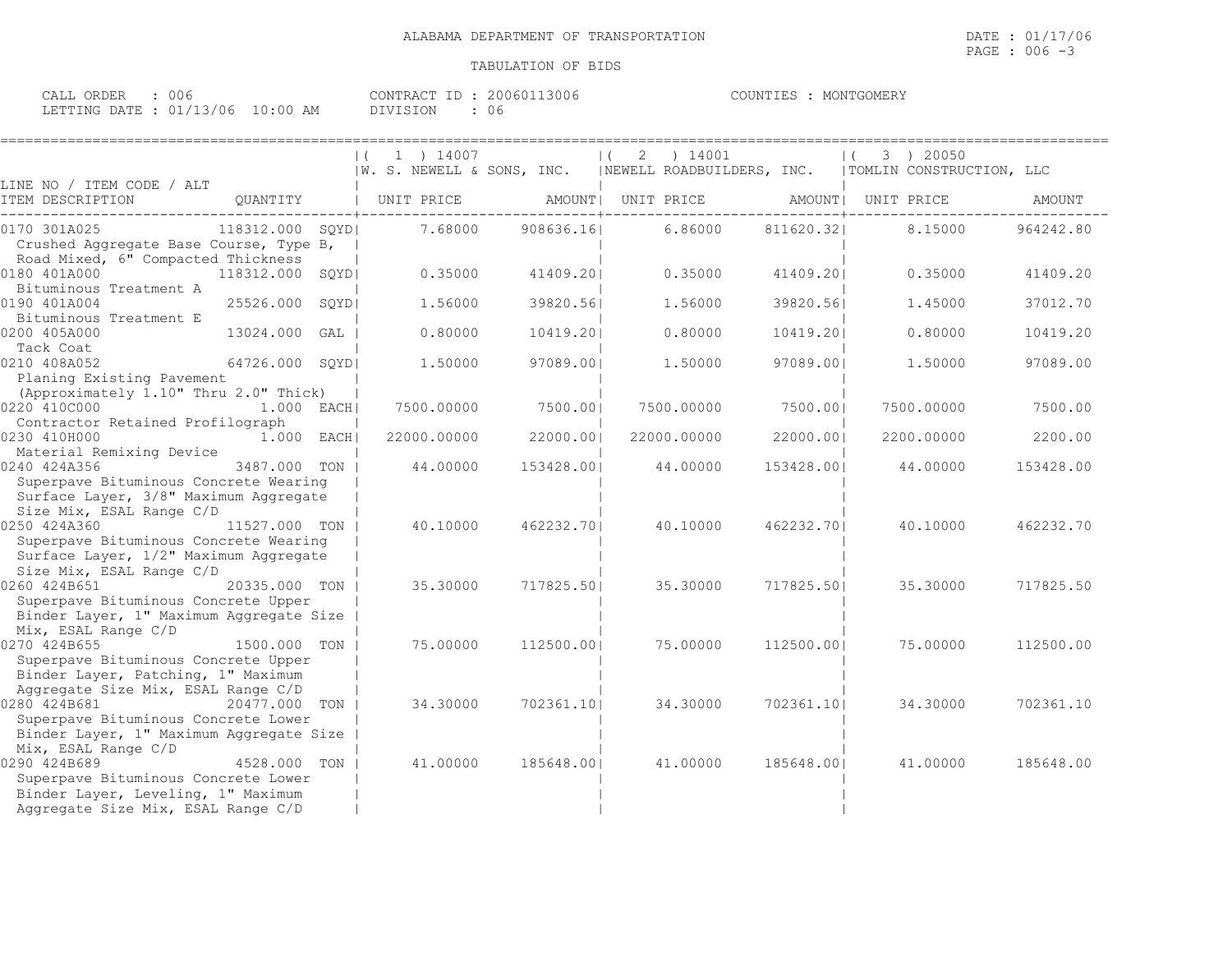CALL ORDER : 006 CONTRACT ID : 20060113006 COUNTIES : MONTGOMERY LETTING DATE : 01/13/06 10:00 AM DIVISION : 06

|                                                                                                       | $(1)$ 1 $14007$ |            | (2) 14001 |            | 3 ) 20050<br>$\vert$ (                                                           |           |
|-------------------------------------------------------------------------------------------------------|-----------------|------------|-----------|------------|----------------------------------------------------------------------------------|-----------|
| LINE NO / ITEM CODE / ALT                                                                             |                 |            |           |            | W. S. NEWELL & SONS, INC.   NEWELL ROADBUILDERS, INC.   TOMLIN CONSTRUCTION, LLC |           |
| QUANTITY   UNIT PRICE     AMOUNT  UNIT PRICE     AMOUNT  UNIT PRICE<br>ITEM DESCRIPTION               |                 |            |           |            |                                                                                  | AMOUNT    |
| 0300 428C000<br>49864.000 LF  <br>Scoring Bituminous Pavement Surface By<br>Cutting                   | 0.20000         | 9972.801   | 0.13000   | 6482.321   | 0.20000                                                                          | 9972.80   |
| 0310 430B040<br>1750.000 TON I<br>Aggregate Surfacing (Crushed Aggregate<br>Base, Type B)             | 24.00000        | 42000.001  | 8.00000   | 14000.001  | 30.00000                                                                         | 52500.00  |
| 243549.000 LB<br>0320 502A000<br>Steel Reinforcement                                                  | 0.85000         | 207016.651 | 0.72000   | 175355.281 | 0.85000                                                                          | 207016.65 |
| 0330 524A011<br>1076.000 CUYDI<br>Culvert Concrete (Cast In Place)                                    | 442.50000       | 476130.001 | 445.00000 | 478820.001 | 442.50000                                                                        | 476130.00 |
| 0340 524B011<br>385,000 CUYDI<br>Culvert Concrete Extension (Cast In<br>Place)                        | 550,00000       | 211750.001 | 640,00000 | 246400.001 | 550,00000                                                                        | 211750.00 |
| 0350 530A000<br>21.000 LF<br>15" Roadway Pipe (Class 3 R.C.)                                          | 50.00000        | 1050.001   | 30,00000  | 630.001    | 22.65000                                                                         | 475.65    |
| 0360 530A001<br>2032.000 LF<br>18" Roadway Pipe (Class 3 R.C.)                                        | 36.73000        | 74635.361  | 28.50000  | 57912.001  | 29.30000                                                                         | 59537.60  |
| 0370 530A002<br>64.000 LF<br>24" Roadway Pipe (Class 3 R.C.)                                          | 57.00000        | 3648.001   | 41,25000  | 2640.001   | 46.10000                                                                         | 2950.40   |
| 0380 530A100 13.000 LF<br>15" Roadway Pipe (Class 3 R.C.)<br>(Extension)                              | 50.00000        | 650.001    | 30,00000  | 390.001    | 22.65000                                                                         | 294.45    |
| 10.000 LF<br>0390 530A800<br>15" Roadway Pipe (14 Gauge C.C.S.)<br>(Stack Pipe) (No Bedding Required) | 54,00000        | 540.001    | 50.00000  | 500.00     | 27.96000                                                                         | 279.60    |
| 0400 530B000 85.000 LF<br>18" Span, 11" Rise Roadway Pipe (Class<br>3 R.C.                            | 46.00000        | 3910.001   | 38,00000  | 3230.001   | 38.31000                                                                         | 3256.35   |
| 124.000 LF<br>0410 530B001<br>22" Span, 14" Rise Roadway Pipe (Class<br>3 R.C.                        | 51,00000        | 6324.001   | 41,00000  | 5084.001   | 46.17000                                                                         | 5725.08   |
| 758.000 LF<br>0420 535A001<br>18" Side Drain Pipe                                                     | 29.07000        | 22035.061  | 23.50000  | 17813.001  | 18,49000                                                                         | 14015.42  |
| 415.000 LF<br>0430 535A002<br>24" Side Drain Pipe                                                     | 34.53000        | 14329.951  | 26.50000  | 10997.501  | 24.54000                                                                         | 10184.10  |
| 67.000 LF<br>0440 535A003<br>30" Side Drain Pipe                                                      | 54,00000        | 3618.001   | 42.00000  | 2814.00    | 37.50000                                                                         | 2512.50   |
| 154.000 LF<br>0450 535A004<br>36" Side Drain Pipe                                                     | 55.58000        | 8559.321   | 51,00000  | 7854.001   | 44.88000                                                                         | 6911.52   |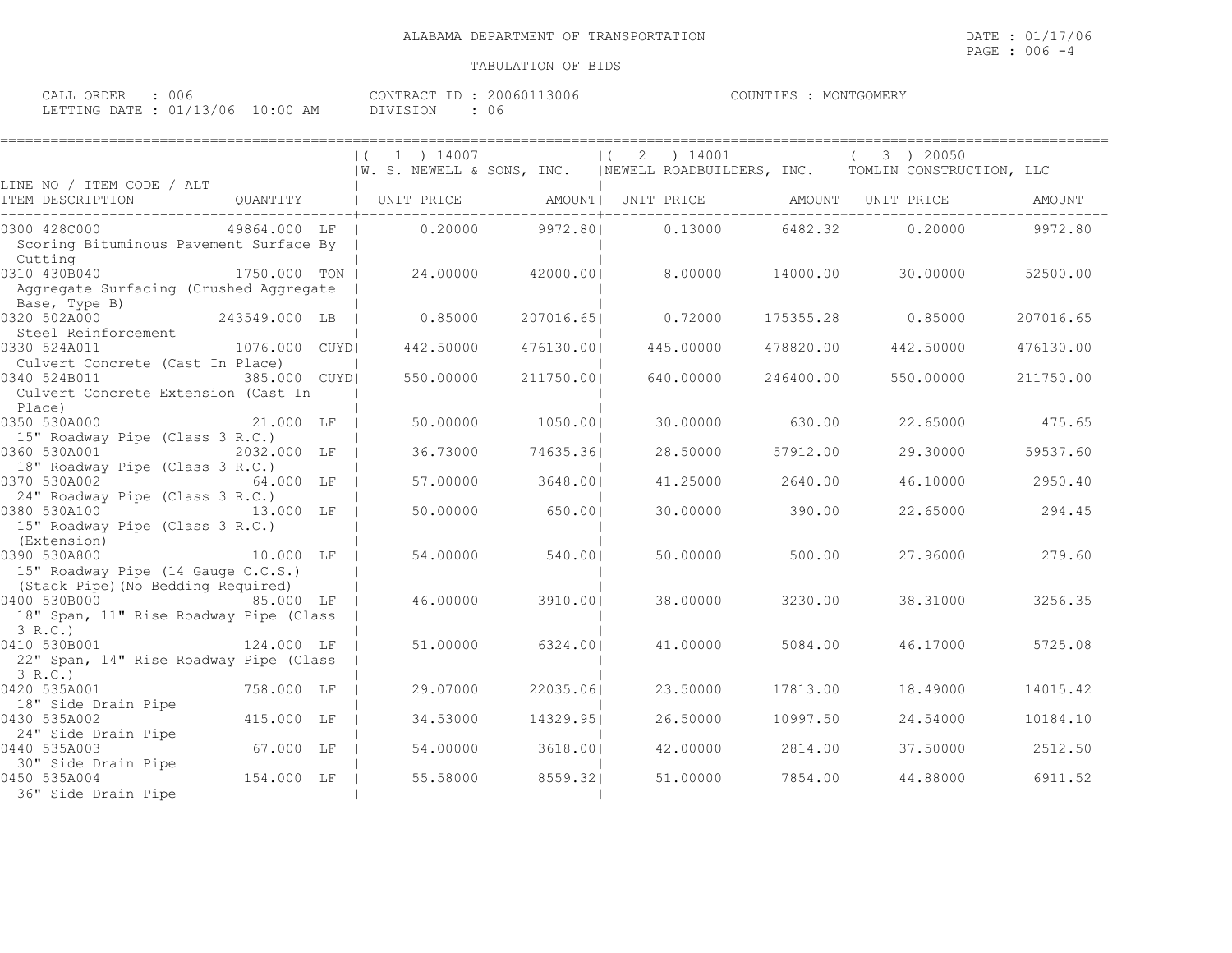| ORDER<br>$\sim$ $\sim$ $\sim$ $\sim$<br>ـ بلايلانك | UU6                              | 200601<br>.3006<br>CONTRACT ID | MONTGOMERY<br>COUNTIES |
|----------------------------------------------------|----------------------------------|--------------------------------|------------------------|
|                                                    | LETTING DATE : 01/13/06 10:00 AM | DIVISION<br>U 6                |                        |

| ------------------                                                                         |                  |                  |                                                                                                  |                  |                                   |           |
|--------------------------------------------------------------------------------------------|------------------|------------------|--------------------------------------------------------------------------------------------------|------------------|-----------------------------------|-----------|
|                                                                                            | $(1)$ 1 $14007$  |                  | $(2)$ 14001<br> W. S. NEWELL & SONS, INC.   NEWELL ROADBUILDERS, INC.   TOMLIN CONSTRUCTION, LLC |                  | 3 ) 20050<br>$\left  \right $     |           |
| LINE NO / ITEM CODE / ALT                                                                  |                  |                  |                                                                                                  |                  |                                   |           |
| ITEM DESCRIPTION                                                                           |                  |                  |                                                                                                  |                  |                                   | AMOUNT    |
| 38.000 LF  <br>0460 535B011                                                                | 45.00000 1710.00 |                  |                                                                                                  | 30.00000 1140.00 | 19.64000                          | 746.32    |
| 22" Span, 14" Rise Side Drain Pipe<br>0470 600A000                                         |                  |                  | LUMP  492209.00000  492209.00  400000.00000                                                      |                  | 400000.001 583000.00000 583000.00 |           |
| !4 LUMP <br> <br>  500.000 LF 500<br>Mobilization<br>0480 606A000                          |                  | 8.00000 4000.001 |                                                                                                  | 16.00000 8000.00 | 13.90000                          | 6950.00   |
| 6" Underdrain Pipe<br>0490 610C001<br>6065.000 TON                                         | 30.66000         | 185952.901       | 24.45000                                                                                         | 148289.251       | 35.33000                          | 214276.45 |
| Loose Riprap, Class 2<br>0500 610D003<br>5928.000 SQYD                                     | 2.50000          | 14820.001        | 2.30000                                                                                          | 13634.401        | 2.74000                           | 16242.72  |
| Filter Blanket, Geotextile<br>0510 614A000<br>2088.000 CUYDI                               | 210.00000        | 438480.001       | 140.00000                                                                                        | 292320.00        | 210,00000                         | 438480.00 |
| Slope Paving<br>$2.000$ EACHI<br>0520 619A001                                              | 475.00000        | 950.001          | 450.00000                                                                                        | 900.001          | 475.00000                         | 950.00    |
| 15" Roadway Pipe End Treatment, Class 1  <br>16.000 EACHI<br>0530 619A002                  | 550.00000        | 8800.001         | 475.00000                                                                                        | 7600.001         | 550.00000                         | 8800.00   |
| 18" Roadway Pipe End Treatment, Class 1  <br>2.000 EACH<br>0540 619A003                    | 600.00000        | 1200.001         | 500.00000                                                                                        | 1000.001         | 600,00000                         | 1200.00   |
| 24" Roadway Pipe End Treatment, Class 1  <br>0550 619A101 1 30.000 EACH                    | 550.00000        | 16500.001        | 450.00000                                                                                        | 13500.001        | 550.77000                         | 16523.10  |
| 18" Side Drain Pipe End Treatment,<br>Class 1                                              |                  |                  |                                                                                                  |                  |                                   |           |
| $10.000$ EACH<br>0560 619A102<br>24" Side Drain Pipe End Treatment,                        | 600.00000        | 6000.001         | 475.00000                                                                                        | 4750.001         | 700.99000                         | 7009.90   |
| Class 1<br>2.000 EACHI<br>0570 619A128                                                     | 1300.00000       | 2600.00          | 1500.00000                                                                                       | 3000.001         | 1300.00000                        | 2600.00   |
| 30" Side Drain Pipe End Treatment,<br>Class 2                                              |                  |                  |                                                                                                  |                  |                                   |           |
| $4.000$ EACH<br>0580 619A129<br>36" Side Drain Pipe End Treatment,                         | 1700,00000       | 6800.001         | 1730,00000                                                                                       | 6920.001         | 1705.85000                        | 6823.40   |
| Class 2<br>0590 619B016                                                                    |                  |                  |                                                                                                  |                  |                                   |           |
| 1.000 EACHI<br>22" Span, 14" Rise Roadway Pipe End                                         | 500.00000        | 500.00           | 450.00000                                                                                        | 450.001          | 510.73000                         | 510.73    |
| Treatment, Class 1<br>2.000 EACH<br>0600 619B116<br>22" Span, 14" Rise Side Drain Pipe End | 500,00000        | 1000.001         | 450.00000                                                                                        | 900.001          | 510.73000                         | 1021.46   |
| Treatment, Class 1<br>1.000 CUYD<br>0610 620A000                                           | 1000.00000       | 1000.001         | 600.00000                                                                                        | 600.001          | 1177.78000                        | 1177.78   |
| Minor Structure Concrete<br>$4.000$ EACHI<br>0620 621A000                                  | 1750.00000       | 7000.001         | 2200,00000                                                                                       | 8800.001         | 1750.00000                        | 7000.00   |
| Junction Boxes, Type 1, 1P Or 5                                                            |                  |                  |                                                                                                  |                  |                                   |           |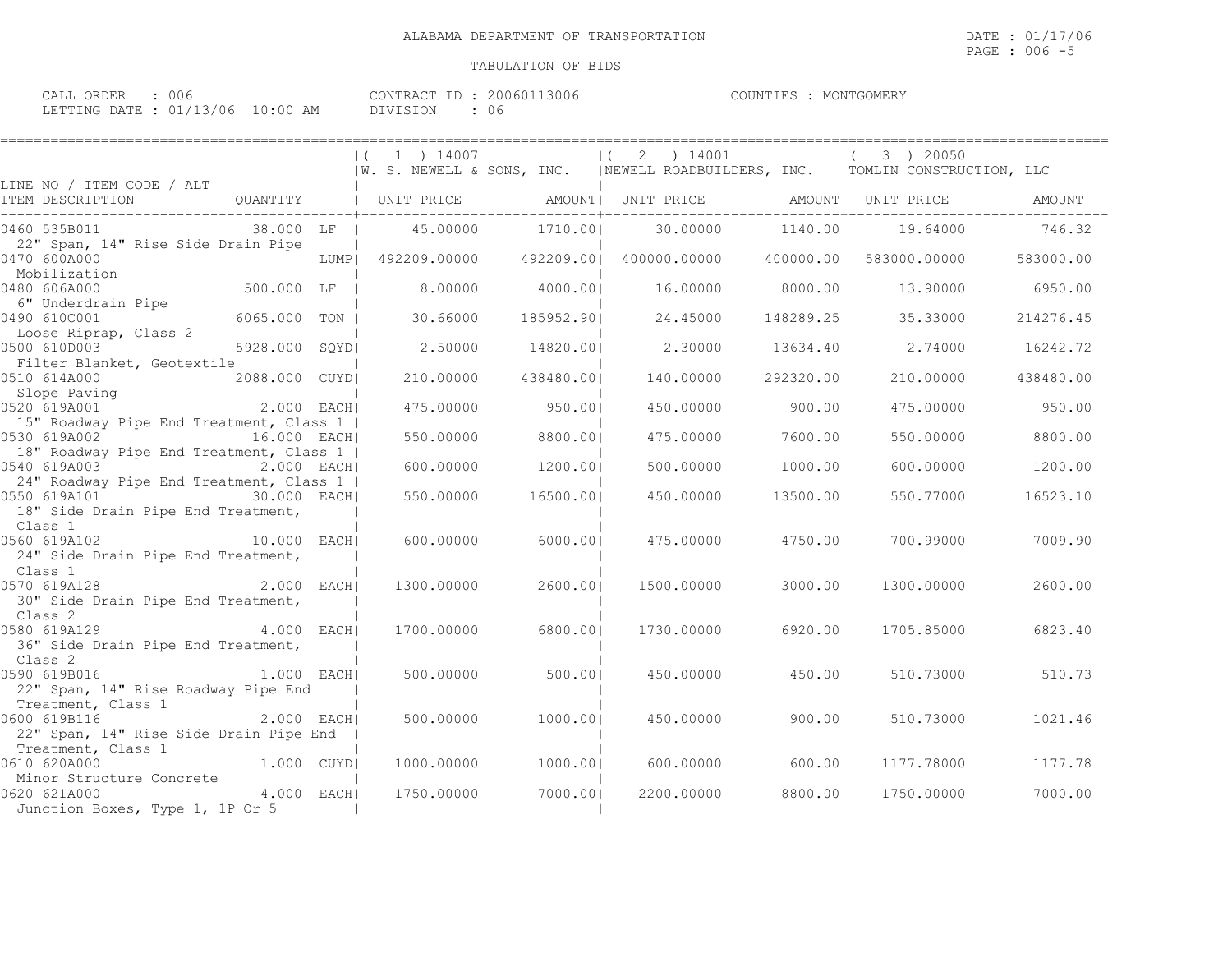| CALL ORDER : 006 |                                 | CONTRACT ID: 20060113006 | COUNTIES : MONTGOMERY |
|------------------|---------------------------------|--------------------------|-----------------------|
|                  | LETTING DATE: 01/13/06 10:00 AM | DIVISION                 |                       |

|                                                      |                 |       | 1 ) 14007                 |           | ) 14001<br>2               |            | 3 ) 20050                |          |
|------------------------------------------------------|-----------------|-------|---------------------------|-----------|----------------------------|------------|--------------------------|----------|
|                                                      |                 |       | W. S. NEWELL & SONS, INC. |           | INEWELL ROADBUILDERS, INC. |            | TOMLIN CONSTRUCTION, LLC |          |
| LINE NO / ITEM CODE / ALT                            |                 |       |                           |           |                            |            |                          |          |
| ITEM DESCRIPTION                                     | QUANTITY        |       | UNIT PRICE                |           | AMOUNT  UNIT PRICE         |            | AMOUNT  UNIT PRICE       | AMOUNT   |
| 0630 621C020                                         | 14.000 EACHI    |       | 1650.00000                | 23100.001 | 1700.00000                 | 23800.001  | 1650.00000               | 23100.00 |
| Inlets, Type Y<br>0640 621C132                       | 9.000 EACH      |       | 2475,00000                | 22275.001 | 2100.00000                 | 18900.001  | 2475.00000               | 22275.00 |
| Inlets, Type Y (Modified)                            |                 |       |                           |           |                            |            |                          |          |
| 0650 621D019                                         | 13.000 EACH     |       | 475.00000                 | 6175.001  | 475.00000                  | 6175.00    | 475.00000                | 6175.00  |
| Inlet Units, Type Y<br>0660 629A004                  | 120.000 LF      |       | 175,00000                 | 21000.001 | 235.00000                  | 28200.001  | 42,40000                 | 5088.00  |
| Concrete Median Or Safety Barrier, Type              |                 |       |                           |           |                            |            |                          |          |
| 4A (Modified)                                        |                 |       |                           |           |                            |            |                          |          |
| 0670 630A001                                         | 1650.000 LF     |       | 17.50000                  | 28875.001 | 17.50000                   | 28875.001  | 17.68000                 | 29172.00 |
| Steel Beam Guardrail, Class A, Type 2                |                 |       |                           |           |                            |            |                          |          |
| 0680 630C001                                         | 3.000 EACH      |       | 1000.00000                | 3000.001  | 1000.00000                 | 3000.001   | 1010,10000               | 3030.30  |
| Guardrail End Anchor, Type 8<br>0690 630C003         | 7.000 EACH      |       | 1175.00000                | 8225.001  | 1175.00000                 | 8225.001   | 1186.87000               | 8308.09  |
| Guardrail End Anchor, Type 13                        |                 |       |                           |           |                            |            |                          |          |
| 0700 630C050                                         | 16.000 EACH     |       | 1875,00000                | 30000.001 | 1875.00000                 | 30000.001  | 1893.94000               | 30303.04 |
| Guardrail End Anchor, Type 20 Series<br>0710 650B000 | 15536.000 CUYDI |       | 3,00000                   | 46608.001 | 8.25000                    | 128172.001 | 5.13000                  | 79699.68 |
| Topsoil From Stockpiles                              |                 |       |                           |           |                            |            |                          |          |
| 0720 652A100                                         | 41.000 ACRE     |       | 420,00000                 | 17220.001 | 600,00000                  | 24600.001  | 606.06000                | 24848.46 |
| Seeding                                              |                 |       |                           |           |                            |            |                          |          |
| 0730 652C000<br>Mowing                               | 62.000 ACREI    |       | 30,00000                  | 1860.001  | 30,00000                   | 1860.001   | 65.66000                 | 4070.92  |
| 0740 654A001                                         | 5549.000 SQYD   |       | 2.75000                   | 15259.751 | 1,50000                    | 8323.501   | 3.54000                  | 19643.46 |
| Solid Sodding (Bermuda)                              |                 |       |                           |           |                            |            |                          |          |
| 0750 656A010                                         | 41.000 ACRE     |       | 350.00000                 | 14350.001 | 555.00000                  | 22755.001  | 454.55000                | 18636.55 |
| Mulching<br>0760 659A001                             | 7696.000        | SOYDI | 1,40000                   | 10774.401 | 0.50000                    | 3848.001   | 2,20000                  | 16931.20 |
| Erosion Control Netting, Class B                     |                 |       |                           |           |                            |            |                          |          |
| 0770 659A003                                         | 2564.000        | SQYDI | 3.60000                   | 9230.401  | 1,50000                    | 3846.001   | 3.90000                  | 9999.60  |
| Erosion Control Netting, Class C2                    |                 |       |                           |           |                            |            |                          |          |
| 0780 665A000                                         | 3.000 ACRE      |       | 600.00000                 | 1800.001  | 1200.00000                 | 3600.001   | 400.00000                | 1200.00  |
| Temporary Seeding<br>0790 665B000                    | 3.000           | ACRE  | 600.00000                 | 1800.001  | 1200.00000                 | 3600.001   | 400.00000                | 1200.00  |
| Temporary Mulching                                   |                 |       |                           |           |                            |            |                          |          |
| 0800 665C000                                         | 373.000 LF      |       | 28,00000                  | 10444.001 | 17,00000                   | 6341.001   | 15.69000                 | 5852.37  |
| 15" Temporary Pipe                                   |                 |       |                           |           |                            |            |                          |          |
| 0810 665C001                                         | 115.000 LF      |       | 30.00000                  | 3450.001  | 19.00000                   | 2185.001   | 18,67000                 | 2147.05  |
| 18" Temporary Pipe                                   |                 |       |                           |           |                            |            |                          |          |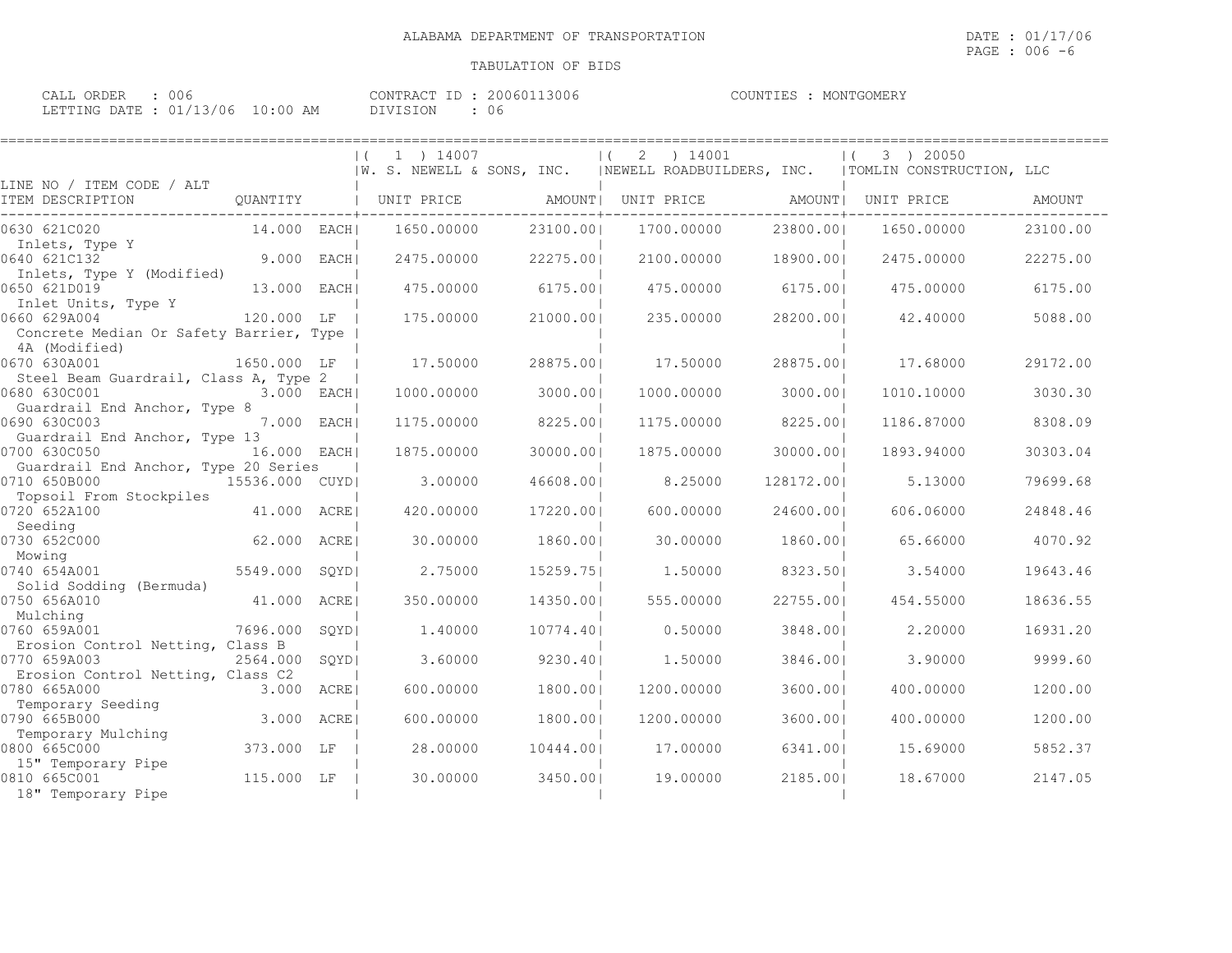| ORDER<br>CALL |  | 006                             | CONTRACT ID |  | 200601<br>13006 | COUNTIES | MONTGOMERY |
|---------------|--|---------------------------------|-------------|--|-----------------|----------|------------|
|               |  | LETTING DATE: 01/13/06 10:00 AM | DIVISION    |  | U 6             |          |            |

|                                                                         |               |      | 1 ) 14007<br>IW. S. NEWELL & SONS, INC. |           | ) 14001<br>2<br>$\vert$ (             |            | 3 ) 20050<br>$\vert$ (<br> NEWELL ROADBUILDERS, INC.   TOMLIN CONSTRUCTION, LLC |           |
|-------------------------------------------------------------------------|---------------|------|-----------------------------------------|-----------|---------------------------------------|------------|---------------------------------------------------------------------------------|-----------|
| LINE NO / ITEM CODE / ALT<br>ITEM DESCRIPTION                           | QUANTITY      |      | UNIT PRICE                              |           | AMOUNT  UNIT PRICE AMOUNT  UNIT PRICE |            |                                                                                 | AMOUNT    |
| 0820 6651000                                                            | 441.000 TON I |      | 36.00000                                | 15876.001 | 24.45000                              | 10782.451  | 40.04000                                                                        | 17657.64  |
| Temporary Riprap, Class 2<br>0830 665J000                               | 11319.000 LF  |      | 1,25000                                 | 14148.751 | 2.95000                               | 33391.051  | 3.78000                                                                         | 42785.82  |
| Silt Fence, Type A<br>0840 665K000                                      | 756.000 CUYDI |      | 5.00000                                 | 3780.001  | 5,00000                               | 3780.001   | 9.42000                                                                         | 7121.52   |
| Drainage Sump Excavation<br>0850 665L000                                | 400.000 LF    |      | 15,00000                                | 6000.001  | 10.50000                              | 4200.001   | 11,24000                                                                        | 4496.00   |
| Floating Basin Boom<br>0860 6650001                                     | 11319.000 LF  |      | 0.50000                                 | 5659.501  | 0.50000                               | 5659.50    | 1,77000                                                                         | 20034.63  |
| Silt Fence Removal<br>0870 665Q001                                      | 4140.000 LF   |      | 8,00000                                 | 33120.001 | 5.50000                               | 22770.001  | 7.20000                                                                         | 29808.00  |
| 20 Inch Wattle<br>0880 666A001                                          | 41.000 ACRE   |      | 10.00000                                | 410.001   | 0.01000                               | 0.41       | 117.78000                                                                       | 4828.98   |
| Pest Control Treatment<br>0890 672B000                                  | 410.000 LB    |      | 10.00000                                | 4100.001  | 12,50000                              | 5125.001   | 10.16000                                                                        | 4165.60   |
| Flocculant Powder<br>0900 672C000                                       | 22.000 EACH   |      | 100,00000                               | 2200.001  | 150.00000                             | 3300.001   | 126.26000                                                                       | 2777.72   |
| Flocculant Log<br>0910 680A000                                          |               | LUMP | 3331.00000                              | 3331.001  | 135000.00000                          | 135000.001 | 159000.00000                                                                    | 159000.00 |
| Engineering Controls<br>0920 701A028                                    | 7.000 MILE!   |      | 1725.00000                              | 12075.001 | 1725.00000                            | 12075.001  | 1846.97000                                                                      | 12928.79  |
| Solid White, Class 2, Type A Traffic<br>Stripe (0.06" Thick) (6" Wide)  |               |      |                                         |           |                                       |            |                                                                                 |           |
| 0930 701A041<br>Broken White, Class 2, Type A Traffic                   | 5.000 MILE!   |      | 1000.00000                              | 5000.001  | 1000.00000                            | 5000.001   | 1070.71000                                                                      | 5353.55   |
| Stripe (0.09" Thick) (6" Wide)<br>0940 701A048                          | 6.000 MILEI   |      | 1995.00000                              | 11970.001 | 1995.00000                            | 11970.001  | 2136.06000                                                                      | 12816.36  |
| Solid Yellow, Class 2, Type A Traffic<br>Stripe (0.09" Thick) (6" Wide) |               |      |                                         |           |                                       |            |                                                                                 |           |
| 0950 701B009<br>Dotted Class 2, Type A Traffic Stripe                   | 13859.000 LF  |      | 1,25000                                 | 17323.751 | 1,25000                               | 17323.751  | 1,34000                                                                         | 18571.06  |
| $(0.09"$ Thick) $(6"$ Wide)<br>0960 701C000                             | 10.000 MILE   |      | 620.00000                               | 6200.001  | 620.00000                             | 6200.001   | 663.84000                                                                       | 6638.40   |
| Broken Temporary Traffic Stripe<br>0970 701C001                         | 41.000 MILEI  |      | 690.00000                               | 28290.001 | 690.00000                             | 28290.001  | 738.79000                                                                       | 30290.39  |
| Solid Temporary Traffic Stripe<br>0980 701C006                          | 1.000 MILE    |      | 8500.00000                              | 8500.001  | 8500.00000                            | 8500.001   | 9101.01000                                                                      | 9101.01   |
| Solid Temporary Traffic Stripe<br>(Removable Tape)                      |               |      |                                         |           |                                       |            |                                                                                 |           |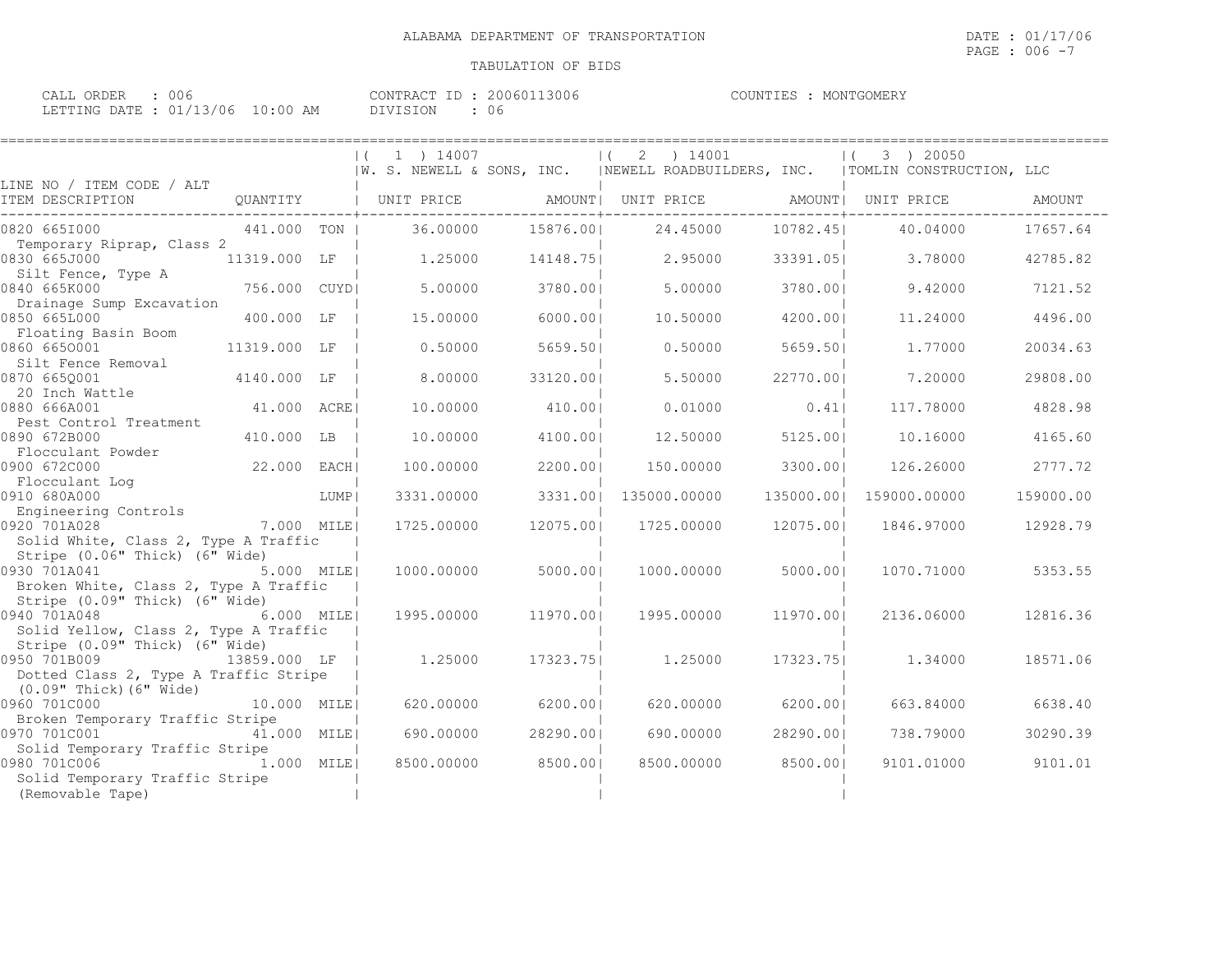| COMMDXCH.ID. 200001 |  |  |
|---------------------|--|--|

CALL ORDER : 006 CONTRACT ID : 20060113006 COUNTIES : MONTGOMERY LETTING DATE : 01/13/06 10:00 AM DIVISION : 06

|                                                                                                                | 1 ) 14007<br>IW. S. NEWELL & SONS, INC. |          | 14001<br>2<br>$\vert$ (<br> NEWELL ROADBUILDERS, INC.   TOMLIN CONSTRUCTION, LLC |          | 3 ) 20050<br>$\vert$ ( |         |
|----------------------------------------------------------------------------------------------------------------|-----------------------------------------|----------|----------------------------------------------------------------------------------|----------|------------------------|---------|
| LINE NO / ITEM CODE / ALT<br>QUANTITY<br>ITEM DESCRIPTION                                                      | UNIT PRICE                              |          | AMOUNT  UNIT PRICE AMOUNT  UNIT PRICE                                            |          |                        | AMOUNT  |
| 3.000 MILE<br>0990 701D005                                                                                     | 2000.00000                              | 6000.001 | 2000.00000                                                                       | 6000.001 | 2141.41000             | 6424.23 |
| Solid Traffic Stripe Removed<br>1000 701D007<br>3.000 MILE<br>Solid Traffic Stripe Removed (Paint)             | 1750.00000                              | 5250.001 | 1750.00000                                                                       | 5250.001 | 1873.74000             | 5621.22 |
| 1010 701D008<br>3.000 MILEI<br>Solid Traffic Stripe Removed (Plastic)                                          | 1850.00000                              | 5550.001 | 1850.00000                                                                       | 5550.001 | 1980.81000             | 5942.43 |
| 1020 701D009<br>1.000 MILE <br>Solid Traffic Stripe Removed (Tape)                                             | 2000.00000                              | 2000.001 | 2000.00000                                                                       | 2000.001 | 2141.41000             | 2141.41 |
| 1030 701D015<br>3.000 MILE!<br>Broken Traffic Stripe Removed (Plastic)                                         | 1600,00000                              | 4800.001 | 1600.00000                                                                       | 4800.001 | 1713.13000             | 5139.39 |
| 1040 701G027<br>678.000 LF<br>Solid Yellow, Class 1, Type A Traffic                                            | 1,00000                                 | 678.001  | 1,00000                                                                          | 678.001  | 1,07000                | 725.46  |
| Stripe<br>1050 703A002<br>1680.000 SOFT <br>Traffic Control Markings, Class 2, Type                            | 3.50000                                 | 5880.001 | 3.50000                                                                          | 5880.001 | 3.75000                | 6300.00 |
| $\overline{A}$<br>718.000 SQFT<br>1060 703B002                                                                 | 3.85000                                 | 2764.301 | 3.85000                                                                          | 2764.301 | 4.12000                | 2958.16 |
| Traffic Control Legends, Class 2, Type<br>1070 703C001<br>72.000 SQFT<br>Removal Of Existing Traffic Control   | 5.00000                                 | 360.001  | 5.00000                                                                          | 360.001  | 5.35000                | 385.20  |
| Markings Or Legends (Plastic)<br>1080 703D001<br>3108.000 SQFT <br>Temporary Traffic Control Markings          | 1,50000                                 | 4662.001 | 1,50000                                                                          | 4662.001 | 1,61000                | 5003.88 |
| 1090 703E001<br>718.000 SOFT <br>Temporary Traffic Control Legends                                             | 1,50000                                 | 1077.001 | 1,50000                                                                          | 1077.001 | 1,61000                | 1155.98 |
| 1100 705A011<br>756.000 EACH <br>Pavement Markers, Class C, Type 1-A                                           | 5.50000                                 | 4158.001 | 5.50000                                                                          | 4158.001 | 5.89000                | 4452.84 |
| 529.000 EACHI<br>1110 705A012<br>Pavement Markers, Class C, Type 1-B                                           | 5.50000                                 | 2909.501 | 5.50000                                                                          | 2909.501 | 5.89000                | 3115.81 |
| 1120 705A022<br>133.000 EACH <br>Pavement Markers, Class C, Type 2-C                                           | 5.50000                                 | 731.501  | 5.50000                                                                          | 731.501  | 5.89000                | 783.37  |
| 1130 705A023<br>583.000 EACH                                                                                   | 5.50000                                 | 3206.501 | 5.50000                                                                          | 3206.501 | 5.89000                | 3433.87 |
| Pavement Markers, Class C, Type 2-D<br>1140 705A024<br>133.000 EACH <br>Pavement Markers, Class C, Type 2-E    | 5.50000                                 | 731.501  | 5.50000                                                                          | 731.501  | 5.89000                | 783.37  |
| 1150 705A030<br>67.000 EACH                                                                                    | 5.00000                                 | 335.001  | 5.00000                                                                          | 335.001  | 5.35000                | 358.45  |
| Pavement Markers, Class A-H, Type 2-C<br>1160 705A031<br>945.000 EACH<br>Pavement Markers, Class A-H, Type 1-A | 5.00000                                 | 4725.001 | 5.00000                                                                          | 4725.001 | 5.35000                | 5055.75 |
|                                                                                                                |                                         |          |                                                                                  |          |                        |         |

PAGE : 006 -8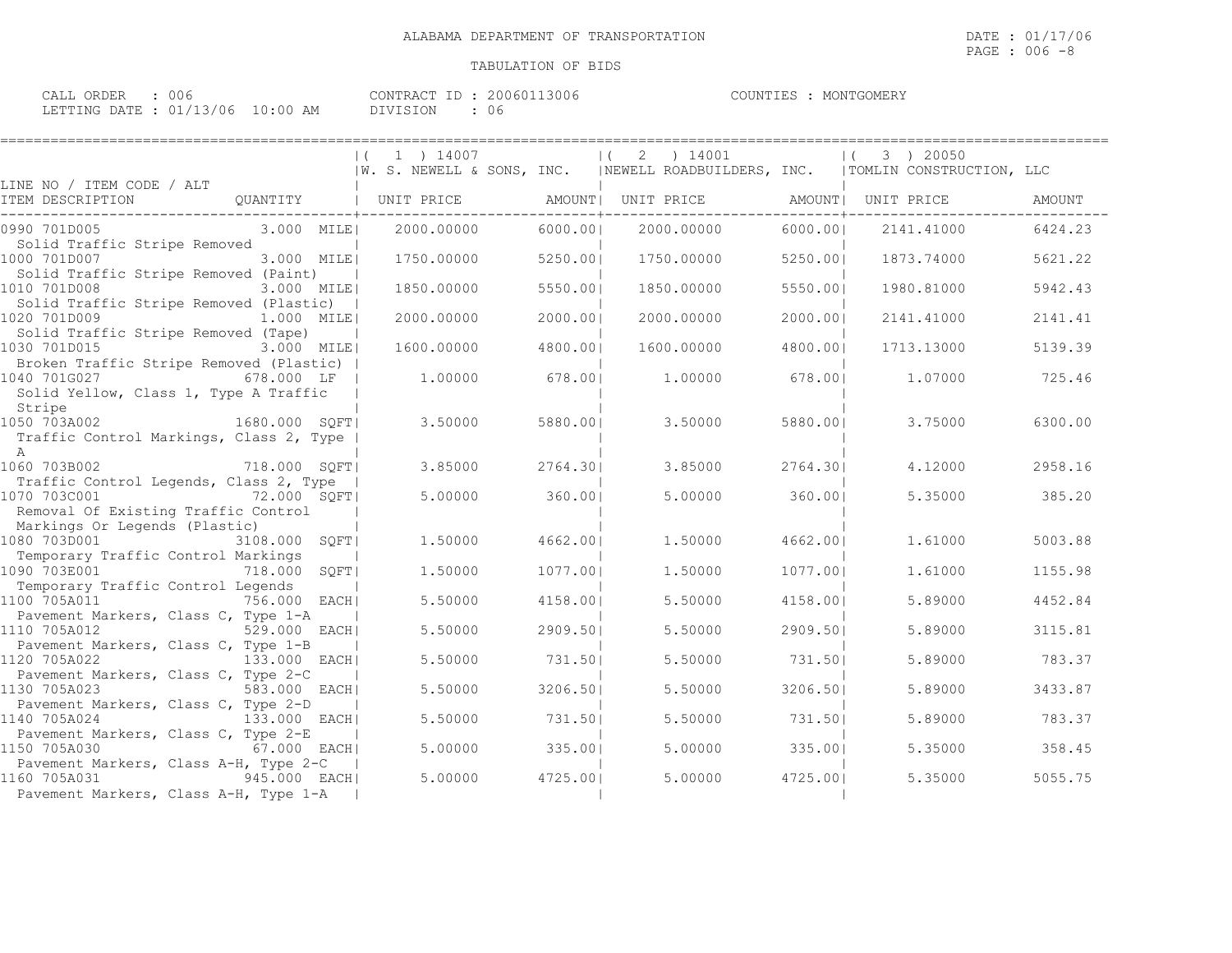| ORDER<br>CALL                   | 006 | CONTRACT ID : 2 | 20060113006 | COUNTIES | MONTGOMERY |
|---------------------------------|-----|-----------------|-------------|----------|------------|
| LETTING DATE: 01/13/06 10:00 AM |     | DIVISION        | U6          |          |            |

|                                                                                 |               |      | (1 1) 14007 |           | 2<br>$\left  \right $ | ) 14001            |           | 3 ) 20050<br>$\left  \right $<br>  W. S. NEWELL & SONS, INC.   NEWELL ROADBUILDERS, INC.   TOMLIN CONSTRUCTION, LLC |          |
|---------------------------------------------------------------------------------|---------------|------|-------------|-----------|-----------------------|--------------------|-----------|---------------------------------------------------------------------------------------------------------------------|----------|
| LINE NO / ITEM CODE / ALT                                                       |               |      |             |           |                       |                    |           |                                                                                                                     |          |
| ITEM DESCRIPTION                                                                | QUANTITY      |      | UNIT PRICE  |           |                       | AMOUNT  UNIT PRICE |           | AMOUNT  UNIT PRICE                                                                                                  | AMOUNT   |
| 1170 705A032                                                                    | 191.000 EACH  |      | 5,00000     | 955.001   |                       | 5,00000            | 955.001   | 5.35000                                                                                                             | 1021.85  |
| Pavement Markers, Class A-H, Type 1-B<br>1180 705A037                           | 1058.000 EACH |      | 5,00000     | 5290.001  |                       | 5.00000            | 5290.001  | 5.35000                                                                                                             | 5660.30  |
| Pavement Markers, Class A-H, Type 2-D<br>1190 705A038                           | 64.000 EACH   |      | 5.00000     | 320.001   |                       | 5.00000            | 320.001   | 5.35000                                                                                                             | 342.40   |
| Pavement Markers, Class A-H, Type 2-E<br>1200 707B003                           | $1.000$ EACHI |      | 200,00000   | 200.001   |                       | 200,00000          | 200.001   | 113,49000                                                                                                           | 113.49   |
| Type A Hazard Marker Installation<br>1210 707B009                               | $1.000$ EACH  |      | 200,00000   | 200.001   |                       | 200.00000          | 200.001   | 113.49000                                                                                                           | 113.49   |
| Type A Hazard Marker Installation<br>(Temporary)                                |               |      |             |           |                       |                    |           |                                                                                                                     |          |
| 1220 710A115                                                                    | 207.000 SQFT  |      | 15.00000    | 3105.00   |                       | 15,00000           | 3105.001  | 16.46000                                                                                                            | 3407.22  |
| Class 4, Aluminum Flat Sign Panels 0.<br>08" Thick Or Steel Flat Sign Panels 14 |               |      |             |           |                       |                    |           |                                                                                                                     |          |
| Gauge (Type III Or Type IV Background)<br>1230 710A126                          | 116.000 SQFT  |      | 18,00000    | 2088.001  |                       | 18,00000           | 2088.001  | 17.59000                                                                                                            | 2040.44  |
| Class 8, Aluminum Flat Sign Panels 0.<br>08" Thick Or Steel Flat Sign Panels 14 |               |      |             |           |                       |                    |           |                                                                                                                     |          |
| Gauge (Type IX Background)                                                      |               |      |             |           |                       |                    |           |                                                                                                                     |          |
| 1240 710B001<br>616.000 LF<br>Roadway Sign Post (#3 "U" Channel                 |               |      | 5.50000     | 3388.001  |                       | 5.50000            | 3388.001  | 8.51000                                                                                                             | 5242.16  |
| Galvanized Steel)                                                               |               |      |             |           |                       |                    |           |                                                                                                                     |          |
| 1250 730A000                                                                    |               | LUMP | 1500.00000  | 1500.001  |                       | 1000,00000         | 1000.00   | 5300,00000                                                                                                          | 5300.00  |
| Removal Of Existing Traffic Control<br>Unit ( US 331 at CR 24)                  |               |      |             |           |                       |                    |           |                                                                                                                     |          |
| 1260 740B000                                                                    | 1529.000 SOFT |      | 8,00000     | 12232.001 |                       | 7.25000            | 11085.251 | 9.08000                                                                                                             | 13883.32 |
| Construction Signs<br>1270 740D000                                              | 290.000 EACHI |      | 48,00000    | 13920.001 |                       | 49.00000           | 14210.001 | 65.83000                                                                                                            | 19090.70 |
| Channelizing Drums                                                              |               |      |             |           |                       |                    |           |                                                                                                                     |          |
| 1280 740E000                                                                    | 350.000 EACH  |      | 0.01000     | 3.501     |                       | 20.00000           | 7000.001  | 10.60000                                                                                                            | 3710.00  |
| Cones (36 Inches High)                                                          |               |      |             |           |                       |                    |           |                                                                                                                     |          |
| 1290 740F002<br>Barricades, Type III                                            | 20.000 EACH   |      | 275.00000   | 5500.00   |                       | 185.00000          | 3700.001  | 209.97000                                                                                                           | 4199.40  |
| 1300 7401005                                                                    | 12.000 EACHI  |      | 200,00000   | 2400.001  |                       | 450.00000          | 5400.001  | 628.76000                                                                                                           | 7545.12  |
| Warning Lights, Type B (Detachable Head<br>1310 740L005                         | 240.000 EACHI |      | 80,00000    | 19200.00  |                       | 70,00000           | 16800.00  | 54.48000                                                                                                            | 13075.20 |
| Vertical Panel, Type I (Double-Sided)                                           |               |      |             |           |                       |                    |           |                                                                                                                     |          |
| 1320 740M001                                                                    | 350.000 EACH  |      | 0.01000     | 3.501     |                       | 10.00000           | 3500.00   | 0.01000                                                                                                             | 3.50     |
| Ballast For Cone                                                                |               |      |             |           |                       |                    |           |                                                                                                                     |          |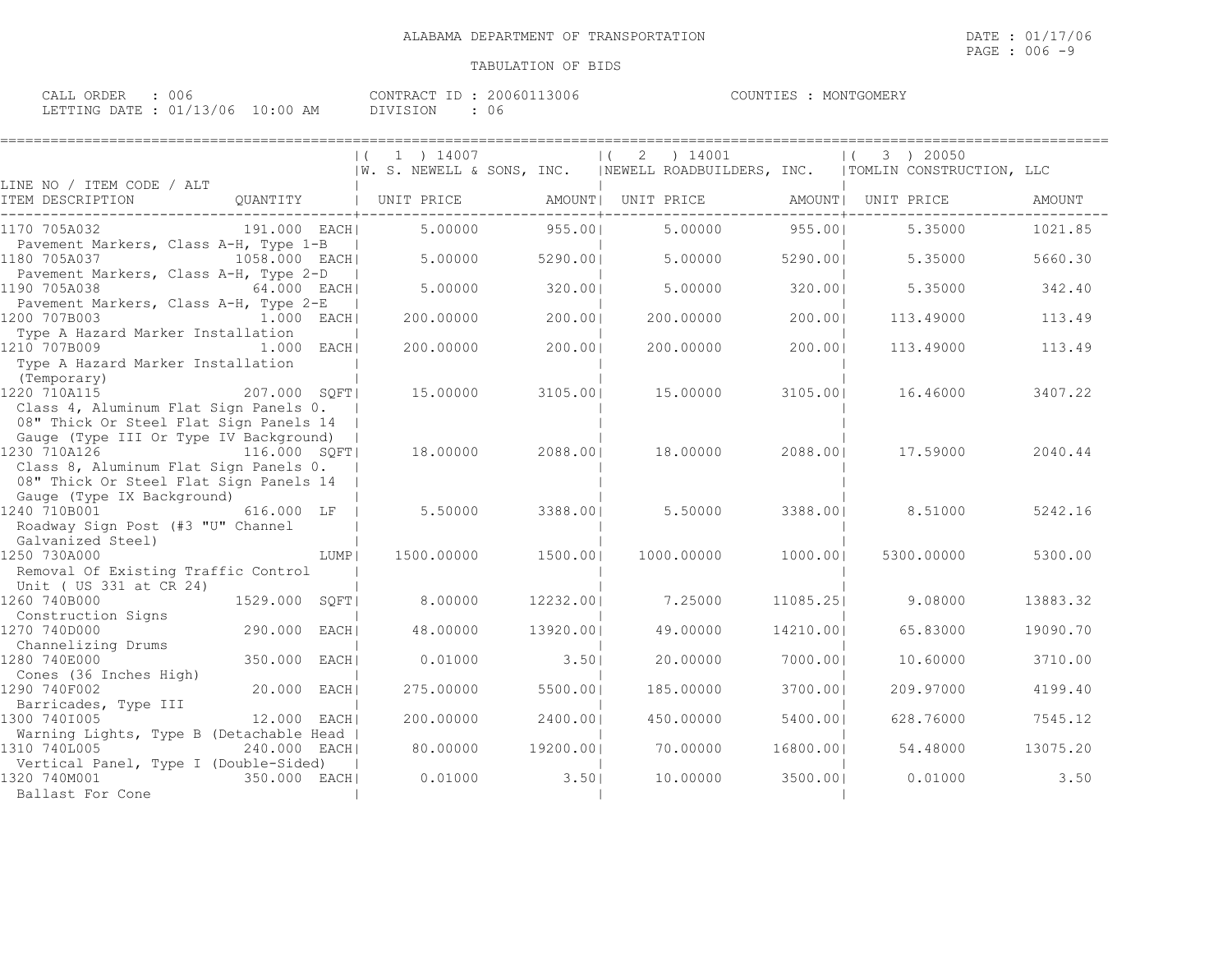| CALL ORDER : 006                 | CONTRACT ID: 20060113006 | COUNTIES : MONTGOMERY |
|----------------------------------|--------------------------|-----------------------|
| LETTING DATE : 01/13/06 10:00 AM | DIVISION                 |                       |

| LINE NO / ITEM CODE / ALT                                               |          |       | 1 ) 14007<br>IW. S. NEWELL & SONS, INC. |                 | 14001<br>-2<br>NEWELL ROADBUILDERS, INC. |                | 20050<br>З.<br>TOMLIN CONSTRUCTION, LLC |                |
|-------------------------------------------------------------------------|----------|-------|-----------------------------------------|-----------------|------------------------------------------|----------------|-----------------------------------------|----------------|
| ITEM DESCRIPTION                                                        | OUANTITY |       | UNIT PRICE                              | AMOUNT          | UNIT PRICE                               | AMOUNT I       | UNIT PRICE                              | AMOUNT         |
| 1330 741C010<br>Portable Sequential Arrow And Chevron<br>Sign Unit      | 2.000    | EACHI | 3500.00000                              | 7000.001        | 3500.00000                               | 7000.001       | 4766.79000                              | 9533.58        |
| 1340 742A001<br>Portable Changeable Message Sign, Type                  | 2.000    | EACHI | 12500.00000                             | 25000.001       | 13500.00000                              | 27000.001      | 14300.36000                             | 28600.72       |
| 1350 998A000<br>Construction Fuel (Maximum Bid Limited<br>To $$650,000$ |          | LUMP  | 0.01000                                 | 0.011           | 255000.00000                             | 255000.001     | 150000.00000                            | 150000.00      |
| 1360 999 000<br>Trainee Hours At 80 Cents Per Hour                      | 2250.000 | HOUR  | 0.80000                                 | 1800.001        | 0.80000                                  | 1800.001       | 0.80000                                 | 1800.00        |
| SECTION TOTALS                                                          |          |       |                                         | \$8,212,002.75] |                                          | \$8,517,479.68 |                                         | \$9,267,734.62 |
| CONTRACT TOTALS                                                         |          |       |                                         | \$8,212,002.75] |                                          | \$8,517,479.68 |                                         | \$9,267,734.62 |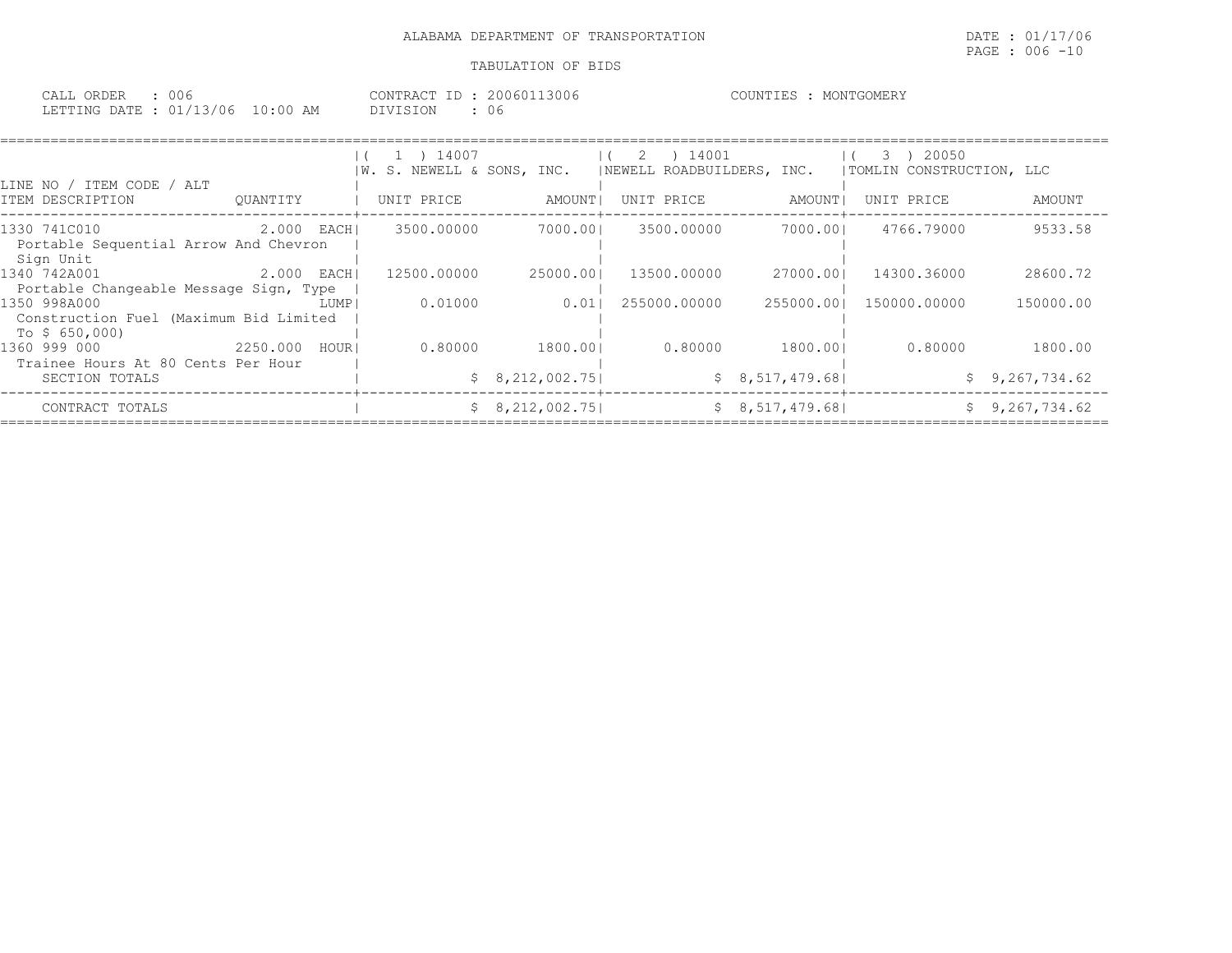CALL ORDER : 006 CONTRACT ID : 20060113006 COUNTIES : MONTGOMERY

| LETTING DATE : 01/13/06 10:00 AM<br>: 06<br>DIVISION                                                    |                |                                           |            |                    |  |                    |        |  |
|---------------------------------------------------------------------------------------------------------|----------------|-------------------------------------------|------------|--------------------|--|--------------------|--------|--|
|                                                                                                         |                | 4 ) 23024<br> WIREGRASS CONSTRUCTION COMP |            |                    |  |                    |        |  |
| LINE NO / ITEM CODE / ALT<br>QUANTITY   UNIT PRICE<br>ITEM DESCRIPTION                                  |                |                                           |            | AMOUNT  UNIT PRICE |  | AMOUNT  UNIT PRICE | AMOUNT |  |
| SECTION 0001 Total                                                                                      |                |                                           |            |                    |  |                    |        |  |
| 0010 201A002<br>Clearing And Grubbing (Maximum<br>Allowable Bid \$ 4000 Per Acre) (Approx.<br>19 Acres) | LUMP           | 76000.00000                               | 76000.001  |                    |  |                    |        |  |
| 0020 206A000<br>Removal Of Old Bridge, Station 792+97                                                   | LUMP           | 17000.00000 17000.00                      |            |                    |  |                    |        |  |
| 0030 206A001<br>Removal Of Old Bridge, Station 797+71                                                   | LUMP           | $17000.00000$ $17000.00$                  |            |                    |  |                    |        |  |
| 0040 206B000<br>Removal Of Old Box Culvert, Station<br>822+00                                           | LUMP           | 15000.00000 15000.00                      |            |                    |  |                    |        |  |
| 0050 206D000<br>873.000 LF  <br>Removing Pipe                                                           |                | 4.70000                                   | 4103.101   |                    |  |                    |        |  |
| 0060 206D001                                                                                            |                | 1415.000 LF   3.29000                     | 4655.351   |                    |  |                    |        |  |
| Removing Guardrail<br>0070 206E000<br>Removing Headwalls                                                | 14.000 EACH    | 235.00000                                 | 3290.00    |                    |  |                    |        |  |
| 0080 206E008<br>Removing Guardrail End Anchor (All Type                                                 | 12.000 EACH    | 235.00000                                 | 2820.00    |                    |  |                    |        |  |
| 0090 210A000<br>Unclassified Excavation                                                                 |                | $88661.000$ CUYD  2.59000 229631.99       |            |                    |  |                    |        |  |
| 154089.000 CUYDI<br>0100 210D000<br>Borrow Excavation                                                   |                | 6.99000                                   | 1077082.11 |                    |  |                    |        |  |
| 0110 210F001<br>Borrow Excavation (Underwater                                                           | 6896.000 TON   | 20.68000                                  | 142609.281 |                    |  |                    |        |  |
| Embankment)<br>0120 214A000                                                                             | 4330.000 CUYDI | 4.70000 20351.00                          |            |                    |  |                    |        |  |
| Structure Excavation<br>0130 214B001                                                                    | 2038.000 CUYDI | 39.27000                                  | 80032.261  |                    |  |                    |        |  |
| Foundation Backfill, Commercial<br>0140 230A000<br>25.000 RBST                                          |                | 258.50000                                 | 6462.501   |                    |  |                    |        |  |
| Roadbed Processing<br>0150 232A009<br>Lime Stabilization, Class 1, 12 Inches                            |                | 121208.000 SQYD  1.57000                  | 190296.561 |                    |  |                    |        |  |
| Thick<br>0160 232B000<br>3808.000 TON  <br>Lime                                                         |                | 117.35000                                 | 446868.801 |                    |  |                    |        |  |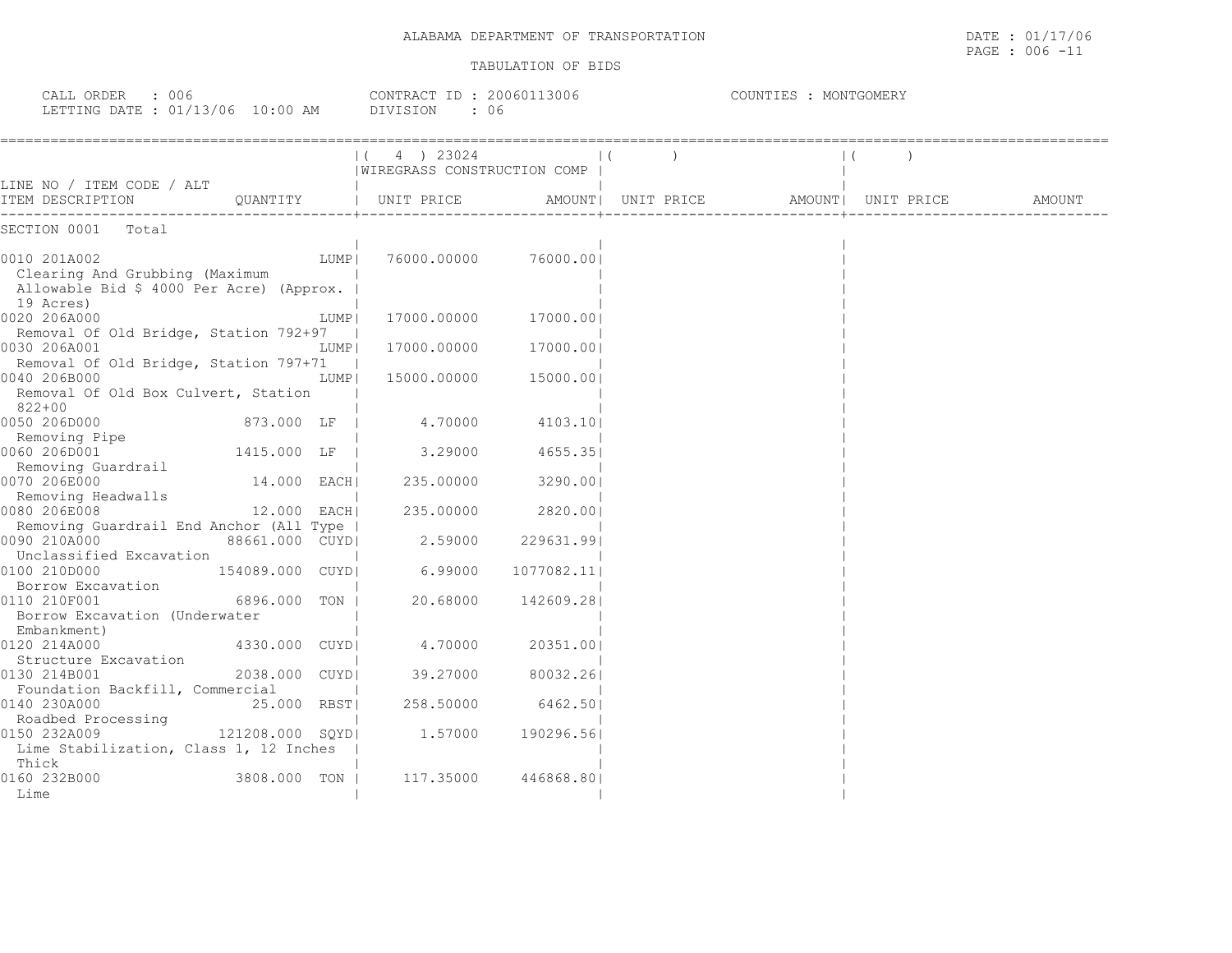| $\sim$ $\sim$ $\sim$<br>ORDER<br>$\bigcap \pi$ $\tau$ $\tau$<br>СALL<br>UU6 |            | <b>Contract Contract</b><br>CONTRACT<br>$\Box$ | ! 3006<br>.2006017 | COUNTIES<br>MONTGOMERY |
|-----------------------------------------------------------------------------|------------|------------------------------------------------|--------------------|------------------------|
| : 01/13/06<br>LETTING DATE                                                  | $10:00$ AM | - 51                                           | U U                |                        |

|                                         |                  |  | 4 ) 23024                   |                    |  |                    |  |        |
|-----------------------------------------|------------------|--|-----------------------------|--------------------|--|--------------------|--|--------|
|                                         |                  |  | WIREGRASS CONSTRUCTION COMP |                    |  |                    |  |        |
| LINE NO / ITEM CODE / ALT               |                  |  |                             |                    |  |                    |  |        |
| ITEM DESCRIPTION                        | QUANTITY         |  | UNIT PRICE                  | AMOUNT  UNIT PRICE |  | AMOUNT  UNIT PRICE |  | AMOUNT |
| 0170 301A025                            | 118312.000 SOYDI |  | 7.35000                     | 869593.201         |  |                    |  |        |
| Crushed Aqqreqate Base Course, Type B,  |                  |  |                             |                    |  |                    |  |        |
| Road Mixed, 6" Compacted Thickness      |                  |  |                             |                    |  |                    |  |        |
| 0180 401A000                            | 118312.000 SQYD  |  | 0.35000                     | 41409.201          |  |                    |  |        |
| Bituminous Treatment A                  |                  |  |                             |                    |  |                    |  |        |
| 0190 401A004                            | 25526.000 SQYD   |  | 1,40000                     | 35736.401          |  |                    |  |        |
| Bituminous Treatment E                  |                  |  |                             |                    |  |                    |  |        |
| 0200 405A000                            | 13024.000 GAL    |  | 0.50000                     | 6512.00            |  |                    |  |        |
| Tack Coat                               |                  |  |                             |                    |  |                    |  |        |
| 0210 408A052                            | 64726.000 SOYDI  |  | 0.80000                     | 51780.801          |  |                    |  |        |
| Planing Existing Pavement               |                  |  |                             |                    |  |                    |  |        |
| (Approximately 1.10" Thru 2.0" Thick)   |                  |  |                             |                    |  |                    |  |        |
| 0220 410C000                            | $1.000$ EACH     |  | 8500.00000                  | 8500.001           |  |                    |  |        |
| Contractor Retained Profilograph        |                  |  |                             |                    |  |                    |  |        |
| 0230 410H000                            | $1.000$ EACH     |  | 25000.00000                 | 25000.001          |  |                    |  |        |
| Material Remixing Device                |                  |  |                             |                    |  |                    |  |        |
| 0240 424A356                            | 3487.000 TON     |  | 46.00000                    | 160402.00          |  |                    |  |        |
| Superpave Bituminous Concrete Wearing   |                  |  |                             |                    |  |                    |  |        |
| Surface Layer, 3/8" Maximum Aggregate   |                  |  |                             |                    |  |                    |  |        |
| Size Mix, ESAL Range C/D                |                  |  |                             |                    |  |                    |  |        |
| 0250 424A360                            | 11527.000 TON    |  | 46.79000                    | 539348.331         |  |                    |  |        |
| Superpave Bituminous Concrete Wearing   |                  |  |                             |                    |  |                    |  |        |
| Surface Layer, 1/2" Maximum Aggregate   |                  |  |                             |                    |  |                    |  |        |
| Size Mix, ESAL Range C/D                |                  |  |                             |                    |  |                    |  |        |
| 0260 424B651                            | 20335.000 TON    |  | 39.00000                    | 793065.001         |  |                    |  |        |
| Superpave Bituminous Concrete Upper     |                  |  |                             |                    |  |                    |  |        |
| Binder Layer, 1" Maximum Aggregate Size |                  |  |                             |                    |  |                    |  |        |
| Mix, ESAL Range C/D<br>0270 424B655     | 1500.000 TON I   |  | 45.00000                    | 67500.001          |  |                    |  |        |
| Superpave Bituminous Concrete Upper     |                  |  |                             |                    |  |                    |  |        |
| Binder Layer, Patching, 1" Maximum      |                  |  |                             |                    |  |                    |  |        |
| Aggregate Size Mix, ESAL Range C/D      |                  |  |                             |                    |  |                    |  |        |
| 0280 424B681                            | 20477.000 TON    |  | 39.00000                    | 798603.001         |  |                    |  |        |
| Superpave Bituminous Concrete Lower     |                  |  |                             |                    |  |                    |  |        |
| Binder Layer, 1" Maximum Aggregate Size |                  |  |                             |                    |  |                    |  |        |
| Mix, ESAL Range C/D                     |                  |  |                             |                    |  |                    |  |        |
| 0290 424B689                            | 4528.000 TON     |  | 45.00000                    | 203760.001         |  |                    |  |        |
| Superpave Bituminous Concrete Lower     |                  |  |                             |                    |  |                    |  |        |
| Binder Layer, Leveling, 1" Maximum      |                  |  |                             |                    |  |                    |  |        |
| Aggregate Size Mix, ESAL Range C/D      |                  |  |                             |                    |  |                    |  |        |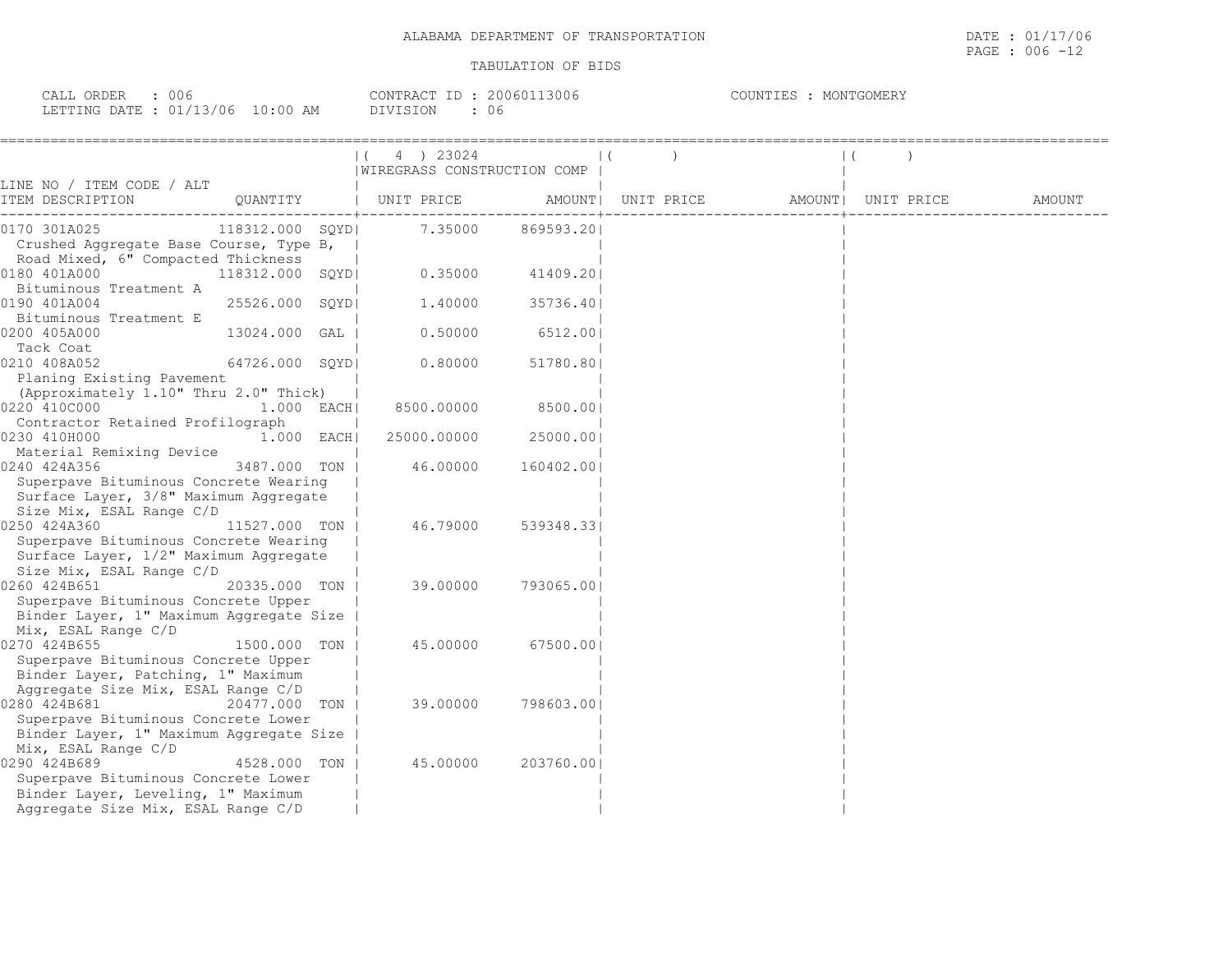| 006<br>CALL ORDER                |          | CONTRACT ID: 20060113006 | COUNTIES<br>MONTGOMERY |
|----------------------------------|----------|--------------------------|------------------------|
| LETTING DATE : 01/13/06 10:00 AM | DIVISION | 06                       |                        |

|                                                                                        | 4 ) 23024<br>$\vert$ (      |                   |  |  |
|----------------------------------------------------------------------------------------|-----------------------------|-------------------|--|--|
|                                                                                        | WIREGRASS CONSTRUCTION COMP |                   |  |  |
| LINE NO / ITEM CODE / ALT                                                              |                             |                   |  |  |
| QUANTITY   UNIT PRICE AMOUNT  UNIT PRICE AMOUNT  UNIT PRICE AMOUNT<br>ITEM DESCRIPTION |                             |                   |  |  |
| 49864.000 LF   0.10000<br>0300 428C000                                                 |                             | 4986.401          |  |  |
| Scoring Bituminous Pavement Surface By                                                 |                             |                   |  |  |
| Scoring<br>Cutting                                                                     |                             |                   |  |  |
| 0310 430B040<br>1750.000 TON H                                                         |                             | 23.50000 41125.00 |  |  |
| Aggregate Surfacing (Crushed Aggregate                                                 |                             |                   |  |  |
| Base, Type B)                                                                          |                             |                   |  |  |
| 243549.000 LB  <br>0320 502A000                                                        | $0.80000$ 194839.201        |                   |  |  |
| Steel Reinforcement                                                                    |                             |                   |  |  |
| 1076.000 CUYDI<br>0330 524A011                                                         | 415.95000 447562.20         |                   |  |  |
| Culvert Concrete (Cast In Place)                                                       |                             |                   |  |  |
| 0340 524B011<br>385.000 CUYDI                                                          | 517.00000 199045.00         |                   |  |  |
| Culvert Concrete Extension (Cast In                                                    |                             |                   |  |  |
| Place)                                                                                 |                             |                   |  |  |
| 0350 530A000<br>21.000 LF                                                              | 47.00000                    | 987.00            |  |  |
| 15" Roadway Pipe (Class 3 R.C.)                                                        |                             |                   |  |  |
| 0360 530A001<br>2032.000 LF                                                            | 25.38000                    | 51572.16          |  |  |
| 18" Roadway Pipe (Class 3 R.C.)                                                        |                             |                   |  |  |
| 64.000 LF   47.00000<br>0370 530A002                                                   |                             | 3008.001          |  |  |
| 24" Roadway Pipe (Class 3 R.C.)                                                        |                             |                   |  |  |
| 0380 530A100 13.000 LF                                                                 | 94.00000                    | 1222.00           |  |  |
| 15" Roadway Pipe (Class 3 R.C.)                                                        |                             |                   |  |  |
| (Extension)                                                                            |                             |                   |  |  |
| 0390 530A800<br>10.000 LF                                                              | 94.00000                    | 940.001           |  |  |
| 15" Roadway Pipe (14 Gauge C.C.S.)                                                     |                             |                   |  |  |
| (Stack Pipe) (No Bedding Required)<br>0400 530B000 85.000 LF                           | 70.50000                    | 5992.501          |  |  |
| 18" Span, 11" Rise Roadway Pipe (Class                                                 |                             |                   |  |  |
| 3 R.C.                                                                                 |                             |                   |  |  |
| 124.000 LF<br>0410 530B001                                                             | 50.76000                    | 6294.24           |  |  |
| 22" Span, 14" Rise Roadway Pipe (Class                                                 |                             |                   |  |  |
| 3 R.C.)                                                                                |                             |                   |  |  |
| 0420 535A001<br>758.000 LF                                                             | 32.90000                    | 24938.201         |  |  |
| 18" Side Drain Pipe                                                                    |                             |                   |  |  |
| 415.000 LF  <br>0430 535A002                                                           | 39.48000                    | 16384.201         |  |  |
| 24" Side Drain Pipe                                                                    |                             |                   |  |  |
| 67.000 LF  <br>0440 535A003                                                            | 51.70000                    | 3463.901          |  |  |
| 30" Side Drain Pipe                                                                    |                             |                   |  |  |
| 154.000 LF  <br>0450 535A004                                                           | 61.57000                    | 9481.781          |  |  |
| 36" Side Drain Pipe                                                                    |                             |                   |  |  |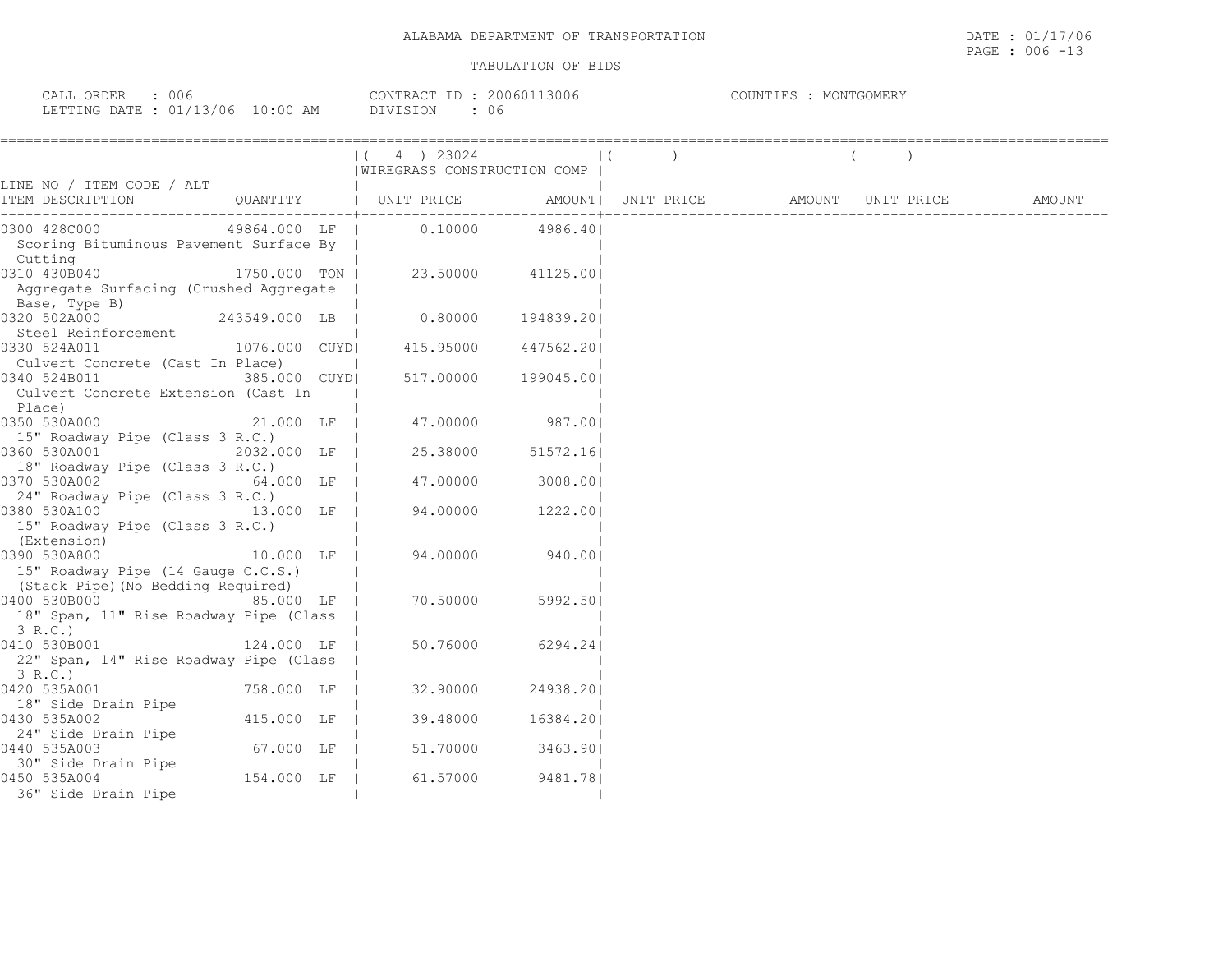| ORDER<br>CAT.T<br>006<br>----        |             | ՐΛΝͲ℞ϪՐͲ | 13006<br>20060 | COUNTIES<br>MONTGOMERY |
|--------------------------------------|-------------|----------|----------------|------------------------|
| : 01/13/06<br>LETTING<br><b>DATE</b> | 10:00<br>ΆM | VISION:  | U 6            |                        |

|                                                                                                      |              | (4) 23024<br>  WIREGRASS CONSTRUCTION COMP                                                        |        | $\begin{pmatrix} 1 & 1 \\ 1 & 1 \end{pmatrix}$ | $\vert$ ( |  |
|------------------------------------------------------------------------------------------------------|--------------|---------------------------------------------------------------------------------------------------|--------|------------------------------------------------|-----------|--|
|                                                                                                      |              |                                                                                                   |        |                                                |           |  |
|                                                                                                      |              |                                                                                                   |        |                                                |           |  |
| 38.000 LF   70.50000 2679.00 <br>0460 535B011<br>22" Span, 14" Rise Side Drain Pipe                  |              |                                                                                                   |        |                                                |           |  |
| 0470 600A000                                                                                         |              | LUMP  670000.00000 670000.00 <br>  LUMP  670000.0000 670000.00<br>  500.000 LF   14.10000 7050.00 |        |                                                |           |  |
| Mobilization<br>480 606A000<br>0480 606A000<br>6" Underdrain Pipe                                    |              |                                                                                                   |        |                                                |           |  |
| 0490 610C001                                                                                         |              | 6065.000 TON   24.44000 148228.60                                                                 |        |                                                |           |  |
| 0490 6100001<br>Loose Riprap, Class 2<br>5928.000 SQYD<br>0500 610D003<br>Filter Blanket, Geotextile |              | 2.82000 16716.96                                                                                  |        |                                                |           |  |
| 2088.000 CUYD  197.40000 412171.20 <br>0510 614A000<br>Slope Paving                                  |              |                                                                                                   |        |                                                |           |  |
| 0520 619A001 2.000 EACH<br>15" Roadway Pipe End Treatment, Class 1                                   |              | 446.50000                                                                                         | 893.00 |                                                |           |  |
| 0530 619A002 16.000 EACH<br>18" Roadway Pipe End Treatment, Class 1                                  |              | $517.00000$ 8272.00                                                                               |        |                                                |           |  |
| 0540 619A003 1128.00 2.000 EACH 564.00000 1128.00<br>24" Roadway Pipe End Treatment, Class 1         |              |                                                                                                   |        |                                                |           |  |
| 18" Side Drain Pipe End Treatment,<br>Class 1                                                        |              |                                                                                                   |        |                                                |           |  |
| $10.000$ EACH<br>0560 619A102<br>24" Side Drain Pipe End Treatment,<br>Class 1                       |              | 564.00000 5640.00                                                                                 |        |                                                |           |  |
| 0570 619A128<br>30" Side Drain Pipe End Treatment,<br>Class 2                                        | 2.000 EACH   | 1222.00000 2444.001                                                                               |        |                                                |           |  |
| 4.000 EACH<br>0580 619A129<br>36" Side Drain Pipe End Treatment,<br>Class 2                          |              | 1598.00000 6392.00                                                                                |        |                                                |           |  |
| 0590 619B016<br>22" Span, 14" Rise Roadway Pipe End<br>Treatment, Class 1                            | $1.000$ EACH | 470.00000 470.00                                                                                  |        |                                                |           |  |
| 0600 619B116<br>22" Span, 14" Rise Side Drain Pipe End  <br>Treatment, Class 1                       | $2.000$ EACH | 470.00000 940.00                                                                                  |        |                                                |           |  |
| <br> 1.000 CUYD<br>0610 620A000<br>Minor Structure Concrete                                          |              | 940.00000 940.00                                                                                  |        |                                                |           |  |
| 0620 621A000<br>Junction Boxes, Type 1, 1P Or 5                                                      | 4.000 EACHI  | 1645.00000 6580.00                                                                                |        |                                                |           |  |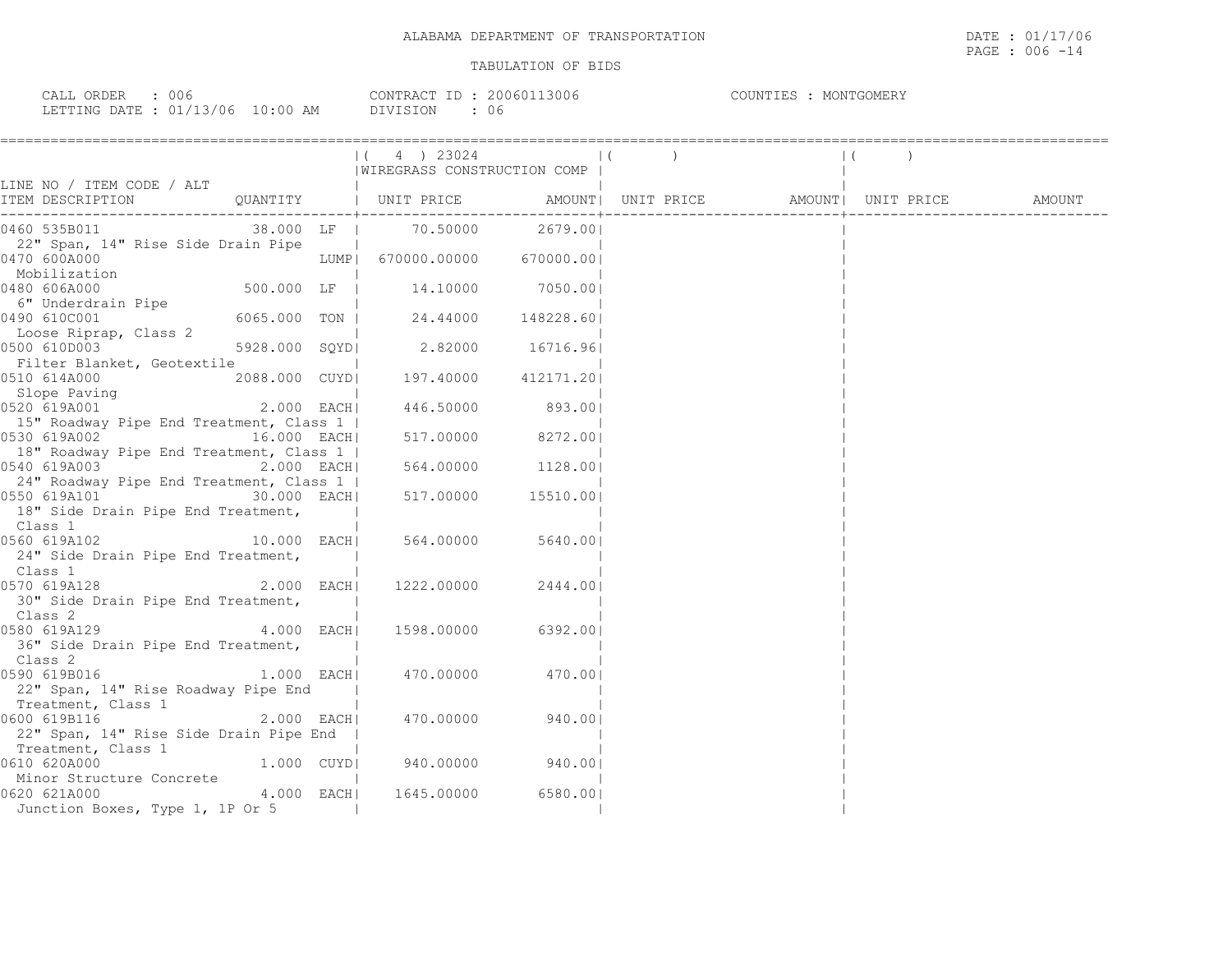| 006<br>ORDER<br>CALL             | 13006<br>200601<br>CONTRACT<br>- I D | COUNTIES<br>MONTGOMERY |
|----------------------------------|--------------------------------------|------------------------|
| LETTING DATE : 01/13/06 10:00 AM | DIVISION<br>U6                       |                        |

|                                                                                |                | $(4)$ 23024<br> WIREGRASS CONSTRUCTION COMP |           |  |                                                    |  |
|--------------------------------------------------------------------------------|----------------|---------------------------------------------|-----------|--|----------------------------------------------------|--|
| LINE NO / ITEM CODE / ALT                                                      |                |                                             |           |  |                                                    |  |
| ITEM DESCRIPTION                                                               | QUANTITY       | UNIT PRICE                                  |           |  | AMOUNT   UNIT PRICE   AMOUNT   UNIT PRICE   AMOUNT |  |
| 0630 621C020                                                                   | 14.000 EACHI   | 1551.00000                                  | 21714.00  |  |                                                    |  |
| Inlets, Type Y<br>0640 621C132                                                 | 9.000 EACH     | 2326.50000                                  | 20938.50  |  |                                                    |  |
| Inlets, Type Y (Modified)<br>0650 621D019                                      | 13.000 EACH    | 446.50000                                   | 5804.50   |  |                                                    |  |
| Inlet Units, Type Y<br>0660 629A004<br>Concrete Median Or Safety Barrier, Type | 120.000 LF     | 164.50000                                   | 19740.001 |  |                                                    |  |
| 4A (Modified)<br>0670 630A001                                                  | 1650.000 LF    | 16.45000                                    | 27142.501 |  |                                                    |  |
| Steel Beam Guardrail, Class A, Type 2<br>0680 630C001                          | $3.000$ EACH   | 940.00000                                   | 2820.001  |  |                                                    |  |
| Guardrail End Anchor, Type 8<br>0690 630C003                                   | 7.000 EACH     | 1104.50000                                  | 7731.501  |  |                                                    |  |
| Guardrail End Anchor, Type 13<br>0700 630C050                                  | 16.000 EACH    | 1762.50000                                  | 28200.00  |  |                                                    |  |
| Guardrail End Anchor, Type 20 Series<br>0710 650B000                           | 15536.000 CUYD | 2.35000                                     | 36509.60  |  |                                                    |  |
| Topsoil From Stockpiles<br>0720 652A100                                        | 41.000 ACREI   | 394.80000                                   | 16186.80  |  |                                                    |  |
| Seeding<br>0730 652C000                                                        | 62.000 ACRE    | 28,20000                                    | 1748.401  |  |                                                    |  |
| Mowing<br>0740 654A001<br>Solid Sodding (Bermuda)                              | 5549.000 SOYDI | 2.59000                                     | 14371.91  |  |                                                    |  |
| 0750 656A010<br>Mulching                                                       | 41.000 ACRE    | 329.00000                                   | 13489.00  |  |                                                    |  |
| 0760 659A001<br>Erosion Control Netting, Class B                               | 7696.000 SQYD  | 1.32000                                     | 10158.72  |  |                                                    |  |
| 0770 659A003<br>Erosion Control Netting, Class C2                              | 2564.000 SQYD  | 3.38000                                     | 8666.321  |  |                                                    |  |
| 0780 665A000<br>Temporary Seeding                                              | 3.000 ACRE     | 564.00000                                   | 1692.00   |  |                                                    |  |
| 0790 665B000                                                                   | 3.000 ACRE     | 564.00000                                   | 1692.00   |  |                                                    |  |
| Temporary Mulching<br>0800 665C000<br>15" Temporary Pipe                       | 373.000 LF     | 37.60000                                    | 14024.80  |  |                                                    |  |
| 0810 665C001<br>18" Temporary Pipe                                             | 115.000 LF     | 47.00000                                    | 5405.001  |  |                                                    |  |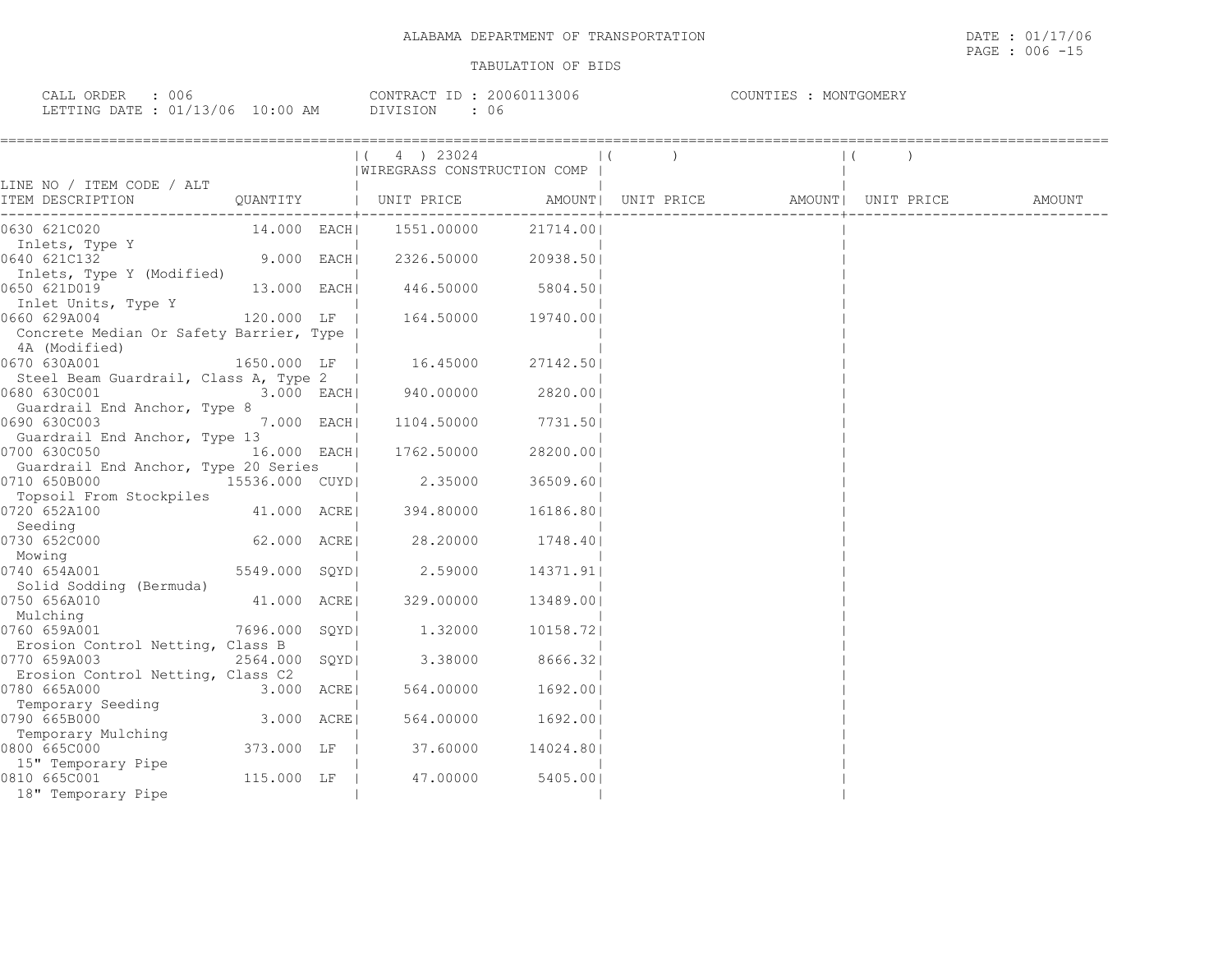| $\sim$ $\sim$ $\sim$ $\sim$ $\sim$<br>$\sim$ $\sim$ $\sim$ $\sim$<br>JRDER<br>UUb<br>----                                                                                                 |                                               | --<br>7 O N T ET | いいい | $-1 - 1 - 1$<br>T INI<br>IVI ( |
|-------------------------------------------------------------------------------------------------------------------------------------------------------------------------------------------|-----------------------------------------------|------------------|-----|--------------------------------|
| מות החהה:<br>$\sim$ $\sim$ $\sim$ $\sim$<br>N<br>$\overline{1}$<br>U C<br>the contract of the contract of the contract of the contract of the contract of the contract of the contract of | AΜ<br>$\cdots$<br>$\cdot$ . $\cdot$ . $\cdot$ | $-2 - 2$         | U 6 |                                |

|                                                                         |               |      | $(4)$ 23024<br>WIREGRASS CONSTRUCTION COMP |                   |                                                                                                                           | $\left  \right $ |  |
|-------------------------------------------------------------------------|---------------|------|--------------------------------------------|-------------------|---------------------------------------------------------------------------------------------------------------------------|------------------|--|
| LINE NO / ITEM CODE / ALT<br>ITEM DESCRIPTION                           |               |      |                                            |                   | QUANTITY   UNIT PRICE                 AMOUNT    UNIT PRICE                  AMOUNT    UNIT PRICE                   AMOUNT |                  |  |
| 0820 6651000                                                            | 441.000 TON   |      |                                            | 28.20000 12436.20 |                                                                                                                           |                  |  |
| Temporary Riprap, Class 2<br>0830 665J000                               | 11319.000 LF  |      | 2.73000                                    | 30900.871         |                                                                                                                           |                  |  |
| Silt Fence, Type A<br>0840 665K000                                      | 756.000 CUYDI |      | 18.80000                                   | 14212.801         |                                                                                                                           |                  |  |
| Drainage Sump Excavation<br>0850 665L000                                | 400.000 LF    |      | 11.75000                                   | 4700.00           |                                                                                                                           |                  |  |
| Floating Basin Boom<br>0860 6650001<br>Silt Fence Removal               | 11319.000 LF  |      | 0.11000                                    | 1245.091          |                                                                                                                           |                  |  |
| 0870 6650001<br>20 Inch Wattle                                          | 4140.000 LF   |      | 6.30000                                    | 26082.001         |                                                                                                                           |                  |  |
| 0880 666A001<br>Pest Control Treatment                                  | 41.000 ACREI  |      | 3.76000                                    | 154.16            |                                                                                                                           |                  |  |
| 0890 672B000<br>Flocculant Powder                                       | 410.000 LB    |      | 9.40000                                    | 3854.00           |                                                                                                                           |                  |  |
| 0900 672C000<br>Flocculant Loq                                          | 22.000 EACH   |      | 47.00000                                   | 1034.001          |                                                                                                                           |                  |  |
| 0910 680A000<br>Engineering Controls                                    |               | LUMP | 74500.00000                                | 74500.00          |                                                                                                                           |                  |  |
| 0920 701A028<br>Solid White, Class 2, Type A Traffic                    | 7.000 MILE    |      | 1638.75000                                 | 11471.25          |                                                                                                                           |                  |  |
| Stripe (0.06" Thick) (6" Wide)<br>0930 701A041                          |               |      | 950.00000                                  | 4750.00           |                                                                                                                           |                  |  |
| Broken White, Class 2, Type A Traffic<br>Stripe (0.09" Thick) (6" Wide) | 5.000 MILE    |      |                                            |                   |                                                                                                                           |                  |  |
| 0940 701A048<br>Solid Yellow, Class 2, Type A Traffic                   | 6.000 MILE    |      | 1895.25000                                 | 11371.50          |                                                                                                                           |                  |  |
| Stripe (0.09" Thick) (6" Wide)<br>0950 701B009                          | 13859.000 LF  |      | 1.19000                                    | 16492.21          |                                                                                                                           |                  |  |
| Dotted Class 2, Type A Traffic Stripe<br>(0.09" Thick) (6" Wide)        |               |      |                                            |                   |                                                                                                                           |                  |  |
| 0960 701C000<br>Broken Temporary Traffic Stripe                         | 10.000 MILE   |      | 589.00000                                  | 5890.00           |                                                                                                                           |                  |  |
| 0970 701C001<br>Solid Temporary Traffic Stripe                          | 41.000 MILE   |      | 655.50000                                  | 26875.501         |                                                                                                                           |                  |  |
| 0980 701C006<br>Solid Temporary Traffic Stripe<br>(Removable Tape)      | 1.000 MILE    |      | 8075.00000                                 | 8075.001          |                                                                                                                           |                  |  |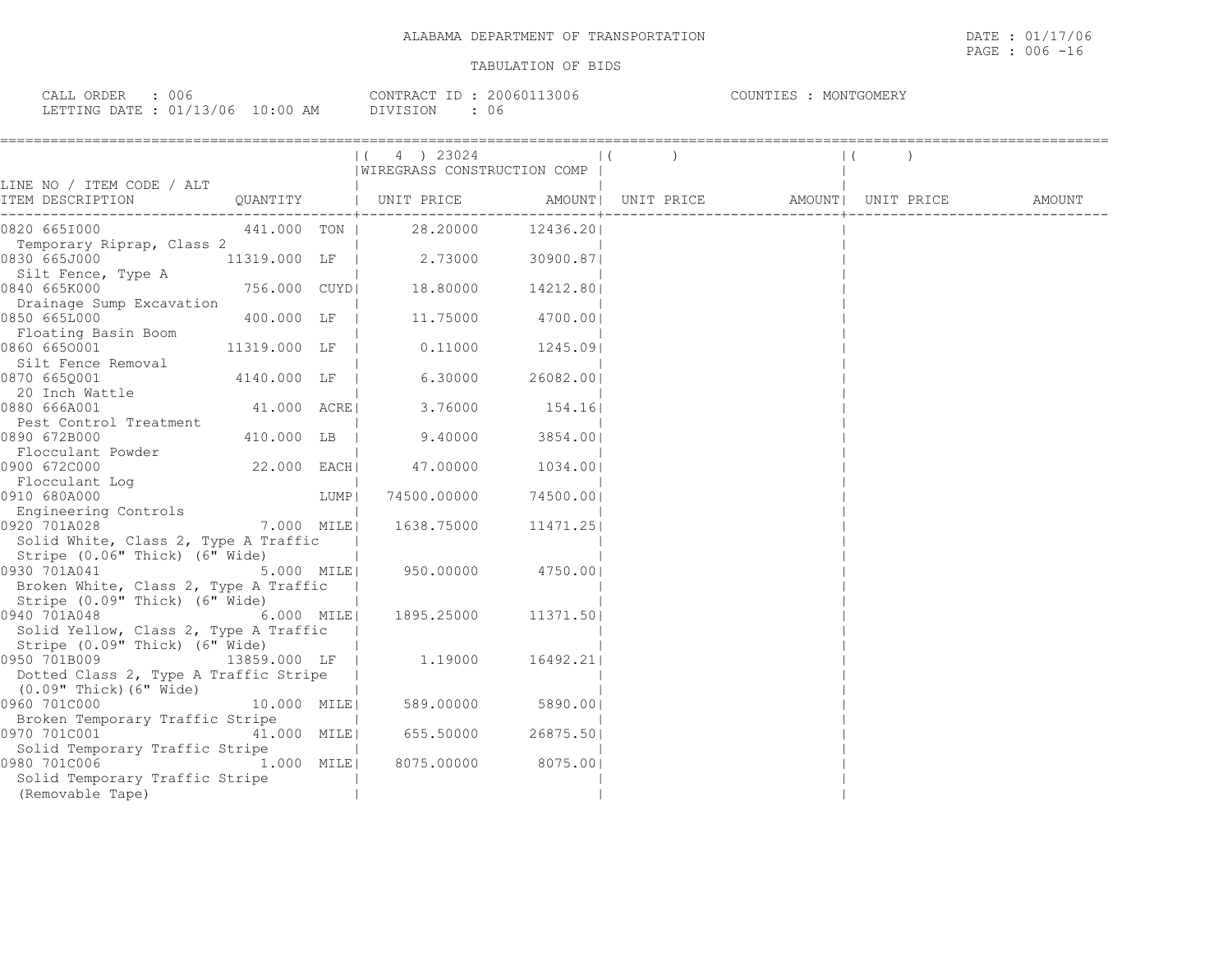| ORDER<br>CALL<br>J () (;                          | 13006<br>200601<br>CONTRACT | COUNTIES<br>MONTGOMERY |
|---------------------------------------------------|-----------------------------|------------------------|
| LETTING DATE : $01/13/06$<br>10:00<br>AM<br>_____ | ntvistoni<br>U 6            |                        |

|                                                                                                                                                                            | $(4)$ 23024<br>WIREGRASS CONSTRUCTION COMP |          |  | $\vert$ ( |  |
|----------------------------------------------------------------------------------------------------------------------------------------------------------------------------|--------------------------------------------|----------|--|-----------|--|
| LINE NO / ITEM CODE / ALT<br>QUANTITY   UNIT PRICE                 AMOUNT    UNIT PRICE                   AMOUNT    UNIT PRICE                  AMOUNT<br>ITEM DESCRIPTION |                                            |          |  |           |  |
| 0990 701D005                                                                                                                                                               | 3.000 MILE  1900.00000                     | 5700.001 |  |           |  |
| Solid Traffic Stripe Removed<br>1000 701D007<br>3.000 MILE <br>Solid Traffic Stripe Removed (Paint)                                                                        | $1662.50000$ 4987.50                       |          |  |           |  |
| 1010 701D008<br>3.000 MILE                                                                                                                                                 | 1757.50000 5272.50                         |          |  |           |  |
| Solid Traffic Stripe Removed (Plastic)  <br>1020 701D009<br>$1.000$ MILE<br>Solid Traffic Stripe Removed (Tape)                                                            | 1900.00000                                 | 1900.00  |  |           |  |
| 1030 701D015<br>3.000 MILE <br>Broken Traffic Stripe Removed (Plastic)                                                                                                     | 1520.00000 4560.00                         |          |  |           |  |
| 678.000 LF<br>1040 701G027<br>Solid Yellow, Class 1, Type A Traffic<br>Stripe                                                                                              | $0.95000$ 644.10                           |          |  |           |  |
| 1050 703A002<br>1680.000 SOFT <br>Traffic Control Markings, Class 2, Type  <br>A                                                                                           | 3.33000                                    | 5594.401 |  |           |  |
| 718.000 SQFT<br>1060 703B002                                                                                                                                               | 3.66000 2627.88                            |          |  |           |  |
| Traffic Control Legends, Class 2, Type  <br>72.000 SQFT<br>1070 703C001<br>Removal Of Existing Traffic Control<br>Markings Or Legends (Plastic)                            | 4.75000                                    | 342.001  |  |           |  |
| 1080 703D001<br>3108.000 SQFT <br>Temporary Traffic Control Markings                                                                                                       | $1.43000$ $4444.44$                        |          |  |           |  |
| 1090 703E001<br>718.000 SQFT <br>Temporary Traffic Control Legends                                                                                                         | 1,43000                                    | 1026.741 |  |           |  |
| 1100 705A011<br>756.000 EACH<br>Pavement Markers, Class C, Type 1-A                                                                                                        | 5.23000                                    | 3953.881 |  |           |  |
| 1110 705A012<br>529.000 EACH <br>Pavement Markers, Class C, Type 1-B                                                                                                       | 5.23000                                    | 2766.67  |  |           |  |
| 133.000 EACH<br>1120 705A022<br>Pavement Markers, Class C, Type 2-C                                                                                                        | 5.23000                                    | 695.59   |  |           |  |
| $583.000$ EACH<br>1130 705A023<br>Pavement Markers, Class C, Type 2-D                                                                                                      | 5.23000                                    | 3049.091 |  |           |  |
| 1140 705A024<br>133.000 EACH <br>Pavement Markers, Class C, Type 2-E                                                                                                       | 5.23000                                    | 695.59   |  |           |  |
| 67.000 EACH<br>1150 705A030<br>Pavement Markers, Class A-H, Type 2-C                                                                                                       | 4.75000                                    | 318.25   |  |           |  |
| 945.000 EACH<br>1160 705A031<br>Pavement Markers, Class A-H, Type 1-A                                                                                                      | 4.75000                                    | 4488.751 |  |           |  |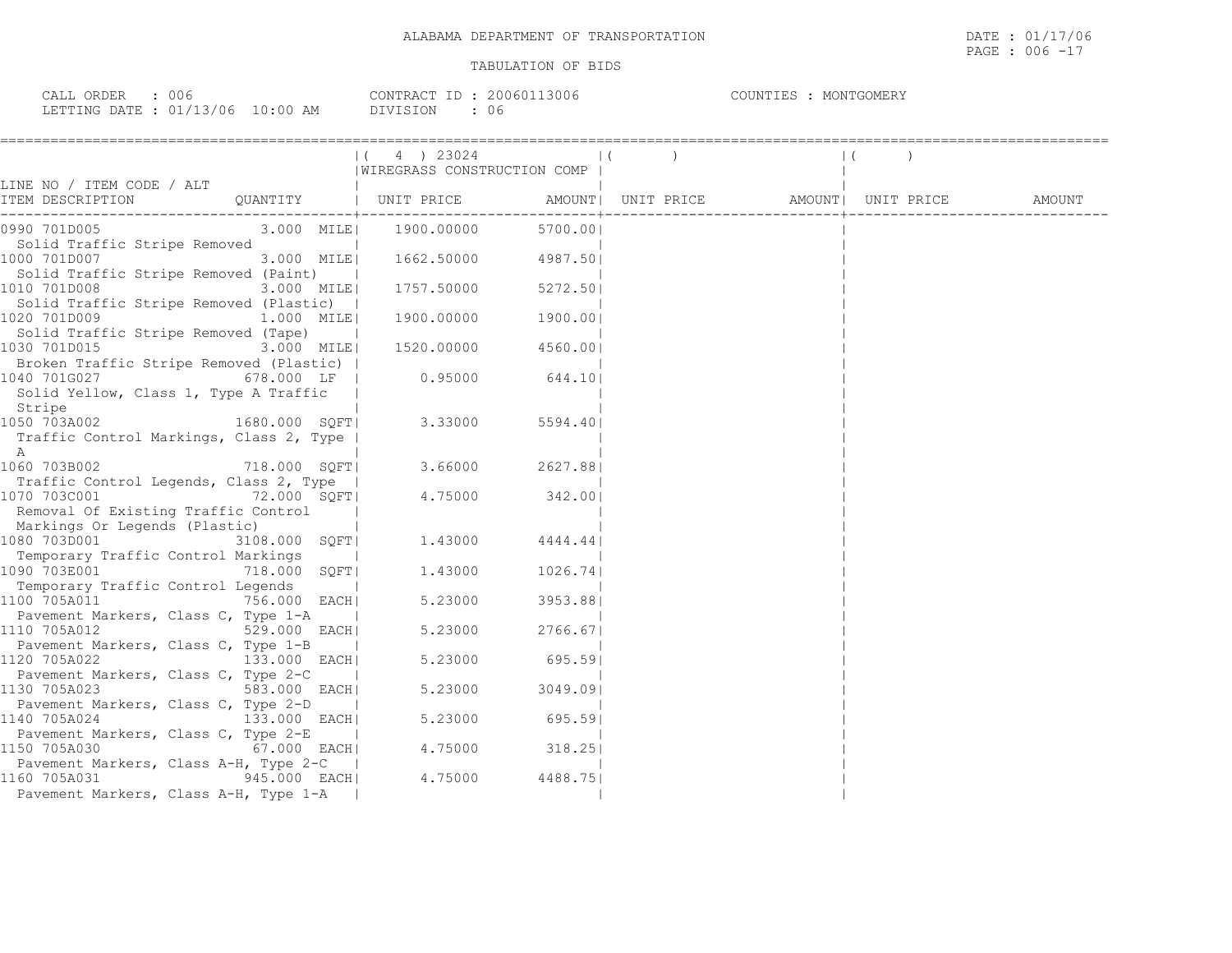| 006<br>ORDER<br>CALL                                   | 3006<br>200601<br>CONTRACT | COUNTIES<br>MONTGOMERY |
|--------------------------------------------------------|----------------------------|------------------------|
| : 01/13/06<br>LO:00<br>AM<br>DATE.<br>LETTING<br>_____ | DIVISION<br>U6             |                        |

|                                                                                                                                         |                                            | $(4)$ 23024<br>WIREGRASS CONSTRUCTION COMP |             |                                       | $\mathbf{1}$ |        |
|-----------------------------------------------------------------------------------------------------------------------------------------|--------------------------------------------|--------------------------------------------|-------------|---------------------------------------|--------------|--------|
| LINE NO / ITEM CODE / ALT<br>ITEM DESCRIPTION CUANTITY   UNIT PRICE                                                                     |                                            |                                            |             | AMOUNT  UNIT PRICE AMOUNT  UNIT PRICE |              | AMOUNT |
| 1170 705A032<br>191.000 EACH                                                                                                            |                                            | 4.75000                                    | 907.25      |                                       |              |        |
| Pavement Markers, Class A-H, Type 1-B  <br>1180 705A037                                                                                 |                                            | $1058.000$ EACH $4.75000$                  | 5025.50     |                                       |              |        |
| Pavement Markers, Class A-H, Type 2-D<br>1190 705A038<br>64.000 EACH                                                                    | <b>Contract Contract Contract Contract</b> | 4.75000                                    | 304.001     |                                       |              |        |
| Pavement Markers, Class A-H, Type 2-E<br>1200 707B003<br>$1.000$ EACH                                                                   | $\sim$                                     | 15000.00000                                | 15000.00    |                                       |              |        |
| Type A Hazard Marker Installation<br>1210 707B009<br>$1.000$ EACH<br>Type A Hazard Marker Installation<br>(Temporary)                   |                                            | 15000.00000                                | 15000.001   |                                       |              |        |
| 1220 710A115<br>207.000 SQFT <br>Class 4, Aluminum Flat Sign Panels 0.<br>08" Thick Or Steel Flat Sign Panels 14                        |                                            | 7.50000                                    | 1552.501    |                                       |              |        |
| Gauge (Type III Or Type IV Background)<br>1230 710A126<br>116.000 SQFT <br>Class 8, Aluminum Flat Sign Panels 0.                        |                                            | 7.50000                                    | 870.00      |                                       |              |        |
| 08" Thick Or Steel Flat Sign Panels 14<br>Gauge (Type IX Background)<br>1240 710B001<br>616.000 LF<br>Roadway Sign Post (#3 "U" Channel |                                            | 3366.89000                                 | 2074004.241 |                                       |              |        |
| Galvanized Steel)<br>1250 730A000<br>Removal Of Existing Traffic Control                                                                | LUMP                                       | 7.50000                                    | 7.501       |                                       |              |        |
| Unit ( US 331 at CR 24)<br>1529.000 SQFT <br>1260 740B000                                                                               |                                            | 7.25000                                    | 11085.251   |                                       |              |        |
| Construction Signs<br>290.000 EACH <br>1270 740D000                                                                                     |                                            | 73.91000                                   | 21433.901   |                                       |              |        |
| Channelizing Drums<br>350.000 EACH <br>1280 740E000                                                                                     |                                            | 14.78000                                   | 5173.001    |                                       |              |        |
| Cones (36 Inches High)<br>20.000 EACH <br>1290 740F002<br>Barricades, Type III                                                          |                                            | 241.88000                                  | 4837.601    |                                       |              |        |
| 12.000 EACH <br>1300 7401005<br>Warning Lights, Type B (Detachable Head                                                                 |                                            | 604.69000                                  | 7256.281    |                                       |              |        |
| 1310 740L005<br>240.000 EACH                                                                                                            |                                            | 26.00000                                   | 6240.001    |                                       |              |        |
| Vertical Panel, Type I (Double-Sided)<br>1320 740M001<br>350.000 EACH <br>Ballast For Cone                                              |                                            | 8.06000                                    | 2821.001    |                                       |              |        |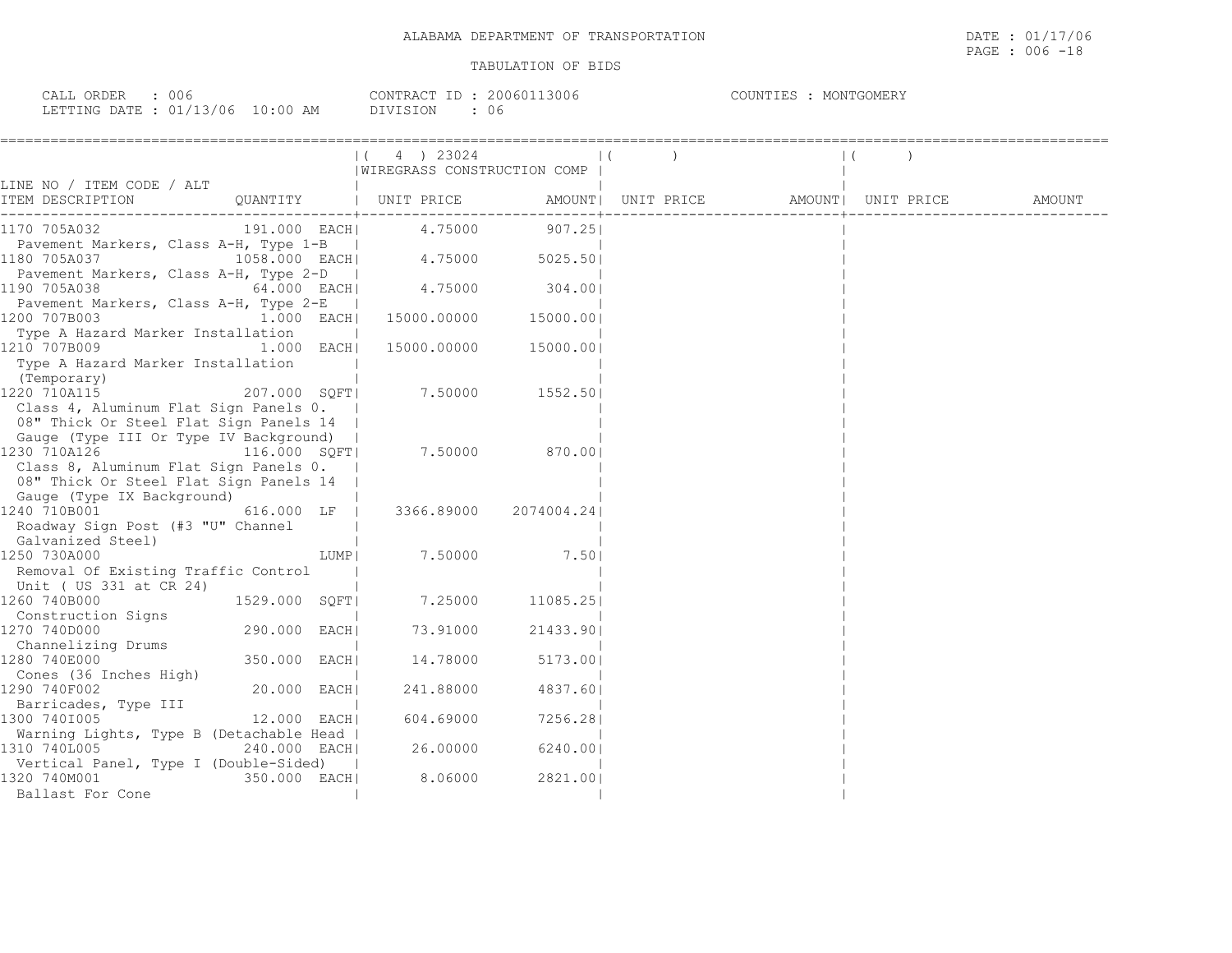PAGE : 006 -19

| 006<br>$\cap$ $\cap$ $\cap$ $\cap$<br>$\sim$ $\sim$ $\sim$<br>$\Delta$ 1.<br>UNDEL<br>للتلتاب | CONTRACT.<br>20060<br>.3UU 6<br>$\overline{111111}$ | GOMERY<br>MONTEL |
|-----------------------------------------------------------------------------------------------|-----------------------------------------------------|------------------|
| 106<br>DATE.<br>.FTTING<br>$\sim$<br>AΜ<br>:00<br>TRIJING<br>-----                            | $\tau \wedge$<br>. <del>.</del><br>U6<br>ナエキノピ      |                  |

| LINE NO / ITEM CODE / ALT<br>ITEM DESCRIPTION                                                    | OUANTITY                 | 4 ) 23024<br>WIREGRASS CONSTRUCTION COMP<br>  UNIT PRICE | AMOUNT                      | UNIT PRICE | AMOUNT | UNIT PRICE | AMOUNT |
|--------------------------------------------------------------------------------------------------|--------------------------|----------------------------------------------------------|-----------------------------|------------|--------|------------|--------|
| 1330 741C010<br>Portable Sequential Arrow And Chevron<br>Sign Unit<br>1340 742A001               | 2.000 EACH<br>2.000 EACH | 4703.14000<br>13500.00000                                | 9406.281<br>27000.001       |            |        |            |        |
| Portable Changeable Message Sign, Type<br>1350 998A000<br>Construction Fuel (Maximum Bid Limited | LUMP                     | 50000.00000                                              | 50000.00                    |            |        |            |        |
| To \$ 650,000)<br>1360 999 000<br>Trainee Hours At 80 Cents Per Hour<br>SECTION TOTALS           | 2250.000 HOURI           | 0.80000                                                  | 1800.001<br>\$11,077,181.23 | \$         | 0.001  |            | 0.00   |
| CONTRACT TOTALS                                                                                  |                          |                                                          | \$11,077,181.23             | S.         | 0.001  |            |        |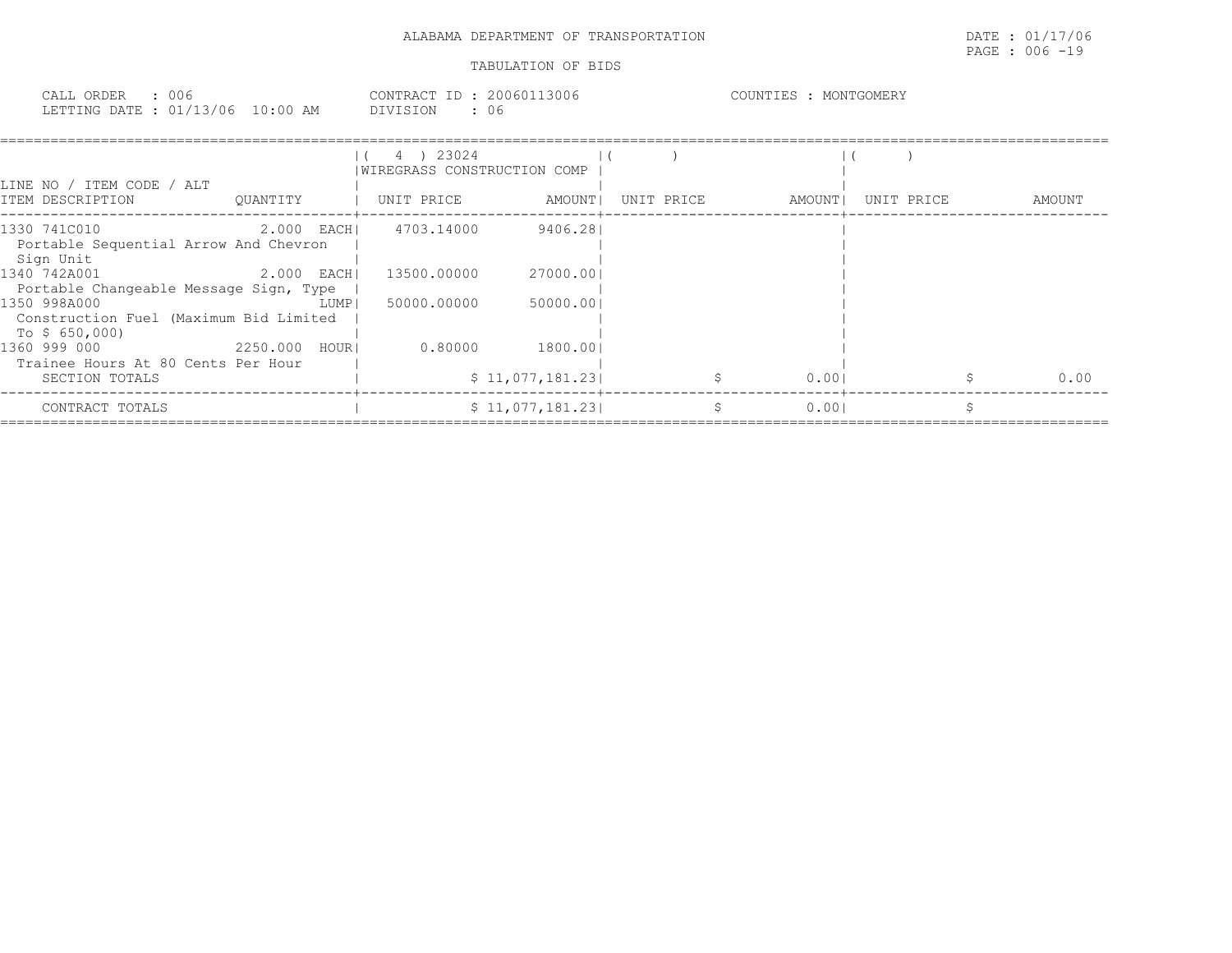# ALABAMA DEPARTMENT OF TRANSPORTATION **EXECUTE:** 01/17/06

# PAGE : 008 -1

| CALL ORDER : 008<br>LETTING DATE : 01/13/06 10:00 AM |                                                                                                                                                                                | DIVISION : 04          | CONTRACT ID: 20060113008 |                  |                                | COUNTIES : COOSA       |  |  |  |
|------------------------------------------------------|--------------------------------------------------------------------------------------------------------------------------------------------------------------------------------|------------------------|--------------------------|------------------|--------------------------------|------------------------|--|--|--|
|                                                      | CONTRACT DESCRIPTION :<br>for constructing the Resurfacing and Traffic Stripe on SR-38<br>(US-280) from the Talladega county line to CR-49 at Mount<br>Olive. Length 5.875 mi. | -60<br>CONTRACT TIME : | Working Days             | (available days) | PROJECT $(S)$ : NHF-0038(511)  |                        |  |  |  |
| <b>RANK</b>                                          | VENDOR NO./NAME                                                                                                                                                                |                        |                          |                  | TOTAL<br><b>BID</b>            | % OVER<br>LOW BID      |  |  |  |
| 04013<br>01087                                       | DUNN CONSTRUCTION COMPANY, INC.<br>APAC-SOUTHEAST, INC.                                                                                                                        |                        |                          |                  | \$2,332,809.35<br>2,396,795.15 | 100.0000%<br>102.7429% |  |  |  |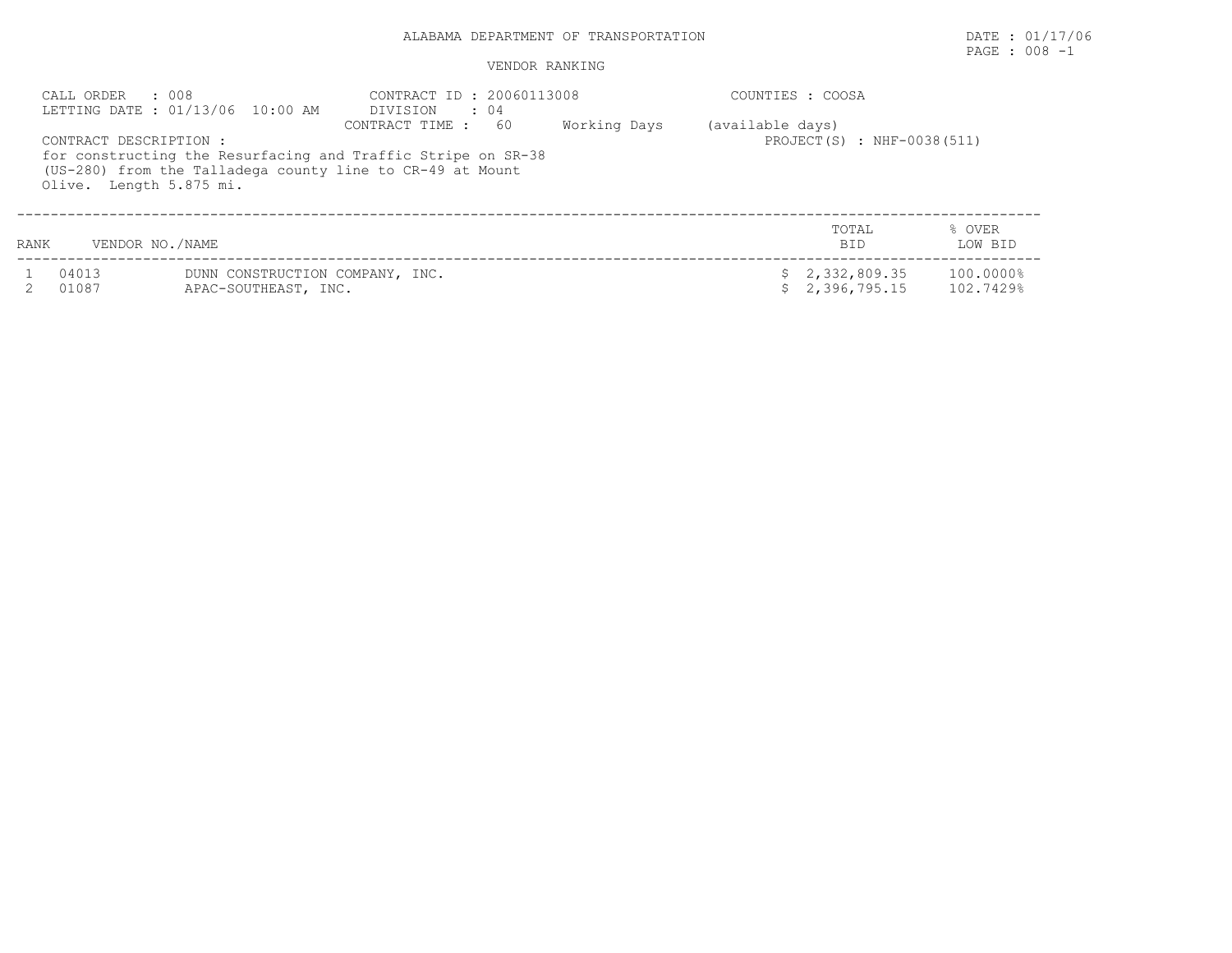| CALL ORDER                       | 008 |          | CONTRACT ID: 20060113008 | COUNTIES : COOSA |
|----------------------------------|-----|----------|--------------------------|------------------|
| LETTING DATE : 01/13/06 10:00 AM |     | DIVISION |                          |                  |

|                                                                                |               | ( 1 ) 04013                                        |            | $(2)$ 01087        |            |                    |        |
|--------------------------------------------------------------------------------|---------------|----------------------------------------------------|------------|--------------------|------------|--------------------|--------|
| LINE NO / ITEM CODE / ALT                                                      |               | DUNN CONSTRUCTION CO., INC.   APAC-SOUTHEAST, INC. |            |                    |            |                    |        |
| ITEM DESCRIPTION                                                               | OUANTITY      | UNIT PRICE                                         |            | AMOUNT  UNIT PRICE |            | AMOUNT  UNIT PRICE | AMOUNT |
| SECTION 0001<br>Total                                                          |               |                                                    |            |                    |            |                    |        |
| 0010 405A000                                                                   | 17250.000 GAL | 1.21000                                            | 20872.50   | 1.51000            | 26047.501  |                    |        |
| Tack Coat<br>0020 408A052                                                      | 800.000 SQYD  | 4.69000                                            | 3752.001   | 9.02000            | 7216.001   |                    |        |
| Planing Existing Pavement<br>(Approximately 1.10" Thru 2.0" Thick)             |               |                                                    |            |                    |            |                    |        |
| 0040 410H000<br>Material Remixing Device                                       | 1.000 EACH    | 42724.07000                                        | 42724.071  | 52990.81000        | 52990.81   |                    |        |
| 0050 420A015<br>Polymer Modified Open Graded Friction                          | 8259.000 TON  | 65.17000                                           | 538239.03  | 71.11000           | 587297.491 |                    |        |
| Course                                                                         |               |                                                    |            |                    |            |                    |        |
| 0060 424A280<br>Superpave Bituminous Concrete Wearing                          | 14025.000 TON | 50.05000                                           | 701951.25  | 49.13000           | 689048.25  |                    |        |
| Surface Layer, 1/2" Maximum Aggregate<br>Size Mix, ESAL Range E                |               |                                                    |            |                    |            |                    |        |
| 0070 424A286<br>Superpave Bituminous Concrete Wearing                          | 200.000 TON   | 60.72000                                           | 12144.001  | 76.20000           | 15240.00   |                    |        |
| Surface Layer, Leveling, 1/2" Maximum<br>Aggregate Size Mix, ESAL Range E      |               |                                                    |            |                    |            |                    |        |
| 0080 424A360                                                                   | 6511,000 TON  | 46.33000                                           | 301654.631 | 50.30000           | 327503.301 |                    |        |
| Superpave Bituminous Concrete Wearing<br>Surface Layer, 1/2" Maximum Aggregate |               |                                                    |            |                    |            |                    |        |
| Size Mix, ESAL Range C/D<br>0090 424A366                                       | 7238.000 TON  | 45.52000                                           | 329473.761 | 49.30000           | 356833.40  |                    |        |
| Superpave Bituminous Concrete Wearing<br>Surface Layer, Leveling, 1/2" Maximum |               |                                                    |            |                    |            |                    |        |
| Aggregate Size Mix, ESAL Range C/D<br>0100 424A369                             | 375.000 TON   | 74.29000                                           | 27858.751  | 89.90000           | 33712.501  |                    |        |
| Superpave Bituminous Concrete Wearing<br>Surface Layer, Widening, 1/2" Maximum |               |                                                    |            |                    |            |                    |        |
| Aggregate Size Mix, ESAL Range C/D                                             |               |                                                    |            |                    |            |                    |        |
| 0110 424B285<br>Superpave Bituminous Concrete Upper                            | 100.000 TON   | 84.72000                                           | 8472.001   | 92,20000           | 9220.001   |                    |        |
| Binder Layer, Patching, 1" Maximum<br>Aggregate Size Mix, ESAL Range E         |               |                                                    |            |                    |            |                    |        |
| 0120 428C000<br>Scoring Bituminous Pavement Surface By                         | 116200.000 LF | 0.10000                                            | 11620.00   | 0.18000            | 20916.00   |                    |        |
| Cutting                                                                        |               |                                                    |            |                    |            |                    |        |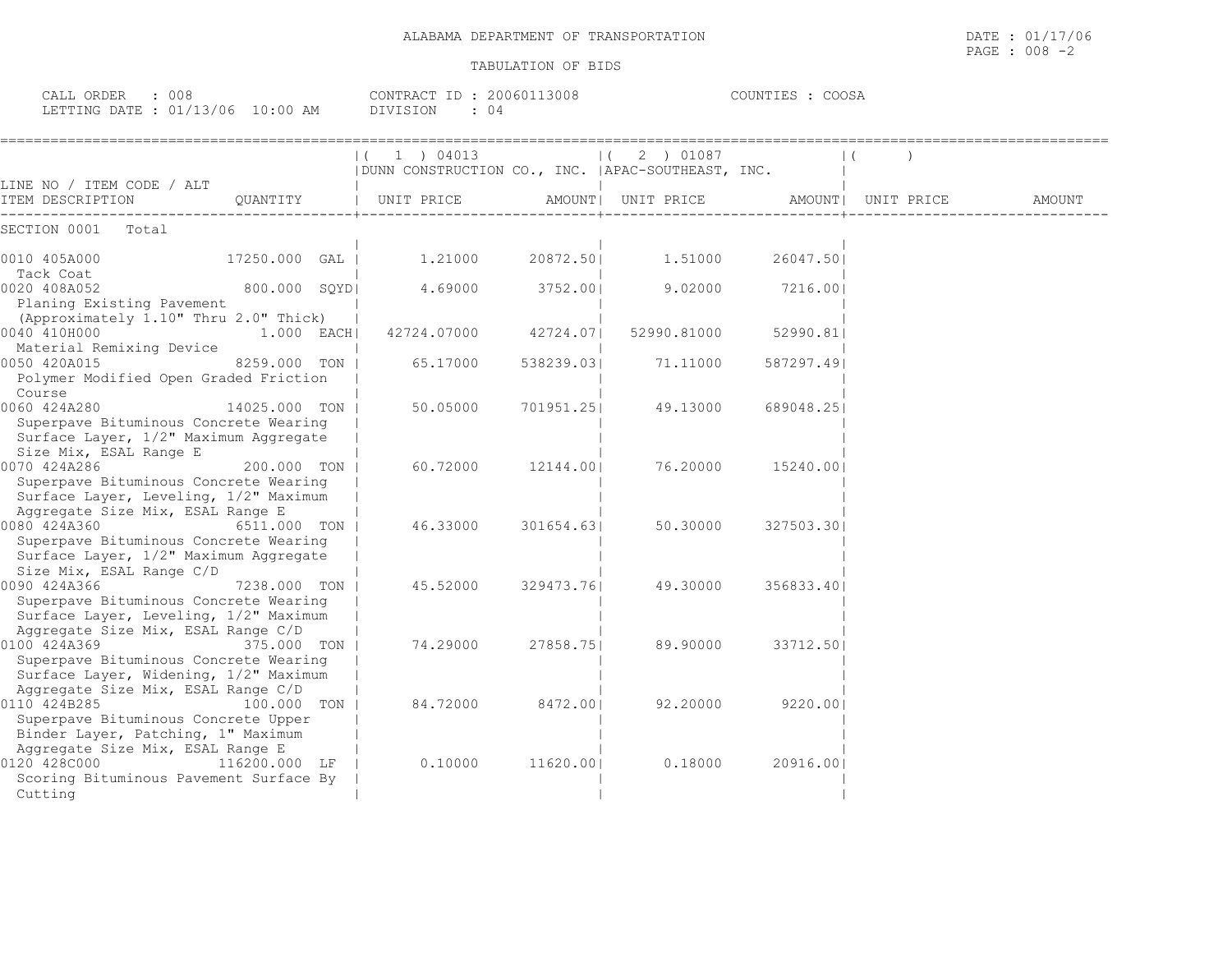| 908.<br>ORDER<br>CALL ( |             | 20060113008<br>CONTRACT<br>TD : | COOSA<br>COUNTIF^ |
|-------------------------|-------------|---------------------------------|-------------------|
| LETTING DATE: 01/13/06  | 10:00<br>AM | DIVISION                        |                   |

| LINE NO / ITEM CODE / ALT<br>TTEM DECOLIDEION                                                                                                                   |             |                          | (1) 04013               |                     | $(2)$ 01087<br>  DUNN CONSTRUCTION CO., INC.   APAC-SOUTHEAST, INC.                                                                            |                 |                          |  |
|-----------------------------------------------------------------------------------------------------------------------------------------------------------------|-------------|--------------------------|-------------------------|---------------------|------------------------------------------------------------------------------------------------------------------------------------------------|-----------------|--------------------------|--|
| ITEM DESCRIPTION                                                                                                                                                |             |                          |                         |                     |                                                                                                                                                |                 |                          |  |
| 0130 430B043<br>Aggregate Surfacing (1" Down, Crusher                                                                                                           |             |                          |                         |                     | 3000.000 TON   19.43000 58290.00  18.89000                                                                                                     | 56670.001       |                          |  |
| Run)<br>0140 600A000                                                                                                                                            |             |                          |                         |                     | LUMP  105035.88000  105035.88   44944.05000  44944.05                                                                                          |                 |                          |  |
| Mobilization<br>150 701A028 12.000 MILE<br>0150 701A028<br>Solid White, Class 2, Type A Traffic                                                                 |             |                          |                         |                     | 1931.09000 23173.08  1910.65000 22927.80                                                                                                       |                 |                          |  |
| Stripe (0.06" Thick) (6" Wide)<br>0160 701A032<br>Solid Yellow, Class 2, Type A Traffic                                                                         | 12.000 MILE |                          |                         | 1931.09000 23173.08 | 1910.65000 22927.80                                                                                                                            |                 |                          |  |
| Stripe (0.06" Thick) (6" Wide)<br>$[0170 701A041$ 12.000 MILE 1158.65000 13903.80 1146.39000<br>Broken White, Class 2, Type A Traffic                           |             | <b>Contract Contract</b> |                         |                     |                                                                                                                                                | 13756.68        |                          |  |
| Stripe (0.09" Thick) (6" Wide)<br>$0180 701B009$ 11010.000 LF   1.32000 14533.20   1.32000<br>Dotted Class 2, Type A Traffic Stripe                             |             |                          |                         |                     |                                                                                                                                                | 14533.201       |                          |  |
| (0.09" Thick) (6" Wide)<br>0190 701C000<br>Broken Temporary Traffic Stripe                                                                                      |             |                          |                         |                     | 24.000 MILE  750.37000 18008.88  742.42000                                                                                                     | 17818.081       |                          |  |
| Solid Temporary Traffic Stripe                                                                                                                                  |             | the control of the con-  |                         |                     |                                                                                                                                                | 39304.801       |                          |  |
| 0210 703A002<br>Traffic Control Markings, Class 2, Type  <br>A                                                                                                  |             |                          | $4800.000$ SQFT 3.59000 |                     | 17232.00  3.55000 17040.00                                                                                                                     |                 |                          |  |
| 0220 703B002<br>Traffic Control Legends, Class 2, Type                                                                                                          |             |                          |                         |                     | 1211.000 $SQFT$ 4.14000 5013.54 4.10000 4965.10                                                                                                |                 |                          |  |
| 0230 703D001<br>Temporary Traffic Control Markings                                                                                                              |             |                          |                         |                     | $\frac{150.000}{2}$ $\frac{1}{2}$ $\frac{1}{2}$ $\frac{2.21000}{2.21000}$ $\frac{331.50}{2}$ $\frac{2.18000}{2.18000}$ $\frac{327.00}{2.1800}$ |                 |                          |  |
| 240 740B000<br>Construction Signs<br>250 740E000<br>Construction Signs<br>250.000 EACH<br>Cones (36 Inches High)<br>260 740M001<br>250.000 EACH<br>0240 740B000 |             |                          |                         |                     | $9.29000$ $9113.49$ 8.73000                                                                                                                    | 8564.131        |                          |  |
| 0250 740E000                                                                                                                                                    |             |                          |                         |                     | 15.97000 3992.50 14.42000                                                                                                                      | 3605.001        |                          |  |
| 0260 740M001                                                                                                                                                    |             |                          |                         | $5.81000$ $1452.50$ |                                                                                                                                                | 8.84000 2210.00 |                          |  |
| Pollast For Cone<br>270 7410010 1.000 EACH<br>0270 741C010<br>Portable Sequential Arrow And Chevron<br>Sign Unit                                                |             |                          |                         |                     | 1068.63000 1068.63 1176.26000 1176.26                                                                                                          |                 |                          |  |
| 0280 998A000<br>Construction Fuel (Maximum Bid Limited                                                                                                          |             | LUMP                     |                         |                     | $0.00000$ $0.00$ $0.0000$ $0.00000$ $0.001$                                                                                                    |                 |                          |  |
| To $$125,000$<br>SECTION TOTALS                                                                                                                                 |             |                          |                         |                     |                                                                                                                                                |                 | $$2,396,795.15$ $$6,000$ |  |
| CONTRACT TOTALS                                                                                                                                                 |             |                          |                         |                     |                                                                                                                                                | \$2,396,795.15  |                          |  |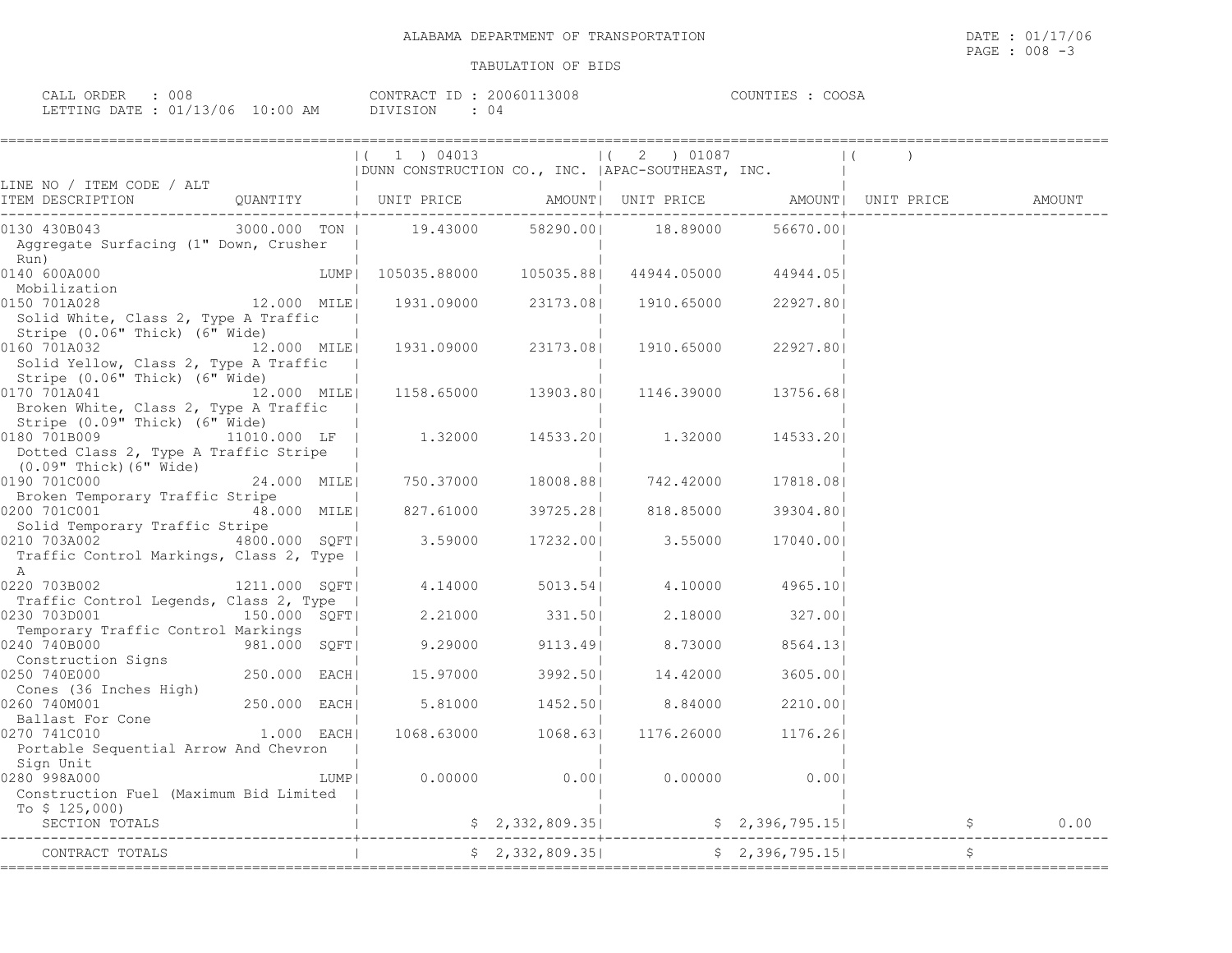## ALABAMA DEPARTMENT OF TRANSPORTATION DATE : 01/17/06

# PAGE : 009 -1

|      | .009<br>CALL ORDER<br>LETTING DATE: 01/13/06 10:00 AM  |                                                                                            | CONTRACT ID: 20060113009<br>DIVISION<br>$\cdot\quad03$                                                                                                                                                      | COUNTIES : JEFFERSON |                                                |                                                  |                                     |  |
|------|--------------------------------------------------------|--------------------------------------------------------------------------------------------|-------------------------------------------------------------------------------------------------------------------------------------------------------------------------------------------------------------|----------------------|------------------------------------------------|--------------------------------------------------|-------------------------------------|--|
|      | CONTRACT DESCRIPTION :<br>Birmingham. Length 3.500 mi. |                                                                                            | -60<br>CONTRACT TIME :<br>for constructing the Planing, Resurfacing, Traffic Stripe<br>and Loop Detectors on SR-38 (US-280) from west of Rocky<br>Ridge Road (CR-113) to west end of Cahaba River Bridge in | Working Days         | (available days)<br>PROJECT(S) : EBF-0038(512) |                                                  |                                     |  |
| RANK | VENDOR NO./NAME                                        |                                                                                            |                                                                                                                                                                                                             |                      |                                                | TOTAL<br><b>BID</b>                              | % OVER<br>LOW BID                   |  |
|      | 01087<br>04013<br>07002                                | APAC-SOUTHEAST, INC.<br>DUNN CONSTRUCTION COMPANY, INC.<br>GOOD HOPE CONTRACTING CO., INC. |                                                                                                                                                                                                             |                      |                                                | \$2,081,989.05<br>\$2,120,643.13<br>2,182,710.05 | 100.0000%<br>101.8566%<br>104.8377% |  |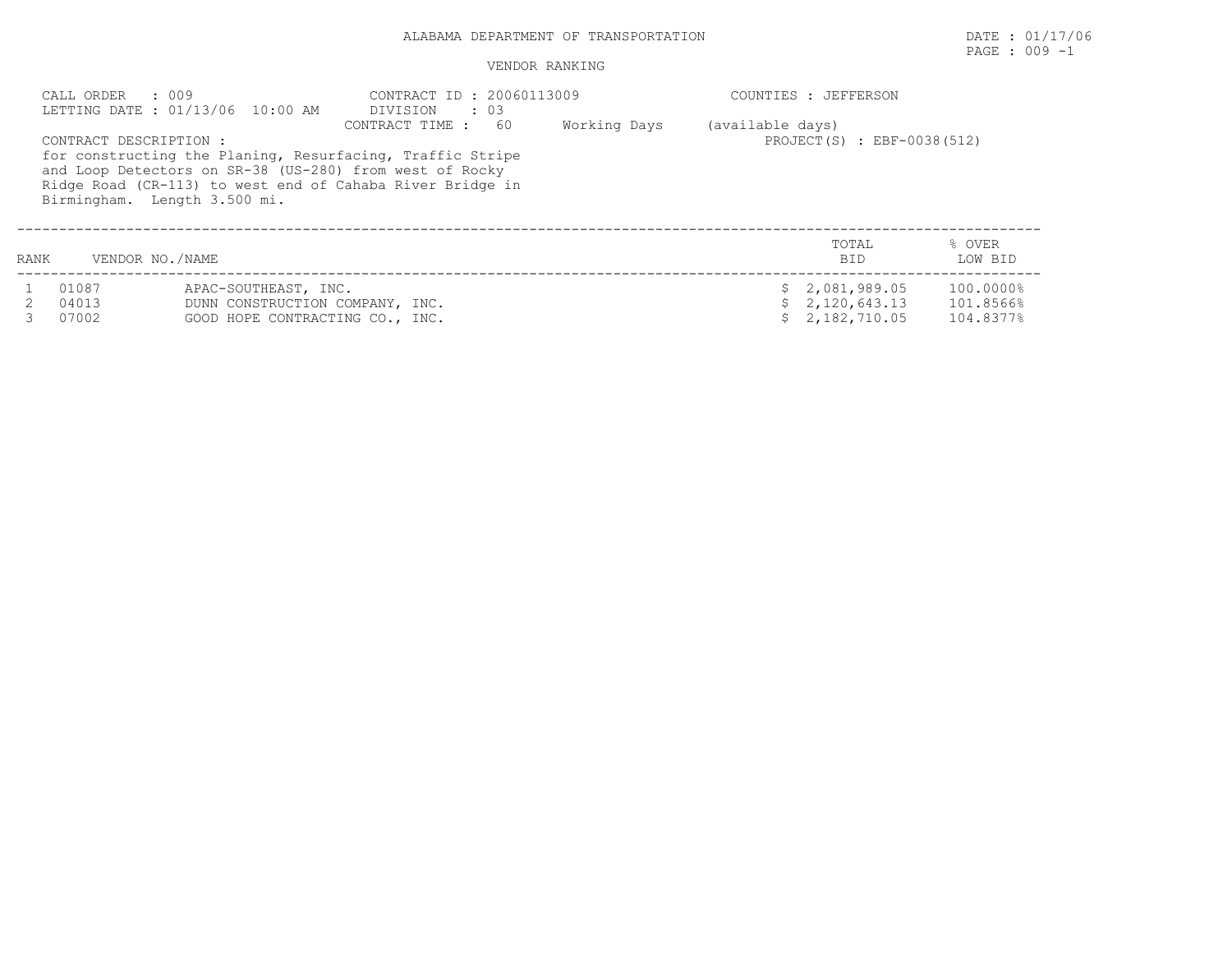| 009<br>CALL ORDER                | CONTRACT ID: 20060113009 | COUNTIES : JEFFERSON |
|----------------------------------|--------------------------|----------------------|
| LETTING DATE : 01/13/06 10:00 AM | DIVISION                 |                      |

|                                                                                                                               |                  |      | $(1)$ 01087<br>  APAC-SOUTHEAST, INC. |            | 2 ) 04013<br>  DUNN CONSTRUCTION CO., INC.   GOOD HOPE CONTRACTING CO., INC. |            | 3 ) 07002          |           |
|-------------------------------------------------------------------------------------------------------------------------------|------------------|------|---------------------------------------|------------|------------------------------------------------------------------------------|------------|--------------------|-----------|
| LINE NO / ITEM CODE / ALT<br>ITEM DESCRIPTION                                                                                 | QUANTITY         |      | UNIT PRICE                            |            | AMOUNT   UNIT PRICE                                                          |            | AMOUNT  UNIT PRICE | AMOUNT    |
| SECTION 0001<br>Total                                                                                                         |                  |      |                                       |            |                                                                              |            |                    |           |
| 0010 305B060<br>Crushed Aggregate, Section 825, Crusher<br>Run Stone, $1 \frac{1}{2}$ ,                                       | 120.000 TON      |      | 37.68000                              | 4521.60    | 25.74000                                                                     | 3088.801   | 36.00000           | 4320.00   |
| 0020 401B108<br>Bituminous Treatment G (With Polymer<br>Additive)                                                             | 30155.000 SOYDI  |      | 1,14000                               | 34376.701  | 1,24000                                                                      | 37392.201  | 1,17000            | 35281.35  |
| 0030 405A000<br>Tack Coat                                                                                                     | 5537.000 GAL     |      | 1,53000                               | 8471.611   | 1,24000                                                                      | 6865.881   | 1,35000            | 7474.95   |
| 0040 408A052<br>Planing Existing Pavement                                                                                     | 184499.000 SOYDI |      | 0.84000                               | 154979.161 | 0.86000                                                                      | 158669.141 | 1,42000            | 261988.58 |
| (Approximately 1.10" Thru 2.0" Thick)<br>0050 410H000<br>Material Remixing Device                                             | $1.000$ EACH     |      | 101650.00000                          | 101650.001 | 60209.69000                                                                  | 60209.691  | 66998.00000        | 66998.00  |
| 0060 420A015<br>Polymer Modified Open Graded Friction                                                                         | 8306.000 TON     |      | 71.81000                              | 596453.861 | 70.64000                                                                     | 586735.841 | 61,21000           | 508410.26 |
| Course<br>0070 424A281<br>Superpave Bituminous Concrete Wearing<br>Surface Layer, 3/4" Maximum Aggregate                      | 13709.000 TON    |      | 52.30000                              | 716980.701 | 52.27000                                                                     | 716569.431 | 49.30000           | 675853.70 |
| Size Mix, ESAL Range E<br>0080 424A290<br>Superpave Bituminous Concrete Wearing<br>Surface Layer, Widening, 3/4" Maximum      | 1513.000 TON I   |      | 63.37000                              | 95878.811  | 53.71000                                                                     | 81263.231  | 56.65000           | 85711.45  |
| Aggregate Size Mix, ESAL Range E<br>0090 424B585<br>Superpave Bituminous Concrete Lower<br>Binder Layer, Patching, 1" Maximum | 500.000 TON      |      | 87.31000                              | 43655.001  | 74.76000                                                                     | 37380.001  | 30,00000           | 15000.00  |
| Aggregate Size Mix, ESAL Range E<br>0100 600A000<br>Mobilization                                                              |                  | LUMP | 42650.00000                           |            | 42650.00  131762.61000                                                       | 131762.61  | 208901.02000       | 208901.02 |
| 0110 665F000<br>Hay Bales                                                                                                     | 50.000 EACH      |      | 6.13000                               | 306.50     | 3.57000                                                                      | 178.501    | 6.00000            | 300.00    |
| 0120 665J000<br>Silt Fence, Type A                                                                                            | 150.000 LF       |      | 8.19000                               | 1228.501   | 3.57000                                                                      | 535.501    | 3,00000            | 450.00    |
| 0130 6650001                                                                                                                  | 150.000 LF       |      | 3.52000                               | 528.001    | 1,78000                                                                      | 267.001    | 1,00000            | 150.00    |
| Silt Fence Removal<br>0140 701A028<br>Solid White, Class 2, Type A Traffic<br>Stripe (0.06" Thick) (6" Wide)                  | 6.000 MILE       |      | 1905.50000                            | 11433.001  | 2088.73000                                                                   | 12532.381  | 1980.61000         | 11883.66  |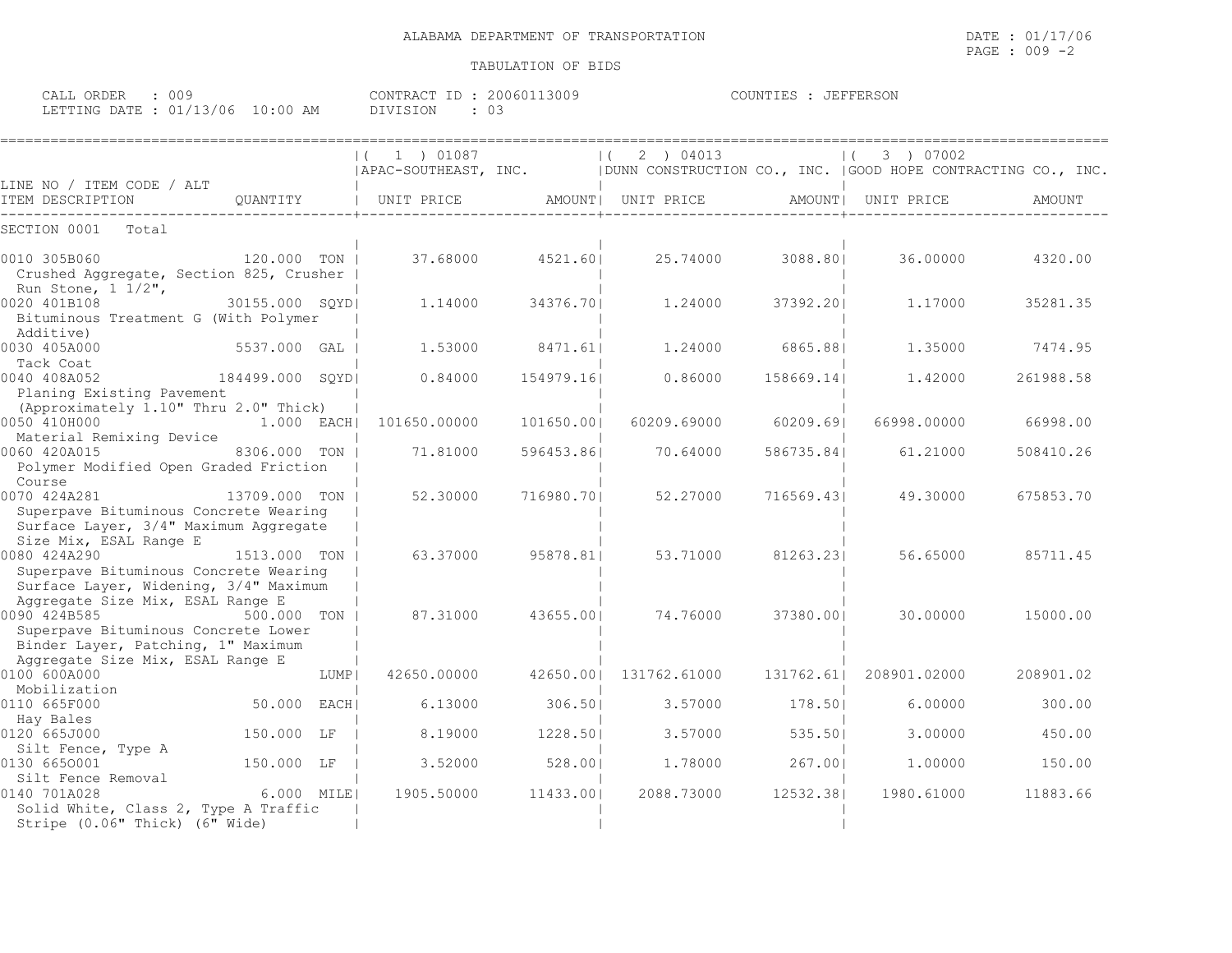====================================================================================================================================

| ORDER<br>CALL           | 009         | 20060113009<br>CONTRACT<br>ID : | <b>JEFFERSON</b><br>COUNTIES |
|-------------------------|-------------|---------------------------------|------------------------------|
| LETTING DATE : 01/13/06 | 10:00<br>AM | <b>DIVISION</b>                 |                              |

|                                                                                                    |               |                                                                           |                     | $(1)$ 01087 $(2)$ 04013 $(3)$ 07002<br>APAC-SOUTHEAST, INC.   DUNN CONSTRUCTION CO., INC.   GOOD HOPE CONTRACTING CO., INC. |                    |                   |          |
|----------------------------------------------------------------------------------------------------|---------------|---------------------------------------------------------------------------|---------------------|-----------------------------------------------------------------------------------------------------------------------------|--------------------|-------------------|----------|
| LINE NO / ITEM CODE / ALT                                                                          |               |                                                                           |                     |                                                                                                                             |                    |                   | AMOUNT   |
| 0150 701A032<br>Solid Yellow, Class 2, Type A Traffic                                              |               | 7.000 MILE  1905.50000 13338.50  2088.73000 14621.11  1980.61000 13864.27 |                     |                                                                                                                             |                    |                   |          |
| Stripe (0.06" Thick) (6" Wide)<br>0160 701A041 14.000 MILE                                         |               |                                                                           | 1081.50000 15141.00 | 1185.50000                                                                                                                  | 16597.001          | 1124.13000        | 15737.82 |
| Broken White, Class 2, Type A Traffic<br>Stripe (0.09" Thick) (6" Wide)                            |               |                                                                           |                     |                                                                                                                             |                    |                   |          |
| 0170 701A048 1.000 MILE<br>Solid Yellow, Class 2, Type A Traffic<br>Stripe (0.09" Thick) (6" Wide) |               |                                                                           | 2266.00000 2266.00  |                                                                                                                             | 2483.89000 2483.89 | 2355.32000        | 2355.32  |
| 0180 701B009 11418.000 LF  <br>Dotted Class 2, Type A Traffic Stripe                               |               | 1.55000                                                                   |                     | 17697.901 1.69000                                                                                                           |                    | 19296.42  1.61000 | 18382.98 |
| (0.09" Thick) (6" Wide)<br>0190 701C000                                                            | 41.000 MILEI  | 741.60000                                                                 | 30405.601           | 812.91000                                                                                                                   | 33329.311          | 770.83000         | 31604.03 |
| Broken Temporary Traffic Stripe<br>0200 701C001<br>Solid Temporary Traffic Stripe                  | 2.000 MILE    | 803.40000                                                                 | 1606.801            | 880.65000                                                                                                                   | 1761.301           | 835.07000         | 1670.14  |
| 0210 701G121 2535.000 LF  <br>Broken White, Class 3W, Type A Traffic                               |               | 2.06000                                                                   | 5222.10             | 2.26000                                                                                                                     | 5729.101           | 2.14000           | 5424.90  |
|                                                                                                    |               | 4.12000                                                                   | 5224.16             | 4.52000                                                                                                                     | 5731.361           | 4.28000           | 5427.04  |
| Solid White, Class 3W, Type A Traffic<br>Stripe (6" Wide)                                          |               |                                                                           |                     |                                                                                                                             |                    |                   |          |
| 0230 701G133 1268.000 LF  <br>Solid Yellow, Class 3W, Type A Traffic  <br>Stripe (6" Wide)         |               | 4.12000                                                                   | 5224.161            | 4.52000                                                                                                                     | 5731.361           | 4.28000           | 5427.04  |
| $0240 703A002$ $12205.000$ SQFT<br>Traffic Control Markings, Class 2, Type                         |               | 3.61000                                                                   | 44060.051           | 3.95000                                                                                                                     | 48209.751          | 3.75000           | 45768.75 |
| A<br>0250 703B002                                                                                  | 2081.000 SQFT | 4.12000                                                                   | 8573.721            | 4.52000                                                                                                                     | 9406.121           | 4.28000           | 8906.68  |
| Traffic Control Legends, Class 2, Type<br>0260 703D001<br>Temporary Traffic Control Markings       | 5655.000 SQFT | 2.06000                                                                   | 11649.301           | 2.26000                                                                                                                     | 12780.301          | 2.14000           | 12101.70 |
| 0270 705A030<br>Pavement Markers, Class A-H, Type 2-C                                              | 108.000 EACH  | 5.67000                                                                   | 612.361             | 6.21000                                                                                                                     | 670.681            | 5.89000           | 636.12   |
| 0280 705A031<br>Pavement Markers, Class A-H, Type 1-A                                              | 1810.000 EACH | 5.67000                                                                   | 10262.701           | 6.21000                                                                                                                     | 11240.10           | 5.89000           | 10660.90 |
| 0290 730H001<br>Loop Wire                                                                          | 26940.000 LF  | 2.58000                                                                   | 69505.201           | 2.81000                                                                                                                     | 75701.401          | 3.45000           | 92943.00 |
| 0300 730I001<br>Loop Detector Lead-In-Cable                                                        | 2450.000 LF   | 1,29000                                                                   | 3160.501            |                                                                                                                             | 1.40000 3430.00    | 0.53000           | 1298.50  |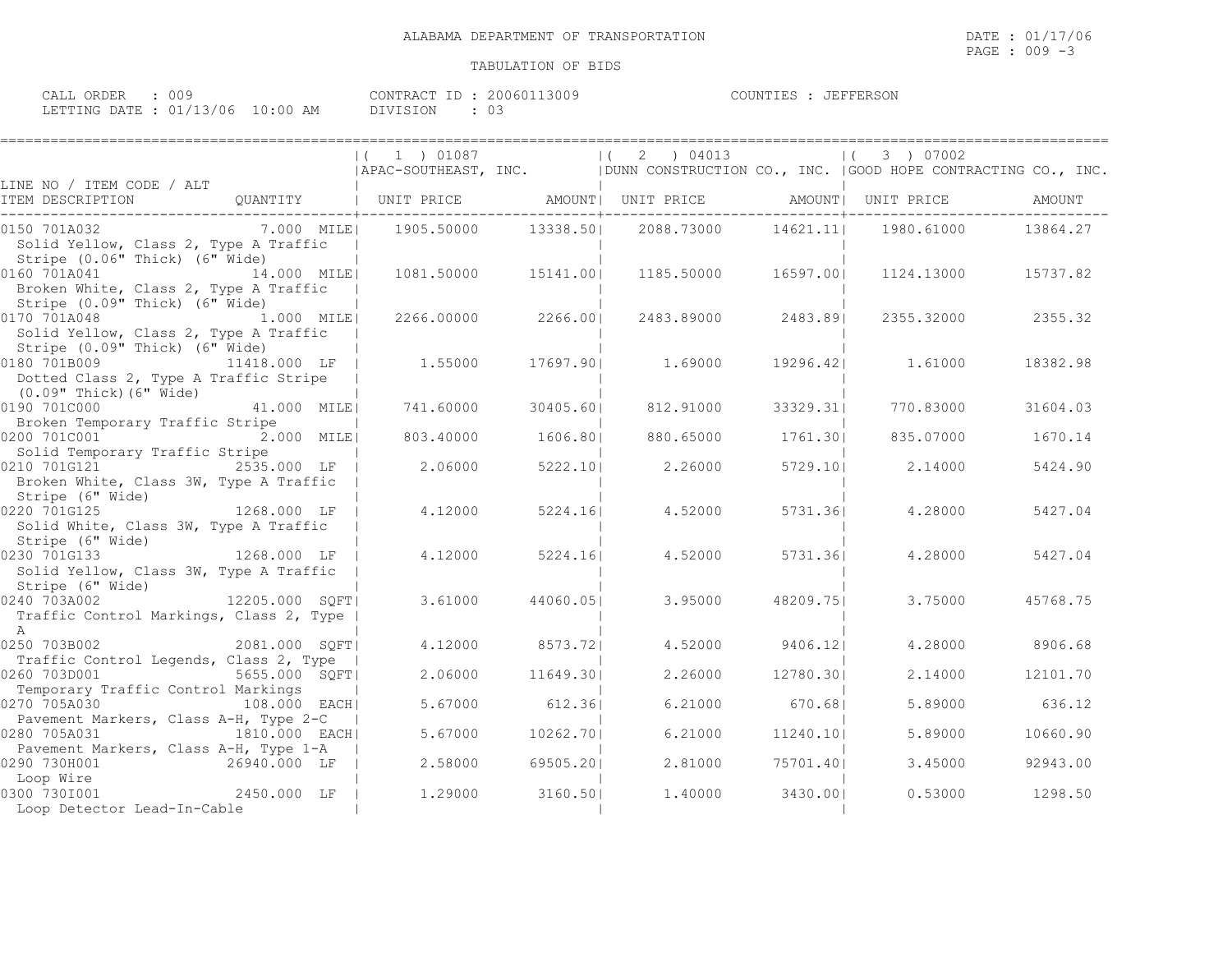| ORDER<br>CALL<br>ΟOS                                                         |             | 200601.<br>13009<br>CONTRACT<br>$T$ D | JEFFERSON<br>COUNTIES |
|------------------------------------------------------------------------------|-------------|---------------------------------------|-----------------------|
| 13/06<br>$\alpha$ $\alpha$ $\alpha$ $\alpha$ $\beta$<br>LETTING DATE<br>י ⊥י | 10:00<br>AM | DIVISION<br>$\backsim$                |                       |

| LINE NO / ITEM CODE / ALT                                   |              |        | $(1)$ 1 $)$ 01087<br>  APAC-SOUTHEAST, INC. |                 | 2 ) 04013<br>$\vert$ ( |                | 3 ) 07002<br>  DUNN CONSTRUCTION CO., INC.   GOOD HOPE CONTRACTING CO., INC. |                |
|-------------------------------------------------------------|--------------|--------|---------------------------------------------|-----------------|------------------------|----------------|------------------------------------------------------------------------------|----------------|
| ITEM DESCRIPTION                                            | QUANTITY     |        | UNIT PRICE                                  | AMOUNT          | UNIT PRICE             | AMOUNT         | UNIT PRICE                                                                   | AMOUNT         |
| 0310 740B000<br>Construction Signs                          | 655.000      | SOFT   | 8.24000                                     | 5397.201        | 9.51000                | 6229.051       | 7.87000                                                                      | 5154.85        |
| 0320 740C000<br>Special Construction Signs                  | 96.000       | SOFT   | 8.76000                                     | 840.961         | 10,10000               | 969.601        | 8.99000                                                                      | 863.04         |
| 0330 740D000<br>Channelizing Drums                          | 96.000       | EACHI  | 80,20000                                    | 7699.201        | 59.42000               | 5704.321       | 85,00000                                                                     | 8160.00        |
| 0340 740E000                                                | 220.000      | EACH   | 22.73000                                    | 5000.601        | 21,99000               | 4837.801       | 20,00000                                                                     | 4400.00        |
| Cones (36 Inches High)<br>0350 740M001<br>Ballast For Cone  | 220.000      | EACH   | 10.83000                                    | 2382.601        | 5.94000                | 1306.801       | 10,00000                                                                     | 2200.00        |
| 0360 741C010<br>Portable Sequential Arrow And Chevron       | $2.000$ EACH |        | 1802.50000                                  | 3605.001        | 713.08000              | 1426.161       | 3500.00000                                                                   | 7000.00        |
| Sign Unit<br>0370 998A000                                   |              | LUMP I | 0.00000                                     | 0.001           | 0.00000                | 0.001          | 0.00000                                                                      | 0.00           |
| Construction Fuel (Maximum Bid Limited<br>To $$104,500.00)$ |              |        |                                             |                 |                        |                |                                                                              |                |
| SECTION TOTALS                                              |              |        |                                             | \$2,081,989.05] |                        | \$2,120,643.13 |                                                                              | \$2,182,710.05 |
| CONTRACT TOTALS                                             |              |        |                                             | \$2,081,989.05] |                        | \$2,120,643.13 |                                                                              | \$2,182,710.05 |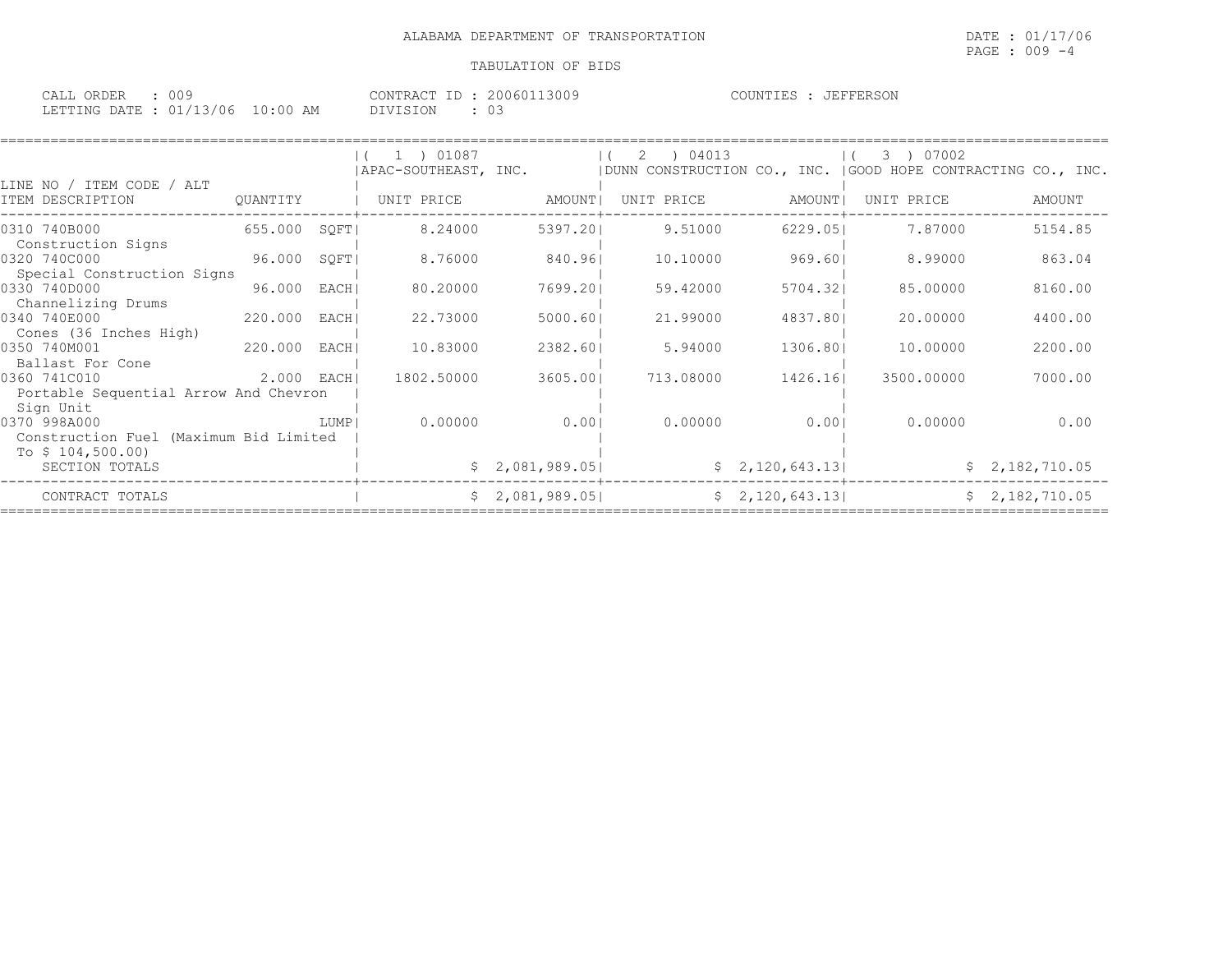# ALABAMA DEPARTMENT OF TRANSPORTATION DATE : 01/17/06

# PAGE : 010 -1

| CALL ORDER<br>8.865 mi. | $\cdot$ 010<br>LETTING DATE: 01/13/06 10:00 AM<br>CONTRACT DESCRIPTION : | CONTRACT ID: 20060113010<br>DIVISION : 09<br>CONTRACT TIME: 05/25/06 COMPLETION DATE<br>for constructing the Planing, Resurfacing and Traffic Stripe<br>on SR-59 from MP 13.867 to MP 22.732 in Robertsdale. Length | COUNTIES : BALDWIN<br>PROJECT $(S)$ : EBF-0059(503) |                        |
|-------------------------|--------------------------------------------------------------------------|---------------------------------------------------------------------------------------------------------------------------------------------------------------------------------------------------------------------|-----------------------------------------------------|------------------------|
| RANK                    | VENDOR NO./NAME                                                          |                                                                                                                                                                                                                     | TOTAL<br><b>BID</b>                                 | % OVER<br>LOW BID      |
| 13008<br>23011          | MOBILE ASPHALT COMPANY, LLC<br>HOSEA O. WEAVER & SONS, INC.              |                                                                                                                                                                                                                     | \$3,301,762.65<br>4,252,984.73                      | 100.0000%<br>128.8095% |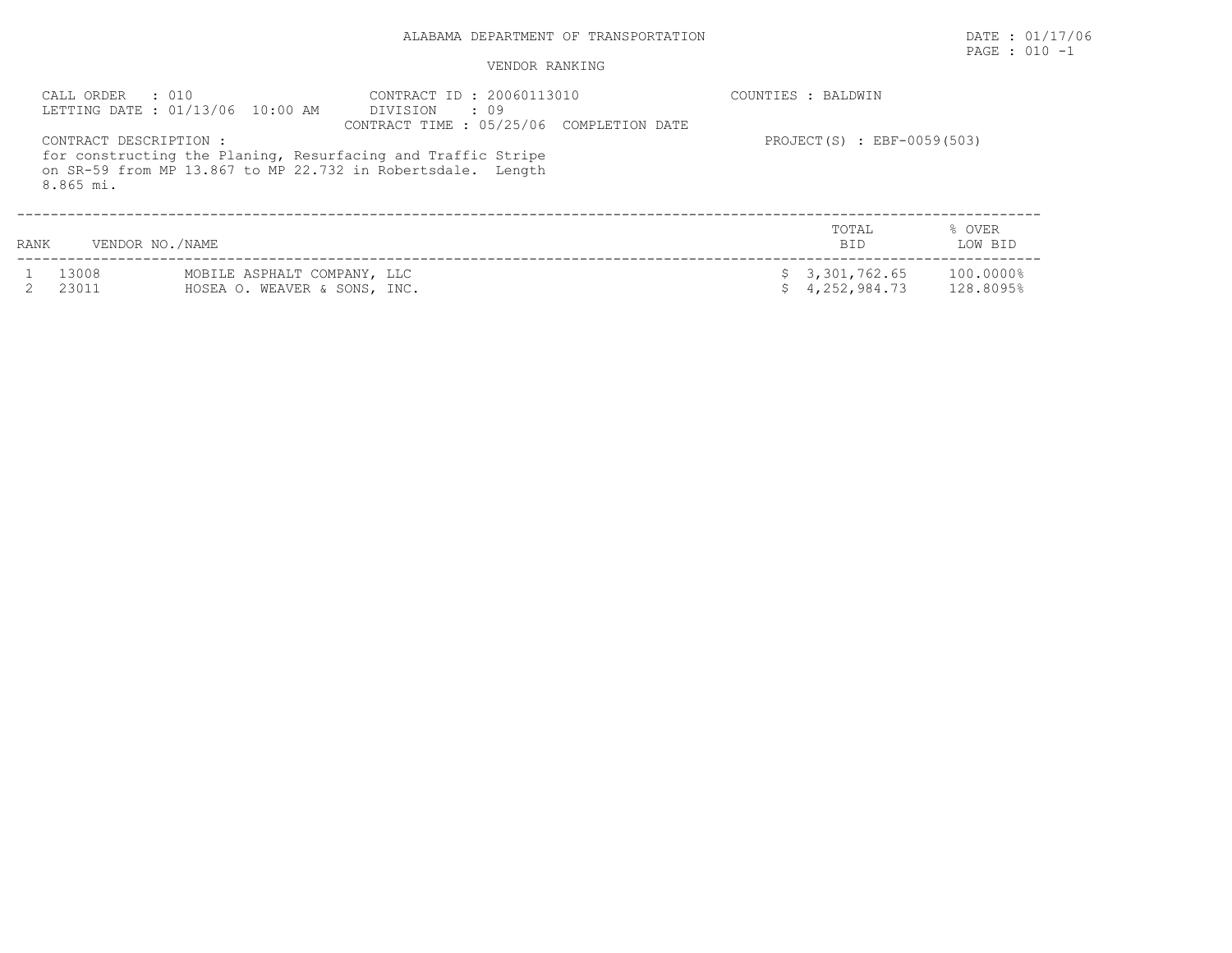| : 010<br>CALL ORDER<br>LETTING DATE : 01/13/06 10:00 AM                        |                |      | CONTRACT ID: 20060113010<br>DIVISION | : 09       |                                                                                     | COUNTIES : BALDWIN |            |        |
|--------------------------------------------------------------------------------|----------------|------|--------------------------------------|------------|-------------------------------------------------------------------------------------|--------------------|------------|--------|
|                                                                                |                |      | $(1)$ 1 $)$ 13008                    |            | 2 ) 23011<br>$\vert$ (<br> MOBILE ASPHALT COMPANY, LLC  HOSEA O. WEAVER & SONS, INC |                    |            |        |
| LINE NO / ITEM CODE / ALT<br>ITEM DESCRIPTION                                  | QUANTITY       |      | UNIT PRICE                           |            | AMOUNT  UNIT PRICE                                                                  | AMOUNT             | UNIT PRICE | AMOUNT |
| SECTION 0001<br>Total                                                          |                |      |                                      |            |                                                                                     |                    |            |        |
| 0010 206C002                                                                   | 226.000 SQYD   |      | 10.00000                             | 2260.001   | 26.05000                                                                            | 5887.301           |            |        |
| Removing Concrete Slope Paving<br>0020 405A000                                 | 12513.000 GAL  |      | 1,15000                              | 14389.951  | 1,32000                                                                             | 16517.16           |            |        |
| Tack Coat<br>0030 408A052                                                      | 37635.000 SQYD |      | 1,15000                              | 43280.251  | 1,32000                                                                             | 49678.201          |            |        |
| Planing Existing Pavement<br>(Approximately 1.10" Thru 2.0" Thick)             |                |      |                                      |            |                                                                                     |                    |            |        |
| 0040 410H000<br>Material Remixing Device                                       | $1.000$ EACH   |      | 50000.00000                          | 50000.001  | 65000.00000                                                                         | 65000.001          |            |        |
| 0050 424A360                                                                   | 36892.000 TON  |      | 52.50000                             | 1936830.00 | 69.00000                                                                            | 2545548.00         |            |        |
| Superpave Bituminous Concrete Wearing<br>Surface Layer, 1/2" Maximum Aggregate |                |      |                                      |            |                                                                                     |                    |            |        |
| Size Mix, ESAL Range C/D<br>0060 424A361                                       | 4180.000 TON   |      | 57.00000                             | 238260.001 | 70.00000                                                                            | 292600.001         |            |        |
| Superpave Bituminous Concrete Wearing<br>Surface Layer, 3/4" Maximum Aggregate |                |      |                                      |            |                                                                                     |                    |            |        |
| Size Mix, ESAL Range C/D                                                       |                |      |                                      |            |                                                                                     |                    |            |        |
| 0070 424A364<br>Superpave Bituminous Concrete Wearing                          | 50.000 TON     |      | 75.00000                             | 3750.001   | 104.90000                                                                           | 5245.001           |            |        |
| Surface Layer, Patching, 3/4" Maximum                                          |                |      |                                      |            |                                                                                     |                    |            |        |
| Aggregate Size Mix, ESAL Range C/D                                             |                |      |                                      |            |                                                                                     |                    |            |        |
| 0080 424A367                                                                   | 1500.000 TON   |      | 53.00000                             | 79500.001  | 80.00000                                                                            | 120000.001         |            |        |
| Superpave Bituminous Concrete Wearing<br>Surface Layer, Leveling, 3/4" Maximum |                |      |                                      |            |                                                                                     |                    |            |        |
| Aggregate Size Mix, ESAL Range C/D                                             |                |      |                                      |            |                                                                                     |                    |            |        |
| 0090 424B651                                                                   | 2150.000 TON   |      | 53,00000                             | 113950.001 | 70.00000                                                                            | 150500.00          |            |        |
| Superpave Bituminous Concrete Upper                                            |                |      |                                      |            |                                                                                     |                    |            |        |
| Binder Layer, 1" Maximum Aggregate Size                                        |                |      |                                      |            |                                                                                     |                    |            |        |
| Mix, ESAL Range C/D<br>0100 424B658                                            | 1500.000 TON   |      | 53.00000                             | 79500.001  | 80.00000                                                                            | 120000.001         |            |        |
| Superpave Bituminous Concrete Upper                                            |                |      |                                      |            |                                                                                     |                    |            |        |
| Binder Layer, Leveling, 3/4" Maximum                                           |                |      |                                      |            |                                                                                     |                    |            |        |
| Aggregate Size Mix, ESAL Range C/D                                             |                |      |                                      |            |                                                                                     |                    |            |        |
| 0110 600A000                                                                   |                | LUMP | 275000.00000                         | 275000.001 | 433916.06000                                                                        | 433916.061         |            |        |
| Mobilization                                                                   |                |      |                                      |            |                                                                                     |                    |            |        |
| 0120 641S500                                                                   | 28.000 EACH    |      | 75.00000                             | 2100.001   | 200.00000                                                                           | 5600.001           |            |        |
| Valve Box Reset                                                                |                |      |                                      |            |                                                                                     |                    |            |        |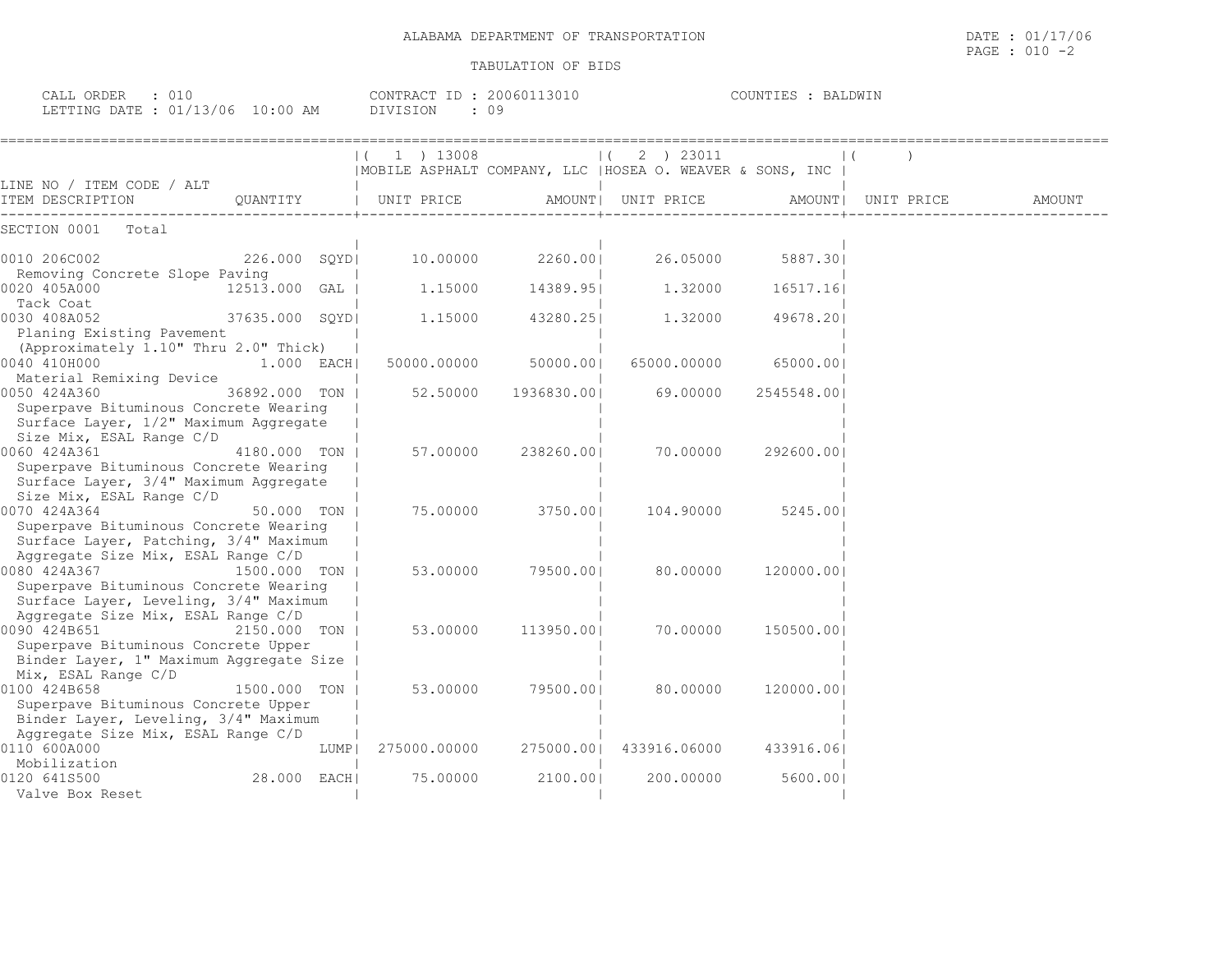| ORDER<br>CALL<br>◡⊥◟ |                      | CONTRACT ID | 200601<br>1.3U I U | BALDWIN<br>COUNTIES |
|----------------------|----------------------|-------------|--------------------|---------------------|
| LETTING DATE         | r: 01/13/06 10:00 AM | DIVISION    | ΩC                 |                     |

|                                                                                                                                                        |             |      | $(1)$ 1 $)$ 13008               |           | $(2)$ 23011                                               |                    | $\vert$ ( |        |
|--------------------------------------------------------------------------------------------------------------------------------------------------------|-------------|------|---------------------------------|-----------|-----------------------------------------------------------|--------------------|-----------|--------|
| LINE NO / ITEM CODE / ALT                                                                                                                              |             |      |                                 |           | MOBILE ASPHALT COMPANY, LLC   HOSEA O. WEAVER & SONS, INC |                    |           |        |
| ITEM DESCRIPTION CUANTITY   UNIT PRICE AMOUNT  UNIT PRICE AMOUNT  UNIT PRICE                                                                           |             |      |                                 |           |                                                           |                    |           | AMOUNT |
| 0130 645K500                                                                                                                                           |             |      |                                 |           | 2.000 EACH  360.00000 720.00  400.00000 800.00            |                    |           |        |
| Manhole Frame And Cover Reset<br>11095.000 CUYD <br>0140 650A000                                                                                       |             |      |                                 |           | 14.00000  155330.00   15.58000  172860.10                 |                    |           |        |
| Topsoil<br>0150 652A100                                                                                                                                |             |      | 17.000 ACRE  825.00000 14025.00 |           | 500.00000                                                 | 8500.001           |           |        |
| Seeding<br>0160 656A010                                                                                                                                | 17.000 ACRE |      | 660.00000 11220.00              |           |                                                           | 500.00000 8500.001 |           |        |
| Mulching<br>0170 665J000                                                                                                                               | 500.000 LF  |      |                                 |           | 5.50000 2750.00 4.34000                                   | 2170.001           |           |        |
| Silt Fence, Type A<br>0180 6650001                                                                                                                     | 500.000 LF  |      | 2.00000 1000.00                 |           | 2.08000                                                   | 1040.00            |           |        |
| Silt Fence Removal<br>0190 680A000                                                                                                                     |             | LUMP |                                 |           | $3000.00000$ $3000.00$ $4620.77000$ $4620.77$             |                    |           |        |
| Engineering Controls<br>2000 7014028 18.000 MILE<br>0200 701A028<br>Solid White, Class 2, Type A Traffic                                               |             |      | 1745.00000                      |           | 31410.00  1675.00000                                      | 30150.001          |           |        |
| Stripe (0.06" Thick) (6" Wide)<br>0210 701A041 18.000 MILE<br>Broken White, Class 2, Type A Traffic                                                    |             |      |                                 |           | 1030.00000 18540.00  990.00000                            | 17820.001          |           |        |
| Stripe (0.09" Thick) (6" Wide)<br>0220 701A046 15.000 MILE<br>Broken Yellow, Class 2, Type A Traffic                                                   |             |      |                                 |           | 1015.00000  15225.00   975.00000                          | 14625.00           |           |        |
| Stripe (0.09" Thick) (6" Wide)<br>$[0230 \t 701A048$ $[18.000 \t 11E]$ $[2080.00000$ $37440.00$ $[1995.00000$<br>Solid Yellow, Class 2, Type A Traffic |             |      |                                 |           |                                                           | 35910.00           |           |        |
| Stripe (0.09" Thick) (6" Wide)<br>0240 701B009 1887.000 LF   1.05000 1981.35  1.00000 1887.00 <br>Dotted Class 2, Type A Traffic Stripe                |             |      |                                 |           |                                                           |                    |           |        |
| (0.09" Thick) (6" Wide)<br>0250 701C000                                                                                                                | 33.000 MILE |      | 645.00000                       | 21285.001 | 620.00000                                                 | 20460.001          |           |        |
| Broken Temporary Traffic Stripe<br>0260 701C001                                                                                                        | 36.000 MILE |      | 720.00000                       | 25920.001 | 690.00000                                                 | 24840.00           |           |        |
| Solid Temporary Traffic Stripe<br>0270 703A002 11650.000 SQFT<br>Traffic Control Markings, Class 2, Type                                               |             |      | 3.15000                         |           | 36697.50 3.00000                                          | 34950.001          |           |        |
| A<br>0280 703B002 1722.000 SQFT  3.70000 6371.40  3.50000                                                                                              |             |      |                                 |           |                                                           | 6027.001           |           |        |
| Traffic Control Legends, Class 2, Type  <br>0290 703D001 7907.000 SQFT<br>Temporary Traffic Control Markings                                           |             |      |                                 |           | 1.05000 8302.35 1.00000 7907.00                           |                    |           |        |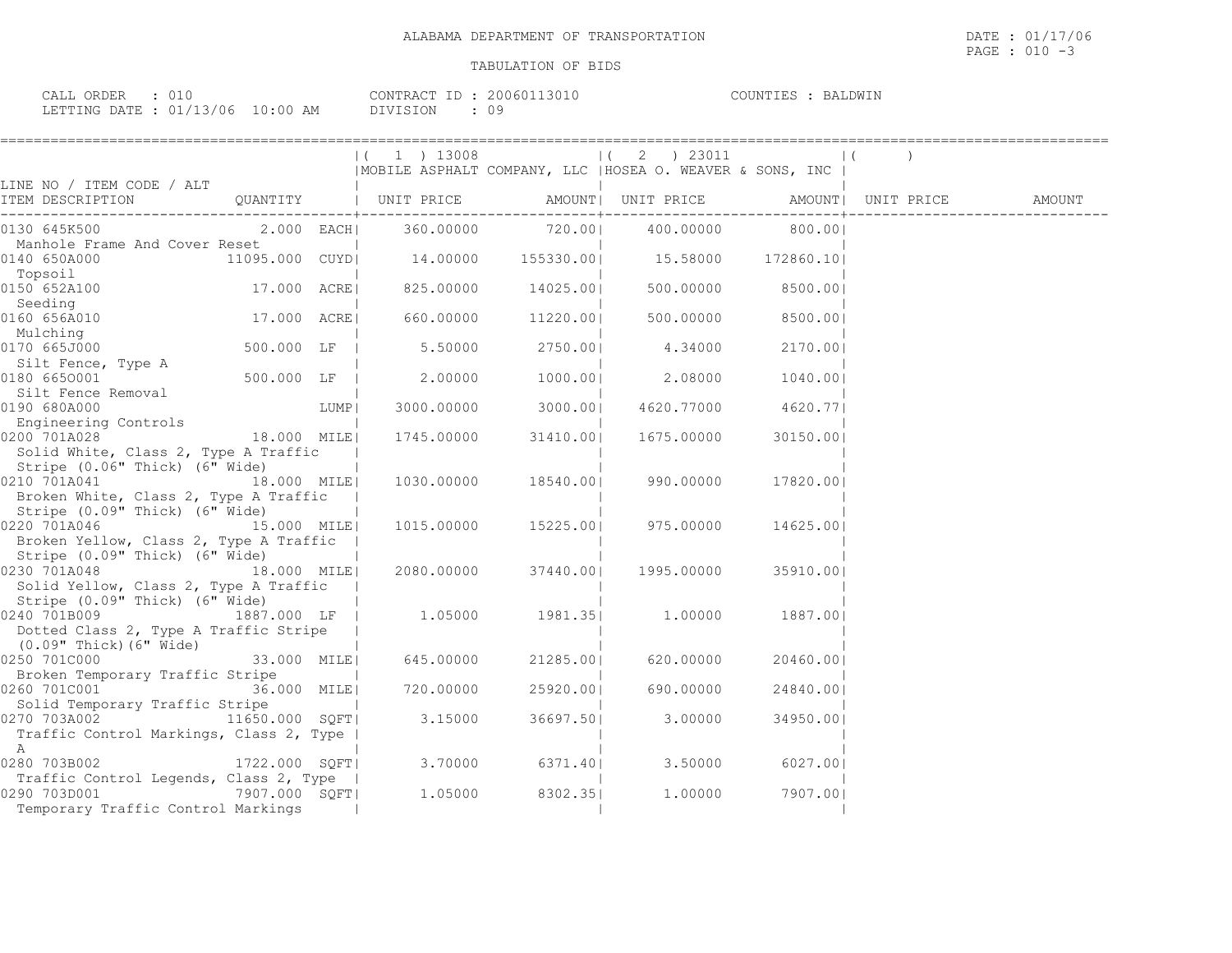| ORDER<br>CALL (              |                     | $ -$<br>CONTRACT | 200601<br>$\prec$ ( ) i ( | COUNTIES<br>RAI.DWIN |
|------------------------------|---------------------|------------------|---------------------------|----------------------|
| : 01/13/06<br>LETTING DATE · | $10 \cdot 00$<br>AM | ר ⊃־<br>1 A Z H  |                           |                      |

|                                                                                                                         |                                                                                          |                | $(1)$ 13008 (2) 23011<br>  MOBILE ASPHALT COMPANY, LLC   HOSEA O. WEAVER & SONS, INC |                 |      |
|-------------------------------------------------------------------------------------------------------------------------|------------------------------------------------------------------------------------------|----------------|--------------------------------------------------------------------------------------|-----------------|------|
| LINE NO / ITEM CODE / ALT<br>ITEM DESCRIPTION CUANTITY   UNIT PRICE AMOUNT  UNIT PRICE AMOUNT  UNIT PRICE               |                                                                                          |                |                                                                                      |                 |      |
| 861.000 SQFT                                                                                                            |                                                                                          | 1.05000 904.05 |                                                                                      | 1.00000 861.001 |      |
| Temporary Traffic Control Legends<br>1  <br>  ffic Control Legends  <br>  87.000 EACH  5.20000   452.40<br>0310 705A030 |                                                                                          |                |                                                                                      | 5.00000 435.00  |      |
| Pavement Markers, Class A-H, Type 2-C  <br>0320 705A031                                                                 | - <b>H,</b> туре 2-с      <br>1076.000    EACH              5.20000              5595.20 |                | 5.00000                                                                              | 5380.001        |      |
| Pavement Markers, Class A-H, Type 1-A  <br>0330 705A032                                                                 |                                                                                          |                |                                                                                      | 5.00000 935.00  |      |
| Pavement Markers, Class A-H, Type 1-B  <br>340 705A037 2074.000 EACH  5.20000 10784.80 <br>0340 705A037                 |                                                                                          |                | 5.00000                                                                              | 10370.001       |      |
| Pavement Markers, Class A-H, Type 2-D  <br>0350 705A038<br>$50.000$ EACH                                                | $5.20000$ 260.00                                                                         |                |                                                                                      | 5.00000 250.001 |      |
| Pavement Markers, Class A-H, Type 2-E<br>0360 740B000<br>796.000 SQFT  11.00000 8756.00                                 |                                                                                          |                | 13.35000                                                                             | 10626.601       |      |
| Construction Signs<br>100.000 EACH<br>0370 740D000                                                                      | 110.00000 11000.00                                                                       |                | 87.67000                                                                             | 8767.001        |      |
| Channelizing Drums<br>250.000 EACH <br>0380 740E000                                                                     | 22.00000                                                                                 | 5500.001       | 12.14000                                                                             | 3035.001        |      |
| Cones (36 Inches High)<br>250.000 EACH<br>0390 740M001                                                                  | 22.00000                                                                                 | 5500.001       | 8.09000                                                                              | 2022.501        |      |
| Ballast For Cone<br>$2.000$ EACH<br>0400 741C010                                                                        |                                                                                          |                | 11000.00000 22000.00  3372.02000 6744.04                                             |                 |      |
| Portable Sequential Arrow And Chevron                                                                                   |                                                                                          |                |                                                                                      |                 |      |
| Sign Unit<br>0410 998A000<br>Construction Fuel (Maximum Bid Limited                                                     |                                                                                          |                |                                                                                      |                 |      |
| To $$138,500.00)$<br>SECTION TOTALS                                                                                     |                                                                                          |                | $$3,301,762.65$ $$4,252,984.73$                                                      |                 | 0.00 |
| CONTRACT TOTALS                                                                                                         |                                                                                          |                | $\frac{1}{2}$ 3, 301, 762.65                                                         |                 | \$   |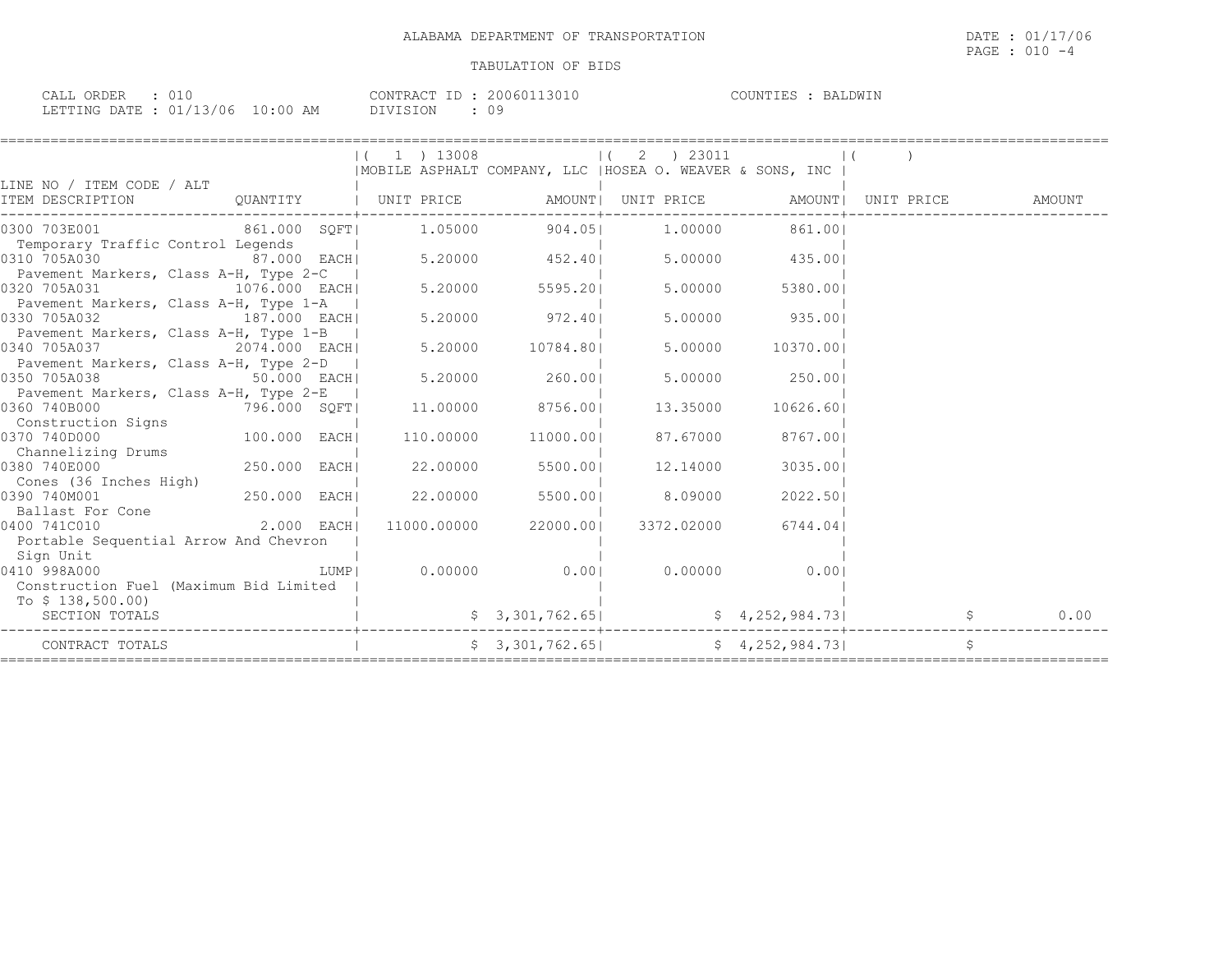# ALABAMA DEPARTMENT OF TRANSPORTATION **EXECUTE:** 01/17/06

PAGE : 012 -1

| CALL ORDER : 012<br>LETTING DATE : 01/13/06 10:00 AM |                                                                                                                   |                     | CONTRACT ID: 20060113012<br>DIVISION : 09 |                  |                           |                   |
|------------------------------------------------------|-------------------------------------------------------------------------------------------------------------------|---------------------|-------------------------------------------|------------------|---------------------------|-------------------|
| CONTRACT DESCRIPTION :                               | for constructing the Roadway and Bridge Repair on SR-16<br>(US-90/US-98) at I-10 east of Mobile. Length 0.331 mi. | CONTRACT TIME : 140 | Working Days                              | (available days) | PROJECT(S) : ER-8700(903) |                   |
| <b>RANK</b>                                          | VENDOR NO./NAME                                                                                                   |                     |                                           |                  | TOTAL<br><b>BID</b>       | % OVER<br>LOW BID |
| 13099                                                | MCINNIS, LLC                                                                                                      |                     |                                           |                  | \$1,140,712.00            | 100.0000%         |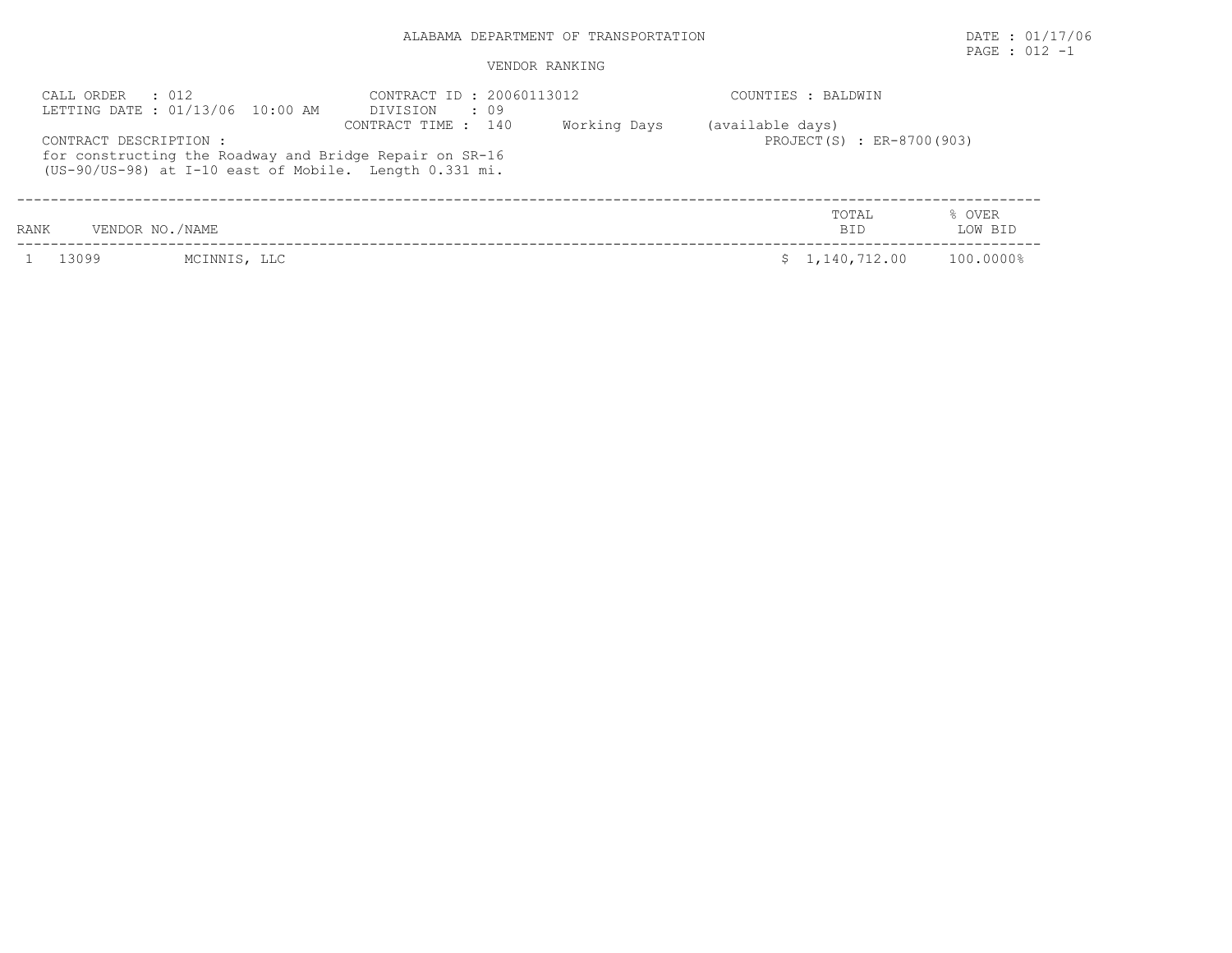| ALABAMA DEPARTMENT OF | 17/06                                                                                                           |
|-----------------------|-----------------------------------------------------------------------------------------------------------------|
| TRANSPORTATION        | DATE                                                                                                            |
|                       | the contract of the contract of the contract of the contract of the contract of the contract of the contract of |
|                       | PAGE<br>$\sim$ 1 $\sim$<br>◡∸▵                                                                                  |

| CALL ORDER<br>: 012<br>LETTING DATE : 01/13/06 10:00 AM                                                                              |               |      | CONTRACT ID : 20060113012<br>DIVISION<br>: 09 |            |                                                       | COUNTIES : BALDWIN |                    |        |
|--------------------------------------------------------------------------------------------------------------------------------------|---------------|------|-----------------------------------------------|------------|-------------------------------------------------------|--------------------|--------------------|--------|
|                                                                                                                                      |               |      | 1 ) 13099<br> MCINNIS, LLC                    |            | 2 ) 23011<br>$\vert$ (<br>HOSEA O. WEAVER & SONS, INC |                    |                    |        |
| LINE NO / ITEM CODE / ALT<br>ITEM DESCRIPTION                                                                                        | OUANTITY      |      | UNIT PRICE                                    |            | AMOUNT  UNIT PRICE                                    |                    | AMOUNT  UNIT PRICE | AMOUNT |
| SECTION 0001 Total                                                                                                                   |               |      |                                               |            |                                                       |                    |                    |        |
| 0010 206A000<br>Removal Of Old Bridge, Station 172+30.<br>169 (PARTIAL ONLY)                                                         |               | LUMP | 225000.00000                                  | 225000.001 |                                                       |                    |                    |        |
| 0020 206D001<br>Removing Guardrail                                                                                                   | 125.000 LF    |      | 4.50000                                       | 562.501    |                                                       |                    |                    |        |
| 0030 206E013<br>Removing Guardrail End Anchor (Type 13)                                                                              | 4.000 EACH    |      | 220.00000                                     | 880.001    |                                                       |                    |                    |        |
| 0040 206E019<br>Removing Guardrail End Anchor (Type 10)                                                                              | $2.000$ EACH  |      | 220,00000                                     | 440.001    |                                                       |                    |                    |        |
| 0050 210A000<br>Unclassified Excavation                                                                                              | 440.000 CUYDI |      | 20,00000                                      | 8800.001   |                                                       |                    |                    |        |
| 0060 301A012<br>Crushed Aggregate Base Course, Type B,<br>Plant Mixed, 6" Compacted Thickness                                        | 2110.000 SQYD |      | 16.00000                                      | 33760.001  |                                                       |                    |                    |        |
| 0070 401A000<br>Bituminous Treatment A                                                                                               | 2110.000 SQYD |      | 1,25000                                       | 2637.501   |                                                       |                    |                    |        |
| 0080 405A000<br>Tack Coat                                                                                                            | 240.000 GAL   |      | 2,00000                                       | 480.001    |                                                       |                    |                    |        |
| 0090 424A360<br>Superpave Bituminous Concrete Wearing<br>Surface Layer, 1/2" Maximum Aggregate<br>Size Mix, ESAL Range C/D           | 455.000 TON   |      | 88.00000                                      | 40040.001  |                                                       |                    |                    |        |
| 0100 424A364<br>Superpave Bituminous Concrete Wearing<br>Surface Layer, Patching, 3/4" Maximum<br>Aggregate Size Mix, ESAL Range C/D | 100.000 TON   |      | 110,00000                                     | 11000.001  |                                                       |                    |                    |        |
| 0110 424A366<br>Superpave Bituminous Concrete Wearing<br>Surface Layer, Leveling, 1/2" Maximum<br>Aggregate Size Mix, ESAL Range C/D | 25,000 TON I  |      | 88.00000                                      | 2200.001   |                                                       |                    |                    |        |
| 0120 424B650<br>Superpave Bituminous Concrete Upper<br>Binder Layer, 3/4" Maximum Aggregate<br>Size Mix, ESAL Range C/D              | 15.000 TON    |      | 110.00000                                     | 1650.00    |                                                       |                    |                    |        |
| 0130 450B000<br>Reinforced Cement Concrete Bridge End<br>Slab                                                                        | 60.000 SOYDI  |      | 150.00000                                     | 9000.001   |                                                       |                    |                    |        |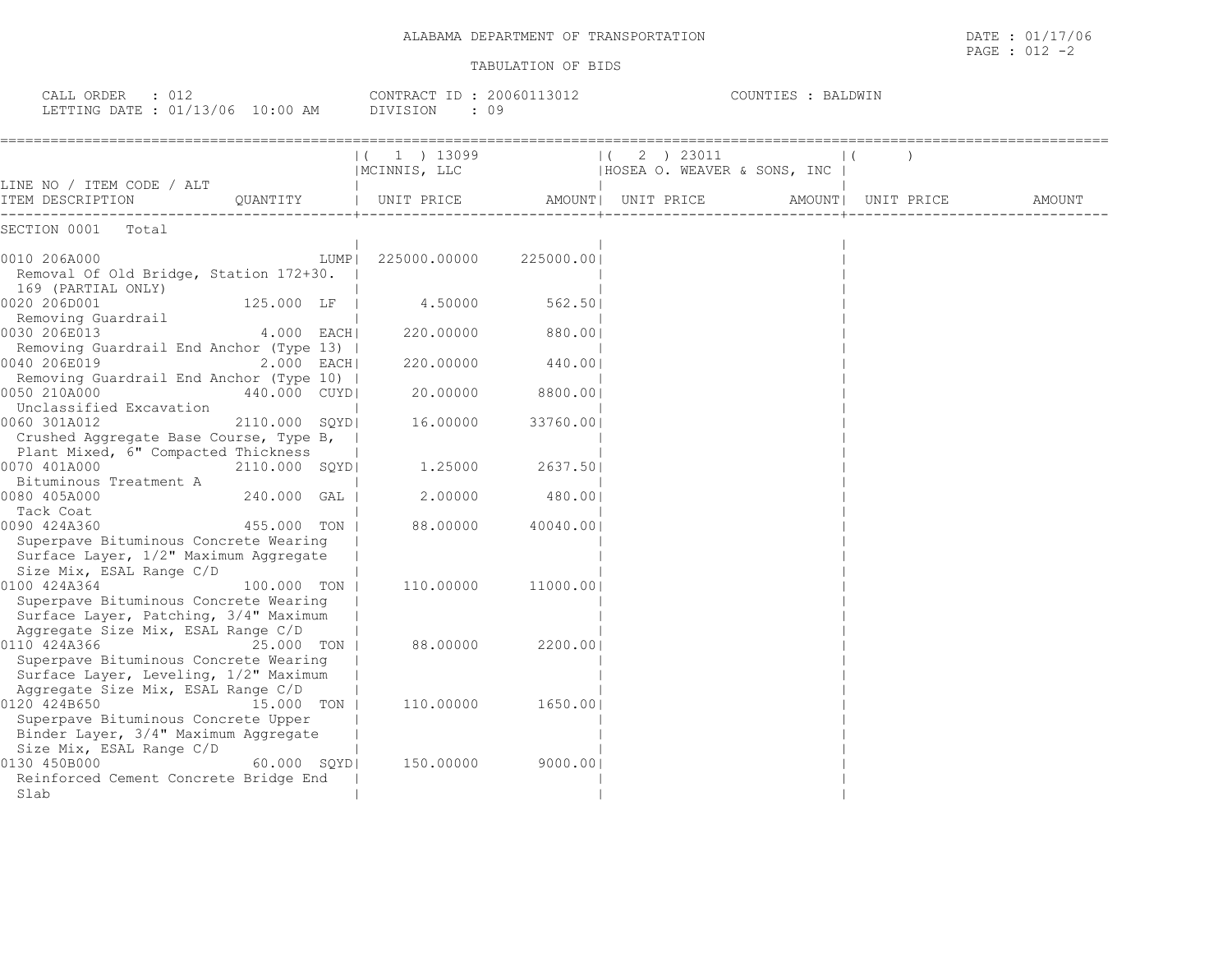| CALL ORDER : 012                |  |          | CONTRACT ID: 20060113012 | COUNTIES : BALDWIN |  |
|---------------------------------|--|----------|--------------------------|--------------------|--|
| LETTING DATE: 01/13/06 10:00 AM |  | DIVISION |                          |                    |  |

|                                                                                                                                                                                                                                                                                                                     |              |       |                                  |           | ( 1 ) 13099                   ( 2 ) 23011                        <br> MCINNIS, LLC                    HOSEA O. WEAVER & SONS, INC |  |        |
|---------------------------------------------------------------------------------------------------------------------------------------------------------------------------------------------------------------------------------------------------------------------------------------------------------------------|--------------|-------|----------------------------------|-----------|-----------------------------------------------------------------------------------------------------------------------------------|--|--------|
| LINE NO / ITEM CODE / ALT                                                                                                                                                                                                                                                                                           |              |       |                                  |           |                                                                                                                                   |  |        |
| ITEM DESCRIPTION                                                                                                                                                                                                                                                                                                    |              |       |                                  |           |                                                                                                                                   |  | AMOUNT |
| 0140 502A000 10100.000 LB   1.25000 12625.00                                                                                                                                                                                                                                                                        |              |       |                                  |           |                                                                                                                                   |  |        |
| Steel Reinforcement                                                                                                                                                                                                                                                                                                 |              |       |                                  |           |                                                                                                                                   |  |        |
| 0150 502B000                                                                                                                                                                                                                                                                                                        |              | LUMP  | 85000.00000 85000.00             |           |                                                                                                                                   |  |        |
| Steel Reinforcement For Bridge                                                                                                                                                                                                                                                                                      |              |       |                                  |           |                                                                                                                                   |  |        |
| Superstructure, STA. 172+30.169, APPROX.                                                                                                                                                                                                                                                                            |              |       |                                  |           |                                                                                                                                   |  |        |
| 56,900 LBS.                                                                                                                                                                                                                                                                                                         |              |       |                                  |           |                                                                                                                                   |  |        |
| 0160 508A000                                                                                                                                                                                                                                                                                                        |              |       | 6580.000 LB   7.00000 46060.00   |           |                                                                                                                                   |  |        |
| Structural Steel                                                                                                                                                                                                                                                                                                    |              |       | 48.000 CUYD  1000.00000 48000.00 |           |                                                                                                                                   |  |        |
| 0170 510A000<br>Bridge Substructure Concrete, Class A                                                                                                                                                                                                                                                               |              |       |                                  |           |                                                                                                                                   |  |        |
| 0180 510C051                                                                                                                                                                                                                                                                                                        |              | LUMPI | 220000.00000 220000.00           |           |                                                                                                                                   |  |        |
| Bridge Concrete Superstructure, STA.                                                                                                                                                                                                                                                                                |              |       |                                  |           |                                                                                                                                   |  |        |
| 172+30.169, APPROX. 219 CU. YDS.                                                                                                                                                                                                                                                                                    |              |       |                                  |           |                                                                                                                                   |  |        |
| 0190 510E000                                                                                                                                                                                                                                                                                                        | 576.000 SQYD |       | 10.00000 5760.00                 |           |                                                                                                                                   |  |        |
| Grooving Concrete Bridge Decks                                                                                                                                                                                                                                                                                      |              |       |                                  |           |                                                                                                                                   |  |        |
| 0200 511A001                                                                                                                                                                                                                                                                                                        | 40.000 EACH  |       | $200.00000$ 8000.00              |           |                                                                                                                                   |  |        |
| Elastomeric Bearings, Type 2 MARK B2                                                                                                                                                                                                                                                                                |              |       |                                  |           |                                                                                                                                   |  |        |
| 0210 513B004                                                                                                                                                                                                                                                                                                        | 979.000 LF   |       | 150.00000 146850.00              |           |                                                                                                                                   |  |        |
| Pretensioned-Prestressed Concrete                                                                                                                                                                                                                                                                                   |              |       |                                  |           |                                                                                                                                   |  |        |
| Girders, Type II (Specialty Item)                                                                                                                                                                                                                                                                                   |              |       |                                  |           |                                                                                                                                   |  |        |
| 0220 600A000                                                                                                                                                                                                                                                                                                        |              |       |                                  |           |                                                                                                                                   |  |        |
| $\frac{1}{4}$ $\frac{1}{2}$ $\frac{1}{2}$ $\frac{1}{2}$ $\frac{1}{2}$ $\frac{1}{2}$ $\frac{1}{2}$ $\frac{1}{2}$ $\frac{1}{2}$ $\frac{1}{2}$ $\frac{1}{2}$ $\frac{1}{2}$ $\frac{1}{2}$ $\frac{1}{2}$ $\frac{1}{2}$ $\frac{1}{2}$ $\frac{1}{2}$ $\frac{1}{2}$ $\frac{1}{2}$ $\frac{1}{2}$ $\frac{1}{2}$ $\frac{1}{2}$ |              |       |                                  |           |                                                                                                                                   |  |        |
| 0230 614A000                                                                                                                                                                                                                                                                                                        | 68.000 CUYD  |       | 250.00000 17000.00               |           |                                                                                                                                   |  |        |
| Slope Paving<br>240 620A000 2.000 CUYD<br>0240 620A000                                                                                                                                                                                                                                                              |              |       | 1000.00000 2000.001              |           |                                                                                                                                   |  |        |
| Minor Structure Concrete                                                                                                                                                                                                                                                                                            |              |       |                                  |           |                                                                                                                                   |  |        |
| 0250 621N000                                                                                                                                                                                                                                                                                                        | 5.000 EACH   |       | 500.00000                        | 2500.001  |                                                                                                                                   |  |        |
| Repair Of Roadway Drain                                                                                                                                                                                                                                                                                             |              |       |                                  |           |                                                                                                                                   |  |        |
| 0260 630A033                                                                                                                                                                                                                                                                                                        |              |       | 125.000 LF   44.00000            | 5500.001  |                                                                                                                                   |  |        |
| Steel Beam Guardrail, Class A, Type 2                                                                                                                                                                                                                                                                               |              |       |                                  |           |                                                                                                                                   |  |        |
| (7'-0" Post)                                                                                                                                                                                                                                                                                                        |              |       |                                  |           |                                                                                                                                   |  |        |
| 0270 630C003                                                                                                                                                                                                                                                                                                        | $4.000$ EACH |       | 1900.00000                       | 7600.001  |                                                                                                                                   |  |        |
| Guardrail End Anchor, Type 13                                                                                                                                                                                                                                                                                       |              |       |                                  |           |                                                                                                                                   |  |        |
| 0280 630C070                                                                                                                                                                                                                                                                                                        | $2.000$ EACH |       | $2000.00000$ 4000.00             |           |                                                                                                                                   |  |        |
| Guardrail End Anchor, Type 10 Series                                                                                                                                                                                                                                                                                |              |       |                                  |           |                                                                                                                                   |  |        |
| 0290 665Q001                                                                                                                                                                                                                                                                                                        |              |       | 160.000 LF   10.00000            | 1600.00   |                                                                                                                                   |  |        |
| 20 Inch Wattle<br>0300 680A000                                                                                                                                                                                                                                                                                      |              | LUMP  | 33500.00000                      | 33500.001 |                                                                                                                                   |  |        |
| 300 680A000<br>Engineering Controls                                                                                                                                                                                                                                                                                 |              |       |                                  |           |                                                                                                                                   |  |        |
|                                                                                                                                                                                                                                                                                                                     |              |       |                                  |           |                                                                                                                                   |  |        |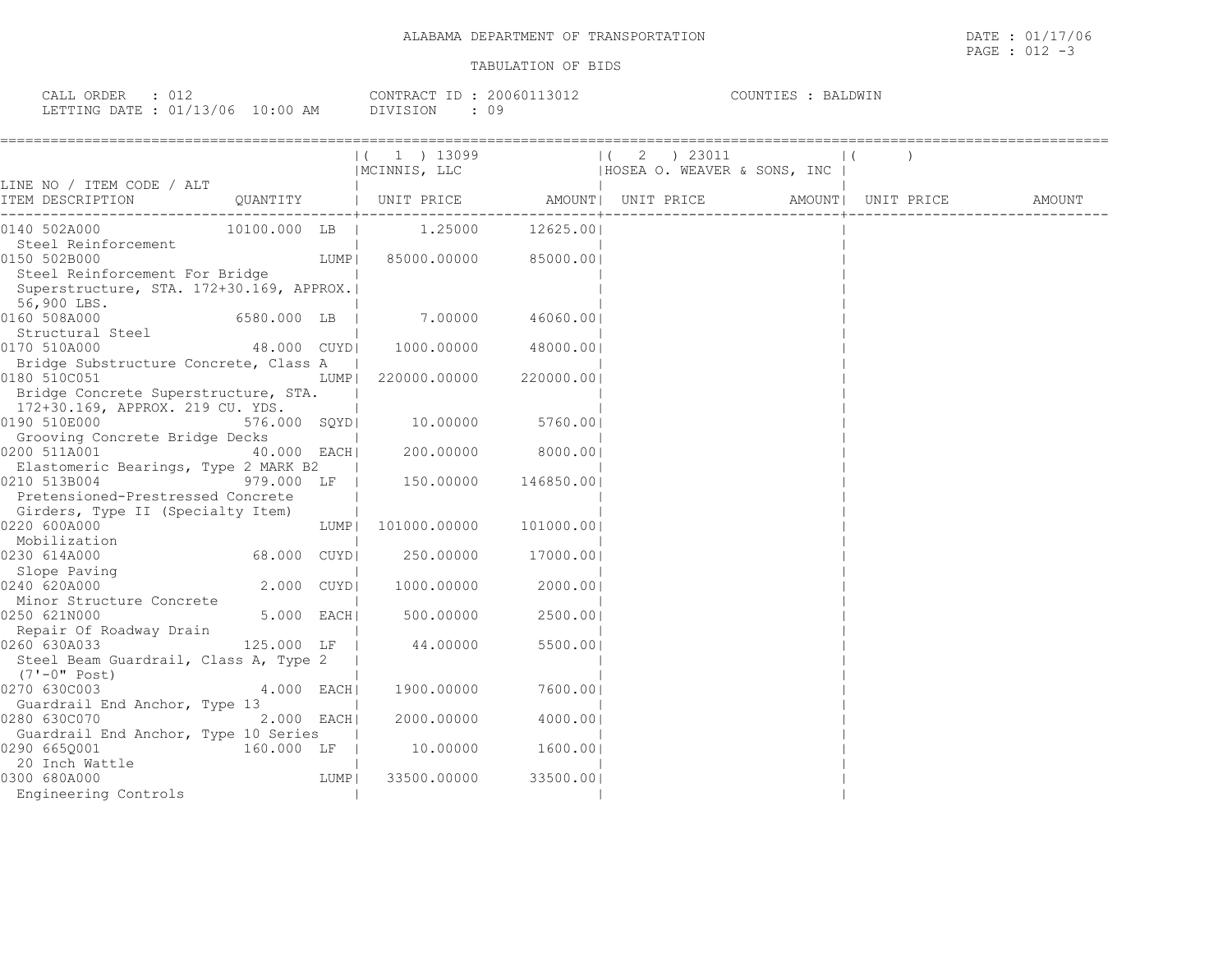| CALL<br>ORDER                    |  | CONTRACT ID     | 20060113012 | COUNTIES<br>:TE2 | BALDWIN |
|----------------------------------|--|-----------------|-------------|------------------|---------|
| LETTING DATE : 01/13/06 10:00 AM |  | <b>DIVISION</b> | υ.          |                  |         |

|                                                                                                                           |                 | (1) 13099                                                   |                     | $(2)$ 23011  |                 |                      |
|---------------------------------------------------------------------------------------------------------------------------|-----------------|-------------------------------------------------------------|---------------------|--------------|-----------------|----------------------|
| LINE NO / ITEM CODE / ALT                                                                                                 |                 |                                                             |                     |              |                 |                      |
| ITEM DESCRIPTION                                                                                                          |                 | QUANTITY   UNIT PRICE AMOUNT  UNIT PRICE AMOUNT  UNIT PRICE |                     |              |                 | AMOUNT               |
| 0310 701G050<br>Solid White, Class 2, Type A Traffic                                                                      | 150.000 LF      |                                                             | 2.20000 330.00      |              |                 |                      |
| Stripe (0.06" Thick) (6" Wide)<br>0320 701G064<br>Solid Yellow, Class 2, Type A Traffic<br>Stripe (0.06" Thick) (6" Wide) | 150.000 LF      |                                                             |                     |              |                 |                      |
| 0330 701G125<br>Solid White, Class 3W, Type A Traffic                                                                     | 410.000 LF      | 5.50000                                                     | 2255.001            |              |                 |                      |
| Stripe (6" Wide)<br>0340 701G133<br>Solid Yellow, Class 3W, Type A Traffic                                                | 410.000 LF      | 5.50000                                                     | 2255.001            |              |                 |                      |
| Stripe (6" Wide)<br>320.000 LF   2.75000<br>320.000 LF   2.75000<br>0350 701H001                                          |                 |                                                             | 880.001             |              |                 |                      |
| 0360 703A010<br>Traffic Control Markings, Class 3W,<br>Type A                                                             | 230.000 SQFT    | 22.00000                                                    | 5060.00             |              |                 |                      |
| 0370 705A007<br>Pavement Markers, Class B, Type 1-A                                                                       | 132.000 EACH    | 5.50000                                                     | 726.001             |              |                 |                      |
| 0380 705A010                                                                                                              | 132.000 EACH    |                                                             | 5.50000 726.00      |              |                 |                      |
| Pavement Markers, Class B, Type 1-B<br>0390 705A031                                                                       | 30.000 EACH     | 5.50000                                                     | 165.00              |              |                 |                      |
| Pavement Markers, Class A-H, Type 1-A  <br>0400 705A032                                                                   | 20.000 EACH     |                                                             | 5.50000 110.00      |              |                 |                      |
| Pavement Markers, Class A-H, Type 1-B<br>0410 740B000                                                                     | 763.000 SQFT    | 10.00000                                                    | 7630.001            |              |                 |                      |
| Construction Signs<br>0420 740D000                                                                                        | $50.000$ $EACH$ | 70.00000                                                    | 3500.001            |              |                 |                      |
| Channelizing Drums<br>0430 740F002                                                                                        | 6.000 EACH      | 250.00000                                                   | 1500.00             |              |                 |                      |
| Barricades, Type III<br>0440 7401005                                                                                      | 4.000 EACH      |                                                             | 200.00000 800.00    |              |                 |                      |
| Warning Lights, Type B (Detachable Head  <br>0450 741C010<br>Portable Sequential Arrow And Chevron                        | $2.000$ EACH    |                                                             | 5500.00000 11000.00 |              |                 |                      |
| Sign Unit<br>0460 750Z100                                                                                                 |                 | LUMP  <br>20000.00000                                       | 20000.001           |              |                 |                      |
| Roadway Lighting System (Rehabilitation  <br>0470 998A000<br>Construction Fuel (Maximum Bid Limited                       |                 | 0.00000<br>LUMP                                             | 0.001               |              |                 |                      |
| To $$67,000.00)$<br>SECTION TOTALS                                                                                        |                 |                                                             | \$1,140,712.00      | $\mathsf{S}$ | 0.001           | $\mathsf{S}$<br>0.00 |
| CONTRACT TOTALS                                                                                                           |                 |                                                             | \$1,140,712.00]     |              | \$4,252,984.73] | \$                   |
|                                                                                                                           |                 |                                                             |                     |              |                 |                      |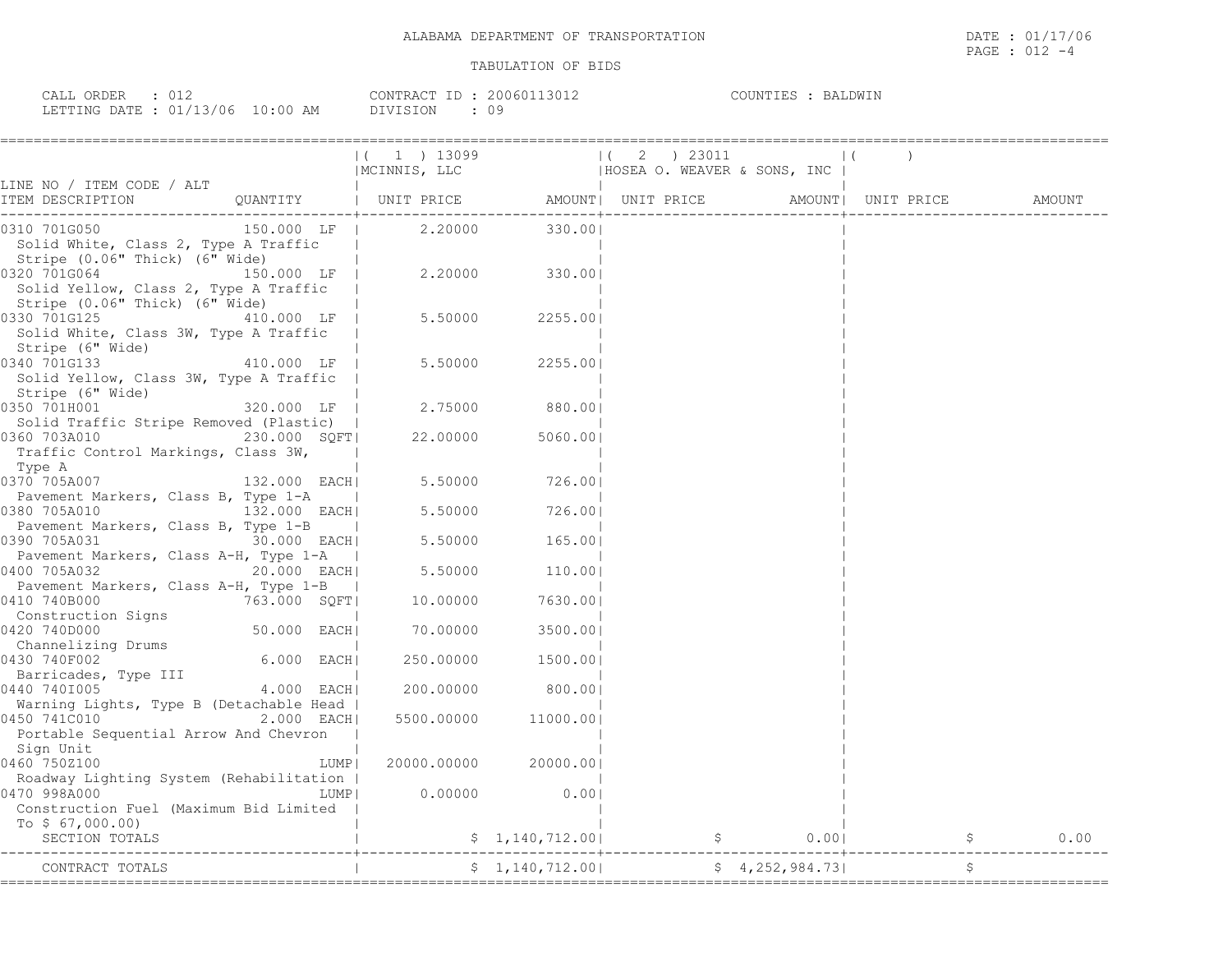# ALABAMA DEPARTMENT OF TRANSPORTATION DATE : 01/17/06

# PAGE : 015 -1

|      | CALL ORDER<br>. 015                                    | LETTING DATE: 01/13/06 10:00 AM                    | CONTRACT ID: 20060113015<br>DIVISION<br>$\cdot$ 01                               |              |                  | COUNTIES : MADISON               |                        |  |  |  |
|------|--------------------------------------------------------|----------------------------------------------------|----------------------------------------------------------------------------------|--------------|------------------|----------------------------------|------------------------|--|--|--|
|      | CONTRACT DESCRIPTION :<br>Huntsville. Length 0.302 mi. | Bobo Section Road at Briar Fork Creek northwest of | CONTRACT TIME : 150<br>for constructing the Bridge Replacement and Approaches on | Working Days | (available days) | PROJECT $(S)$ : ACGBBR-4519(200) |                        |  |  |  |
| RANK | VENDOR NO./NAME                                        |                                                    |                                                                                  |              |                  | TOTAL<br><b>BID</b>              | % OVER<br>LOW BID      |  |  |  |
|      | 13004<br>03023                                         | MILLER & MILLER, INC.                              | B. H. CRAIG CONSTRUCTION COMPANY, INC.                                           |              |                  | \$1,201,682.50<br>\$1,403,681.04 | 100.0000%<br>116.8096% |  |  |  |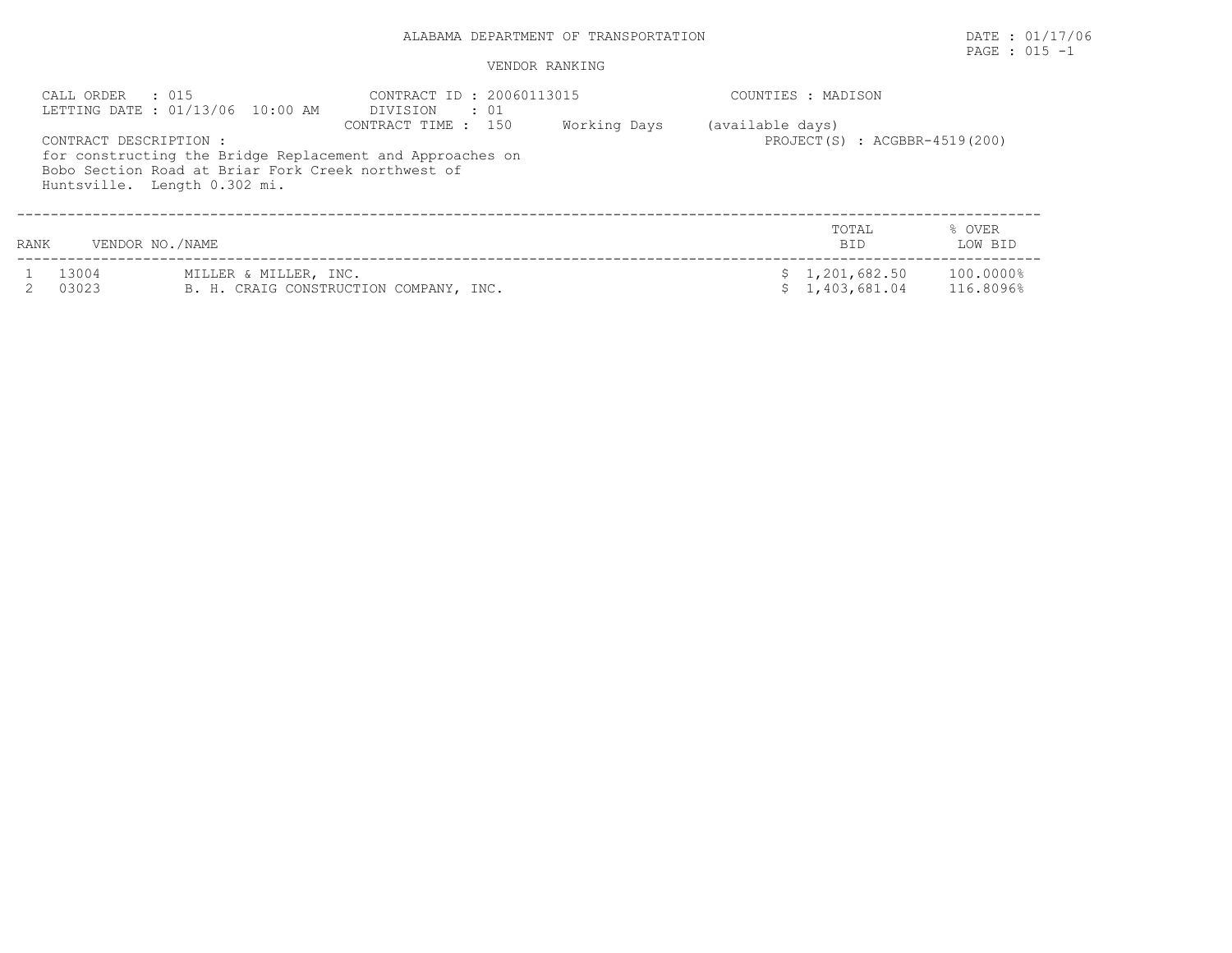CALL ORDER : 015 CONTRACT ID : 20060113015 COUNTIES : MADISON

| ALABAMA DEPARTMENT OF | DATE<br>$\sim$ $\sim$<br>TRANSPORTATION<br>UI,<br>the contract of the contract of the contract of the contract of the contract of the contract of the contract of | 17/06                    |
|-----------------------|-------------------------------------------------------------------------------------------------------------------------------------------------------------------|--------------------------|
|                       | $\sim$ $\sim$ $\sim$<br>PAGE<br>ــا ∪                                                                                                                             | $\overline{\phantom{0}}$ |

| LETTING DATE : 01/13/06 10:00 AM                                                                                        |                |      | DIVISION<br>: 01                                                 |           |                                 |           |                    |        |
|-------------------------------------------------------------------------------------------------------------------------|----------------|------|------------------------------------------------------------------|-----------|---------------------------------|-----------|--------------------|--------|
|                                                                                                                         |                |      | 1 ) 13004<br> MILLER & MILLER, INC.  B. H. CRAIG CONSTRUCTION CO |           | 2 ) 03023<br>$\left  \right $ ( |           |                    |        |
| LINE NO / ITEM CODE / ALT<br>ITEM DESCRIPTION                                                                           | OUANTITY       |      | UNIT PRICE                                                       |           | AMOUNT  UNIT PRICE              |           | AMOUNT  UNIT PRICE | AMOUNT |
| SECTION 0001 Total                                                                                                      |                |      |                                                                  |           |                                 |           |                    |        |
| 0010 201A002<br>Clearing And Grubbing (Maximum<br>Allowable Bid \$ 4000 Per Acre) (Approx.<br>3 Acres)                  |                | LUMP | 12000.00000                                                      | 12000.001 | 12000.00000                     | 12000.001 |                    |        |
| 0020 206A000<br>Removal Of Old Bridge, Station 13+77.00                                                                 |                | LUMP | 11600.00000                                                      | 11600.001 | 45000.00000                     | 45000.001 |                    |        |
| 0030 206D000<br>Removing Pipe                                                                                           | 24.000 LF      |      | 8,00000                                                          | 192.001   | 7.37000                         | 176.881   |                    |        |
| 0040 210A000<br>Unclassified Excavation                                                                                 | 832.000 CUYDI  |      | 12.00000                                                         | 9984.001  | 13.05000                        | 10857.601 |                    |        |
| 0050 210D000<br>Borrow Excavation                                                                                       | 8262.000 CUYDI |      | 8.00000                                                          | 66096.001 | 8.56000                         | 70722.721 |                    |        |
| 0060 230A000<br>Roadbed Processing                                                                                      | 14.000 RBST    |      | 340,00000                                                        | 4760.001  | 372,00000                       | 5208.001  |                    |        |
| 0070 301A008<br>Crushed Aqqreqate Base Course, Type B,  <br>Plant Mixed, 5" Compacted Thickness                         | 4300.000 SOYDI |      | 4.10000                                                          | 17630.001 | 4.50000                         | 19350.001 |                    |        |
| 0080 401A000<br>Bituminous Treatment A                                                                                  | 4300.000 SOYDI |      | 1,80000                                                          | 7740.001  | 2,09000                         | 8987.001  |                    |        |
| 0090 405A000<br>Tack Coat                                                                                               | 220.000 GAL I  |      | 1,40000                                                          | 308,001   | 1,55000                         | 341,001   |                    |        |
| 0100 429A200<br>Improved Bituminous Concrete Wearing<br>Surface Layer, 1/2" Maximum Aggregate<br>Size Mix, ESAL Range A | 227.000 TON I  |      | 53.00000                                                         | 12031.001 | 58.30000                        | 13234.101 |                    |        |
| 0110 429B200<br>Improved Bituminous Concrete Binder<br>Layer, 3/4" Maximum Aggregate Size Mix,<br>ESAL Range A          | 405.000 TON    |      | 41,30000                                                         | 16726.501 | 45.36000                        | 18370.801 |                    |        |
| 0120 429C200<br>Improved Bituminous Concrete Base Layer<br>1" Maximum Aggregate Size Mix, ESAL<br>Range A               | 632.000 TON    |      | 39.00000                                                         | 24648.001 | 42.22000                        | 26683.041 |                    |        |
| 0130 450B000<br>Reinforced Cement Concrete Bridge End<br>Slab                                                           | 107.000 SOYDI  |      | 66.00000                                                         | 7062.001  | 60.00000                        | 6420.001  |                    |        |
| 0140 502A000<br>Steel Reinforcement                                                                                     | 95536.000 LB   |      | 0.65000                                                          | 62098.401 | 0.63600                         | 60760.901 |                    |        |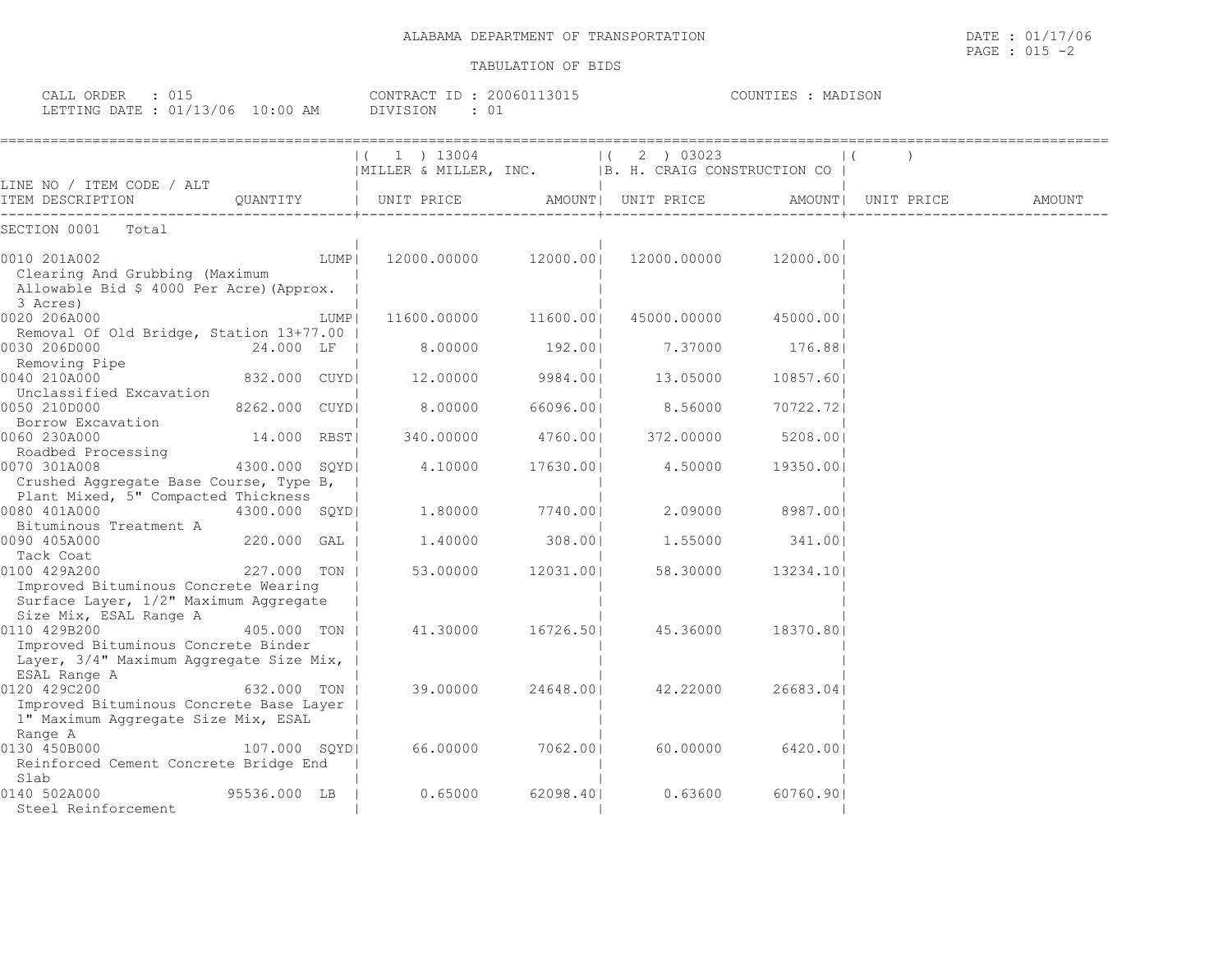| ORDER<br>≂A⊥⊥<br>◡∸◡    |            | 20060113015<br>CONTRACT ID | MADISON<br>COUNTIES |
|-------------------------|------------|----------------------------|---------------------|
| LETTING DATE : 01/13/06 | $10:00$ AM | DIVISION<br>ν.             |                     |

|                                                                                                                                                                                                                  |              | $(1)$ 1 $13004$<br> MILLER & MILLER, INC.   B. H. CRAIG CONSTRUCTION CO |                   | $ (2)$ 03023                       |            | $\left  \right $   |        |
|------------------------------------------------------------------------------------------------------------------------------------------------------------------------------------------------------------------|--------------|-------------------------------------------------------------------------|-------------------|------------------------------------|------------|--------------------|--------|
| LINE NO / ITEM CODE / ALT                                                                                                                                                                                        |              |                                                                         |                   |                                    |            |                    |        |
|                                                                                                                                                                                                                  |              |                                                                         |                   |                                    |            | AMOUNT  UNIT PRICE | AMOUNT |
| 0150 502B000<br>Steel Reinforcement For Bridge<br>Superstructure, Sta. 12+95,<br>Approximately 64,800 Lbs.                                                                                                       |              | LUMP  53000.00000 53000.00  41213.00000                                 |                   |                                    | 41213.00   |                    |        |
| $\begin{array}{cccccccccccc} \texttt{0160} & 506 \texttt{A005} & & & & 445.000 & \texttt{LF} & & & 81.00000 & & & 36045.00 & & & 88.50000 & & & 39382.50 \end{array}$<br>Drilled Shaft Excavation, 3'-6" Diamete |              |                                                                         |                   |                                    |            |                    |        |
| $[0170 506B001$ 330.000 LF   495.00000 163350.00 <br>Special Drilled Shaft Excavation, 3'-0"  <br>Diameter                                                                                                       |              |                                                                         |                   | 531.00000                          | 175230.00  |                    |        |
| 0180 506C040 330.000 LF<br>Drilled Shaft Construction, 3'-0"<br>Diameter, Class DS1 Concrete                                                                                                                     |              | 49.00000 16170.00  53.10000                                             |                   |                                    | 17523.001  |                    |        |
| 0190 506C041<br>Drilled Shaft Construction, 3'-6"<br>Diameter, Class DS1 Concrete                                                                                                                                | 445.000 LF   | 67.00000                                                                | 29815.001         | 73.16000                           | 32556.201  |                    |        |
| 0200 506D000<br>Exploration Below Drilled Shaft                                                                                                                                                                  |              | 150.000 LF   215.00000                                                  | 32250.001         | 236.00000                          | 35400.001  |                    |        |
| 0210 506F000<br>167.000 LF  <br>Permanent Drilled Shaft Casing, 3'-6"<br>Diameter                                                                                                                                |              | 195.00000                                                               | 32565.00          | 212.40000                          | 35470.801  |                    |        |
| Crosshole Sonic Logging, 3'-0" Diameter                                                                                                                                                                          |              |                                                                         | 540.00000 8100.00 | 590.00000                          | 8850.001   |                    |        |
| 7900.000 LB<br>0230 508A000<br>Structural Steel                                                                                                                                                                  |              | 2.75000                                                                 | 21725.001         | 2.65000                            | 20935.001  |                    |        |
| 0240 510A000<br>Bridge Substructure Concrete, Class A                                                                                                                                                            |              | 153.000 CUYD  423.00000 64719.00  291.00000                             |                   |                                    | 44523.001  |                    |        |
| 0250 510C051<br>Bridge Concrete Superstructure, Sta.                                                                                                                                                             |              | LUMP  134000.00000 134000.00  129500.00000                              |                   |                                    | 129500.001 |                    |        |
| 12+95, Approx. 274 Cu. Yd.                                                                                                                                                                                       | 740.000 SQYD |                                                                         |                   |                                    |            |                    |        |
| Grooving Concrete Bridge Decks<br>0270 511A051                                                                                                                                                                   | 40.000 EACH  | 75.00000 3000.00                                                        |                   | 127.00000                          | 5080.001   |                    |        |
| Elastomeric Bearing Type 2 (Mark B2)<br>0280 513B004<br>1178.000 LF  <br>Pretensioned-Prestressed Concrete                                                                                                       |              | 100.00000 117800.00                                                     |                   | 131.22000                          | 154577.161 |                    |        |
| Girders, Type II (Specialty Item)<br>0290 535A080                                                                                                                                                                | 32.000 LF    |                                                                         |                   | 67.00000 2144.00  73.80000 2361.60 |            |                    |        |
| 18" Side Drain Pipe (Class 3 R.C.)<br>0300 600A000<br>Mobilization                                                                                                                                               |              | LUMP  117000.00000 117000.00  196936.00000 196936.00                    |                   |                                    |            |                    |        |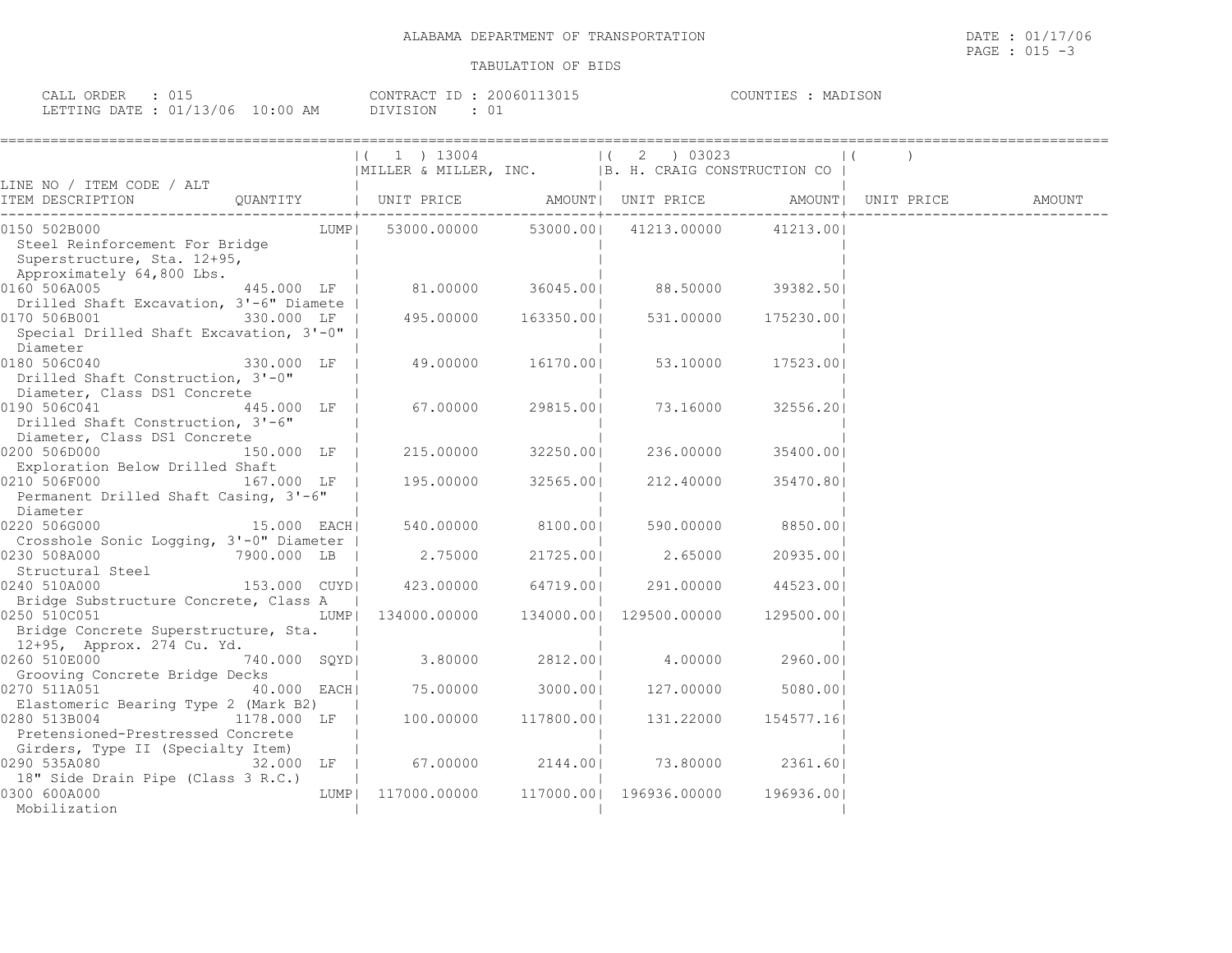| CALL ORDER                       |          | CONTRACT ID: 20060113015 | MADISON<br>COUNTIES |
|----------------------------------|----------|--------------------------|---------------------|
| LETTING DATE : 01/13/06 10:00 AM | DIVISION |                          |                     |

|                                                                                  |               |      |                                                                    | =================== |                      | =================  |  |        |
|----------------------------------------------------------------------------------|---------------|------|--------------------------------------------------------------------|---------------------|----------------------|--------------------|--|--------|
|                                                                                  |               |      | $1$ ) 13004<br> MILLER & MILLER, INC.  B. H. CRAIG CONSTRUCTION CO |                     | $(2)$ 03023          |                    |  |        |
| LINE NO / ITEM CODE / ALT                                                        |               |      |                                                                    |                     |                      |                    |  |        |
| ITEM DESCRIPTION                                                                 |               |      |                                                                    |                     |                      |                    |  | AMOUNT |
| 0310 602A000                                                                     |               |      | 13.000 EACH 220.00000 2860.00 238.00000 3094.00                    |                     |                      |                    |  |        |
| Right Of Way Markers<br>0320 610C001                                             | 1534.000 TON  |      | $20.00000$ $30680.00$ $40.50000$                                   |                     |                      | 62127.001          |  |        |
| Loose Riprap, Class 2<br>0330 610D003                                            |               |      | 827.000 SQYD  2.00000 1654.00  3.00000                             |                     |                      | 2481.001           |  |        |
| Filter Blanket, Geotextile<br>0340 619A101<br>18" Side Drain Pipe End Treatment, | 2.000 EACH    |      | 820.00000  1640.00  898.00000                                      |                     |                      | 1796.001           |  |        |
| Class 1<br>0350 630A001                                                          | 958.000 LF    |      |                                                                    | 20.00000 19160.00   | 21.28000             | 20386.241          |  |        |
| Steel Beam Guardrail, Class A, Type 2  <br>0360 630C003                          | 4.000 EACH    |      | 1300.00000 5200.00                                                 |                     | 1344.00000           | 5376.001           |  |        |
| Guardrail End Anchor, Type 13                                                    |               |      |                                                                    |                     |                      |                    |  |        |
| 0370 630C050<br>Guardrail End Anchor, Type 20 Series                             | 4.000 EACH    |      | 1900.00000 7600.00                                                 |                     |                      | 2128.00000 8512.00 |  |        |
| 0380 650A000<br>Topsoil                                                          | 1404.000 CUYD |      | 8.70000                                                            |                     | 12214.80    10.05000 | 14110.201          |  |        |
| 0390 652A100<br>Seeding                                                          | 1.000 ACRE    |      | 400.00000                                                          | 400.00              | 531.00000            | 531.00             |  |        |
| 0400 656A010<br>Mulching                                                         | 1.000 ACRE    |      |                                                                    | 400.00000 400.00    | 531.00000            | 531.001            |  |        |
| 0410 665F000<br>Hay Bales                                                        | 76.000 EACH   |      | 9.00000                                                            | 684.001             | 7.67000              | 582.921            |  |        |
| 0420 665J000<br>Silt Fence, Type A                                               | 3024.000 LF   |      | 3.00000                                                            | 9072.00             | 3.34000              | 10100.161          |  |        |
| 0430 6650001<br>Silt Fence Removal                                               | 3024.000 LF   |      |                                                                    | $0.20000$ 604.801   |                      | 1.20000 3628.801   |  |        |
| 0440 680A000<br>Engineering Controls                                             |               | LUMP | 10500.00000 10500.00                                               |                     | 17155.00000          | 17155.001          |  |        |
| 0450 701A031<br>Solid White, Class 2, Type A Traffic                             | 1.000 MILEI   |      | 2000.00000 2000.001                                                |                     | 2260.00000           | 2260.001           |  |        |
| Stripe (0.06" Thick)<br>0460 701A035<br>Solid Yellow, Class 2, Type A Traffic    | 1.000 MILE    |      | 2000.00000                                                         | 2000.001            | 2825.00000           | 2825.001           |  |        |
| Stripe (0.09" Thick)<br>0470 701A045<br>Broken Yellow, Class 2, Type A Traffic   | $1.000$ MILE  |      | 1500.00000 1500.00                                                 |                     | 1130.00000           | 1130.00            |  |        |
| Stripe (0.09" Thick)<br>0480 705A002<br>Pavement Markers, Class A, Type 2-A      | 25.000 EACH   |      | 11.00000 275.00                                                    |                     | 11,30000             | 282.50             |  |        |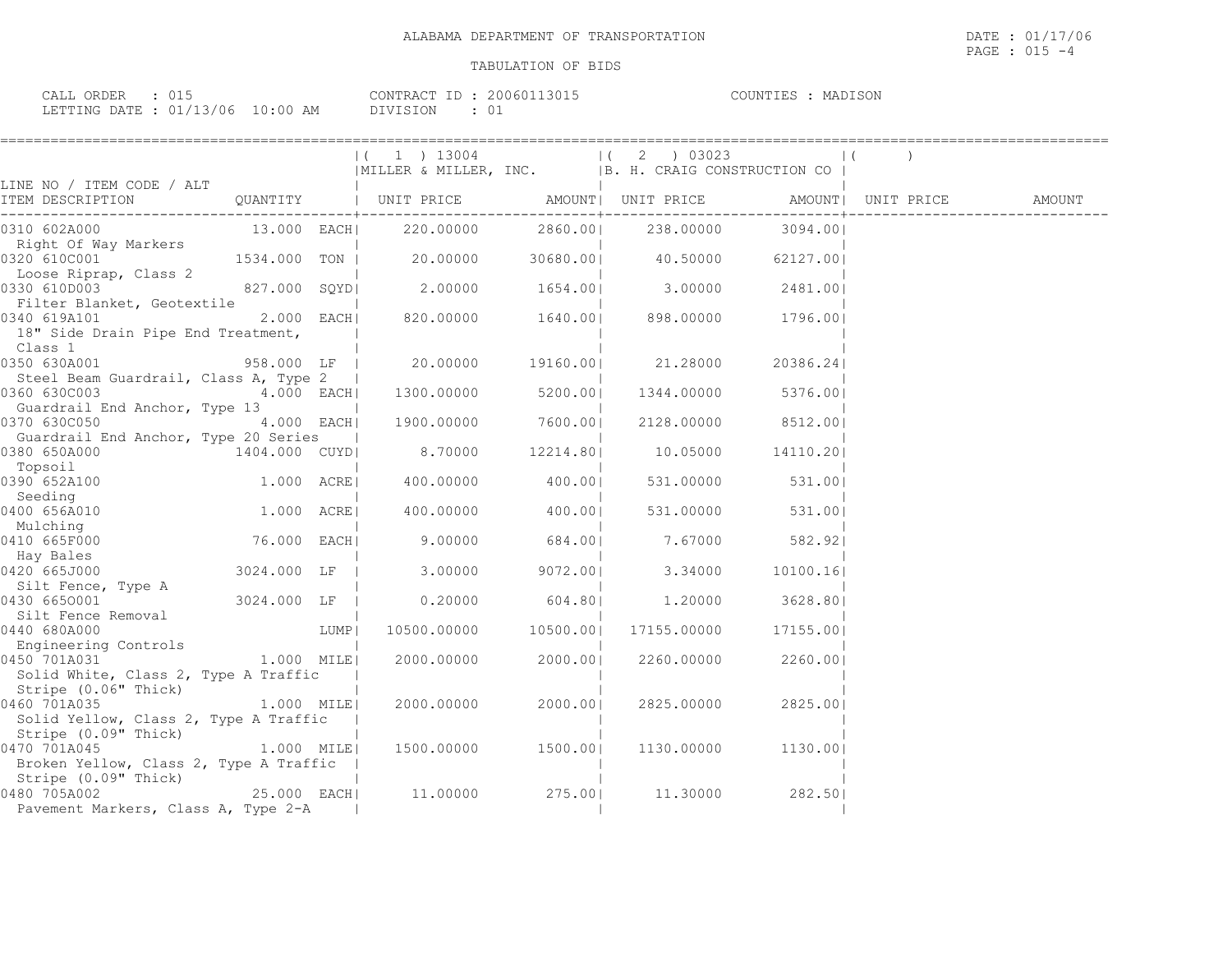| CALL ORDER                       |          | CONTRACT ID: 20060113015 | COUNTIES :<br>MADISON |
|----------------------------------|----------|--------------------------|-----------------------|
| LETTING DATE : 01/13/06 10:00 AM | DIVISION |                          |                       |

| LINE NO / ITEM CODE / ALT<br>ITEM DESCRIPTION                               | OUANTITY     |      | $(1)$ 1 $13004$<br>MILLER & MILLER, INC.<br>UNIT PRICE | AMOUNT          | 2 ) 03023<br> B. H. CRAIG CONSTRUCTION CO<br>UNIT PRICE | AMOUNT         | UNIT PRICE | AMOUNT |
|-----------------------------------------------------------------------------|--------------|------|--------------------------------------------------------|-----------------|---------------------------------------------------------|----------------|------------|--------|
|                                                                             |              |      |                                                        |                 |                                                         |                |            |        |
| 0490 740B000<br>Construction Signs                                          | 243.000 SOFT |      | 9.00000                                                | 2187.001        | 9.44000                                                 | 2293.921       |            |        |
| 0500 740F002<br>Barricades, Type III                                        | 8.000        | EACH | 210,00000                                              | 1680.001        | 219.00000                                               | 1752.001       |            |        |
| 0510 7401005<br>Warning Lights, Type B (Detachable Head                     | 4.000        | EACH | 500,00000                                              | 2000.001        | 529.00000                                               | 2116.001       |            |        |
| 0520 998A000<br>Construction Fuel (Maximum Bid Limited<br>To $$100,000.00)$ |              | LUMP | 0.00000                                                | 0.001           | 0.00000                                                 | 0.001          |            |        |
| SECTION TOTALS                                                              |              |      |                                                        | \$1,201,682.50] |                                                         | \$1,403,681.04 |            | 0.00   |
| CONTRACT TOTALS                                                             |              |      |                                                        | \$1,201,682.50  |                                                         | \$1,403,681.04 |            |        |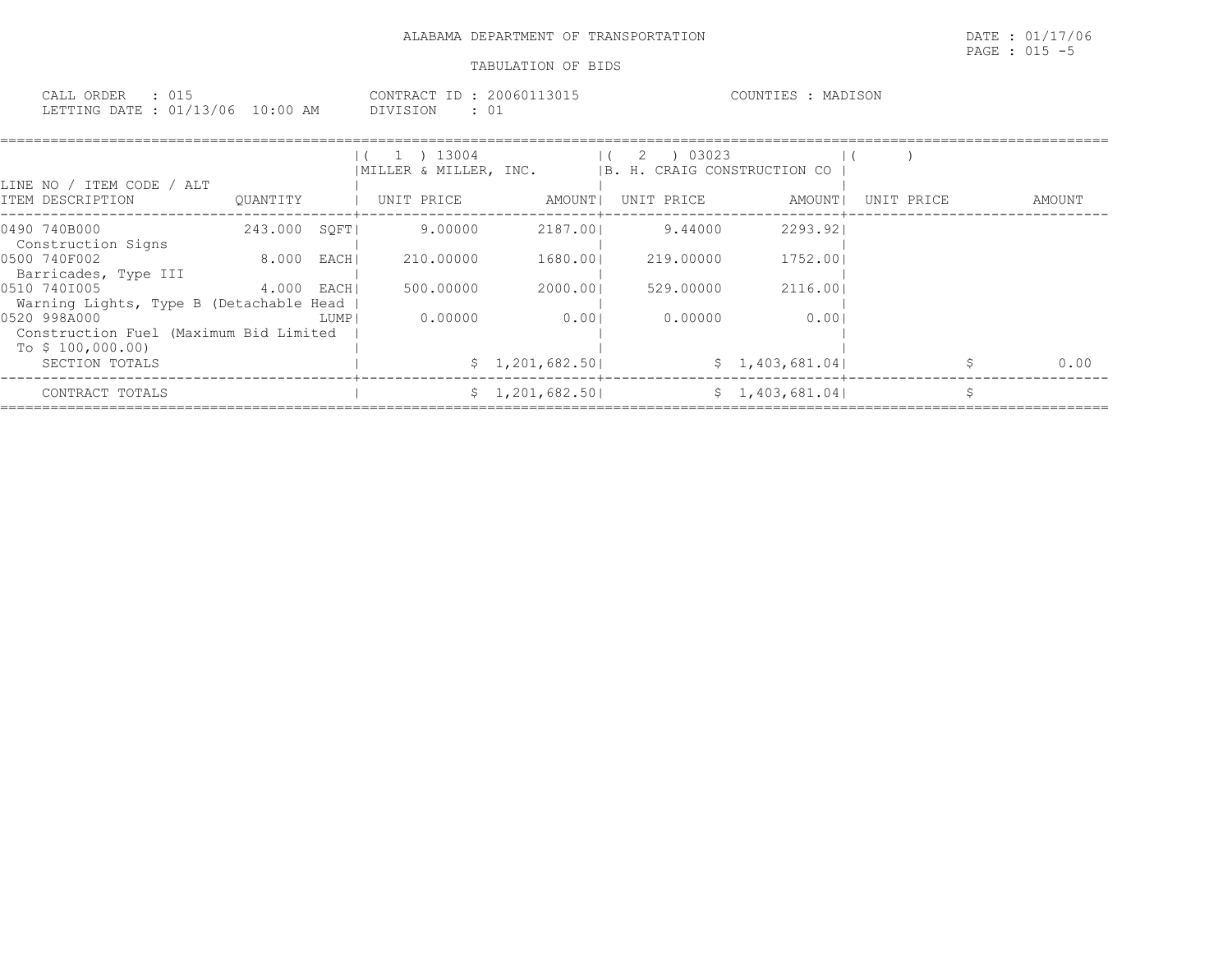# ALABAMA DEPARTMENT OF TRANSPORTATION **EXECUTE:** 01/17/06

# PAGE : 017 -1

| CALL ORDER : 017<br>LETTING DATE : 01/13/06 10:00 AM |                                            | CONTRACT ID: 20060113017<br>DIVISION : 06 |                                                                                                                                            |              | COUNTIES : DALLAS |                     |                                    |  |
|------------------------------------------------------|--------------------------------------------|-------------------------------------------|--------------------------------------------------------------------------------------------------------------------------------------------|--------------|-------------------|---------------------|------------------------------------|--|
|                                                      | CONTRACT DESCRIPTION :<br>Length 0.170 mi. |                                           | 45<br>CONTRACT TIME :<br>for constructing the Bridge Replacement (Precast) and<br>Approaches on CR-179 at Tributary to Boque Chitto Creek. | Working Days | (available days)  |                     | PROJECT(S) : ACGBBRZ-BRZ-2400(206) |  |
| RANK                                                 | VENDOR NO./NAME                            |                                           |                                                                                                                                            |              |                   | TOTAL<br><b>BID</b> | % OVER<br>LOW BID                  |  |
|                                                      | 14008                                      | NEWELL & BUSH, INC.                       |                                                                                                                                            |              |                   | 249,853.80          | 100.0000%                          |  |
|                                                      | 13099                                      | MCINNIS, LLC                              |                                                                                                                                            |              |                   | 254,469.75          | 101.8475%                          |  |
|                                                      | 07048                                      | GLASGOW CONSTRUCTION CO., INC.            |                                                                                                                                            |              |                   | 269,476.00          | 107.8535%                          |  |
|                                                      | 13021                                      | MURPHREE BRIDGE CORPORATION               |                                                                                                                                            | 283,927.06   | 113.6373%         |                     |                                    |  |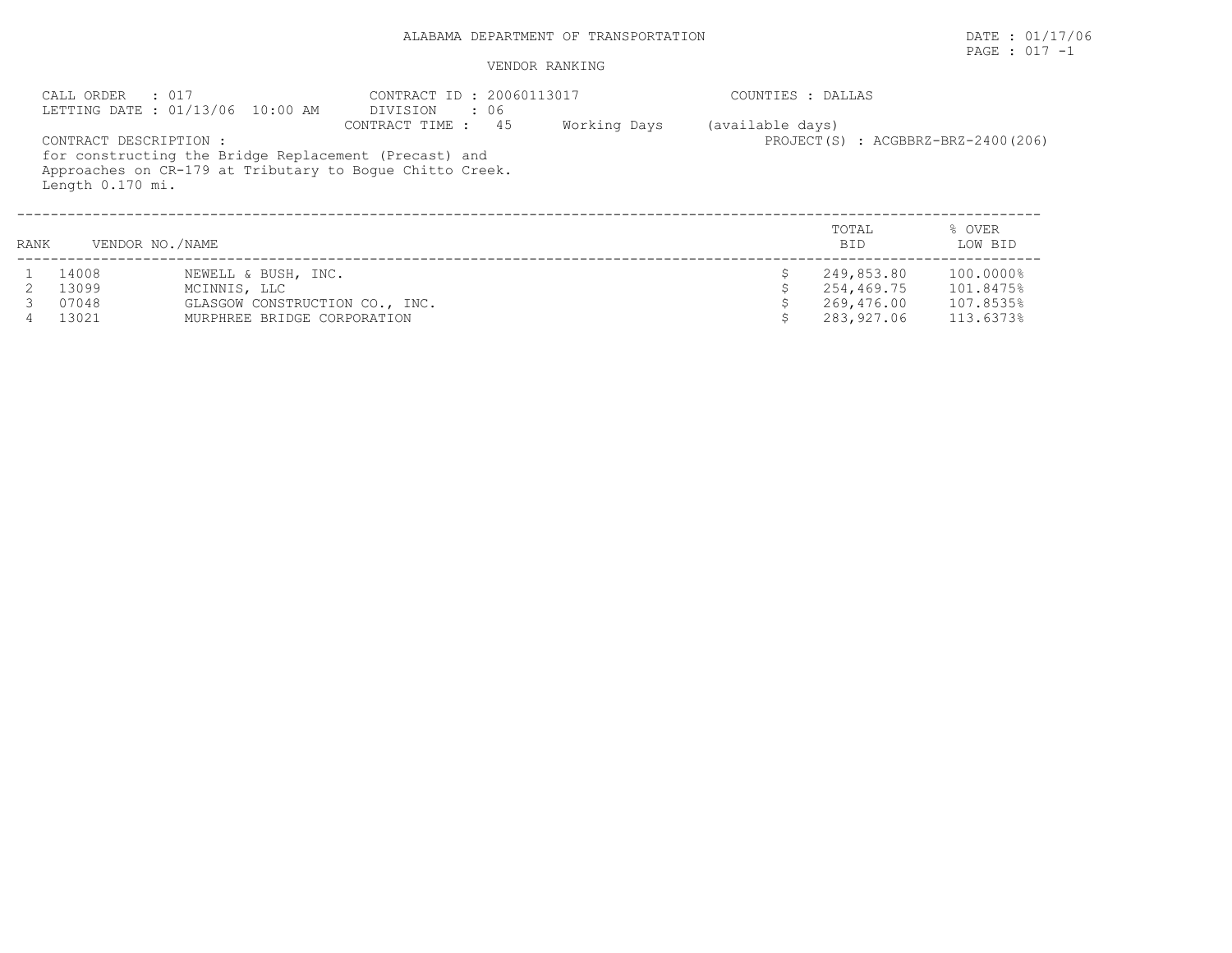| CALL ORDER : 017 |                                 | CONTRACT ID: 20060113017 | COUNTIES : DALLAS |
|------------------|---------------------------------|--------------------------|-------------------|
|                  | LETTING DATE: 01/13/06 10:00 AM | DIVISION : 06            |                   |

|                                                                                                                                       |                | 1 ) 14008<br> NEWELL & BUSH, INC.                    |                    | $(2)$ 13099<br>MCINNIS, LLC |           | 3) 07048<br>$\left  \right $<br> GLASGOW CONSTRUCTION CO., INC. |          |
|---------------------------------------------------------------------------------------------------------------------------------------|----------------|------------------------------------------------------|--------------------|-----------------------------|-----------|-----------------------------------------------------------------|----------|
| LINE NO / ITEM CODE / ALT<br>ITEM DESCRIPTION                                                                                         | QUANTITY       | UNIT PRICE   AMOUNT  UNIT PRICE   AMOUNT  UNIT PRICE |                    |                             |           |                                                                 | AMOUNT   |
| SECTION 0001<br>Total                                                                                                                 |                |                                                      |                    |                             |           |                                                                 |          |
| 0010 201A002<br>Clearing And Grubbing (Maximum<br>Allowable Bid \$ 4000.00 Per Acre)<br>(Approximately 2)                             | LUMP           |                                                      | 8000.00000 8000.00 | 8000.00000                  | 8000.001  | 6000.00000                                                      | 6000.00  |
| 0020 206A000                                                                                                                          | LUMP           | 17500.00000                                          | 17500.001          | 5000.00000                  | 5000.001  | 5000.00000                                                      | 5000.00  |
| Removal Of Old Bridge, Station 5+62.27<br>0030 206D011<br>Removing Fence                                                              | 1742.000 LF    | 2,00000                                              | 3484.001           | 2,00000                     | 3484.001  | 2,00000                                                         | 3484.00  |
| 0040 210A000<br>Unclassified Excavation                                                                                               | 154.000 CUYDI  | 10,10000                                             | 1555.401           | 10,00000                    | 1540.001  | 10.00000                                                        | 1540.00  |
| 0050 210D021<br>Borrow Excavation (Loose Truckbed                                                                                     | 2734.000 CUYDI | 10,10000                                             | 27613.401          | 10,00000                    | 27340.001 | 12,00000                                                        | 32808.00 |
| Measurement) (A-4 Or Better)<br>0060 230A000<br>Roadbed Processing                                                                    | 9.000 RBST     | 525,00000                                            | 4725.001           | 500.00000                   | 4500.001  | 800,00000                                                       | 7200.00  |
| $1925.000$ SQYD<br>0070 301A102<br>Soil Aggregate Base Course, Type A,                                                                |                | 7.00000                                              | 13475.00           | 6.75000                     | 12993.75  | 8,00000                                                         | 15400.00 |
| Road Mixed, 6" Compacted Thickness<br>0080 505A032<br>$1.000$ EACH<br>Steel Test Piles (HP 12x53) (Maximum Bid                        |                | 2000.00000                                           | 2000.001           | 2000.00000                  | 2000.001  | 2000.00000                                                      | 2000.00  |
| Limited To \$2000 Per Each Test Pile)<br>0090 505B102<br>Static Loading Tests (HP 12X53)<br>(Maximum Bid Limited To \$2000 Per Each   | $1.000$ EACH   | 2000.00000                                           | 2000.001           | 1500.00000                  | 1500.001  | 500.00000                                                       | 500.00   |
| Loading Test)<br>960.000 LF<br>0100 505M002<br>Steel Piling Furnished And Driven (HP<br>12x53                                         |                | 33.00000                                             | 31680.001          | 35.00000                    | 33600.001 | 30.00000                                                        | 28800.00 |
| 0110 507A000                                                                                                                          | 2.000 EACH     | 2400.00000                                           | 4800.001           | 3000.00000                  | 6000.001  | 2100,00000                                                      | 4200.00  |
| Wire Rope Abutment Anchor Assembly<br>0120 511A000<br>Elastomeric Bearings, Type 1                                                    | 22.000 EACH    | 75,00000                                             | 1650.001           | 100.00000                   | 2200.001  | 100,00000                                                       | 2200.00  |
| 0130 512A014<br>Precast Concrete Abutment Caps, 2'-0"                                                                                 | 2.000 EACH     | 3000.00000                                           | 6000.00            | 3500.00000                  | 7000.00   | 3000.00000                                                      | 6000.00  |
| Wide By 1'-8" Deep By 33'-0" Long<br>0140 512C004<br>Precast Concrete Type 1 Span Section,<br>3'-6" Wide By 1'-9" Deep By 34'-0" Long | 6.000 EACH     | 3100.00000                                           | 18600.001          | 4000.00000                  | 24000.001 | 3000.00000                                                      | 18000.00 |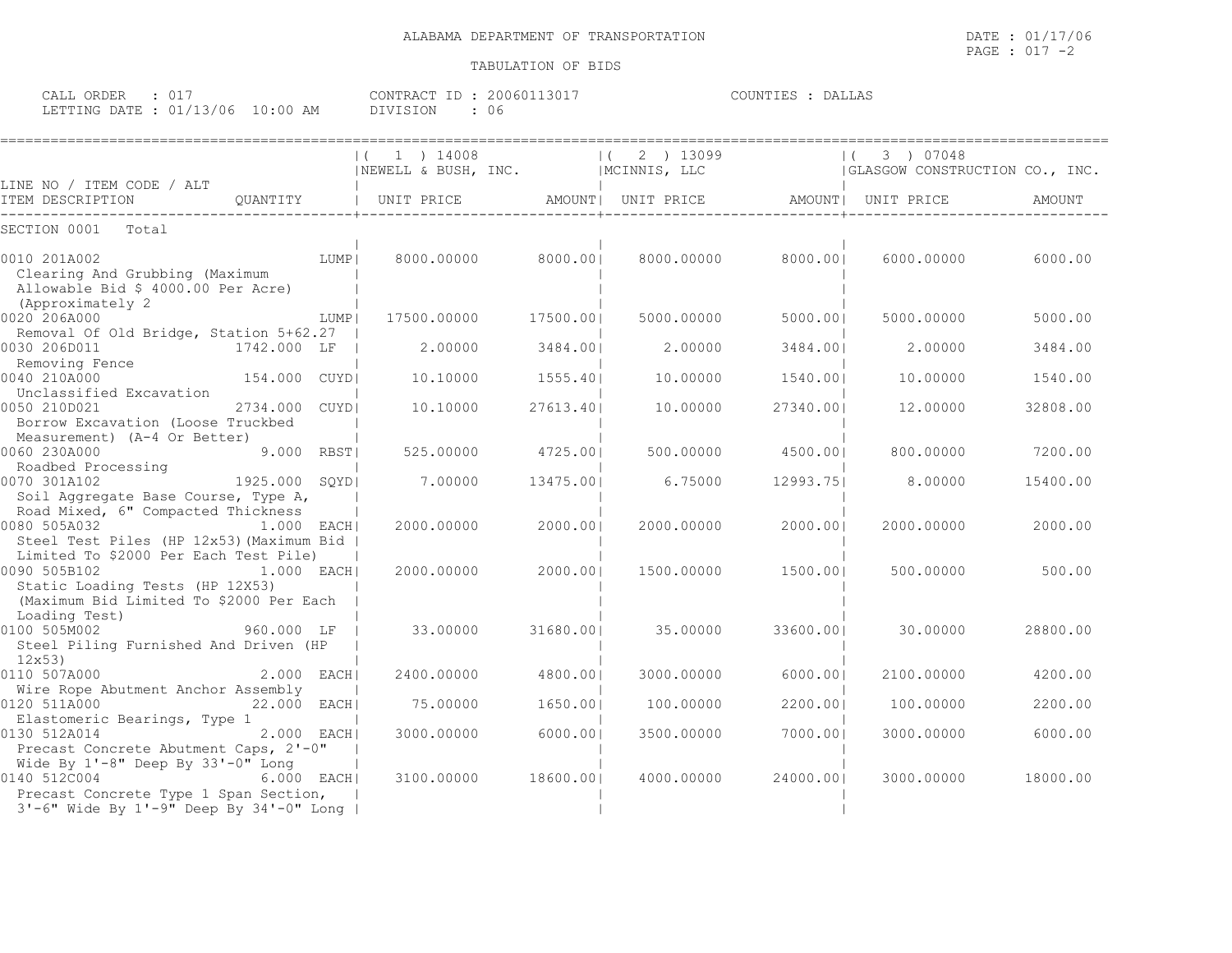====================================================================================================================================

## TABULATION OF BIDS

| CALL ORDER                       |  | CONTRACT ID: 20060113017 |    | COUNTIES : DALLAS |
|----------------------------------|--|--------------------------|----|-------------------|
| LETTING DATE : 01/13/06 10:00 AM |  | DIVISION                 | 06 |                   |

|                                                                                                        |              | $(1)$ 1 $14008$<br>INEWELL & BUSH, INC.                                                                    |           | $(2)$ 13099<br>MCINNIS, LLC |           | $(3)$ 07048<br>GLASGOW CONSTRUCTION CO., INC. |          |
|--------------------------------------------------------------------------------------------------------|--------------|------------------------------------------------------------------------------------------------------------|-----------|-----------------------------|-----------|-----------------------------------------------|----------|
| LINE NO / ITEM CODE / ALT<br>ITEM DESCRIPTION                                                          |              | QUANTITY   UNIT PRICE   AMOUNT  UNIT PRICE   AMOUNT  UNIT PRICE                                            |           |                             |           |                                               | AMOUNT   |
| 0150 512C007<br>Precast Concrete Type 2C Span Section,                                                 |              | 2.000   EACH        3400.00000            6800.00         4000.00000            8000.00         3300.00000 |           |                             |           |                                               | 6600.00  |
| 3'-6" Wide By 1'- 9" Deep By 34'-0" Long <br>0160 512D006<br>Precast Concrete Barrier Rail End         | 2.000 EACH   | 3300.00000                                                                                                 | 6600.001  | 5000.00000                  | 10000.001 | 3600.00000                                    | 7200.00  |
| Section, 34'-0" Long (Modified)<br>0170 512E000<br>Precast Concrete Abutment Panels, Type<br>A1        | 16.000 EACH  | 375.00000                                                                                                  | 6000.001  | 500.00000                   | 8000.001  | 500.00000                                     | 8000.00  |
| 0180 512F000 8.000 EACH                                                                                |              | 500,00000                                                                                                  | 4000.001  | 500.00000                   | 4000.001  | 700,00000                                     | 5600.00  |
| Precast Concrete Wing Panels, Type W1<br>0190 512G000 4.000 EACH<br>Precast Concrete Abutment Wing Cap |              | 600,00000                                                                                                  | 2400.001  | 600,00000                   | 2400.001  | 800,00000                                     | 3200.00  |
| Panels<br>0200 600A000                                                                                 | <b>LUMP</b>  | 26000.00000                                                                                                | 26000.001 | 25700.00000                 | 25700.001 | 35000.00000                                   | 35000.00 |
| Mobilization                                                                                           |              |                                                                                                            |           |                             |           |                                               |          |
| 0210 610C001                                                                                           | 218.000 TON  | 28.00000                                                                                                   | 6104.001  | 28,00000                    | 6104.001  | 30.00000                                      | 6540.00  |
| Loose Riprap, Class 2<br>0220 610D000                                                                  | 260.000 SQYD | 3.50000                                                                                                    | 910.001   | 3.50000                     | 910.001   | 2,00000                                       | 520.00   |
| Filter Blanket<br>0230 630C003                                                                         | 4.000 EACH   | 1500.00000                                                                                                 | 6000.001  | 1500.00000                  | 6000.001  | 1350.00000                                    | 5400.00  |
| Guardrail End Anchor, Type 13<br>0240 630C050<br>Guardrail End Anchor, Type 20 Series                  | 4.000 EACH   | 2000.00000                                                                                                 | 8000.001  | 2200,00000                  | 8800.00   | 1800.00000                                    | 7200.00  |
| 0250 636A004 1732.000 LF  <br>Barbed Wire Fence, 4 Strands, 4 Feet                                     |              | 7.00000                                                                                                    | 12124.001 | 6.50000                     | 11258.001 | 5,00000                                       | 8660.00  |
| High (Metal Post)                                                                                      |              |                                                                                                            |           |                             |           |                                               |          |
| 0260 650A000                                                                                           | 180.000 CUYD | 21,00000                                                                                                   | 3780.001  | 20,00000                    | 3600.001  | 10.00000                                      | 1800.00  |
| Topsoil<br>0270 652A100<br>Seeding                                                                     | 2.000 ACRE   | 625,00000                                                                                                  | 1250.001  | 600,00000                   | 1200.001  | 600,00000                                     | 1200.00  |
| 0280 656A010<br>Mulching                                                                               | 2.000 ACRE   | 625.00000                                                                                                  | 1250.001  | 600.00000                   | 1200.001  | 600,00000                                     | 1200.00  |
| 0290 665F000<br>Hay Bales                                                                              | 190.000 EACH | 8.50000                                                                                                    | 1615.001  | 10,00000                    | 1900.001  | 10,00000                                      | 1900.00  |
| 0300 665J000<br>Silt Fence, Type A                                                                     | 1896.000 LF  | 3.75000                                                                                                    | 7110.00   | 4.00000                     | 7584.001  | 7.00000                                       | 13272.00 |
| 0310 6650001<br>Silt Fence Removal                                                                     | 1896.000 LF  | 0.75000                                                                                                    | 1422.001  | 1,00000                     | 1896.001  | 2,00000                                       | 3792.00  |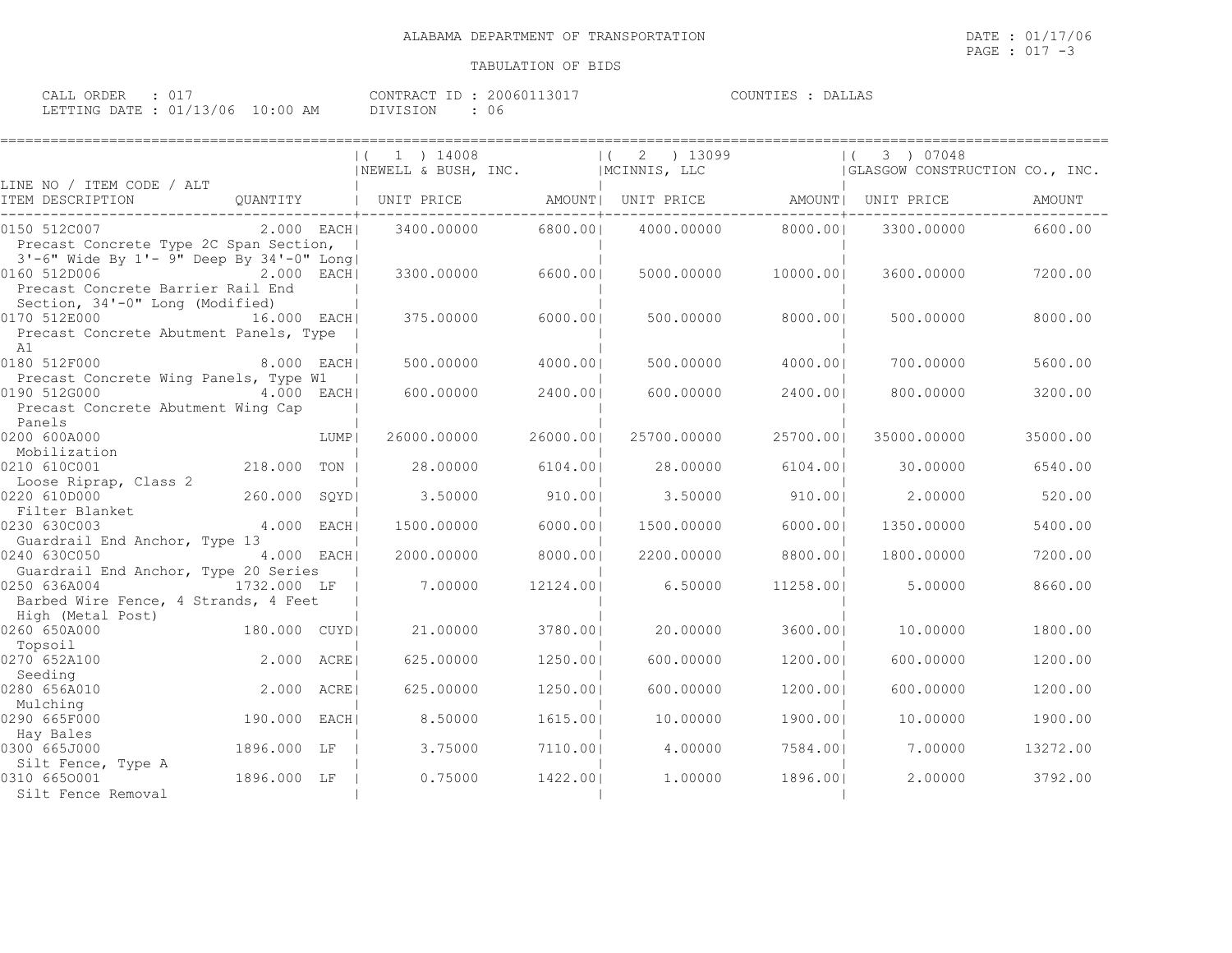| CALL ORDER : 017                 |  |          | CONTRACT ID: 20060113017 | COUNTIES : DALLAS |  |
|----------------------------------|--|----------|--------------------------|-------------------|--|
| LETTING DATE : 01/13/06 10:00 AM |  | DIVISION |                          |                   |  |

| LINE NO / ITEM CODE / ALT                                                  |          |        | 14008<br>INEWELL & BUSH, INC. |             | ) 13099<br>2<br>IMCINNIS, LLC |             | 07048<br>3)<br>(GLASGOW CONSTRUCTION CO., INC. |            |
|----------------------------------------------------------------------------|----------|--------|-------------------------------|-------------|-------------------------------|-------------|------------------------------------------------|------------|
| ITEM DESCRIPTION                                                           | OUANTITY |        | UNIT PRICE                    | AMOUNT      | UNIT PRICE                    | AMOUNT      | UNIT PRICE                                     | AMOUNT     |
| 0320 680A000<br>Engineering Controls                                       |          | LUMP   | 1000.00000                    | 1000.001    | 2500.00000                    | 2500.001    | 15000.00000                                    | 15000.00   |
| 0330 740B000<br>Construction Signs                                         | 146.000  | SOFTI  | 11,00000                      | 1606.001    | 10.00000                      | 1460.001    | 10.00000                                       | 1460.00    |
| 0340 740F002<br>Barricades, Type III                                       | 8.000    | EACH   | 200,00000                     | 1600.001    | 200,00000                     | 1600.001    | 250.00000                                      | 2000.00    |
| 0350 7401005<br>Warning Lights, Type B (Detachable Head                    | 4.000    | EACH   | 300.00000                     | 1200.001    | 300.00000                     | 1200.001    | 200,00000                                      | 800.00     |
| 0360 998A000<br>Construction Fuel (Maximum Bid Limited<br>To $$12,000.00)$ |          | LUMP I | 0.00000                       | 0.001       | 0.00000                       | 0.001       | 0.00000                                        | 0.00       |
| SECTION TOTALS                                                             |          |        |                               | 249,853.801 | S.                            | 254, 469.75 | S                                              | 269,476.00 |
| CONTRACT TOTALS                                                            |          |        | S.                            | 249,853.801 | S.                            | 254, 469.75 | Ŝ.                                             | 269,476.00 |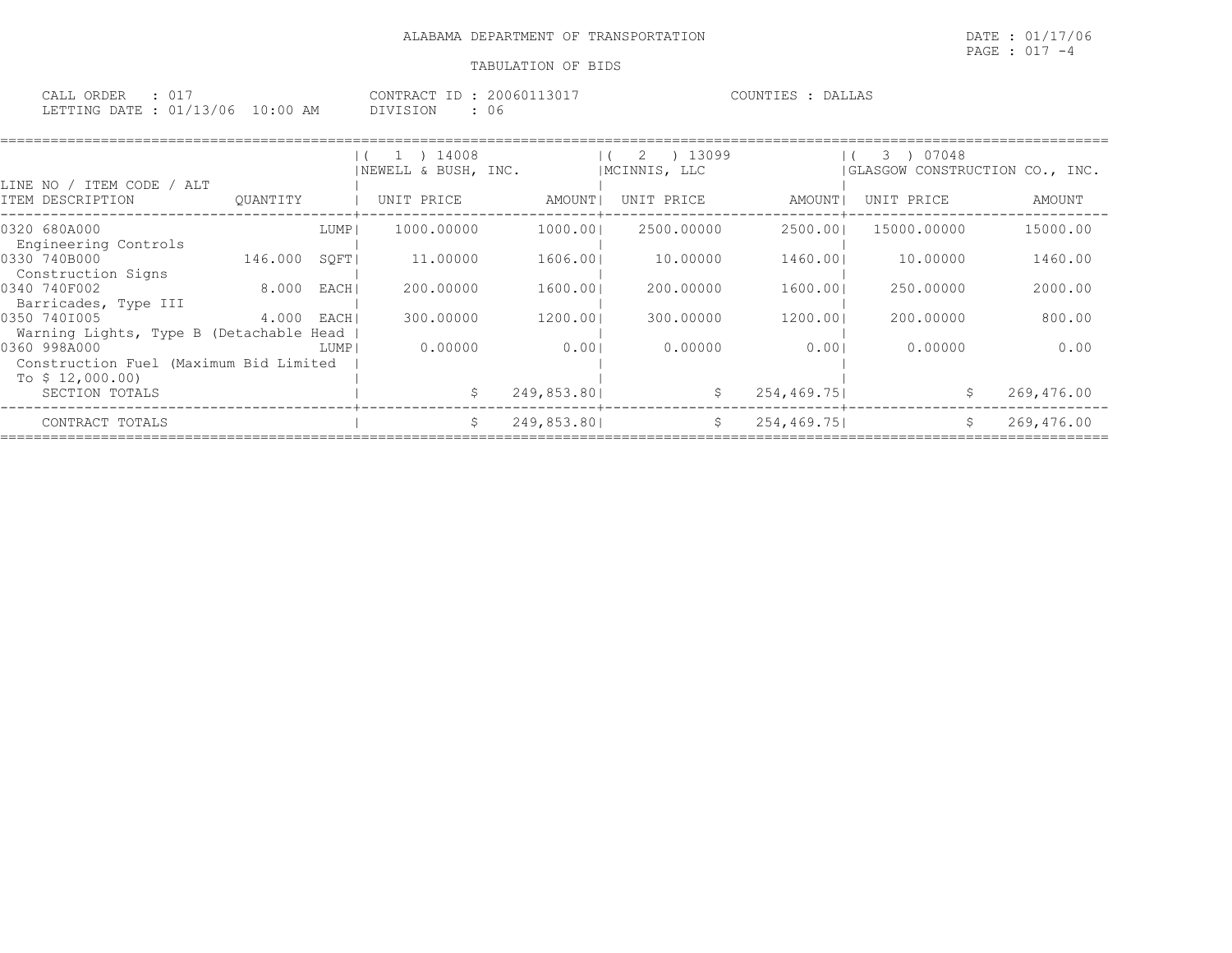PAGE : 017 -5

| CALL ORDER : 017<br>LETTING DATE : 01/13/06 10:00 AM | CONTRACT ID: 20060113017<br>DIVISION : 06 | COUNTIES : DALLAS |  |
|------------------------------------------------------|-------------------------------------------|-------------------|--|
|                                                      | $(4)$ 13021                               |                   |  |

| LINE NO / ITEM CODE / ALT                                                                                       |                        | MURPHREE BRIDGE CORPORATION |                   |                                       |  |        |
|-----------------------------------------------------------------------------------------------------------------|------------------------|-----------------------------|-------------------|---------------------------------------|--|--------|
| ITEM DESCRIPTION QUANTITY   UNIT PRICE                                                                          |                        |                             |                   | AMOUNT  UNIT PRICE AMOUNT  UNIT PRICE |  | AMOUNT |
| SECTION 0001 Total                                                                                              |                        |                             |                   |                                       |  |        |
| 0010 201A002<br>Clearing And Grubbing (Maximum<br>Allowable Bid \$ 4000.00 Per Acre)<br>(Approximately 2        | LUMP                   | 8000.00000 8000.00          |                   |                                       |  |        |
| 0020 206A000                                                                                                    | LUMP                   | 20000.00000                 | 20000.00          |                                       |  |        |
| Removal Of Old Bridge, Station 5+62.27  <br>0030 206D011                                                        | 1742.000 LF            | $2.00000$ 3484.00           |                   |                                       |  |        |
| Removing Fence<br>0040 210A000<br>0040 210A000<br>Unclassified Excavation                                       | 154.000 CUYDI          | 10.00000                    | 1540.001          |                                       |  |        |
| 0050 210D021<br>Borrow Excavation (Loose Truckbed<br>Measurement) (A-4 Or Better)                               | 2734.000 CUYDI         | 10.00000                    | 27340.00          |                                       |  |        |
| 0060 230A000                                                                                                    | 9.000 RBSTI            |                             | 500.00000 4500.00 |                                       |  |        |
| Roadbed Processing<br>0070 301A102<br>Soil Aggregate Base Course, Type A,<br>Road Mixed, 6" Compacted Thickness | SSING<br>1925.000 SQYD | 6.75000                     | 12993.751         |                                       |  |        |
| 0080 505A032<br>Steel Test Piles (HP 12x53) (Maximum Bid  <br>Limited To \$2000 Per Each Test Pile)             | 1.000 EACH             | 2000.00000                  | 2000.001          |                                       |  |        |
| 0090 505B102<br>Static Loading Tests (HP 12X53)<br>(Maximum Bid Limited To \$2000 Per Each<br>Loading Test)     | 1.000 EACH             | 2000.00000                  | 2000.001          |                                       |  |        |
| 0100 505M002<br>Steel Piling Furnished And Driven (HP<br>12x53                                                  | 960.000 LF             | 22.95000                    | 22032.001         |                                       |  |        |
| 0110 507A000<br>Wire Rope Abutment Anchor Assembly                                                              | 2.000 EACH             | 2500.00000                  | 5000.00           |                                       |  |        |
| 0120 511A000<br>Elastomeric Bearings, Type 1                                                                    | 22.000 EACH            | 150.00000                   | 3300.001          |                                       |  |        |
| 0130 512A014<br>Precast Concrete Abutment Caps, 2'-0"<br>Wide By 1'-8" Deep By 33'-0" Long                      | 2.000 EACH             | 4860.00000                  | 9720.001          |                                       |  |        |
| 0140 512C004<br>Precast Concrete Type 1 Span Section,<br>3'-6" Wide By 1'-9" Deep By 34'-0" Long                | $6.000$ EACH           | 5610.00000                  | 33660.001         |                                       |  |        |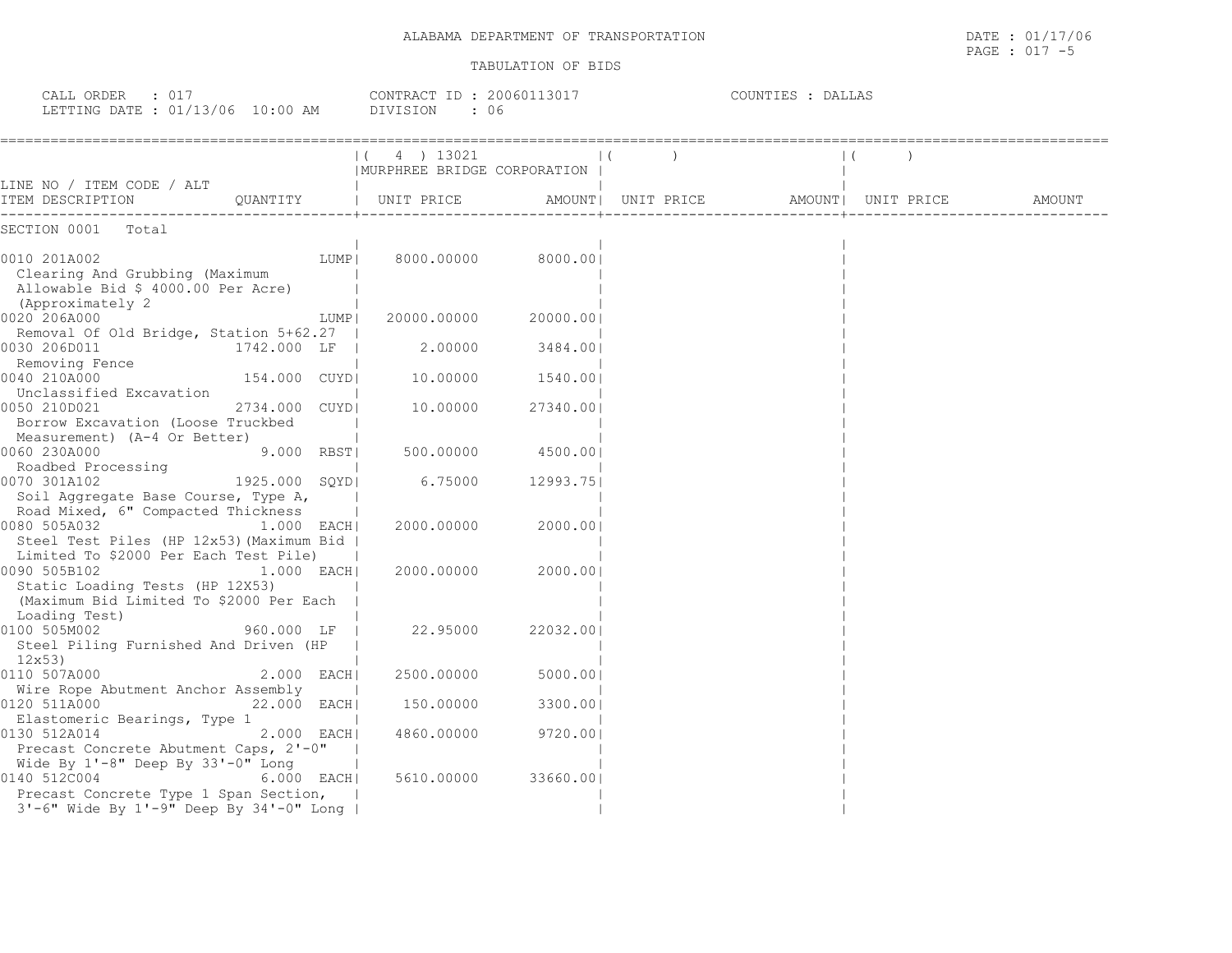| CALL ORDER : 017                 |          | CONTRACT ID: 20060113017 | COUNTIES : DALLAS |
|----------------------------------|----------|--------------------------|-------------------|
| LETTING DATE : 01/13/06 10:00 AM | DIVISION |                          |                   |

|                                                                                                       |              |           | (4) 13021<br>  MURPHREE BRIDGE CORPORATION |                      |                                                    |  |  |
|-------------------------------------------------------------------------------------------------------|--------------|-----------|--------------------------------------------|----------------------|----------------------------------------------------|--|--|
| LINE NO / ITEM CODE / ALT                                                                             |              |           |                                            |                      |                                                    |  |  |
| ITEM DESCRIPTION                                                                                      |              |           | QUANTITY   UNIT PRICE                      |                      | AMOUNT   UNIT PRICE   AMOUNT   UNIT PRICE   AMOUNT |  |  |
| 0150 512C007<br>Precast Concrete Type 2C Span Section,                                                | $2.000$ EACH |           |                                            | 5815,00000 11630,001 |                                                    |  |  |
| $3'-6''$ Wide By $1'-9''$ Deep By $34'-0''$ Long<br>0160 512D006<br>Precast Concrete Barrier Rail End | $2.000$ EACH |           | 6115.00000 12230.00                        |                      |                                                    |  |  |
| Section, 34'-0" Long (Modified)<br>0170 512E000<br>Precast Concrete Abutment Panels, Type<br>A1       | 16.000 EACH  |           | 335.00000                                  | 5360.00              |                                                    |  |  |
| 0180 512F000                                                                                          | 8.000 EACHI  |           |                                            | 590.00000 4720.00    |                                                    |  |  |
| Precast Concrete Wing Panels, Type W1<br>0190 512G000<br>Precast Concrete Abutment Wing Cap           | 4.000 EACH   | $\sim$ 1. | 700.00000                                  | 2800.00              |                                                    |  |  |
| Panels<br>0200 600A000                                                                                |              | LUMP      | 38746.31000                                | 38746.31             |                                                    |  |  |
| Mobilization<br>0210 610C001<br>Loose Riprap, Class 2                                                 | 218.000 TON  |           | 28.00000                                   | 6104.001             |                                                    |  |  |
| 0220 610D000                                                                                          | 260.000 SQYD |           | 3.50000                                    | 910.00               |                                                    |  |  |
| Filter Blanket<br>0230 630C003                                                                        | 4.000 EACH   |           | 1200.00000                                 | 4800.00              |                                                    |  |  |
| Guardrail End Anchor, Type 13<br>0240 630C050<br>Guardrail End Anchor, Type 20 Series                 | $4.000$ EACH |           |                                            | 1900.00000 7600.001  |                                                    |  |  |
| 0250 636A004<br>Barbed Wire Fence, 4 Strands, 4 Feet<br>High (Metal Post)                             | 1732.000 LF  |           | 6.50000                                    | 11258.001            |                                                    |  |  |
| 0260 650A000<br>Topsoil                                                                               | 180.000 CUYD |           | 20.00000                                   | 3600.00              |                                                    |  |  |
| 0270 652A100                                                                                          | 2.000 ACRE   |           | 600.00000                                  | 1200.001             |                                                    |  |  |
| Seeding<br>0280 656A010                                                                               | 2.000 ACRE   |           | 600.00000                                  | 1200.00              |                                                    |  |  |
| Mulching<br>0290 665F000<br>Hay Bales                                                                 | 190.000 EACH |           | 8.00000                                    | 1520.001             |                                                    |  |  |
| 0300 665J000                                                                                          | 1896.000 LF  |           | 3.50000                                    | 6636.001             |                                                    |  |  |
| Silt Fence, Type A<br>0310 6650001<br>Silt Fence Removal                                              | 1896.000 LF  |           | 0.50000                                    | 948.00               |                                                    |  |  |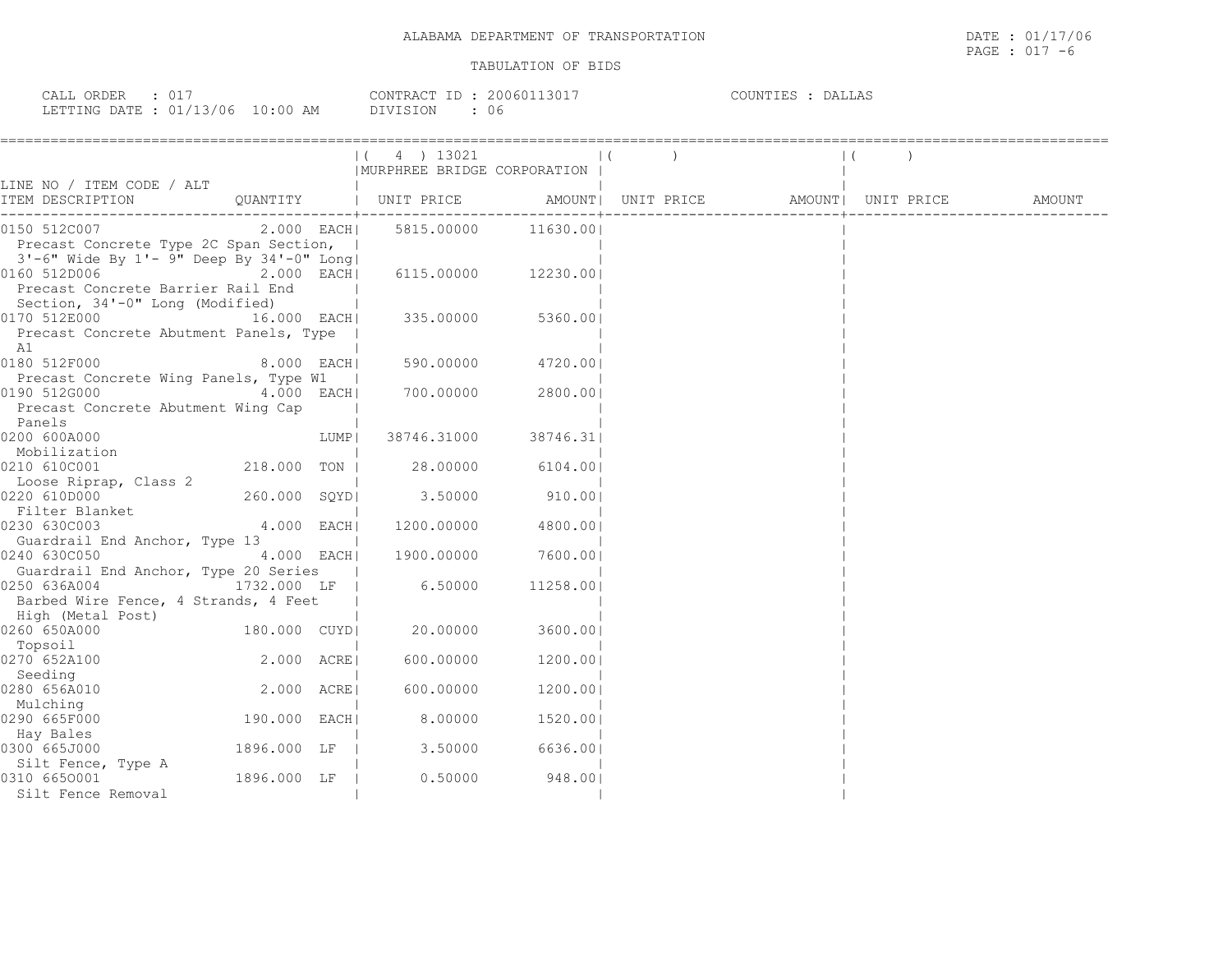| CALL ORDER                 |            | . 20060113017<br>CONTRACT ID : | COUNTIES<br><b>DALLAS</b> |
|----------------------------|------------|--------------------------------|---------------------------|
| : 01/13/06<br>LETTING DATE | $10:00$ AM | 06<br>DIVISION                 |                           |

|                                         |              |      | 13021<br>4)                  |             |            |             |            |        |
|-----------------------------------------|--------------|------|------------------------------|-------------|------------|-------------|------------|--------|
|                                         |              |      | IMURPHREE BRIDGE CORPORATION |             |            |             |            |        |
| LINE NO / ITEM CODE / ALT               |              |      |                              |             |            |             |            |        |
| ITEM DESCRIPTION                        | OUANTITY     |      | UNIT PRICE                   | AMOUNT      | UNIT PRICE | AMOUNT      | UNIT PRICE | AMOUNT |
| 0320 680A000                            |              | LUMP | 4000.00000                   | 4000.001    |            |             |            |        |
| Engineering Controls                    |              |      |                              |             |            |             |            |        |
| 0330 740B000                            | 146.000 SOFT |      | 7.50000                      | 1095.00     |            |             |            |        |
| Construction Signs                      |              |      |                              |             |            |             |            |        |
| 0340 740F002                            | 8.000 EACH   |      | 185.00000                    | 1480.00     |            |             |            |        |
| Barricades, Type III                    |              |      |                              |             |            |             |            |        |
| 0350 7401005                            | 4.000 EACHI  |      | 130.00000                    | 520.001     |            |             |            |        |
| Warning Lights, Type B (Detachable Head |              |      |                              |             |            |             |            |        |
| 0360 998A000                            |              | LUMP | 0.00000                      | 0.00        |            |             |            |        |
| Construction Fuel (Maximum Bid Limited  |              |      |                              |             |            |             |            |        |
| To $$12,000.00)$                        |              |      |                              |             |            |             |            |        |
| SECTION TOTALS                          |              |      |                              | 283,927.061 |            | 0.001       |            | 0.00   |
| CONTRACT TOTALS                         |              |      | S.                           | 283,927.061 |            | S.<br>0.001 |            |        |
|                                         |              |      |                              |             |            |             |            |        |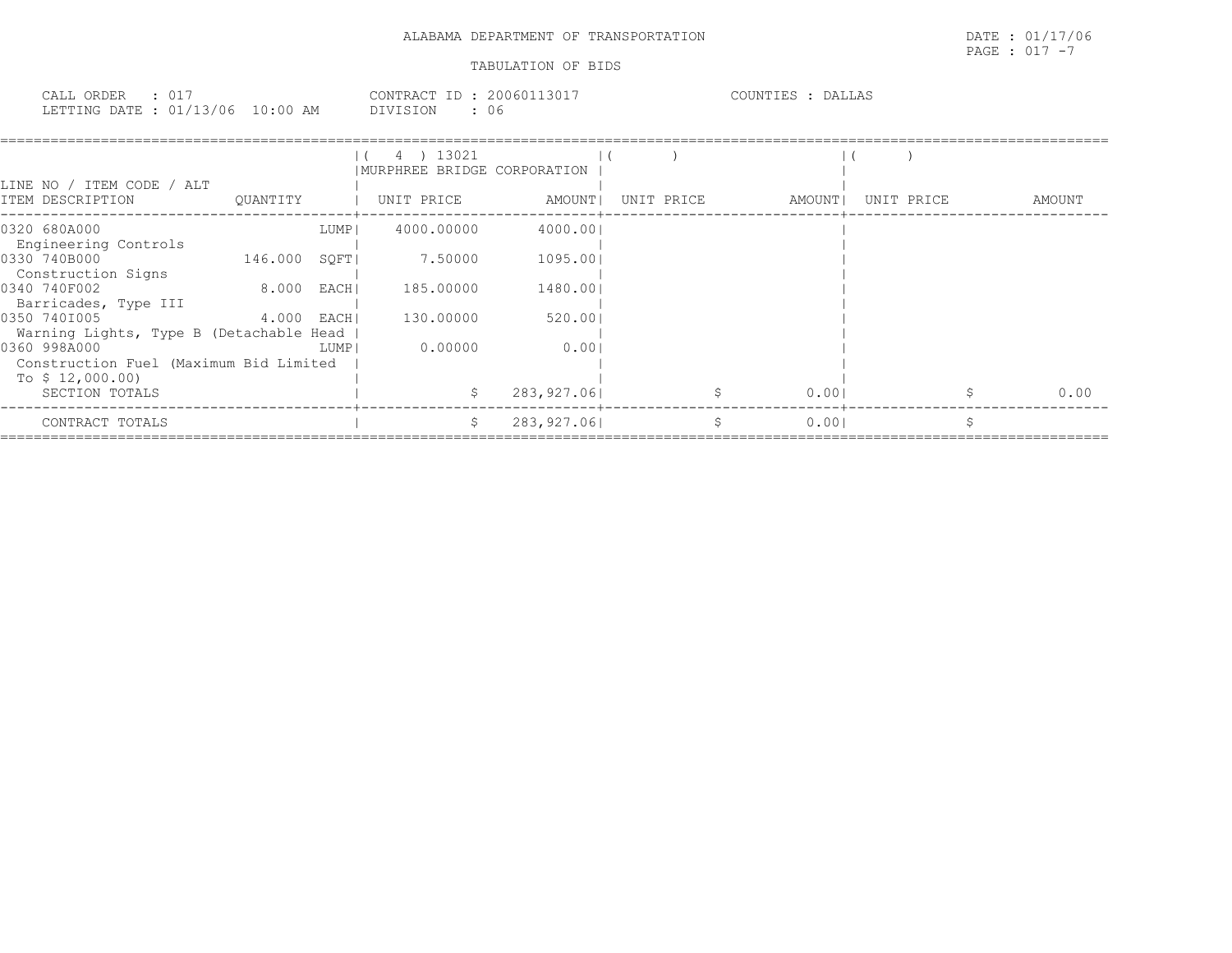# ALABAMA DEPARTMENT OF TRANSPORTATION DATE : 01/17/06

# PAGE : 018 -1

| CALL ORDER : 018<br>LETTING DATE : 01/13/06 10:00 AM |                                       | CONTRACT ID: 20060113018<br>DIVISION : 05 |                                                                                                                                            | COUNTIES : GREENE |                  |                     |                                    |  |  |
|------------------------------------------------------|---------------------------------------|-------------------------------------------|--------------------------------------------------------------------------------------------------------------------------------------------|-------------------|------------------|---------------------|------------------------------------|--|--|
|                                                      | CONTRACT DESCRIPTION :<br>$0.094$ mi. |                                           | CONTRACT TIME : 120<br>for constructing the Bridge Replacement and Approaches on<br>CR-86 at Big Buck Creek northeast of Knoxville. Length | Working Days      | (available days) |                     | PROJECT(S) : ACGBBRZ-BRZ-3200(203) |  |  |
| RANK                                                 | VENDOR NO./NAME                       |                                           |                                                                                                                                            |                   |                  | TOTAL<br><b>BID</b> | % OVER<br>LOW BID                  |  |  |
|                                                      | 02088                                 | B & B ENGINEERING & DESIGN, LLC           |                                                                                                                                            |                   |                  | 647,144.05          | 100.0000%                          |  |  |
|                                                      | 18024                                 | RACON, INC.                               |                                                                                                                                            |                   |                  | 689,805.73          | 106.5923%                          |  |  |
|                                                      | 01007                                 | ALABAMA BRIDGE BUILDERS, INC.             |                                                                                                                                            |                   |                  | 726,030.95          | 112.1900%                          |  |  |
|                                                      | 13099                                 | MCINNIS, LLC                              |                                                                                                                                            |                   |                  | 788,491.60          | 121.8417%                          |  |  |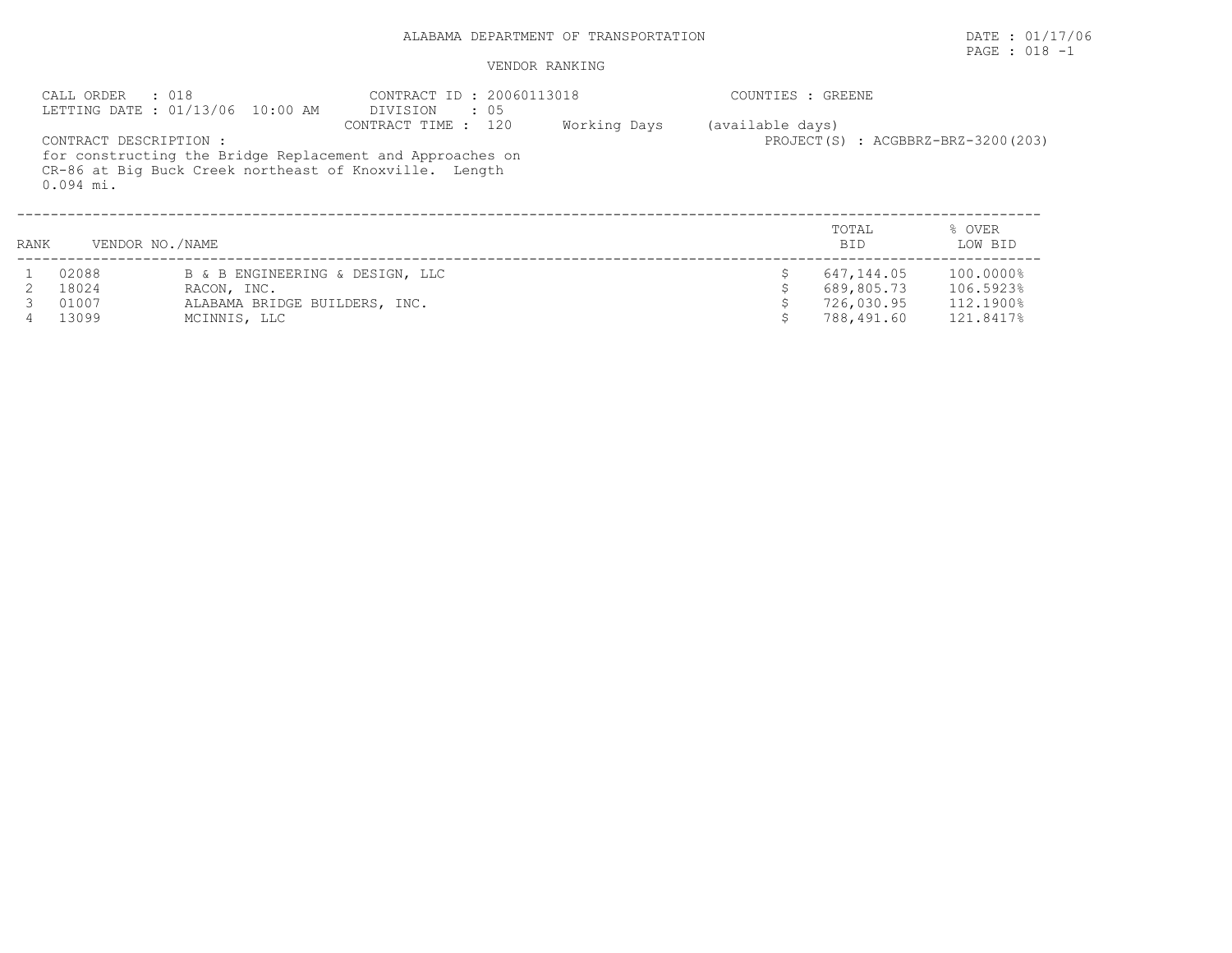| CALL ORDER : 018                 |  |          | CONTRACT ID: 20060113018 | COUNTIES : GREENE |  |
|----------------------------------|--|----------|--------------------------|-------------------|--|
| LETTING DATE : 01/13/06 10:00 AM |  | DIVISION |                          |                   |  |

|                                                                            |               | 1 ) 02088                                                                                                                                                                                                                                             |           | $(2)$ 18024 |                                                | 3 ) 01007   |                               |
|----------------------------------------------------------------------------|---------------|-------------------------------------------------------------------------------------------------------------------------------------------------------------------------------------------------------------------------------------------------------|-----------|-------------|------------------------------------------------|-------------|-------------------------------|
| LINE NO / ITEM CODE / ALT                                                  |               | $\begin{array}{ccc}   & 1 \\   & 2 \end{array}$ denotes the set of the set of the set of the set of the set of the set of the set of the set of the set of the set of the set of the set of the set of the set of the set of the set of the set of th |           |             |                                                |             | ALABAMA BRIDGE BUILDERS, INC. |
| ITEM DESCRIPTION                                                           |               | QUANTITY   UNIT PRICE                                                                                                                                                                                                                                 |           |             | AMOUNT   UNIT PRICE   AMOUNT   UNIT PRICE      |             | AMOUNT                        |
| Total<br>SECTION 0001                                                      |               |                                                                                                                                                                                                                                                       |           |             |                                                |             |                               |
| 0010 201A002                                                               | $LUMP \mid$   |                                                                                                                                                                                                                                                       |           |             | $4000.00000$ $4000.00$ $4000.00000$ $4000.001$ |             | 4000.00000 4000.00            |
| Clearing And Grubbing (Maximum<br>Allowable Bid \$ 4000 Per Acre) (Approx. |               |                                                                                                                                                                                                                                                       |           |             |                                                |             |                               |
| 1 Acre)                                                                    |               |                                                                                                                                                                                                                                                       |           |             |                                                |             |                               |
| 0020 206A000                                                               | LUMP I        | 40000.00000                                                                                                                                                                                                                                           | 40000.001 | 50000.00000 | 50000.001                                      | 40000.00000 | 40000.00                      |
| Removal Of Old Bridge, Station 8+95.86                                     |               |                                                                                                                                                                                                                                                       |           |             |                                                |             |                               |
| 0030 210A000<br>1386.000 CUYD                                              |               | 10.00000                                                                                                                                                                                                                                              | 13860.001 |             | 0.00000<br>0.001                               | 10,00000    | 13860.00                      |
| Unclassified Excavation                                                    |               |                                                                                                                                                                                                                                                       |           |             |                                                |             |                               |
| 0040 210D011                                                               | 348,000 CUYDI | 12,00000                                                                                                                                                                                                                                              | 4176.001  | 0.00000     | 0.001                                          | 20.00000    | 6960.00                       |
| Borrow Excavation (A-4 Or Better)                                          |               |                                                                                                                                                                                                                                                       |           |             |                                                |             |                               |
| 0050 230A000                                                               | 3.000 RBST    | 500.00000                                                                                                                                                                                                                                             | 1500.001  | 1500.00000  | 4500.00                                        | 1500.00000  | 4500.00                       |
| Roadbed Processing                                                         |               |                                                                                                                                                                                                                                                       |           |             |                                                |             |                               |
| $633.000$ SQYD<br>0060 301A012                                             |               | 10,00000                                                                                                                                                                                                                                              | 6330.001  | 15.00000    | 9495.00                                        | 14.00000    | 8862.00                       |
| Crushed Aggregate Base Course, Type B,                                     |               |                                                                                                                                                                                                                                                       |           |             |                                                |             |                               |
| Plant Mixed, 6" Compacted Thickness                                        |               |                                                                                                                                                                                                                                                       |           |             |                                                |             |                               |
| 0070 401A011                                                               | 633.000 SOYDI | 10.00000                                                                                                                                                                                                                                              | 6330.001  | 17.88000    | 11318.04                                       | 10.00000    | 6330.00                       |
| Bituminous Treatment AKG                                                   |               |                                                                                                                                                                                                                                                       |           |             |                                                |             |                               |
| 0080 502A000<br>14773.000 LB                                               |               | 0.85000                                                                                                                                                                                                                                               | 12557.05  | 0.88000     | 13000.24                                       | 0.65000     | 9602.45                       |
| Steel Reinforcement                                                        |               |                                                                                                                                                                                                                                                       |           |             |                                                |             |                               |
| 0090 502B000                                                               | LUMP          | 45000.00000                                                                                                                                                                                                                                           | 45000.001 | 58000.00000 | 58000.001                                      | 40000.00000 | 40000.00                      |
| Steel Reinforcement For Bridge                                             |               |                                                                                                                                                                                                                                                       |           |             |                                                |             |                               |
| Superstructure, Sta. 8+80.00 Approx. 55,                                   |               |                                                                                                                                                                                                                                                       |           |             |                                                |             |                               |
| $602$ Lbs.)<br>0100 505A032                                                | 1.000 EACH    | 2000.00000                                                                                                                                                                                                                                            | 2000.001  | 2000.00000  | 2000.001                                       | 2000.00000  | 2000.00                       |
| Steel Test Piles (HP 12x53) (Maximum Bid                                   |               |                                                                                                                                                                                                                                                       |           |             |                                                |             |                               |
| Limited To \$2000 Per Each Test Pile)                                      |               |                                                                                                                                                                                                                                                       |           |             |                                                |             |                               |
| 0110 505A036                                                               | $1.000$ EACH  | 2000.00000                                                                                                                                                                                                                                            | 2000.001  | 2000.00000  | 2000.001                                       | 2000.00000  | 2000.00                       |
| Steel Test Piles (HP 14x73) (Maximum Bid                                   |               |                                                                                                                                                                                                                                                       |           |             |                                                |             |                               |
| Limited To \$2000 Per Each Test Pile)                                      |               |                                                                                                                                                                                                                                                       |           |             |                                                |             |                               |
| 0120 505A037                                                               | $1.000$ EACHI | 2000.00000                                                                                                                                                                                                                                            | 2000.00   | 2000.00000  | 2000.001                                       | 2000.00000  | 2000.00                       |
| Steel Test Piles (HP 14x89) Maximum Bid                                    |               |                                                                                                                                                                                                                                                       |           |             |                                                |             |                               |
| Limited To \$2000 Per Each Test Pile)                                      |               |                                                                                                                                                                                                                                                       |           |             |                                                |             |                               |
| 0130 505A039<br>1.000 EACH                                                 |               | 2000.00000                                                                                                                                                                                                                                            | 2000.001  | 2000.00000  | 2000.001                                       | 2000.00000  | 2000.00                       |
| Steel Test Piles (HP 14 x 102) (Maximum                                    |               |                                                                                                                                                                                                                                                       |           |             |                                                |             |                               |
| Bid Limited To \$2000 Per Each Test Pile)                                  |               |                                                                                                                                                                                                                                                       |           |             |                                                |             |                               |
| 0140 505B102                                                               | $1.000$ EACHI | 2000.00000                                                                                                                                                                                                                                            | 2000.001  | 2000.00000  | 2000.001                                       | 2000.00000  | 2000.00                       |
| Static Loading Tests (HP 12X53)                                            |               |                                                                                                                                                                                                                                                       |           |             |                                                |             |                               |
| (Maximum Bid Limited To \$2000 Per Each                                    |               |                                                                                                                                                                                                                                                       |           |             |                                                |             |                               |
| Loading Test)                                                              |               |                                                                                                                                                                                                                                                       |           |             |                                                |             |                               |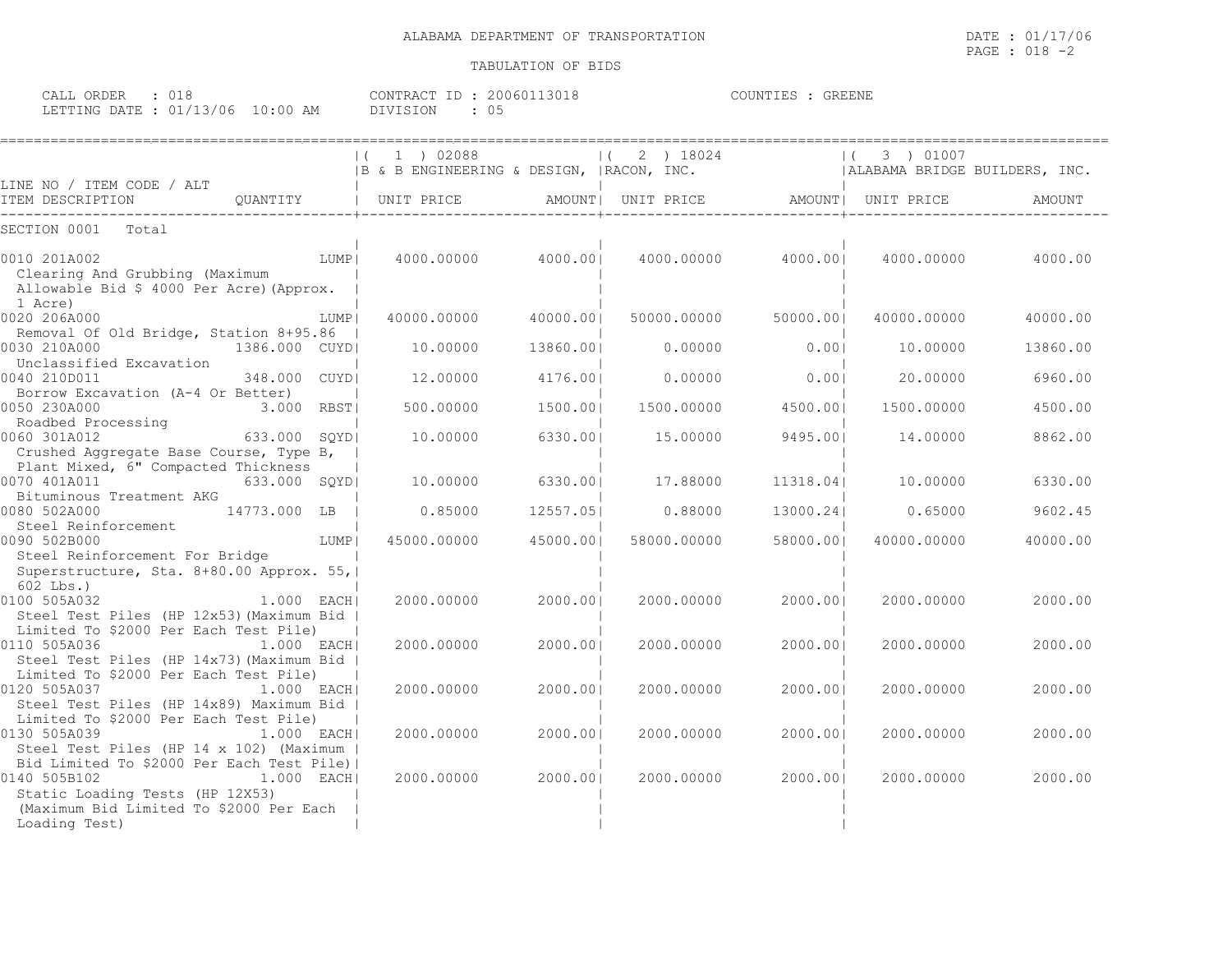| CALL ORDER : 018                 |           | CONTRACT ID: 20060113018 | COUNTIES : GREENE |  |
|----------------------------------|-----------|--------------------------|-------------------|--|
| LETTING DATE : 01/13/06 10:00 AM | DIVISION. |                          |                   |  |

|                                                                                                                                              |                       |      | $\vert$ ( | 1 ) 02088<br> B & B ENGINEERING & DESIGN,  RACON, INC. |            | $\left  \right $ | 2 ) 18024   |                                       | $\left  \right $ | 3 ) 01007    | ALABAMA BRIDGE BUILDERS, INC. |           |
|----------------------------------------------------------------------------------------------------------------------------------------------|-----------------------|------|-----------|--------------------------------------------------------|------------|------------------|-------------|---------------------------------------|------------------|--------------|-------------------------------|-----------|
| LINE NO / ITEM CODE / ALT<br>ITEM DESCRIPTION                                                                                                | QUANTITY   UNIT PRICE |      |           |                                                        |            |                  |             | AMOUNT  UNIT PRICE AMOUNT  UNIT PRICE |                  |              |                               | AMOUNT    |
| 0150 505B106<br>$1.000$ EACH<br>Static Loading Tests (HP 14x73)<br>(Maximum Bid Limited To \$2000 Per Each                                   |                       |      |           | 2000.00000                                             | 2000.001   |                  | 2000.00000  | 2000.001                              |                  | 2000.00000   |                               | 2000.00   |
| Loading Test)<br>0160 505B107<br>$1.000$ EACH<br>Static Loading Tests (HP 14x89)<br>(Maximum Bid Limited To \$2000 Per Each<br>Loading Test) |                       |      |           | 2000,00000                                             | 2000.001   |                  | 2000.00000  | 2000.001                              |                  | 2000.00000   |                               | 2000.00   |
| 0170 505B109<br>Static Loading Tests (HP 14x102)<br>(Maximum Bid Limited To \$2000 Per Each<br>Loading Test)                                 | $1.000$ EACHI         |      |           | 2000.00000                                             | 2000.001   |                  | 2000.00000  | 2000.001                              |                  | 2000.00000   |                               | 2000.00   |
| 0180 505M002<br>Steel Piling Furnished And Driven (HP<br>12x53                                                                               | 716.000 LF            |      |           | 33,00000                                               | 23628.001  |                  | 42.00000    | 30072.001                             |                  | 30,00000     |                               | 21480.00  |
| 0190 505M004<br>Steel Piling Furnished And Driven (HP<br>14x73                                                                               | 500.000 LF            |      |           | 45.00000                                               | 22500.001  |                  | 58.00000    | 29000.001                             |                  | 40.00000     |                               | 20000.00  |
| 0200 505M005<br>Steel Piling Furnished And Driven (HP<br>14x89                                                                               | 491,000 LF            |      |           | 55.00000                                               | 27005.001  |                  | 70,00000    | 34370.001                             |                  | 45.00000     |                               | 22095.00  |
| 268.000 LF<br>0210 505M011<br>Steel Piling Furnished And Driven (HP<br>14 X 102)                                                             |                       |      |           | 66,00000                                               | 17688.001  |                  | 79.00000    | 21172.001                             |                  | 50,00000     |                               | 13400.00  |
| 0220 508A000<br>Structural Steel                                                                                                             | 5104.000 LB           |      |           | 4.00000                                                | 20416.001  |                  | 3.95000     | 20160.801                             |                  | 4,00000      |                               | 20416.00  |
| 0230 510A000<br>Bridge Substructure Concrete, Class A                                                                                        | 105.000 CUYDI         |      |           | 550.00000                                              | 57750.001  |                  | 540.00000   | 56700.001                             |                  | 500.00000    |                               | 52500.00  |
| 0240 510C051<br>Bridge Concrete Superstructure, Sta.<br>8+80.00, Approx. 214 Cu Yds.                                                         |                       | LUMP |           | 120000.00000                                           | 120000.001 |                  | 92000.00000 | 92000.001                             |                  | 175000.00000 |                               | 175000.00 |
| 0250 510E000<br>Grooving Concrete Bridge Decks                                                                                               | 633.000 SOYDI         |      |           | 5.00000                                                | 3165.001   |                  | 5.50000     | 3481.501                              |                  | 5,00000      |                               | 3165.00   |
| 0260 511A050<br>Elastomeric Bearing Type 2 (Mark B1)                                                                                         | 48.000 EACH           |      |           | 125.00000                                              | 6000.001   |                  | 110.00000   | 5280.001                              |                  | 200,00000    |                               | 9600.00   |
| 0270 513B003<br>Pretensioned-Prestressed Concrete<br>Girders, Type I (Specialty Item)                                                        | 937.000 LF            |      |           | 76.00000                                               | 71212.001  |                  | 88.00000    | 82456.00                              |                  | 100,00000    |                               | 93700.00  |
| 0280 600A000<br>Mobilization                                                                                                                 |                       | LUMP |           | 45000.00000                                            | 45000.001  |                  | 27500.00000 | 27500.001                             |                  | 62000.00000  |                               | 62000.00  |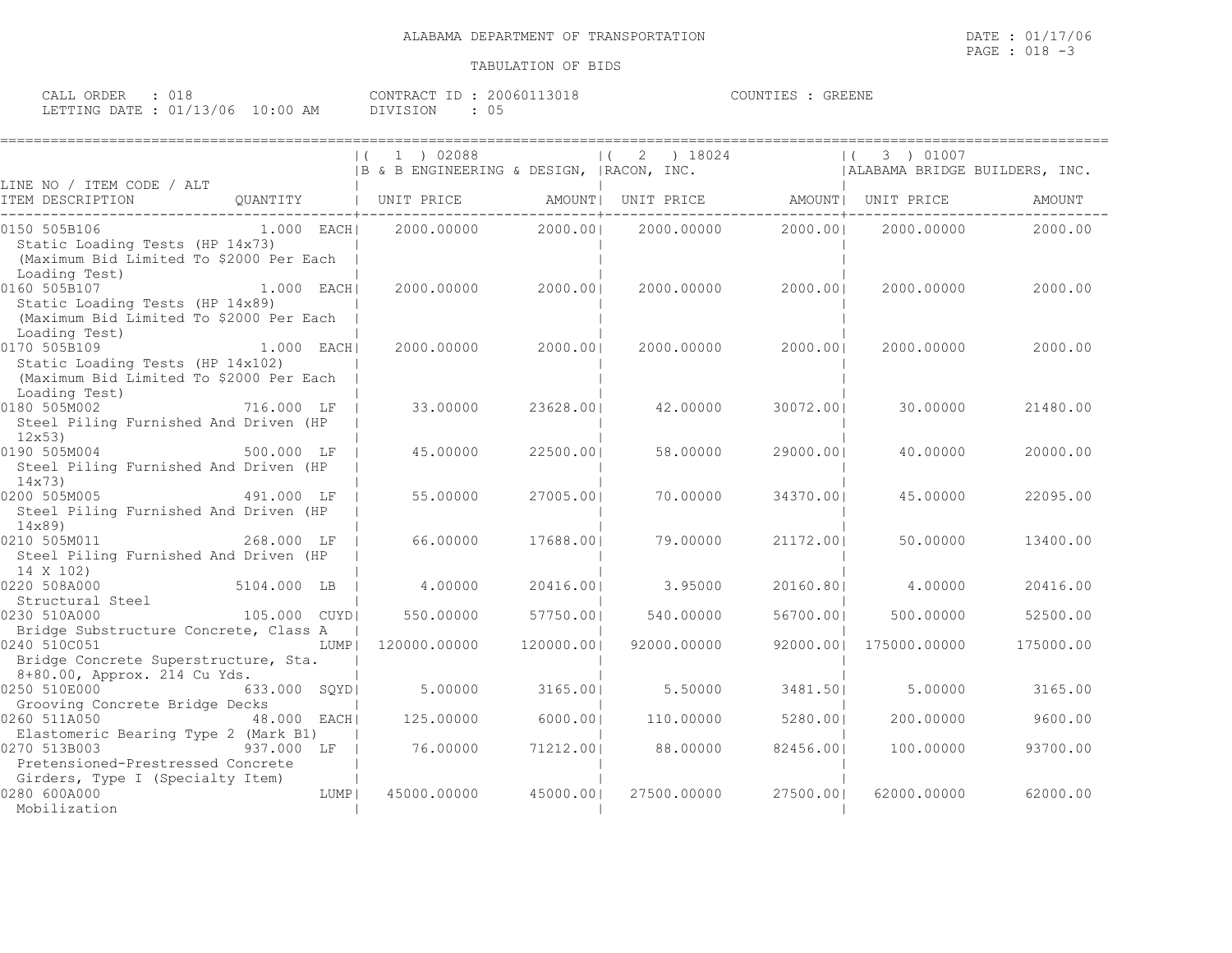| CALL ORDER : 018                 |               | CONTRACT ID: 20060113018 | COUNTIES : GREENE |  |
|----------------------------------|---------------|--------------------------|-------------------|--|
| LETTING DATE : 01/13/06 10:00 AM | DIVISION : 05 |                          |                   |  |

|                                                            |               |        | 1 ) 02088<br>$\left  \right $             |             | ) 18024<br>2<br>$\vert$ (             |             | 3 ) 01007                     |            |
|------------------------------------------------------------|---------------|--------|-------------------------------------------|-------------|---------------------------------------|-------------|-------------------------------|------------|
| LINE NO / ITEM CODE / ALT                                  |               |        | IB & B ENGINEERING & DESIGN, IRACON, INC. |             |                                       |             | ALABAMA BRIDGE BUILDERS, INC. |            |
| ITEM DESCRIPTION                                           |               |        | OUANTITY   UNIT PRICE                     |             | AMOUNT  UNIT PRICE AMOUNT  UNIT PRICE |             |                               | AMOUNT     |
| 0290 610C001                                               | 944,000 TON I |        | 28.00000                                  | 26432.001   | 31,00000                              | 29264.001   | 25.00000                      | 23600.00   |
| Loose Riprap, Class 2<br>0300 610D003                      | 745.000 SOYDI |        | 4,00000                                   | 2980.001    | 2.85000                               | 2123.251    | 2.50000                       | 1862.50    |
| Filter Blanket, Geotextile<br>0310 630A001                 | 25.000 LF     |        | 30.00000                                  | 750.001     | 20.90000                              | 522.501     | 27.50000                      | 687.50     |
| Steel Beam Guardrail, Class A, Type 2<br>0320 630C003      | 4.000 EACH    |        | 2000.00000                                | 8000.001    | 1320,00000                            | 5280.001    | 1750.00000                    | 7000.00    |
| Guardrail End Anchor, Type 13<br>0330 630C050              | 4.000 EACH    |        | 2000.00000                                | 8000.001    | 2310.00000                            | 9240.001    | 2050.00000                    | 8200.00    |
| Guardrail End Anchor, Type 20 Series                       |               |        |                                           |             |                                       |             |                               |            |
| 0340 650B000<br>Topsoil From Stockpiles                    | 132,000 CUYDI |        | 20,00000                                  | 2640.001    | 20,00000                              | 2640.001    | 10,00000                      | 1320.00    |
| 0350 652A100<br>Seeding                                    | 1.000 ACREI   |        | 1500.00000                                | 1500.001    | 1650.00000                            | 1650.001    | 1000.00000                    | 1000.00    |
| 0360 656A010<br>Mulching                                   | 1,000         | ACRE   | 1500.00000                                | 1500.001    | 1650.00000                            | 1650.001    | 1000.00000                    | 1000.00    |
| 0370 665F000                                               | 50.000        | EACH I | 15,00000                                  | 750.001     | 6.50000                               | 325.001     | 5,00000                       | 250.00     |
| Hay Bales<br>0380 6651000                                  | 132,000       | TON    | 30,00000                                  | 3960.001    | 40.00000                              | 5280.001    | 30,00000                      | 3960.00    |
| Temporary Riprap, Class 2<br>0390 665J000                  | 800.000       | LF     | 5,00000                                   | 4000.001    | 3.05000                               | 2440.001    | 5,00000                       | 4000.00    |
| Silt Fence, Type A<br>0400 6650001                         | 800.000 LF    |        | 5.00000                                   | 4000.001    | 1,90000                               | 1520.001    | 1,00000                       | 800.00     |
| Silt Fence Removal<br>0410 680A000                         |               | LUMP   | 10000.00000                               | 10000.001   | 25000.00000                           | 25000.001   | 23500.00000                   | 23500.00   |
| Engineering Controls                                       | 141.000       |        | 15,00000                                  | 2115.001    | 8.76000                               | 1235.161    | 10,50000                      | 1480.50    |
| 0420 740B000<br>Construction Signs                         |               | SOFT   |                                           |             |                                       |             |                               |            |
| 0430 740F002<br>Barricades, Type III                       | 8.000         | EACH I | 600,00000                                 | 4800.001    | 216.08000                             | 1728.641    | 250.00000                     | 2000.00    |
| 0440 7401005<br>Warning Lights, Type B (Detachable Head    | $4.000$ EACHI |        | 400,00000                                 | 1600.001    | 350.40000                             | 1401.601    | 475.00000                     | 1900.00    |
| 0450 998A000                                               |               | LUMP   | 0.00000                                   | 0.001       | 30000.00000                           | 30000.001   | 0.00000                       | 0.00       |
| Construction Fuel (Maximum Bid Limited<br>To $$30,000.00)$ |               |        |                                           |             |                                       |             |                               |            |
| SECTION TOTALS                                             |               |        |                                           | 647, 144.05 | S,                                    | 689,805.73  | -S                            | 726,030.95 |
| CONTRACT TOTALS                                            |               |        |                                           | 647, 144.05 | \$                                    | 689,805.731 |                               | 726,030.95 |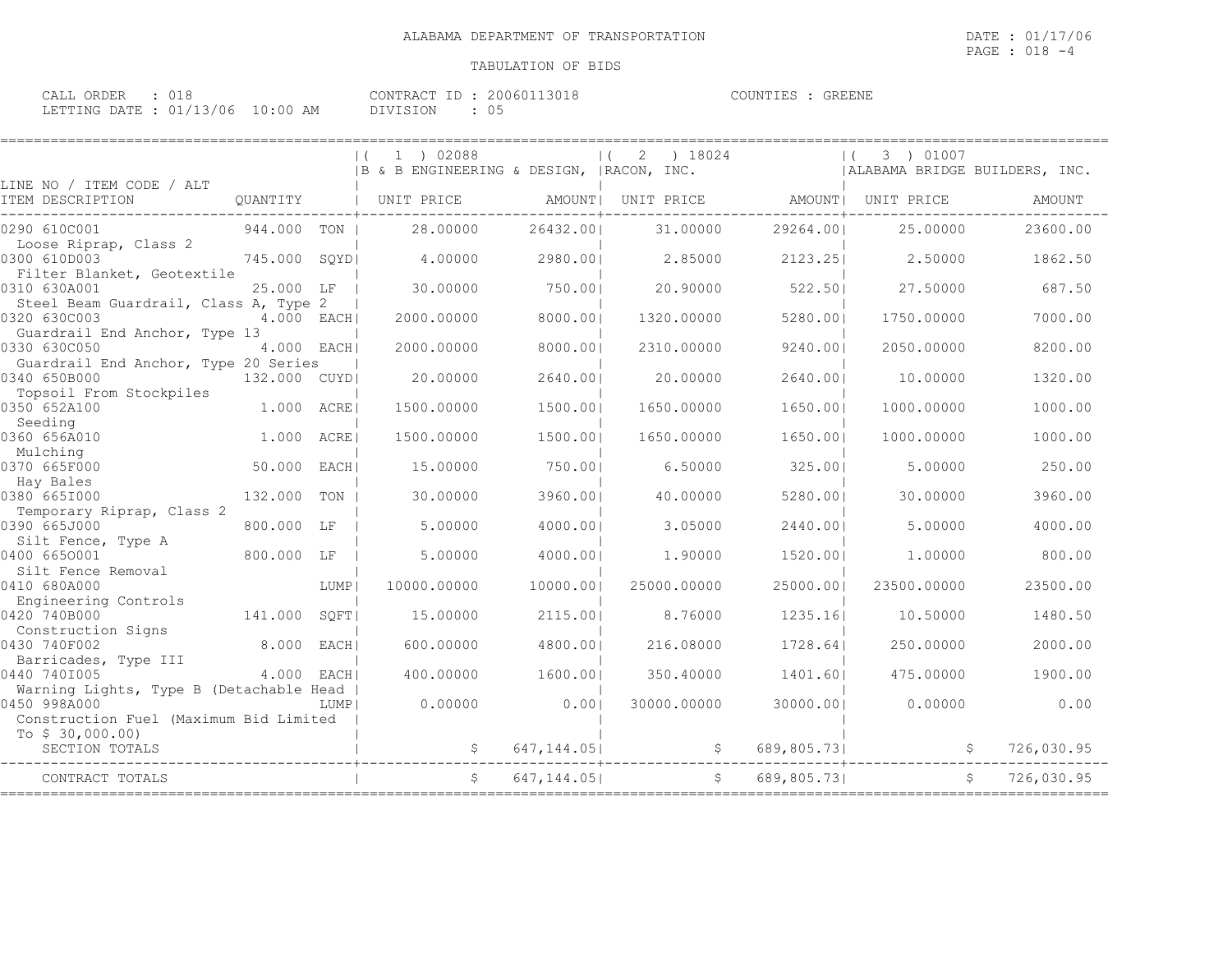CALL ORDER : 018 CONTRACT ID : 20060113018 COUNTIES : GREENE LETTING DATE : 01/13/06 10:00 AM DIVISION : 05

|                                                                                                                                                                            | 4 ) 13099<br> MCINNIS, LLC |           |                    |                     |        |
|----------------------------------------------------------------------------------------------------------------------------------------------------------------------------|----------------------------|-----------|--------------------|---------------------|--------|
| LINE NO / ITEM CODE / ALT                                                                                                                                                  |                            |           |                    |                     |        |
| ITEM DESCRIPTION<br>OUANTITY                                                                                                                                               | UNIT PRICE                 |           | AMOUNT  UNIT PRICE | AMOUNT   UNIT PRICE | AMOUNT |
| -------------<br>SECTION 0001<br>Total                                                                                                                                     |                            |           |                    |                     |        |
| 0010 201A002<br>LUMP  <br>Clearing And Grubbing (Maximum<br>Allowable Bid \$ 4000 Per Acre) (Approx.                                                                       | 4000.00000                 | 4000.001  |                    |                     |        |
| 1 Acre)<br>0020 206A000<br>LUMP                                                                                                                                            | 40000.00000                | 40000.001 |                    |                     |        |
| Removal Of Old Bridge, Station 8+95.86  <br>0030 210A000<br>1386.000 CUYD <br>Unclassified Excavation                                                                      | 10.00000                   | 13860.00  |                    |                     |        |
| 0040 210D011<br>348.000 CUYDI<br>Borrow Excavation (A-4 Or Better)                                                                                                         | 15.00000                   | 5220.001  |                    |                     |        |
| 0050 230A000<br>3.000 RBST<br>Roadbed Processing                                                                                                                           | 1500.00000                 | 4500.001  |                    |                     |        |
| 0060 301A012<br>633.000 SOYDI<br>Crushed Aggregate Base Course, Type B,                                                                                                    | 15.00000                   | 9495.001  |                    |                     |        |
| Plant Mixed, 6" Compacted Thickness<br>0070 401A011<br>633.000 SQYD <br>Bituminous Treatment AKG                                                                           | 20,00000                   | 12660.00  |                    |                     |        |
| 0080 502A000<br>14773.000 LB  <br>Steel Reinforcement                                                                                                                      | 1.20000                    | 17727.60  |                    |                     |        |
| 0090 502B000<br>LUMP  <br>Steel Reinforcement For Bridge                                                                                                                   | 56000.00000                | 56000.001 |                    |                     |        |
| Superstructure, Sta. 8+80.00 Approx. 55,<br>$602$ Lbs.)                                                                                                                    |                            |           |                    |                     |        |
| 0100 505A032<br>$1.000$ EACH<br>Steel Test Piles (HP 12x53) (Maximum Bid<br>Limited To \$2000 Per Each Test Pile)                                                          | 2000,00000                 | 2000.001  |                    |                     |        |
| 0110 505A036<br>$1.000$ EACH<br>Steel Test Piles (HP 14x73) (Maximum Bid<br>Limited To \$2000 Per Each Test Pile)                                                          | 2000.00000                 | 2000.001  |                    |                     |        |
| 0120 505A037<br>$1.000$ EACH<br>Steel Test Piles (HP 14x89) Maximum Bid  <br>Limited To \$2000 Per Each Test Pile)                                                         | 2000.00000                 | 2000.001  |                    |                     |        |
| 0130 505A039<br>$1.000$ EACH<br>Steel Test Piles (HP 14 x 102) (Maximum                                                                                                    | 2000.00000                 | 2000.001  |                    |                     |        |
| Bid Limited To \$2000 Per Each Test Pile)  <br>0140 505B102<br>$1.000$ EACH<br>Static Loading Tests (HP 12X53)<br>(Maximum Bid Limited To \$2000 Per Each<br>Loading Test) | 2000.00000                 | 2000.00   |                    |                     |        |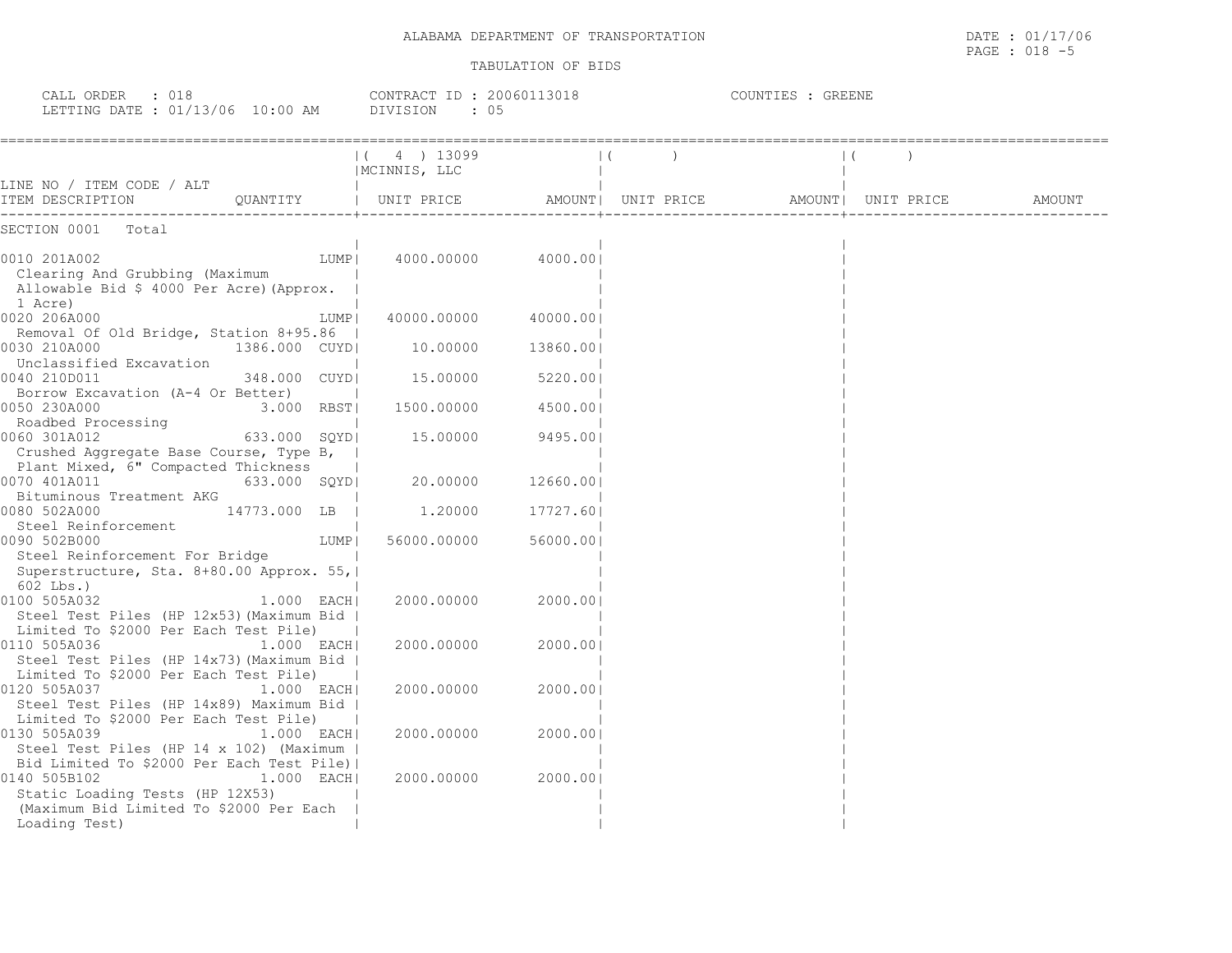| CALL ORDER : 018                 |          | CONTRACT ID: 20060113018 | COUNTIES : GREENE |
|----------------------------------|----------|--------------------------|-------------------|
| LETTING DATE : 01/13/06 10:00 AM | DIVISION |                          |                   |

|                                                                                                                               |              |        | $(4)$ 13099<br>  MCINNIS, LLC                                                |                    |  |  |  |
|-------------------------------------------------------------------------------------------------------------------------------|--------------|--------|------------------------------------------------------------------------------|--------------------|--|--|--|
| LINE NO / ITEM CODE / ALT                                                                                                     |              |        |                                                                              |                    |  |  |  |
| ITEM DESCRIPTION                                                                                                              |              |        | QUANTITY   UNIT PRICE     AMOUNT  UNIT PRICE     AMOUNT  UNIT PRICE   AMOUNT |                    |  |  |  |
| 0150 505B106<br>Static Loading Tests (HP 14x73)<br>(Maximum Bid Limited To \$2000 Per Each<br>Loading Test)                   | $1.000$ EACH |        | 2000.00000 2000.001                                                          |                    |  |  |  |
| 0160 505B107<br>Static Loading Tests (HP 14x89)<br>(Maximum Bid Limited To \$2000 Per Each<br>Loading Test)                   | 1.000 EACH   |        | 2000.00000                                                                   | 2000.001           |  |  |  |
| 0170 505B109<br>Static Loading Tests (HP 14x102)<br>(Maximum Bid Limited To \$2000 Per Each<br>Loading Test)                  | $1.000$ EACH |        | 2000.00000                                                                   | 2000.001           |  |  |  |
| 0180 505M002<br>Steel Piling Furnished And Driven (HP<br>12x53                                                                | 716.000 LF   |        | 33.00000                                                                     | 23628.001          |  |  |  |
| $500.000$ LF  <br>0190 505M004<br>Steel Piling Furnished And Driven (HP<br>14x73)                                             |              |        |                                                                              | 39.00000 19500.001 |  |  |  |
| 0200 505M005<br>Steel Piling Furnished And Driven (HP<br>14x89)                                                               | 491.000 LF   |        | 40.00000                                                                     | 19640.00           |  |  |  |
| 268.000 LF  <br>0210 505M011<br>Steel Piling Furnished And Driven (HP<br>14 X 102)                                            |              |        | 53.00000                                                                     | 14204.00           |  |  |  |
| 0220 508A000                                                                                                                  | 5104.000 LB  |        | 6.00000                                                                      | 30624.00           |  |  |  |
| Structural Steel<br>230 510A000 105.000 CUYD  600.00000<br>0230 510A000                                                       |              |        |                                                                              | 63000.001          |  |  |  |
| Bridge Substructure Concrete, Class A<br>0240 510C051<br>Bridge Concrete Superstructure, Sta.<br>8+80.00, Approx. 214 Cu Yds. |              |        | LUMP  175000.00000                                                           | 175000.00          |  |  |  |
| 0250 510E000                                                                                                                  | 633.000 SQYD |        | 10.00000 6330.00                                                             |                    |  |  |  |
| Grooving Concrete Bridge Decks<br>0260 511A050<br>Elastomeric Bearing Type 2 (Mark B1)                                        | 48.000 EACH  |        | 150.00000                                                                    | 7200.00            |  |  |  |
| 0270 513B003<br>Pretensioned-Prestressed Concrete<br>Girders, Type I (Specialty Item)                                         | 937.000 LF   |        | 78.00000                                                                     | 73086.00           |  |  |  |
| 0280 600A000<br>Mobilization                                                                                                  |              | LUMP I | 82000.00000                                                                  | 82000.00           |  |  |  |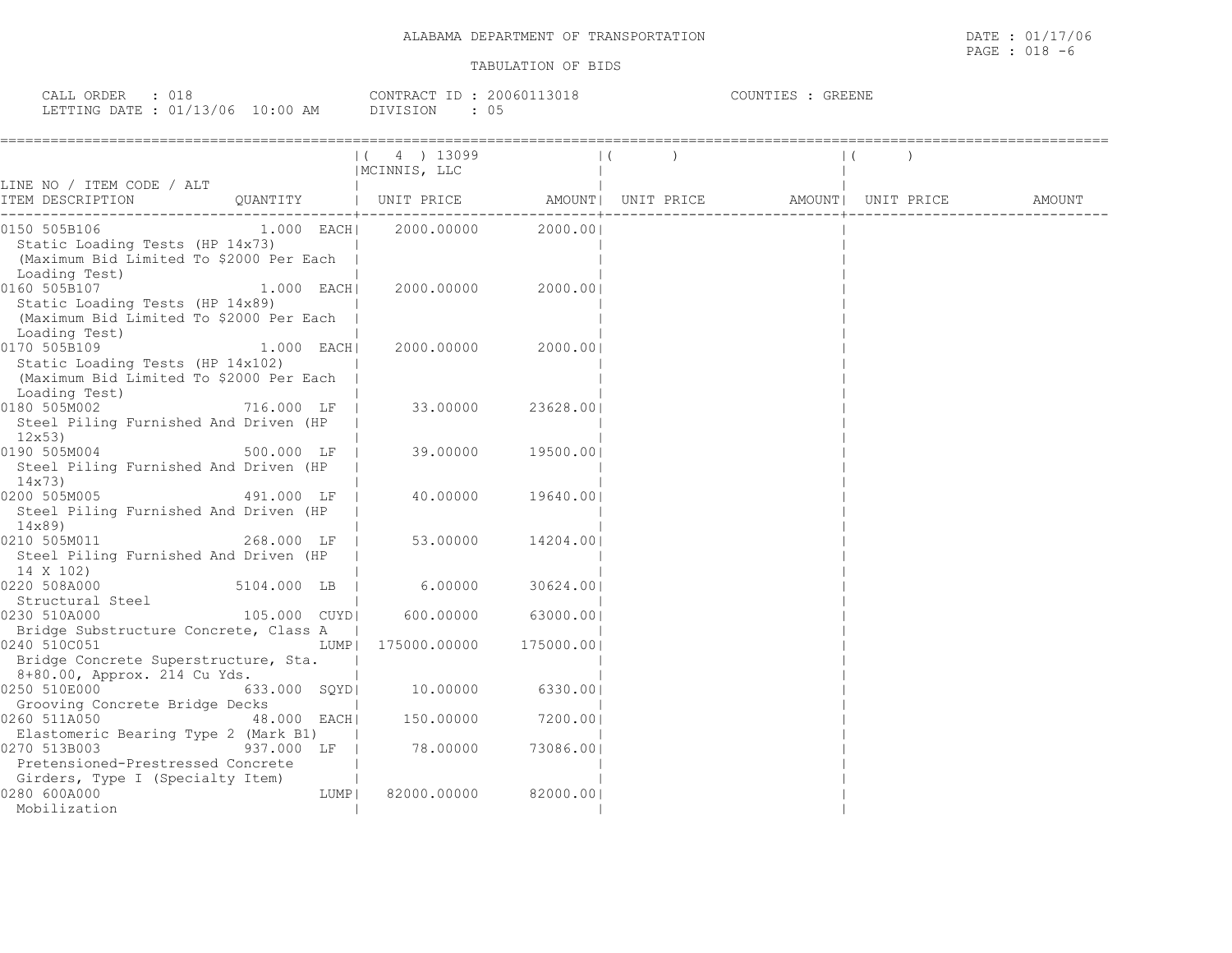| CALL ORDER : 018 |                                  |          | CONTRACT ID: 20060113018 | COUNTIES : GREENE |  |
|------------------|----------------------------------|----------|--------------------------|-------------------|--|
|                  | LETTING DATE : 01/13/06 10:00 AM | DIVISION | : 05                     |                   |  |

|                                                       |              |      | $(4)$ 13099<br>  MCINNIS, LLC                                      |                 |  |        |  |      |
|-------------------------------------------------------|--------------|------|--------------------------------------------------------------------|-----------------|--|--------|--|------|
| LINE NO / ITEM CODE / ALT<br>ITEM DESCRIPTION         |              |      | QUANTITY   UNIT PRICE AMOUNT  UNIT PRICE AMOUNT  UNIT PRICE AMOUNT |                 |  |        |  |      |
| 0290 610C001                                          | 944.000 TON  |      | 30.00000                                                           | 28320.00        |  |        |  |      |
| Loose Riprap, Class 2<br>0300 610D003                 |              |      | 3.00000                                                            | 2235.00         |  |        |  |      |
| Filter Blanket, Geotextile                            | 745.000 SQYD |      |                                                                    |                 |  |        |  |      |
| 0310 630A001                                          | 25.000 LF    |      |                                                                    | 30.00000 750.00 |  |        |  |      |
| Steel Beam Guardrail, Class A, Type 2<br>0320 630C003 | $4.000$ EACH |      | 2000.00000                                                         | 8000.00         |  |        |  |      |
| Guardrail End Anchor, Type 13                         |              |      |                                                                    |                 |  |        |  |      |
| 0330 630C050                                          | $4.000$ EACH |      | 2200.00000                                                         | 8800.001        |  |        |  |      |
| Guardrail End Anchor, Type 20 Series                  |              |      |                                                                    |                 |  |        |  |      |
| 0340 650B000                                          | 132.000 CUYD |      | 25.00000                                                           | 3300.00         |  |        |  |      |
| Topsoil From Stockpiles<br>0350 652A100               | 1.000 ACRE   |      | 1700.00000                                                         | 1700.00         |  |        |  |      |
| Seeding                                               |              |      |                                                                    |                 |  |        |  |      |
| 0360 656A010                                          | 1.000 ACRE   |      | 1700.00000                                                         | 1700.001        |  |        |  |      |
| Mulching<br>0370 665F000                              | 50.000 EACH  |      |                                                                    | 10.00000 500.00 |  |        |  |      |
| Hay Bales                                             |              |      |                                                                    |                 |  |        |  |      |
| 0380 665I000                                          | 132.000 TON  |      | 35.00000                                                           | 4620.00         |  |        |  |      |
| Temporary Riprap, Class 2                             |              |      |                                                                    |                 |  |        |  |      |
| 0390 665J000<br>Silt Fence, Type A                    | 800.000 LF   |      | 10.00000                                                           | 8000.00         |  |        |  |      |
| 0400 6650001                                          | 800.000 LF   |      | 1.00000                                                            | 800.00          |  |        |  |      |
| Silt Fence Removal                                    |              |      |                                                                    |                 |  |        |  |      |
| 0410 680A000                                          |              | LUMP | 20000.00000                                                        | 20000.001       |  |        |  |      |
| Engineering Controls                                  |              |      |                                                                    |                 |  |        |  |      |
| 0420 740B000<br>Construction Signs                    | 141.000 SOFT |      | 12,00000                                                           | 1692.00         |  |        |  |      |
| 0430 740F002                                          | $8.000$ EACH |      | 350.00000                                                          | 2800.00         |  |        |  |      |
| Barricades, Type III                                  |              |      |                                                                    |                 |  |        |  |      |
| 0440 7401005                                          | 4.000 EACH   |      | 400.00000                                                          | 1600.001        |  |        |  |      |
| Warning Lights, Type B (Detachable Head               |              |      |                                                                    |                 |  |        |  |      |
| 0450 998A000                                          |              | LUMP | 0.00000                                                            | 0.001           |  |        |  |      |
| Construction Fuel (Maximum Bid Limited                |              |      |                                                                    |                 |  |        |  |      |
| To $$30,000.00)$<br>SECTION TOTALS                    |              |      |                                                                    | 788,491.60      |  | $0.00$ |  | 0.00 |
| CONTRACT TOTALS                                       |              |      |                                                                    | 788,491.601     |  | 0.001  |  | \$   |
|                                                       |              |      |                                                                    |                 |  |        |  |      |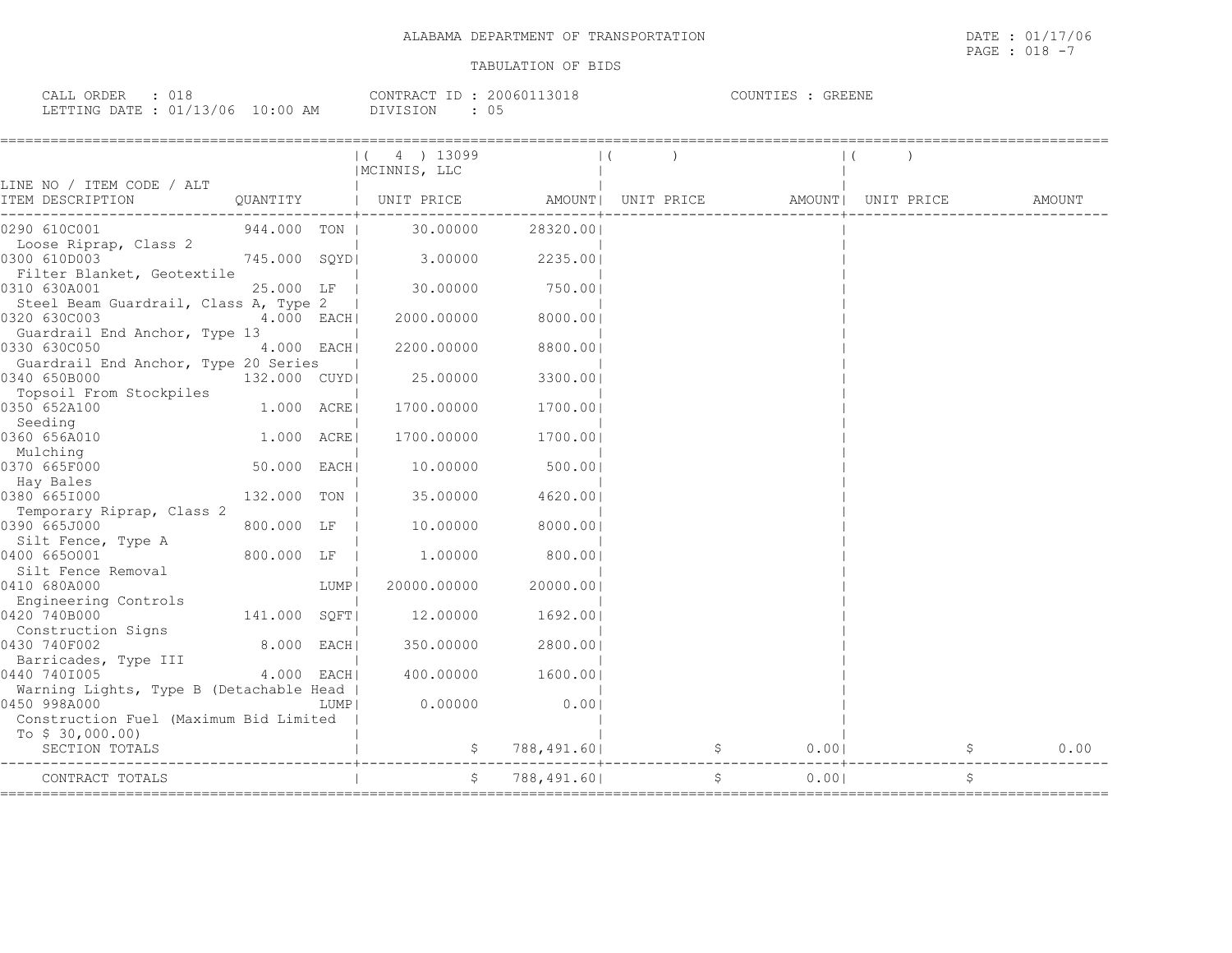PAGE : 019 -1

|      | CALL ORDER : 019       | LETTING DATE : 01/13/06 10:00 AM             | CONTRACT ID: 20060113019<br>DIVISION<br>$\cdot$ 09                                  |              | COUNTIES : BALDWIN |                                    |                   |
|------|------------------------|----------------------------------------------|-------------------------------------------------------------------------------------|--------------|--------------------|------------------------------------|-------------------|
|      | CONTRACT DESCRIPTION : | Creek south of Point Clear. Length 0.012 mi. | 75<br>CONTRACT TIME :<br>for constructing the Bridge Replacement on CR-98 at Bailey | Working Days | (available days)   | $PROJECT(S)$ : $ACGBBRZ-0200(209)$ |                   |
| RANK | VENDOR NO./NAME        |                                              |                                                                                     |              |                    | TOTAL<br><b>BID</b>                | % OVER<br>LOW BID |
|      | 14008                  | NEWELL & BUSH, INC.                          |                                                                                     |              |                    | 332,222.50                         | 100.0000%         |
|      | 16050                  | POPE CONTRACTING, INC.                       |                                                                                     |              |                    | 343,675.00                         | 103.4472%         |
|      | 13099                  | MCINNIS, LLC                                 |                                                                                     |              |                    | 478,461.00                         | 144.0182%         |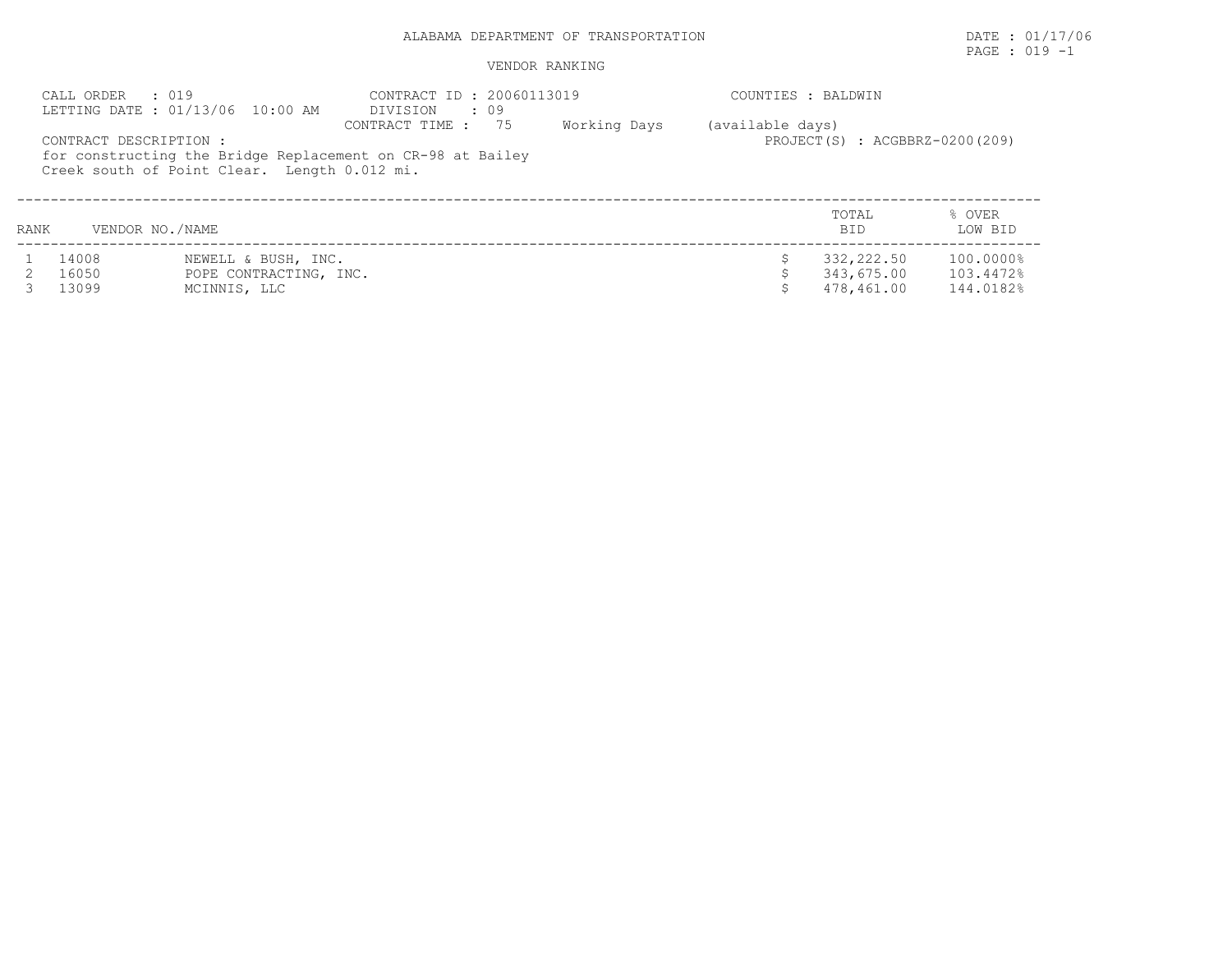| ORDER<br>CALL        |          |                       | $ -$<br>CONTRACT  | ີ 1 3 ∩ 1 9<br>200601 | COUNTIES | BALDWIN |
|----------------------|----------|-----------------------|-------------------|-----------------------|----------|---------|
| LETTING DATE<br>ستظم | 01/13/06 | $10 \cdot 00$ .<br>ΑM | T ON<br>$\lambda$ |                       |          |         |

|                                                                                                                                                                                    | $(1)$ 1 $14008$<br>NEWELL & BUSH, INC.   POPE CONTRACTING, INC.   NCINNIS, LLC |           | $ (2)$ 16050 |           | 3 ) 13099<br>$\Box$ |          |
|------------------------------------------------------------------------------------------------------------------------------------------------------------------------------------|--------------------------------------------------------------------------------|-----------|--------------|-----------|---------------------|----------|
| LINE NO / ITEM CODE / ALT                                                                                                                                                          |                                                                                |           |              |           |                     |          |
| ITEM DESCRIPTION                                                                                                                                                                   |                                                                                |           |              |           |                     | AMOUNT   |
| SECTION 0001<br>Total                                                                                                                                                              |                                                                                |           |              |           |                     |          |
| 0010 206A000<br>LUMP                                                                                                                                                               | 35000.00000                                                                    | 35000.00  | 27500.00000  | 27500.00  | 85000.00000         | 85000.00 |
| Removal Of Old Bridge, Station 5+00.00  <br>0020 210A000<br>82.000 CUYD                                                                                                            | 12,00000                                                                       | 984.00    | 10,00000     | 820.001   | 10,00000            | 820.00   |
| Unclassified Excavation<br>0030 502A001<br>5198.000 LB                                                                                                                             | 1,00000                                                                        | 5198.001  | 1,50000      | 7797.001  | 2,00000             | 10396.00 |
| Steel Reinforcement (Grade 60)<br>$1.000$ EACH<br>0040 505A015                                                                                                                     | 8500.00000                                                                     | 8500.00   | 9000.00000   | 9000.001  | 6000.00000          | 6000.00  |
| Concrete Test Piles (14 Inches Square)  <br>0050 505B045<br>$1.000$ EACHI                                                                                                          | 3500.00000                                                                     | 3500.001  | 10000.00000  | 10000.001 | 3500.00000          | 3500.00  |
| Static Loading Tests (14 Inches Square)  <br>0060 505N000<br>1360.000 LF  <br>Concrete Piling Furnished (14 Inches                                                                 | 42.00000                                                                       | 57120.001 | 53.00000     | 72080.001 | 48.00000            | 65280.00 |
| Square)<br>0070 5050000<br>1360.000 LF  <br>Concrete Piling Driven (14 Inches                                                                                                      | 5,00000                                                                        | 6800.001  | 1.00000      | 1360.001  | 1,00000             | 1360.00  |
| Square)<br>2.000 EACH<br>0080 507A000                                                                                                                                              | 2400.00000                                                                     | 4800.001  | 2837.00000   | 5674.001  | 5000.00000          | 10000.00 |
| Wire Rope Abutment Anchor Assembly<br>0090 510A000<br>30.000 CUYDI                                                                                                                 | 750.00000                                                                      | 22500.00  | 650.00000    | 19500.001 | 600,00000           | 18000.00 |
| Bridge Substructure Concrete, Class A<br>0100 511A000<br>48.000 EACH                                                                                                               | 80.00000                                                                       | 3840.001  | 83.00000     | 3984.001  | 100.00000           | 4800.00  |
| Elastomeric Bearings, Type 1<br>0110 512C002<br>11.000 EACH<br>Precast Concrete Type 1 Span Section,                                                                               | 1500.00000                                                                     | 16500.001 | 1775.00000   | 19525.001 | 3500,00000          | 38500.00 |
| 3'-6" Wide By 1'-5" Deep By 24'-0" Long  <br>0120 512C004 11.000 EACH<br>Precast Concrete Type 1 Span Section,                                                                     | 3000.00000                                                                     | 33000.001 | 2945.00000   | 32395.001 | 4500.00000          | 49500.00 |
| 3'-6" Wide By 1'-9" Deep By 34'-0" Long  <br>0130 512C006<br>2.000 EACH                                                                                                            | 3200,00000                                                                     | 6400.001  | 2050.00000   | 4100.001  | 2600,00000          | 5200.00  |
| Precast Concrete Type 2C Span Section,<br>3'-6" Wide By 1'- 5" Deep By 24'-0" Long <br>0140 512C007<br>2.000 EACH                                                                  | 2400.00000                                                                     | 4800.001  | 3165.00000   | 6330.001  | 4500.00000          | 9000.00  |
| Precast Concrete Type 2C Span Section,<br>3'-6" Wide By 1'- 9" Deep By 34'-0" Long <br>0150 512D001 2.000 EACH<br>0150 512D001<br>2.000 EACH <br>Precast Concrete Barrier Rail End | 3500.00000                                                                     | 7000.001  | 2538.00000   | 5076.001  | 4000.00000          | 8000.00  |
| Section, 24'-0" Long                                                                                                                                                               |                                                                                |           |              |           |                     |          |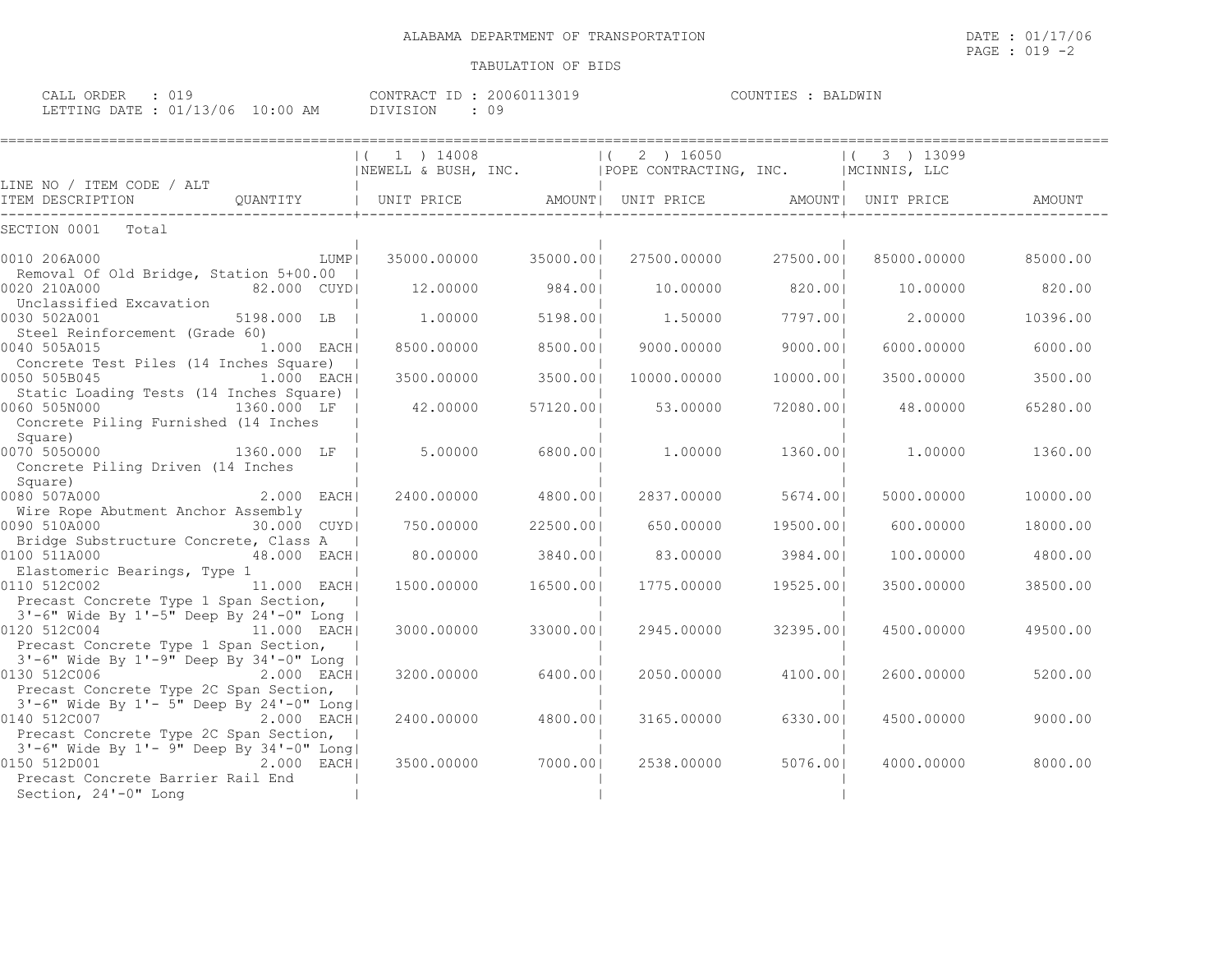====================================================================================================================================

| CALL<br>ORDER             |             | CONTRACT ID | 20060113019 | BALDWIN<br>COUNTIES |
|---------------------------|-------------|-------------|-------------|---------------------|
| LETTING DATE : $01/13/06$ | 10:00<br>AM | DIVISION    | ◡ -         |                     |

|                                                                           |              |      | $(1)$ 1 $14008$<br>INEWELL & BUSH, INC. |           | 2 ) 16050<br>$\vert$ (<br>POPE CONTRACTING, INC. |           | 3 ) 13099<br>  MCINNIS, LLC |          |
|---------------------------------------------------------------------------|--------------|------|-----------------------------------------|-----------|--------------------------------------------------|-----------|-----------------------------|----------|
| LINE NO / ITEM CODE / ALT<br>ITEM DESCRIPTION                             |              |      |                                         |           | QUANTITY   UNIT PRICE AMOUNT  UNIT PRICE         |           | AMOUNT  UNIT PRICE          | AMOUNT   |
| 0160 512D002<br>Precast Concrete Barrier Rail End<br>Section, 34'-0" Long |              |      | 2.000 EACH 2800.00000                   | 5600.001  | 3115.00000                                       | 6230.001  | 3500.00000                  | 7000.00  |
| 0170 512E012<br>Precast Concrete Abutment Panels, Type<br>A2, 7'-4" Long  | 36.000 EACH  |      | 350.00000                               | 12600.001 | 475.00000                                        | 17100.001 | 500,00000                   | 18000.00 |
| 0180 512F004<br>Precast Concrete Wing Panels, Type W2<br>(Modified)       | 12.000 EACHI |      | 550.00000                               | 6600.001  | 625.00000                                        | 7500.001  | 750,00000                   | 9000.00  |
| 0190 512G001<br>Precast Concrete Abutment Wing Cap<br>Panels (Special)    | 4.000 EACH   |      | 700,00000                               | 2800.001  | 725.00000                                        | 2900.001  | 600.00000                   | 2400.00  |
| 0200 600A000<br>Mobilization                                              |              | LUMP | 50000.00000                             | 50000.001 | 45000.00000                                      | 45000.001 | 65000.00000                 | 65000.00 |
| 0210 630A001<br>Steel Beam Guardrail, Class A, Type 2                     | 203.000 LF   |      | 22,00000                                | 4466.001  | 25,00000                                         | 5075.001  | 25,00000                    | 5075.00  |
| 0220 630C001<br>Guardrail End Anchor, Type 8                              | 1.000 EACH   |      | 1200.00000                              | 1200.001  | 800.00000                                        | 800.001   | 1100.00000                  | 1100.00  |
| 0230 630C003<br>Guardrail End Anchor, Type 13                             | 4.000 EACH   |      | 1700.00000                              | 6800.001  | 1500.00000                                       | 6000.001  | 1700.00000                  | 6800.00  |
| 0240 630C050<br>Guardrail End Anchor, Type 20 Series                      | 2.000 EACHI  |      | 2200.00000                              | 4400.001  | 2000.00000                                       | 4000.001  | 2200,00000                  | 4400.00  |
| 0250 634E010<br>Industrial Fence, 2 Feet High, Special<br>Mounting        | 56.000 LF    |      | 50.00000                                | 2800.001  | 60,00000                                         | 3360.001  | 50,00000                    | 2800.00  |
| 0260 665F000<br>Hay Bales                                                 | 50.000 EACH  |      | 20,00000                                | 1000.001  | 10,00000                                         | 500.00    | 10,00000                    | 500.00   |
| 0270 665J000<br>Silt Fence, Type A                                        | 405.000 LF   |      | 4.50000                                 | 1822.501  | 6,00000                                          | 2430.001  | 10,00000                    | 4050.00  |
| 0280 665L000<br>Floating Basin Boom                                       | 160.000 LF   |      | 16,00000                                | 2560.001  | 20,00000                                         | 3200.001  | 25,00000                    | 4000.00  |
| 0290 6650001<br>Silt Fence Removal                                        | 405.000 LF   |      | 1,00000                                 | 405.001   | 3,00000                                          | 1215.001  | 2,00000                     | 810.00   |
| 0300 680A000<br>Engineering Controls                                      |              | LUMP | 6500,00000                              | 6500.001  | 4500.00000                                       | 4500.001  | 25000.00000                 | 25000.00 |
| 0310 740B000<br>Construction Signs                                        | 357.000 SQFT |      | 11,00000                                | 3927.001  | 12,00000                                         | 4284.001  | 10.00000                    | 3570.00  |
| 0320 740F002<br>Barricades, Type III                                      | 8.000 EACH   |      | 250.00000                               | 2000.001  | 350.00000                                        | 2800.001  | 250.00000                   | 2000.00  |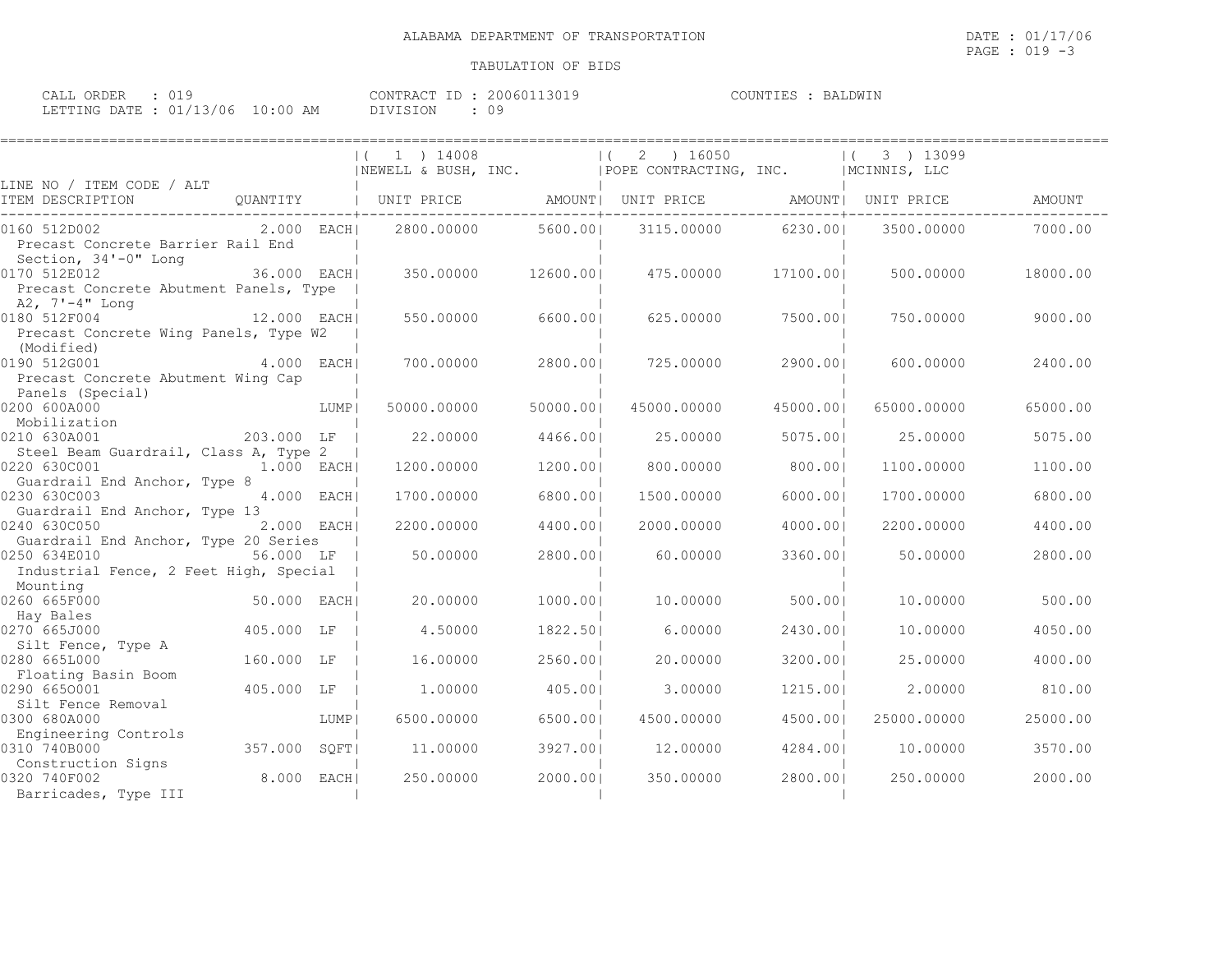| ORDER<br>w<br>$\Delta$<br>.<br>---- |             | CONTRACT<br>$ -$<br>200601 | <b>TMTN</b> .<br>RД<br>OUN<br>. H. Y |
|-------------------------------------|-------------|----------------------------|--------------------------------------|
| 01/13/06<br>ETTING DATE             | 10:00<br>AΜ | <b>DIVISION</b><br>◡ -     |                                      |

| LINE NO / ITEM CODE / ALT                                                |               | ) 14008<br>$\mathbf{1}$<br>NEWELL & BUSH, INC. |            | ) 16050<br>2<br>IPOPE CONTRACTING, INC. |                                       | 3 ) 13099<br>  MCINNIS, LLC |            |
|--------------------------------------------------------------------------|---------------|------------------------------------------------|------------|-----------------------------------------|---------------------------------------|-----------------------------|------------|
| ITEM DESCRIPTION                                                         | OUANTITY      | UNIT PRICE                                     | AMOUNT I   | UNIT PRICE                              | AMOUNT I                              | UNIT PRICE                  | AMOUNT     |
| 0330 7401005<br>Warning Lights, Type B (Detachable Head                  | 4.000<br>EACH | 200,00000                                      | 800.001    | 410,00000                               | 1640.001                              | 400,00000                   | 1600.00    |
| 0340 998A000<br>Construction Fuel (Maximum Bid Limited<br>To \$9,750.00) | LUMP          | 0.00000                                        | 0.001      | 0.00000                                 | 0.001                                 | 0.00000                     | 0.00       |
| SECTION TOTALS                                                           |               |                                                | 332,222.50 | S.                                      | 343,675.001<br>-----------+---------- |                             | 478,461.00 |
| CONTRACT TOTALS                                                          |               |                                                | 332,222.50 |                                         | 343,675.001                           |                             | 478,461.00 |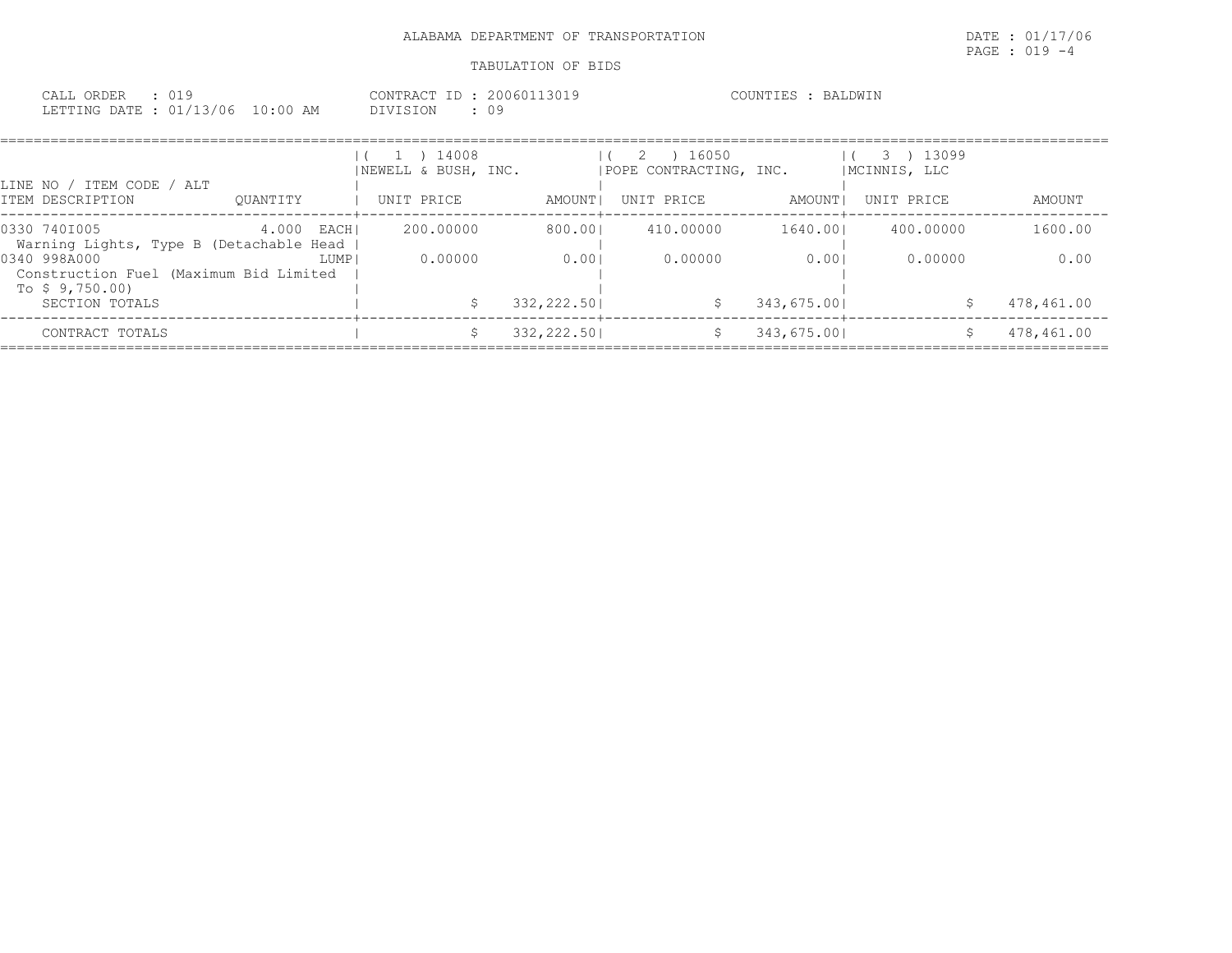# PAGE : 020 -1

# VENDOR RANKING

|      | $\cdot$ 020<br>CALL ORDER                  | LETTING DATE: 01/13/06 10:00 AM    | CONTRACT ID: 20060113020<br>DIVISION<br>. . 01                                                                                                  |              | COUNTIES : ETOWAH |                                |                   |
|------|--------------------------------------------|------------------------------------|-------------------------------------------------------------------------------------------------------------------------------------------------|--------------|-------------------|--------------------------------|-------------------|
|      | CONTRACT DESCRIPTION :<br>Length 0.012 mi. |                                    | 60<br>CONTRACT TIME :<br>for constructing the Bridge Replacement (Bridge Culvert) on<br>Pleasant Hill Road at Black Creek northeast of Gadsden. | Working Days | (available days)  | PROJECT(S) : ACGBBRZ-2800(207) |                   |
| RANK | VENDOR NO./NAME                            |                                    |                                                                                                                                                 |              |                   | TOTAL<br>BID.                  | % OVER<br>LOW BID |
|      | 07048                                      | GLASGOW CONSTRUCTION CO., INC.     |                                                                                                                                                 |              |                   | 346,520.65                     | 100.0000%         |
|      | 08077                                      | HASTINGS GENERAL CONTRACTING, INC. |                                                                                                                                                 |              |                   | 421,413.60                     | 121.6128%         |
|      | 13022                                      | MCCARTNEY CONSTRUCTION CO., INC.   |                                                                                                                                                 |              |                   | 461,904.15                     | 133.2977%         |

 4 20058 TALLEY CONSTRUCTION COMPANY, INC. \$ 484,034.04 139.6840% 5 19037 SIMPSON BRIDGE COMPANY, INC. \$ 503,834.92 145.3982%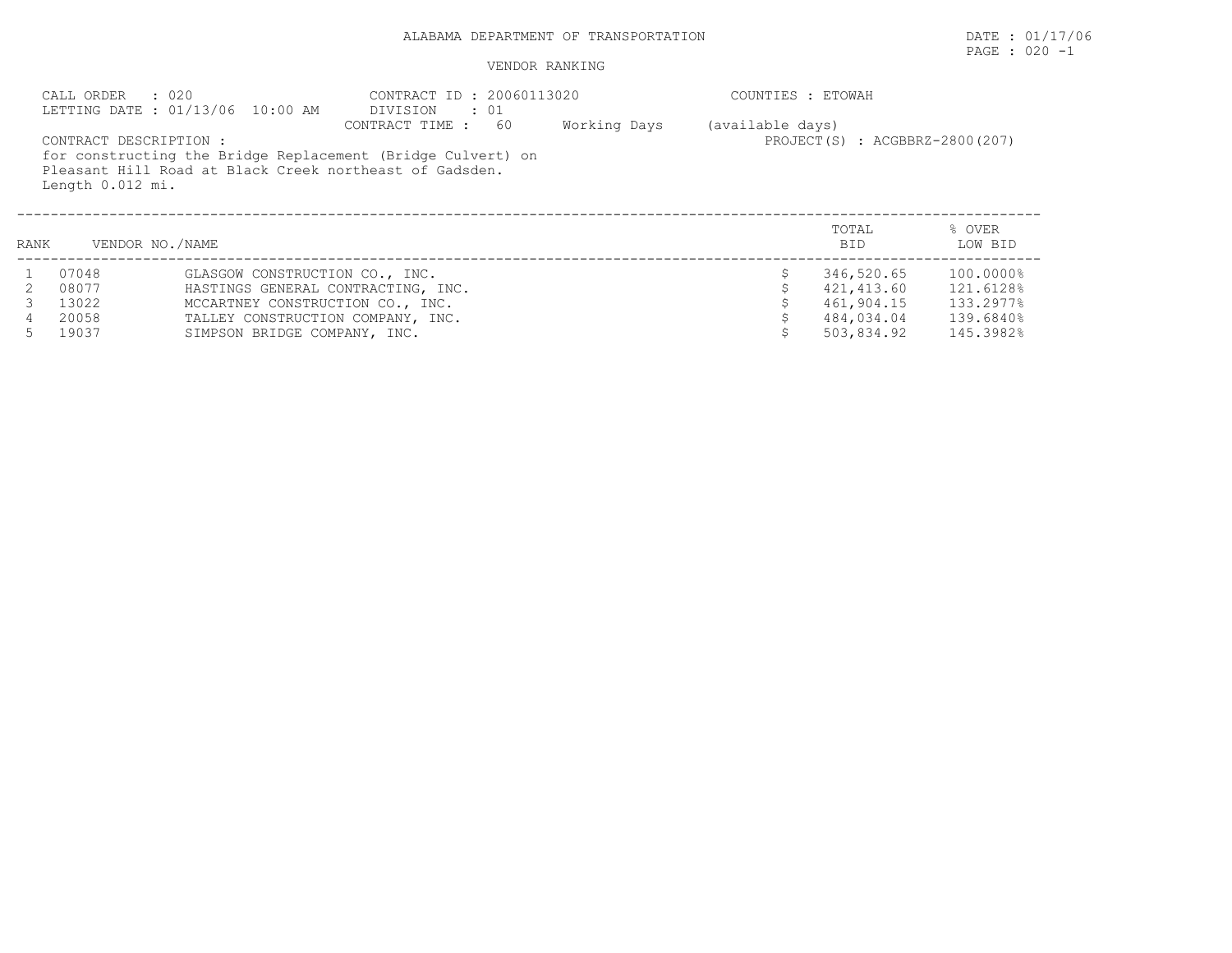| ORDER<br>CALL (        | 02C |          | CONTRACT ID | 20060113020 | ETOWAF<br>COUNTIES |
|------------------------|-----|----------|-------------|-------------|--------------------|
| LETTING DATE: 01/13/06 |     | 10:00 AM |             |             |                    |

|                                                                                                       |                |        | 1 ) 07048<br>(GLASGOW CONSTRUCTION CO., I   HASTINGS GENERAL CONTRACTIN   MCCARTNEY CONSTRUCTION CO., INC |             | 2 ) 08077   |              | 3 ) 13022   |            |
|-------------------------------------------------------------------------------------------------------|----------------|--------|-----------------------------------------------------------------------------------------------------------|-------------|-------------|--------------|-------------|------------|
| LINE NO / ITEM CODE / ALT<br>ITEM DESCRIPTION                                                         | QUANTITY       |        | UNIT PRICE                                                                                                | AMOUNT      | UNIT PRICE  | AMOUNT       | UNIT PRICE  | AMOUNT     |
| Total<br>SECTION 0001                                                                                 |                |        |                                                                                                           |             |             |              |             |            |
| 0010 201A002<br>Clearing And Grubbing (Maximum<br>Allowable Bid \$ 4000 Per Acre) (Approx.<br>1 Acre) |                | LUMP   | 4000.00000                                                                                                | 4000.001    | 4000.00000  | 4000.001     | 4000.00000  | 4000.00    |
| 0020 214A000<br>Structure Excavation                                                                  | 2713.000 CUYDI |        | 20,00000                                                                                                  | 54260.001   | 15,00000    | 40695.001    | 11,00000    | 29843.00   |
| 0030 214B001<br>Foundation Backfill, Commercial                                                       | 258.000        | CUYD   | 25.00000                                                                                                  | 6450.001    | 24,00000    | 6192.001     | 35.00000    | 9030.00    |
| 0040 502A000<br>Steel Reinforcement                                                                   | 86481.000      | LB     | 0.65000                                                                                                   | 56212.651   | 0.60000     | 51888.601    | 1.15000     | 99453.15   |
| 0050 524A011<br>Culvert Concrete (Cast In Place)                                                      | 383.000        | CUYD   | 450.00000                                                                                                 | 172350.00   | 650.00000   | 248950.001   | 595.00000   | 227885.00  |
| 0060 600A000<br>Mobilization                                                                          |                | LUMP   | 30000.00000                                                                                               | 30000.00    | 40000.00000 | 40000.001    | 55000.00000 | 55000.00   |
| 0070 610C001<br>Loose Riprap, Class 2                                                                 | 296.000        | TON    | 30.00000                                                                                                  | 8880.001    | 16.00000    | 4736.001     | 33.00000    | 9768.00    |
| 0080 610D000<br>Filter Blanket                                                                        | 319.000        | SQYD   | 2,00000                                                                                                   | 638.001     | 5.00000     | 1595.001     | 7.00000     | 2233.00    |
| 0090 665F000<br>Hay Bales                                                                             | 100.000        | EACH   | 10.00000                                                                                                  | 1000.001    | 5.00000     | 500.00       | 10.00000    | 1000.00    |
| 0100 665J000<br>Silt Fence, Type A                                                                    | 200.000 LF     |        | 10.00000                                                                                                  | 2000.00     | 5.00000     | 1000.001     | 4.00000     | 800.00     |
| 0110 680A000<br>Engineering Controls                                                                  |                | LUMP   | 6000.00000                                                                                                | 6000.001    | 3000.00000  | 3000.00      | 17000.00000 | 17000.00   |
| 0120 740B000<br>Construction Signs                                                                    | 163.000        | SOFT   | 10.00000                                                                                                  | 1630.001    | 14.00000    | 2282.001     | 14,00000    | 2282.00    |
| 0130 740C000<br>Special Construction Signs                                                            | 35.000         | SQFT   | 20.00000                                                                                                  | 700.001     | 45.00000    | 1575.001     | 14.00000    | 490.00     |
| 0140 740F002<br>Barricades, Type III                                                                  | 8,000          | EACH   | 250.00000                                                                                                 | 2000.001    | 600.00000   | 4800.001     | 275.00000   | 2200.00    |
| 0150 7401005<br>Warning Lights, Type B (Detachable Head                                               | 4.000          | EACH I | 100.00000                                                                                                 | 400.00      | 300.00000   | 1200.001     | 230.00000   | 920.00     |
| 0160 998A000<br>Construction Fuel (Maximum Bid Limited<br>To $$9,000.00)$                             |                | LUMP   | 0.00000                                                                                                   | 0.001       | 9000.00000  | 9000.001     | 0.00000     | 0.00       |
| SECTION TOTALS                                                                                        |                |        |                                                                                                           | 346,520.65  | \$.         | 421, 413.60  |             | 461,904.15 |
| CONTRACT TOTALS                                                                                       |                |        |                                                                                                           | 346,520.651 | \$          | 421, 413.601 |             | 461,904.15 |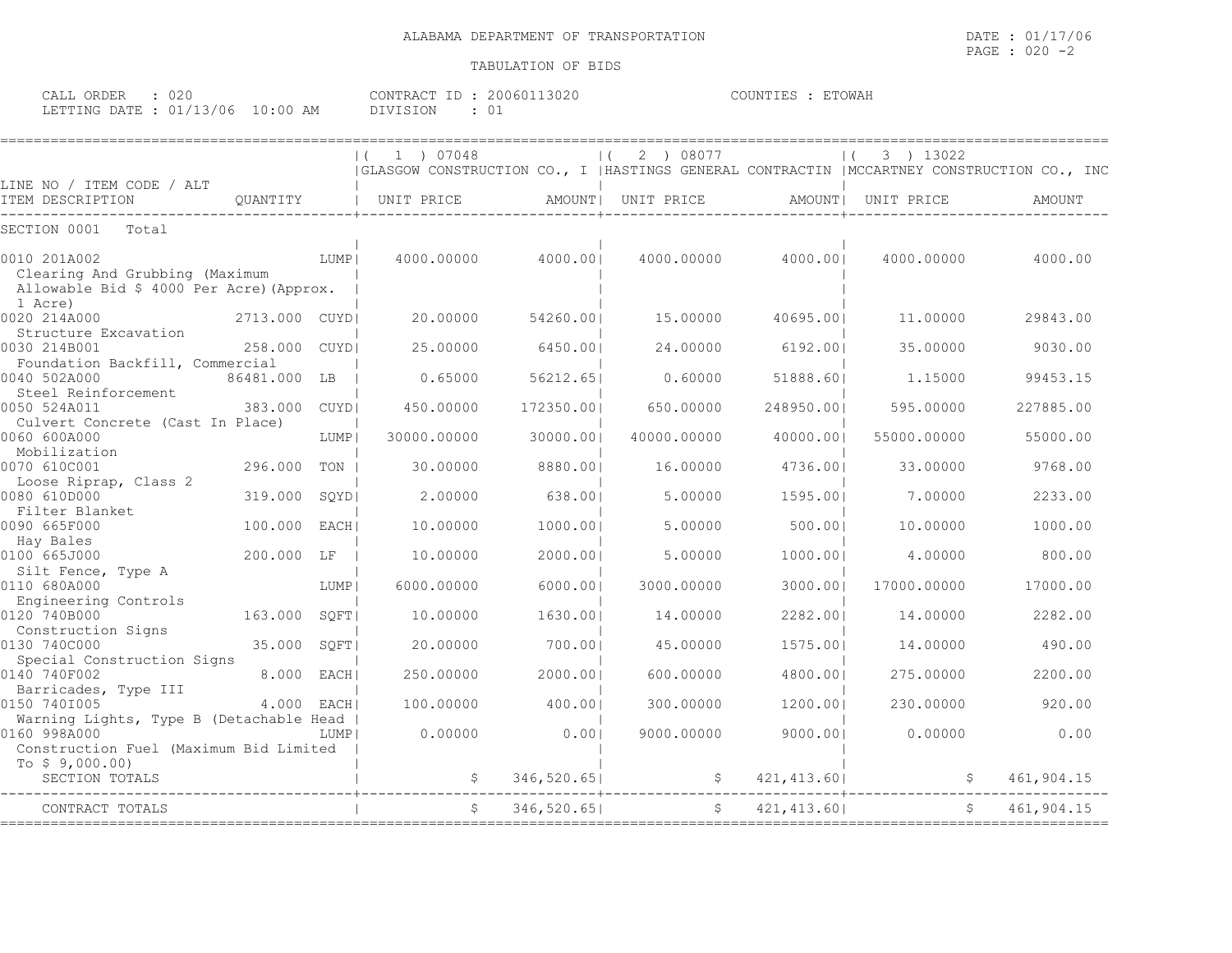| 020<br>ORDER<br>اللطات               |         | CONTRACT | 3020<br>200601 | ETOWAL<br><b>IINT TE</b> |
|--------------------------------------|---------|----------|----------------|--------------------------|
| LETTING.<br>ロュアロ<br>3/06<br>$\cdots$ | ΆM<br>, | DIVISION | ◡∸             |                          |

|                                                                                            |                |      | $ (4)$ 20058<br> TALLEY CONSTRUCTION CO., IN  SIMPSON BRIDGE COMPANY, INC |                   | $(5)$ 19037                                   |                                                               |                    |        |
|--------------------------------------------------------------------------------------------|----------------|------|---------------------------------------------------------------------------|-------------------|-----------------------------------------------|---------------------------------------------------------------|--------------------|--------|
| LINE NO / ITEM CODE / ALT<br>ITEM DESCRIPTION                                              | OUANTITY       |      | UNIT PRICE                                                                |                   | AMOUNT  UNIT PRICE                            |                                                               | AMOUNT  UNIT PRICE | AMOUNT |
| SECTION 0001<br>Total                                                                      |                |      |                                                                           |                   |                                               |                                                               |                    |        |
| 0010 201A002<br>Clearing And Grubbing (Maximum<br>Allowable Bid \$ 4000 Per Acre) (Approx. |                | LUMP |                                                                           |                   | 4000.00000 4000.00 4000.00000 4000.00 4000.00 |                                                               |                    |        |
| 1 Acre)<br>0020 214A000<br>Structure Excavation                                            | 2713.000 CUYDI |      | 39.83000                                                                  | 108058.791        | 38.00000                                      | 103094.001                                                    |                    |        |
| 0030 214B001<br>Foundation Backfill, Commercial                                            | 258.000 CUYD   |      | 36.08000                                                                  | 9308.641          | 39.50000                                      | 10191.001                                                     |                    |        |
| 0040 502A000<br>Steel Reinforcement                                                        | 86481.000 LB   |      | 0.94000                                                                   | 81292.14          | 0.82000                                       | 70914.421                                                     |                    |        |
| 0050 524A011<br>Culvert Concrete (Cast In Place)                                           | 383.000 CUYDI  |      | 495.09000                                                                 | 189619.471        | 450.00000                                     | 172350.001                                                    |                    |        |
| 0060 600A000<br>Mobilization                                                               |                | LUMP | 51550.00000                                                               | 51550.001         | 60000.00000                                   | 60000.001                                                     |                    |        |
| 0070 610C001<br>Loose Riprap, Class 2                                                      | 296.000 TON    |      | 61.50000                                                                  | 18204.001         | 30.00000                                      | 8880.001                                                      |                    |        |
| 0080 610D000<br>Filter Blanket                                                             | 319.000 SQYD   |      | 4.50000                                                                   | 1435.501          | 5.00000                                       | 1595.00                                                       |                    |        |
| 0090 665F000<br>Hay Bales                                                                  | 100.000 EACH   |      | 13.00000                                                                  | 1300.001          | 7.50000                                       | 750.001                                                       |                    |        |
| 200.000 LF<br>0100 665J000<br>Silt Fence, Type A                                           |                |      | 9.50000                                                                   | 1900.001          | 6.50000                                       | 1300.00                                                       |                    |        |
| 0110 680A000<br>Engineering Controls                                                       |                | LUMP | 6250.00000                                                                | 6250.001          | 66500.00000                                   | 66500.001                                                     |                    |        |
| 0120 740B000<br>Construction Signs                                                         | 163.000 SQFT   |      | 28.50000                                                                  | 4645.501          | 8.50000                                       | 1385.501                                                      |                    |        |
| 0130 740C000<br>Special Construction Signs                                                 | 35.000 SQFT    |      | 42.00000                                                                  | 1470.001          | 9.00000                                       | 315.00                                                        |                    |        |
| 0140 740F002<br>Barricades, Type III                                                       | 8.000 EACH     |      | 375.00000                                                                 | 3000.00           | 195.00000                                     | 1560.001                                                      |                    |        |
| 0150 7401005<br>Warning Lights, Type B (Detachable Head                                    | 4.000 EACHI    |      |                                                                           | 500.00000 2000.00 | 250.00000                                     | 1000.001                                                      |                    |        |
| 0160 998A000<br>Construction Fuel (Maximum Bid Limited<br>To $$9,000.00)$                  |                | LUMP | 0.00000                                                                   | 0.00              | 0.00000                                       | 0.001                                                         |                    |        |
| SECTION TOTALS                                                                             |                |      |                                                                           | 484,034.04        |                                               | 503,834.92                                                    |                    | 0.00   |
| CONTRACT TOTALS                                                                            |                |      |                                                                           | 484,034.04        |                                               | $\begin{array}{cc} \xi & \quad \  \end{array}$<br>503, 834.92 |                    |        |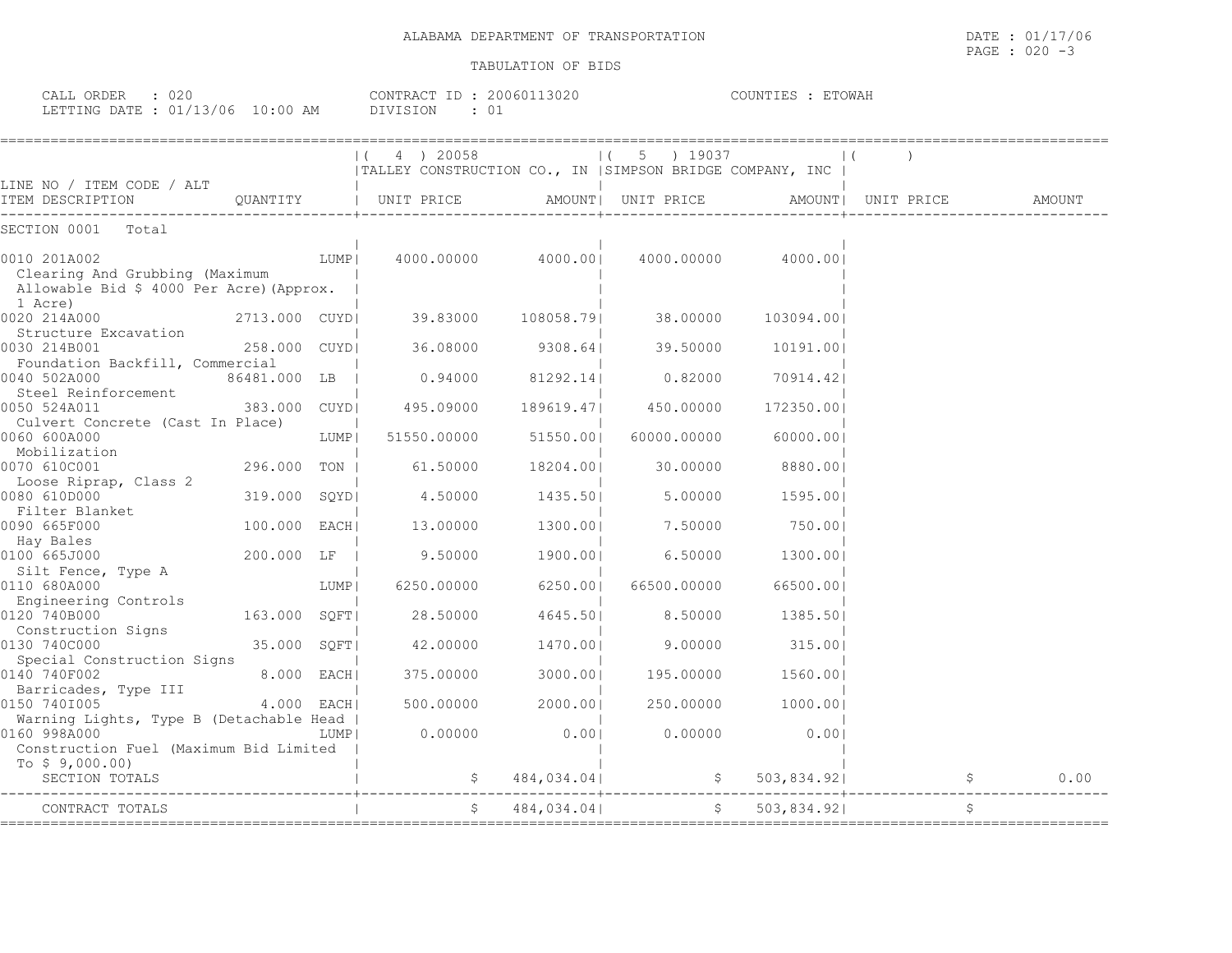|      | CALL ORDER<br>. 021<br>CONTRACT DESCRIPTION : | LETTING DATE: 01/13/06 10:00 AM                                  | CONTRACT ID: 20060113021<br>DIVISION<br>$\cdot$ 05<br>CONTRACT TIME :<br>55<br>for constructing the Bridge Replacement (Precast) on New<br>Canaan Church Road at Blubber Creek west of Aliceville. | Working Days | COUNTIES : PICKENS<br>(available days) | PROJECT(S) : ACGBBRZ-5400(215) |                        |
|------|-----------------------------------------------|------------------------------------------------------------------|----------------------------------------------------------------------------------------------------------------------------------------------------------------------------------------------------|--------------|----------------------------------------|--------------------------------|------------------------|
| RANK | Length 0.019 mi.<br>VENDOR NO./NAME           |                                                                  |                                                                                                                                                                                                    |              |                                        | TOTAL<br><b>BID</b>            | % OVER<br>LOW BID      |
|      | 16003<br>07048                                | PHILLIPS CONTRACTING CO., INC.<br>GLASGOW CONSTRUCTION CO., INC. |                                                                                                                                                                                                    |              |                                        | 237,509.00<br>265,994.00       | 100.0000%<br>111.9932% |
|      | 18024                                         | RACON, INC.                                                      |                                                                                                                                                                                                    |              |                                        | 337,809.98                     | 142.2304%              |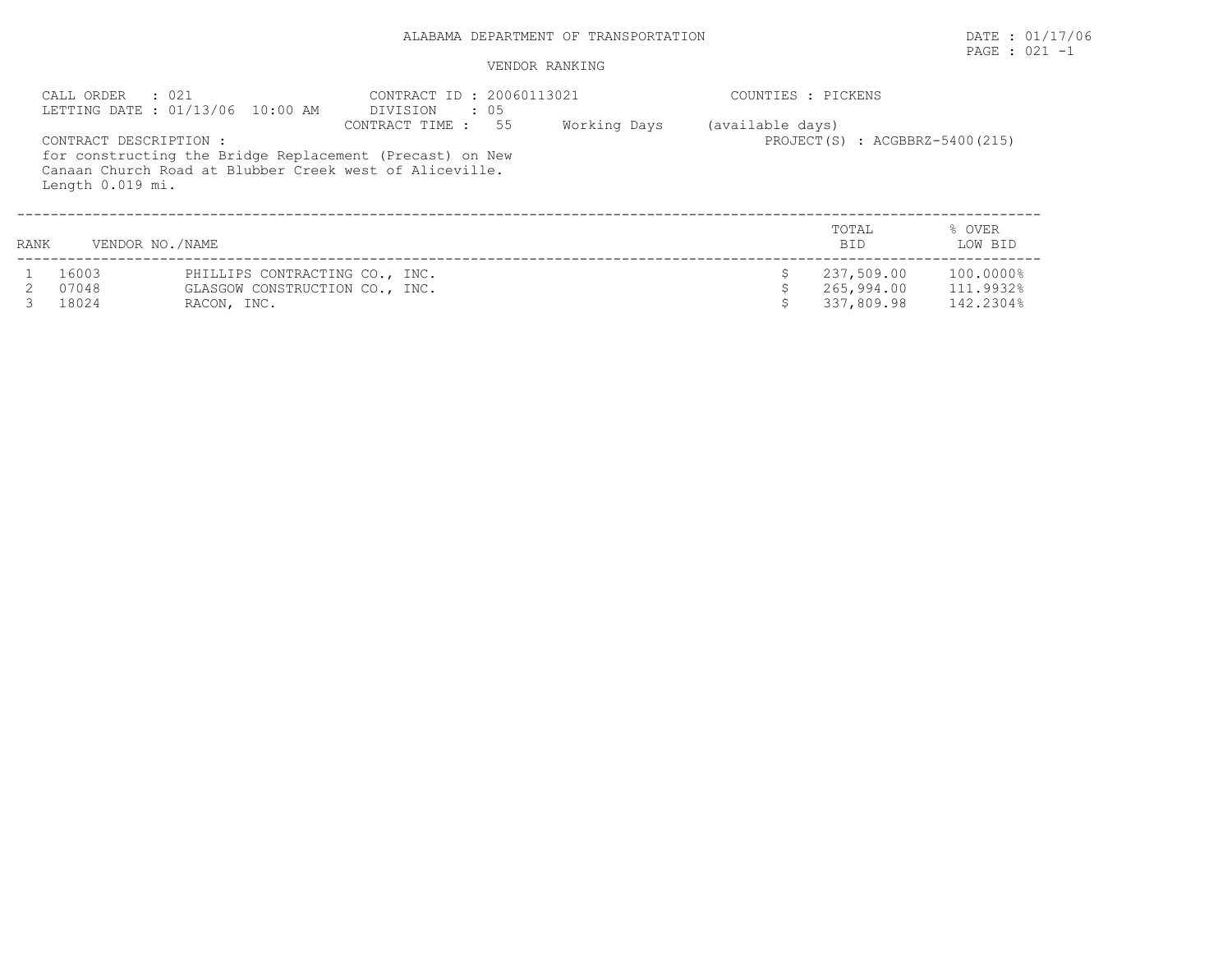| CALL ORDER                       | UZ. | CONTRACT ID: 20060113021 |  | COUNTIES : PICKENS |  |
|----------------------------------|-----|--------------------------|--|--------------------|--|
| LETTING DATE : 01/13/06 10:00 AM |     | DIVISION                 |  |                    |  |

|                                                                                                                                       | 1 ) 16003                                                               |           | 2 ) 07048  |           | 3 ) 18024   |          |
|---------------------------------------------------------------------------------------------------------------------------------------|-------------------------------------------------------------------------|-----------|------------|-----------|-------------|----------|
|                                                                                                                                       | PHILLIPS CONTRACTING CO., I   GLASGOW CONSTRUCTION CO., I   RACON, INC. |           |            |           |             |          |
| LINE NO / ITEM CODE / ALT<br>ITEM DESCRIPTION                                                                                         | QUANTITY   UNIT PRICE   AMOUNT  UNIT PRICE   AMOUNT  UNIT PRICE         |           |            |           |             | AMOUNT   |
| SECTION 0001 Total                                                                                                                    |                                                                         |           |            |           |             |          |
| LUMP  <br>0010 206A000<br>Removal Of Old Bridge, Station 7+16.00                                                                      | 3000.00000                                                              | 3000.001  | 5000.00000 | 5000.001  | 23000.00000 | 23000.00 |
| 0020 210A000<br>620.000 CUYDI<br>Unclassified Excavation                                                                              | 5.00000                                                                 | 3100.001  | 10.00000   | 6200.001  | 3.00000     | 1860.00  |
| 96.000 LB<br>0030 502A000<br>Steel Reinforcement                                                                                      | 3,00000                                                                 | 288.001   | 1,50000    | 144.001   | 6.00000     | 576.00   |
| 0040 505A032<br>1.000 EACHI<br>Steel Test Piles (HP 12x53) (Maximum Bid                                                               | 2000.00000                                                              | 2000.001  | 2000.00000 | 2000.00   | 2000.00000  | 2000.00  |
| Limited To \$2000 Per Each Test Pile)<br>0050 505B102<br>$1.000$ EACH<br>Static Loading Tests (HP 12X53)                              | 2000.00000                                                              | 2000.001  | 2000.00000 | 2000.001  | 2000.00000  | 2000.00  |
| (Maximum Bid Limited To \$2000 Per Each<br>Loading Test)                                                                              |                                                                         |           |            |           |             |          |
| 0060 505M002<br>1120.000 LF  <br>Steel Piling Furnished And Driven (HP<br>12x53                                                       | 35,00000                                                                | 39200.001 | 35.00000   | 39200.001 | 42.00000    | 47040.00 |
| 0070 507A000<br><b>2.000 EACHI</b>                                                                                                    | 2968.00000                                                              | 5936.001  | 2000.00000 | 4000.001  | 5200.00000  | 10400.00 |
| Wire Rope Abutment Anchor Assembly<br>0080 510A000<br>14.000 CUYD                                                                     | 600,00000                                                               | 8400.001  | 500,00000  | 7000.001  | 475.00000   | 6650.00  |
| Bridge Substructure Concrete, Class A<br>0090 511A000<br>44.000 EACHI                                                                 | 85.00000                                                                | 3740.001  | 100,00000  | 4400.001  | 130,00000   | 5720.00  |
| Elastomeric Bearings, Type 1                                                                                                          |                                                                         |           |            |           |             |          |
| and the state of the state of<br>0100 512A014<br>2.000 EACHI<br>Precast Concrete Abutment Caps, 2'-0"                                 | 3500.00000                                                              | 7000.001  | 3350.00000 | 6700.001  | 4000.00000  | 8000.00  |
| Wide By 1'-8" Deep By 33'-0" Long<br>0110 512B004<br>2.000 EACH                                                                       | 3400.00000                                                              | 6800.001  | 3600.00000 | 7200.001  | 3800.00000  | 7600.00  |
| Precast Concrete Intermediate Bent Caps  <br>2'-0" Wide By 2'-0" Deep By 31'-6" Long  <br>$18.000$ EACH                               |                                                                         |           |            |           |             |          |
| 0120 512C004<br>Precast Concrete Type 1 Span Section,                                                                                 | 2850.00000                                                              | 51300.001 | 3500.00000 | 63000.001 | 3600,00000  | 64800.00 |
| 3'-6" Wide By 1'-9" Deep By 34'-0" Long  <br>0130 512C007<br>6.000 EACHI<br>Precast Concrete Type 2C Span Section,                    | 3100.00000                                                              | 18600.001 | 3600,00000 | 21600.001 | 4000,00000  | 24000.00 |
| 3'-6" Wide By 1'- 9" Deep By 34'-0" Long <br>0140 512D002<br>4.000 EACH <br>Precast Concrete Barrier Rail End<br>Section, 34'-0" Long | 3200.00000                                                              | 12800.001 | 3500.00000 | 14000.001 | 4000.00000  | 16000.00 |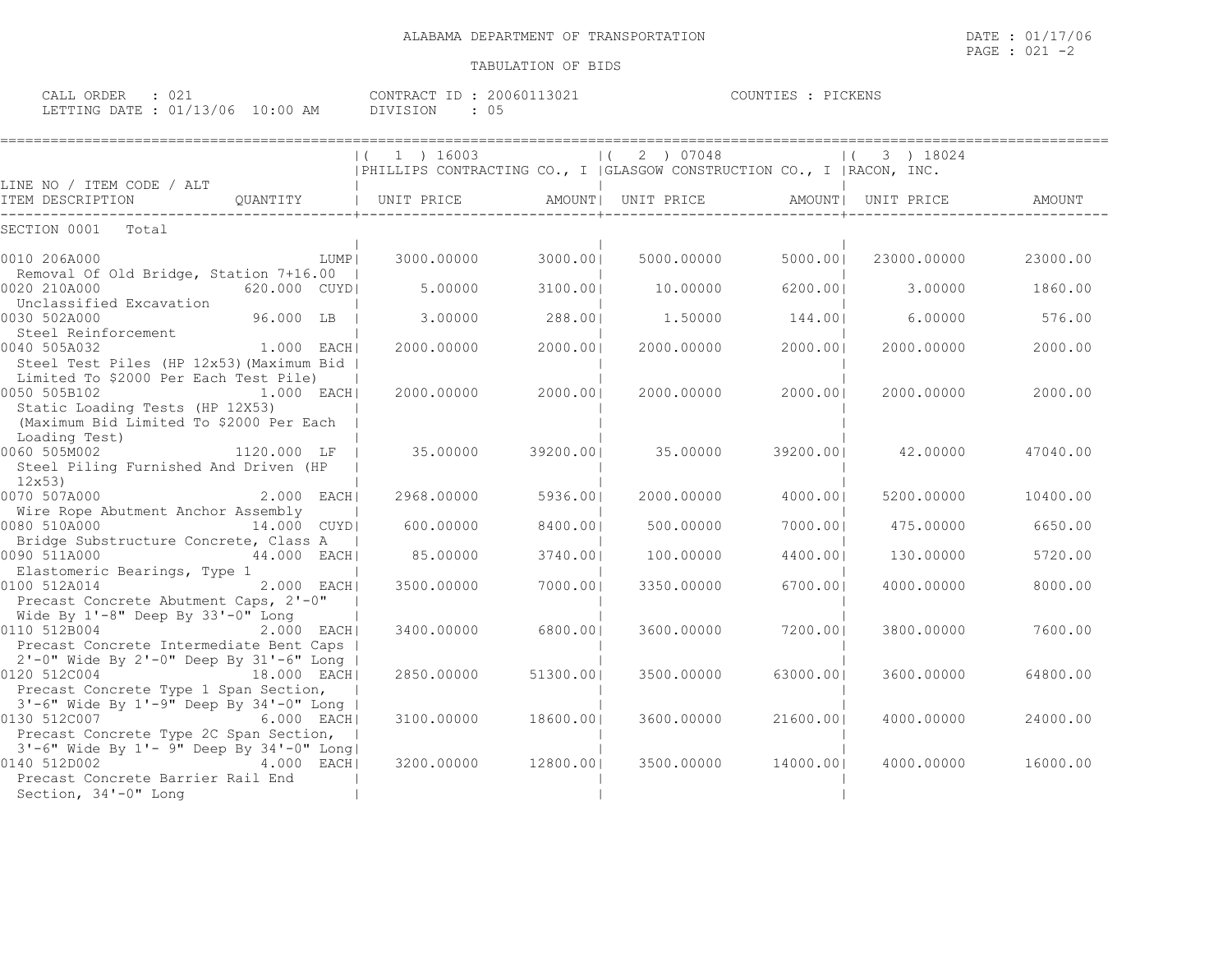| CALL ORDER : 021                 |  |          | CONTRACT ID: 20060113021 | COUNTIES : PICKENS |  |
|----------------------------------|--|----------|--------------------------|--------------------|--|
| LETTING DATE : 01/13/06 10:00 AM |  | DIVISION |                          |                    |  |

|                                                                                                                      |        | 1 ) 16003   |             | 07048       | PHILLIPS CONTRACTING CO., I   GLASGOW CONSTRUCTION CO., I   RACON, INC. | 3 ) 18024           |               |
|----------------------------------------------------------------------------------------------------------------------|--------|-------------|-------------|-------------|-------------------------------------------------------------------------|---------------------|---------------|
| LINE NO / ITEM CODE / ALT<br>ITEM DESCRIPTION<br>OUANTITY                                                            |        | UNIT PRICE  | AMOUNT      | UNIT PRICE  |                                                                         | AMOUNT   UNIT PRICE | <b>AMOUNT</b> |
| 2.000 EACHI<br>0150 512D005<br>Precast Concrete Barrier Rail                                                         |        | 3200,00000  | 6400.001    | 3500.00000  | 7000.001                                                                | 4000.00000          | 8000.00       |
| Intermediate Section, 34'-0" Long<br>0160 512E000<br>16.000 EACH <br>Precast Concrete Abutment Panels, Type          |        | 400.00000   | 6400.001    | 500.00000   | 8000.001                                                                | 350.00000           | 5600.00       |
| A1<br>0170 512F000<br>8.000 EACHI                                                                                    |        | 525.00000   | 4200.001    | 500.00000   | 4000.001                                                                | 525.00000           | 4200.00       |
| Precast Concrete Wing Panels, Type W1<br>0180 512G000<br>4.000 EACH <br>Precast Concrete Abutment Wing Cap<br>Panels |        | 575.00000   | 2300.001    | 600.00000   | 2400.001                                                                | 600,00000           | 2400.00       |
| 0190 600A000                                                                                                         | LUMP   | 15000.00000 | 15000.001   | 20000.00000 | 20000.001                                                               | 18500.00000         | 18500.00      |
| Mobilization<br>0200 610C001<br>530.000<br>Loose Riprap, Class 2                                                     | TON    | 30,00000    | 15900.001   | 30.00000    | 15900.001                                                               | 35,00000            | 18550.00      |
| 0210 610D003<br>495.000<br>Filter Blanket, Geotextile                                                                | SOYDI  | 3.00000     | 1485.00     | 2,00000     | 990.001                                                                 | 3.00000             | 1485.00       |
| 0220 630A001<br>50.000 LF<br>Steel Beam Guardrail, Class A, Type 2                                                   |        | 19,00000    | 950.001     | 19,00000    | 950.001                                                                 | 51.70000            | 2585.00       |
| 0230 630C003<br>4.000 EACHI<br>Guardrail End Anchor, Type 13                                                         |        | 1350.00000  | 5400.001    | 1500.00000  | 6000.001                                                                | 2640.00000          | 10560.00      |
| 0240 630C070<br>4.000 EACH <br>Guardrail End Anchor, Type 10 Series                                                  |        | 1700.00000  | 6800.001    | 2000.00000  | 8000.001                                                                | 4015.00000          | 16060.00      |
| 0250 665F000<br>50.000 EACH <br>Hay Bales                                                                            |        | 8,00000     | 400.001     | 10.00000    | 500.001                                                                 | 6.50000             | 325.00        |
| 0260 665J000<br>100.000 LF                                                                                           |        | 5.00000     | 500.001     | 10,00000    | 1000.001                                                                | 5.00000             | 500.00        |
| Silt Fence, Type A<br>0270 680A000                                                                                   | LUMP   | 3800.00000  | 3800.001    | 5000.00000  | 5000.001                                                                | 15000.00000         | 15000.00      |
| Engineering Controls<br>0280 740B000<br>141,000                                                                      | SQFT   | 10,00000    | 1410.00     | 10.00000    | 1410.001                                                                | 18.64000            | 2628.24       |
| Construction Signs<br>0290 740F002<br>8,000                                                                          | EACH I | 250.00000   | 2000.001    | 250.00000   | 2000.001                                                                | 436.88000           | 3495.04       |
| Barricades, Type III<br>0300 7401005<br>2.000                                                                        | EACH I | 200,00000   | 400.001     | 200,00000   | 400.001                                                                 | 337.85000           | 675.70        |
| Warning Lights, Type B (Detachable Head<br>0310 998A000<br>Construction Fuel (Maximum Bid Limited                    | LUMP   | 0.00000     | 0.001       | 0.00000     | 0.001                                                                   | 7600,00000          | 7600.00       |
| To $$7,600.00)$<br>SECTION TOTALS                                                                                    |        | S.          | 237,509.00  |             | 265,994.00<br>\$                                                        |                     | 337,809.98    |
| CONTRACT TOTALS                                                                                                      |        |             | 237,509.001 |             | 265,994.001                                                             |                     | 337,809.98    |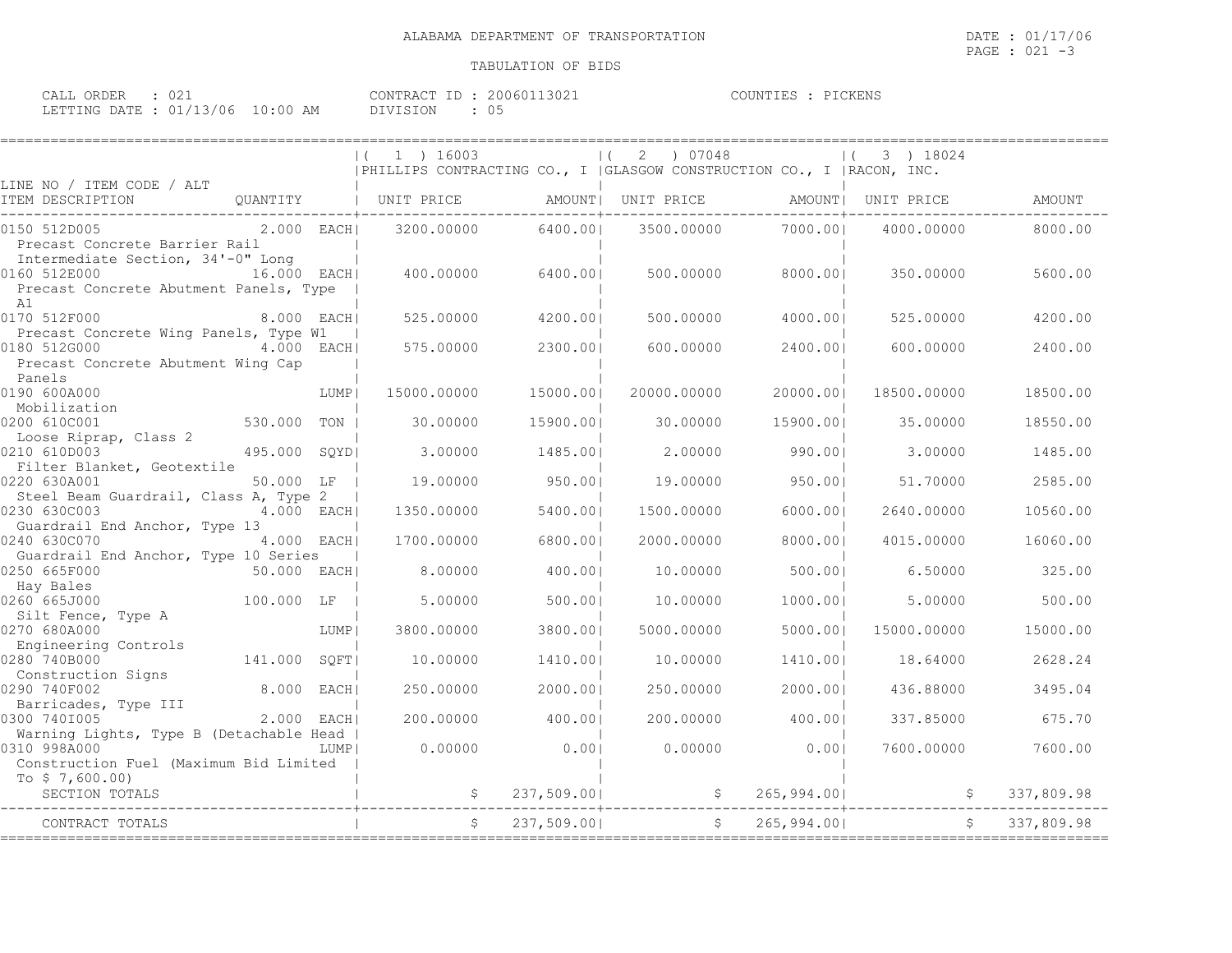# PAGE : 022 -1

|      | $\cdot$ 022<br>CALL ORDER                  | LETTING DATE: 01/13/06 10:00 AM                    | CONTRACT ID: 20060113022<br>DIVISION<br>: 07                                                                                                |              | COUNTIES : PIKE  |                                      |                        |
|------|--------------------------------------------|----------------------------------------------------|---------------------------------------------------------------------------------------------------------------------------------------------|--------------|------------------|--------------------------------------|------------------------|
|      | CONTRACT DESCRIPTION :<br>Length 0.236 mi. |                                                    | CONTRACT TIME : 100<br>for constructing the Bridge Replacement (Precast) and<br>Approaches on CR-13 at Boyd's Mill Creek northwest of Troy. | Working Days | (available days) | PROJECT $(S)$ : ACGBBRZ-5500 $(211)$ |                        |
| RANK | VENDOR NO./NAME                            |                                                    |                                                                                                                                             |              |                  | TOTAL<br>BID.                        | % OVER<br>LOW BID      |
|      | 13021<br>14008                             | MURPHREE BRIDGE CORPORATION<br>NEWELL & BUSH, INC. |                                                                                                                                             |              |                  | 379,364.03<br>435,469.90             | 100.0000%<br>114.7895% |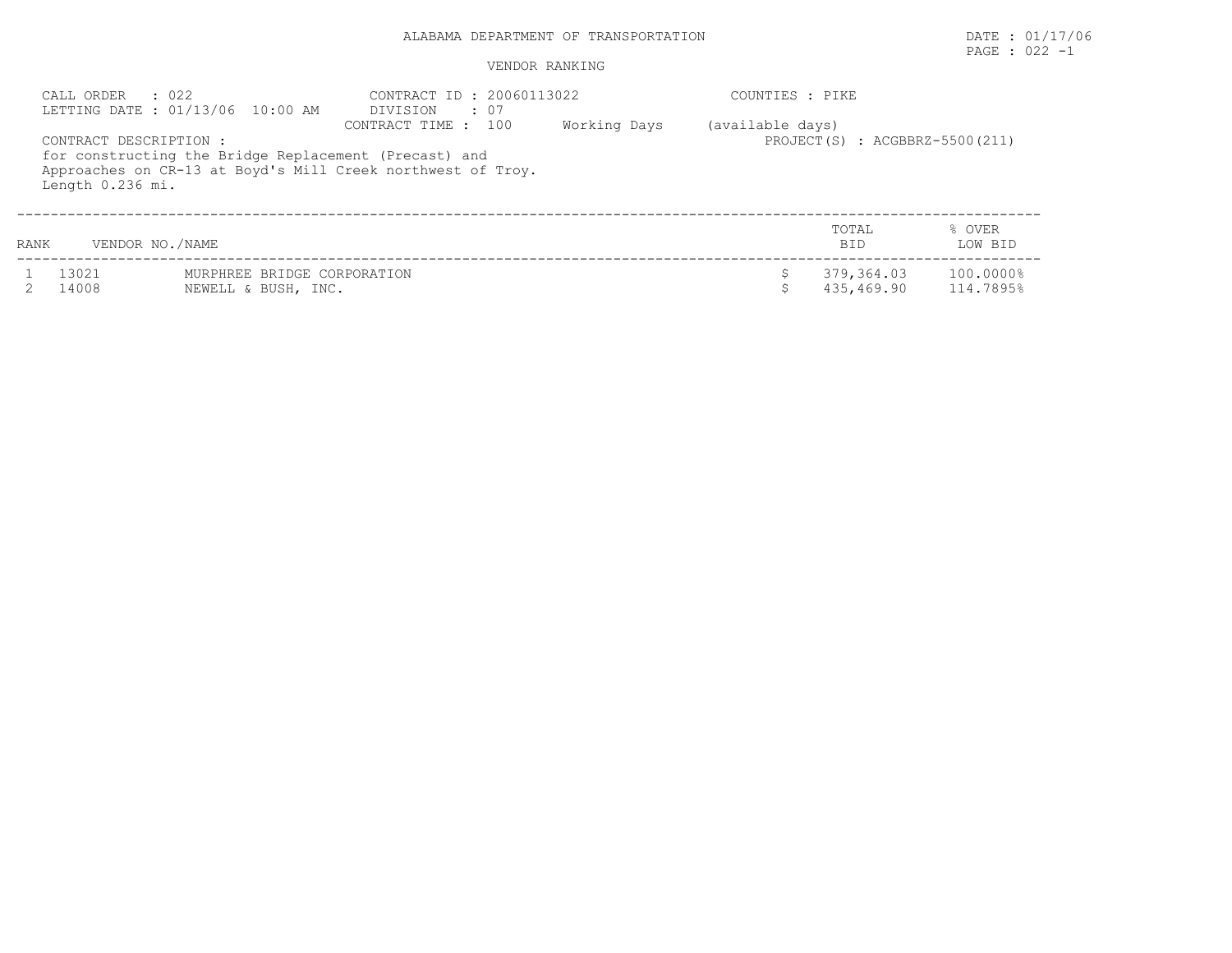| CALL ORDER<br>: 022              | CONTRACT ID: 20060113022 | COUNTIES : PIKE |
|----------------------------------|--------------------------|-----------------|
| LETTING DATE : 01/13/06 10:00 AM | DIVISION                 |                 |

|                                                             |              | $ (1)$ 13021                                     |                     | 2 ) 14008<br>$\mathbf{1}$              |           | $\vert$ (          |        |
|-------------------------------------------------------------|--------------|--------------------------------------------------|---------------------|----------------------------------------|-----------|--------------------|--------|
|                                                             |              | MURPHREE BRIDGE CORPORATION  NEWELL & BUSH, INC. |                     |                                        |           |                    |        |
| LINE NO / ITEM CODE / ALT                                   |              | UNIT PRICE                                       |                     | AMOUNT  UNIT PRICE                     |           | AMOUNT  UNIT PRICE | AMOUNT |
| ITEM DESCRIPTION QUANTITY                                   |              |                                                  |                     |                                        |           |                    |        |
| SECTION 0001<br>Total                                       |              |                                                  |                     |                                        |           |                    |        |
| 0010 201A002                                                | LUMP         |                                                  |                     | 8000.00000 8000.00  8000.00000 8000.00 |           |                    |        |
| Clearing And Grubbing (Maximum<br>Allowable Bid \$ 4000 Per |              |                                                  |                     |                                        |           |                    |        |
| Acre) (Approximately 2 Acres)<br>0020 206A000               | LUMP         | 50000.00000                                      | 50000.001           | 55000.00000                            | 55000.001 |                    |        |
| Removal Of Old Bridge, Station 9+73.96                      |              |                                                  |                     |                                        |           |                    |        |
| 0030 210A000<br>1652.000 CUYDI                              |              | 8.00000                                          | 13216.001           | 5.25000                                | 8673.001  |                    |        |
| Unclassified Excavation                                     |              |                                                  |                     |                                        |           |                    |        |
| 0040 210D021<br>100.000 CUYD                                |              | 12,00000                                         | 1200.001            | 20.00000                               | 2000.001  |                    |        |
| Borrow Excavation (Loose Truckbed                           |              |                                                  |                     |                                        |           |                    |        |
| Measurement) (A-4 Or Better)                                |              |                                                  |                     |                                        |           |                    |        |
| 0050 230A000<br>12.000 RBST                                 |              |                                                  | 450.00000 5400.00   | 500.00000                              | 6000.001  |                    |        |
| Roadbed Processing<br>3268.000 SQYD<br>0060 301A042         |              | 5.00000                                          | 16340.001           | 8.30000                                | 27124.401 |                    |        |
| Granular Soil Base Course, Type A, Road                     |              |                                                  |                     |                                        |           |                    |        |
| Mixed, 6" Compacted Thickness                               |              |                                                  |                     |                                        |           |                    |        |
| 0070 401A000<br>2730.000 SOYDI                              |              |                                                  |                     | $0.50000$ 1365.00  0.55000             | 1501.501  |                    |        |
| Bituminous Treatment A                                      |              |                                                  |                     |                                        |           |                    |        |
| 227.000 TON  <br>0080 429A201                               |              |                                                  | 83.75000 19011.25   | 90.00000                               | 20430.001 |                    |        |
| Improved Bituminous Concrete Wearing                        |              |                                                  |                     |                                        |           |                    |        |
| Surface Layer, 3/4" Maximum Aggregate                       |              |                                                  |                     |                                        |           |                    |        |
| Size Mix, ESAL Range A                                      |              |                                                  |                     |                                        |           |                    |        |
| 40.000 LB  <br>0090 502A001                                 |              |                                                  | 2.00000 80.001      | 1.00000                                | 40.00     |                    |        |
| Steel Reinforcement (Grade 60)                              |              |                                                  |                     |                                        |           |                    |        |
| 0100 505A032<br>Steel Test Piles (HP 12x53) (Maximum Bid    | $2.000$ EACH |                                                  | 2000.00000 4000.001 | 2000.00000                             | 4000.001  |                    |        |
| Limited To \$2000 Per Each Test Pile)                       |              |                                                  |                     |                                        |           |                    |        |
| 0110 505B102                                                | 2.000 EACH   | 2000.00000                                       | 4000.00             | 2000.00000                             | 4000.001  |                    |        |
| Static Loading Tests (HP 12X53)                             |              |                                                  |                     |                                        |           |                    |        |
| (Maximum Bid Limited To \$2000 Per Each                     |              |                                                  |                     |                                        |           |                    |        |
| Loading Test)                                               |              |                                                  |                     |                                        |           |                    |        |
| 0120 505M002<br>925.000 LF                                  |              | 24.95000                                         | 23078.751           | 34.00000                               | 31450.001 |                    |        |
| Steel Piling Furnished And Driven (HP                       |              |                                                  |                     |                                        |           |                    |        |
| 12x53)                                                      |              |                                                  |                     |                                        |           |                    |        |
| 0130 507A000                                                | $2.000$ EACH |                                                  | 2500.00000 5000.00  | 2600.00000                             | 5200.001  |                    |        |
| Wire Rope Abutment Anchor Assembly<br>0140 510A000          | 9.000 CUYD   | 300.00000                                        | 2700.001            | 500.00000                              | 4500.001  |                    |        |
| Bridge Substructure Concrete, Class A                       |              |                                                  |                     |                                        |           |                    |        |
|                                                             |              |                                                  |                     |                                        |           |                    |        |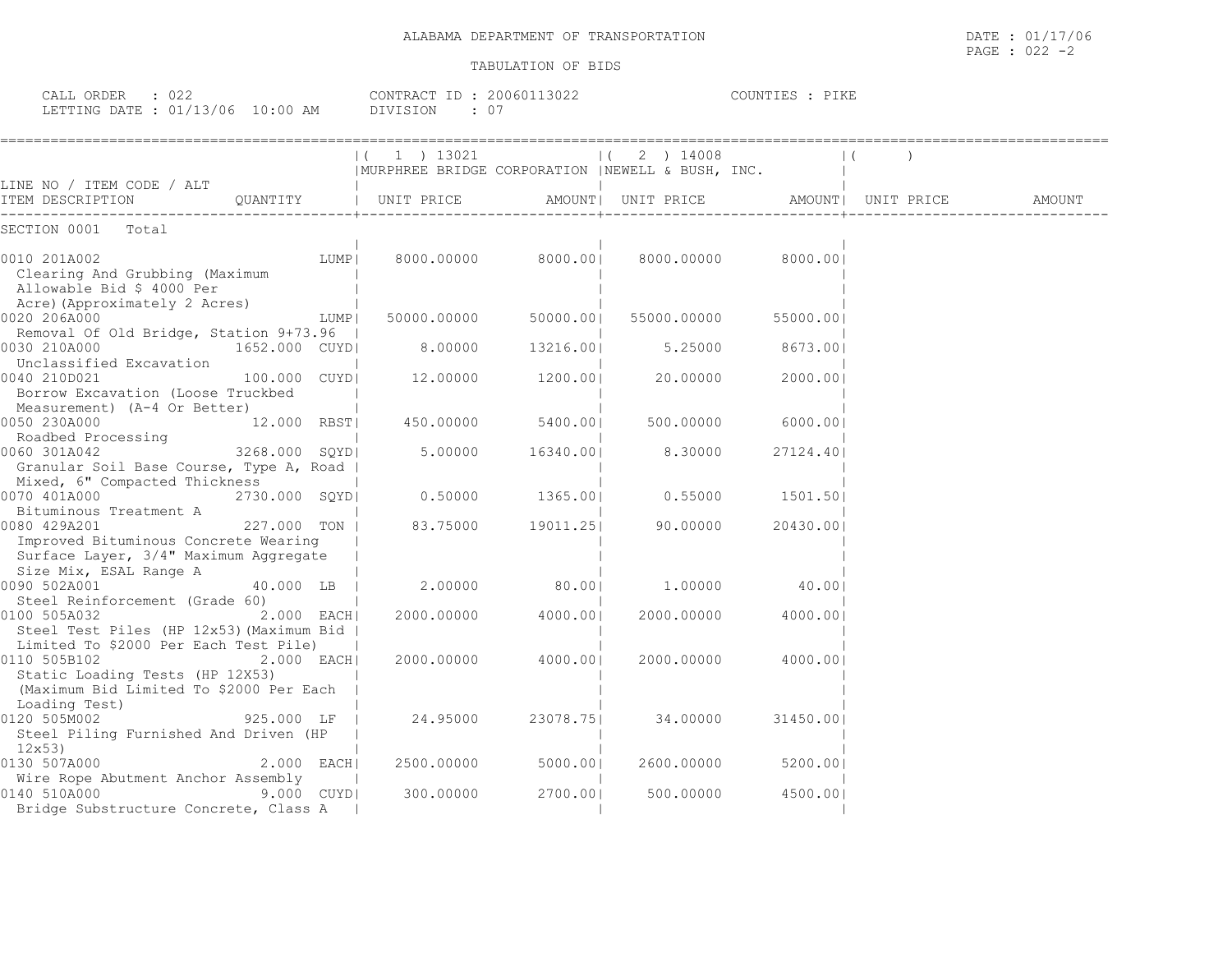| CALL ORDER                       |  |          | CONTRACT ID: 20060113022 | PIKE<br>COUNTIES : |
|----------------------------------|--|----------|--------------------------|--------------------|
| LETTING DATE : 01/13/06 10:00 AM |  | DIVISION |                          |                    |

|                                                                                                                |              |      | ( 1 ) 13021                                       |                      | 2 ) 14008          |                     |                    |        |
|----------------------------------------------------------------------------------------------------------------|--------------|------|---------------------------------------------------|----------------------|--------------------|---------------------|--------------------|--------|
|                                                                                                                |              |      | MURPHREE BRIDGE CORPORATION   NEWELL & BUSH, INC. |                      |                    |                     |                    |        |
| LINE NO / ITEM CODE / ALT                                                                                      |              |      |                                                   |                      |                    |                     |                    |        |
| ITEM DESCRIPTION QUANTITY   UNIT PRICE                                                                         |              |      |                                                   |                      | AMOUNT  UNIT PRICE |                     | AMOUNT  UNIT PRICE | AMOUNT |
| 0150 511A000 and the state of the state of the state of the state of the state of the state of the state of th |              |      | 30.000 EACH  100.00000                            | 3000.001             | 75.00000           | 2250.001            |                    |        |
| Elastomeric Bearings, Type 1                                                                                   |              |      |                                                   |                      |                    |                     |                    |        |
| 0160 512A008                                                                                                   | 2.000 EACH   |      | $3430.00000$ 6860.00                              |                      | 3100.00000 6200.00 |                     |                    |        |
| Precast Concrete Abutment Caps, 2'-0"                                                                          |              |      |                                                   |                      |                    |                     |                    |        |
| Wide By 1'-7" Deep By 28'-0" Long                                                                              |              |      |                                                   |                      |                    |                     |                    |        |
| 0170 512B003 1.000 EACH                                                                                        |              |      |                                                   | 4015.00000 4015.00   |                    | 4000.00000 4000.001 |                    |        |
| Precast Concrete Intermediate Bent Caps                                                                        |              |      |                                                   |                      |                    |                     |                    |        |
| 2'-0" Wide By 1'-7" Deep By 27'-6" Long                                                                        |              |      |                                                   |                      |                    |                     |                    |        |
| 0180 512C017                                                                                                   | 10.000 EACH  |      |                                                   | 5085.00000 50850.00  | 4500.00000         | 45000.001           |                    |        |
| Precast Concrete Type 1 Span Section,                                                                          |              |      |                                                   |                      |                    |                     |                    |        |
| 3'-6" By 2'-0" Deep By 39'-11 3/4" Long                                                                        |              |      |                                                   |                      |                    |                     |                    |        |
| 0190 512C025 4.000 EACH                                                                                        |              |      | 5420.00000                                        | 21680.001            | 4500.00000         | 18000.001           |                    |        |
| Precast Concrete Type 2C Span Section,                                                                         |              |      |                                                   |                      |                    |                     |                    |        |
| 3'-6" By 2'-0" Deep By 39'-11 3/4" Long  <br>0200 512D030                                                      |              |      |                                                   |                      |                    |                     |                    |        |
| Precast Concrete Barrier Rail End                                                                              | 4.000 EACH   |      | 5125.00000                                        | 20500.001            | 4000.00000         | 16000.001           |                    |        |
| Section, 39'-11 3/8" Long                                                                                      |              |      |                                                   |                      |                    |                     |                    |        |
| 0210 512E001 8.000 EACH                                                                                        |              |      | 345.00000                                         | 2760.001             |                    | 500.00000 4000.00   |                    |        |
| Precast Concrete Abutment Panels, Type                                                                         |              |      |                                                   |                      |                    |                     |                    |        |
| A2                                                                                                             |              |      |                                                   |                      |                    |                     |                    |        |
| 12.000 EACH<br>0220 512E002                                                                                    |              |      | 450.00000                                         | 5400.001             | 450.00000          | 5400.00             |                    |        |
| Precast Concrete Abutment Panels, Type                                                                         |              |      |                                                   |                      |                    |                     |                    |        |
| A3.                                                                                                            |              |      |                                                   |                      |                    |                     |                    |        |
| 0230 512F001                                                                                                   | 3.000 EACH   |      |                                                   | 590.00000 1770.00    | 1000.00000         | 3000.001            |                    |        |
| Precast Concrete Wing Panels, Type W2                                                                          |              |      |                                                   |                      |                    |                     |                    |        |
| 0240 512F002                                                                                                   | $6.000$ EACH |      | 775.00000 4650.00                                 |                      |                    | 1200.00000 7200.00  |                    |        |
| Precast Concrete Wing Panels, Type W3                                                                          |              |      |                                                   |                      |                    |                     |                    |        |
| 0250 512G000                                                                                                   | 3.000 EACH   |      |                                                   | 540.00000 1620.00    | 770.00000          | 2310.001            |                    |        |
| Precast Concrete Abutment Wing Cap                                                                             |              |      |                                                   |                      |                    |                     |                    |        |
| Panels                                                                                                         |              |      |                                                   |                      |                    |                     |                    |        |
| 0260 600A000                                                                                                   |              | LUMP |                                                   | 43610.74000 43610.74 | 65000.00000        | 65000.001           |                    |        |
| Mobilization                                                                                                   |              |      |                                                   |                      |                    |                     |                    |        |
| 0270 610C001                                                                                                   | 363.000 TON  |      | 29.83000 10828.29                                 |                      | 35.00000           | 12705.001           |                    |        |
| Loose Riprap, Class 2                                                                                          |              |      |                                                   |                      |                    |                     |                    |        |
| 0280 610D003                                                                                                   | 285.000 SQYD |      | 2.50000                                           | 712.50               |                    | 4.00000 1140.00     |                    |        |
| Filter Blanket, Geotextile<br>0290 630A001                                                                     | 50.000 LF    |      | 14.50000 725.00                                   |                      |                    | 16.00000 800.00     |                    |        |
| Steel Beam Guardrail, Class A, Type 2                                                                          |              |      |                                                   |                      |                    |                     |                    |        |
| 0300 630C003                                                                                                   |              |      | 4.000 EACH 1350.00000 5400.00                     |                      | 1700.00000         | 6800.001            |                    |        |
| Guardrail End Anchor, Type 13                                                                                  |              |      |                                                   |                      |                    |                     |                    |        |
|                                                                                                                |              |      |                                                   |                      |                    |                     |                    |        |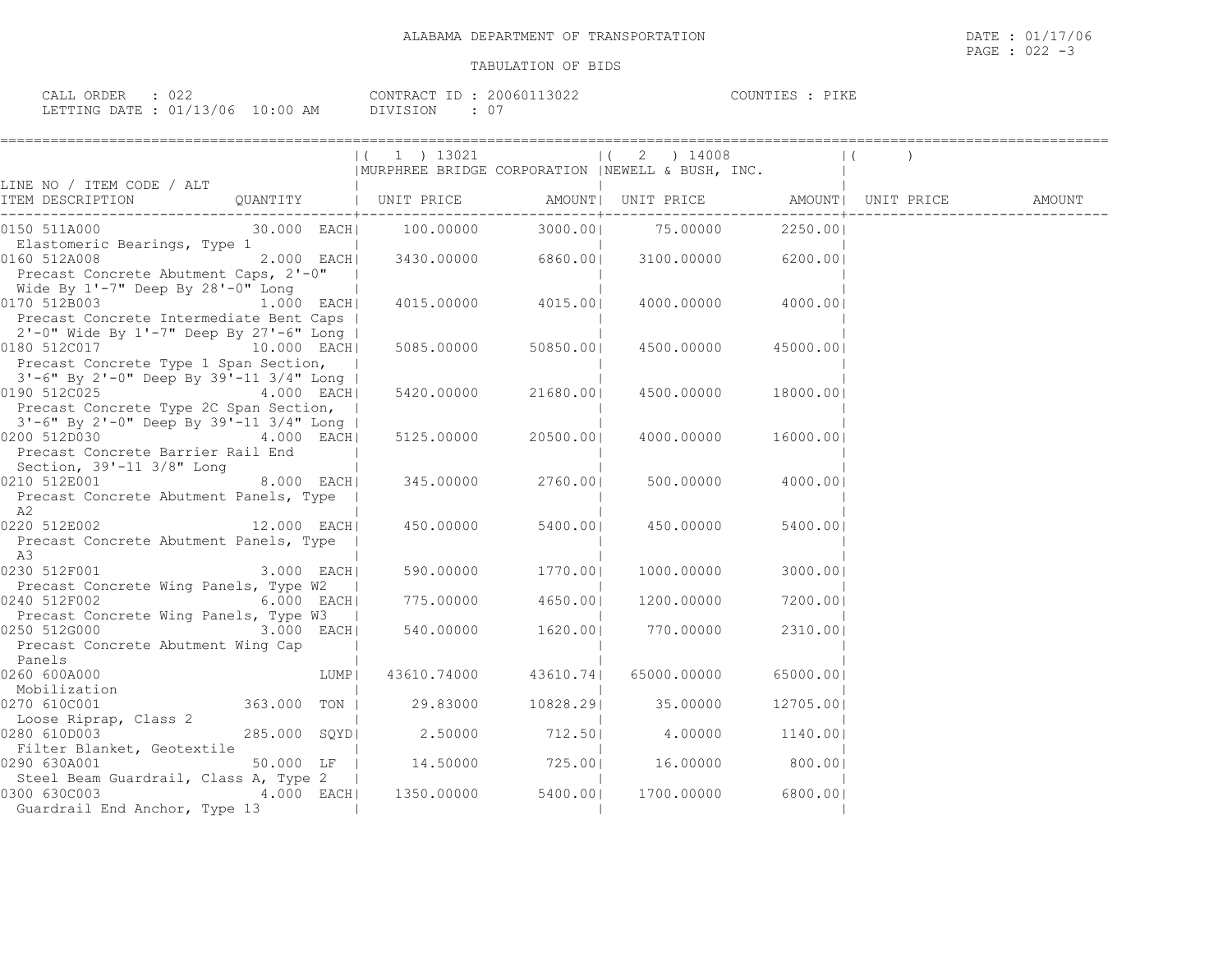| CALL ORDER : 022 |                                  | CONTRACT ID: 20060113022 | COUNTIES : PIKE |
|------------------|----------------------------------|--------------------------|-----------------|
|                  | LETTING DATE : 01/13/06 10:00 AM | DIVISION : 07            |                 |

|                                                                                |                |      | (1) 13021                                         |                | $ (2)$ ) 14008                                                                |                    | $\vert$ ( |  |
|--------------------------------------------------------------------------------|----------------|------|---------------------------------------------------|----------------|-------------------------------------------------------------------------------|--------------------|-----------|--|
|                                                                                |                |      | MURPHREE BRIDGE CORPORATION   NEWELL & BUSH, INC. |                |                                                                               |                    |           |  |
| LINE NO / ITEM CODE / ALT                                                      |                |      |                                                   |                | AMOUNT   UNIT PRICE   AMOUNT   UNIT PRICE   AMOUNT<br>---------+------------- |                    |           |  |
| 0310 630C070<br>Guardrail End Anchor, Type 10 Series                           |                |      | 4.000 EACH  1600.00000                            |                | 6400.00  1500.00000 6000.00                                                   |                    |           |  |
| 507.000 CUYD<br>0320 650A000<br>Topsoil                                        |                |      |                                                   |                | $8.50000$ $4309.50$ $20.00000$ $10140.00$                                     |                    |           |  |
| 0330 652A100<br>Seeding                                                        | 4.000 ACRE     |      | 600.00000                                         | 2400.00        | 600.00000                                                                     | 2400.00            |           |  |
| 0340 652C000<br>Mowing                                                         | $2.000$ $ACRE$ |      | 150.00000                                         | 300.001        | 150.00000                                                                     | 300.00             |           |  |
| 0350 656A010<br>Mulching                                                       | 2.000 ACRE     |      | 600.00000                                         | 1200.001       | 600.00000                                                                     | 1200.001           |           |  |
| 0360 665F000<br>Hay Bales                                                      | 100.000 EACH   |      | 8.00000                                           | 800.001        | 20.00000                                                                      | 2000.001           |           |  |
| 0370 665J000<br>Silt Fence, Type A                                             | 2274.000 LF    |      | 3.50000                                           | 7959.001       | 4.50000                                                                       | 10233.00           |           |  |
| 0380 6650001<br>Silt Fence Removal                                             | 2274.000 LF    |      | 0.50000                                           | 1137.001       | 1.00000                                                                       | 2274.001           |           |  |
| 0390 680A000<br>Engineering Controls                                           |                | LUMP | 3750.00000                                        | 3750.001       | 6500.00000                                                                    | 6500.001           |           |  |
| 0400 701A031<br>Solid White, Class 2, Type A Traffic<br>Stripe (0.06" Thick)   | 1,000 MILE     |      | 2500.00000                                        | 2500.00        | 3125.00000                                                                    | 3125.00            |           |  |
| 0410 701A035<br>Solid Yellow, Class 2, Type A Traffic<br>Stripe (0.09" Thick)  | $1.000$ MILE   |      | 2500.00000                                        | 2500.00        | 3125.00000                                                                    | 3125.00            |           |  |
| 0420 701A045<br>Broken Yellow, Class 2, Type A Traffic<br>Stripe (0.09" Thick) | 1.000 MILE     |      | 1500.00000                                        | 1500.001       | 1875.00000                                                                    | 1875.001           |           |  |
| 0430 701C000<br>1.000 MILE<br>Broken Temporary Traffic Stripe                  |                |      | 1000.00000                                        | 1000.001       | 1250.00000                                                                    | 1250.001           |           |  |
| 0440 701C001 1.000 MILE<br>Solid Temporary Traffic Stripe                      |                |      | 1000.00000 1000.00                                |                |                                                                               | 1250.00000 1250.00 |           |  |
| 0450 703A002<br>Traffic Control Markings, Class 2, Type  <br>A                 | 72.000 SOFT    |      |                                                   | 5.00000 360.00 | 6.25000                                                                       | 450.001            |           |  |
| 0460 703D001<br>Temporary Traffic Control Markings                             | 72.000 SQFT    |      | 2.00000                                           | 144.00         | 2.50000                                                                       | 180.00             |           |  |
| 0470 740B000<br>Construction Signs                                             | 154.000 SQFT   |      | 8.00000 1232.00                                   |                | 11.00000                                                                      | 1694.001           |           |  |
| 0480 740F002<br>Barricades, Type III                                           | 10.000 EACH    |      | 185.00000 1850.00                                 |                | 250.00000                                                                     | 2500.00            |           |  |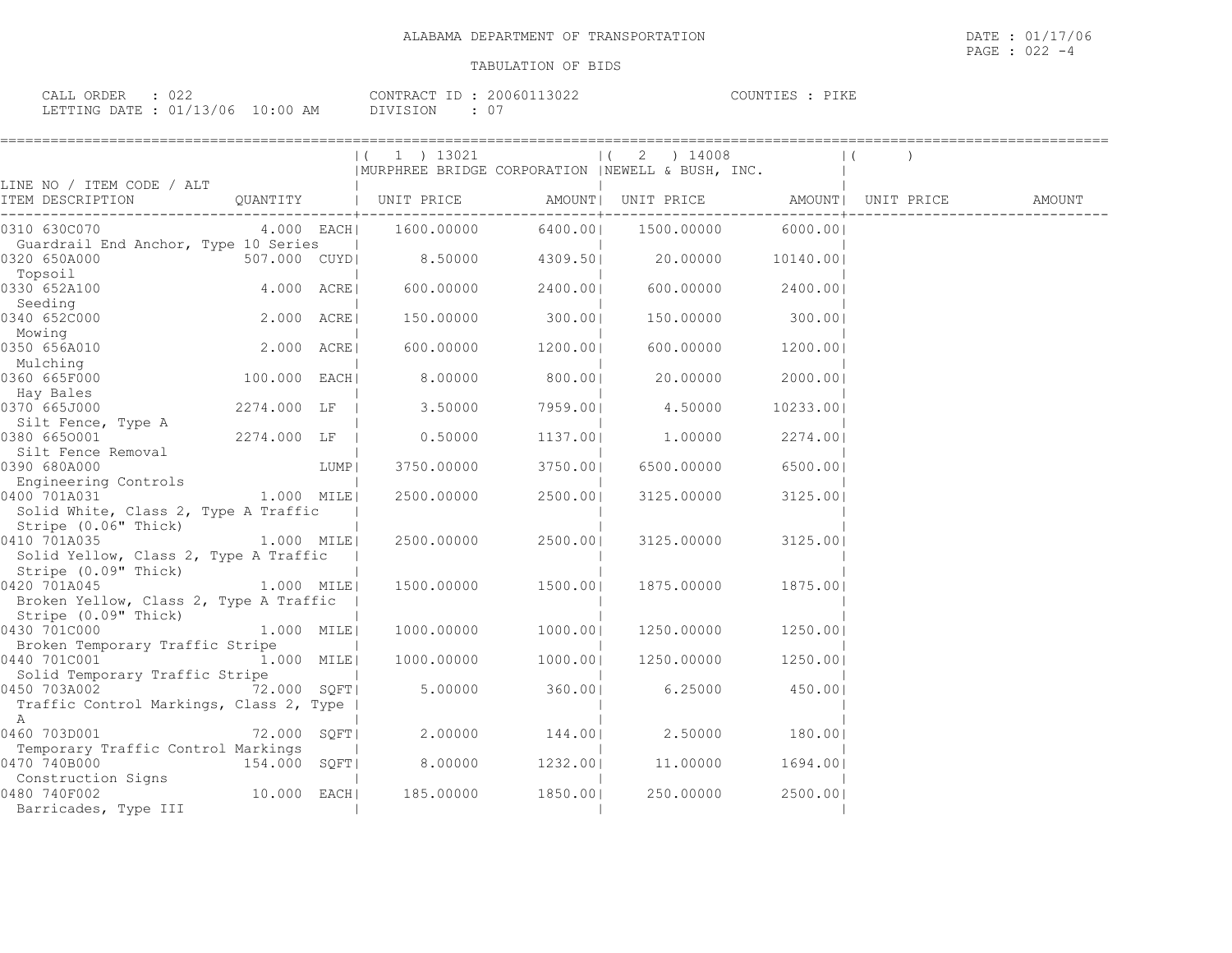| CALL ORDER : 022                 |          | CONTRACT ID: 20060113022 | COUNTIES : PIKE |  |
|----------------------------------|----------|--------------------------|-----------------|--|
| LETTING DATE : 01/13/06 10:00 AM | DIVISION |                          |                 |  |

|                                                         |             |        | 1 ) 13021<br> MURPHREE BRIDGE CORPORATION  NEWELL & BUSH, INC. |             | $(2)$ 14008 |             |            |        |
|---------------------------------------------------------|-------------|--------|----------------------------------------------------------------|-------------|-------------|-------------|------------|--------|
| LINE NO / ITEM CODE / ALT<br>ITEM DESCRIPTION           | OUANTITY    |        | UNIT PRICE                                                     | AMOUNT I    | UNIT PRICE  | AMOUNT I    | UNIT PRICE | AMOUNT |
| 0490 7401005<br>Warning Lights, Type B (Detachable Head | 5.000 EACHI |        | 250.00000                                                      | 1250.001    | 250.00000   | 1250.001    |            |        |
| 0500 998A000<br>Construction Fuel (Maximum Bid Limited  |             | LUMP I | 0.00000                                                        | 0.001       | 0.00000     | 0.001       |            |        |
| To $$14,600.00)$<br>SECTION TOTALS                      |             |        |                                                                | 379,364.031 | - \$        | 435,469.901 |            | 0.00   |
| CONTRACT TOTALS                                         |             |        |                                                                | 379,364.031 |             | 435,469.901 |            |        |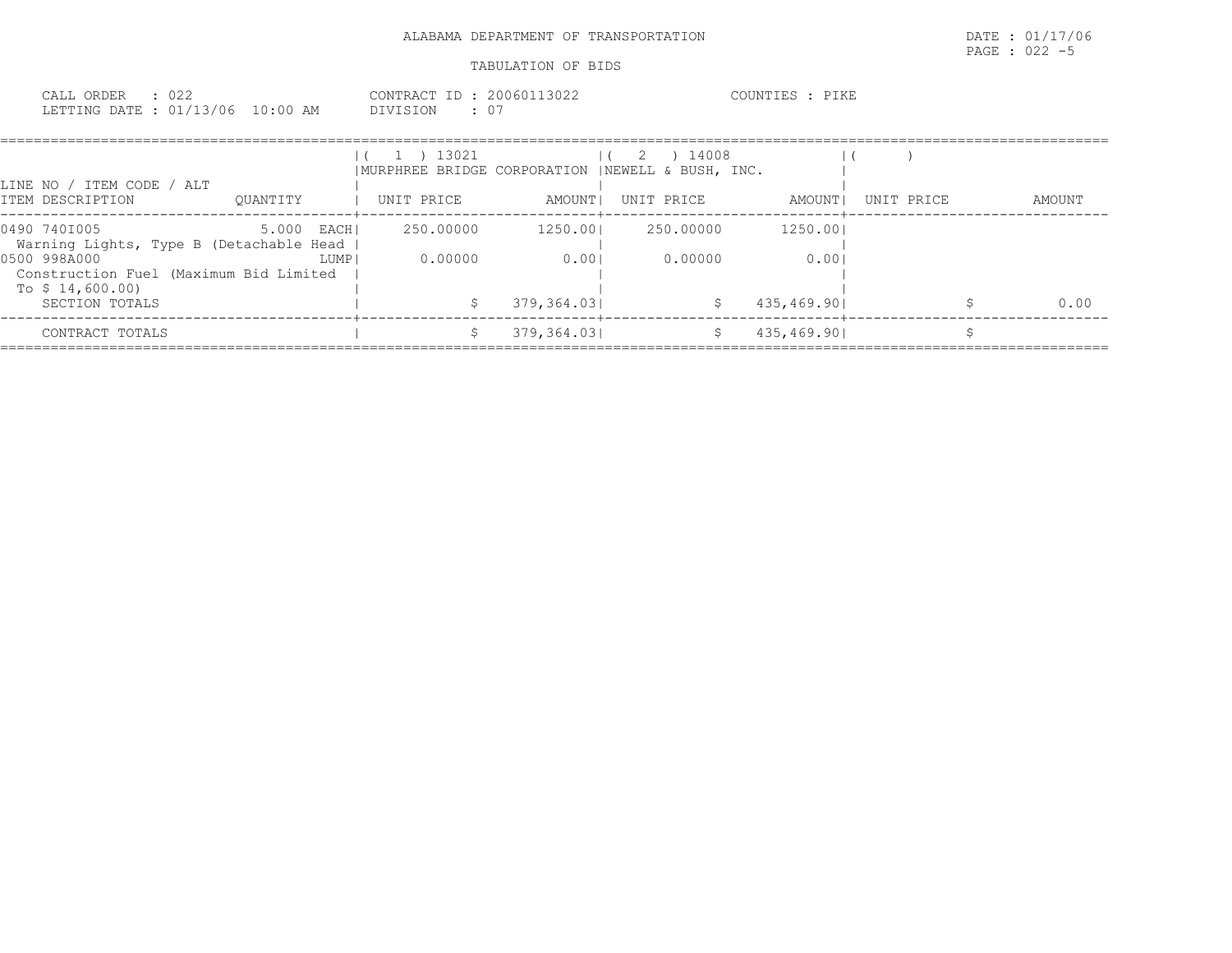# PAGE : 024 -1

| CALL ORDER : 024<br>LETTING DATE : 01/13/06 10:00 AM                                                                     | CONTRACT ID: 20060113024<br>DIVISION : 07 |              | COUNTIES : DALE  |                                        |
|--------------------------------------------------------------------------------------------------------------------------|-------------------------------------------|--------------|------------------|----------------------------------------|
| CONTRACT DESCRIPTION:                                                                                                    | CONTRACT TIME : 40<br>RURAL               | Working Days | (available days) | PROJECT(S) : ACGBSTPNU-STPNU-CN06(201) |
| for constructing the Resurfacing and Traffic Stripe on CR-69<br>from CR-7 to SR-105 northeast of Ozark. Length 3.736 mi. |                                           |              |                  |                                        |
|                                                                                                                          |                                           |              | TOTAL            | OVER                                   |

| RANK |                | VENDOR NO./NAME                                              | <b>BT</b>                | LOW BID                |
|------|----------------|--------------------------------------------------------------|--------------------------|------------------------|
|      | 23024<br>01087 | WIREGRASS CONSTRUCTION COMPANY, INC.<br>APAC-SOUTHEAST, INC. | 377,345.50<br>421,569.60 | 100.0000%<br>111.7198% |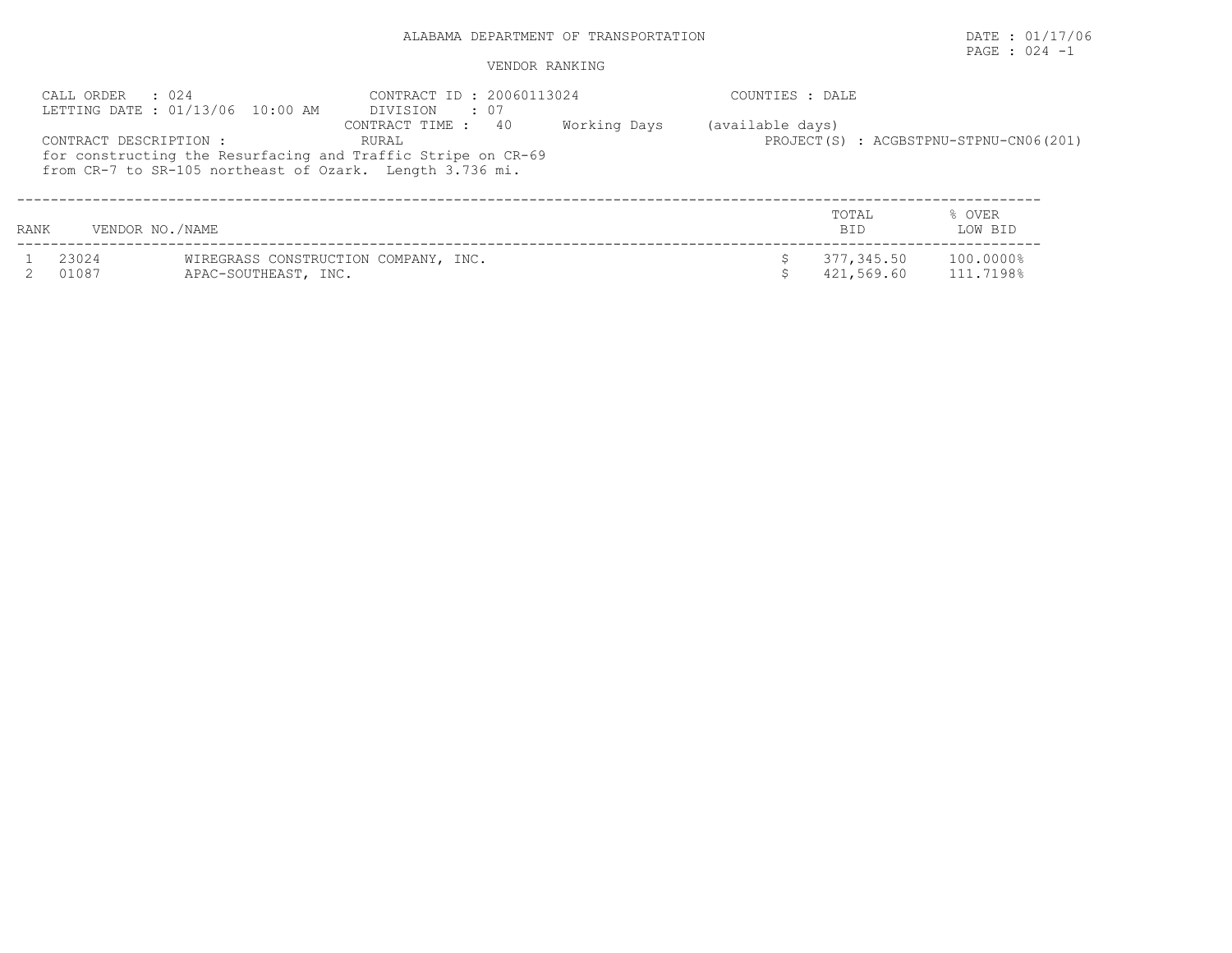| ORDER<br>- ALL -<br>◡∠                                    |                  | --<br><b>CONTRA</b> | 1611<br>3 I J Z 4 | ----<br>COUNTIES<br>DALL<br>. P. C |
|-----------------------------------------------------------|------------------|---------------------|-------------------|------------------------------------|
| $\cap$ 1<br>LETTING DATE<br>13/06<br>NG<br>\ <i>J</i> _ L | $\cdot$ nn<br>ΆM |                     |                   |                                    |

|                                                                                                                                                                  |              |      | 1 ) 23024<br> WIREGRASS CONSTRUCTION COMP   APAC-SOUTHEAST, INC. |           | 2 ) 01087<br>$\mathbf{1}$ |            | $\vert$ (          |        |
|------------------------------------------------------------------------------------------------------------------------------------------------------------------|--------------|------|------------------------------------------------------------------|-----------|---------------------------|------------|--------------------|--------|
| LINE NO / ITEM CODE / ALT                                                                                                                                        |              |      |                                                                  |           |                           |            |                    |        |
| ITEM DESCRIPTION                                                                                                                                                 | QUANTITY     |      | UNIT PRICE                                                       |           | AMOUNT  UNIT PRICE        |            | AMOUNT  UNIT PRICE | AMOUNT |
| SECTION 0001<br>Total                                                                                                                                            |              |      |                                                                  |           |                           |            |                    |        |
| 0010 210D021<br>Borrow Excavation (Loose Truckbed<br>Measurement) (A-4 Or Better)                                                                                | 610.000 CUYD |      | 9.75000                                                          | 5947.501  | 20.00000                  | 12200.001  |                    |        |
| 0020 212A000<br>Machine Grading Shoulders                                                                                                                        | 395.000 STA  |      | 44.00000                                                         | 17380.00  | 48.86000                  | 19299.701  |                    |        |
| 0030 405A000<br>Tack Coat                                                                                                                                        | 1315.000     | GAL  | 2.00000                                                          | 2630.001  | 3.88000                   | 5102.201   |                    |        |
| 0040 429A200<br>Improved Bituminous Concrete Wearing                                                                                                             | 3600.000 TON |      | 58.40000                                                         | 210240.00 | 64.82000                  | 233352.001 |                    |        |
| Surface Layer, 1/2" Maximum Aggregate<br>Size Mix, ESAL Range A<br>0050 429A206<br>Improved Bituminous Concrete Wearing<br>Surface Layer, Leveling, 1/2" Maximum | 200.000 TON  |      | 48.00000                                                         | 9600.00   | 69.63000                  | 13926.001  |                    |        |
| Aggregate Size Mix, ESAL Range A<br>0060 429B205<br>Improved Bituminous Concrete Binder<br>Layer, Patching, 1" Maximum Aggregate                                 | 50.000 TON   |      | 75.00000                                                         | 3750.001  | 109.66000                 | 5483.001   |                    |        |
| Size Mix, ESAL Range A<br>0070 429B212<br>Improved Bituminous Concrete Binder<br>Layer, Widening, 1" Maximum Aggregate                                           | 986.000 TON  |      | 58.50000                                                         | 57681.001 | 66.35000                  | 65421.10   |                    |        |
| Size Mix, ESAL Range A<br>0080 600A000                                                                                                                           |              | LUMP | 24000.00000                                                      | 24000.001 | 21000.00000               | 21000.00   |                    |        |
| Mobilization<br>0090 652A100                                                                                                                                     | 8.000 ACRE   |      | 450.00000                                                        | 3600.00   | 495.00000                 | 3960.001   |                    |        |
| Seeding<br>0100 656A010                                                                                                                                          | 8.000 ACRE   |      | 450.00000                                                        | 3600.001  | 375.00000                 | 3000.001   |                    |        |
| Mulching<br>0110 665F000                                                                                                                                         | 25.000 EACH  |      | 6.00000                                                          | 150.001   | 10.00000                  | 250.001    |                    |        |
| Hay Bales<br>0120 665J000<br>Silt Fence, Type A                                                                                                                  | 300.000 LF   |      | 4.60000                                                          | 1380.00   | 4,00000                   | 1200.001   |                    |        |
| 0130 6650001<br>Silt Fence Removal                                                                                                                               | 300.000 LF   |      | 0.50000                                                          | 150.00    | 0.20000                   | 60.00      |                    |        |
| 0140 701A031<br>Solid White, Class 2, Type A Traffic<br>Stripe (0.06" Thick)                                                                                     | 8.000 MILE   |      | 1250.00000                                                       | 10000.001 | 1250.00000                | 10000.001  |                    |        |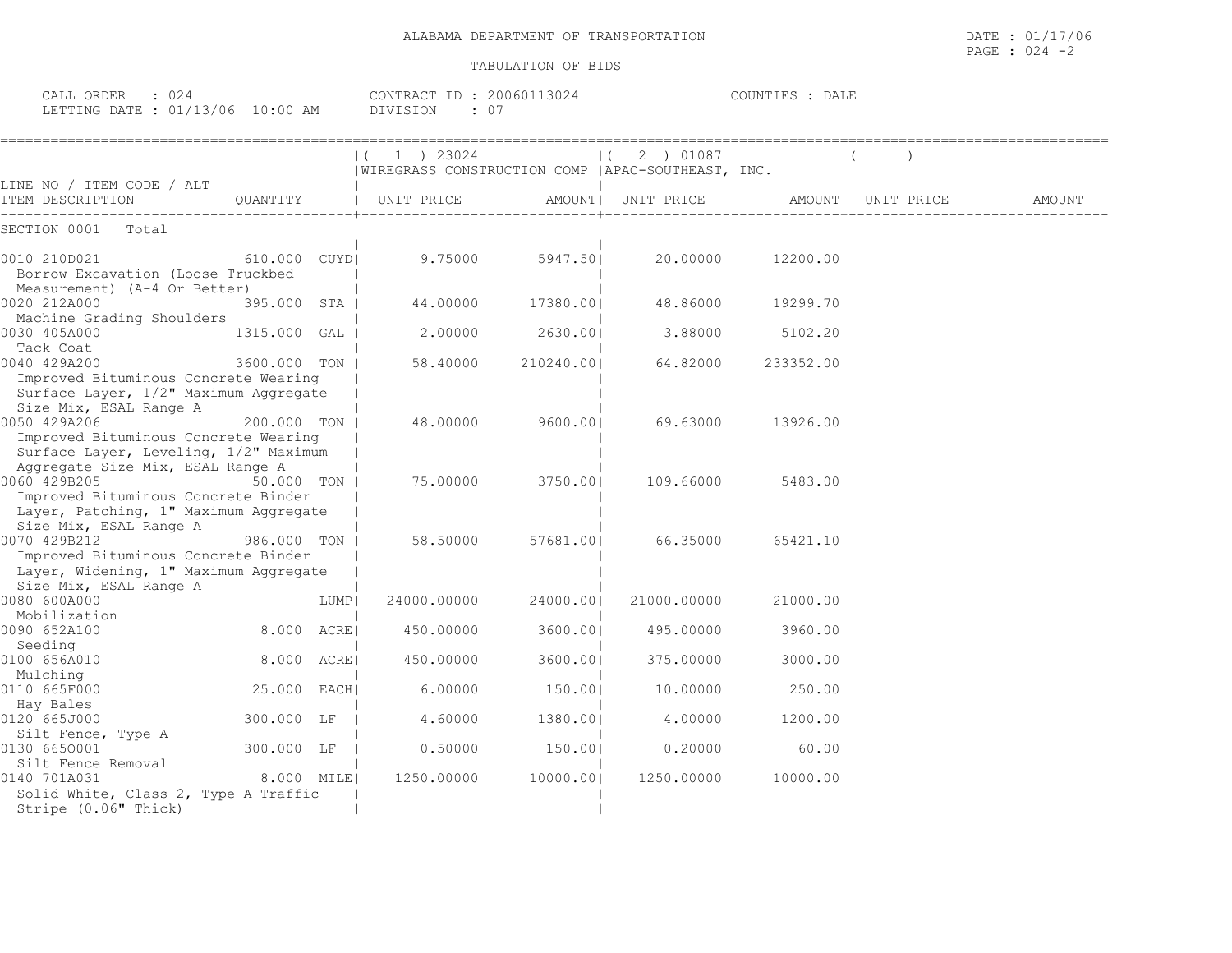| CALL ORDER : 024                 |               | CONTRACT ID: 20060113024 | COUNTIES : DALE |
|----------------------------------|---------------|--------------------------|-----------------|
| LETTING DATE : 01/13/06 10:00 AM | DIVISION : 07 |                          |                 |

|                                                                                                                                                                                                                                                                                                         |  | $(1)$ 23024<br> WIREGRASS CONSTRUCTION COMP   APAC-SOUTHEAST, INC.                                    | $(2)$ 01087                                                                                           |            |           |                    |    |      |
|---------------------------------------------------------------------------------------------------------------------------------------------------------------------------------------------------------------------------------------------------------------------------------------------------------|--|-------------------------------------------------------------------------------------------------------|-------------------------------------------------------------------------------------------------------|------------|-----------|--------------------|----|------|
| LINE NO / ITEM CODE / ALT<br>ITEM DESCRIPTION 6 QUANTITY   UNIT PRICE AMOUNT  UNIT PRICE AMOUNT  UNIT PRICE AMOUNT  UNIT PRICE                                                                                                                                                                          |  |                                                                                                       |                                                                                                       |            |           |                    |    |      |
| $6.000$ MILE  1500.00000 9000.00  1500.00000 9000.00 <br>0150 701A035<br>Solid Yellow, Class 2, Type A Traffic<br>Stripe (0.09" Thick)                                                                                                                                                                  |  |                                                                                                       |                                                                                                       |            |           |                    |    |      |
| 0160 701A045<br>Broken Yellow, Class 2, Type A Traffic  <br>Stripe (0.09" Thick)                                                                                                                                                                                                                        |  |                                                                                                       |                                                                                                       |            |           |                    |    |      |
| 0170 701C000<br>Broken Temporary Traffic Stripe                                                                                                                                                                                                                                                         |  | $5.000$ MILE 1 580.00000 2900.001                                                                     |                                                                                                       |            | 580.00000 | 2900.001           |    |      |
| $\begin{bmatrix} 1.000 & 1.000 & 0.000 & 0.000 & 0.000 & 0.000 & 0.000 & 0.000 & 0.000 & 0.000 & 0.000 & 0.000 & 0.000 & 0.000 & 0.000 & 0.000 & 0.000 & 0.000 & 0.000 & 0.000 & 0.000 & 0.000 & 0.000 & 0.000 & 0.000 & 0.000 & 0.000 & 0.000 & 0.000 & 0.000 & 0.0$<br>Solid Temporary Traffic Stripe |  |                                                                                                       |                                                                                                       |            |           | 680.00000 7480.001 |    |      |
| 0190 703A002 80.000 SQFT<br>Traffic Control Markings, Class 2, Type  <br>A                                                                                                                                                                                                                              |  | 5.00000                                                                                               | 400.00                                                                                                | 5.00000    |           | 400.001            |    |      |
| 0200 703D001 40.000 SQFT<br>Temporary Traffic Control Markings                                                                                                                                                                                                                                          |  |                                                                                                       | 2.00000 80.001                                                                                        | 2.00000    |           | 80.001             |    |      |
| 0210 705A032<br>154.000 EACHI<br>Pavement Markers, Class A-H, Type 1-B                                                                                                                                                                                                                                  |  |                                                                                                       | 5.00000 770.001                                                                                       | 5.00000    |           | 770.00             |    |      |
| 269.000 EACH<br>0220 705A037<br>Pavement Markers, Class A-H, Type 2-D                                                                                                                                                                                                                                   |  | 5.00000                                                                                               | 1345.001                                                                                              | 5.00000    |           | 1345.001           |    |      |
| 0230 740B000<br>214.000 SQFT<br>Construction Signs                                                                                                                                                                                                                                                      |  | 8.00000                                                                                               | 1712.001                                                                                              | 7.90000    |           | 1690.601           |    |      |
| $1.000$ EACH<br>0240 7400000<br>Pilot Car                                                                                                                                                                                                                                                               |  | 1000.00000 1000.001                                                                                   |                                                                                                       | 1100.00000 |           | 1100.001           |    |      |
| 0250 998A000<br>Construction Fuel (Maximum Bid Limited<br>To $$16,000.00)$                                                                                                                                                                                                                              |  | LUMP   0.00000 0.00 0.0000 0.0000 0.00                                                                |                                                                                                       |            |           |                    |    |      |
| SECTION TOTALS                                                                                                                                                                                                                                                                                          |  | $\begin{bmatrix} 5 & 377 & 345 & 50 \end{bmatrix}$ $\begin{bmatrix} 5 & 421 & 569 & 60 \end{bmatrix}$ |                                                                                                       |            |           |                    |    | 0.00 |
| CONTRACT TOTALS                                                                                                                                                                                                                                                                                         |  |                                                                                                       | $\begin{array}{cccc} \xi & 377,345.50 \end{array}$ $\begin{array}{cccc} \xi & 421,569.60 \end{array}$ |            |           |                    | \$ |      |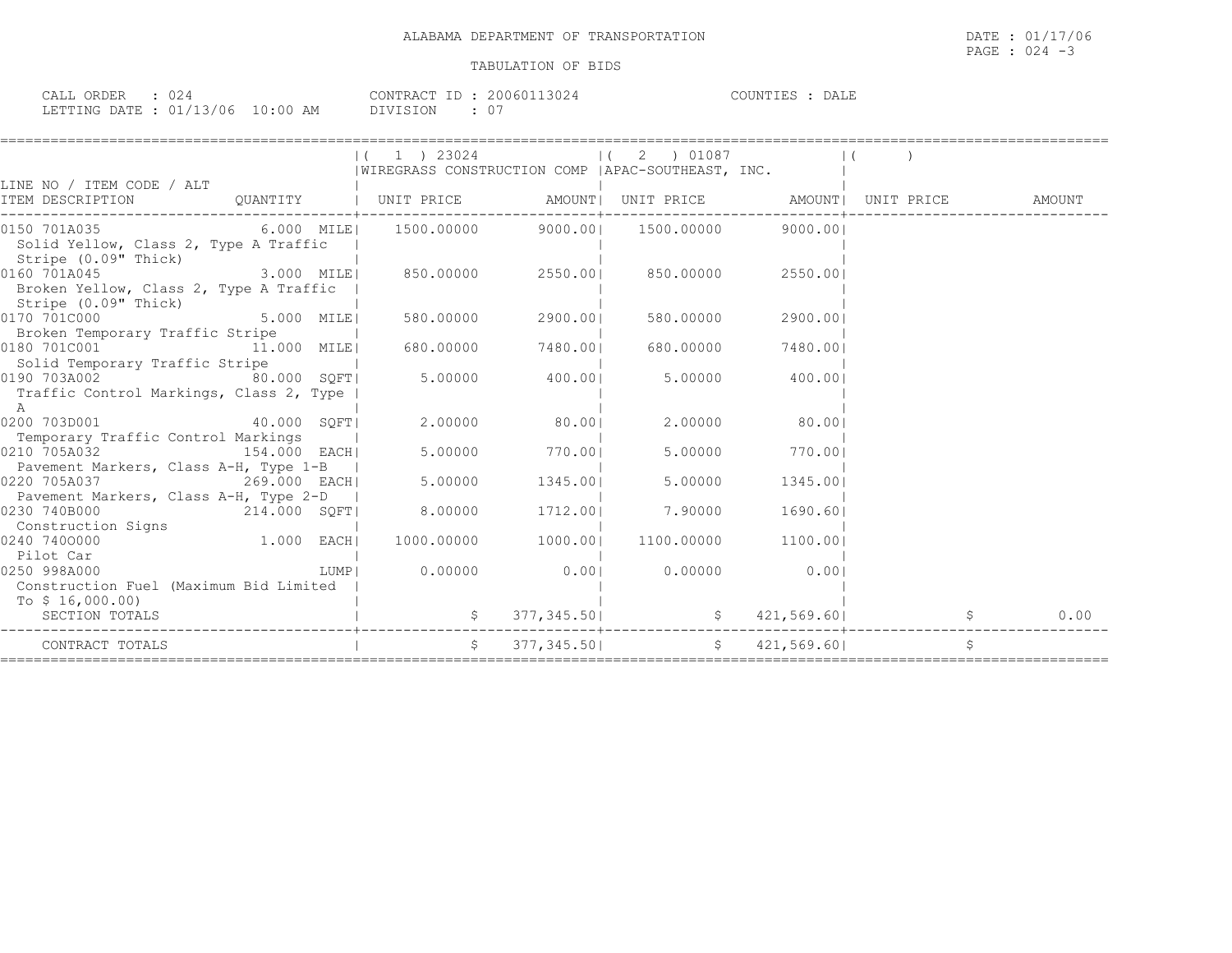# PAGE : 025 -1

| CALL ORDER             | : 025<br>LETTING DATE: 01/13/06 10:00 AM                                                                                                                                | CONTRACT ID: 20060113025<br>DIVISION<br>. 09 |              | COUNTIES : MOBILE                                    |                        |
|------------------------|-------------------------------------------------------------------------------------------------------------------------------------------------------------------------|----------------------------------------------|--------------|------------------------------------------------------|------------------------|
| CONTRACT DESCRIPTION : | for constructing the Resurfacing, Traffic Stripe and<br>Drainage on CR-7 (Natchez Highway) from the Mississippi<br>state line to Moffett Road (US-98). Length 3.422 mi. | CONTRACT TIME : 150                          | Working Days | (available days)<br>PROJECT(S) : ACGBSTPNU-4920(200) |                        |
| <b>RANK</b>            | VENDOR NO./NAME                                                                                                                                                         |                                              |              | TOTAL<br><b>BID</b>                                  | % OVER<br>LOW BID      |
| 13008<br>23011         | MOBILE ASPHALT COMPANY, LLC<br>HOSEA O. WEAVER & SONS, INC.                                                                                                             |                                              |              | \$1,674,484.60<br>1,709,227.13                       | 100.0000%<br>102.0748% |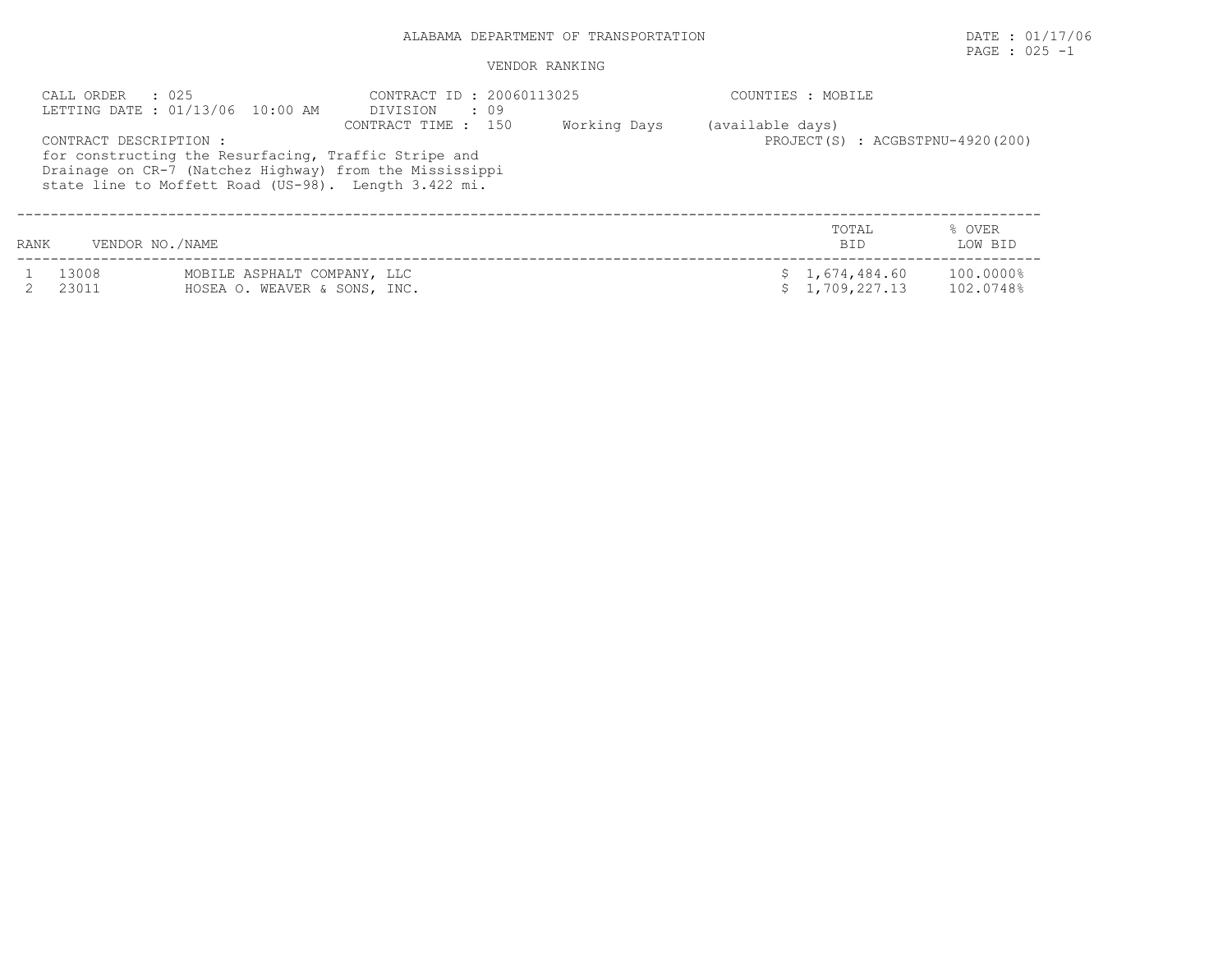| $\cap$ $\cap$ $\cap$<br>$\bigcap$<br>----<br>- بلايلطات<br>JRDER<br>しムコ |                    | CONTRAL.<br>$-1$<br>200601<br>$\begin{array}{c} \begin{array}{c} \end{array} & \end{array}$ | <b>NINTIFS</b><br>کا دا د<br>P. 3 |
|-------------------------------------------------------------------------|--------------------|---------------------------------------------------------------------------------------------|-----------------------------------|
| `/06<br>LETTING DATE<br>$\bigcap$ 1<br>- - -<br>∸∸                      | $1 \cdot 00$<br>AΜ | DIVIST<br>$\cdots$                                                                          |                                   |

|                                                                                                        |                | ( 1 ) 13008           |                     | 1(2) 23011                                                |            |                     |        |
|--------------------------------------------------------------------------------------------------------|----------------|-----------------------|---------------------|-----------------------------------------------------------|------------|---------------------|--------|
| LINE NO / ITEM CODE / ALT                                                                              |                |                       |                     | MOBILE ASPHALT COMPANY, LLC   HOSEA O. WEAVER & SONS, INC |            |                     |        |
| ITEM DESCRIPTION                                                                                       |                | QUANTITY   UNIT PRICE |                     | AMOUNT  UNIT PRICE                                        |            | AMOUNT   UNIT PRICE | AMOUNT |
| SECTION 0001 Total                                                                                     |                |                       |                     |                                                           |            |                     |        |
| 0010 201B001                                                                                           | 25.000 ACREI   | 3000.00000            | 75000.001           | 500.00000                                                 | 12500.001  |                     |        |
| Selective Clearing<br>0020 206D000                                                                     | 353.000 LF     | 5.60000               | 1976.80             | 5.25000                                                   | 1853.25    |                     |        |
| Removing Pipe<br>0030 206D002                                                                          | 170.000 LF     | 4.50000               | 765.001             | 4,20000                                                   | 714.001    |                     |        |
| Removing Curb<br>040 206E000<br>0040 206E000                                                           | 5.000 EACH     | 225.00000             | 1125.001            | 210.00000                                                 | 1050.001   |                     |        |
| Removing Headwalls<br>0050 209A000                                                                     | 24.000 EACH    | 175.00000             | 4200.001            | 133.58000                                                 | 3205.921   |                     |        |
| Mailbox Reset, Single<br>0060 209A001                                                                  | 2.000 EACH     | 230.00000             | 460.001             | 190.14000                                                 | 380.28     |                     |        |
| Mailbox Reset, Double<br>0070 209A002                                                                  | 3.000 EACH     | 380,00000             | 1140.001            | 247.21000                                                 | 741.631    |                     |        |
| Mailbox Reset, Multiple<br>0080 210A000                                                                | 4200.000 CUYDI | 12.90000              | 54180.001           | 15.85000                                                  | 66570.001  |                     |        |
| Unclassified Excavation<br>0090 210D012                                                                | 7629.000 CUYDI | 14.50000              | 110620.501          | 15,21000                                                  | 116037.091 |                     |        |
| Borrow Excavation $(A-2-4(0)$ Or $A-4(0)$<br>0100 214A000                                              | 300.000 CUYDI  | 13.50000              | 4050.001            | 12.60000                                                  | 3780.001   |                     |        |
| Structure Excavation<br>0110 214B000                                                                   | 243.000 CUYDI  | 20.00000              | 4860.001            | 18,90000                                                  | 4592.701   |                     |        |
| Foundation Backfill, Local<br>0120 214B001                                                             | 90.000 CUYDI   | 45.00000              | 4050.001            | 40.95000                                                  | 3685.501   |                     |        |
| Foundation Backfill, Commercial<br>0130 301A004                                                        | 208.000 SOYDI  | 21.50000              | 4472.001            | 20.64000                                                  | 4293.121   |                     |        |
| Crushed Aggregate Base Course, Type B,<br>Plant Mixed, 4" Compacted Thickness                          |                |                       |                     |                                                           |            |                     |        |
| 0140 405A000                                                                                           | 7210.000 GAL   | 1,25000               | 9012.501            | 1,21000                                                   | 8724.101   |                     |        |
| Tack Coat<br>0150 408A052                                                                              | 2000.000 SOYDI | 3.70000               | 7400.001            | 2.77000                                                   | 5540.001   |                     |        |
| Planing Existing Pavement<br>(Approximately 1.10" Thru 2.0" Thick)                                     |                |                       |                     |                                                           |            |                     |        |
| 0160 429A220<br>Improved Bituminous Concrete Wearing                                                   | 4000.000 TON   | 56.50000              | 226000.001          | 56.59000                                                  | 226360.001 |                     |        |
| Surface Layer, 1/2" Maximum Aggregate<br>Size Mix, ESAL Range B                                        |                |                       |                     |                                                           |            |                     |        |
| 0170 429B225                                                                                           | 100.000 TON 1  |                       | 100.00000 10000.001 | 79.76000                                                  | 7976.001   |                     |        |
| Improved Bituminous Concrete Binder<br>Layer, Patching, 1" Maximum Aggregate<br>Size Mix, ESAL Range B |                |                       |                     |                                                           |            |                     |        |
|                                                                                                        |                |                       |                     |                                                           |            |                     |        |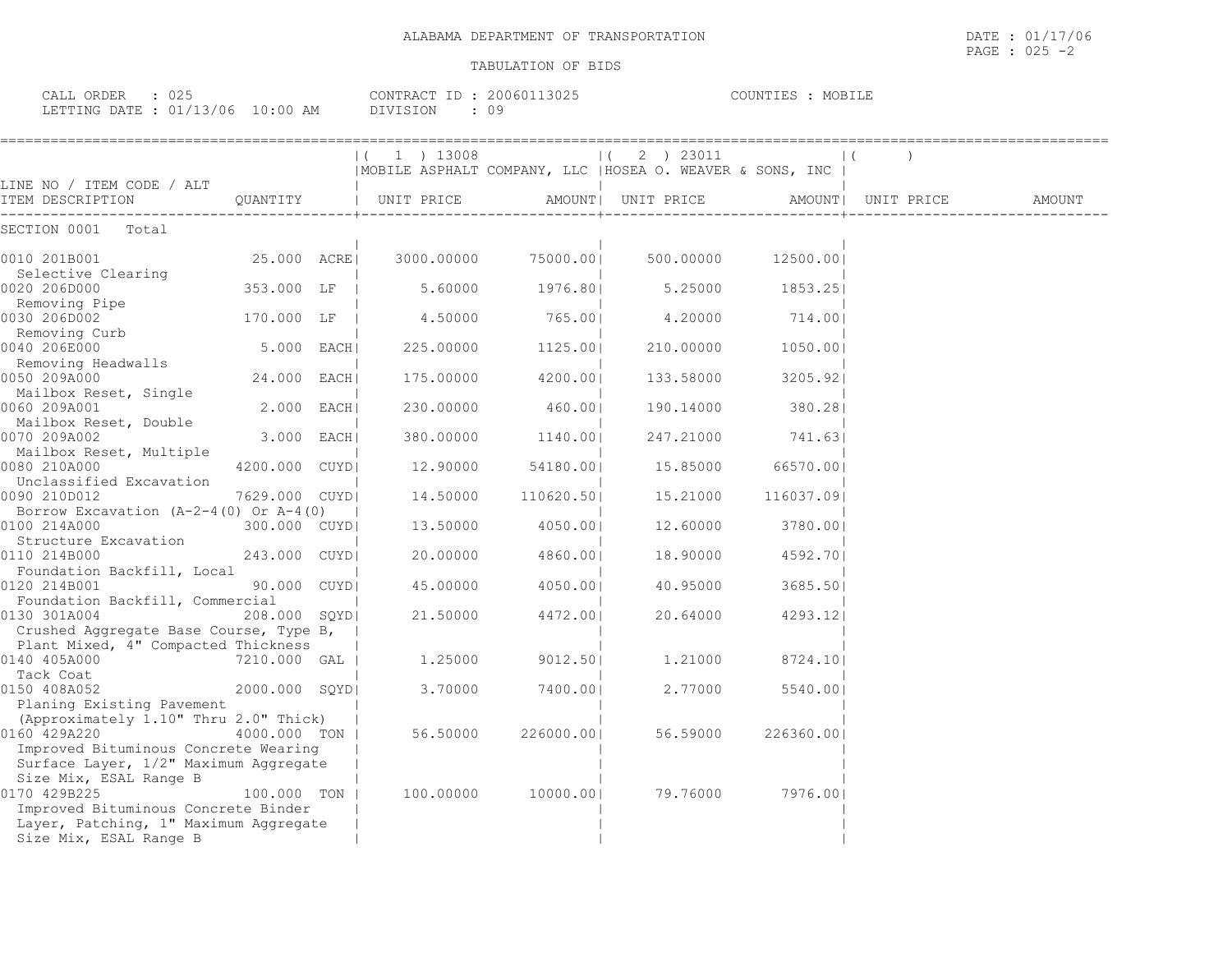| CALL ORDER : 025                 |  |          | CONTRACT ID: 20060113025 | COUNTIES : MOBILE |  |
|----------------------------------|--|----------|--------------------------|-------------------|--|
| LETTING DATE : 01/13/06 10:00 AM |  | DIVISION |                          |                   |  |

|                                                                                                                                                                                                                                                                                                                                                  |                                 | $(1)$ 1 3008 |                    | $(2)$ 23011                                               |                   | $\vert$ ( |  |
|--------------------------------------------------------------------------------------------------------------------------------------------------------------------------------------------------------------------------------------------------------------------------------------------------------------------------------------------------|---------------------------------|--------------|--------------------|-----------------------------------------------------------|-------------------|-----------|--|
|                                                                                                                                                                                                                                                                                                                                                  |                                 |              |                    | MOBILE ASPHALT COMPANY, LLC   HOSEA O. WEAVER & SONS, INC |                   |           |  |
|                                                                                                                                                                                                                                                                                                                                                  |                                 |              |                    |                                                           |                   |           |  |
|                                                                                                                                                                                                                                                                                                                                                  |                                 |              |                    |                                                           |                   |           |  |
| 0180 429B228 10306.000 TON   55.00000 566830.00  54.99000 566726.94                                                                                                                                                                                                                                                                              |                                 |              |                    |                                                           |                   |           |  |
| Improved Bituminous Concrete Binder<br>Layer, Leveling, 3/4" Maximum Aggregate                                                                                                                                                                                                                                                                   |                                 |              |                    |                                                           |                   |           |  |
| Size Mix, ESAL Range B                                                                                                                                                                                                                                                                                                                           |                                 |              |                    |                                                           |                   |           |  |
| $1975.000$ TON   60.00000 118500.00  54.38000 107400.50 <br>0190 429B232                                                                                                                                                                                                                                                                         |                                 |              |                    |                                                           |                   |           |  |
| Improved Bituminous Concrete Binder<br>Layer, Widening, 1" Maximum Aggregate                                                                                                                                                                                                                                                                     |                                 |              |                    |                                                           |                   |           |  |
| Size Mix, ESAL Range B                                                                                                                                                                                                                                                                                                                           |                                 |              |                    |                                                           |                   |           |  |
| $300.000$ TON   45.00000 13500.00  33.63000 10089.00 <br>0200 430B003                                                                                                                                                                                                                                                                            |                                 |              |                    |                                                           |                   |           |  |
| Aggregate Surfacing (ALDOT #57)                                                                                                                                                                                                                                                                                                                  |                                 |              |                    |                                                           |                   |           |  |
| 0210 530A002                                                                                                                                                                                                                                                                                                                                     |                                 |              |                    | $144.000$ LF   65.00000 9360.00   59.85000 8618.40        |                   |           |  |
| 24" Roadway Pipe (Class 3 R.C.)                                                                                                                                                                                                                                                                                                                  |                                 |              |                    |                                                           |                   |           |  |
| $0220$ 530A004 $\overline{168.000}$ LF $\overline{1}$ 100.00000 16800.00                                                                                                                                                                                                                                                                         |                                 |              |                    |                                                           | 16052.401         |           |  |
| 36" Roadway Pipe (Class 3 R.C.)                                                                                                                                                                                                                                                                                                                  |                                 |              |                    |                                                           |                   |           |  |
|                                                                                                                                                                                                                                                                                                                                                  |                                 |              |                    |                                                           |                   |           |  |
| 22" Span, 14" Rise Roadway Pipe (Class                                                                                                                                                                                                                                                                                                           |                                 |              |                    |                                                           |                   |           |  |
| 3 R.C.) (Extension)<br>0240 533A098<br>0240 533A098<br>0240 52.00000 - 1                                                                                                                                                                                                                                                                         |                                 |              |                    |                                                           |                   |           |  |
| 0240 533A098                                                                                                                                                                                                                                                                                                                                     |                                 |              |                    |                                                           | 48.30000 3091.201 |           |  |
| 18" Storm Sewer Pipe (Class 3 R.C.)                                                                                                                                                                                                                                                                                                              |                                 |              |                    |                                                           |                   |           |  |
|                                                                                                                                                                                                                                                                                                                                                  |                                 |              |                    |                                                           |                   |           |  |
| 15" Side Drain Pipe (Class 3 R.C.)                                                                                                                                                                                                                                                                                                               |                                 |              |                    |                                                           |                   |           |  |
| 0260 600A000                                                                                                                                                                                                                                                                                                                                     |                                 |              |                    |                                                           |                   |           |  |
|                                                                                                                                                                                                                                                                                                                                                  |                                 |              |                    |                                                           |                   |           |  |
| 0270 610C001                                                                                                                                                                                                                                                                                                                                     |                                 |              |                    | 80.000 TON   47.00000 3760.00   44.10000 3528.00          |                   |           |  |
| Loose Riprap, Class 2                                                                                                                                                                                                                                                                                                                            |                                 |              |                    |                                                           |                   |           |  |
| $\frac{20000 \text{ ft} \cdot \text{pt}}{5.78000}$ $\frac{20000 \text{ ft} \cdot \text{pt}}{100.000 \text{ s} \cdot \text{pt}}$ 6.15000 615.00 5.78000 578.00                                                                                                                                                                                    |                                 |              |                    |                                                           |                   |           |  |
| Filter Blanket, Geotextile Theory<br>ا بال 1110er Blanket, Geotexcile<br>  118.000 SQYD  50.00000 5900.00  47.25000 5575.50 5990                                                                                                                                                                                                                 |                                 |              |                    |                                                           |                   |           |  |
|                                                                                                                                                                                                                                                                                                                                                  |                                 |              |                    |                                                           |                   |           |  |
| Concrete Driveway, 6" Thick                                                                                                                                                                                                                                                                                                                      | the contract of the contract of |              |                    | 1.000 EACH 925.00000 925.00 866.25000 866.25              |                   |           |  |
| 0300 619A003                                                                                                                                                                                                                                                                                                                                     |                                 |              |                    |                                                           |                   |           |  |
| 24" Roadway Pipe End Treatment, Class 1  <br>0310 619A005 2.000 EACH                                                                                                                                                                                                                                                                             |                                 |              | 1120.00000 2240.00 | 1050.00000                                                | 2100.001          |           |  |
| 36" Roadway Pipe End Treatment, Class 1                                                                                                                                                                                                                                                                                                          |                                 |              |                    |                                                           |                   |           |  |
| $\begin{array}{ccccccc}\n 0320 & 619A100 & & & & & & 1\n\end{array}$ $\begin{array}{ccccccc}\n 1.62 & 0.000 & & & & & \\ 0.320 & 619A100 & & & & & \\ 0.000 & 0.000 & & & & & \\ 0.000 & 0.000 & & & & & \\ 0.000 & 0.000 & & & & & \\ 0.000 & 0.000 & & & & & \\ 0.000 & 0.000 & & & & & \\ 0.000 & 0.000 & & & & & \\ 0.000 & 0.000 & & & & &$ |                                 |              |                    |                                                           | 2940.00           |           |  |
| 15" Side Drain Pipe End Treatment,                                                                                                                                                                                                                                                                                                               |                                 |              |                    |                                                           |                   |           |  |
| Class 1                                                                                                                                                                                                                                                                                                                                          |                                 |              |                    |                                                           |                   |           |  |
| 0330 619A101                                                                                                                                                                                                                                                                                                                                     |                                 |              |                    |                                                           |                   |           |  |
| 18" Side Drain Pipe End Treatment,                                                                                                                                                                                                                                                                                                               |                                 |              |                    |                                                           |                   |           |  |
| Class 1                                                                                                                                                                                                                                                                                                                                          |                                 |              |                    |                                                           |                   |           |  |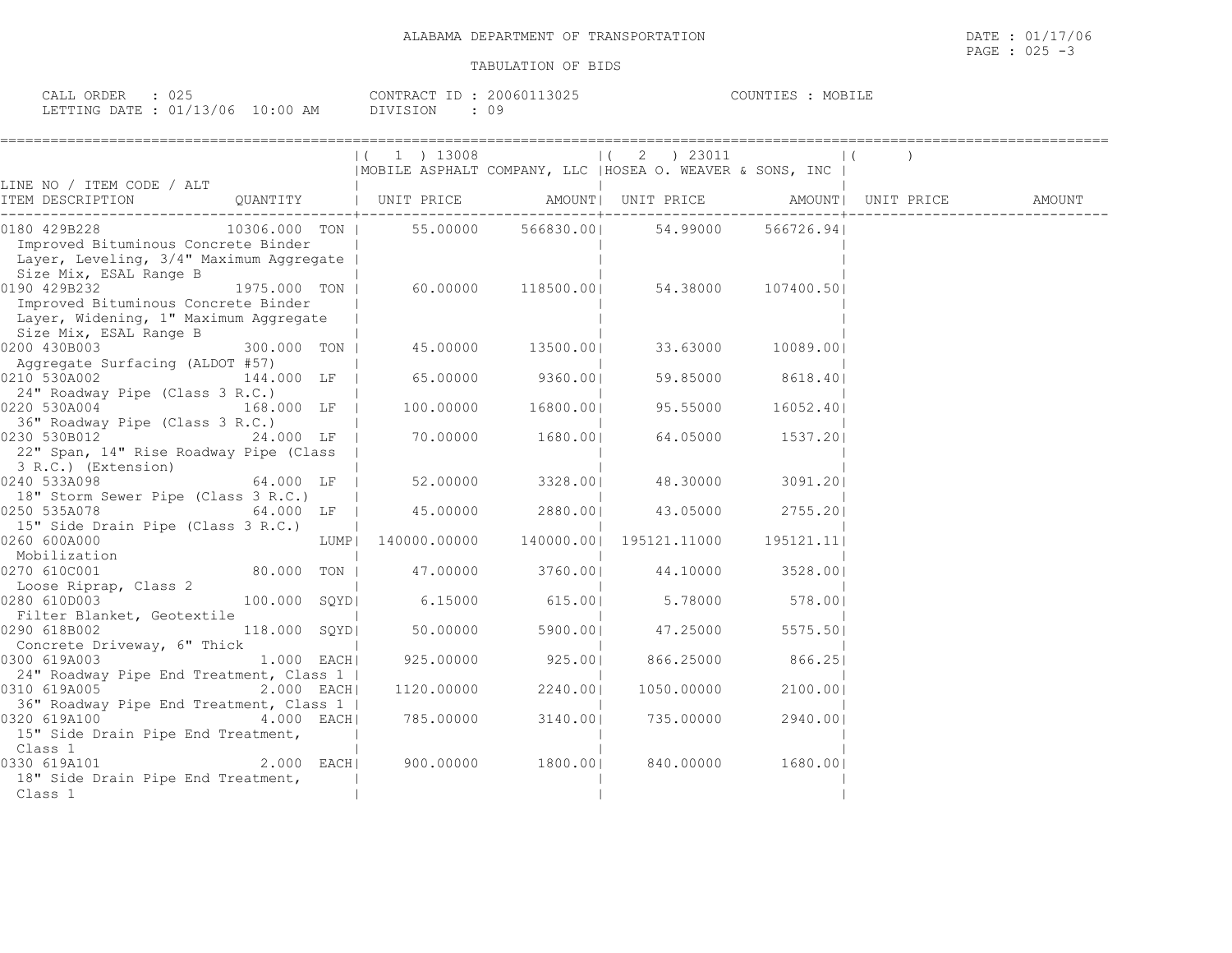| CALL ORDER : 025                 |  |          | CONTRACT ID: 20060113025 | COUNTIES : MOBILE |  |
|----------------------------------|--|----------|--------------------------|-------------------|--|
| LETTING DATE : 01/13/06 10:00 AM |  | DIVISION |                          |                   |  |

|                                                                            |               | 1 ) 13008                       |                     | 2 ) 23011                                                 |           |                            |
|----------------------------------------------------------------------------|---------------|---------------------------------|---------------------|-----------------------------------------------------------|-----------|----------------------------|
|                                                                            |               |                                 |                     | MOBILE ASPHALT COMPANY, LLC   HOSEA O. WEAVER & SONS, INC |           |                            |
| LINE NO / ITEM CODE / ALT<br>ITEM DESCRIPTION QUANTITY   UNIT PRICE        |               |                                 |                     | AMOUNT   UNIT PRICE                                       |           | AMOUNT   UNIT PRICE AMOUNT |
| 0340 619A202<br>24" Roadway Pipe End Treatment, Class 1  <br>(Double Line) |               | $2.000$ EACH 1795.00000 3590.00 |                     | 1680.00000                                                | 3360.001  |                            |
| 0350 619A204<br>36" Roadway Pipe End Treatment, Class 1  <br>(Double Line) | $2.000$ EACH  |                                 | 2355.00000 4710.001 | 2205.00000                                                | 4410.001  |                            |
| 0360 619B016<br>22" Span, 14" Rise Roadway Pipe End                        | 3.000 EACH    | 950.00000                       | 2850.001            | 892.50000                                                 | 2677.501  |                            |
| Treatment, Class 1<br>0370 620A000<br>Minor Structure Concrete             | 4.000 CUYDI   | 800.00000                       | 3200.001            | 735.00000                                                 | 2940.001  |                            |
| 0380 621C030<br>Inlets, Type "Special"                                     | $1.000$ EACHI | 3140.00000                      | 3140.001            | 2940.00000                                                | 2940.001  |                            |
| 0390 623B000<br>Concrete Curb, Type N                                      | 133.000 LF    | 28.00000                        | 3724.00             | 26.25000                                                  | 3491.25   |                            |
| 0400 623B001<br>Concrete Curb, Type N Special                              | 8.000 LF      |                                 | 67.00000 536.00     | 63.00000                                                  | 504.001   |                            |
| 0410 650A000<br>Topsoil                                                    | 5355.000 CUYD | 16.50000                        | 88357.501           | 15.79000                                                  | 84555.451 |                            |
| 0420 652A100<br>Seeding                                                    | 13.000 ACRE   | 633.00000                       | 8229.00             | 600.00000                                                 | 7800.001  |                            |
| 0430 652C000<br>Mowing                                                     | 25.000 ACREI  | 53.00000                        | 1325.00             | 45.00000                                                  | 1125.001  |                            |
| 0440 654A001<br>Solid Sodding (Bermuda)                                    | 290.000 SQYD  | 5.25000                         | 1522.50             | 4.95000                                                   | 1435.501  |                            |
| 0450 656A010<br>Mulching                                                   | 13.000 ACREI  | 525.00000                       | 6825.001            | 600,00000                                                 | 7800.001  |                            |
| 0460 665A000                                                               | 39.000 ACRE   | 420.00000                       | 16380.001           | 500.00000                                                 | 19500.001 |                            |
| Temporary Seeding<br>0470 665B000                                          | 39.000 ACRE   | 525.00000                       | 20475.001           | 500.00000                                                 | 19500.001 |                            |
| Temporary Mulching<br>0480 665F000                                         | 300.000 EACH  | 6.30000                         | 1890.001            | 7.12000                                                   | 2136.001  |                            |
| Hay Bales<br>0490 665J000                                                  | 5000.000 LF   | 3.70000                         | 18500.001           | 4.07000                                                   | 20350.001 |                            |
| Silt Fence, Type A<br>0500 6650001                                         | 5000.000 LF   | 0.55000                         | 2750.001            | 2.75000                                                   | 13750.001 |                            |
| Silt Fence Removal<br>0510 6650001<br>20 Inch Wattle                       | 1000.000 LF   | 8.45000                         | 8450.001            | 8.82000                                                   | 8820.001  |                            |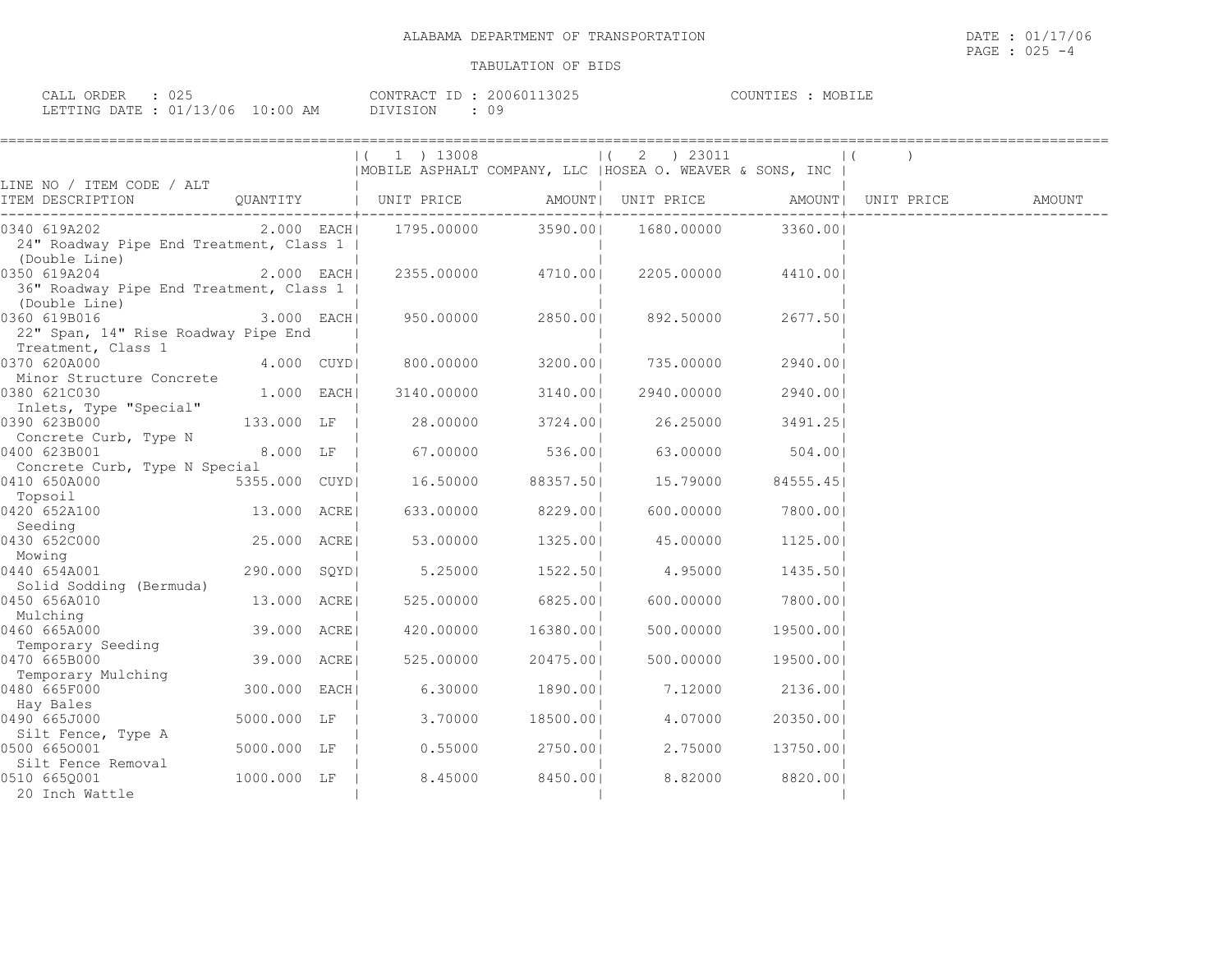| CALL ORDER : 025                 | CONTRACT ID: 20060113025 | COUNTIES : MOBILE |
|----------------------------------|--------------------------|-------------------|
| LETTING DATE : 01/13/06 10:00 AM | DIVISION                 |                   |

|                                                                                                                                          |                |          | $ (1)$ 13008<br>  MOBILE ASPHALT COMPANY, LLC   HOSEA O. WEAVER & SONS, INC |                      | $(2)$ 23011                                |                |  |        |
|------------------------------------------------------------------------------------------------------------------------------------------|----------------|----------|-----------------------------------------------------------------------------|----------------------|--------------------------------------------|----------------|--|--------|
| LINE NO / ITEM CODE / ALT<br>ITEM DESCRIPTION                                                                                            |                |          | QUANTITY   UNIT PRICE AMOUNT  UNIT PRICE AMOUNT  UNIT PRICE                 |                      | ----------+---------------                 |                |  | AMOUNT |
| 0520 680A000                                                                                                                             |                | LUMP     |                                                                             | 10000.00000 10000.00 | 55162.66000                                | 55162.661      |  |        |
| Engineering Controls<br>530 701A028 7.000 MILE<br>0530 701A028<br>Solid White, Class 2, Type A Traffic<br>Stripe (0.06" Thick) (6" Wide) |                |          |                                                                             |                      | 1800.00000  12600.00  1695.00000  11865.00 |                |  |        |
| 0540 701A046<br>Broken Yellow, Class 2, Type A Traffic  <br>Stripe (0.09" Thick) (6" Wide)                                               | 2.000 MILE     |          |                                                                             |                      | 1060.00000 2120.00  995.00000 1990.00      |                |  |        |
| 0550 701A048<br>Solid Yellow, Class 2, Type A Traffic<br>Stripe (0.09" Thick) (6" Wide)                                                  | 4.000 MILE     |          |                                                                             | 2125.00000 8500.001  | 1995.00000                                 | 7980.001       |  |        |
| 0560 701C000<br>Broken Temporary Traffic Stripe                                                                                          | 4.000 MILE     |          |                                                                             | 660.00000 2640.00    | 620.00000                                  | 2480.001       |  |        |
| 20.000 MILE<br>0570 701C001<br>Solid Temporary Traffic Stripe                                                                            |                |          |                                                                             | 735.00000 14700.00   | 690.00000                                  | 13800.00       |  |        |
| 0580 703A002<br>Traffic Control Markings, Class 2, Type  <br>A                                                                           | 124.000 SQFT   |          |                                                                             | $5.30000$ 657.20     | 5.00000                                    | 620.001        |  |        |
| 0590 703D002 248.000 SQFT<br>Temporary Traffic Control Markings<br>(Paint)                                                               |                |          |                                                                             | 2.15000 533.20       | 2.00000                                    | 496.001        |  |        |
| 0600 705A032<br>Pavement Markers, Class A-H, Type 1-B                                                                                    | 100.000 EACH   |          | 5.30000                                                                     | 530.001              | 5.00000                                    | 500.00         |  |        |
| 0610 705A037<br>500.000 EACH<br>Pavement Markers, Class A-H, Type 2-D                                                                    |                |          | 5.30000                                                                     | 2650.00              | 5.00000                                    | 2500.001       |  |        |
| 0620 705A039                                                                                                                             | 100.000 EACH   |          |                                                                             | 5.30000 530.00       | 5.00000                                    | 500.00         |  |        |
| Pavement Markers, Class A-H, Type 2-A<br>0630 740B000<br>431.000 SQFT                                                                    |                | $\sim$ 1 | 8.40000                                                                     | 3620.401             | 11.08000                                   | 4775.481       |  |        |
| Construction Signs<br>0640 740D000                                                                                                       | $100.000$ EACH |          | 55.00000                                                                    | 5500.001             | 25.00000                                   | 2500.001       |  |        |
| Channelizing Drums<br>0650 740E000                                                                                                       | 150.000 EACH   |          |                                                                             | 11.20000 1680.00     |                                            | 1.00000 150.00 |  |        |
| Cones (36 Inches High)<br>0660 740M001                                                                                                   | 150.000 EACH   |          |                                                                             | 8.00000 1200.00      |                                            | 1.00000 150.00 |  |        |
| Ballast For Cone<br>0670 998A000<br>Construction Fuel (Maximum Bid Limited  <br>To $$68,000.00)$                                         |                | LUMP     | 0.00000                                                                     | $0.00$               | 0.00000                                    | 0.00           |  |        |
|                                                                                                                                          |                |          |                                                                             |                      |                                            |                |  | 0.00   |
|                                                                                                                                          |                |          |                                                                             |                      |                                            |                |  |        |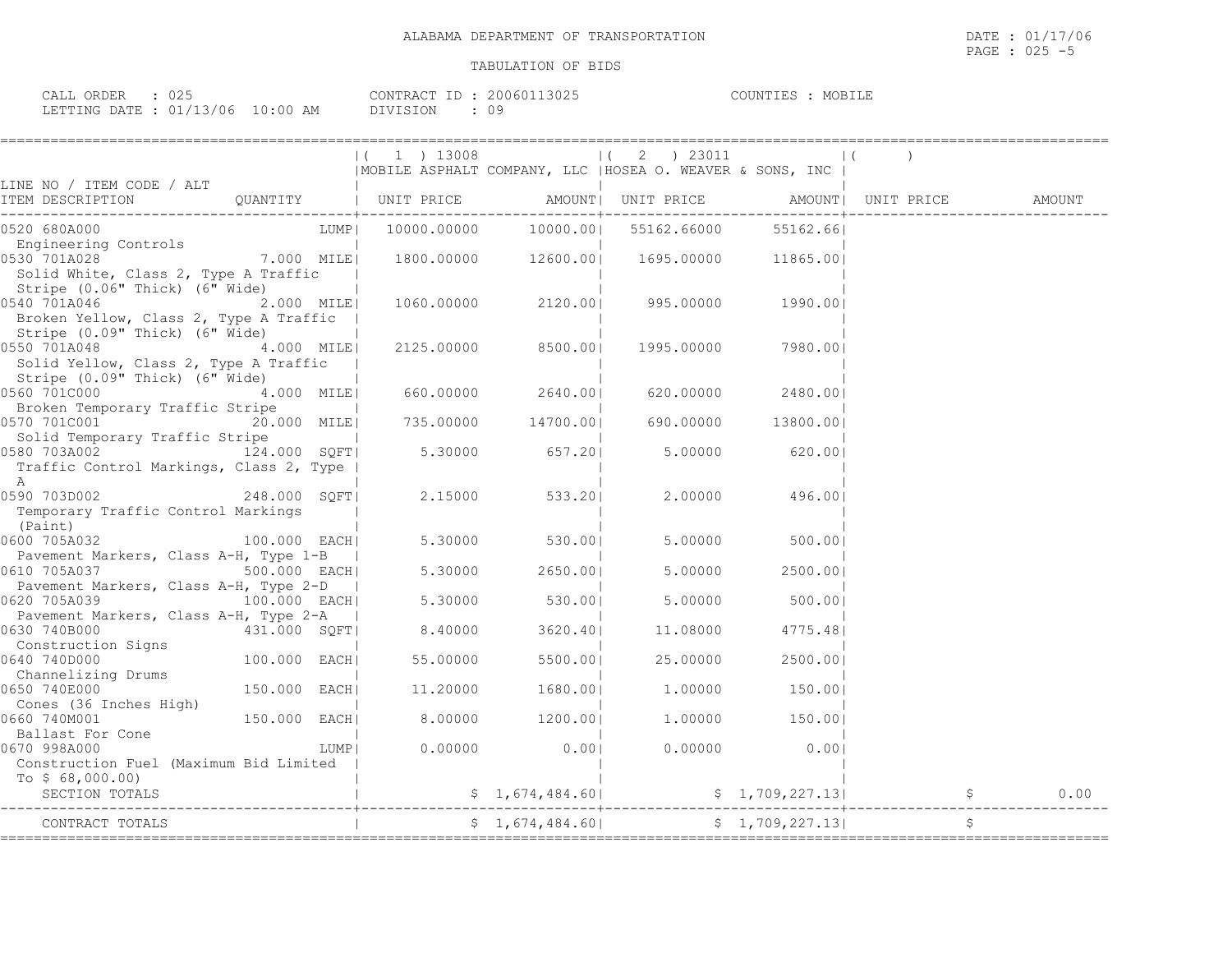# PAGE : 028 -1

|      | CALL ORDER<br>: 028                                  | LETTING DATE: 01/13/06 10:00 AM                       | CONTRACT ID: 20060113028<br>DIVISION : 06                                                          |              | COUNTIES : ELMORE |                                      |                   |
|------|------------------------------------------------------|-------------------------------------------------------|----------------------------------------------------------------------------------------------------|--------------|-------------------|--------------------------------------|-------------------|
|      | CONTRACT DESCRIPTION :<br>Wetumpka. Length 6.558 mi. | on CR-4 from CR-8 to Mitchell Creek Road southeast of | $\overline{30}$<br>CONTRACT TIME :<br>for constructing the Planing, Resurfacing and Traffic Stripe | Working Days | (available days)  | PROJECT $(S)$ : ASAP-STPOA-2601(200) |                   |
| RANK | VENDOR NO./NAME                                      |                                                       |                                                                                                    |              |                   | TOTAL<br><b>BID</b>                  | % OVER<br>LOW BID |
|      | 01023                                                | ASPHALT CONTRACTORS, INC.                             |                                                                                                    |              |                   | 863,447.45                           | 100.0000%         |
|      | 01087                                                | APAC-SOUTHEAST, INC.                                  |                                                                                                    |              |                   | 918,780.98                           | 106.4084%         |
|      | 23024                                                |                                                       | WIREGRASS CONSTRUCTION COMPANY, INC.                                                               |              |                   | 987,514.12                           | 114.3688%         |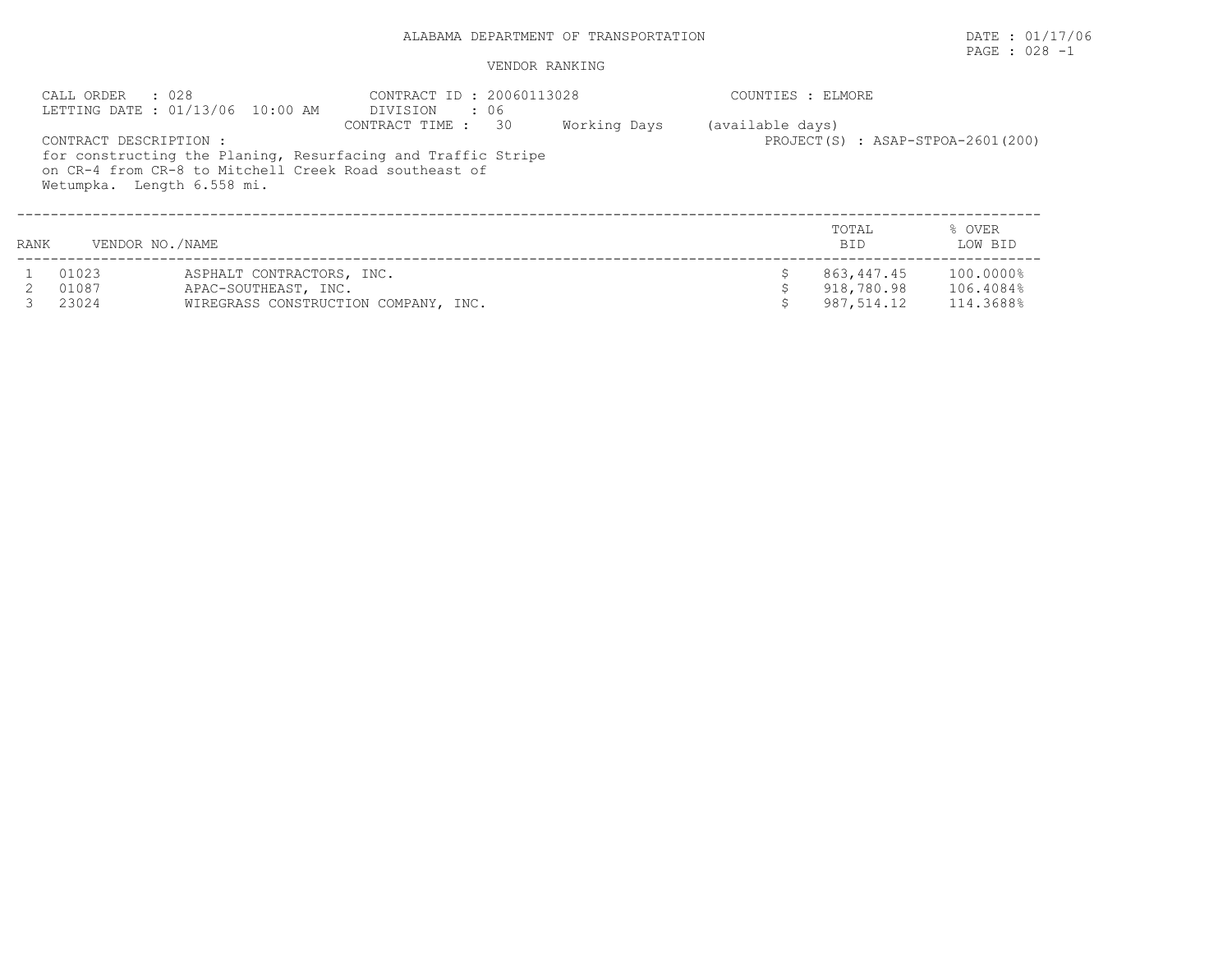| CALL ORDER                       | .028 |                 | CONTRACT ID : 20060113028 | COUNTIES | MORE<br>HU. |
|----------------------------------|------|-----------------|---------------------------|----------|-------------|
| LETTING DATE : 01/13/06 10:00 AM |      | <b>DIVISION</b> | 06                        |          |             |

|                                                   |                |      | 1 ) 01023<br>  ASPHALT CONTRACTORS, INC. |            | 2 ) 01087<br>  APAC-SOUTHEAST, INC. |            | 3 ) 23024<br>  WIREGRASS CONSTRUCTION COMPANY, |           |
|---------------------------------------------------|----------------|------|------------------------------------------|------------|-------------------------------------|------------|------------------------------------------------|-----------|
| LINE NO / ITEM CODE / ALT<br>ITEM DESCRIPTION     | OUANTITY       |      | UNIT PRICE                               |            | AMOUNT  UNIT PRICE                  |            | AMOUNT  UNIT PRICE                             | AMOUNT    |
| SECTION 0001<br>Total                             |                |      |                                          |            |                                     |            |                                                |           |
|                                                   |                |      |                                          |            |                                     |            |                                                |           |
| 0010 206D001                                      | 608.000 LF     |      | 3.00000                                  | 1824.001   | 3.00000                             | 1824.001   | 2,80000                                        | 1702.40   |
| Removing Guardrail<br>0020 405A000                | 7993.000 GAL   |      | 0.70000                                  | 5595.101   | 1,26000                             | 10071.18   | 1,00000                                        | 7993.00   |
| Tack Coat                                         |                |      |                                          |            |                                     |            |                                                |           |
| 0030 408A052                                      | 1321.000 SOYDI |      | 1,75000                                  | 2311.751   | 5.00000                             | 6605.001   | 8.75000                                        | 11558.75  |
| Planing Existing Pavement                         |                |      |                                          |            |                                     |            |                                                |           |
| (Approximately 1.10" Thru 2.0" Thick)             |                |      |                                          |            |                                     |            |                                                |           |
| 0040 408A053                                      | 1502.000 SQYDI |      | 2.40000                                  | 3604.80    | 5.00000                             | 7510.001   | 8,20000                                        | 12316.40  |
| Planing Existing Pavement                         |                |      |                                          |            |                                     |            |                                                |           |
| (Approximately 2.10" Thru 3.0" Thick)             |                |      |                                          |            |                                     |            |                                                |           |
| 0050 424A356                                      | 3908.000 TON   |      | 41.50000                                 | 162182.001 | 48.50000                            | 189538.001 | 44.60000                                       | 174296.80 |
| Superpave Bituminous Concrete Wearing             |                |      |                                          |            |                                     |            |                                                |           |
| Surface Layer, 3/8" Maximum Aggregate             |                |      |                                          |            |                                     |            |                                                |           |
| Size Mix, ESAL Range C/D<br>0060 424A358          | 2665.000 TON   |      | 38,25000                                 | 101936.251 | 35.25000                            | 93941.251  | 42.50000                                       | 113262.50 |
| Superpave Bituminous Concrete Wearing             |                |      |                                          |            |                                     |            |                                                |           |
| Surface Layer, Leveling, 3/8" Maximum             |                |      |                                          |            |                                     |            |                                                |           |
| Aggregate Size Mix, ESAL Range C/D                |                |      |                                          |            |                                     |            |                                                |           |
| 0070 424B650                                      | 9770.000 TON   |      | 36.25000                                 | 354162.50  | 41,25000                            | 403012.501 | 38.75000                                       | 378587.50 |
| Superpave Bituminous Concrete Upper               |                |      |                                          |            |                                     |            |                                                |           |
| Binder Layer, 3/4" Maximum Aggregate              |                |      |                                          |            |                                     |            |                                                |           |
| Size Mix, ESAL Range C/D                          |                |      |                                          |            |                                     |            |                                                |           |
| 0080 424B655                                      | 100.000 TON    |      | 75.00000                                 | 7500.001   | 45.00000                            | 4500.001   | 55.00000                                       | 5500.00   |
| Superpave Bituminous Concrete Upper               |                |      |                                          |            |                                     |            |                                                |           |
| Binder Layer, Patching, 1" Maximum                |                |      |                                          |            |                                     |            |                                                |           |
| Aggregate Size Mix, ESAL Range C/D                |                |      |                                          |            |                                     |            |                                                |           |
| 0090 428C000                                      | 34632.000 LF   |      | 0.15000                                  | 5194.801   | 0.10000                             | 3463.201   | 0.28000                                        | 9696.96   |
| Scoring Bituminous Pavement Surface By<br>Cutting |                |      |                                          |            |                                     |            |                                                |           |
| 0100 430B043                                      | 2598.000 TON   |      | 24.75000                                 | 64300.501  | 18.95000                            | 49232.10   | 29,20000                                       | 75861.60  |
| Aggregate Surfacing (1" Down, Crusher             |                |      |                                          |            |                                     |            |                                                |           |
| Run)                                              |                |      |                                          |            |                                     |            |                                                |           |
| 0110 600A000                                      |                | LUMP | 19600.00000                              | 19600.001  | 11500.00000                         | 11500.001  | 64000.00000                                    | 64000.00  |
| Mobilization                                      |                |      |                                          |            |                                     |            |                                                |           |
| 0120 630A001                                      | 400.000 LF     |      | 14.50000                                 | 5800.001   | 14.50000                            | 5800.00    | 13.63000                                       | 5452.00   |
| Steel Beam Guardrail, Class A, Type 2             |                |      |                                          |            |                                     |            |                                                |           |
| 0130 630A004                                      | 608.000 LF     |      | 21,00000                                 | 12768.001  | 21,00000                            | 12768.001  | 19.74000                                       | 12001.92  |
| Steel Beam Guardrail, Class B, Type 2             |                |      |                                          |            |                                     |            |                                                |           |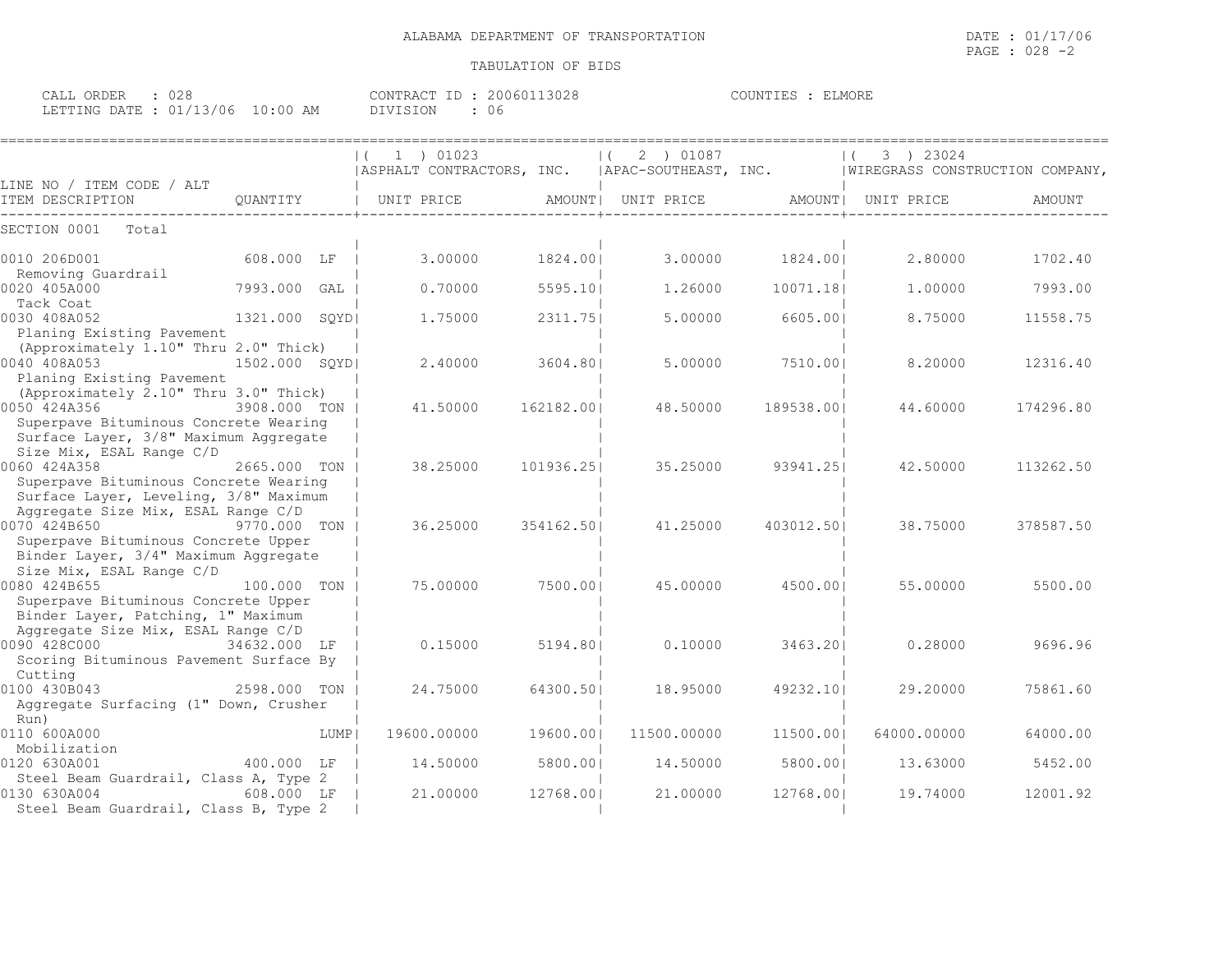====================================================================================================================================

| CALL ORDER                       |  |          | CONTRACT ID: 20060113028 | COUNTIES : | ELMORE |
|----------------------------------|--|----------|--------------------------|------------|--------|
| LETTING DATE : 01/13/06 10:00 AM |  | DIVISION | 06                       |            |        |

| LINE NO / ITEM CODE / ALT<br>AMOUNT<br>--------------------------------------<br>18800.00 <br>16.000 EACH <br>1175.00000<br>1175.00000<br>18800.001<br>17672.00<br>1104.50000<br>Guardrail End Anchor, Type Special<br>16.000 EACH <br>1475.00000<br>23600.001<br>1475.00000<br>23600.001<br>1386.50000<br>22184.00<br>Guardrail End Anchor, Type 10 Series<br>14.000 MILE<br>17920.00 <br>1280,00000<br>17920.001<br>1280.00000<br>1216.00000<br>17024.00<br>Solid White, Class 2, Type A Traffic<br>Stripe (0.06" Thick)<br>9.000 MILE <br>1550.00000<br>13950.001<br>1550.00000<br>13950.001<br>1472.50000<br>13252.50<br>Solid Yellow, Class 2, Type A Traffic<br>Stripe (0.09" Thick)<br>4.000 MILEI<br>880,00000<br>3520.001<br>880,00000<br>3520.001<br>836.00000<br>3344.00<br>Broken Yellow, Class 2, Type A Traffic<br>Stripe (0.09" Thick)<br>0190 701B005 800.000 LF<br>1,00000<br>800.001<br>1,00000<br>800.001<br>0.95000<br>760.00<br>Dotted Class 2, Type A Traffic Stripe<br>(0.09" Thick)<br>12.000 MILE<br>7440.001<br>7440.001<br>7068.00<br>620,00000<br>620,00000<br>589,00000<br>Broken Temporary Traffic Stripe<br>18630.00 <br>27.000 MILE<br>690,00000<br>690,00000<br>18630.001<br>655.50000<br>17698.50<br>Solid Temporary Traffic Stripe<br>866.000 SQFT <br>3.25000<br>2675.94<br>2814.501<br>3.25000<br>2814.501<br>3.09000<br>Traffic Control Markings, Class 2, Type  <br>A<br>135.000 SQFT <br>3.75000<br>506.251<br>3.75000<br>480.60<br>506.251<br>3.56000<br>Traffic Control Legends, Class 2, Type<br>191.000 EACH <br>5,00000<br>955.001<br>5.00000<br>955.001<br>4.75000<br>907.25<br>Pavement Markers, Class A-H, Type 1-B<br>650.000 EACH<br>5.00000<br>3250.001<br>5.00000<br>3250.001<br>4.75000<br>3087.50<br>Pavement Markers, Class A-H, Type 2-D<br>204.000 SQFT <br>8,00000<br>1632.001<br>7.50000<br>1530.001<br>7.50000<br>1530.00<br>50.000 EACH <br>8,00000<br>400.001<br>50.00<br>1,00000<br>50.001<br>1,00000<br>Cones (36 Inches High)<br>50.000 EACH <br>0.00000<br>0.001<br>1,00000<br>50.001<br>1,00000<br>50.00<br>Ballast For Cone<br>1.000 EACH <br>2450.001<br>5200.001<br>2450.00000<br>5200.00000<br>2500.00000<br>2500.00<br>Pilot Car<br>0.00000<br>0.001<br>0.00000<br>0.00<br>5000.00<br>LUMP I<br>5000,00000<br>Construction Fuel (Maximum Bid Limited  <br>To $$40,000.00)$<br>SECTION TOTALS<br>\$863, 447.45]<br>987,514.12<br>CONTRACT TOTALS |                                    |  | $(1)$ 01023<br>  ASPHALT CONTRACTORS, INC.   APAC-SOUTHEAST, INC.   WIREGRASS CONSTRUCTION COMPANY, | $(2)$ 01087 $(3)$ 23024 |  |  |
|-------------------------------------------------------------------------------------------------------------------------------------------------------------------------------------------------------------------------------------------------------------------------------------------------------------------------------------------------------------------------------------------------------------------------------------------------------------------------------------------------------------------------------------------------------------------------------------------------------------------------------------------------------------------------------------------------------------------------------------------------------------------------------------------------------------------------------------------------------------------------------------------------------------------------------------------------------------------------------------------------------------------------------------------------------------------------------------------------------------------------------------------------------------------------------------------------------------------------------------------------------------------------------------------------------------------------------------------------------------------------------------------------------------------------------------------------------------------------------------------------------------------------------------------------------------------------------------------------------------------------------------------------------------------------------------------------------------------------------------------------------------------------------------------------------------------------------------------------------------------------------------------------------------------------------------------------------------------------------------------------------------------------------------------------------------------------------------------------------------------------------------------------------------------------------------------------------------------------------------------------------------------------------------------------------------------------------------------------------------------------------------------------------------------------|------------------------------------|--|-----------------------------------------------------------------------------------------------------|-------------------------|--|--|
|                                                                                                                                                                                                                                                                                                                                                                                                                                                                                                                                                                                                                                                                                                                                                                                                                                                                                                                                                                                                                                                                                                                                                                                                                                                                                                                                                                                                                                                                                                                                                                                                                                                                                                                                                                                                                                                                                                                                                                                                                                                                                                                                                                                                                                                                                                                                                                                                                         |                                    |  |                                                                                                     |                         |  |  |
|                                                                                                                                                                                                                                                                                                                                                                                                                                                                                                                                                                                                                                                                                                                                                                                                                                                                                                                                                                                                                                                                                                                                                                                                                                                                                                                                                                                                                                                                                                                                                                                                                                                                                                                                                                                                                                                                                                                                                                                                                                                                                                                                                                                                                                                                                                                                                                                                                         | 0140 630C022                       |  |                                                                                                     |                         |  |  |
|                                                                                                                                                                                                                                                                                                                                                                                                                                                                                                                                                                                                                                                                                                                                                                                                                                                                                                                                                                                                                                                                                                                                                                                                                                                                                                                                                                                                                                                                                                                                                                                                                                                                                                                                                                                                                                                                                                                                                                                                                                                                                                                                                                                                                                                                                                                                                                                                                         | 0150 630C070                       |  |                                                                                                     |                         |  |  |
|                                                                                                                                                                                                                                                                                                                                                                                                                                                                                                                                                                                                                                                                                                                                                                                                                                                                                                                                                                                                                                                                                                                                                                                                                                                                                                                                                                                                                                                                                                                                                                                                                                                                                                                                                                                                                                                                                                                                                                                                                                                                                                                                                                                                                                                                                                                                                                                                                         | 0160 701A031                       |  |                                                                                                     |                         |  |  |
|                                                                                                                                                                                                                                                                                                                                                                                                                                                                                                                                                                                                                                                                                                                                                                                                                                                                                                                                                                                                                                                                                                                                                                                                                                                                                                                                                                                                                                                                                                                                                                                                                                                                                                                                                                                                                                                                                                                                                                                                                                                                                                                                                                                                                                                                                                                                                                                                                         | 0170 701A035                       |  |                                                                                                     |                         |  |  |
|                                                                                                                                                                                                                                                                                                                                                                                                                                                                                                                                                                                                                                                                                                                                                                                                                                                                                                                                                                                                                                                                                                                                                                                                                                                                                                                                                                                                                                                                                                                                                                                                                                                                                                                                                                                                                                                                                                                                                                                                                                                                                                                                                                                                                                                                                                                                                                                                                         | 0180 701A045                       |  |                                                                                                     |                         |  |  |
|                                                                                                                                                                                                                                                                                                                                                                                                                                                                                                                                                                                                                                                                                                                                                                                                                                                                                                                                                                                                                                                                                                                                                                                                                                                                                                                                                                                                                                                                                                                                                                                                                                                                                                                                                                                                                                                                                                                                                                                                                                                                                                                                                                                                                                                                                                                                                                                                                         |                                    |  |                                                                                                     |                         |  |  |
|                                                                                                                                                                                                                                                                                                                                                                                                                                                                                                                                                                                                                                                                                                                                                                                                                                                                                                                                                                                                                                                                                                                                                                                                                                                                                                                                                                                                                                                                                                                                                                                                                                                                                                                                                                                                                                                                                                                                                                                                                                                                                                                                                                                                                                                                                                                                                                                                                         | 0200 701C000                       |  |                                                                                                     |                         |  |  |
|                                                                                                                                                                                                                                                                                                                                                                                                                                                                                                                                                                                                                                                                                                                                                                                                                                                                                                                                                                                                                                                                                                                                                                                                                                                                                                                                                                                                                                                                                                                                                                                                                                                                                                                                                                                                                                                                                                                                                                                                                                                                                                                                                                                                                                                                                                                                                                                                                         | 0210 701C001                       |  |                                                                                                     |                         |  |  |
|                                                                                                                                                                                                                                                                                                                                                                                                                                                                                                                                                                                                                                                                                                                                                                                                                                                                                                                                                                                                                                                                                                                                                                                                                                                                                                                                                                                                                                                                                                                                                                                                                                                                                                                                                                                                                                                                                                                                                                                                                                                                                                                                                                                                                                                                                                                                                                                                                         | 0220 703A002                       |  |                                                                                                     |                         |  |  |
|                                                                                                                                                                                                                                                                                                                                                                                                                                                                                                                                                                                                                                                                                                                                                                                                                                                                                                                                                                                                                                                                                                                                                                                                                                                                                                                                                                                                                                                                                                                                                                                                                                                                                                                                                                                                                                                                                                                                                                                                                                                                                                                                                                                                                                                                                                                                                                                                                         | 0230 703B002                       |  |                                                                                                     |                         |  |  |
|                                                                                                                                                                                                                                                                                                                                                                                                                                                                                                                                                                                                                                                                                                                                                                                                                                                                                                                                                                                                                                                                                                                                                                                                                                                                                                                                                                                                                                                                                                                                                                                                                                                                                                                                                                                                                                                                                                                                                                                                                                                                                                                                                                                                                                                                                                                                                                                                                         | 0240 705A032                       |  |                                                                                                     |                         |  |  |
|                                                                                                                                                                                                                                                                                                                                                                                                                                                                                                                                                                                                                                                                                                                                                                                                                                                                                                                                                                                                                                                                                                                                                                                                                                                                                                                                                                                                                                                                                                                                                                                                                                                                                                                                                                                                                                                                                                                                                                                                                                                                                                                                                                                                                                                                                                                                                                                                                         | 0250 705A037                       |  |                                                                                                     |                         |  |  |
|                                                                                                                                                                                                                                                                                                                                                                                                                                                                                                                                                                                                                                                                                                                                                                                                                                                                                                                                                                                                                                                                                                                                                                                                                                                                                                                                                                                                                                                                                                                                                                                                                                                                                                                                                                                                                                                                                                                                                                                                                                                                                                                                                                                                                                                                                                                                                                                                                         | 0260 740B000                       |  |                                                                                                     |                         |  |  |
|                                                                                                                                                                                                                                                                                                                                                                                                                                                                                                                                                                                                                                                                                                                                                                                                                                                                                                                                                                                                                                                                                                                                                                                                                                                                                                                                                                                                                                                                                                                                                                                                                                                                                                                                                                                                                                                                                                                                                                                                                                                                                                                                                                                                                                                                                                                                                                                                                         | Construction Signs<br>0270 740E000 |  |                                                                                                     |                         |  |  |
|                                                                                                                                                                                                                                                                                                                                                                                                                                                                                                                                                                                                                                                                                                                                                                                                                                                                                                                                                                                                                                                                                                                                                                                                                                                                                                                                                                                                                                                                                                                                                                                                                                                                                                                                                                                                                                                                                                                                                                                                                                                                                                                                                                                                                                                                                                                                                                                                                         | 0280 740M001                       |  |                                                                                                     |                         |  |  |
|                                                                                                                                                                                                                                                                                                                                                                                                                                                                                                                                                                                                                                                                                                                                                                                                                                                                                                                                                                                                                                                                                                                                                                                                                                                                                                                                                                                                                                                                                                                                                                                                                                                                                                                                                                                                                                                                                                                                                                                                                                                                                                                                                                                                                                                                                                                                                                                                                         | 0290 7400000                       |  |                                                                                                     |                         |  |  |
|                                                                                                                                                                                                                                                                                                                                                                                                                                                                                                                                                                                                                                                                                                                                                                                                                                                                                                                                                                                                                                                                                                                                                                                                                                                                                                                                                                                                                                                                                                                                                                                                                                                                                                                                                                                                                                                                                                                                                                                                                                                                                                                                                                                                                                                                                                                                                                                                                         | 0300 998A000                       |  |                                                                                                     |                         |  |  |
|                                                                                                                                                                                                                                                                                                                                                                                                                                                                                                                                                                                                                                                                                                                                                                                                                                                                                                                                                                                                                                                                                                                                                                                                                                                                                                                                                                                                                                                                                                                                                                                                                                                                                                                                                                                                                                                                                                                                                                                                                                                                                                                                                                                                                                                                                                                                                                                                                         |                                    |  |                                                                                                     |                         |  |  |
|                                                                                                                                                                                                                                                                                                                                                                                                                                                                                                                                                                                                                                                                                                                                                                                                                                                                                                                                                                                                                                                                                                                                                                                                                                                                                                                                                                                                                                                                                                                                                                                                                                                                                                                                                                                                                                                                                                                                                                                                                                                                                                                                                                                                                                                                                                                                                                                                                         |                                    |  |                                                                                                     |                         |  |  |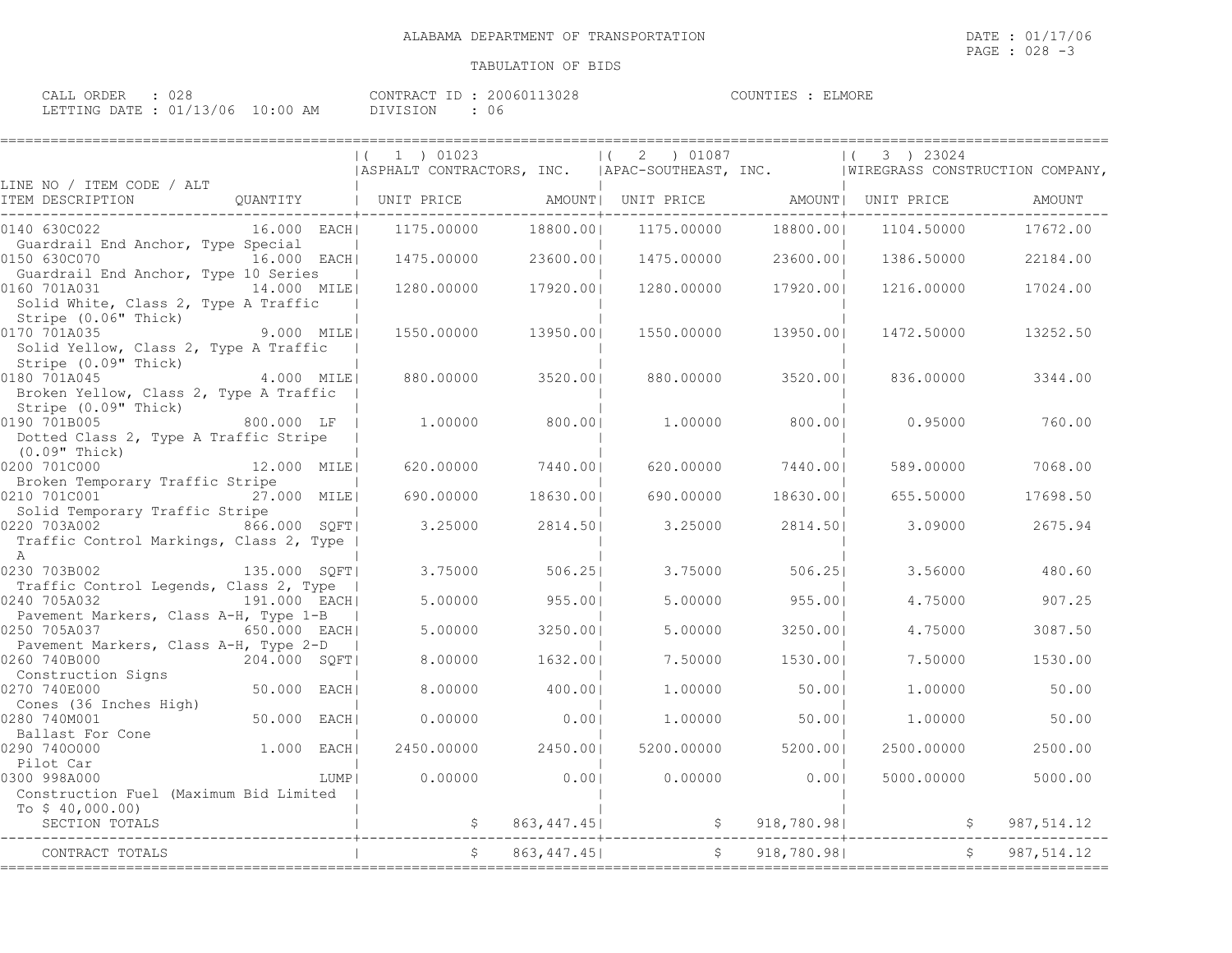# PAGE : 031 -1

| . 031<br>CALL ORDER<br>LETTING DATE: 01/13/06 10:00 AM |                        |                                                 | CONTRACT ID: 20060113031<br>DIVISION<br>$\cdot$ 05     | COUNTIES : BIBB |                  |                           |                   |  |  |
|--------------------------------------------------------|------------------------|-------------------------------------------------|--------------------------------------------------------|-----------------|------------------|---------------------------|-------------------|--|--|
|                                                        |                        |                                                 | 30<br>CONTRACT TIME :                                  | Working Days    | (available days) |                           |                   |  |  |
|                                                        | CONTRACT DESCRIPTION : | for constructing the Grade, Pavement and Bridge |                                                        |                 |                  | PROJECT(S) : BR-0219(500) |                   |  |  |
|                                                        |                        |                                                 | Removal on SR-219 at the abandoned G M & O Railroad in |                 |                  |                           |                   |  |  |
|                                                        |                        | Centreville. Length 0.378 mi.                   |                                                        |                 |                  |                           |                   |  |  |
|                                                        |                        |                                                 |                                                        |                 |                  |                           |                   |  |  |
|                                                        |                        |                                                 |                                                        |                 |                  |                           |                   |  |  |
| RANK                                                   | VENDOR NO./NAME        |                                                 |                                                        |                 |                  | TOTAL<br><b>BID</b>       | % OVER<br>LOW BID |  |  |
|                                                        |                        |                                                 |                                                        |                 |                  |                           |                   |  |  |
|                                                        | 18024                  | RACON, INC.                                     |                                                        |                 |                  | 453,729.47                | 100.0000%         |  |  |
| 2.                                                     | 07048                  | GLASGOW CONSTRUCTION CO., INC.                  |                                                        |                 |                  | 491,762.80                | 108.3824%         |  |  |
|                                                        | 16048                  | WALKER PATTON COMPANY, INC.                     |                                                        |                 |                  | 498,674.94                | 109.9058%         |  |  |
|                                                        | 20050                  | TOMLIN CONSTRUCTION, LLC                        |                                                        |                 |                  | 508,491.49                | 112.0693%         |  |  |
|                                                        | 23070                  | WINSTON CONTRACTING, L.L.C.                     |                                                        |                 |                  | 540,551.79                | 119.1353%         |  |  |
| 6                                                      | 08077                  | HASTINGS GENERAL CONTRACTING, INC.              |                                                        |                 |                  | 615,233.30                | 135.5947%         |  |  |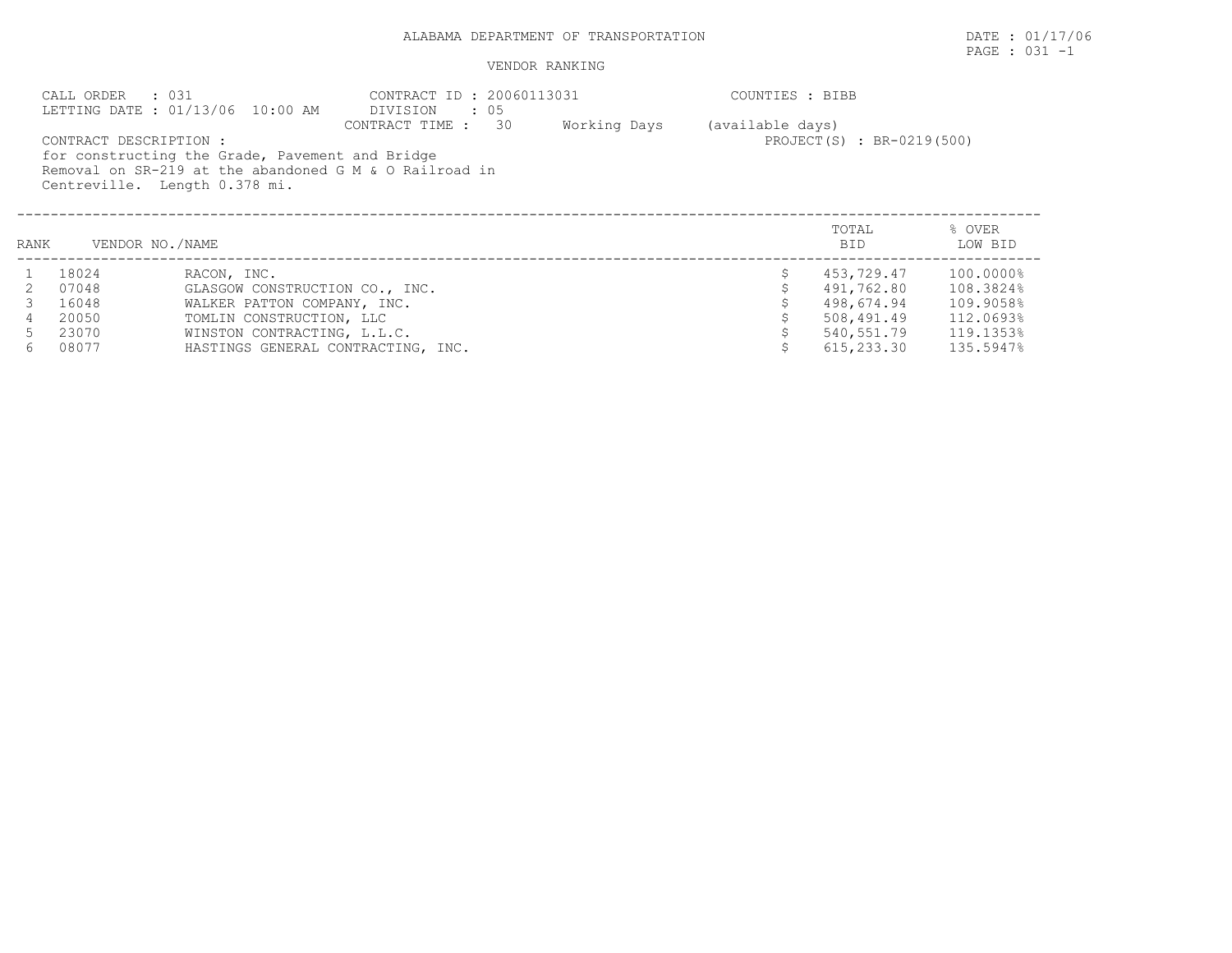| CALL ORDER                       | ◡◡⊥ | CONTRACT ID: 20060113031 | <b>BIBB</b><br>COUNTIES : |
|----------------------------------|-----|--------------------------|---------------------------|
| LETTING DATE : 01/13/06 10:00 AM |     | DIVISION                 |                           |

|                                                                                                                                                                            |                | $(1)$ 1 $18024$<br>  RACON, INC. |           | 2 ) 07048<br> GLASGOW CONSTRUCTION CO., I  WALKER PATTON COMPANY, INC. |           | 3 ) 16048          |          |
|----------------------------------------------------------------------------------------------------------------------------------------------------------------------------|----------------|----------------------------------|-----------|------------------------------------------------------------------------|-----------|--------------------|----------|
| LINE NO / ITEM CODE / ALT<br>ITEM DESCRIPTION<br>OUANTITY                                                                                                                  |                | UNIT PRICE                       |           | AMOUNT  UNIT PRICE                                                     |           | AMOUNT  UNIT PRICE | AMOUNT   |
| SECTION 0001<br>Total                                                                                                                                                      |                |                                  |           |                                                                        |           |                    |          |
| 0010 201A002<br>Clearing And Grubbing (Maximum<br>Allowable Bid \$ 4,000 per                                                                                               | LUMP           | 16000.00000                      | 16000.001 | 16000.00000                                                            | 16000.001 | 16000.00000        | 16000.00 |
| acre) (Approximately 4 Acres)<br>0020 206A000                                                                                                                              | LUMP           | 25000.00000                      | 25000.001 | 20000.00000                                                            | 20000.001 | 51384.00000        | 51384.00 |
| Removal Of Old Bridge, Station 425+42<br>0030 206D001<br>370.000 LF<br>Removing Guardrail                                                                                  |                | 6.60000                          | 2442.001  | 6.00000                                                                | 2220.001  | 7.51000            | 2778.70  |
| 0040 210A000<br>16764.000 CUYDI<br>Unclassified Excavation                                                                                                                 |                | 1,38000                          | 23134.321 | 4,00000                                                                | 67056.001 | 5.50000            | 92202.00 |
| 0050 230A000<br>11.000<br>Roadbed Processing                                                                                                                               | RBST           | 1000.00000                       | 11000.00  | 600.00000                                                              | 6600.00   | 827.45000          | 9101.95  |
| 0060 301A008<br>Crushed Aggregate Base Course, Type B,                                                                                                                     | 1471.000 SOYDI | 8,00000                          | 11768.001 | 8,00000                                                                | 11768.001 | 6.83000            | 10046.93 |
| Plant Mixed, 5" Compacted Thickness<br>0070 301A012<br>Crushed Aggregate Base Course, Type B,                                                                              | 4171.000 SQYD  | 8.00000                          | 33368.001 | 8.00000                                                                | 33368.00  | 7.26000            | 30281.46 |
| Plant Mixed, 6" Compacted Thickness<br>0080 305B060<br>Crushed Aggregate, Section 825, Crusher                                                                             | 200.000 TON    | 25,00000                         | 5000.001  | 30,00000                                                               | 6000.001  | 25.00000           | 5000.00  |
| Run Stone 1" Down, For<br>0090 401A000<br>Bituminous Treatment A                                                                                                           | 3189.000 SQYD  | 0.77000                          | 2455.53   | 0.70000                                                                | 2232.301  | 0.60000            | 1913.40  |
| 0100 401B116<br>Bituminous Treatment AKG, RS-2 (With<br>Polymer Additive)                                                                                                  | 981.000 SQYD   | 5.50000                          | 5395.501  | 5.00000                                                                | 4905.001  | 15.75000           | 15450.75 |
| 0110 405A000<br>Tack Coat                                                                                                                                                  | 409.000 GAL    | 2,20000                          | 899.801   | 2,00000                                                                | 818,001   | 2.75000            | 1124.75  |
| 0120 424A361<br>Superpave Bituminous Concrete Wearing<br>Surface Layer, 3/4" Maximum Aggregate                                                                             | 438.000 TON    | 79.75000                         | 34930.501 | 72.50000                                                               | 31755.001 | 55.00000           | 24090.00 |
| Size Mix, ESAL Range C/D<br>0130 424A364<br>Superpave Bituminous Concrete Wearing<br>Surface Layer, Patching, 3/4" Maximum                                                 | 50.000 TON     | 93.50000                         | 4675.001  | 85.00000                                                               | 4250.001  | 125.00000          | 6250.00  |
| Aggregate Size Mix, ESAL Range C/D<br>0140 424A367<br>Superpave Bituminous Concrete Wearing<br>Surface Layer, Leveling, 3/4" Maximum<br>Aggregate Size Mix, ESAL Range C/D | 50.000 TON     | 79.75000                         | 3987.501  | 72.50000                                                               | 3625.00   | 78.00000           | 3900.00  |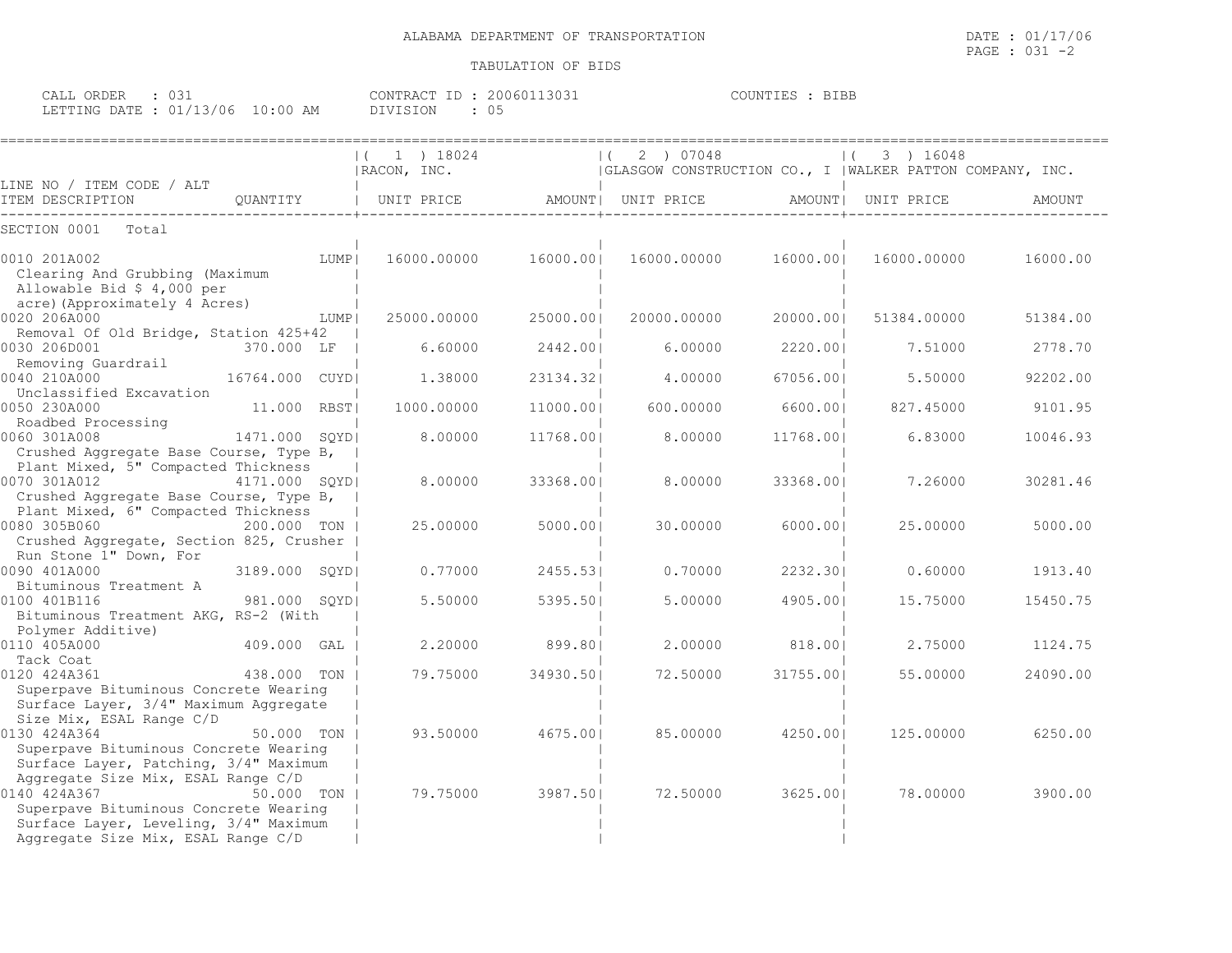| CALL ORDER |                                  |          | CONTRACT ID: 20060113031 | COUNTIES : BIBE |
|------------|----------------------------------|----------|--------------------------|-----------------|
|            | LETTING DATE : 01/13/06 10:00 AM | DIVISION |                          |                 |

|                                                                                                                                      |               |      | 1 ) 18024<br>  RACON, INC. |           | 07048<br>2<br> GLASGOW CONSTRUCTION CO., I  WALKER PATTON COMPANY, INC. |           | 3 ) 16048<br>$\left  \right $ |          |
|--------------------------------------------------------------------------------------------------------------------------------------|---------------|------|----------------------------|-----------|-------------------------------------------------------------------------|-----------|-------------------------------|----------|
| LINE NO / ITEM CODE / ALT<br>ITEM DESCRIPTION                                                                                        | OUANTITY      |      | UNIT PRICE                 | AMOUNT    | UNIT PRICE                                                              |           | AMOUNT   UNIT PRICE           | AMOUNT   |
| 0150 424A370<br>Superpave Bituminous Concrete Wearing<br>Surface Layer, Widening, 3/4" Maximum<br>Aggregate Size Mix, ESAL Range C/D | 50.000 TON    |      | 82.50000                   | 4125.001  | 75.00000                                                                | 3750.00   | 90.00000                      | 4500.00  |
| 0160 424B651<br>Superpave Bituminous Concrete Upper<br>Binder Layer, 1" Maximum Aggregate Size<br>Mix, ESAL Range C/D                | 390.000 TON   |      | 77.00000                   | 30030.001 | 70.00000                                                                | 27300.001 | 51,00000                      | 19890.00 |
| 0170 424B655<br>Superpave Bituminous Concrete Upper<br>Binder Layer, Patching, 1" Maximum<br>Aggregate Size Mix, ESAL Range C/D      | 50.000 TON    |      | 93.50000                   | 4675.001  | 85.00000                                                                | 4250.001  | 125.00000                     | 6250.00  |
| 0180 424B659<br>Superpave Bituminous Concrete Upper<br>Binder Layer, Leveling, 1" Maximum<br>Aggregate Size Mix, ESAL Range C/D      | 50.000        | TON  | 77.00000                   | 3850.001  | 70.00000                                                                | 3500.001  | 75.00000                      | 3750.00  |
| 0190 424B662<br>Superpave Bituminous Concrete Upper<br>Binder Layer, Widening, 1" Maximum<br>Aggregate Size Mix, ESAL Range C/D      | 50.000 TON    |      | 82.50000                   | 4125.001  | 75.00000                                                                | 3750.001  | 85,00000                      | 4250.00  |
| 0200 424B681<br>Superpave Bituminous Concrete Lower<br>Binder Layer, 1" Maximum Aggregate Size<br>Mix, ESAL Range C/D                | 442.000       | TON  | 77.00000                   | 34034.001 | 70,00000                                                                | 30940.001 | 50,00000                      | 22100.00 |
| 0210 600A000<br>Mobilization                                                                                                         |               | LUMP | 25000.00000                | 25000.001 | 70000.00000                                                             | 70000.001 | 38800.00000                   | 38800.00 |
| 0220 602A000<br>Right Of Way Markers                                                                                                 | 15.000        | EACH | 105.00000                  | 1575.001  | 100.00000                                                               | 1500.001  | 150.00000                     | 2250.00  |
| 0230 606A000<br>6" Underdrain Pipe                                                                                                   | 500.000 LF    |      | 9.71000                    | 4855.001  | 10.00000                                                                | 5000.001  | 11,00000                      | 5500.00  |
| 0240 630A001<br>Steel Beam Guardrail, Class A, Type 2                                                                                | 1788.000 LF   |      | 17.60000                   | 31468.801 | 16.00000                                                                | 28608.001 | 16.00000                      | 28608.00 |
| 0250 630C050<br>Guardrail End Anchor, Type 20 Series                                                                                 | $1.000$ EACH  |      | 2090.00000                 | 2090.001  | 2100.00000                                                              | 2100.001  | 2200.00000                    | 2200.00  |
| 0260 630C070<br>Guardrail End Anchor, Type 10 Series                                                                                 | 3.000 EACH    |      | 1870.00000                 | 5610.001  | 1700.00000                                                              | 5100.001  | 1800.00000                    | 5400.00  |
| 0270 650A000<br>Topsoil                                                                                                              | 487.000 CUYDI |      | 15.00000                   | 7305.001  | 10.00000                                                                | 4870.001  | 10.00000                      | 4870.00  |
| 0280 650B000<br>Topsoil From Stockpiles                                                                                              | 500.000 CUYDI |      | 6.00000                    | 3000.001  | 5.00000                                                                 | 2500.001  | 6.00000                       | 3000.00  |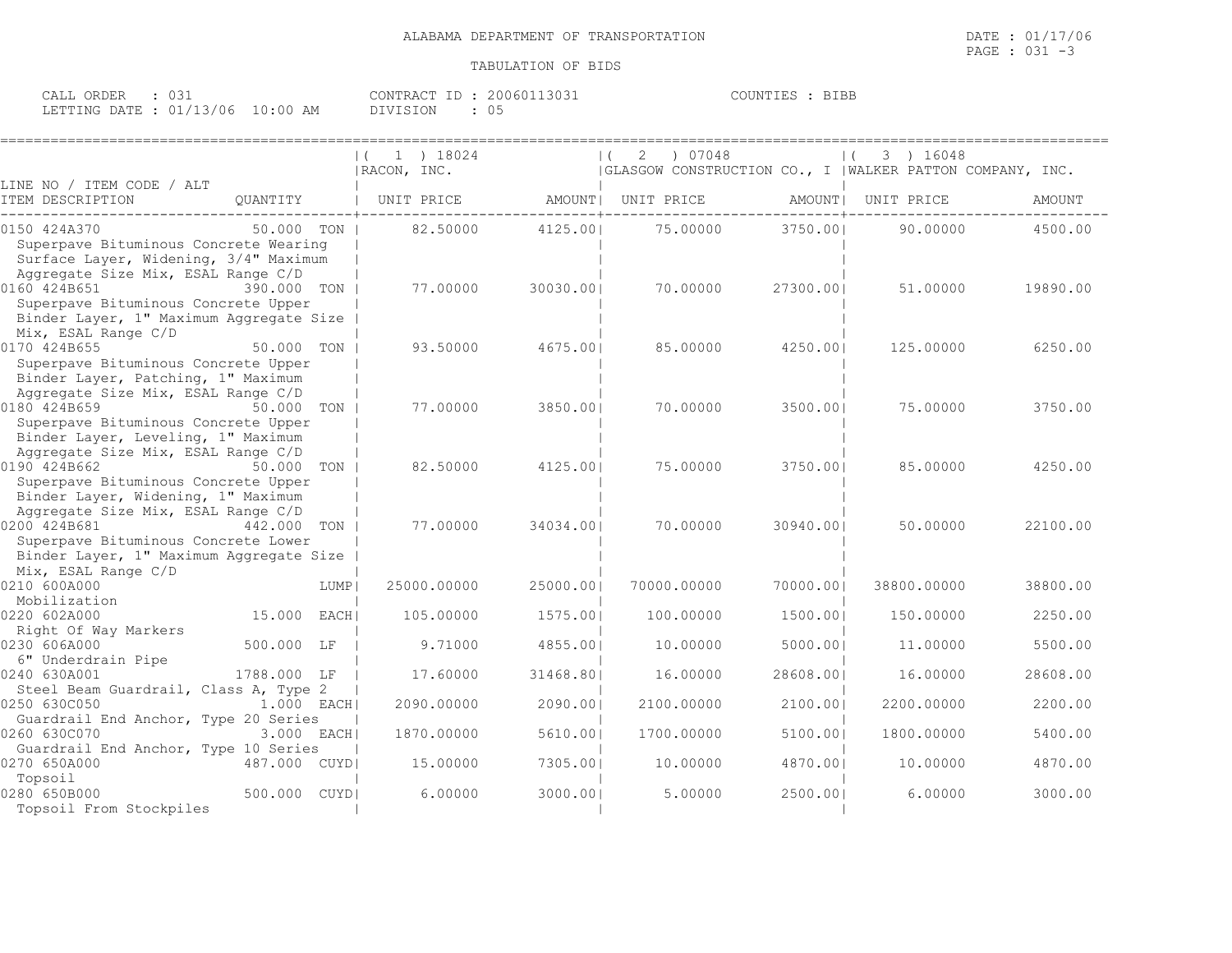| CALL ORDER                      |  | CONTRACT ID: 20060113031 | COUNTIES : BIBE |
|---------------------------------|--|--------------------------|-----------------|
| LETTING DATE: 01/13/06 10:00 AM |  | DIVISION                 |                 |

|                                                                                           |                |      | 1 ) 18024<br>$\left  \right $<br>  RACON, INC. |          | 07048<br>2<br>(GLASGOW CONSTRUCTION CO., I   WALKER PATTON COMPANY, INC. |           | 3 ) 16048   |               |
|-------------------------------------------------------------------------------------------|----------------|------|------------------------------------------------|----------|--------------------------------------------------------------------------|-----------|-------------|---------------|
| LINE NO / ITEM CODE / ALT<br>ITEM DESCRIPTION                                             | QUANTITY       |      | UNIT PRICE                                     | AMOUNT   | UNIT PRICE                                                               | AMOUNT    | UNIT PRICE  | <b>AMOUNT</b> |
| 0290 652A100                                                                              | 2.000 ACRE     |      | 904,00000                                      | 1808.001 | 800.00000                                                                | 1600.001  | 660.00000   | 1320.00       |
| Seeding<br>0300 652C000                                                                   | 4.000          | ACRE | 112,00000                                      | 448.00   | 150.00000                                                                | 600.00    | 16.00000    | 64.00         |
| Mowing<br>0310 654A001                                                                    | 898.000        | SQYD | 5.06000                                        | 4543.881 | 6.00000                                                                  | 5388.001  | 5.50000     | 4939.00       |
| Solid Sodding (Bermuda)<br>0320 656A010<br>Mulching                                       | 4,000          | ACRE | 678.00000                                      | 2712.001 | 800.00000                                                                | 3200.001  | 590.00000   | 2360.00       |
| 0330 659A010<br>Erosion Control Netting, Class A (Jute                                    | 4000.000 SOYDI |      | 2.00000                                        | 8000.00  | 2.75000                                                                  | 11000.001 | 1,61000     | 6440.00       |
| Netting)                                                                                  |                |      |                                                |          |                                                                          |           |             |               |
| 0340 665A000                                                                              | 2,000          | ACRE | 540.00000                                      | 1080.001 | 600.00000                                                                | 1200.001  | 250.00000   | 500.00        |
| Temporary Seeding<br>0350 665B000                                                         | 2.000          | ACRE | 535.50000                                      | 1071.001 | 600.00000                                                                | 1200.001  | 525.00000   | 1050.00       |
| Temporary Mulching<br>0360 6651000                                                        | 40.000         | TON  | 50.00000                                       | 2000.00  | 30.00000                                                                 | 1200.001  | 30.00000    | 1200.00       |
| Temporary Riprap, Class 2<br>0370 665J000                                                 | 4200.000 LF    |      | 2.85000                                        | 11970.00 | 5.00000                                                                  | 21000.001 | 3.50000     | 14700.00      |
| Silt Fence, Type A<br>0380 665N001<br>Temporary Coarse Aggregate, ALDOT                   | 25.000         | TON  | 50.00000                                       | 1250.001 | 30.00000                                                                 | 750.001   | 30.00000    | 750.00        |
| Number 4                                                                                  |                |      |                                                |          |                                                                          |           |             |               |
| 0390 6650001<br>Silt Fence Removal                                                        | 4200.000 LF    |      | 1,50000                                        | 6300.00  | 2,00000                                                                  | 8400.001  | 0.60000     | 2520.00       |
| 0400 6650001<br>20 Inch Wattle                                                            | 50.000 LF      |      | 7.00000                                        | 350.00   | 10.00000                                                                 | 500.00    | 7.00000     | 350.00        |
| 0410 666A001<br>Pest Control Treatment                                                    | 4.000 ACRE     |      | 65.00000                                       | 260.001  | 100.00000                                                                | 400.001   | 51.00000    | 204.00        |
| 0420 680A000<br>Engineering Controls                                                      |                | LUMP | 15000.00000                                    | 15000.00 | 10000.00000                                                              | 10000.001 | 15000.00000 | 15000.00      |
| 0430 701A028<br>1.000 MILE <br>Solid White, Class 2, Type A Traffic                       |                |      | 1485.00000                                     | 1485.001 | 2800.00000                                                               | 2800.001  | 1450.00000  | 1450.00       |
| Stripe (0.06" Thick) (6" Wide)<br>0440 701A048<br>Solid Yellow, Class 2, Type A Traffic   | 1.000 MILE     |      | 1925.00000                                     | 1925.001 | 2800.00000                                                               | 2800.001  | 1950.00000  | 1950.00       |
| Stripe (0.09" Thick) (6" Wide)<br>0450 703A002<br>Traffic Control Markings, Class 2, Type | 179.000 SQFT   |      | 2.75000                                        | 492.251  | 5.00000                                                                  | 895.001   | 3.00000     | 537.00        |
| A                                                                                         |                |      |                                                |          |                                                                          |           |             |               |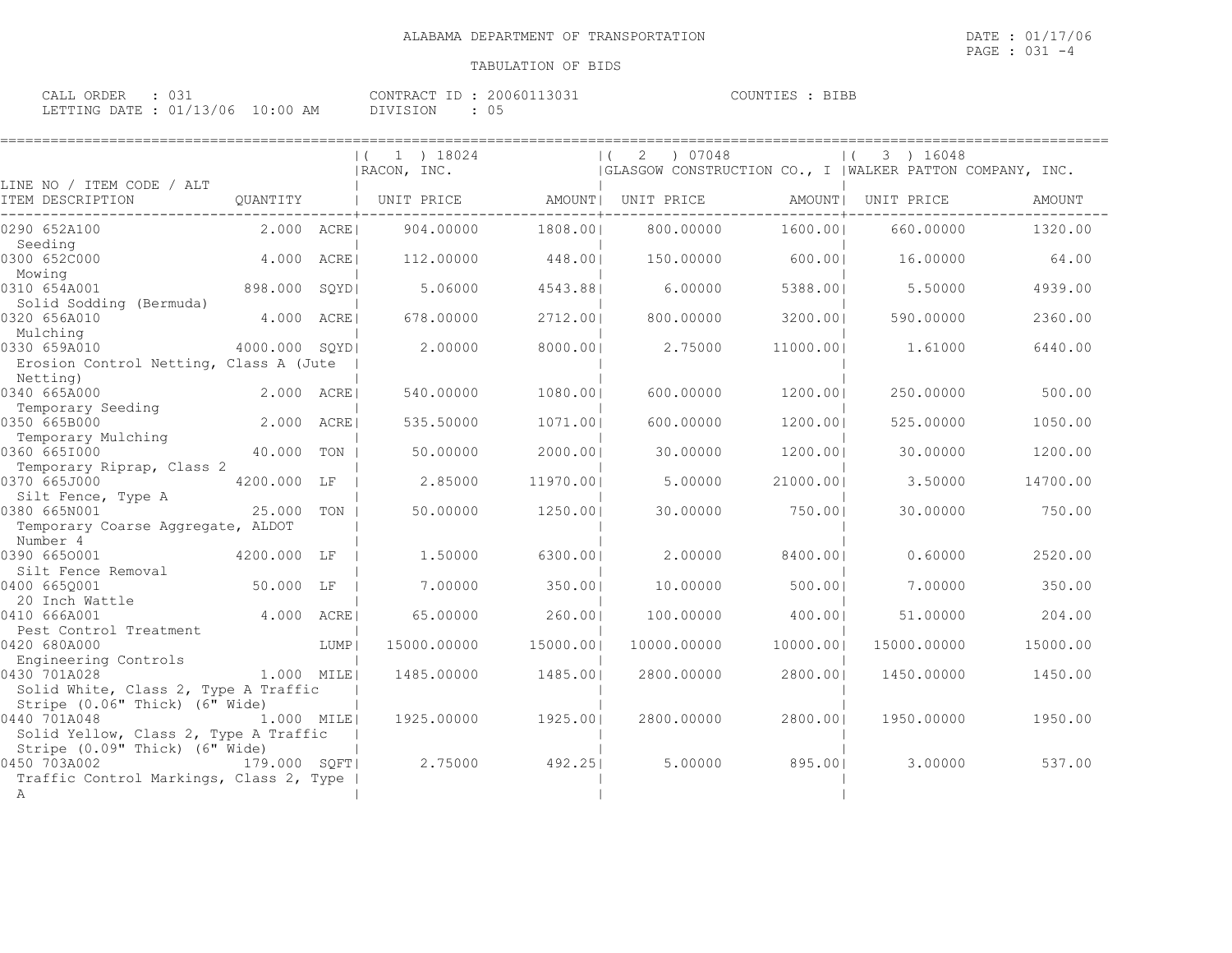| CALL ORDER                       |  |          | CONTRACT ID: 20060113031 | COUNTIES : BIBE |
|----------------------------------|--|----------|--------------------------|-----------------|
| LETTING DATE : 01/13/06 10:00 AM |  | DIVISION |                          |                 |

|                                                                                                                                                           |                       |      | (1 1) 18024<br>RACON, INC. |             | 2<br>$\left  \right $ ( | 07048       |             |                    | 3 ) 16048   | GLASGOW CONSTRUCTION CO., I   WALKER PATTON COMPANY, INC. |  |
|-----------------------------------------------------------------------------------------------------------------------------------------------------------|-----------------------|------|----------------------------|-------------|-------------------------|-------------|-------------|--------------------|-------------|-----------------------------------------------------------|--|
| LINE NO / ITEM CODE / ALT<br>ITEM DESCRIPTION                                                                                                             | OUANTITY   UNIT PRICE |      |                            | AMOUNT      | UNIT PRICE              |             |             | AMOUNT  UNIT PRICE |             | <b>AMOUNT</b>                                             |  |
| 0460 703D001<br>Temporary Traffic Control Markings                                                                                                        | 72.000 SQFT           |      | 1,38000                    | 99.361      |                         | 2,00000     | 144.001     |                    | 1,75000     | 126.00                                                    |  |
| 0470 705A037<br>Pavement Markers, Class A-H, Type 2-D                                                                                                     | 53.000 EACH           |      | 5.50000                    | 291.501     |                         | 7.50000     | 397.501     |                    | 6.00000     | 318.00                                                    |  |
| 0480 710A115<br>33.000 SQFT<br>Class 4, Aluminum Flat Sign Panels 0.<br>08" Thick Or Steel Flat Sign Panels 14                                            |                       |      | 15.75000                   | 519.751     |                         | 16.00000    | 528.001     |                    | 15.50000    | 511.50                                                    |  |
| Gauge (Type III Or Type IV Background)<br>0490 710A126<br>11.000 SOFTI<br>Class 8, Aluminum Flat Sign Panels 0.<br>08" Thick Or Steel Flat Sign Panels 14 |                       |      | 16.92000                   | 186.121     |                         | 20,00000    | 220.001     |                    | 17.50000    | 192.50                                                    |  |
| Gauge (Type IX Background)<br>0500 710A141<br>Class 6, Aluminum Flat Sign Panels 0.<br>125" Thick Or Steel Flat Sign Panels 12                            | 35.000 SQFT           |      | 18.67000                   | 653.45      |                         | 25.00000    | 875.001     |                    | 20.00000    | 700.00                                                    |  |
| Gauge (Type III Background)<br>0510 710B001<br>154.000 LF<br>Roadway Sign Post (#3 "U" Channel<br>Galvanized Steel)                                       |                       |      | 8.75000                    | 1347.501    |                         | 10,00000    | 1540.001    |                    | 8.00000     | 1232.00                                                   |  |
| 0520 740B000<br>Construction Signs                                                                                                                        | 376.000 SQFT          |      | 8.46000                    | 3180.961    |                         | 10,00000    | 3760.001    |                    | 9.00000     | 3384.00                                                   |  |
| 0530 740D000<br>Channelizing Drums                                                                                                                        | 25.000 EACH           |      | 58.35000                   | 1458.751    |                         | 80.00000    | 2000.001    |                    | 65.00000    | 1625.00                                                   |  |
| 0540 740F002<br>Barricades, Type III                                                                                                                      | 16.000 EACH           |      | 215.90000                  | 3454.401    |                         | 250.00000   | 4000.001    |                    | 220,00000   | 3520.00                                                   |  |
| 0550 7401005<br>Warning Lights, Type B (Detachable Head                                                                                                   | 8.000 EACH            |      | 99.20000                   | 793.601     |                         | 200,00000   | 1600.001    |                    | 105,00000   | 840.00                                                    |  |
| 0560 998A000<br>Construction Fuel (Maximum Bid Limited                                                                                                    |                       | LUMP | 39250.00000                | 39250.001   |                         | 0.00000     | 0.001       |                    | 10000.00000 | 10000.00                                                  |  |
| To $$39,250.00$<br>SECTION TOTALS                                                                                                                         |                       |      |                            | 453,729.47  |                         |             | 491,762.80  |                    |             | 498,674.94                                                |  |
| CONTRACT TOTALS                                                                                                                                           |                       |      | $\mathsf{S}$               | 453,729.471 |                         | $S$ and $S$ | 491,762.801 |                    |             | $S$ and $S$<br>498,674.94                                 |  |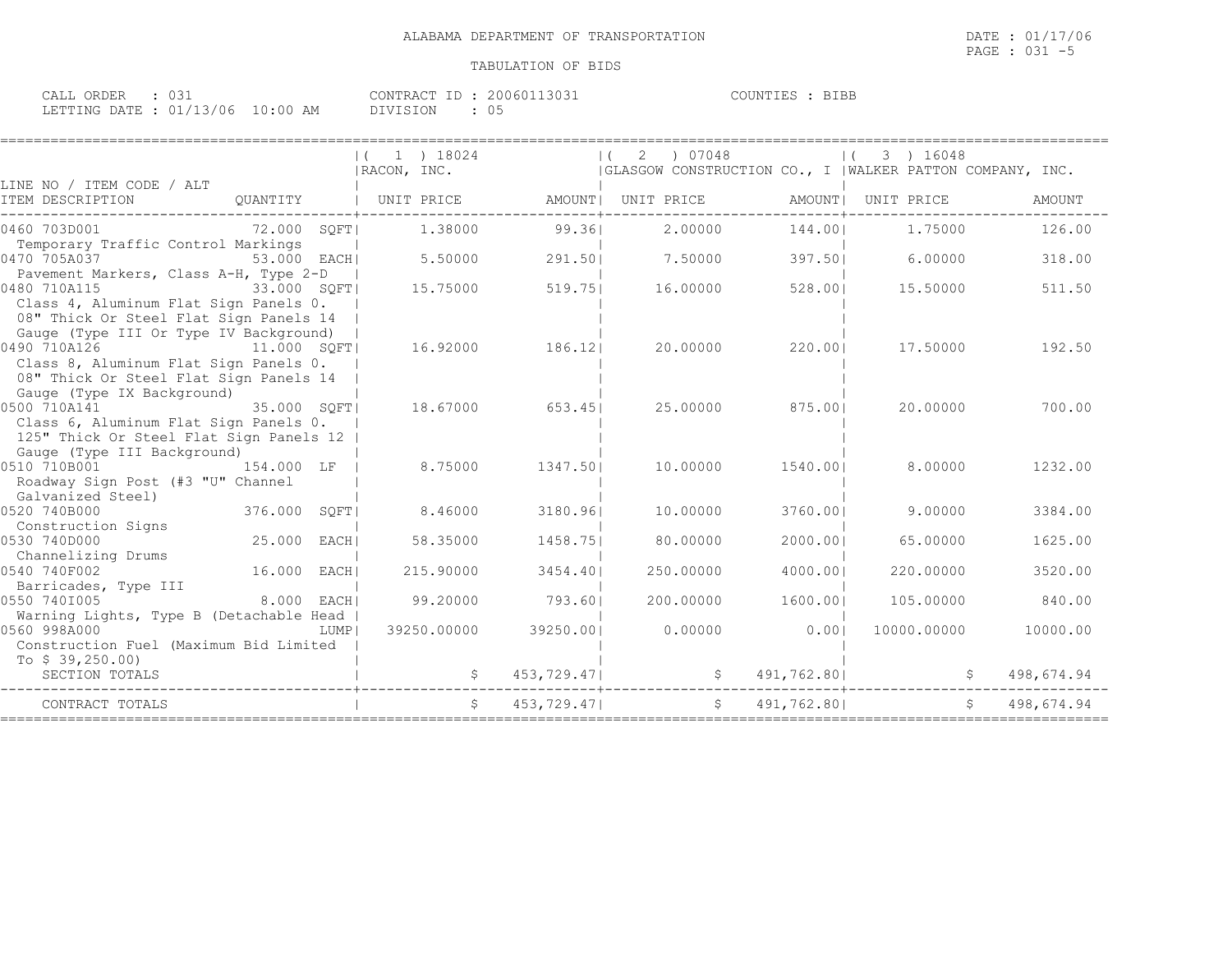| CALL ORDER : 031                |  |          | CONTRACT ID: 20060113031 | COUNTIES : BIBB |  |
|---------------------------------|--|----------|--------------------------|-----------------|--|
| LETTING DATE: 01/13/06 10:00 AM |  | DIVISION |                          |                 |  |

|                                                                                                                                                                            |                | 4 ) 20050<br>TOMLIN CONSTRUCTION, LLC |           | 5 ) 23070           |           | 6 ) 08077<br>$\vert$ (<br> WINSTON CONTRACTING, L.L.C.  HASTINGS GENERAL CONTRACTING, I |           |
|----------------------------------------------------------------------------------------------------------------------------------------------------------------------------|----------------|---------------------------------------|-----------|---------------------|-----------|-----------------------------------------------------------------------------------------|-----------|
| LINE NO / ITEM CODE / ALT<br>ITEM DESCRIPTION                                                                                                                              | OUANTITY       | UNIT PRICE                            |           | AMOUNT   UNIT PRICE |           | AMOUNT  UNIT PRICE                                                                      | AMOUNT    |
| SECTION 0001<br>Total                                                                                                                                                      |                |                                       |           |                     |           |                                                                                         |           |
| 0010 201A002<br>Clearing And Grubbing (Maximum<br>Allowable Bid \$ 4,000 per                                                                                               | LUMP           | 16000.00000                           | 16000.00  | 16000.00000         | 16000.00  | 4000.00000                                                                              | 4000.00   |
| acre) (Approximately 4 Acres)<br>0020 206A000                                                                                                                              | LUMP           | 68900.00000                           | 68900.001 | 100000.00000        | 100000.00 | 60000.00000                                                                             | 60000.00  |
| Removal Of Old Bridge, Station 425+42<br>0030 206D001<br>Removing Guardrail                                                                                                | 370.000 LF     | 4.89000                               | 1809.301  | 6.35000             | 2349.501  | 6.00000                                                                                 | 2220.00   |
| 0040 210A000<br>Unclassified Excavation                                                                                                                                    | 16764.000 CUYD | 3.53000                               | 59176.921 | 3.25000             | 54483.001 | 7.00000                                                                                 | 117348.00 |
| 0050 230A000<br>Roadbed Processing                                                                                                                                         | 11,000 RBST    | 883.33000                             | 9716.631  | 725.00000           | 7975.001  | 600,00000                                                                               | 6600.00   |
| 0060 301A008<br>Crushed Aggregate Base Course, Type B,                                                                                                                     | 1471.000 SOYDI | 6.25000                               | 9193.751  | 12,00000            | 17652.001 | 6.00000                                                                                 | 8826.00   |
| Plant Mixed, 5" Compacted Thickness<br>0070 301A012<br>Crushed Aggregate Base Course, Type B,                                                                              | 4171.000 SOYDI | 6.50000                               | 27111.501 | 8.50000             | 35453.501 | 6,00000                                                                                 | 25026.00  |
| Plant Mixed, 6" Compacted Thickness<br>0080 305B060<br>Crushed Aggregate, Section 825, Crusher                                                                             | 200.000 TON    | 50.00000                              | 10000.001 | 20.00000            | 4000.001  | 18,00000                                                                                | 3600.00   |
| Run Stone 1" Down, For<br>0090 401A000<br>Bituminous Treatment A                                                                                                           | 3189.000 SQYD  | 0.50000                               | 1594.501  | 0.53000             | 1690.171  | 0.45000                                                                                 | 1435.05   |
| 0100 401B116<br>Bituminous Treatment AKG, RS-2 (With<br>Polymer Additive)                                                                                                  | 981.000 SOYDI  | 12,48000                              | 12242.881 | 6.83000             | 6700.231  | 14.50000                                                                                | 14224.50  |
| 0110 405A000<br>Tack Coat                                                                                                                                                  | 409.000 GAL    | 0.51000                               | 208.591   | 2.65000             | 1083.851  | 1,15000                                                                                 | 470.35    |
| 0120 424A361<br>Superpave Bituminous Concrete Wearing<br>Surface Layer, 3/4" Maximum Aggregate                                                                             | 438.000 TON    | 52.53000                              | 23008.14  | 55.06000            | 24116.281 | 67.50000                                                                                | 29565.00  |
| Size Mix, ESAL Range C/D<br>0130 424A364<br>Superpave Bituminous Concrete Wearing<br>Surface Layer, Patching, 3/4" Maximum                                                 | 50.000 TON     | 126.26000                             | 6313.00   | 132.36000           | 6618.001  | 103.50000                                                                               | 5175.00   |
| Aggregate Size Mix, ESAL Range C/D<br>0140 424A367<br>Superpave Bituminous Concrete Wearing<br>Surface Layer, Leveling, 3/4" Maximum<br>Aggregate Size Mix, ESAL Range C/D | 50.000 TON     | 78.79000                              | 3939.501  | 82.59000            | 4129.501  | 82.80000                                                                                | 4140.00   |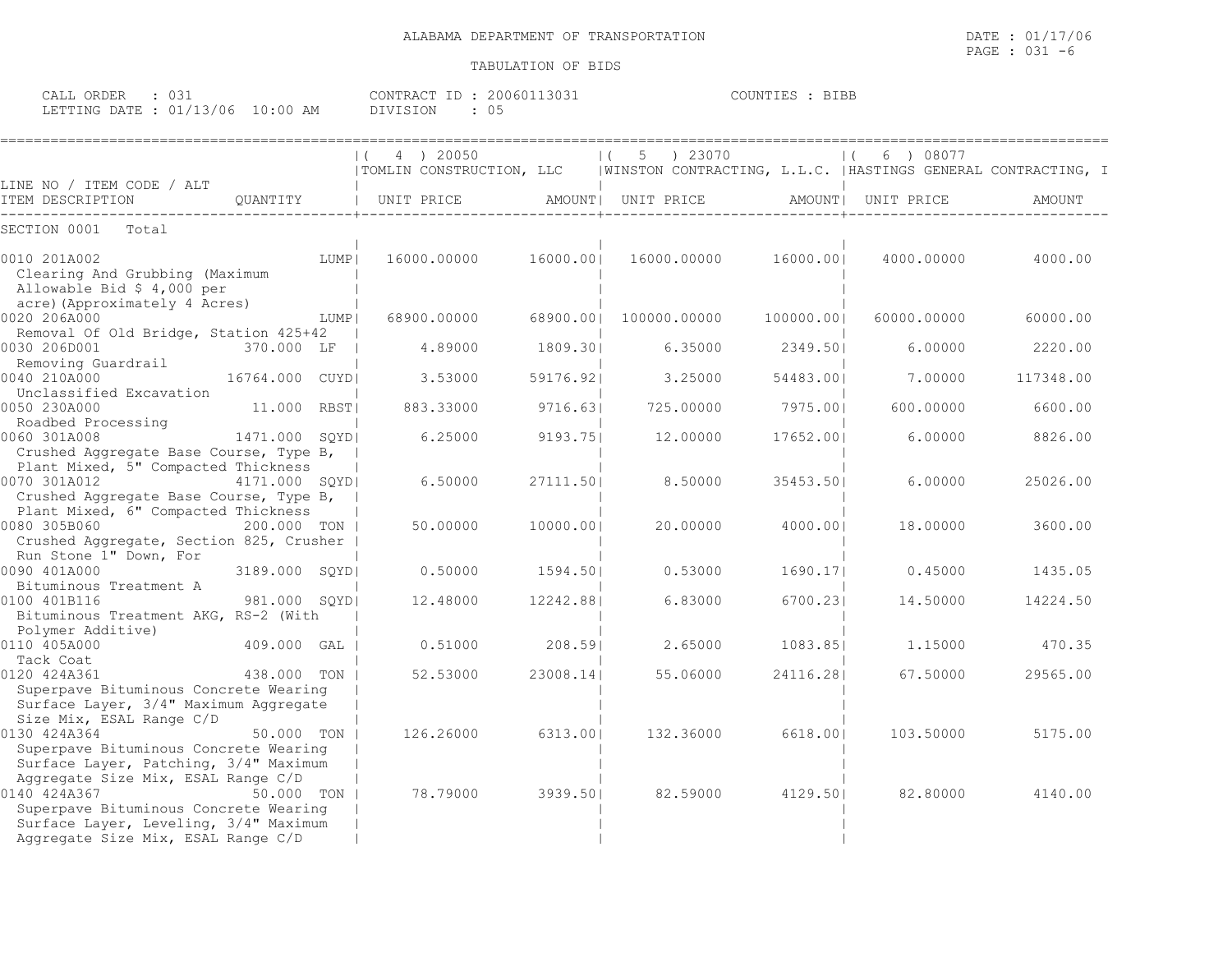| CALL ORDER                      |  |          | CONTRACT ID: 20060113031 | COUNTIES : BIBE |
|---------------------------------|--|----------|--------------------------|-----------------|
| LETTING DATE: 01/13/06 10:00 AM |  | DIVISION |                          |                 |

|                                                                                                                                      |               |      | 4 ) 20050<br>  TOMLIN CONSTRUCTION, LLC |           | 5                  | ) 23070 |           |                     | 08077       | WINSTON CONTRACTING, L.L.C.  HASTINGS GENERAL CONTRACTING, I |  |
|--------------------------------------------------------------------------------------------------------------------------------------|---------------|------|-----------------------------------------|-----------|--------------------|---------|-----------|---------------------|-------------|--------------------------------------------------------------|--|
| LINE NO / ITEM CODE / ALT<br>ITEM DESCRIPTION                                                                                        | OUANTITY      |      | UNIT PRICE                              |           | AMOUNT  UNIT PRICE |         |           | AMOUNT   UNIT PRICE |             | AMOUNT                                                       |  |
| 0150 424A370<br>Superpave Bituminous Concrete Wearing<br>Surface Layer, Widening, 3/4" Maximum<br>Aggregate Size Mix, ESAL Range C/D | 50.000 TON 1  |      | 90.91000                                | 4545.501  | 95.30000           |         | 4765.001  |                     | 83.90000    | 4195.00                                                      |  |
| 0160 424B651<br>Superpave Bituminous Concrete Upper<br>Binder Layer, 1" Maximum Aggregate Size<br>Mix, ESAL Range C/D                | 390.000 TON I |      | 48.48000                                | 18907.201 | 50.83000           |         | 19823.701 |                     | 60.70000    | 23673.00                                                     |  |
| 0170 424B655<br>Superpave Bituminous Concrete Upper<br>Binder Layer, Patching, 1" Maximum<br>Aggregate Size Mix, ESAL Range C/D      | 50.000 TON    |      | 126.26000                               | 6313.001  | 132.36000          |         | 6618.001  |                     | 97.25000    | 4862.50                                                      |  |
| 0180 424B659<br>Superpave Bituminous Concrete Upper<br>Binder Layer, Leveling, 1" Maximum<br>Aggregate Size Mix, ESAL Range C/D      | 50.000 TON I  |      | 75.76000                                | 3788.001  | 79.42000           |         | 3971.001  |                     | 76.65000    | 3832.50                                                      |  |
| 0190 424B662<br>Superpave Bituminous Concrete Upper<br>Binder Layer, Widening, 1" Maximum<br>Aggregate Size Mix, ESAL Range C/D      | 50.000        | TON  | 85.86000                                | 4293.001  | 90.01000           |         | 4500.501  |                     | 78.85000    | 3942.50                                                      |  |
| 0200 424B681<br>Superpave Bituminous Concrete Lower<br>Binder Layer, 1" Maximum Aggregate Size<br>Mix, ESAL Range C/D                | 442.000 TON   |      | 47.47000                                | 20981.741 | 49.77000           |         | 21998.341 |                     | 61,20000    | 27050.40                                                     |  |
| 0210 600A000<br>Mobilization                                                                                                         |               | LUMP | 79221.05000                             | 79221.051 | 60000.00000        |         | 60000.001 |                     | 52860.00000 | 52860.00                                                     |  |
| 0220 602A000<br>Right Of Way Markers                                                                                                 | 15.000 EACH   |      | 135.39000                               | 2030.851  | 160.00000          |         | 2400.001  |                     | 400,00000   | 6000.00                                                      |  |
| 0230 606A000<br>6" Underdrain Pipe                                                                                                   | 500.000 LF    |      | 12,18000                                | 6090.001  | 6.45000            |         | 3225.001  |                     | 9,00000     | 4500.00                                                      |  |
| 0240 630A001<br>Steel Beam Guardrail, Class A, Type 2                                                                                | 1788.000 LF   |      | 17.17000                                | 30699.961 | 16.94000           |         | 30288.721 |                     | 22,00000    | 39336.00                                                     |  |
| 0250 630C050<br>Guardrail End Anchor, Type 20 Series                                                                                 | $1.000$ EACHI |      | 2222.22000                              | 2222.221  | 2170.72000         |         | 2170.721  |                     | 4000.00000  | 4000.00                                                      |  |
| 0260 630C070<br>Guardrail End Anchor, Type 10 Series                                                                                 | 3.000 EACH    |      | 1818.18000                              | 5454.54   | 1747.17000         |         | 5241.51   |                     | 2000.00000  | 6000.00                                                      |  |
| 0270 650A000<br>Topsoil                                                                                                              | 487.000 CUYD  |      | 7.24000                                 | 3525.881  | 10.00000           |         | 4870.001  |                     | 8,00000     | 3896.00                                                      |  |
| 0280 650B000<br>Topsoil From Stockpiles                                                                                              | 500.000 CUYDI |      | 4.42000                                 | 2210.001  | 6.00000            |         | 3000.001  |                     | 7.00000     | 3500.00                                                      |  |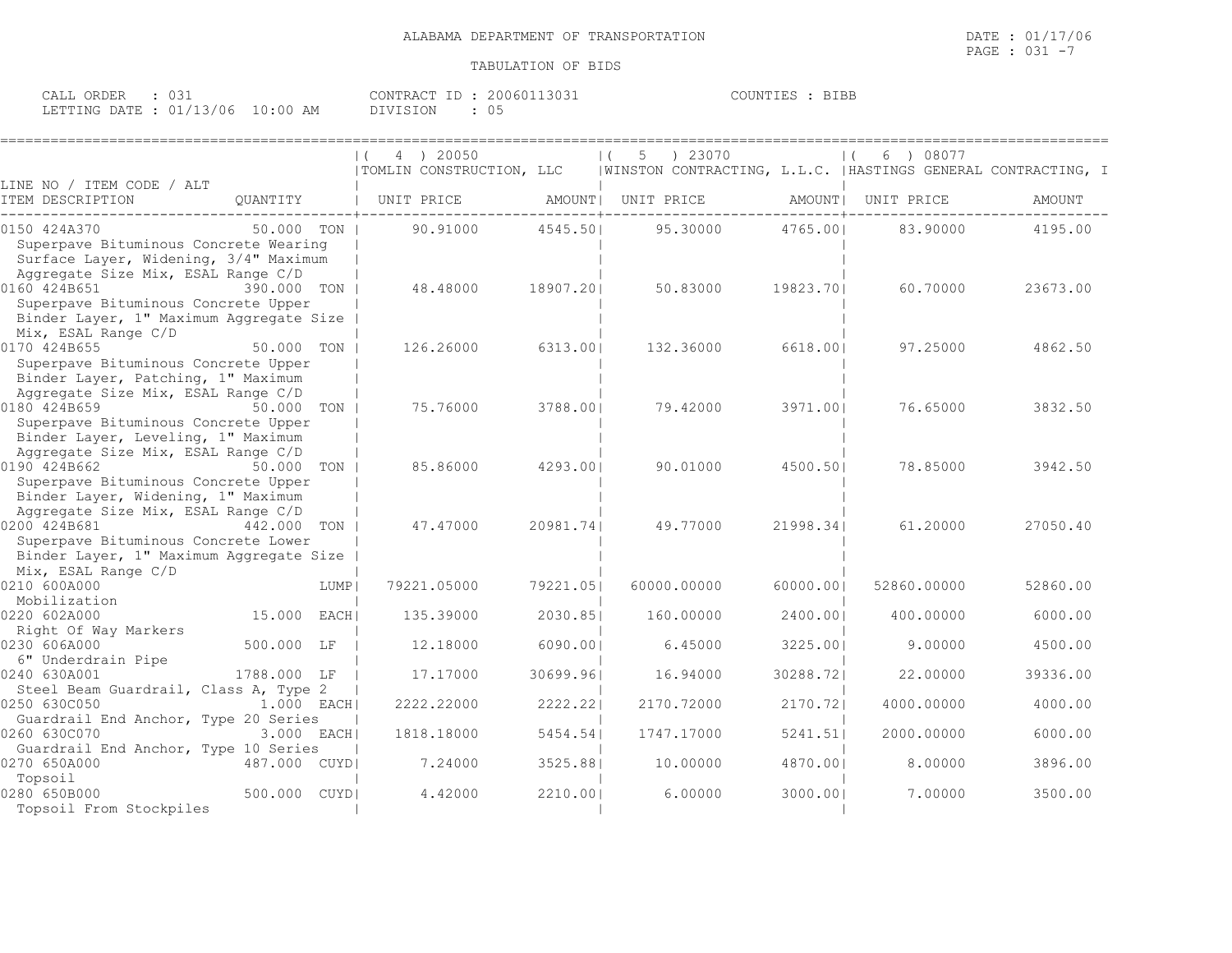**BIBB** 

| CALL ORDER |                                  | CONTRACT ID: 20060113031 | COUNTIES : BIBE |
|------------|----------------------------------|--------------------------|-----------------|
|            | LETTING DATE : 01/13/06 10:00 AM | DIVISION                 |                 |

|                                                      |                |      | 4 ) 20050                |           | ) 23070<br>5                                                 |           | 08077<br>6  |          |
|------------------------------------------------------|----------------|------|--------------------------|-----------|--------------------------------------------------------------|-----------|-------------|----------|
| LINE NO / ITEM CODE / ALT                            |                |      | TOMLIN CONSTRUCTION, LLC |           | WINSTON CONTRACTING, L.L.C.  HASTINGS GENERAL CONTRACTING, I |           |             |          |
| ITEM DESCRIPTION                                     | QUANTITY       |      | UNIT PRICE               | AMOUNT    | UNIT PRICE                                                   | AMOUNT    | UNIT PRICE  | AMOUNT   |
| 0290 652A100                                         | 2.000 ACRE     |      | 530.00000                | 1060.001  | 1200.00000                                                   | 2400.00   | 800.00000   | 1600.00  |
| Seeding<br>0300 652C000                              | 4.000          | ACRE | 58.89000                 | 235.561   | 75.00000                                                     | 300.00    | 50.00000    | 200.00   |
| Mowing<br>0310 654A001                               | 898.000        | SQYD | 3.53000                  | 3169.94   | 5.30000                                                      | 4759.401  | 5,00000     | 4490.00  |
| Solid Sodding (Bermuda)<br>0320 656A010              | 4.000          | ACRE | 530.00000                | 2120.001  | 500.00000                                                    | 2000.001  | 1200.00000  | 4800.00  |
| Mulching<br>0330 659A010                             | 4000.000 SOYDI |      | 2.80000                  | 11200.001 | 2.15000                                                      | 8600.001  | 7.00000     | 28000.00 |
| Erosion Control Netting, Class A (Jute<br>Netting)   |                |      |                          |           |                                                              |           |             |          |
| 0340 665A000                                         | 2,000          | ACRE | 530.00000                | 1060.001  | 500.00000                                                    | 1000.001  | 400.00000   | 800.00   |
| Temporary Seeding<br>0350 665B000                    | 2,000          | ACRE | 530.00000                | 1060.001  | 500.00000                                                    | 1000.001  | 500.00000   | 1000.00  |
| Temporary Mulching                                   |                |      |                          |           |                                                              |           |             |          |
| 0360 6651000                                         | 40.000         | TON  | 30.62000                 | 1224.801  | 25.00000                                                     | 1000.001  | 40.00000    | 1600.00  |
| Temporary Riprap, Class 2<br>0370 665J000            | 4200.000 LF    |      | 3.26000                  | 13692.001 | 3.25000                                                      | 13650.001 | 4,00000     | 16800.00 |
| Silt Fence, Type A<br>0380 665N001                   | 25.000         | TON  | 32,98000                 | 824.501   | 25.00000                                                     | 625.001   | 25.00000    | 625.00   |
| Temporary Coarse Aggregate, ALDOT<br>Number 4        |                |      |                          |           |                                                              |           |             |          |
| 0390 6650001                                         | 4200.000 LF    |      | 2.18000                  | 9156.001  | 1,15000                                                      | 4830.001  | 1,00000     | 4200.00  |
| Silt Fence Removal                                   |                |      |                          |           |                                                              |           |             |          |
| 0400 6650001<br>20 Inch Wattle                       | 50.000 LF      |      | 7.31000                  | 365.501   | 7.50000                                                      | 375.001   | 12,00000    | 600.00   |
| 0410 666A001                                         | 4.000          | ACRE | 100.00000                | 400.001   | 95.00000                                                     | 380.001   | 50.00000    | 200.00   |
| Pest Control Treatment                               |                |      |                          |           |                                                              |           |             |          |
| 0420 680A000                                         |                | LUMP | 7950.00000               | 7950.001  | 25000.00000                                                  | 25000.00  | 15000.00000 | 15000.00 |
| Engineering Controls                                 |                |      |                          |           |                                                              |           |             |          |
| 0430 701A028<br>Solid White, Class 2, Type A Traffic | 1.000 MILE     |      | 1363.64000               | 1363.641  | 1429.50000                                                   | 1429.501  | 1350.00000  | 1350.00  |
| Stripe (0.06" Thick) (6" Wide)                       |                |      |                          |           |                                                              |           |             |          |
| 0440 701A048                                         | 1,000 MILEI    |      | 1767.68000               | 1767.68   | 1853.05000                                                   | 1853.051  | 1750.00000  | 1750.00  |
| Solid Yellow, Class 2, Type A Traffic                |                |      |                          |           |                                                              |           |             |          |
| Stripe (0.09" Thick) (6" Wide)<br>0450 703A002       | 179.000 SQFT   |      | 2.53000                  | 452.871   | 2.65000                                                      | 474.351   | 2.50000     | 447.50   |
| Traffic Control Markings, Class 2, Type              |                |      |                          |           |                                                              |           |             |          |
| A                                                    |                |      |                          |           |                                                              |           |             |          |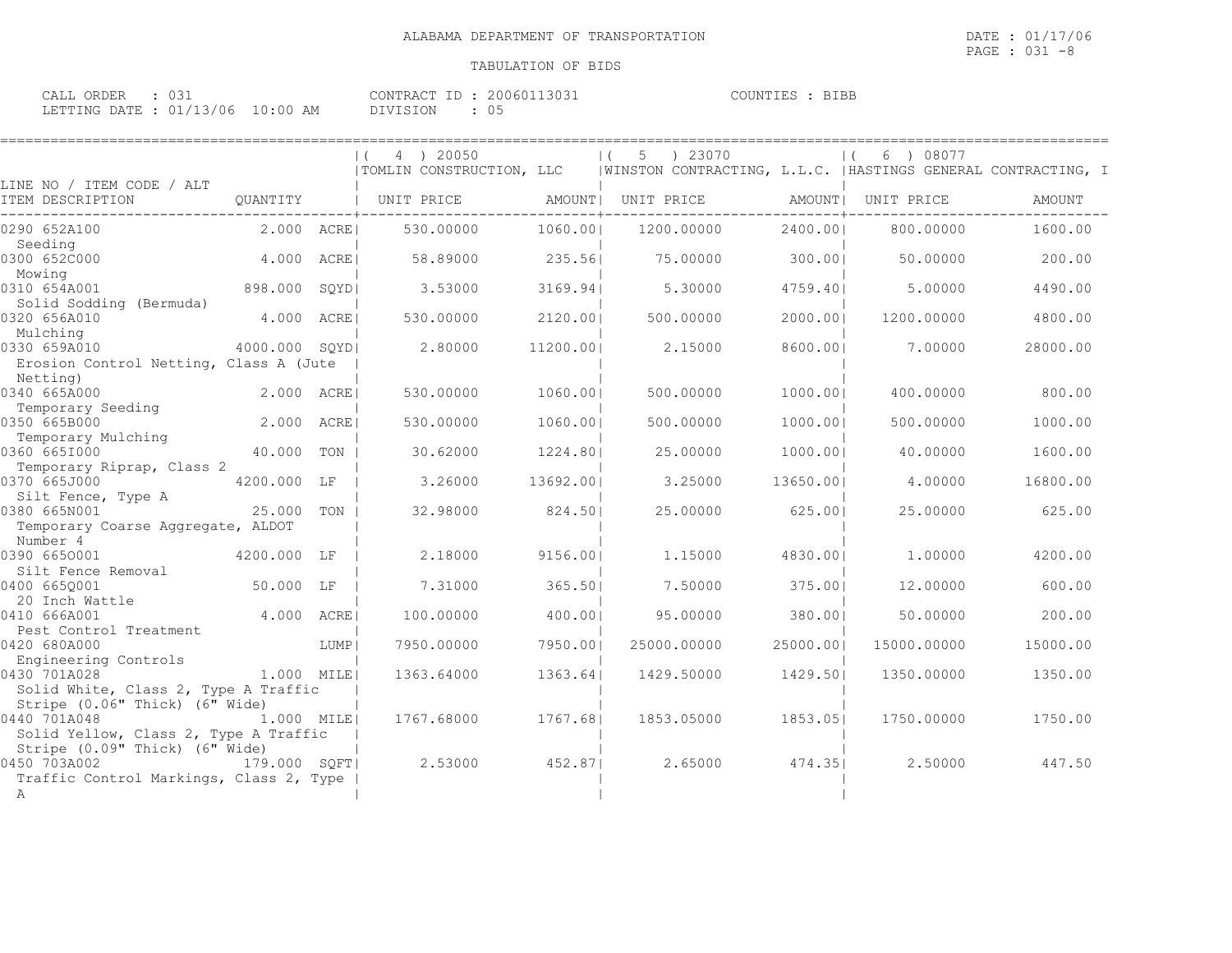| CALL ORDER                      |  |          | CONTRACT ID: 20060113031 | COUNTIES : BIBE |
|---------------------------------|--|----------|--------------------------|-----------------|
| LETTING DATE: 01/13/06 10:00 AM |  | DIVISION |                          |                 |

|                                                                                                                                                           | 4 ) 20050<br>$\left  \right $<br>  TOMLIN CONSTRUCTION, LLC   WINSTON CONTRACTING, L.L.C.   HASTINGS GENERAL CONTRACTING, I |             | 5 ) 23070<br>$\left  \right $ |             | 6 ) 08077       |            |
|-----------------------------------------------------------------------------------------------------------------------------------------------------------|-----------------------------------------------------------------------------------------------------------------------------|-------------|-------------------------------|-------------|-----------------|------------|
| LINE NO / ITEM CODE / ALT<br>ITEM DESCRIPTION                                                                                                             | QUANTITY   UNIT PRICE AMOUNT  UNIT PRICE AMOUNT  UNIT PRICE                                                                 |             |                               |             |                 | AMOUNT     |
| 0460 703D001<br>72.000 SQFT <br>Temporary Traffic Control Markings                                                                                        | 1.26000 90.721                                                                                                              |             | 1.32000 95.041                |             | 1.25000         | 90.00      |
| 0470 705A037<br>53.000 EACHI                                                                                                                              |                                                                                                                             |             | 5.05000 267.65 5.29000        |             | 280.371 5.00000 | 265.00     |
| Pavement Markers, Class A-H, Type 2-D<br>0480 710A115<br>33.000 SOFT<br>Class 4, Aluminum Flat Sign Panels 0.<br>08" Thick Or Steel Flat Sign Panels 14   | 14.45000 476.85                                                                                                             |             | 15.21000                      | 501.931     | 16.00000        | 528.00     |
| Gauge (Type III Or Type IV Background)<br>0490 710A126<br>11.000 SOFT <br>Class 8, Aluminum Flat Sign Panels 0.<br>08" Thick Or Steel Flat Sign Panels 14 | 15.53000 170.83                                                                                                             |             | 16.33000 179.63               |             | 20.00000        | 220.00     |
| Gauge (Type IX Background)<br>0500 710A141 35.000 SQFT<br>Class 6, Aluminum Flat Sign Panels 0.<br>125" Thick Or Steel Flat Sign Panels 12                | 17.13000                                                                                                                    | 599.55      | 18.02000                      | 630.701     | 25.00000        | 875.00     |
| Gauge (Type III Background)<br>0510 710B001 154.000 LF  <br>Roadway Sign Post (#3 "U" Channel<br>Galvanized Steel)                                        | 8.03000                                                                                                                     |             | 1236.62  8.45000              | 1301.301    | 6.00000         | 924.00     |
| $376.000$ $SQFT$<br>0520 740B000                                                                                                                          | 8.57000                                                                                                                     | 3222.321    | 13,00000                      | 4888.001    | 16.00000        | 6016.00    |
| Construction Signs<br>25.000 EACH<br>0530 740D000<br>Channelizing Drums                                                                                   | 58.89000                                                                                                                    | 1472.251    | 75,00000                      | 1875.001    | 85.00000        | 2125.00    |
| 16.000 EACH <br>0540 740F002<br>Barricades, Type III                                                                                                      | 198.08000                                                                                                                   | 3169.281    | 250,00000                     | 4000.001    | 500,00000       | 8000.00    |
| $8.000$ EACH<br>0550 7401005                                                                                                                              | 85.66000                                                                                                                    | 685.281     | 250.00000                     | 2000.001    | 400.00000       | 3200.00    |
| Warning Lights, Type B (Detachable Head  <br>0560 998A000<br>LUMP  <br>Construction Fuel (Maximum Bid Limited                                             | 500.00000                                                                                                                   | 500.001     | 0.00000                       | 0.001       | 39250.00000     | 39250.00   |
| To $$39,250.00$<br>SECTION TOTALS                                                                                                                         |                                                                                                                             |             | 508,491.49                    |             | 540, 551. 79    | 615,233.30 |
| CONTRACT TOTALS                                                                                                                                           |                                                                                                                             | 508,491.491 |                               | 540, 551.79 |                 | 615,233.30 |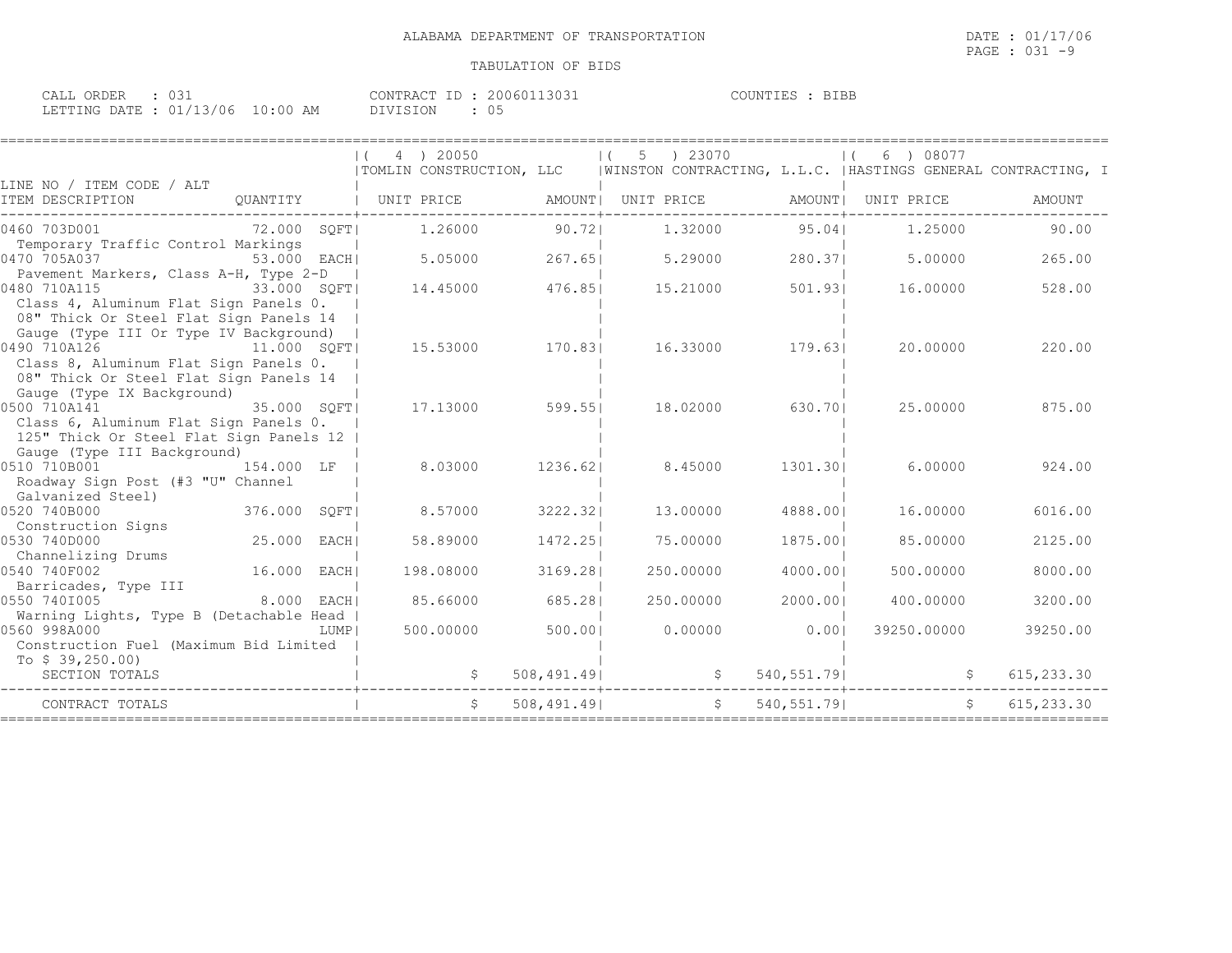## ALABAMA DEPARTMENT OF TRANSPORTATION DATE : 01/17/06

# PAGE : 034 -1

### VENDOR RANKING

|      | CALL ORDER : 034                      | LETTING DATE: 01/13/06 10:00 AM                              | CONTRACT ID: 20060113034<br>DIVISION<br>: 05                                                                                                    |              |                  | COUNTIES : TUSCALOOSA                  |                                     |
|------|---------------------------------------|--------------------------------------------------------------|-------------------------------------------------------------------------------------------------------------------------------------------------|--------------|------------------|----------------------------------------|-------------------------------------|
|      | CONTRACT DESCRIPTION :<br>$0.038$ mi. |                                                              | CONTRACT TIME : 175<br>for constructing the Bridge Replacement on Brownville Pike<br>Road at the Sipsey River relief west of Brownville. Length | Working Days | (available days) | PROJECT(S) : BRZ-6300(205)             |                                     |
| RANK | VENDOR NO./NAME                       |                                                              |                                                                                                                                                 |              |                  | TOTAL<br><b>BID</b>                    | % OVER<br>LOW BID                   |
|      | 18024<br>01007<br>13099               | RACON, INC.<br>ALABAMA BRIDGE BUILDERS, INC.<br>MCINNIS, LLC |                                                                                                                                                 |              |                  | 677,975.15<br>768,427.10<br>898,295.50 | 100.0000%<br>113.3415%<br>132.4968% |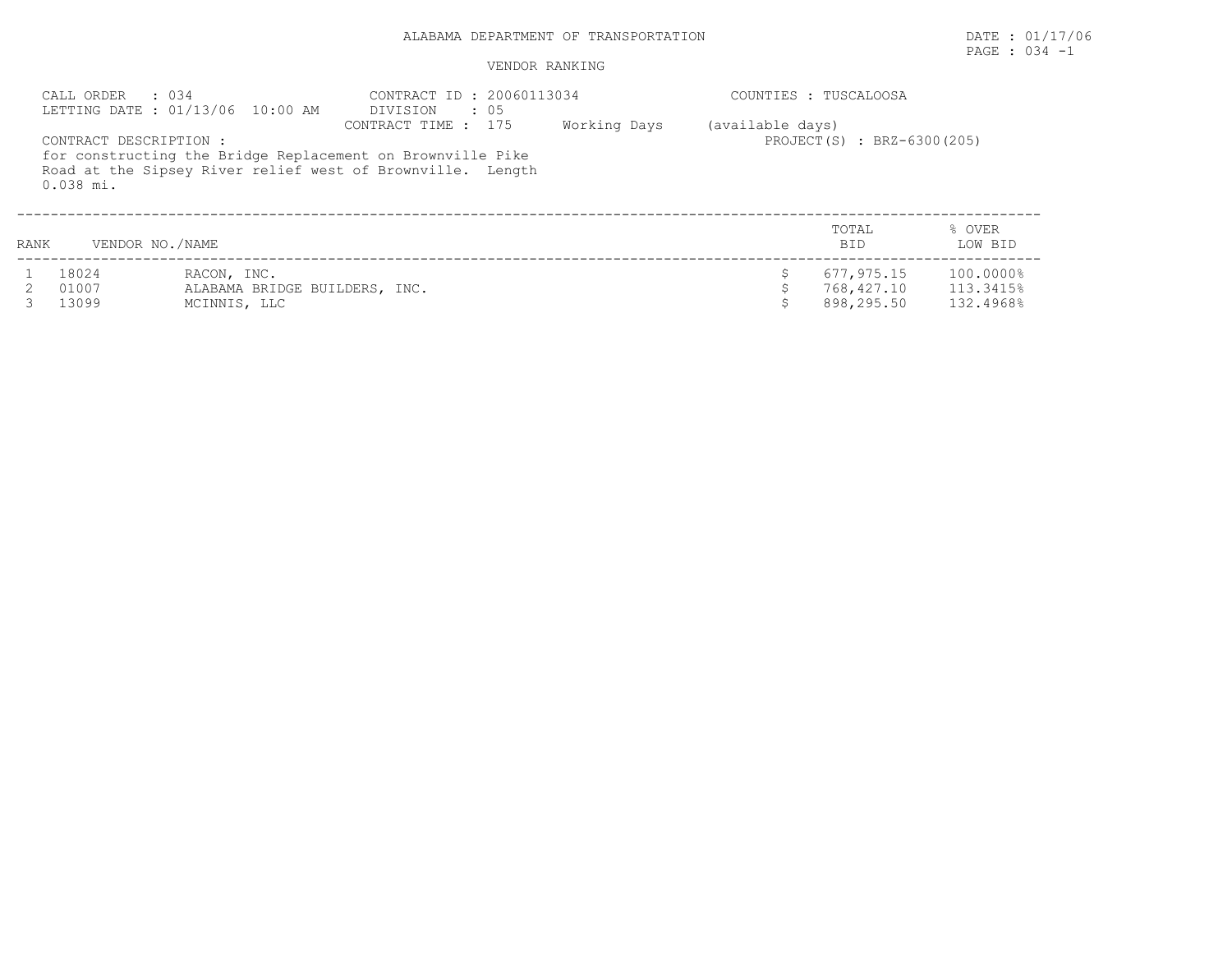CALL ORDER : 034 CONTRACT ID : 20060113034 COUNTIES : TUSCALOOSA LETTING DATE : 01/13/06 10:00 AM DIVISION : 05

|                                                                                                                             | $(1)$ 18024<br>RACON, INC. |           | 2 ) 01007<br>$\vert$ (<br>  ALABAMA BRIDGE BUILDERS, IN   MCINNIS, LLC |                    | 3 ) 13099   |           |
|-----------------------------------------------------------------------------------------------------------------------------|----------------------------|-----------|------------------------------------------------------------------------|--------------------|-------------|-----------|
| LINE NO / ITEM CODE / ALT                                                                                                   |                            |           |                                                                        |                    |             |           |
| ITEM DESCRIPTION                                                                                                            |                            |           |                                                                        |                    |             | AMOUNT    |
| SECTION 0001<br>Total                                                                                                       |                            |           |                                                                        |                    |             |           |
| 0010 201A002<br>LUMP  <br>Clearing And Grubbing (Maximum<br>Allowable Bid \$ 4000.00 Per Acre)<br>(Approx. 1 Acre)          | 4000.00000 4000.001        |           |                                                                        | 4000.00000 4000.00 | 4000.00000  | 4000.00   |
| 0020 206A000<br>LUMP                                                                                                        | 28000.00000                | 28000.001 | 10000.00000                                                            | 10000.001          | 18000.00000 | 18000.00  |
| Removal Of Old Bridge, Station 70+89.92  <br>0030 210A000<br>1492.000 CUYDI<br>Unclassified Excavation                      | 0.00000                    | 0.001     | 7.00000                                                                | 10444.001          | 10,00000    | 14920.00  |
| 0040 502A001<br>23584.000 LB  <br>Steel Reinforcement (Grade 60)                                                            | 0.89000                    | 20989.761 | 0.65000                                                                | 15329.601          | 1,25000     | 29480.00  |
| 0050 502B000<br>LUMP  <br>Steel Reinforcement For Bridge<br>Superstructure, Sta. 69+50, Approx.<br>47806 Lbs.               | 50000.00000                | 50000.001 | 35000.00000                                                            | 35000.001          | 50000.00000 | 50000.00  |
| $1.000$ EACH<br>0060 505A032<br>Steel Test Piles (HP 12x53) (Maximum Bid  <br>Limited To \$2000 Per Each Test Pile)         | 2000.00000                 | 2000.001  | 2000.00000                                                             | 2000.001           | 2000.00000  | 2000.00   |
| 0070 505A036<br>1.000 EACHI<br>Steel Test Piles (HP 14x73) (Maximum Bid  <br>Limited To \$2000 Per Each Test Pile)          | 2000.00000                 | 2000.001  | 2000.00000                                                             | 2000.001           | 2000.00000  | 2000.00   |
| 0080 505B102<br>1.000 EACH<br>Static Loading Tests (HP 12X53)<br>(Maximum Bid Limited To \$2000 Per Each<br>Loading Test)   | 2000.00000                 | 2000.001  | 2000.00000                                                             | 2000.001           | 2000.00000  | 2000.00   |
| $1.000$ EACH<br>0090 505B106<br>Static Loading Tests (HP 14x73)<br>(Maximum Bid Limited To \$2000 Per Each<br>Loading Test) | 2000.00000                 | 2000.001  | 2000.00000                                                             | 2000.001           | 2000.00000  | 2000.00   |
| 0100 505M002<br>783.000 LF<br>Steel Piling Furnished And Driven (HP<br>12x53                                                | 42.00000                   | 32886.001 | 35.00000                                                               | 27405.001          | 36.00000    | 28188.00  |
| 0110 505M004<br>1700.000 LF<br>Steel Piling Furnished And Driven (HP<br>14x73                                               | 58.00000                   | 98600.001 | 45.00000                                                               | 76500.001          | 41,00000    | 69700.00  |
| 0120 508A000<br>9803.000 LB                                                                                                 | 3.40000                    | 33330.201 | 5,00000                                                                | 49015.001          | 6.50000     | 63719.50  |
| Structural Steel<br>163.000 CUYDI<br>0130 510A000<br>Bridge Substructure Concrete, Class A                                  | 475.00000                  | 77425.001 | 500,00000                                                              | 81500.001          | 675.00000   | 110025.00 |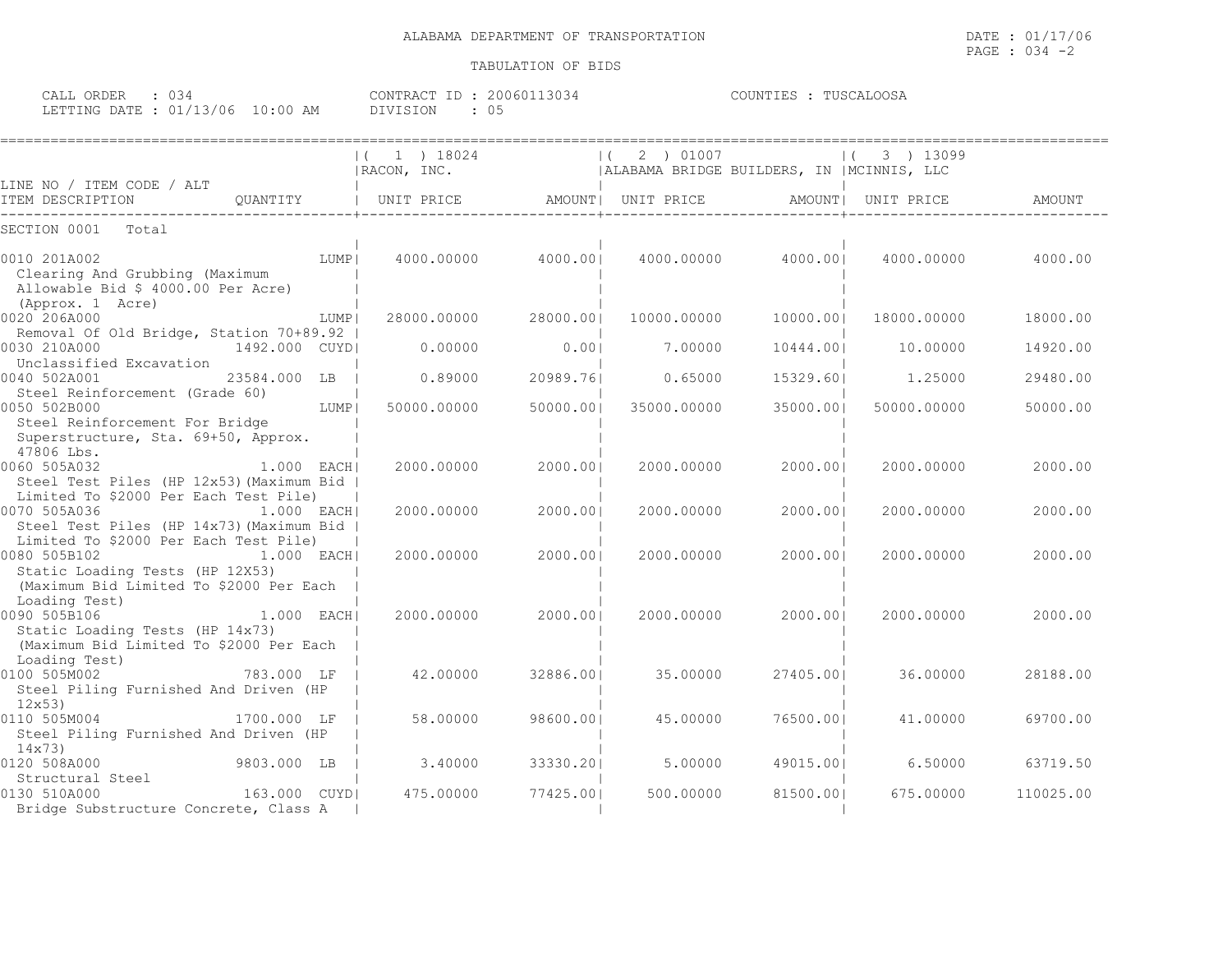====================================================================================================================================

| CALL ORDER<br>4 ك ل             | CONTRACT ID : 2 | 20060113034 | : TUSCALOOSA<br>COUNTIES : |
|---------------------------------|-----------------|-------------|----------------------------|
| LETTING DATE: 01/13/06 10:00 AM | DIVISION        | υ÷          |                            |

|                                                                       |                |        | $(1)$ 19024<br>IRACON, INC.                      |             | 2 ) 01007<br>$\vert$ (<br>  ALABAMA BRIDGE BUILDERS, IN   MCINNIS, LLC |             | $ (3)$ ) 13099 |            |
|-----------------------------------------------------------------------|----------------|--------|--------------------------------------------------|-------------|------------------------------------------------------------------------|-------------|----------------|------------|
| LINE NO / ITEM CODE / ALT<br>ITEM DESCRIPTION                         | QUANTITY       |        | UNIT PRICE AMOUNT  UNIT PRICE AMOUNT  UNIT PRICE |             |                                                                        |             |                | AMOUNT     |
| 0140 510C051                                                          |                | LUMP   | 90000.00000                                      | 90000.001   | 175000.00000                                                           | 175000.00   | 200000.00000   | 200000.00  |
| Bridge Concrete Superstructure, Sta.                                  |                |        |                                                  |             |                                                                        |             |                |            |
| 69+50, Approx. 184 Cu Yd<br>0150 510E000                              | 544.000 SOYDI  |        | 6,00000                                          | 3264.001    | 6.00000                                                                | 3264.00     | 10,00000       | 5440.00    |
| Grooving Concrete Bridge Decks                                        |                |        |                                                  |             |                                                                        |             |                |            |
| 0160 511A001                                                          | 48.000 EACH    |        | 113,00000                                        | 5424.001    | 300.00000                                                              | 14400.001   | 150.00000      | 7200.00    |
| Elastomeric Bearings, Type 2                                          |                |        |                                                  |             |                                                                        |             |                |            |
| 0170 513B003                                                          | 798.000 LF     |        | 90.00000                                         | 71820.001   | 110.00000                                                              | 87780.001   | 78.00000       | 62244.00   |
| Pretensioned-Prestressed Concrete<br>Girders, Type I (Specialty Item) |                |        |                                                  |             |                                                                        |             |                |            |
| 0180 600A000                                                          |                | LUMP   | 30500.00000                                      | 30500.001   | 68000.00000                                                            | 68000.001   | 80000.00000    | 80000.00   |
| Mobilization                                                          |                |        |                                                  |             |                                                                        |             |                |            |
| 0190 610C001                                                          | 1780.000 TON   |        | 28.00000                                         | 49840.001   | 25.00000                                                               | 44500.001   | 35.00000       | 62300.00   |
| Loose Riprap, Class 2                                                 |                |        |                                                  |             |                                                                        |             |                |            |
| 0200 610D000                                                          | 1204.000 SOYDI |        | 2.75000                                          | 3311.001    | 2.50000                                                                | 3010.001    | 3.50000        | 4214.00    |
| Filter Blanket<br>0210 630A001                                        | 50.000 LF      |        | 19.80000                                         | 990.001     | 27.50000                                                               | 1375.001    | 30.00000       | 1500.00    |
| Steel Beam Guardrail, Class A, Type 2                                 |                |        |                                                  |             |                                                                        |             |                |            |
| 0220 630C003                                                          | 4.000 EACH     |        | 1320.00000                                       | 5280.001    | 1750.00000                                                             | 7000.001    | 2000.00000     | 8000.00    |
| Guardrail End Anchor, Type 13                                         |                |        |                                                  |             |                                                                        |             |                |            |
| 0230 630C070                                                          | 4.000 EACH     |        | 1815.00000                                       | 7260.001    | 1650.00000                                                             | 6600.00     | 1850.00000     | 7400.00    |
| Guardrail End Anchor, Type 10 Series                                  |                |        |                                                  |             |                                                                        |             |                |            |
| 0240 665F000                                                          | 110.000 EACH   |        | 6.30000                                          | 693.001     | 4,00000                                                                | 440.001     | 10.00000       | 1100.00    |
| Hay Bales<br>0250 6651000                                             | 160.000 TON    |        | 38.00000                                         | 6080.001    | 30.00000                                                               | 4800.001    | 40.00000       | 6400.00    |
| Temporary Riprap, Class 2                                             |                |        |                                                  |             |                                                                        |             |                |            |
| 0260 665J000                                                          | 1230.000 LF    |        | 2.90000                                          | 3567.001    | 5,00000                                                                | 6150.001    | 10.00000       | 12300.00   |
| Silt Fence, Type A                                                    |                |        |                                                  |             |                                                                        |             |                |            |
| 0270 6650001                                                          | 1230.000 LF    |        | 1,88000                                          | 2312.40     | 1,00000                                                                | 1230.001    | 1,00000        | 1230.00    |
| Silt Fence Removal                                                    |                |        |                                                  |             |                                                                        |             |                |            |
| 0280 680A000<br>Engineering Controls                                  |                | LUMP   | 20000.00000                                      | 20000.00    | 20000.00000                                                            | 20000.00    | 35000.00000    | 35000.00   |
| 0290 740B000                                                          | 109.000        | SOFT   | 8.45000                                          | 921.051     | 10.50000                                                               | 1144.501    | 15.00000       | 1635.00    |
| Construction Signs                                                    |                |        |                                                  |             |                                                                        |             |                |            |
| 0300 740F002                                                          | 12.000 EACHI   |        | 215.52000                                        | 2586.241    | 245.00000                                                              | 2940.001    | 350.00000      | 4200.00    |
| Barricades, Type III                                                  |                |        |                                                  |             |                                                                        |             |                |            |
| 0310 7401005                                                          | 6.000 EACH     |        | 524.25000                                        | 3145.501    | 600.00000                                                              | 3600.001    | 350.00000      | 2100.00    |
| Warning Lights, Type B (Detachable Head<br>0320 998A000               |                | LUMP I | 17750.00000                                      | 17750.00    | 0.00000                                                                | 0.00        | 0.00000        | 0.00       |
| Construction Fuel (Maximum Bid Limited                                |                |        |                                                  |             |                                                                        |             |                |            |
| To $$17,750.00$                                                       |                |        |                                                  |             |                                                                        |             |                |            |
| SECTION TOTALS                                                        |                |        | \$                                               | 677, 975.15 | $\mathfrak{S}$                                                         | 768,427.10  |                | 898,295.50 |
| CONTRACT TOTALS                                                       |                |        |                                                  | 677, 975.15 | $\mathsf{S}$                                                           | 768, 427.10 |                | 898,295.50 |
|                                                                       |                |        |                                                  |             |                                                                        |             |                |            |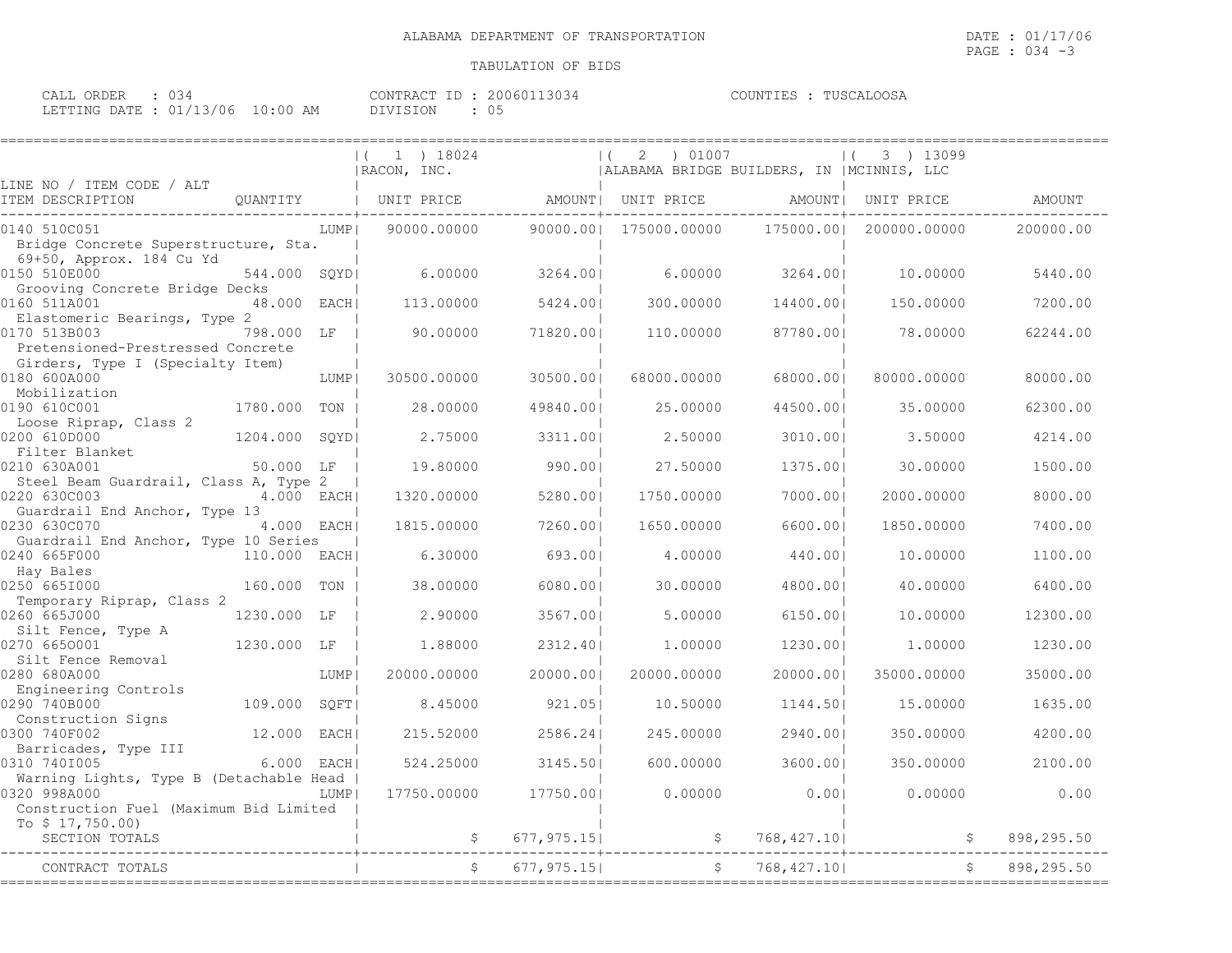## ALABAMA DEPARTMENT OF TRANSPORTATION DATE : 01/17/06

# PAGE : 038 -1

#### VENDOR RANKING

|      | $\therefore$ 0.38<br>CALL ORDER            | LETTING DATE : 01/13/06 10:00 AM | CONTRACT ID: 20060113038<br>DIVISION<br>$\cdot$ 07                                                                                               |              |                  | COUNTIES : GENEVA                |                        |
|------|--------------------------------------------|----------------------------------|--------------------------------------------------------------------------------------------------------------------------------------------------|--------------|------------------|----------------------------------|------------------------|
|      | CONTRACT DESCRIPTION :<br>Length 9.326 mi. |                                  | 35<br>CONTRACT TIME :<br>for constructing the Planing, Resurfacing and Traffic Stripe<br>on SR-27 from CR-8 in Geneva to the Coffee county line. | Working Days | (available days) | PROJECT(S) : MG-0027(501)        |                        |
| RANK | VENDOR NO./NAME                            |                                  |                                                                                                                                                  |              |                  | TOTAL<br>BID.                    | % OVER<br>LOW BID      |
|      | 23024<br>01087                             | APAC-SOUTHEAST, INC.             | WIREGRASS CONSTRUCTION COMPANY, INC.                                                                                                             |              |                  | \$1,487,584.77<br>\$1,515,536.78 | 100.0000%<br>101.8790% |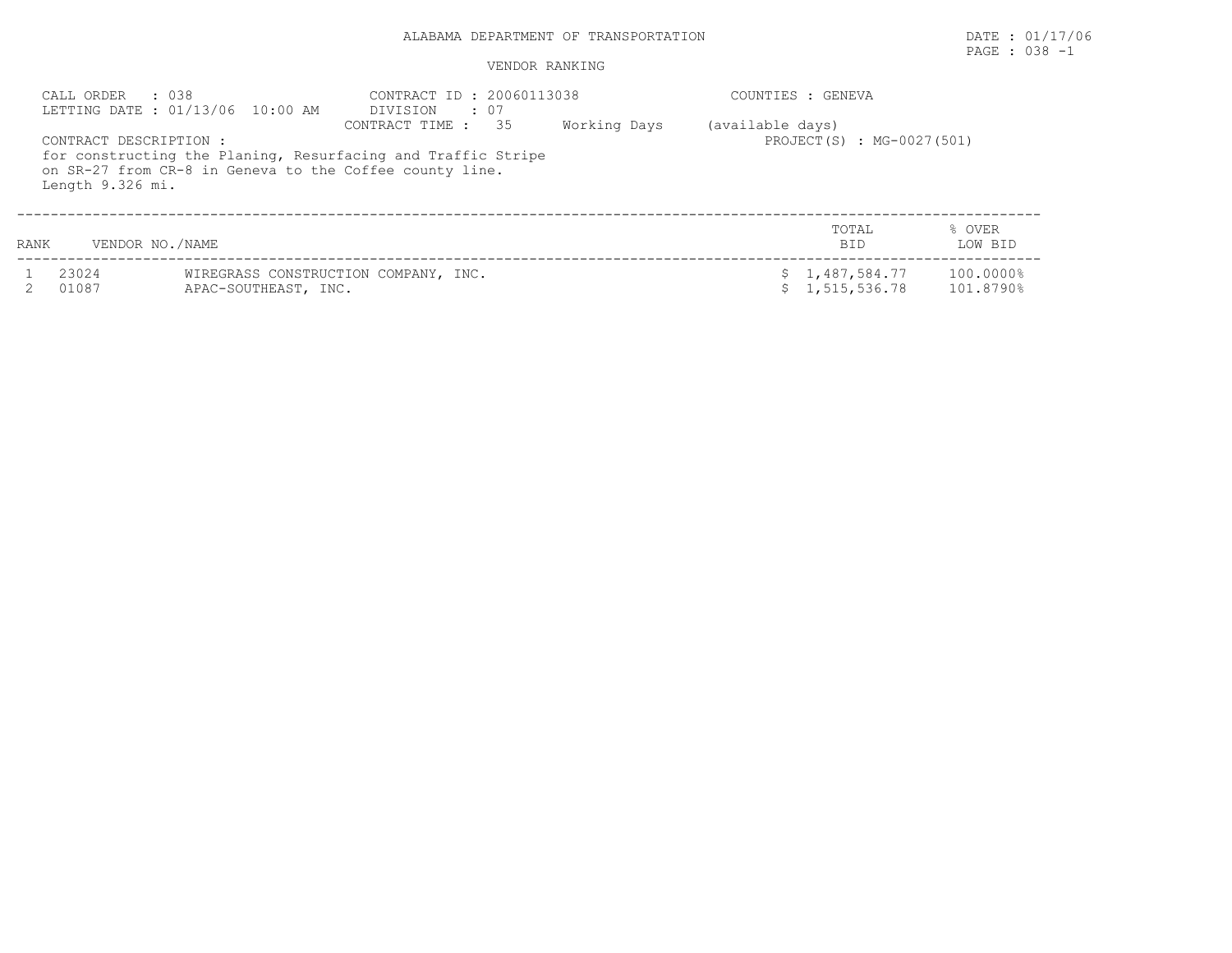| CALL ORDER : 038                | CONTRACT ID : 20060113038 | COUNTIES : GENEVA |
|---------------------------------|---------------------------|-------------------|
| LETTING DATE: 01/13/06 10:00 AM | DIVISION                  |                   |

|                                                                                                                                            |                 |      | $(1)$ 23024                                        |            | $(2)$ 01087 |            | $\mathbf{1}$       |        |
|--------------------------------------------------------------------------------------------------------------------------------------------|-----------------|------|----------------------------------------------------|------------|-------------|------------|--------------------|--------|
| LINE NO / ITEM CODE / ALT                                                                                                                  |                 |      | WIREGRASS CONSTRUCTION COMP   APAC-SOUTHEAST, INC. |            |             |            |                    |        |
| ITEM DESCRIPTION                                                                                                                           | QUANTITY        |      | UNIT PRICE AMOUNT  UNIT PRICE                      |            |             |            | AMOUNT  UNIT PRICE | AMOUNT |
| SECTION 0001<br>Total                                                                                                                      |                 |      |                                                    |            |             |            |                    |        |
| 0010 209A000                                                                                                                               | $1.000$ EACH    |      | 95.00000                                           | 95.001     | 195.00000   | 195.001    |                    |        |
| Mailbox Reset, Single<br>0020 209A001                                                                                                      | $1.000$ EACH    |      | 125.00000                                          | 125.001    | 240.00000   | 240.001    |                    |        |
| Mailbox Reset, Double<br>0030 210D015<br>Borrow Excavation (A-4) (Loose Truckbed                                                           | 7296.000 CUYD   |      | 2,50000                                            | 18240.001  | 5.25000     | 38304.001  |                    |        |
| Measurement)<br>0040 212A000<br>Machine Grading Shoulders                                                                                  | 980.000 STA     |      | 30.00000                                           | 29400.001  | 33.50000    | 32830.001  |                    |        |
| 0050 401B100<br>Bituminous Treatment E (With Polymer<br>Additive)                                                                          | 131321.000 SQYD |      | 0.88000                                            | 115562.48  | 1,00000     | 131321.00  |                    |        |
| 0060 405A000<br>Tack Coat                                                                                                                  | 4871.000 GAL    |      | 0.25000                                            | 1217.751   | 1,00000     | 4871.001   |                    |        |
| 0070 408A052                                                                                                                               | 133517.000 SQYD |      | 0.78000                                            | 104143.26  | 0.58000     | 77439.861  |                    |        |
| Planing Existing Pavement<br>(Approximately 1.10" Thru 2.0" Thick)                                                                         |                 |      |                                                    |            |             |            |                    |        |
| 0080 424A361 13936.000 TON  <br>Superpave Bituminous Concrete Wearing<br>Surface Layer, 3/4" Maximum Aggregate<br>Size Mix, ESAL Range C/D |                 |      | 49.85000                                           | 694709.601 | 54.98000    | 766201.281 |                    |        |
| 0090 424A366<br>Superpave Bituminous Concrete Wearing<br>Surface Layer, Leveling, 1/2" Maximum                                             | 1000.000 TON    |      | 40.00000                                           | 40000.001  | 50.00000    | 50000.001  |                    |        |
| Aggregate Size Mix, ESAL Range C/D<br>0100 424B663<br>Superpave Bituminous Concrete Upper                                                  | 3831,000 TON    |      | 48.95000                                           | 187527.451 | 51.00000    | 195381.001 |                    |        |
| Binder Layer, Widening, 1 1/2" Maximum<br>Aggregate Size Mix, ESAL Range C/D                                                               |                 |      |                                                    |            |             |            |                    |        |
| 0110 600A000<br>Mobilization                                                                                                               |                 | LUMP | 119000.00000                                       | 119000.001 | 53100.00000 | 53100.001  |                    |        |
| 0120 652A100                                                                                                                               | 23.000 ACREI    |      | 448.00000                                          | 10304.001  | 424.00000   | 9752.00    |                    |        |
| Seeding<br>0130 656A010<br>Mulching                                                                                                        | 23.000 ACRE     |      | 345.00000                                          | 7935.00    | 335.00000   | 7705.001   |                    |        |
| 0140 665F000<br>Hay Bales                                                                                                                  | 100.000 EACH    |      | 2,90000                                            | 290.001    | 5.50000     | 550.001    |                    |        |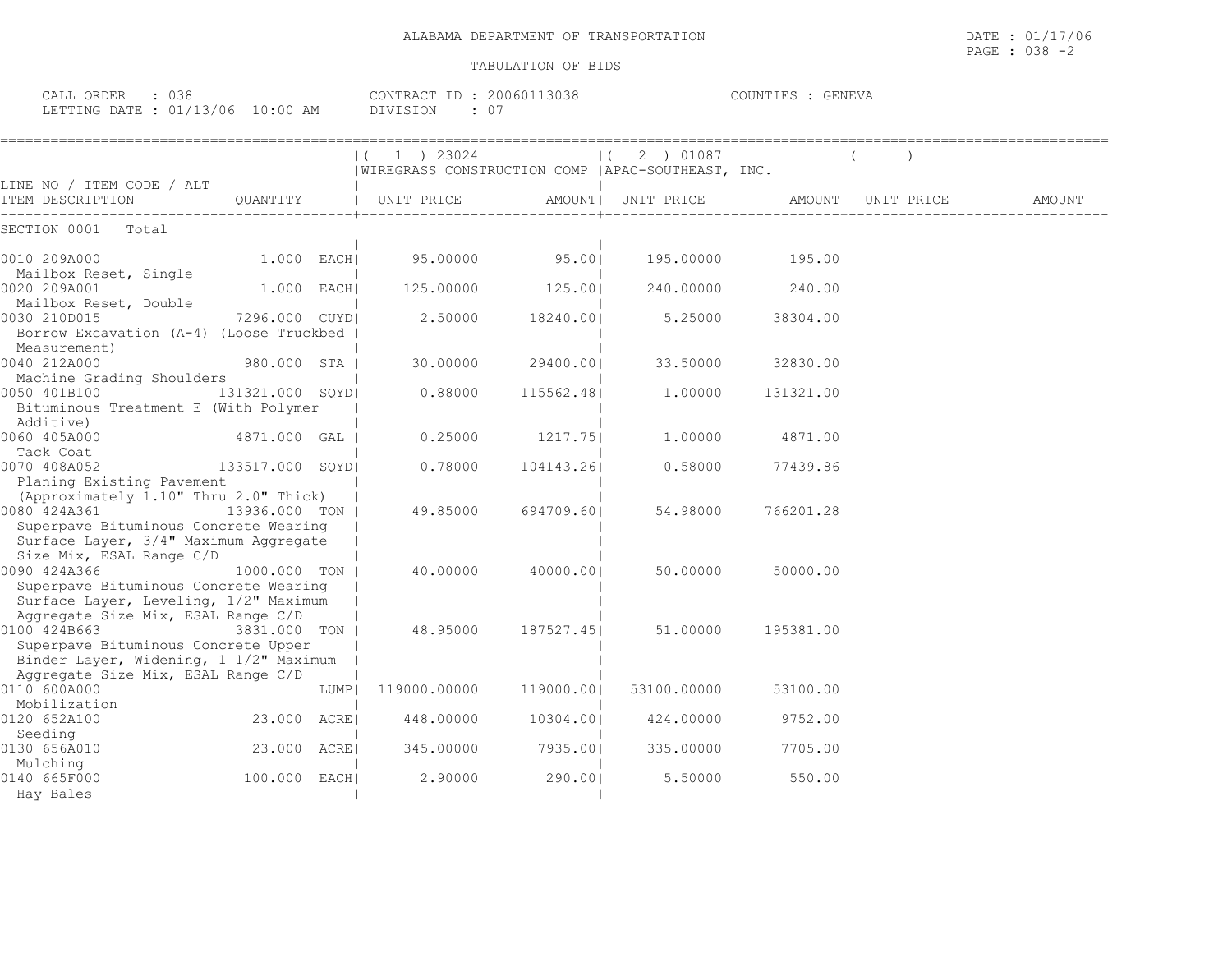GENEVA

| CALL ORDER : 038                 |          | CONTRACT ID: 20060113038 | COUNTIES : GENEVA |  |
|----------------------------------|----------|--------------------------|-------------------|--|
| LETTING DATE : 01/13/06 10:00 AM | DIVISION | : 07                     |                   |  |

|                                                                                                                                                                                                 |              |      | $(1)$ 23024<br> WIREGRASS CONSTRUCTION COMP   APAC-SOUTHEAST, INC.              | $(2)$ 01087                                     |                      | $\vert$ ( |  |
|-------------------------------------------------------------------------------------------------------------------------------------------------------------------------------------------------|--------------|------|---------------------------------------------------------------------------------|-------------------------------------------------|----------------------|-----------|--|
| LINE NO / ITEM CODE / ALT                                                                                                                                                                       |              |      |                                                                                 |                                                 |                      |           |  |
|                                                                                                                                                                                                 |              |      |                                                                                 |                                                 |                      |           |  |
| 0150 665J000<br>Silt Fence, Type A                                                                                                                                                              |              |      | 1500.000 LF   3.18000 4770.00  3.42000 5130.00                                  |                                                 |                      |           |  |
| 0160 6650001                                                                                                                                                                                    | 1500.000 LF  |      | $0.01000$ $15.00$ $0.10000$ $150.00$                                            |                                                 |                      |           |  |
| 0170 666A001                                                                                                                                                                                    |              |      |                                                                                 |                                                 |                      |           |  |
| 0180 680A000                                                                                                                                                                                    |              | LUMP | 3500.00000 3500.00                                                              |                                                 | $500.00000$ $500.00$ |           |  |
| Engineering Controls<br>0190 701A028<br>Solid White, Class 2, Type A Traffic                                                                                                                    | 19.000 MILE  |      |                                                                                 | 1725.00000 32775.00 1725.00000 32775.00         |                      |           |  |
| Stripe (0.06" Thick) (6" Wide)<br>0200 701A046 6.000 MILE<br>Broken Yellow, Class 2, Type A Traffic  <br>Stripe (0.09" Thick) (6" Wide)                                                         |              |      |                                                                                 | 1050.00000 6300.00 1050.00000 6300.00           |                      |           |  |
| $9.000$ MILE<br>0210 701A048<br>Solid Yellow, Class 2, Type A Traffic                                                                                                                           |              |      |                                                                                 | 1995.00000 17955.00  1995.00000 17955.00        |                      |           |  |
| Stripe (0.09" Thick) (6" Wide)<br>$0220$ 701B009 $451.000$ LF   1.00000 $451.00$   1.00000 $451.00$  <br>Dotted Class 2, Type A Traffic Stripe  <br>(0.09" Thick)(6" Wide)                      |              |      |                                                                                 |                                                 |                      |           |  |
| 0230 701C000                                                                                                                                                                                    |              |      | $11.000$ MILE 620.00000 6820.00                                                 |                                                 | 620.00000 6820.00    |           |  |
| Broken Temporary Traffic Stripe<br>0240 701C001<br>Solid Temporary Traffic Stripe                                                                                                               |              |      | $\frac{1}{2}$ 11.11111 - $\frac{1}{2}$ 55.000 MILE 690.00000 37950.00 690.00000 |                                                 | 37950.001            |           |  |
| 0250 701D007 <sup>-</sup> 1.000 MILE<br>Solid Traffic Stripe Removed (Paint)                                                                                                                    |              |      | 1850.00000 1850.00                                                              | 1850.00000 1850.00                              |                      |           |  |
| 0260 701D008<br>Solid Traffic Stripe Removed (Plastic)                                                                                                                                          | $1.000$ MILE |      |                                                                                 | $1950.00000$ $1950.000$ $1950.00000$ $1950.000$ |                      |           |  |
| 0270 701D014<br>1.000 MILE                                                                                                                                                                      |              |      | 1650.00000 1650.00                                                              | 1650.00000 1650.00                              |                      |           |  |
| Broken Traffic Stripe Removed (Paint)  <br>1.000 MILE<br>0280 701D015                                                                                                                           |              |      | 1650.00000 1650.00                                                              | 1650.00000                                      | 1650.001             |           |  |
| Broken Traffic Stripe Removed (Plastic)  <br>Traffic Control Markings, Class 2, Type  <br>A                                                                                                     |              |      |                                                                                 |                                                 |                      |           |  |
| 0300 703B002  90.000 SQFT  4.00000  360.00  4.00000  360.00                                                                                                                                     |              |      |                                                                                 |                                                 |                      |           |  |
| Traffic Control Legends, Class 2, Type  <br>$\frac{1}{1446.000}$ $\frac{1}{1446.000}$ $\frac{1}{1446.000}$ $\frac{1}{1446.000}$ $\frac{2.00000}{2892.00}$<br>Temporary Traffic Control Markings |              |      |                                                                                 | $2.00000$ 2892.00                               |                      |           |  |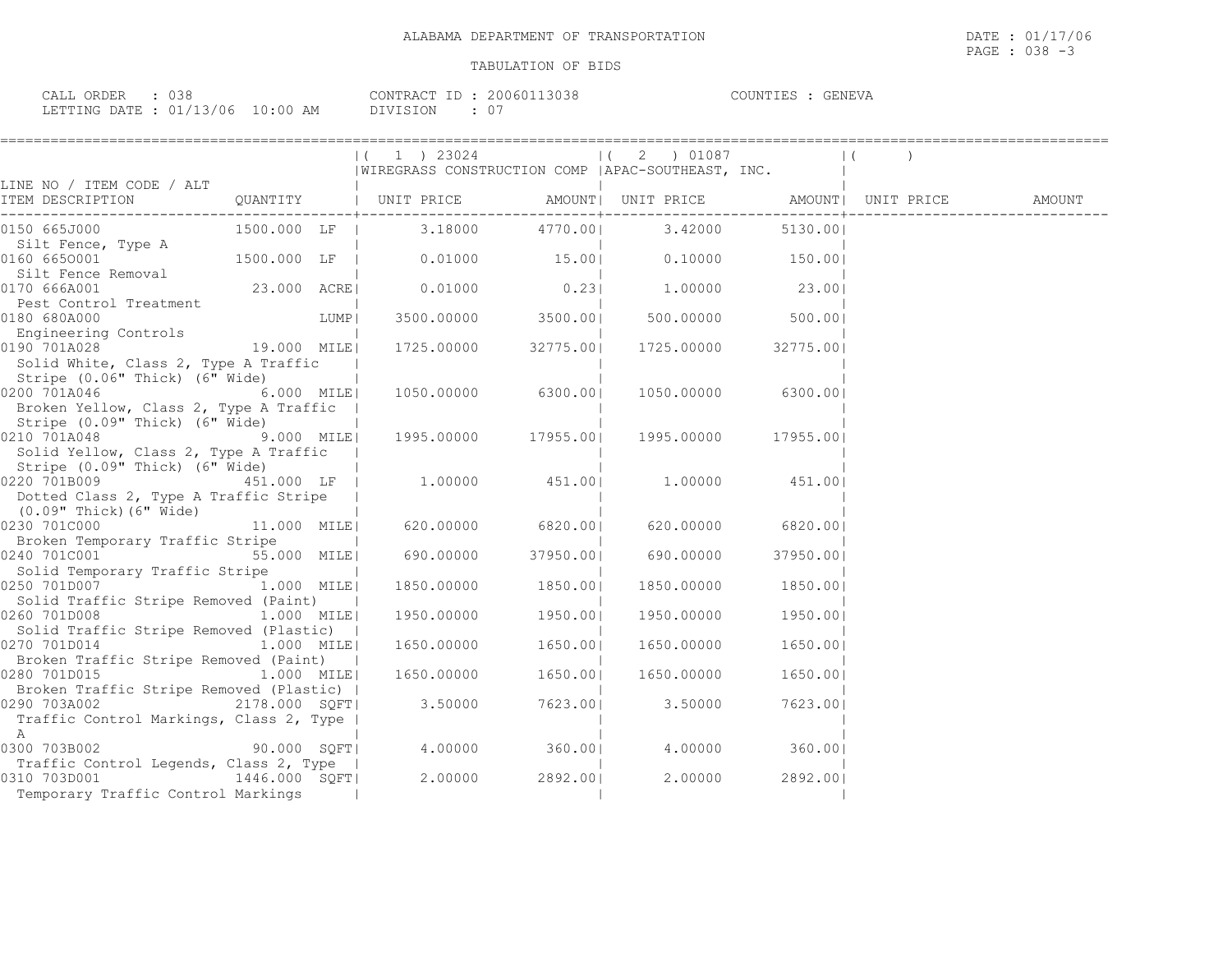| CALL ORDER : 038 |                                  |          | CONTRACT ID : 20060113038 | COUNTIES : GENEVA |  |
|------------------|----------------------------------|----------|---------------------------|-------------------|--|
|                  | LETTING DATE : 01/13/06 10:00 AM | DIVISION |                           |                   |  |

|                                        |                                  | $1$ ) 23024        |                  | 2 ) 01087                                          |                   |            |        |
|----------------------------------------|----------------------------------|--------------------|------------------|----------------------------------------------------|-------------------|------------|--------|
|                                        |                                  |                    |                  | WIREGRASS CONSTRUCTION COMP   APAC-SOUTHEAST, INC. |                   |            |        |
| LINE NO / ITEM CODE / ALT              |                                  |                    |                  |                                                    |                   |            |        |
| ITEM DESCRIPTION                       | QUANTITY   UNIT PRICE     AMOUNT |                    |                  |                                                    | UNIT PRICE AMOUNT | UNIT PRICE | AMOUNT |
|                                        |                                  |                    |                  |                                                    |                   |            |        |
| 0320 705A030                           | 32.000 EACH                      |                    |                  | 5.00000 160.001 5.00000                            | 160.001           |            |        |
| Pavement Markers, Class A-H, Type 2-C  |                                  |                    |                  |                                                    |                   |            |        |
| 0330 705A032                           | 660.000 EACH                     | 5.00000            | 3300.001         | 5.00000                                            | 3300.001          |            |        |
| Pavement Markers, Class A-H, Type 1-B  |                                  |                    |                  |                                                    |                   |            |        |
| 0340 705A037                           | 711.000 EACH                     | 5.00000            | $3555.00$        | 5.00000                                            | 3555.001          |            |        |
| Pavement Markers, Class A-H, Type 2-D  |                                  |                    |                  |                                                    |                   |            |        |
| 0350 705A038 187.000 EACH              |                                  | 5.00000            | 935.00           | 5.00000                                            | 935.001           |            |        |
| Pavement Markers, Class A-H, Type 2-E  |                                  |                    |                  |                                                    |                   |            |        |
| 0360 740B000                           | 1303.000 SQFT                    |                    | 8.00000 10424.00 | 7.88000                                            | 10267.641         |            |        |
| Construction Signs                     |                                  |                    |                  |                                                    |                   |            |        |
| 0370 740E000                           | <sup>150.000</sup> EACH          | 13.50000           | 2025.00          | 10.00000                                           | 1500.001          |            |        |
| Cones (36 Inches High)                 |                                  |                    |                  |                                                    |                   |            |        |
| 0380 740M001                           | 150.000 EACH                     | 7.50000            |                  | 1125.00 6.00000                                    | 900.001           |            |        |
| Ballast For Cone                       |                                  |                    |                  |                                                    |                   |            |        |
| 0390 7400000                           | $1.000$ EACH                     |                    |                  | 1500.00000  1500.00  1000.00000                    | 1000.001          |            |        |
| Pilot Car                              |                                  |                    |                  |                                                    |                   |            |        |
| 0400 998A000                           |                                  | 7500.00000<br>LUMP |                  | 7500.001 0.00000                                   | 0.001             |            |        |
| Construction Fuel (Maximum Bid Limited |                                  |                    |                  |                                                    |                   |            |        |
| To $$53,000.00)$                       |                                  |                    |                  |                                                    |                   |            |        |
| SECTION TOTALS                         |                                  |                    | \$1,487,584.77]  |                                                    | \$1,515,536.78    |            | 0.00   |
| CONTRACT TOTALS                        |                                  |                    | \$1,487,584.77   |                                                    | \$1,515,536.78    | \$         |        |
|                                        |                                  |                    |                  |                                                    |                   |            |        |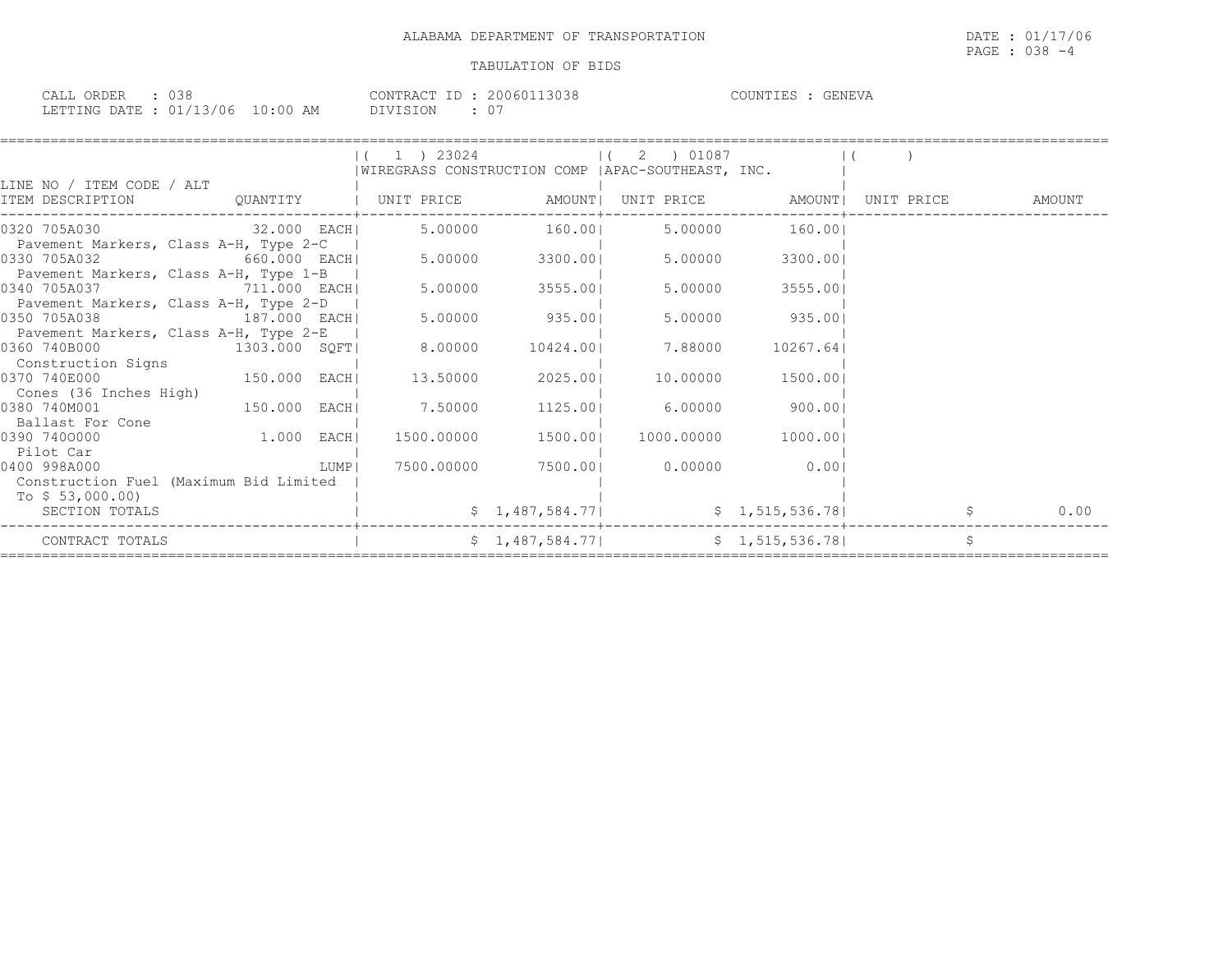## ALABAMA DEPARTMENT OF TRANSPORTATION **EXECUTE:** 01/17/06

#### VENDOR RANKING

|      | CALL ORDER : 040       | LETTING DATE: 01/13/06 10:00 AM | CONTRACT ID: 20060113040<br>DIVISION<br>$\cdot$ 03                                                                                                                                                             |              |                  | COUNTIES : WALKER         |                   |
|------|------------------------|---------------------------------|----------------------------------------------------------------------------------------------------------------------------------------------------------------------------------------------------------------|--------------|------------------|---------------------------|-------------------|
|      | CONTRACT DESCRIPTION : |                                 | 60<br>CONTRACT TIME :<br>for constructing the Guardrail, Planing, Resurfacing and<br>Traffic Stripe on SR-5 (US-78) from Boldo Road / New Bethel<br>Road to 500' east of Cordova cutoff road. Length 3.030 mi. | Working Days | (available days) | PROJECT(S) : NH-0005(508) |                   |
| RANK | VENDOR NO./NAME        |                                 |                                                                                                                                                                                                                |              |                  | TOTAL<br><b>BID</b>       | % OVER<br>LOW BID |
|      | 07002                  | GOOD HOPE CONTRACTING CO., INC. |                                                                                                                                                                                                                |              |                  | \$1,062,194.88            | 100.0000%         |
|      | 04013                  | DUNN CONSTRUCTION COMPANY, INC. |                                                                                                                                                                                                                |              |                  | \$1,192,719.58            | 112.2882%         |
|      | 01087                  | APAC-SOUTHEAST, INC.            |                                                                                                                                                                                                                |              |                  | \$1,317,774.03            | 124.0614%         |

PAGE : 040 -1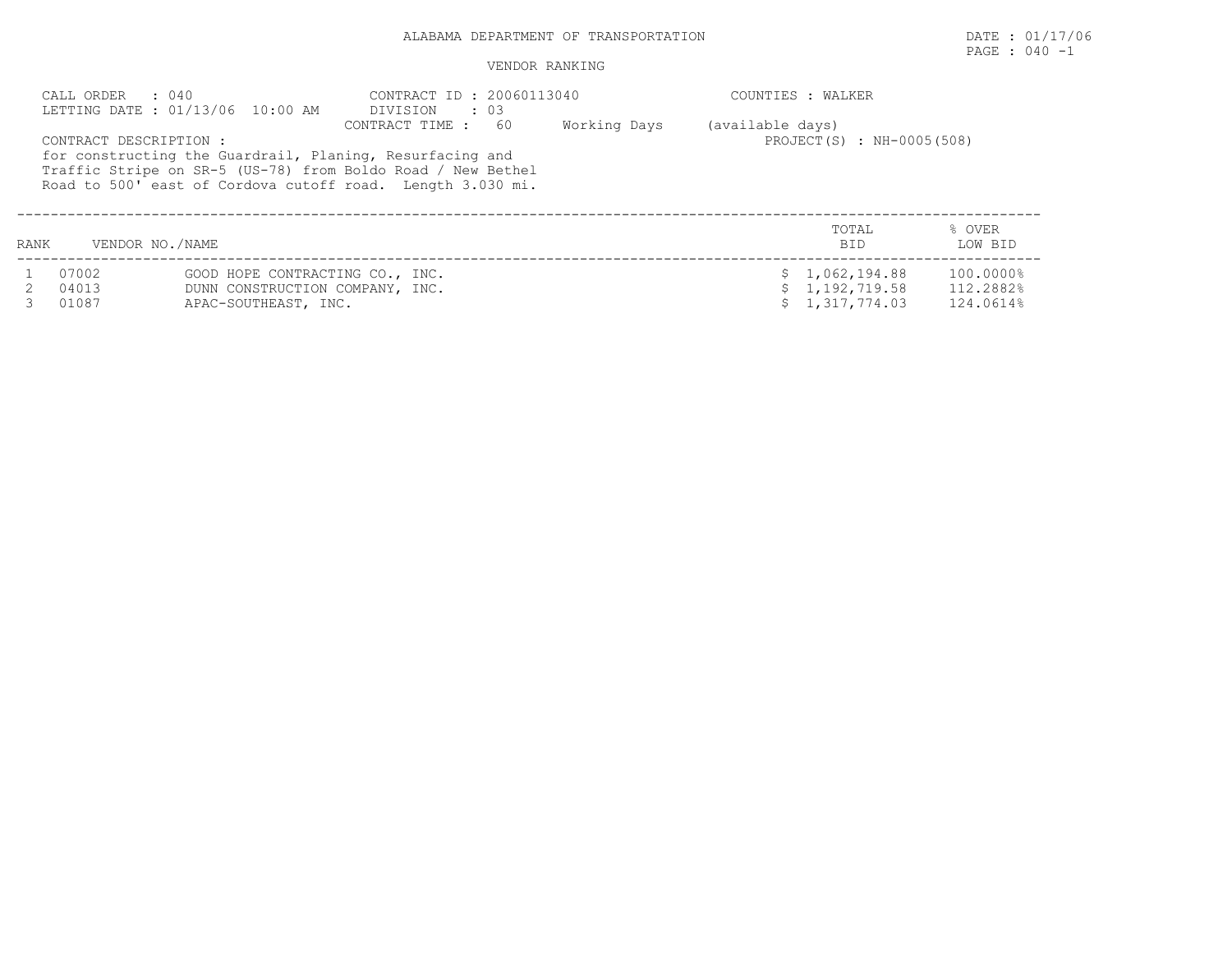| CALL ORDER : 040                 |  |          | CONTRACT ID : 20060113040 | COUNTIES : WALKER |  |
|----------------------------------|--|----------|---------------------------|-------------------|--|
| LETTING DATE : 01/13/06 10:00 AM |  | DIVISION |                           |                   |  |

|                                                                                                                                   |               | 1 ) 07002<br>$\vert$ ( |           | (2) 04013                                                                       |            | 3) 01087<br>$\vert$ ( |           |
|-----------------------------------------------------------------------------------------------------------------------------------|---------------|------------------------|-----------|---------------------------------------------------------------------------------|------------|-----------------------|-----------|
|                                                                                                                                   |               |                        |           | GOOD HOPE CONTRACTING CO.,   DUNN CONSTRUCTION CO., INC.   APAC-SOUTHEAST, INC. |            |                       |           |
| LINE NO / ITEM CODE / ALT                                                                                                         |               |                        |           |                                                                                 |            |                       |           |
| ITEM DESCRIPTION                                                                                                                  | QUANTITY      | UNIT PRICE             |           | AMOUNT  UNIT PRICE                                                              |            | AMOUNT  UNIT PRICE    | AMOUNT    |
| SECTION 0001<br>Total                                                                                                             |               |                        |           |                                                                                 |            |                       |           |
| 0010 206D001<br>7638.000 LF  <br>Removing Guardrail                                                                               |               | 1,33000                | 10158.541 | 1.37000                                                                         | 10464.061  | 1,29000               | 9853.02   |
| 0020 206E008                                                                                                                      | 34.000 EACH   | 106,00000              | 3604.00   | 109.22000                                                                       | 3713.481   | 103,00000             | 3502.00   |
| Removing Guardrail End Anchor (All Type  <br>0030 209A000                                                                         | 11.000 EACH   | 175.00000              | 1925.001  | 166.53000                                                                       | 1831.831   | 225.36000             | 2478.96   |
| Mailbox Reset, Single<br>0040 209A002                                                                                             | 2.000 EACH    | 225.00000              | 450.001   | 268.92000                                                                       | 537.84     | 318.22000             | 636.44    |
| Mailbox Reset, Multiple<br>0050 210D001<br>Borrow Excavation (Loose Truckbed                                                      | 249.000 CUYDI | 24.34000               | 6060.661  | 23.12000                                                                        | 5756.881   | 37.43000              | 9320.07   |
| Measurement)<br>0060 305B060                                                                                                      | 100.000 TON 1 | 24.34000               | 2434.001  | 26.94000                                                                        | 2694.001   | 24.85000              | 2485.00   |
| Crushed Aggregate, Section 825, Crusher<br>Run Stone, 1 1/2", For                                                                 |               |                        |           |                                                                                 |            |                       |           |
| 0070 405A000<br>Tack Coat                                                                                                         | 3239.000 GAL  | 1,35000                | 4372.651  | 1,21000                                                                         | 3919.191   | 1.41000               | 4566.99   |
| 107933.000 SQYD<br>0080 408A052                                                                                                   |               | 0.67000                | 72315.11  | 0.80000                                                                         | 86346.401  | 1,41000               | 152185.53 |
| Planing Existing Pavement<br>(Approximately 1.10" Thru 2.0" Thick)                                                                |               |                        |           |                                                                                 |            |                       |           |
| 0090 410H000                                                                                                                      | $1.000$ EACH  | 13754.00000            | 13754.001 | 10684.66000                                                                     | 10684.661  | 26867.99000           | 26867.99  |
| Material Remixing Device<br>0100 424A281                                                                                          | 8099.000 TON  | 46.68000               | 378061.32 | 51.93000                                                                        | 420581.07  | 57.46000              | 465368.54 |
| Superpave Bituminous Concrete Wearing<br>Surface Layer, 3/4" Maximum Aggregate                                                    |               |                        |           |                                                                                 |            |                       |           |
| Size Mix, ESAL Range E<br>0110 424A286                                                                                            | 2000.000 TON  | 46.68000               | 93360.001 | 53.67000                                                                        | 107340.001 | 55.52000              | 111040.00 |
| Superpave Bituminous Concrete Wearing<br>Surface Layer, Leveling, 1/2" Maximum<br>Aggregate Size Mix, ESAL Range E                |               |                        |           |                                                                                 |            |                       |           |
| 0120 424A290<br>807.000 TON<br>Superpave Bituminous Concrete Wearing                                                              |               | 56.35000               | 45474.451 | 62.62000                                                                        | 50534.34   | 69.49000              | 56078.43  |
| Surface Layer, Widening, 3/4" Maximum<br>Aggregate Size Mix, ESAL Range E                                                         |               |                        |           |                                                                                 |            |                       |           |
| 0130 424B293<br>Superpave Bituminous Concrete Upper<br>Binder Layer, Widening, 1 1/2" Maximum<br>Aggregate Size Mix, ESAL Range E | 1348.000 TON  | 46.30000               | 62412.40  | 45.19000                                                                        | 60916.121  | 59.17000              | 79761.16  |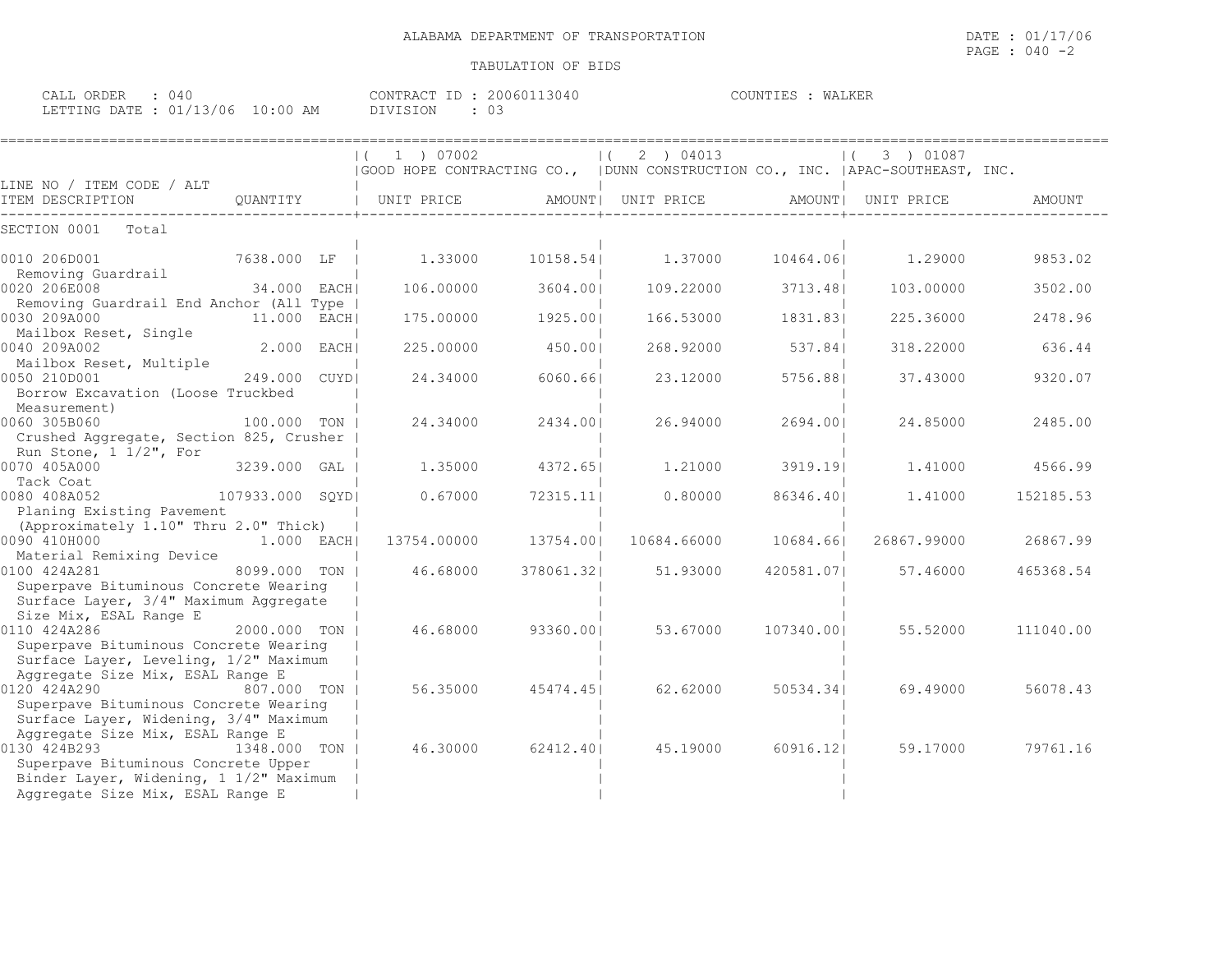| CALL ORDER : 040                 |          | CONTRACT ID: 20060113040 | COUNTIES : WALKER |  |
|----------------------------------|----------|--------------------------|-------------------|--|
| LETTING DATE : 01/13/06 10:00 AM | DIVISION | $\therefore$ 03          |                   |  |

|                                                                                                                               |                           |      | $(1)$ 1 $)$ 07002 |            | (2) 04013<br>(GOOD HOPE CONTRACTING CO., (DUNN CONSTRUCTION CO., INC. (APAC-SOUTHEAST, INC. |            | $(3)$ 01087 |           |
|-------------------------------------------------------------------------------------------------------------------------------|---------------------------|------|-------------------|------------|---------------------------------------------------------------------------------------------|------------|-------------|-----------|
| LINE NO / ITEM CODE / ALT<br>ITEM DESCRIPTION                                                                                 |                           |      |                   |            | QUANTITY   UNIT PRICE AMOUNT  UNIT PRICE AMOUNT  UNIT PRICE                                 |            |             | AMOUNT    |
| 0140 424B585<br>Superpave Bituminous Concrete Lower<br>Binder Layer, Patching, 1" Maximum<br>Aggregate Size Mix, ESAL Range E | 1500.000 TON I            |      | 25.00000          | 37500.001  | 74.37000                                                                                    | 111555.001 | 87.82000    | 131730.00 |
| 0150 600A000<br>Mobilization                                                                                                  |                           | LUMP | 78637.11000       | 78637.11   | 47845.73000                                                                                 | 47845.731  | 5854.81000  | 5854.81   |
| 0160 630A033<br>Steel Beam Guardrail, Class A, Type 2<br>(7'-0" Post)                                                         | 7388.000 LF               |      | 15.11000          | 111632.681 | 15.56000                                                                                    | 114957.281 | 14.68000    | 108455.84 |
| 0170 630C001<br>Guardrail End Anchor, Type 8                                                                                  | 17.000 EACH               |      | 795.00000         | 13515.001  | 819.18000                                                                                   | 13926.061  | 772.50000   | 13132.50  |
| 0180 630C050<br>Guardrail End Anchor, Type 20 Series                                                                          | 7.000 EACH                |      | 2014.00000        | 14098.001  | 2075.25000                                                                                  | 14526.751  | 1957.00000  | 13699.00  |
| 0190 630C070<br>Guardrail End Anchor, Type 10 Series                                                                          | 10.000 EACH               |      | 1749.00000        | 17490.001  | 1802.19000                                                                                  | 18021.901  | 1699.50000  | 16995.00  |
| 0200 650A000<br>Topsoil                                                                                                       | 157.000 CUYD              |      | 20,00000          | 3140.001   | 23,24000                                                                                    | 3648.681   | 39.97000    | 6275.29   |
| 0210 652A100<br>Seeding                                                                                                       | $5.000 \quad \text{ACRE}$ |      | 600,00000         | 3000.001   | 871.46000                                                                                   | 4357.301   | 1246.63000  | 6233.15   |
| 0220 656A010<br>Mulching                                                                                                      | <br> 5.000 ACRE           |      | 600,00000         | 3000.001   | 871.46000                                                                                   | 4357.30    | 1172.81000  | 5864.05   |
| 0230 665J000                                                                                                                  | 150.000 LF                |      | 3,00000           | 450.001    | 5.81000                                                                                     | 871.501    | 8.38000     | 1257.00   |
| Silt Fence, Type A<br>0240 6650001                                                                                            | 150.000 LF                |      | 1,00000           | 150.001    | 1.16000                                                                                     | 174.001    | 1,30000     | 195.00    |
| Silt Fence Removal<br>0250 6650000<br>12 Inch Wattle                                                                          | 260.000 LF                |      | 8.00000           | 2080.001   | 13.94000                                                                                    | 3624.401   | 7.61000     | 1978.60   |
| 0260 701A028<br>Solid White, Class 2, Type A Traffic<br>Stripe $(0.06"$ Thick) $(6"$ Wide)                                    | 7.000 MILE                |      | 1873.55000        | 13114.851  | 1931.75000                                                                                  | 13522.251  | 1802.50000  | 12617.50  |
| 0270 701A032<br>Solid Yellow, Class 2, Type A Traffic<br>Stripe (0.06" Thick) (6" Wide)                                       | 7.000 MILEI               |      | 1873.55000        | 13114.851  | 1931.74000                                                                                  | 13522.181  | 1802.50000  | 12617.50  |
| 0280 701A041<br>Broken White, Class 2, Type A Traffic<br>Stripe (0.09" Thick) (6" Wide)                                       | 7.000 MILEI               |      | 1124.13000        | 7868.911   | 1159.05000                                                                                  | 8113.35    | 1081.50000  | 7570.50   |
| 0290 701A048<br>Solid Yellow, Class 2, Type A Traffic<br>Stripe (0.09" Thick) (6" Wide)                                       | 1.000 MILE                |      | 2355.32000        | 2355.321   | 2428.48000                                                                                  | 2428.481   | 2266.00000  | 2266.00   |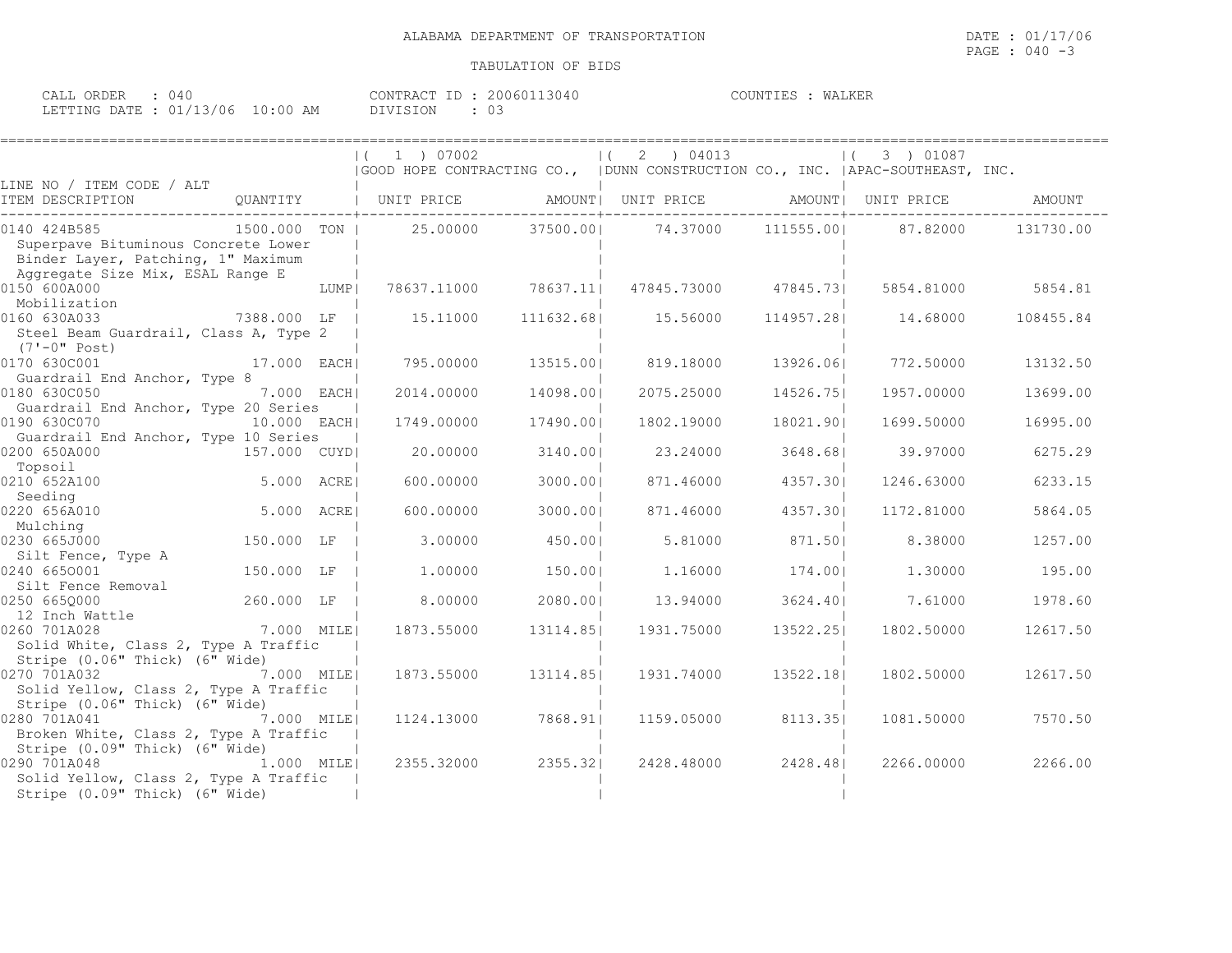| CALL ORDER : 040                 |          | CONTRACT ID: 20060113040 | COUNTIES : WALKER |  |
|----------------------------------|----------|--------------------------|-------------------|--|
| LETTING DATE : 01/13/06 10:00 AM | DIVISION | $\therefore$ 03          |                   |  |

|                                                                                              |              |      | 1 ) 07002  |                | (2) 04013                             |                | 3) 01087<br> GOOD HOPE CONTRACTING CO.,   DUNN CONSTRUCTION CO., INC.   APAC-SOUTHEAST, INC. |                |
|----------------------------------------------------------------------------------------------|--------------|------|------------|----------------|---------------------------------------|----------------|----------------------------------------------------------------------------------------------|----------------|
| LINE NO / ITEM CODE / ALT<br>ITEM DESCRIPTION                                                |              |      |            |                |                                       |                |                                                                                              | AMOUNT         |
| 0300 701B009<br>Dotted Class 2, Type A Traffic Stripe<br>(0.09" Thick) (6" Wide)             |              |      |            |                |                                       |                | 8565.000 LF   1.34000 11477.10 1.38000 11819.70 1.29000                                      | 11048.85       |
| 0310 701C000<br>Broken Temporary Traffic Stripe                                              | 13.000 MILE  |      |            |                | 738.71000 9603.231 761.66000 9901.581 |                | 710.70000                                                                                    | 9239.10        |
| 0320 701C001<br>Solid Temporary Traffic Stripe                                               | 1.000 MILE   |      | 835.07000  | 835.071        | 861.01000                             | 861.011        | 803.40000                                                                                    | 803.40         |
| 0330 703A002<br>1798.000 SQFT<br>Traffic Control Markings, Class 2, Type  <br>$\overline{A}$ |              |      | 3.48000    |                | 6257.041 3.59000                      |                | 6454.82 3.35000                                                                              | 6023.30        |
| 0340 703B002 875.000 SQFT<br>Traffic Control Legends, Class 2, Type                          |              |      | 4.12000    | 3605.001       | 4.25000                               | 3718.751       | 3.97000                                                                                      | 3473.75        |
| 0350 703D001<br>456.000 SQFT<br>Temporary Traffic Control Markings                           |              |      | 2.14000    | 975.841        | 2.21000                               | 1007.761       | 2.06000                                                                                      | 939.36         |
| 0360 705A030<br>18.000 EACH<br>Pavement Markers, Class A-H, Type 2-C                         |              |      | 5.89000    | 106.021        | 6.07000                               | 109.261        | 5.67000                                                                                      | 102.06         |
| 0370 705A031<br>800.000 EACH<br>Pavement Markers, Class A-H, Type 1-A                        |              |      | 5.89000    | 4712.001       | 6.07000                               | 4856.001       | 5.67000                                                                                      | 4536.00        |
| 0380 740B000<br>0380 740B000<br>  Construction Signs<br>  Construction Signs                 |              |      | 7.87000    | 3769.731       | 9.30000                               | 4454.701       | 8.65000                                                                                      | 4143.35        |
| $255.000$ EACH<br>0390 740E000<br>Cones (36 Inches High)                                     |              |      | 10,00000   | 2550.001       | 16.59000                              | 4230.451       | 17.57000                                                                                     | 4480.35        |
| 0400 740M001<br>Ballast For Cone                                                             | 255.000 EACH |      | 5.00000    | 1275.001       | 10.26000                              |                | 2616.30 1.23000                                                                              | 313.65         |
| 0410 741C010<br>Portable Sequential Arrow And Chevron                                        | $1.000$ EACH |      | 1500.00000 | 1500.001       | 1917.22000                            | 1917.221       | 1784.99000                                                                                   | 1784.99        |
| Sign Unit<br>0420 998A000<br>Construction Fuel (Maximum Bid Limited                          |              | LUMP |            |                |                                       |                | $0.00000$ $0.001$ $0.00000$ $0.001$ $0.00000$ $0.00000$ $0.00$                               |                |
| To $$63,000.00)$<br>SECTION TOTALS                                                           |              |      |            |                |                                       |                | $$1,062,194.88$<br>$$1,062,194.88$<br>$$1,192,719.58$<br>$$1,317,774.03$<br>$$1,317,774.03$  |                |
| CONTRACT TOTALS                                                                              |              |      |            | \$1,062,194.88 |                                       | \$1,192,719.58 |                                                                                              | \$1,317,774.03 |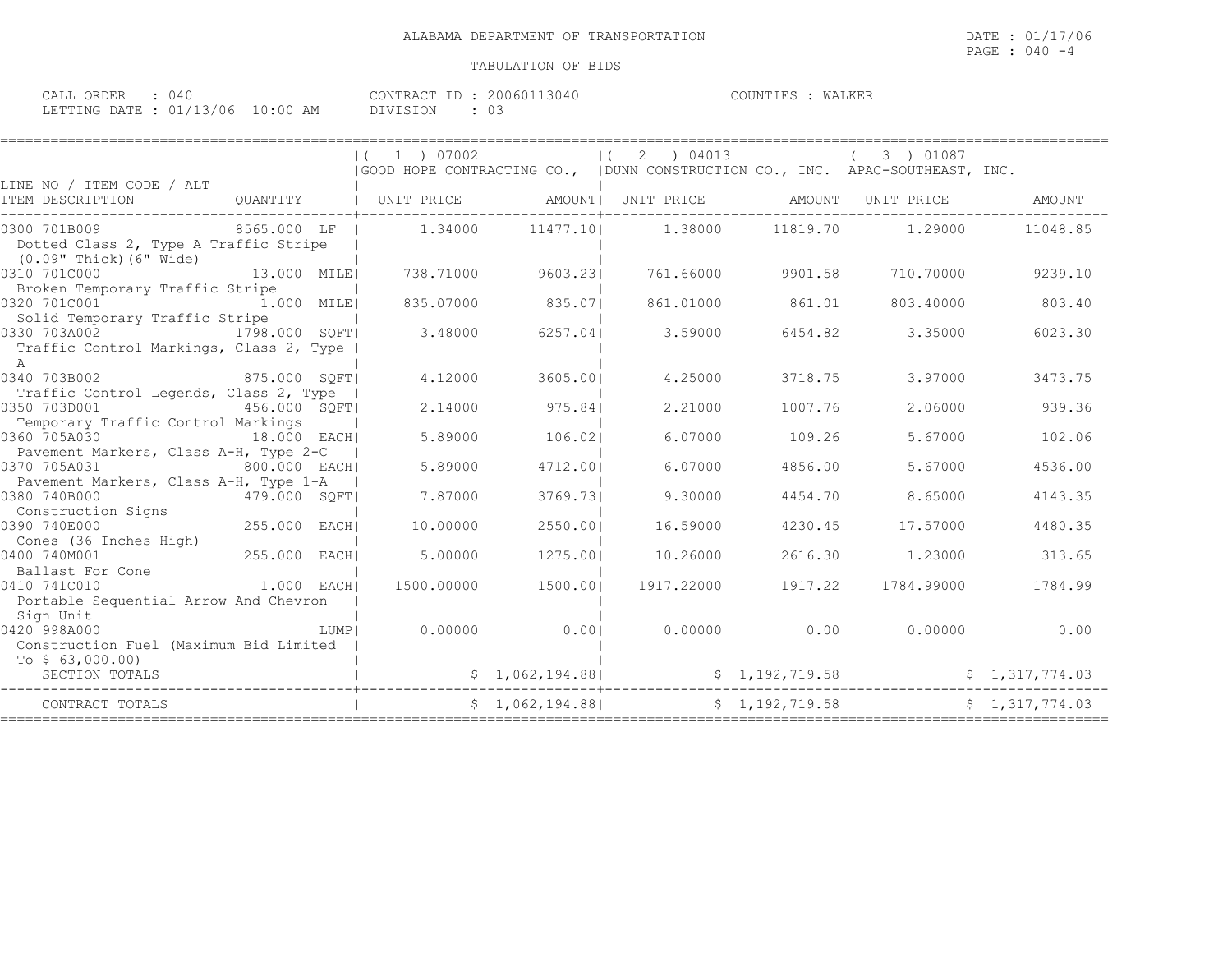## ALABAMA DEPARTMENT OF TRANSPORTATION DATE : 01/17/06

# PAGE : 044 -1

#### VENDOR RANKING

|      | CALL ORDER : 044       | LETTING DATE : 01/13/06 10:00 AM                                                                                                                                                                                                               | CONTRACT ID : 20060113044<br>DIVISION : 09       |  |  | COUNTIES : MOBILE                |                        |
|------|------------------------|------------------------------------------------------------------------------------------------------------------------------------------------------------------------------------------------------------------------------------------------|--------------------------------------------------|--|--|----------------------------------|------------------------|
|      | CONTRACT DESCRIPTION : | for constructing the Planing, Resurfacing and Traffic Stripe<br>on SR-13 (US-43) from south of Bay Bridge Road to SR-158 in<br>Saraland and on SR-16 (US-90) from SR-13 to east of the<br>Cochrane-Africatown, U.S.A. bridge. Length 6.634 mi. | (available days)<br>PROJECT(S) : STPAA-CN06(901) |  |  |                                  |                        |
| RANK | VENDOR NO./NAME        |                                                                                                                                                                                                                                                |                                                  |  |  | TOTAL<br><b>BID</b>              | % OVER<br>LOW BID      |
|      | 13008<br>23011         | MOBILE ASPHALT COMPANY, LLC<br>HOSEA O. WEAVER & SONS, INC.                                                                                                                                                                                    |                                                  |  |  | \$1,437,548.95<br>\$1,650,883.75 | 100.0000%<br>114.8402% |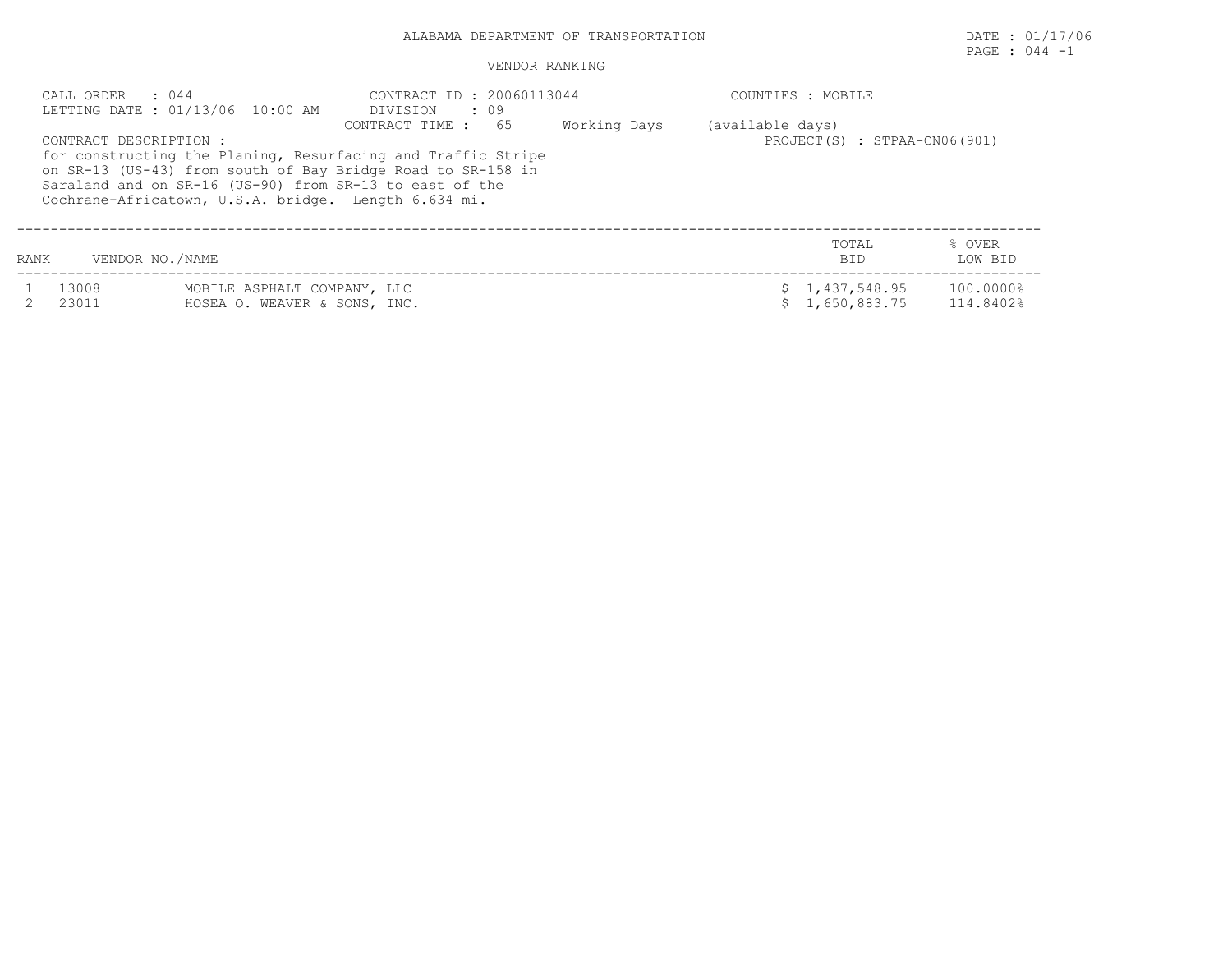CALL ORDER : 044 CONTRACT ID : 20060113044 COUNTIES : MOBILE LETTING DATE : 01/13/06 10:00 AM DIVISION : 09

|                                                                                                                |              |      | $1$ ) 13008                  |                    | 2 ) 23011                                                 |                    |  |
|----------------------------------------------------------------------------------------------------------------|--------------|------|------------------------------|--------------------|-----------------------------------------------------------|--------------------|--|
| LINE NO / ITEM CODE / ALT                                                                                      |              |      |                              |                    | MOBILE ASPHALT COMPANY, LLC   HOSEA O. WEAVER & SONS, INC |                    |  |
| <br>  TEM DESCRIPTION       QUANTITY       UNIT PRICE     AMOUNT  UNIT PRICE     AMOUNT  UNIT PRICE     AMOUNT |              |      |                              |                    |                                                           |                    |  |
| SECTION 0001 Total                                                                                             |              |      |                              |                    |                                                           |                    |  |
| 0010 206D001                                                                                                   |              |      |                              |                    | 605.000 LF   1.60000 968.00   2.00000 1210.00             |                    |  |
| Removing Guardrail<br>0020 206E008                                                                             |              |      | 9.000 EACH 150.00000 1350.00 |                    |                                                           | 150.00000 1350.001 |  |
| Removing Guardrail End Anchor (All Type  <br>0030 210D022<br>575.000 CUYDI                                     |              |      |                              | 13.25000 7618.75   |                                                           | 11.43000 6572.25   |  |
| Borrow Excavation (Loose Truckbed<br>Measurement) $(A-2-4(0)$ Or $A-4(0)$                                      |              |      |                              |                    |                                                           |                    |  |
| 0040 405A000<br>11100.000 GAL                                                                                  |              |      | 1.15000                      | 12765.001          | 1,21000                                                   | 13431.001          |  |
| Tack Coat<br>$ 0050 408A052$ 153600.000 SQYD                                                                   |              |      |                              | $0.32000$ 49152.00 | 0.94000                                                   | 144384.00          |  |
| Planing Existing Pavement<br>(Approximately 1.10" Thru 2.0" Thick)                                             |              |      |                              |                    |                                                           |                    |  |
| 0060 424A360<br>14660.000 TON I                                                                                |              |      |                              | 46.25000 678025.00 | 54.34000                                                  | 796624.401         |  |
| Superpave Bituminous Concrete Wearing<br>Surface Layer, 1/2" Maximum Aggregate<br>Size Mix, ESAL Range C/D     |              |      |                              |                    |                                                           |                    |  |
| 0070 424A363                                                                                                   | 50.000 TON L |      | 75.00000                     |                    | 3750.00  85.58000 4279.00                                 |                    |  |
| Superpave Bituminous Concrete Wearing<br>Surface Layer, Patching, 1/2" Maximum                                 |              |      |                              |                    |                                                           |                    |  |
| Aggregate Size Mix, ESAL Range C/D<br>0080 424A366                                                             | 4220,000 TON |      |                              | 46.25000 195175.00 | 53.78000                                                  | 226951.60          |  |
| Superpave Bituminous Concrete Wearing<br>Surface Layer, Leveling, 1/2" Maximum                                 |              |      |                              |                    |                                                           |                    |  |
| Aggregate Size Mix, ESAL Range C/D                                                                             |              |      |                              |                    |                                                           |                    |  |
| 0090 424B661<br>270.000 TON I<br>Superpave Bituminous Concrete Upper<br>Binder Layer, Widening, 3/4" Maximum   |              |      |                              |                    | 55.00000 14850.00  61.58000                               | 16626.601          |  |
| Aggregate Size Mix, ESAL Range C/D                                                                             |              |      |                              |                    |                                                           |                    |  |
| 0100 600A000<br>Mobilization                                                                                   |              | LUMP | 118500.00000                 |                    | 118500.00  97487.55000                                    | 97487.551          |  |
| 0110 630A033 and the set of the set of the set of the set of the set of the set of the set of the set of the s | 669.000 LF   |      | 19.00000                     | 12711.00           | 17.00000                                                  | 11373.00           |  |
| Steel Beam Guardrail, Class A, Type 2<br>(7'-0" Post)                                                          |              |      |                              |                    |                                                           |                    |  |
| 0120 630C001                                                                                                   | 3.000 EACH   |      | 690.00000                    | 2070.001           | 800.00000                                                 | 2400.001           |  |
| Guardrail End Anchor, Type 8<br>0130 630C003<br>Guardrail End Anchor, Type 13                                  | 3.000 EACH   |      | 1550.00000                   | 4650.00            | 1300.00000                                                | 3900.00            |  |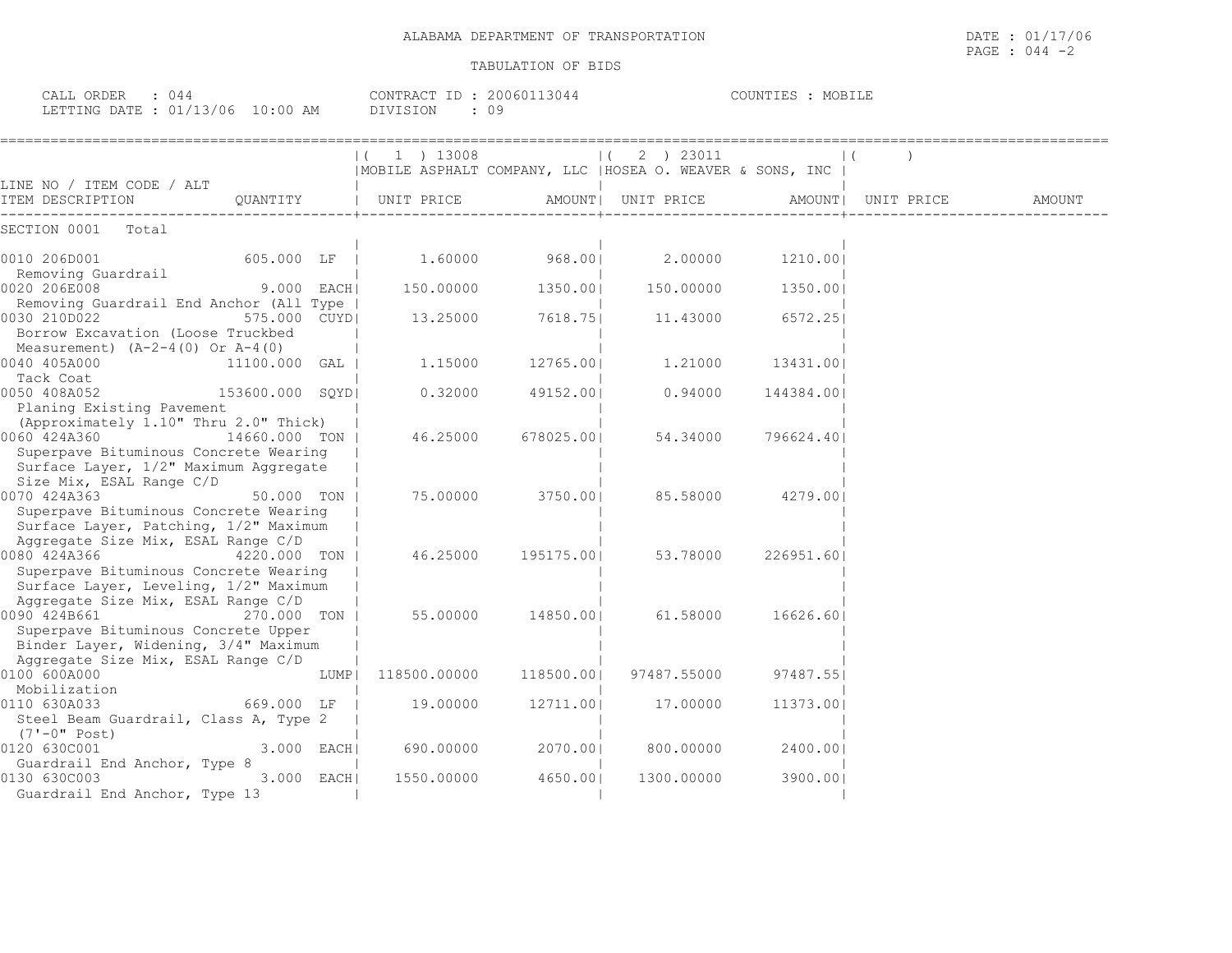| CALL ORDER : 044                 |  |          | CONTRACT ID: 20060113044 | COUNTIES : MOBILE |  |
|----------------------------------|--|----------|--------------------------|-------------------|--|
| LETTING DATE : 01/13/06 10:00 AM |  | DIVISION |                          |                   |  |

|                                                                                                                                                                                                                                                                                                                                                                                       |              |                  | $(1)$ 1 $)$ 13008             |                    | $(2)$ 23011                                               |                    | $\perp$ ( |  |
|---------------------------------------------------------------------------------------------------------------------------------------------------------------------------------------------------------------------------------------------------------------------------------------------------------------------------------------------------------------------------------------|--------------|------------------|-------------------------------|--------------------|-----------------------------------------------------------|--------------------|-----------|--|
|                                                                                                                                                                                                                                                                                                                                                                                       |              |                  |                               |                    | MOBILE ASPHALT COMPANY, LLC   HOSEA O. WEAVER & SONS, INC |                    |           |  |
| LINE NO / ITEM CODE / ALT                                                                                                                                                                                                                                                                                                                                                             |              |                  |                               |                    |                                                           |                    |           |  |
| 0140 630C050                                                                                                                                                                                                                                                                                                                                                                          |              |                  |                               |                    | $3.000$ EACH  2550.00000 7650.00  2000.00000 6000.00      |                    |           |  |
| Guardrail End Anchor, Type 20 Series<br>$\begin{array}{cccccccc} \texttt{14.76000} & \texttt{14.76000} & \texttt{29556.80} & \texttt{2680.000} & \texttt{CUTD} & \texttt{2680.000} & \texttt{2680.000} & \texttt{2680.000} & \texttt{2680.000} & \texttt{2680.000} & \texttt{2680.000} & \texttt{2680.000} & \texttt{2680.000} & \texttt{2680.000} & \texttt{2680.000} & \texttt{268$ |              | and the contract |                               |                    |                                                           |                    |           |  |
| Topsoil<br>0160 652A100                                                                                                                                                                                                                                                                                                                                                               |              |                  | 4.000 ACRE  630.00000 2520.00 |                    | 600.00000                                                 | 2400.001           |           |  |
| Seeding<br>0170 654A001                                                                                                                                                                                                                                                                                                                                                               | 275.000 SQYD |                  | 5.25000                       | 1443.75            | 4.00000                                                   | 1100.00            |           |  |
| Solid Sodding (Bermuda)<br>0180 656A010                                                                                                                                                                                                                                                                                                                                               | 4.000 ACRE   |                  | 525.00000                     | 2100.001           | 600.00000                                                 | 2400.001           |           |  |
| Mulching<br>0190 665F000                                                                                                                                                                                                                                                                                                                                                              | 100.000 EACH |                  |                               | $6.00000$ 600.00   | 7.13000 713.00                                            |                    |           |  |
| Hay Bales<br>0200 665J000                                                                                                                                                                                                                                                                                                                                                             |              |                  | 500.000 LF   5.25000          | 2625.001           | 3.97000                                                   | 1985.001           |           |  |
| Silt Fence, Type A<br>0210 6650001                                                                                                                                                                                                                                                                                                                                                    |              |                  | 500.000 LF   1.00000          | 500.00             | 2.03000                                                   | 1015.001           |           |  |
| Silt Fence Removal<br>0220 6650001                                                                                                                                                                                                                                                                                                                                                    | 720.000 LF   |                  | 8.50000 6120.00               |                    | 12.65000                                                  | 9108.001           |           |  |
| 20 Inch Wattle<br>230 666A001<br>0230 666A001                                                                                                                                                                                                                                                                                                                                         | 4.000 ACRE   |                  | 10.00000                      | 40.00              | 40.00000 160.00                                           |                    |           |  |
| Pest Control Treatment<br>0240 680A000                                                                                                                                                                                                                                                                                                                                                |              | LUMP             | 2500.00000                    | 2500.001           | 4325.51000 4325.51                                        |                    |           |  |
| Engineering Controls<br>0250 701C000                                                                                                                                                                                                                                                                                                                                                  | 18.000 MILE  |                  |                               | 660.00000 11880.00 | 620.00000                                                 | 11160.001          |           |  |
| Broken Temporary Traffic Stripe<br>14.000 MILE<br>0260 701C001                                                                                                                                                                                                                                                                                                                        |              |                  | 730.00000                     |                    | 10220.00  690.00000                                       | 9660.001           |           |  |
| Solid Temporary Traffic Stripe<br>0270 701G121 982.000 LF                                                                                                                                                                                                                                                                                                                             |              |                  |                               |                    | 1.60000 1571.20 1.50000 1473.00                           |                    |           |  |
| Broken White, Class 3W, Type A Traffic                                                                                                                                                                                                                                                                                                                                                |              |                  |                               |                    |                                                           |                    |           |  |
| Stripe (6" Wide)<br>282.000 LF  <br>282.000 LF  <br>0280 701G125<br>Solid White, Class 3W, Type A Traffic                                                                                                                                                                                                                                                                             |              |                  | 4.00000                       | 3928.001           | 3.75000                                                   | 3682.501           |           |  |
| Stripe (6" Wide)<br>0290 701G133 982.000 LF                                                                                                                                                                                                                                                                                                                                           |              |                  |                               |                    |                                                           |                    |           |  |
| Solid Yellow, Class 3W, Type A Traffic  <br>Stripe (6" Wide)                                                                                                                                                                                                                                                                                                                          |              |                  | 4.00000                       | 3928.001           | 3.75000                                                   | 3682.501           |           |  |
| 0300 701H001<br>Solid Traffic Stripe Removed (Plastic)                                                                                                                                                                                                                                                                                                                                |              |                  | 2946.000 LF   0.55000 1620.30 |                    |                                                           | $0.50000$ 1473.001 |           |  |
| 0310 701H006<br>Broken Traffic Stripe Removed (Plastic)                                                                                                                                                                                                                                                                                                                               |              |                  |                               |                    | $982.000$ LF   1.05000 1031.10 1.00000 982.00             |                    |           |  |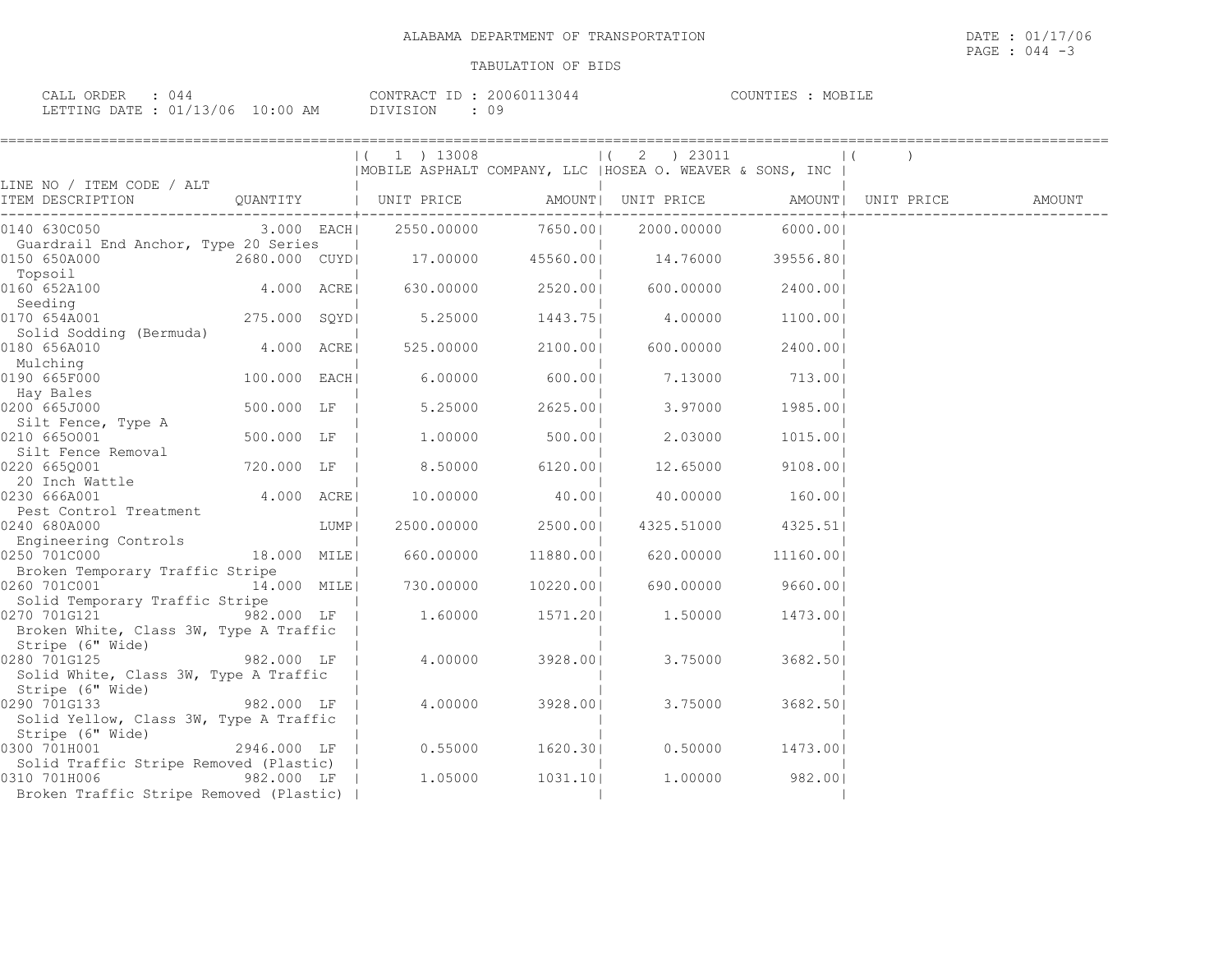| ORDER<br>CALL  |                      |               | $\bigcap_{\alpha\in\mathbb{N}}$ $\bigcap_{\alpha\in\mathbb{N}}$ $\bigcap_{\alpha\in\mathbb{N}}$ $\bigcap_{\alpha\in\mathbb{N}}$ | 3044<br>200601 | COUNTIES | <b>MORT</b> |
|----------------|----------------------|---------------|---------------------------------------------------------------------------------------------------------------------------------|----------------|----------|-------------|
| LETTING DATE : | C 1 / 1 1 2<br>13/06 | N : N N<br>AM | <b>DIVISION</b>                                                                                                                 | $\lambda$      |          |             |

|                                                                                                                                                                                     | $(1)$ 13008 |                 | $(2)$ 23011                                               |           | $\vert$ ( |  |
|-------------------------------------------------------------------------------------------------------------------------------------------------------------------------------------|-------------|-----------------|-----------------------------------------------------------|-----------|-----------|--|
|                                                                                                                                                                                     |             |                 | MOBILE ASPHALT COMPANY, LLC   HOSEA O. WEAVER & SONS, INC |           |           |  |
| LINE NO / ITEM CODE / ALT                                                                                                                                                           |             |                 |                                                           |           |           |  |
| 12.000 MILE  1325.00000 15900.00  1250.00000 15000.00 <br>0320 701I001<br>Broken White, Class 2, Type A Traffic<br>Stripe (Type 1 And 4 Beads) (6" Wide)                            |             |                 |                                                           |           |           |  |
| 0330 7011003 11.000 MILE<br>Solid White, Class 2, Type A Traffic<br>Stripe (Type 1 And 4 Beads) (6" Wide)                                                                           |             |                 | 2550.00000 28050.00  2400.00000                           | 26400.001 |           |  |
| 0340 7011005 4.000 MILE<br>Broken Yellow, Class 2, Type A Traffic  <br>Stripe (Type 1 And 4 Beads) (6" Wide)                                                                        |             |                 | 1325.00000 5300.00  1250.00000                            | 5000.001  |           |  |
| 0350 7011007 12.000 MILE<br>Solid Yellow, Class 2, Type A Traffic<br>Stripe (Type 1 And 4 Beads) (6" Wide)                                                                          |             |                 | 2550.00000 30600.00  2400.00000                           | 28800.001 |           |  |
| $\frac{1}{10360}$ (1990) Tand 4 Beaus) (0 Wide)  <br>0360 701J001 1.50000 IF   1.60000 6056.00 1.50000<br>Dotted Class 2, Type A Traffic Stripe  <br>(Type 1 And 4 Beads) (6" Wide) |             |                 |                                                           | 5677.501  |           |  |
| $\overline{0370}$ 703A002 14899.000 SQFT 3.15000 46931.85 3.00000<br>Traffic Control Markings, Class 2, Type  <br>Α                                                                 |             |                 |                                                           | 44697.001 |           |  |
| Traffic Control Markings, Class 3W,<br>Type A                                                                                                                                       |             |                 | 20498.00 17.50000                                         | 19390.001 |           |  |
| $0390703B002$ 1294.000 SQFT<br>Traffic Control Legends, Class 2, Type                                                                                                               |             |                 | 4.00000 5176.00  3.75000 4852.50                          |           |           |  |
| 0400 703C001 980.000 SQFT<br>Removal Of Existing Traffic Control<br>Markings Or Legends (Plastic)                                                                                   |             | 3.20000 3136.00 | 3.00000                                                   | 2940.00   |           |  |
| 4953.000 SQFT<br>0410 703D001<br>Temporary Traffic Control Markings                                                                                                                 |             | 1.00000 4953.00 | 1.00000                                                   | 4953.001  |           |  |
| 0420 703E001 667.000 SQFT<br>Temporary Traffic Control Legends                                                                                                                      |             | 1.00000 667.00  | 1.00000                                                   | 667.00    |           |  |
| 0430 705A030<br>625.000 EACH <br>Pavement Markers, Class A-H, Type 2-C                                                                                                              | 5.30000     | 3312.501        | 5.00000                                                   | 3125.001  |           |  |
| 1360.000 EACH<br>0440 705A031                                                                                                                                                       | 5.30000     | 7208.001        | 5.00000                                                   | 6800.001  |           |  |
| Pavement Markers, Class A-H, Type 1-A<br>0450 705A032 1270.000 EACH                                                                                                                 | 5.30000     | 6731.00         | 5.00000                                                   | 6350.001  |           |  |
| Pavement Markers, Class A-H, Type 1-B  <br>0460 705A037<br>800.000 EACH                                                                                                             |             | 5.30000 4240.00 | 5.00000                                                   | 4000.001  |           |  |
| Pavement Markers, Class A-H, Type 2-D<br>395.000 EACH<br>0470 705A038<br>Pavement Markers, Class A-H, Type 2-E                                                                      | 5.30000     | 2093.501        | 5.00000                                                   | 1975.001  |           |  |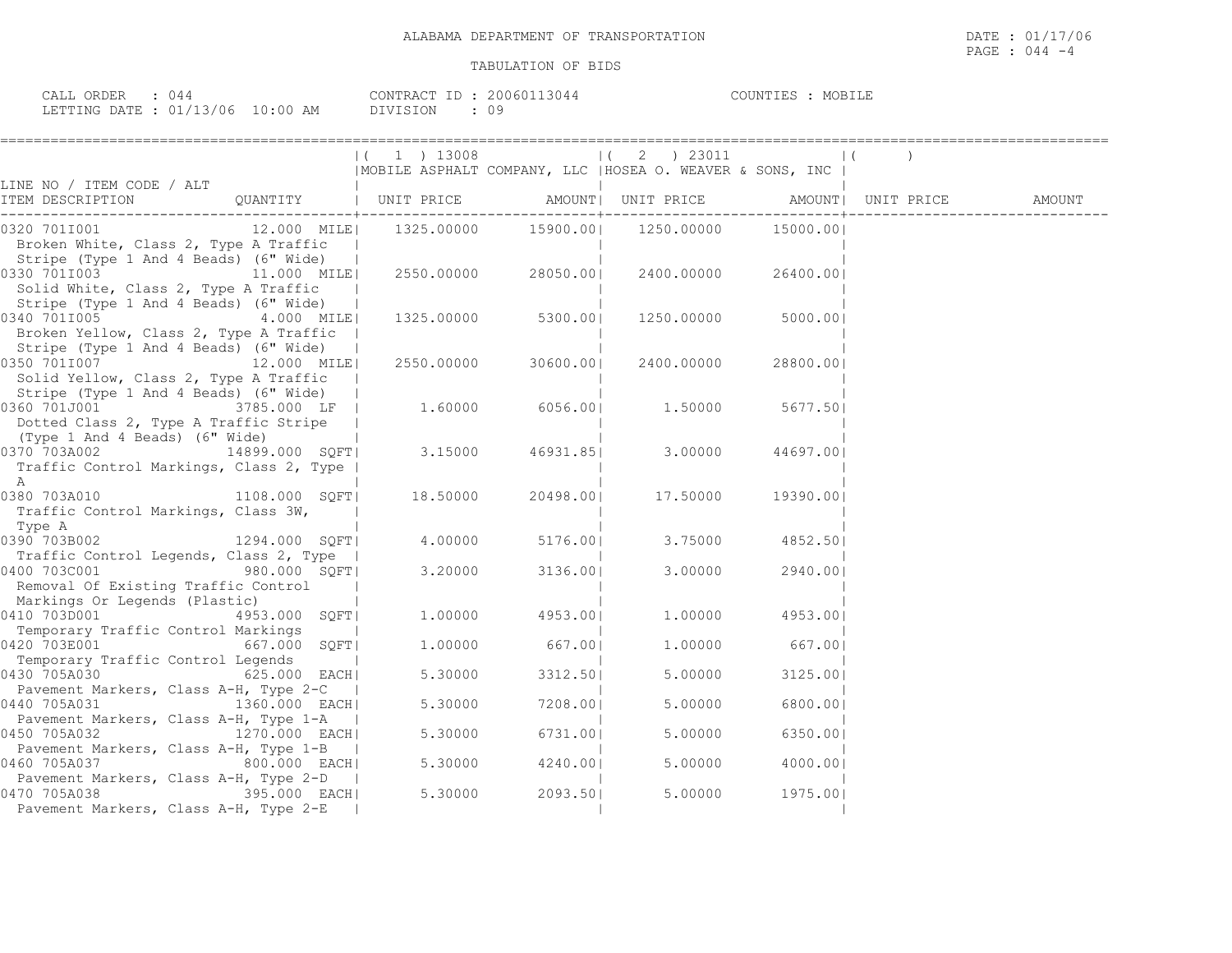| CALL ORDER : 044                 |  |          | CONTRACT ID: 20060113044 | COUNTIES : MOBILE |  |
|----------------------------------|--|----------|--------------------------|-------------------|--|
| LETTING DATE : 01/13/06 10:00 AM |  | DIVISION |                          |                   |  |

|                                                                            |              |      | ) 13008     |                 | ) 23011<br>-2<br> MOBILE ASPHALT COMPANY, LLC  HOSEA O. WEAVER & SONS, INC |                 |            |        |
|----------------------------------------------------------------------------|--------------|------|-------------|-----------------|----------------------------------------------------------------------------|-----------------|------------|--------|
| LINE NO / ITEM CODE / ALT<br>ITEM DESCRIPTION                              | QUANTITY     |      | UNIT PRICE  | AMOUNT          | UNIT PRICE                                                                 | AMOUNT          | UNIT PRICE | AMOUNT |
| 0480 731A003<br>Traffic Counting Units, Type D                             | 1.000 EACH   |      | 11000.00000 | 11000.001       | 10290.00000                                                                | 10290.001       |            |        |
| 0490 740B000<br>Construction Signs                                         | 892.000 SQFT |      | 9.50000     | 8474.001        | 9.00000                                                                    | 8028.001        |            |        |
| 0500 740D000<br>Channelizing Drums                                         | 330.000 EACH |      | 50.00000    | 16500.001       | 55.48000                                                                   | 18308.401       |            |        |
| 0510 741C010<br>Portable Sequential Arrow And Chevron<br>Sign Unit         | 2.000 EACH   |      | 1650.00000  | 3300.001        | 3082.32000                                                                 | 6164.641        |            |        |
| 0520 998A000<br>Construction Fuel (Maximum Bid Limited<br>To $$69,500.00)$ |              | LUMP | 0.00000     | 0.001           | 0.00000                                                                    | 0.001           |            |        |
| SECTION TOTALS                                                             |              |      |             | \$1,437,548.95] |                                                                            | \$1,650,883.75  |            | 0.00   |
| CONTRACT TOTALS                                                            |              |      |             | \$1,437,548.95] |                                                                            | \$1,650,883.75] |            |        |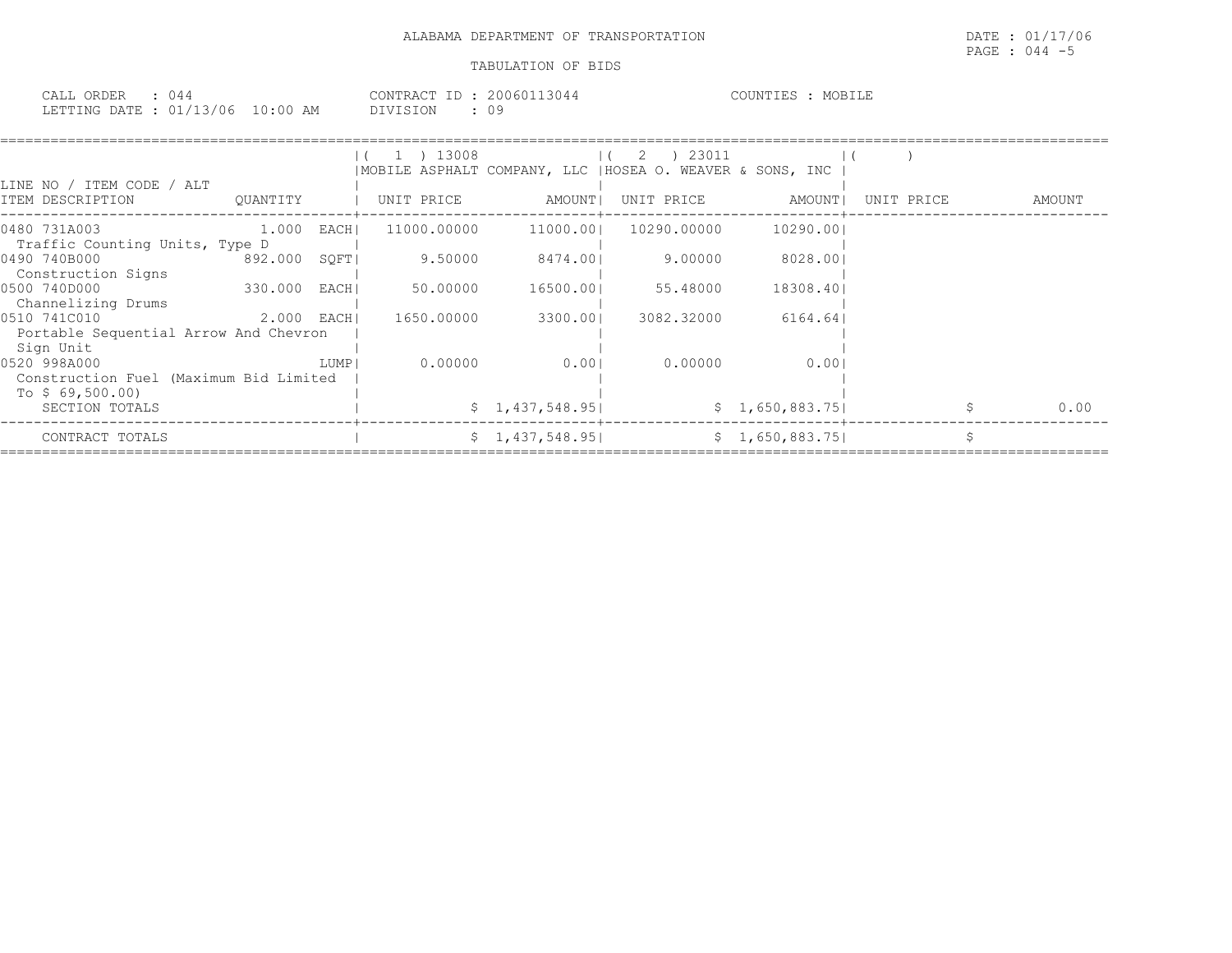## ALABAMA DEPARTMENT OF TRANSPORTATION DATE : 01/17/06

# PAGE : 045 -1

### VENDOR RANKING

|      | CALL ORDER : 045                    | LETTING DATE: 01/13/06 10:00 AM | CONTRACT ID: 20060113045<br>DIVISION<br>$\cdot\quad03$                                                                                           |              |                  | COUNTIES : JEFFERSON         |                   |
|------|-------------------------------------|---------------------------------|--------------------------------------------------------------------------------------------------------------------------------------------------|--------------|------------------|------------------------------|-------------------|
|      | CONTRACT DESCRIPTION :<br>3.000 mi. |                                 | CONTRACT TIME : 40<br>for constructing the Planing, Resurfacing and Traffic Stripe<br>on SR-4 (US-78) from I-20 to Fifth Street in Leeds. Length | Working Days | (available days) | PROJECT(S) : STPAA-0004(507) |                   |
| RANK | VENDOR NO./NAME                     |                                 |                                                                                                                                                  |              |                  | TOTAL<br>BID.                | % OVER<br>LOW BID |
|      | 07002                               | GOOD HOPE CONTRACTING CO., INC. |                                                                                                                                                  |              |                  | 733,045.46                   | 100.0000%         |
|      | 04013                               | DUNN CONSTRUCTION COMPANY, INC. |                                                                                                                                                  |              |                  | 748,659.21                   | 102.1300%         |
|      | 01087                               | APAC-SOUTHEAST, INC.            |                                                                                                                                                  |              |                  | 811,581.26                   | 110.7136%         |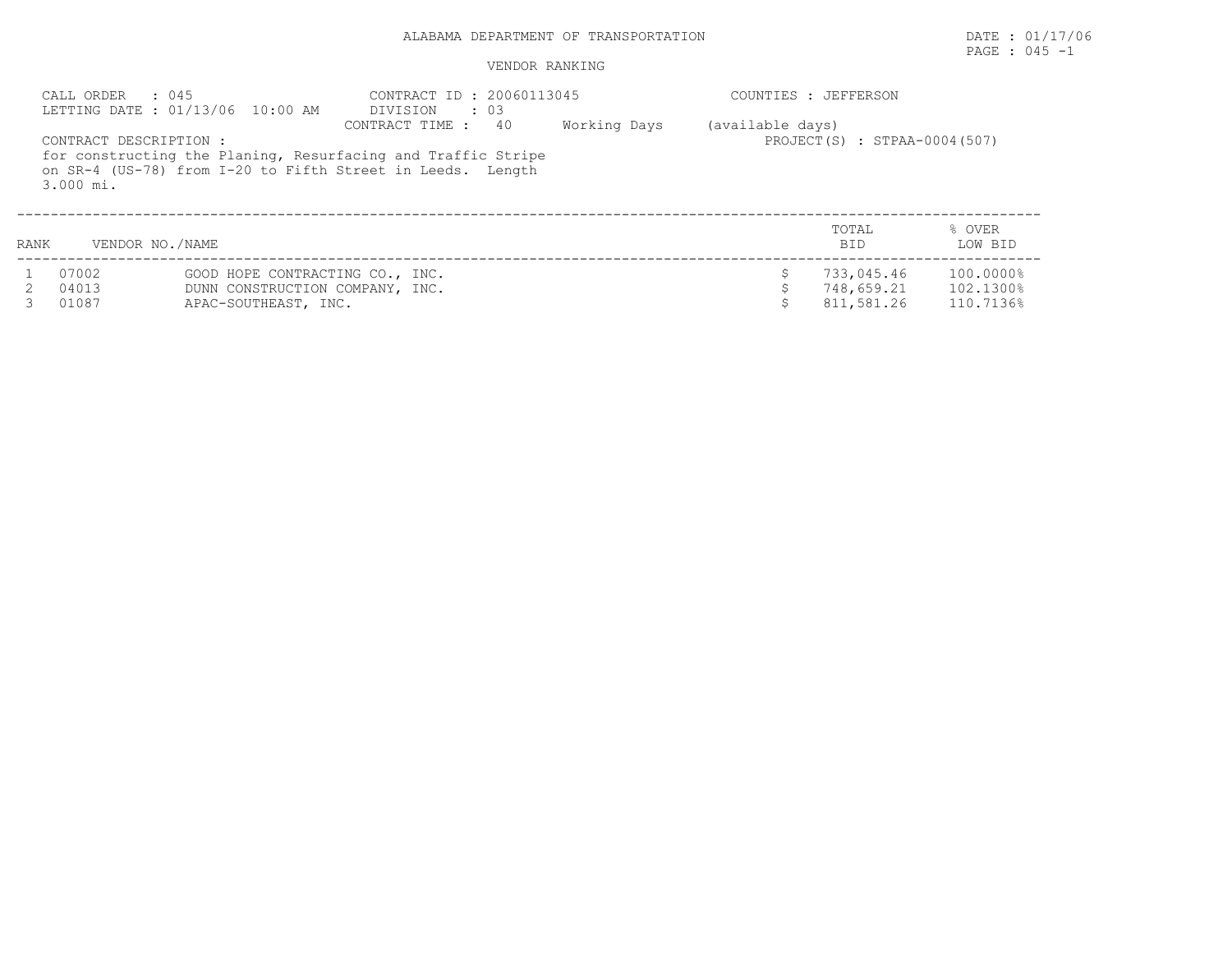| : 045<br>CALL ORDER             | CONTRACT ID: 20060113045 | COUNTIES : JEFFERSON |
|---------------------------------|--------------------------|----------------------|
| LETTING DATE: 01/13/06 10:00 AM | DIVISION                 |                      |

|                                                                                                                                         |                 |        | 1 ) 07002   |            | 2 ) 04013                                                                       |            | 3 ) 01087<br>$\left  \right $ |           |
|-----------------------------------------------------------------------------------------------------------------------------------------|-----------------|--------|-------------|------------|---------------------------------------------------------------------------------|------------|-------------------------------|-----------|
|                                                                                                                                         |                 |        |             |            | GOOD HOPE CONTRACTING CO.,   DUNN CONSTRUCTION CO., INC.   APAC-SOUTHEAST, INC. |            |                               |           |
| LINE NO / ITEM CODE / ALT<br>ITEM DESCRIPTION                                                                                           | OUANTITY        |        | UNIT PRICE  |            | AMOUNT   UNIT PRICE                                                             | AMOUNT     | UNIT PRICE                    | AMOUNT    |
| SECTION 0001<br>Total                                                                                                                   |                 |        |             |            |                                                                                 |            |                               |           |
| 0010 209A002<br>Mailbox Reset, Multiple                                                                                                 | 4.000 EACHI     |        | 250.00000   | 1000.001   | 256.32000                                                                       | 1025.281   | 243.74000                     | 974.96    |
| 0020 305B060<br>Crushed Aggregate, Section 825, Crusher<br>Run Stone $1 \frac{1}{2}$ ,                                                  | 120.000 TON     |        | 20,00000    | 2400.001   | 26.49000                                                                        | 3178.801   | 34,80000                      | 4176.00   |
| 0030 401B108<br>Bituminous Treatment G (With Polymer<br>Additive)                                                                       | 5666.000 SOYDI  |        | 2.60000     | 14731.601  | 2.76000                                                                         | 15638.161  | 2.47000                       | 13995.02  |
| 0040 405A000<br>Tack Coat                                                                                                               | 2508.000 GAL    |        | 1,35000     | 3385.801   | 1,27000                                                                         | 3185.161   | 1,41000                       | 3536.28   |
| 0050 408A052<br>Planing Existing Pavement                                                                                               | 83549.000 SQYDI |        | 1.42000     | 118639.581 | 0.79000                                                                         | 66003.71   | 1,50000                       | 125323.50 |
| (Approximately 1.10" Thru 2.0" Thick)<br>0060 424A361<br>Superpave Bituminous Concrete Wearing<br>Surface Layer, 3/4" Maximum Aggregate | 6702.000 TON    |        | 43.92000    | 294351.841 | 46.92000                                                                        | 314457.841 | 51.62000                      | 345957.24 |
| Size Mix, ESAL Range C/D<br>0070 424A366<br>Superpave Bituminous Concrete Wearing                                                       | 500.000 TON     |        | 51,21000    | 25605.001  | 54.08000                                                                        | 27040.001  | 53.35000                      | 26675.00  |
| Surface Layer, Leveling, 1/2" Maximum<br>Aggregate Size Mix, ESAL Range C/D<br>0080 424A370<br>Superpave Bituminous Concrete Wearing    | 99.000 TON      |        | 63.50000    | 6286.501   | 71,69000                                                                        | 7097.311   | 71.69000                      | 7097.31   |
| Surface Layer, Widening, 3/4" Maximum<br>Aggregate Size Mix, ESAL Range C/D<br>0090 424B655                                             | 2000.000 TON    |        | 30.00000    | 60000.001  | 73.64000                                                                        | 147280.001 | 77.12000                      | 154240.00 |
| Superpave Bituminous Concrete Upper<br>Binder Layer, Patching, 1" Maximum<br>Aggregate Size Mix, ESAL Range C/D                         |                 |        |             |            |                                                                                 |            |                               |           |
| 0100 600A000<br>Mobilization                                                                                                            |                 | LUMP   | 93253.92000 | 93253.921  | 45434.18000                                                                     | 45434.181  | 23092.71000                   | 23092.71  |
| 0110 665F000<br>Hay Bales                                                                                                               | 50.000          | EACH I | 5.00000     | 250.001    | 4.87000                                                                         | 243.501    | 15.64000                      | 782.00    |
| 0120 665J000<br>Silt Fence, Type A                                                                                                      | 150.000 LF      |        | 3,00000     | 450.001    | 3.65000                                                                         | 547.501    | 7.21000                       | 1081.50   |
| 0130 6650001<br>Silt Fence Removal                                                                                                      | 150.000 LF      |        | 1,00000     | 150.001    | 1,87000                                                                         | 280.501    | 1,64000                       | 246.00    |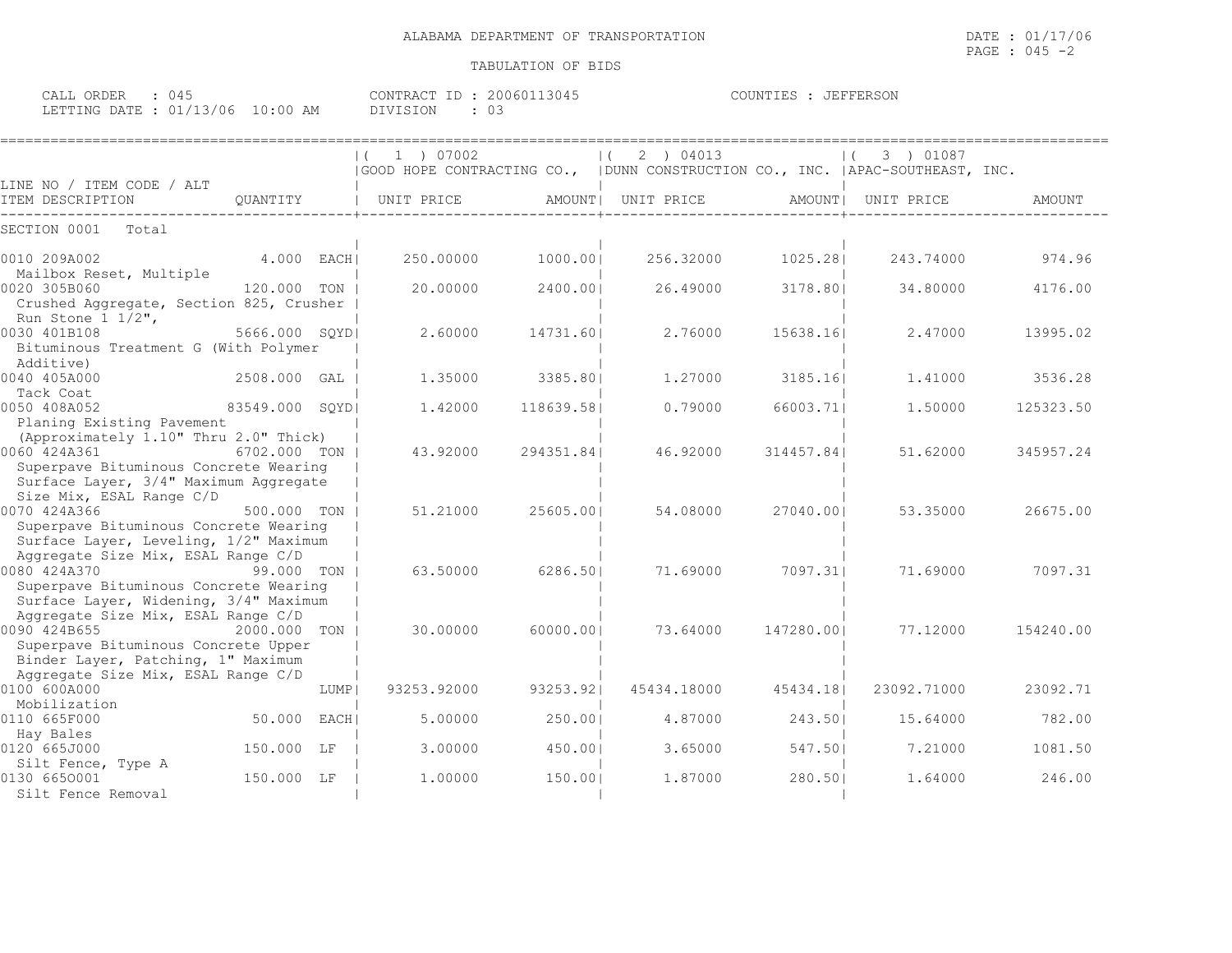| ORDER<br>$\sim$ $\sim$ $\sim$ $\sim$<br>14<br>- بلطانات |                                  | TD.<br><b>CONTRAL</b><br>304<br>۱۱n۱۰ | $T$ $T$ $T$ $T$ $T$ $T$ $T$ $T$ $T$ $T$ $T$ $T$ $T$<br>COUNTIF^<br>. н.<br>'FERSON |
|---------------------------------------------------------|----------------------------------|---------------------------------------|------------------------------------------------------------------------------------|
| $\sim$<br>LETTING DATE<br><u>_</u>                      | '06<br>:00<br>AM<br>$\mathbf{r}$ | <b>DTVT</b><br>$\backsim$             |                                                                                    |

|                                                                                                                |               | $(1)$ 07002                                                      |           | (2) 04013<br>(GOOD HOPE CONTRACTING CO., (DUNN CONSTRUCTION CO., INC. (APAC-SOUTHEAST, INC. |                        | $(3)$ 01087 |          |
|----------------------------------------------------------------------------------------------------------------|---------------|------------------------------------------------------------------|-----------|---------------------------------------------------------------------------------------------|------------------------|-------------|----------|
| LINE NO / ITEM CODE / ALT                                                                                      |               |                                                                  |           |                                                                                             |                        |             |          |
|                                                                                                                |               | -----------------------+-----------                              |           | -------------+--------------                                                                | --------------+------- |             |          |
| 0140 701A028<br>Solid White, Class 2, Type A Traffic                                                           |               | 7.000 MILE  1873.55000 13114.85  2022.26000 14155.82  1802.50000 |           |                                                                                             |                        |             | 12617.50 |
| Stripe (0.06" Thick) (6" Wide)<br>0150 701A032<br>Solid Yellow, Class 2, Type A Traffic                        | 2.000 MILE    | 1873.55000 3747.10                                               |           | 2022.26000                                                                                  | 4044.521               | 1802.50000  | 3605.00  |
| Stripe (0.06" Thick) (6" Wide)<br>0160 701A041 3.000 MILE<br>Broken White, Class 2, Type A Traffic             |               | 1070.60000                                                       | 3211.80   | 1155.58000                                                                                  | 3466.74                | 1030.00000  | 3090.00  |
| Stripe (0.09" Thick) (6" Wide)<br>0170 701A046<br>Broken Yellow, Class 2, Type A Traffic                       | 1.000 MILE    | 1070.60000 1070.60                                               |           | 1155.58000                                                                                  | 1155.581               | 1030.00000  | 1030.00  |
| Stripe (0.09" Thick) (6" Wide)<br>0180 701A048 5.000 MILE<br>Solid Yellow, Class 2, Type A Traffic             |               | 2135.85000                                                       | 10679.25  | 2305.38000                                                                                  | 11526.901              | 2054.85000  | 10274.25 |
| Stripe (0.09" Thick) (6" Wide)<br>Dotted Class 2, Type A Traffic Stripe                                        | 2466.000 LF   | 1.34000                                                          | 3304.441  | 1.44000                                                                                     | 3551.04                | 1.29000     | 3181.14  |
| $(0.09"$ Thick) $(6"$ Wide)<br>0200 701C000 7.000 MILE                                                         |               | 695.89000                                                        | 4871.23   | 751.12000                                                                                   | 5257.84                | 669.50000   | 4686.50  |
| Broken Temporary Traffic Stripe<br>0210 701C001                                                                | 10.000 MILE   | 770.83000                                                        | 7708.301  | 832.02000                                                                                   | 8320.201               | 741,60000   | 7416.00  |
| Solid Temporary Traffic Stripe<br>0220 701G125<br>Solid White, Class 3W, Type A Traffic                        | 212.000 LF    | 5.35000                                                          | 1134.201  | 5.78000                                                                                     | 1225.361               | 5.15000     | 1091.80  |
| Stripe (6" Wide)<br>0230 701G133 212.000 LF  <br>Solid Yellow, Class 3W, Type A Traffic                        |               | 5.35000                                                          | 1134.201  | 5.78000                                                                                     | 1225.361               | 5.15000     | 1091.80  |
| Stripe (6" Wide)<br>0240 703A002<br>Traffic Control Markings, Class 2, Type                                    | 7904.000 SQFT | 3.48000                                                          | 27505.921 | 3.76000                                                                                     | 29719.041              | 3.35000     | 26478.40 |
| A<br>0250 703B002 675.000 SQFT                                                                                 |               | 4.12000                                                          | 2781.001  | 4.45000                                                                                     | 3003.751               | 3.97000     | 2679.75  |
| Traffic Control Legends, Class 2, Type  <br>0260 703D001                                                       | 836.000 SQFT  | 2.14000                                                          | 1789.04   | 2.31000                                                                                     | 1931.16                | 2.06000     | 1722.16  |
| Temporary Traffic Control Markings<br>0270 705A030                                                             | 38.000 EACH   | 5.89000                                                          | 223.821   | 6.36000                                                                                     | 241.681                | 5.67000     | 215.46   |
| Pavement Markers, Class A-H, Type 2-C<br>197.000 EACH<br>0280 705A031<br>Pavement Markers, Class A-H, Type 1-A |               | 5.89000                                                          | 1160.33   | 6.36000                                                                                     | 1252.921               | 5.67000     | 1116.99  |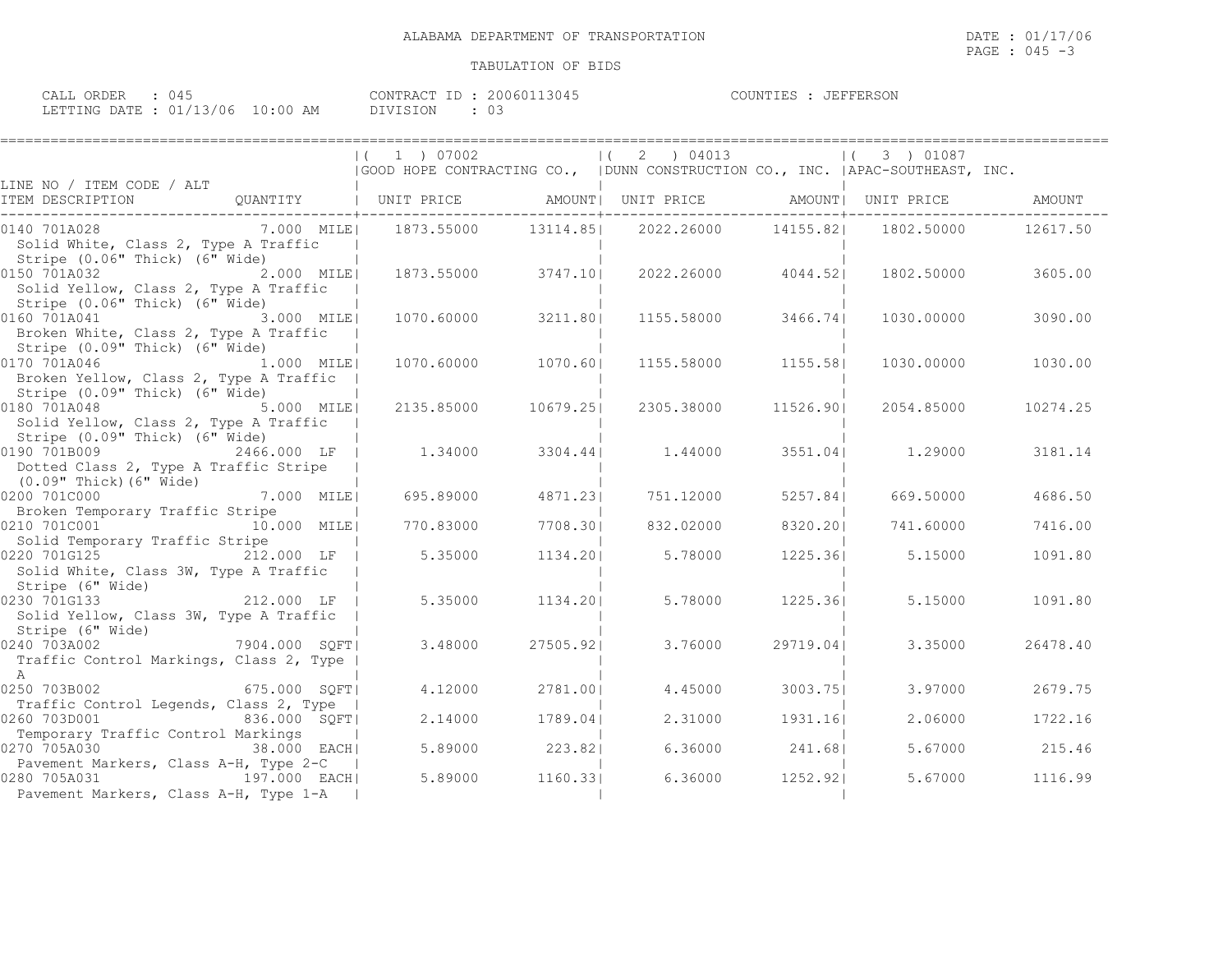| ORDER<br>CALL<br>14.1                         |             | 200601<br>$T$ D<br>304.<br><b>CONTRAL</b> | JEFFERSON<br>COUNTIES |
|-----------------------------------------------|-------------|-------------------------------------------|-----------------------|
| 13/06<br>$\cdot$ 01/13,<br>LETTING DATE<br>∸∸ | 10:00<br>AM | DIVISION<br>$\backsim$                    |                       |

|                                                                       |              |        | $(1)$ 07002           |             | ) 04013<br>2<br>(GOOD HOPE CONTRACTING CO., (DUNN CONSTRUCTION CO., INC. (APAC-SOUTHEAST, INC. |            | 3 ) 01087         |            |
|-----------------------------------------------------------------------|--------------|--------|-----------------------|-------------|------------------------------------------------------------------------------------------------|------------|-------------------|------------|
| LINE NO / ITEM CODE / ALT<br>ITEM DESCRIPTION                         |              |        | QUANTITY   UNIT PRICE | AMOUNT      | UNIT PRICE                                                                                     | AMOUNT I   | UNIT PRICE        | AMOUNT     |
| 0290 705A032 22.000 EACH<br>Pavement Markers, Class A-H, Type 1-B     |              |        | 5.89000               | 129.581     | 6.36000                                                                                        | 139.921    | 5.67000           | 124.74     |
| 0300 705A037<br>Pavement Markers, Class A-H, Type 2-D                 | 595.000 EACH |        | 5.89000               | 3504.55     | 6.36000                                                                                        | 3784.201   | 5.67000           | 3373.65    |
| 0310 730H001<br>ли в том 3618.000 LF                                  |              |        | 3.45000               | 12482.101   | 2.87000                                                                                        | 10383.66   | 2.71000           | 9804.78    |
| Loop Wire<br>0320 7301001                                             | 325.000 LF   |        | 0.53000               | 172.251     | 1.44000                                                                                        | 468.001    | 1,08000           | 351.00     |
| Loop Detector Lead-In-Cable<br>0330 740B000                           | 574.000      | SOFT   | 7.59000               | 4356.66     | 9.73000                                                                                        | 5585.021   | 8.65000           | 4965.10    |
| Construction Signs<br>0340 740E000                                    | 232.000 EACH |        | 20,00000              | 4640.001    | 21.17000                                                                                       | 4911.44    | 16.84000          | 3906.88    |
| Cones (36 Inches High)<br>0350 740M001<br>Ballast For Cone            | 232.000      | EACH   | 10,00000              | 2320.001    | 6.08000                                                                                        | 1410.561   | 1,22000           | 283.04     |
| $1.000$ EACH<br>0360 741C010<br>Portable Sequential Arrow And Chevron |              |        | 1500.00000            | 1500.001    | 486.56000                                                                                      |            | 486.56 1297.80000 | 1297.80    |
| Sign Unit<br>0370 998A000<br>Construction Fuel (Maximum Bid Limited   |              | LUMP I | 0.00000               | 0.001       | 0.00000                                                                                        | 0.001      | 0.00000           | 0.00       |
| To $$37,000.00)$<br>SECTION TOTALS                                    |              |        |                       |             | 733,045.46<br>$\mathsf{S}$                                                                     |            | 748,659.21        | 811,581.26 |
| CONTRACT TOTALS                                                       |              |        | S                     | 733,045,461 | S                                                                                              | 748,659.21 | $\mathsf{S}$      | 811,581.26 |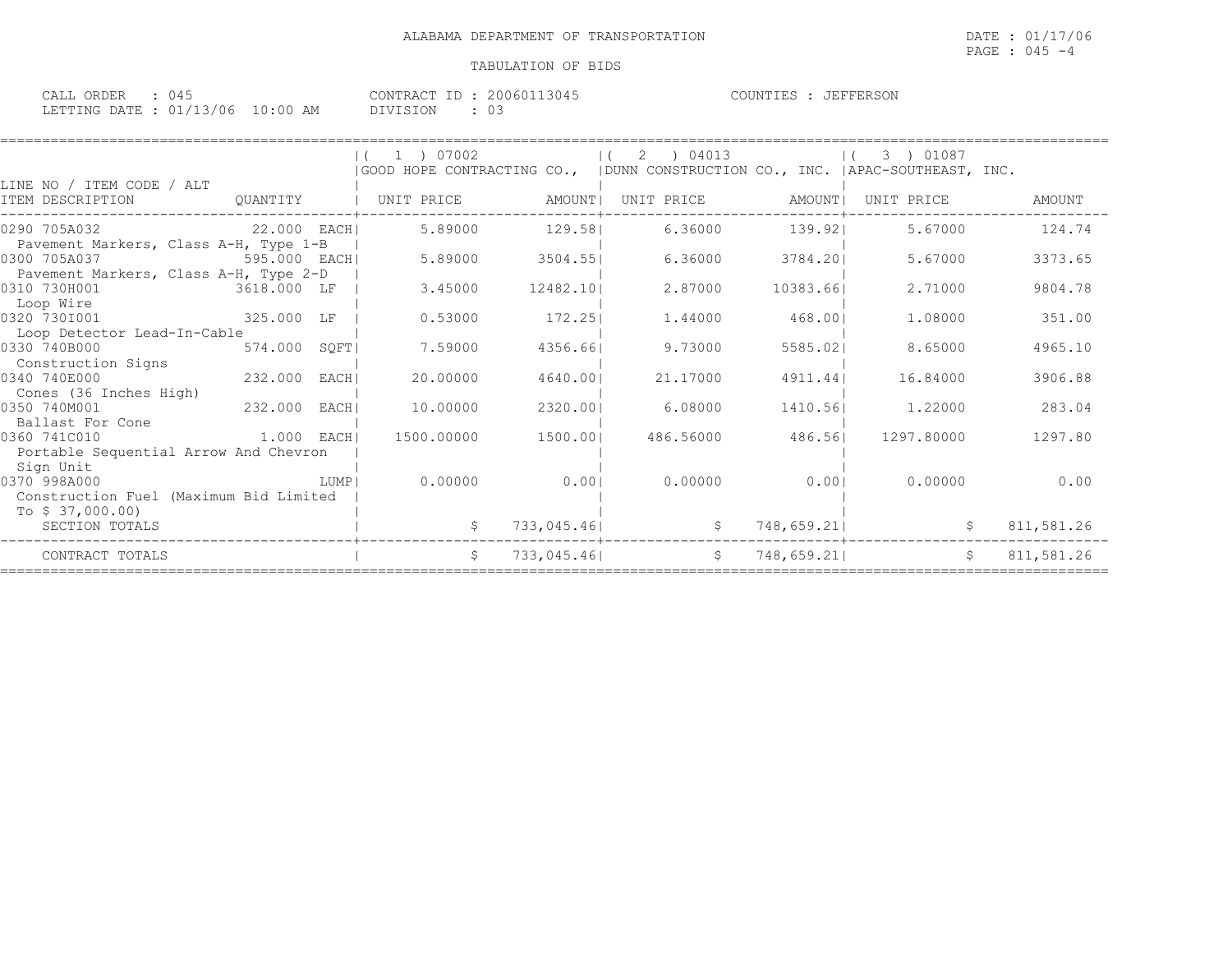## ALABAMA DEPARTMENT OF TRANSPORTATION DATE : 01/17/06

## VENDOR RANKING

| CALL ORDER     | .047<br>LETTING DATE: 01/13/06 10:00 AM                                                                                                                                                                           | CONTRACT ID: 20060113047<br>DIVISION : 01 |              |                  | COUNTIES : MADISON               |                        |
|----------------|-------------------------------------------------------------------------------------------------------------------------------------------------------------------------------------------------------------------|-------------------------------------------|--------------|------------------|----------------------------------|------------------------|
| mi.            | CONTRACT DESCRIPTION :<br>for constructing the Widening (Grade, Drainage, Pavement and<br>Signals) on SR-53 from north of Mastin Lake-Plummer Road to<br>north of Nick Fitcheard Road in Huntsville. Length 1.798 | CONTRACT TIME : 300<br>HUNTSVILLE         | Working Days | (available days) | PROJECT(S) : EB-0053(501)        |                        |
| RANK           | VENDOR NO./NAME                                                                                                                                                                                                   |                                           |              |                  | TOTAL<br><b>BID</b>              | % OVER<br>LOW BID      |
| 18037<br>01087 | REED CONTRACTING SERVICES, INC.<br>APAC-SOUTHEAST, INC.                                                                                                                                                           |                                           |              |                  | \$4,924,152.48<br>\$5,735,494.92 | 100.0000%<br>116.4768% |

| UIU OI | APAC-SOUTHEAST, INC.         | -> J,/JJ,494.92 | LI0.4/08% |
|--------|------------------------------|-----------------|-----------|
| 19010  | SHELBY CONTRACTING CO., INC. | \$6,073,751.08  | 123.3461% |

PAGE : 047 -1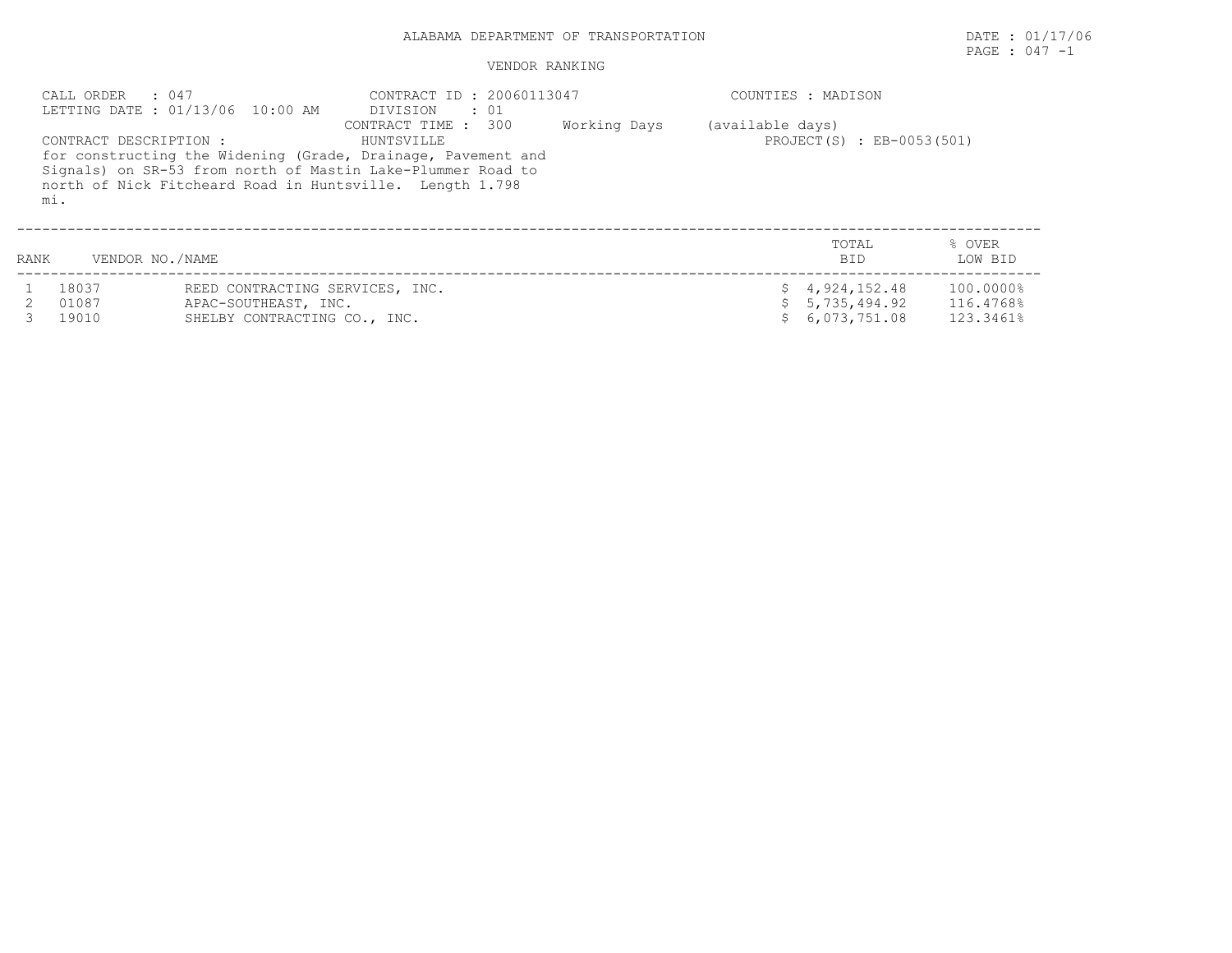| CALL (<br>ORDER                  |  |          | CONTRACT ID: 20060113047 | MADISON<br>COUNTIES |
|----------------------------------|--|----------|--------------------------|---------------------|
| LETTING DATE : 01/13/06 10:00 AM |  | DIVISION | - 0 ⊥                    |                     |

|                                                                                                    |               |             | 1 ) 18037                                        |            | 2 ) 01087<br>$\left  \right $ ( |            | 3 ) 19010<br>$\left  \right $ |           |
|----------------------------------------------------------------------------------------------------|---------------|-------------|--------------------------------------------------|------------|---------------------------------|------------|-------------------------------|-----------|
| LINE NO / ITEM CODE / ALT                                                                          |               |             | REED CONTRACTING SERVICES,  APAC-SOUTHEAST, INC. |            |                                 |            | SHELBY CONTRACTING CO., INC.  |           |
| ITEM DESCRIPTION                                                                                   | QUANTITY      |             | UNIT PRICE                                       |            | AMOUNT  UNIT PRICE              |            | AMOUNT  UNIT PRICE            | AMOUNT    |
| SECTION 0001<br>Total                                                                              |               |             |                                                  |            |                                 |            |                               |           |
| 0010 201A002<br>Clearing And Grubbing (Maximum<br>Allowable Bid \$ 4000 Per Acre                   |               | LUMP        | 82687.86000                                      | 82687.861  | 65060.86000                     | 65060.861  | 88000.00000                   | 88000.00  |
| (Approximately 22 Acres)<br>0020 205A001                                                           | 1.000 EACH    |             | 5663.43000                                       | 5663.43    | 3950.02000                      | 3950.021   | 8500.00000                    | 8500.00   |
| Removal Of Structures, Structure No. 1  <br>0030 205A002<br>Removal Of Structures, Structure No. 2 | $1.000$ EACH  |             | 2831.72000                                       | 2831.721   | 3950.02000                      | 3950.021   | 8500.00000                    | 8500.00   |
| 0040 205A003<br>Removal Of Structures, Structure No. 3                                             | $1.000$ EACH  |             | 2831.72000                                       | 2831.721   | 10847.34000                     | 10847.34   | 8500.00000                    | 8500.00   |
| 0050 205A004<br>Removal Of Structures, Structure No. 4                                             | 1.000 EACHI   |             | 2831.72000                                       | 2831.721   | 10847.34000                     | 10847.34   | 8500.00000                    | 8500.00   |
| 0060 205A005<br>Removal Of Structures, Structure No. 5                                             | 1.000 EACH    |             | 5663.43000                                       | 5663.431   | 3950.02000                      | 3950.021   | 8500.00000                    | 8500.00   |
| 0070 205A006<br>Removal Of Structures, Structure No. 6                                             | 1.000 EACH    |             | 5663.43000                                       | 5663.43    | 7231.57000                      | 7231.571   | 8500.00000                    | 8500.00   |
| 0080 205A007<br>Removal Of Structures, Structure No. 7                                             | $1.000$ EACHI |             | 5663.43000                                       | 5663.43    | 14463.13000                     | 14463.13   | 8500.00000                    | 8500.00   |
| 0090 206C002<br>Removing Concrete Slope Paving                                                     | 615.000 SOYDI |             | 6.93000                                          | 4261.951   | 5.24000                         | 3222.601   | 10,00000                      | 6150.00   |
| 0100 206D000<br>Removing Pipe                                                                      | 1851.000 LF   |             | 5.55000                                          | 10273.051  | 13.62000                        | 25210.621  | 6.50000                       | 12031.50  |
| 0110 206D003<br>Removing Curb And Gutter                                                           | 1027.000 LF   |             | 4.15000                                          | 4262.051   | 10.76000                        | 11050.521  | 3.50000                       | 3594.50   |
| 0120 206E000<br>Removing Headwalls                                                                 | 13.000 EACHI  |             | 141.59000                                        | 1840.671   | 216.39000                       | 2813.071   | 400,00000                     | 5200.00   |
| 0130 206E001<br>Removing Inlets                                                                    | 5.000         | EACH        | 141.59000                                        | 707.951    | 216.39000                       | 1081.951   | 400.00000                     | 2000.00   |
| 0140 206E003<br>Removing Manholes                                                                  | 2,000         | EACH        | 141.59000                                        | 283.181    | 604,60000                       | 1209.201   | 650,00000                     | 1300.00   |
| 0150 210A000<br>Unclassified Excavation                                                            | 28018.000     | <b>CUYD</b> | 6.51000                                          | 182397.181 | 7.45000                         | 208734.101 | 8.50000                       | 238153.00 |
| 0160 210D000<br>Borrow Excavation                                                                  | 6037.000      | CUYD        | 6.94000                                          | 41896.781  | 8.60000                         | 51918.201  | 10.09000                      | 60913.33  |
| 0170 214A000<br>Structure Excavation                                                               | 3205.000 CUYD |             | 2.93000                                          | 9390.651   | 0.01000                         | 32.051     | 6.25000                       | 20031.25  |
| 0180 214B001<br>Foundation Backfill, Commercial                                                    | 818,000 CUYDI |             | 9.47000                                          | 7746.461   | 10.60000                        | 8670.801   | 23.00000                      | 18814.00  |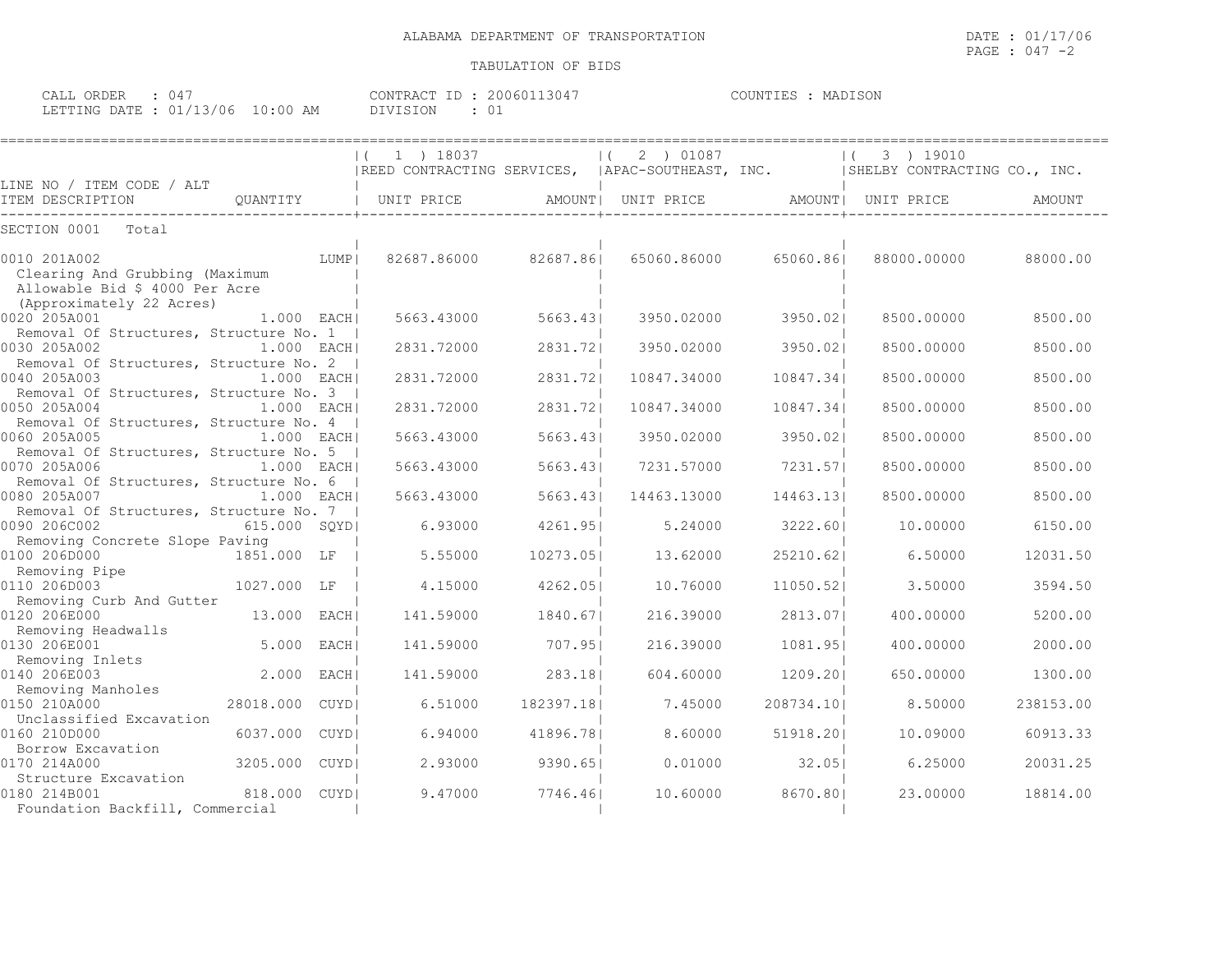| CALL<br>ORDER |                  |             | CONTRACT<br>TD. | 13047.<br>200601 | COUNTIES<br>. TER | MADISON |
|---------------|------------------|-------------|-----------------|------------------|-------------------|---------|
| LETTING DATE  | $\cdot$ 01/13/06 | 10:00<br>AM | DIVISION        | -01              |                   |         |

|                                                                               |                | $ (1)$ 18037<br> REED CONTRACTING SERVICES,  APAC-SOUTHEAST, INC.  SHELBY CONTRACTING CO., INC. |                          | 2 ) 01087<br>$\vert$ ( |            | 3 ) 19010<br>$\left  \right $ |           |
|-------------------------------------------------------------------------------|----------------|-------------------------------------------------------------------------------------------------|--------------------------|------------------------|------------|-------------------------------|-----------|
| LINE NO / ITEM CODE / ALT                                                     |                |                                                                                                 |                          |                        |            |                               |           |
| ITEM DESCRIPTION                                                              | QUANTITY       | UNIT PRICE                                                                                      | ----------------+------- | AMOUNT  UNIT PRICE     |            | AMOUNT  UNIT PRICE            | AMOUNT    |
| 0190 230A000                                                                  | 95.000 RBST    | 524.37000                                                                                       | 49815.15                 | 377.09000              | 35823.551  | 375.00000                     | 35625.00  |
| Roadbed Processing<br>0200 250B000                                            | 150.000 CUYDI  | 248.68000                                                                                       | 37302.001                | 331,50000              | 49725.001  | 373.75000                     | 56062.50  |
| Treatment Of Hydrocarbon Contaminated<br>Soil (Specialty Item)                |                |                                                                                                 |                          |                        |            |                               |           |
| 0210 301A012                                                                  | 52254.000 SQYD | 3.53000                                                                                         | 184456.621               | 4.69000                | 245071.261 | 4.71000                       | 246116.34 |
| Crushed Aggregate Base Course, Type B,<br>Plant Mixed, 6" Compacted Thickness |                |                                                                                                 |                          |                        |            |                               |           |
| 0220 305B060<br>11762.000 TON                                                 |                | 2.35000                                                                                         | 27640.701                | 13,50000               | 158787.001 | 13,90000                      | 163491.80 |
| Crushed Aggregate, Section 825, Type B,<br>For Misc. Use                      |                |                                                                                                 |                          |                        |            |                               |           |
| 0230 305B061                                                                  | 2000.000 TON   | 7.47000                                                                                         | 14940.001                | 10.15000               | 20300.001  | 15,00000                      | 30000.00  |
| Coarse Aggregate, Section 801, ALDOT<br>#410 Modified Course Aggregate,       |                |                                                                                                 |                          |                        |            |                               |           |
| 0240 401A000                                                                  | 52254.000 SQYD | 0.49000                                                                                         | 25604.461                | 0.55000                | 28739.701  | 0.60000                       | 31352.40  |
| Bituminous Treatment A<br>0250 405A000                                        | 6892.000 GAL   | 1,37000                                                                                         | 9442.04                  | 1,54000                | 10613.68   | 1.40000                       | 9648.80   |
| Tack Coat<br>0260 408A051<br>14548.000 SOYDI                                  |                | 0.95000                                                                                         | 13820.601                | 1,86000                | 27059.281  | 1,35000                       | 19639.80  |
| Planing Existing Pavement                                                     |                |                                                                                                 |                          |                        |            |                               |           |
| (Approximately 0.00" Thru 1.0" Thick)                                         |                |                                                                                                 |                          |                        |            |                               |           |
| 0270 410C000                                                                  | $1.000$ EACH   | 2826.48000                                                                                      | 2826.481                 | 4875.86000             | 4875.861   | 21500.00000                   | 21500.00  |
| Contractor Retained Profilograph                                              |                |                                                                                                 |                          |                        |            |                               |           |
| 0280 410D000                                                                  | $1.000$ EACH   | 8939.63000                                                                                      | 8939.631                 | 9783.14000             | 9783.14    | 8500.00000                    | 8500.00   |
| Portable Nuclear Asphalt Content Gauge<br>0290 424A360<br>6397.000 TON        |                | 51,29000                                                                                        | 328102.131               | 53.18000               | 340192.461 | 49.33000                      | 315564.01 |
| Superpave Bituminous Concrete Wearing                                         |                |                                                                                                 |                          |                        |            |                               |           |
| Surface Layer, 1/2" Maximum Aggregate                                         |                |                                                                                                 |                          |                        |            |                               |           |
| Size Mix, ESAL Range C/D<br>0300 424B651                                      |                |                                                                                                 |                          |                        |            |                               |           |
| 12141.000 TON<br>Superpave Bituminous Concrete Upper                          |                | 32.66000                                                                                        | 396525.061               | 39.42000               | 478598.221 | 44.32000                      | 538089.12 |
| Binder Layer, 1" Maximum Aggregate Size                                       |                |                                                                                                 |                          |                        |            |                               |           |
| Mix, ESAL Range C/D                                                           |                |                                                                                                 |                          |                        |            |                               |           |
| 0310 424B657                                                                  | 18.000 TON     | 85.64000                                                                                        | 1541.521                 | 93.61000               | 1684.981   | 50.00000                      | 900.00    |
| Superpave Bituminous Concrete Upper                                           |                |                                                                                                 |                          |                        |            |                               |           |
| Binder Layer, Leveling, 1/2" Maximum                                          |                |                                                                                                 |                          |                        |            |                               |           |
| Agggregate Size Mix, ESAL Range C/D                                           |                |                                                                                                 |                          |                        |            |                               |           |
| 0320 424B659<br>Superpave Bituminous Concrete Upper                           | 6903.000 TON   | 31.33000                                                                                        | 216270.991               | 43.66000               | 301384.981 | 44.32000                      | 305940.96 |
|                                                                               |                |                                                                                                 |                          |                        |            |                               |           |
| Binder Layer, Leveling, 1" Maximum<br>Aggregate Size Mix, ESAL Range C/D      |                |                                                                                                 |                          |                        |            |                               |           |
|                                                                               |                |                                                                                                 |                          |                        |            |                               |           |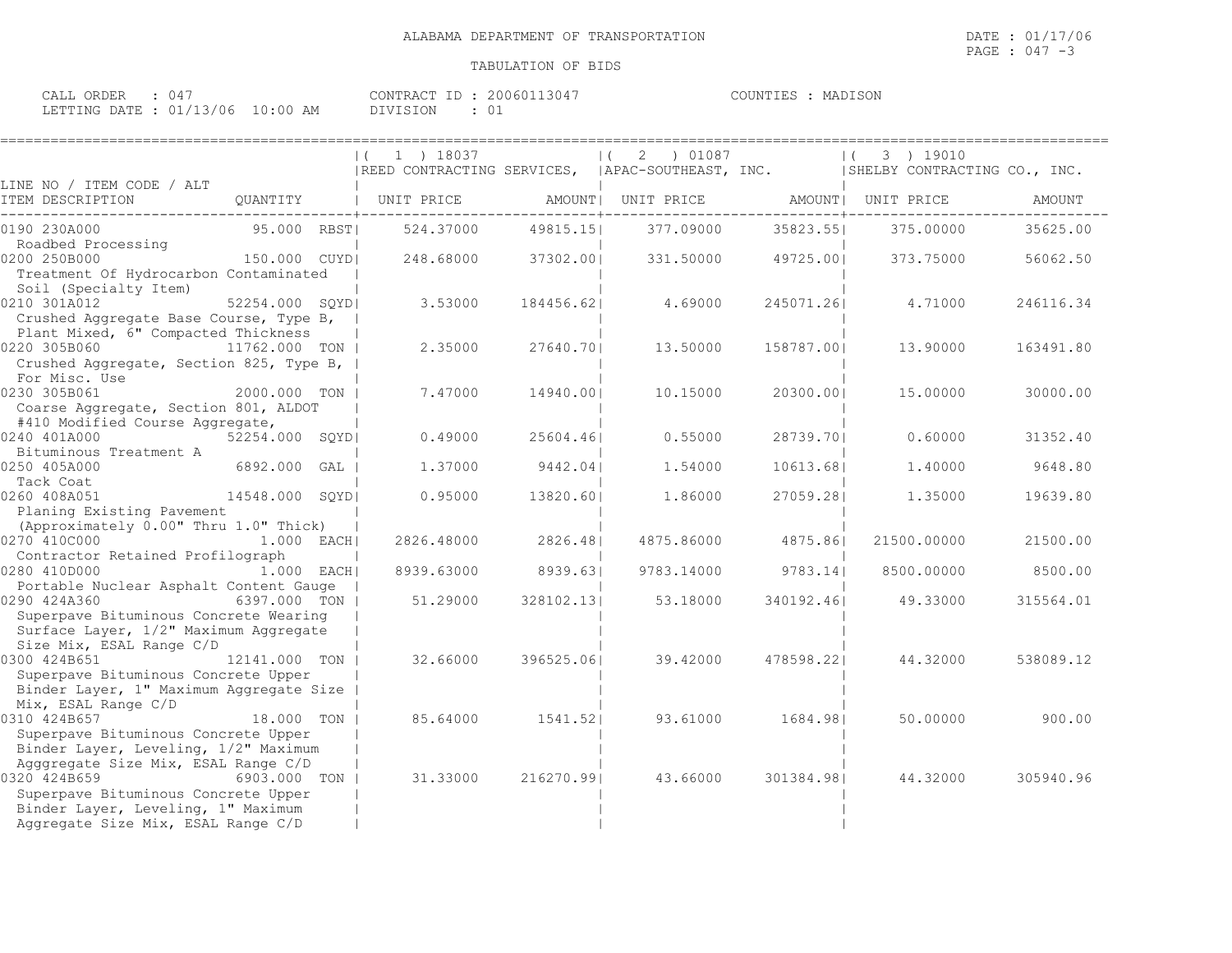| CALL ORDER : 047                 | CONTRACT ID: 20060113047 | COUNTIES : MADISON |  |
|----------------------------------|--------------------------|--------------------|--|
| LETTING DATE : 01/13/06 10:00 AM | DIVISION                 |                    |  |

|                                                                                                                                 |                | 1 ) 18037<br> REED CONTRACTING SERVICES,  APAC-SOUTHEAST, INC. |            | 01087<br>2         |            | 3 ) 19010<br>ISHELBY CONTRACTING CO., INC. |           |
|---------------------------------------------------------------------------------------------------------------------------------|----------------|----------------------------------------------------------------|------------|--------------------|------------|--------------------------------------------|-----------|
| LINE NO / ITEM CODE / ALT                                                                                                       |                |                                                                |            |                    |            |                                            |           |
| ITEM DESCRIPTION                                                                                                                | OUANTITY       | UNIT PRICE                                                     |            | AMOUNT  UNIT PRICE |            | AMOUNT  UNIT PRICE                         | AMOUNT    |
| 0330 424B681<br>Superpave Bituminous Concrete Lower<br>Binder Layer, 1" Maximum Aggregate Size<br>Mix, ESAL Range C/D           | 6925.000 TON I | 31,32000                                                       | 216891.001 | 41.51000           | 287456.751 | 44.32000                                   | 306916.00 |
| 0340 424B685<br>Superpave Bituminous Concrete Lower<br>Binder Layer, Patching, 1" Maximum<br>Aggregate Size Mix, ESAL Range C/D | 18.000 TON     | 103.68000                                                      | 1866.24    | 93.61000           | 1684.981   | 50.00000                                   | 900.00    |
| 0350 424C360<br>Superpave Bituminous Concrete Base<br>Layer, 1" Maximum Aggregate Size Mix,<br>ESAL Range C/D                   | 8260.000 TON   | 30.65000                                                       | 253169.001 | 39.74000           | 328252.401 | 44.32000                                   | 366083.20 |
| 0360 428B000<br>Scoring Bituminous Pavement Surface By<br>Rolling                                                               | 17122.000 LF   | 0.01000                                                        | 171.221    | 0.28000            | 4794.161   | 0.25000                                    | 4280.50   |
| 0370 430B035<br>Aggregate Surfacing (ALDOT #467, #410<br>Modified Or #57)                                                       | 1500.000 TON   | 10.19000                                                       | 15285.001  | 13,43000           | 20145.001  | 14,00000                                   | 21000.00  |
| 0380 502A000                                                                                                                    | 52714.000 LB   | 1,00000                                                        | 52714.001  | 0.97000            | 51132.581  | 0.60000                                    | 31628.40  |
| Steel Reinforcement<br>0390 524B011<br>Culvert Concrete Extension (Cast In<br>Place)                                            | 295,000 CUYDI  | 422.10000                                                      | 124519.501 | 410.04000          | 120961.801 | 450.00000                                  | 132750.00 |
| 0400 530A001<br>18" Roadway Pipe (Class 3 R.C.)                                                                                 | 1011.000 LF    | 22.47000                                                       | 22717.171  | 43.34000           | 43816.741  | 24.70000                                   | 24971.70  |
| 0410 530A002<br>24" Roadway Pipe (Class 3 R.C.)                                                                                 | 701.000 LF     | 34.77000                                                       | 24373.771  | 59.02000           | 41373.02   | 31.85000                                   | 22326.85  |
| 0420 530A004<br>36" Roadway Pipe (Class 3 R.C.)                                                                                 | 175.000 LF     | 59.12000                                                       | 10346.001  | 89.27000           | 15622.251  | 52.50000                                   | 9187.50   |
| 0430 530B000<br>18" Span, 11" Rise Roadway Pipe (Class<br>3 R.C.                                                                | 96.000 LF      | 32.81000                                                       | 3149.761   | 56.22000           | 5397.121   | 26.85000                                   | 2577.60   |
| 0440 530B008<br>73" Span, 45" Rise Roadway Pipe (Class<br>3 R.C.                                                                | 82.000 LF      | 162.75000                                                      | 13345.501  | 241.98000          | 19842.361  | 155,00000                                  | 12710.00  |
| 0450 532A030<br>12" Slotted Drain Pipe                                                                                          | 43.000 LF      | 133.28000                                                      | 5731.041   | 134.22000          | 5771.461   | 111,00000                                  | 4773.00   |
| 0460 535A001<br>18" Side Drain Pipe                                                                                             | 1059.000 LF    | 19.49000                                                       | 20639.911  | 43.14000           | 45685.261  | 16.00000                                   | 16944.00  |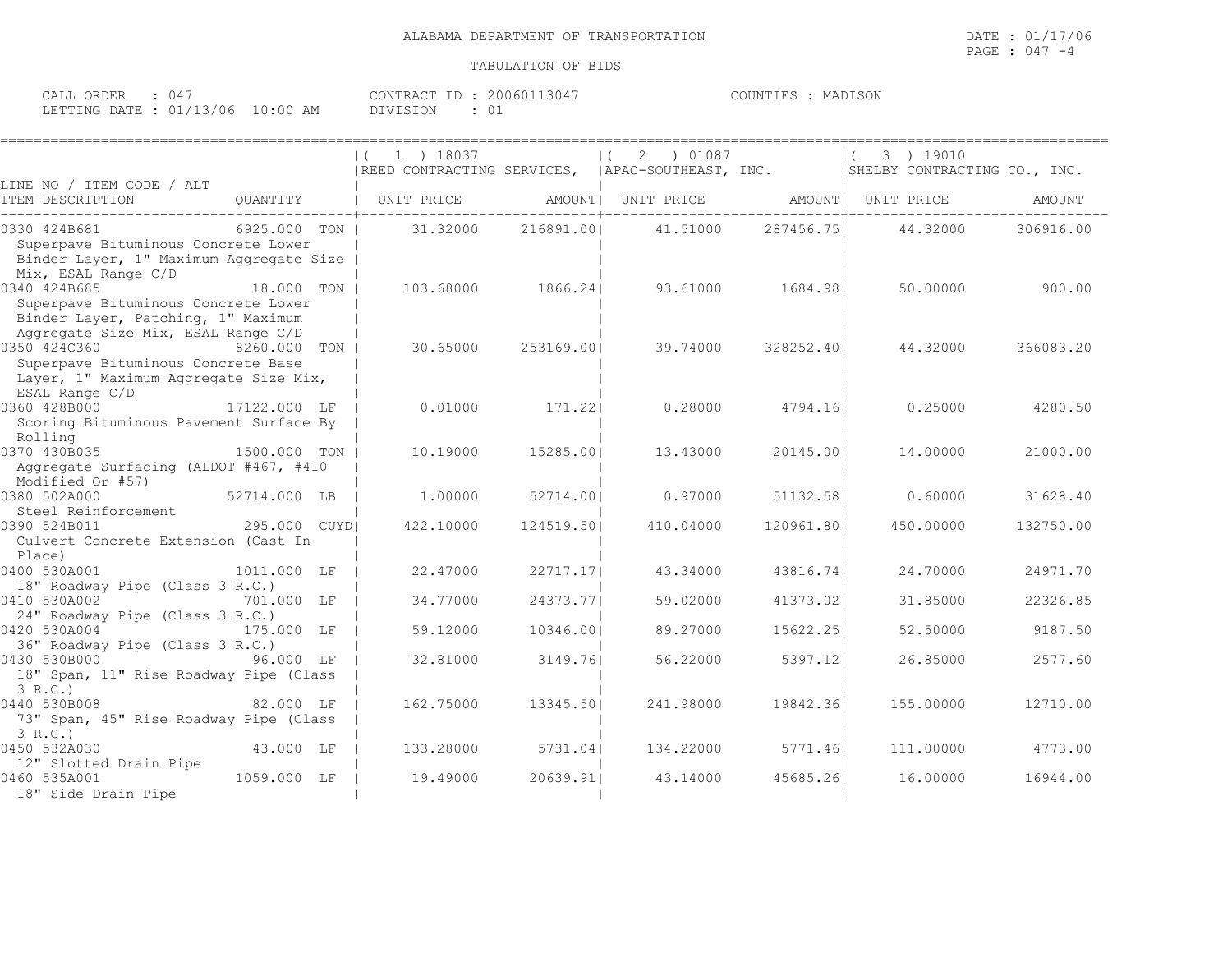| CALL ORDER : 047                 | CONTRACT ID: 20060113047 | COUNTIES : MADISON |  |
|----------------------------------|--------------------------|--------------------|--|
| LETTING DATE : 01/13/06 10:00 AM | DIVISION                 |                    |  |

|                                                                                                                           |               | 1 ) 18037<br> REED CONTRACTING SERVICES,  APAC-SOUTHEAST, INC.  SHELBY CONTRACTING CO., INC. |                   | $ (2)$ 01087 |           | 3 ) 19010<br>$\left  \right $ |           |
|---------------------------------------------------------------------------------------------------------------------------|---------------|----------------------------------------------------------------------------------------------|-------------------|--------------|-----------|-------------------------------|-----------|
| LINE NO / ITEM CODE / ALT                                                                                                 |               |                                                                                              |                   |              |           |                               |           |
| ITEM DESCRIPTION                                                                                                          |               | QUANTITY   UNIT PRICE               AMOUNT   UNIT PRICE                AMOUNT   UNIT PRICE   |                   |              |           |                               | AMOUNT    |
| 0470 535A002                                                                                                              | 393.000 LF    |                                                                                              | 27.62000 10854.66 | 54.63000     | 21469.591 | 22.00000                      | 8646.00   |
| 24" Side Drain Pipe<br>0480 535B011                                                                                       | 52.000 LF     | 25.99000 1351.48 69.37000 3607.24                                                            |                   |              |           | 20.00000                      | 1040.00   |
| 22" Span, 14" Rise Side Drain Pipe<br>0490 600A000                                                                        |               | LUMP  503834.56000 503834.56  451387.43000 451387.43  345185.00000                           |                   |              |           |                               | 345185.00 |
| Mobilization<br>0500 601A000<br>1.000 EACH                                                                                |               | 1786.50000                                                                                   | 1786.501          | 7637.86000   | 7637.861  | 6500.00000                    | 6500.00   |
| Furnishing Base, Soil And Structure<br>Laboratories                                                                       |               |                                                                                              |                   |              |           |                               |           |
| 0510 602A000<br>Right Of Way Markers                                                                                      | 49.000 EACH   | 164.69000                                                                                    | 8069.811          | 157.50000    | 7717.501  | 145.00000                     | 7105.00   |
| 0520 602B000<br>Land Survey Markers                                                                                       | 2.000 EACH    | 190.42000                                                                                    | 380.841           | 547.20000    | 1094.401  | 165.00000                     | 330.00    |
| 0530 610C001<br>Loose Riprap, Class 2                                                                                     | 2860.000 TON  | 13.67000                                                                                     | 39096.201         | 21,41000     | 61232.601 | 25.00000                      | 71500.00  |
| 0540 610D003                                                                                                              | 2256.000 SQYD | 4.48000                                                                                      | 10106.881         | 4.10000      | 9249.601  | 3.80000                       | 8572.80   |
| Filter Blanket, Geotextile<br>0550 614A000                                                                                | 153.000 CUYDI | 199.50000                                                                                    | 30523.501         | 255.00000    | 39015.001 | 190.00000                     | 29070.00  |
| Slope Paving<br>0560 614B000                                                                                              | 8.000 CUYDI   | 252,00000                                                                                    | 2016.001          | 280.50000    | 2244.001  | 240.00000                     | 1920.00   |
| Reinforced Slope Paving<br>0570 619A002                                                                                   | 7.000 EACH    | 525.00000                                                                                    | 3675.001          | 969,00000    | 6783.001  | 650.00000                     | 4550.00   |
| 18" Roadway Pipe End Treatment, Class 1  <br>0580 619A003                                                                 | 5.000 EACH    | 630.00000                                                                                    | 3150.001          | 994.50000    | 4972.501  | 710.00000                     | 3550.00   |
| 24" Roadway Pipe End Treatment, Class 1  <br>0590 619A055 3.000 EACH                                                      |               | 1496.25000                                                                                   | 4488.751          | 2244.00000   | 6732.001  | 3000.00000                    | 9000.00   |
| 36" Roadway Pipe End Treatment, Class 2                                                                                   | 46.000 EACHI  | 525.00000                                                                                    | 24150.001         | 969.00000    | 44574.001 | 650.00000                     | 29900.00  |
| 18" Side Drain Pipe End Treatment,<br>Class 1                                                                             |               |                                                                                              |                   |              |           |                               |           |
| 14.000 EACH<br>0610 619A102<br>24" Side Drain Pipe End Treatment,                                                         |               | 630.00000                                                                                    | 8820.001          | 994.50000    | 13923.001 | 710.00000                     | 9940.00   |
| Class 1<br>0620 619B073<br>73" Span, 45" Rise Roadway Pipe End                                                            | $2.000$ EACH  | 1601.25000                                                                                   | 3202.501          | 5100.00000   | 10200.001 | 5500.00000                    | 11000.00  |
| Treatment, Class 2<br>ass 2<br>2.000 EACH<br>0630 619B115<br>18" Span, 11" Rise Side Drain Pipe End<br>Treatment, Class 1 |               | 735.00000                                                                                    | 1470.00           | 969.00000    | 1938.001  | 650.00000                     | 1300.00   |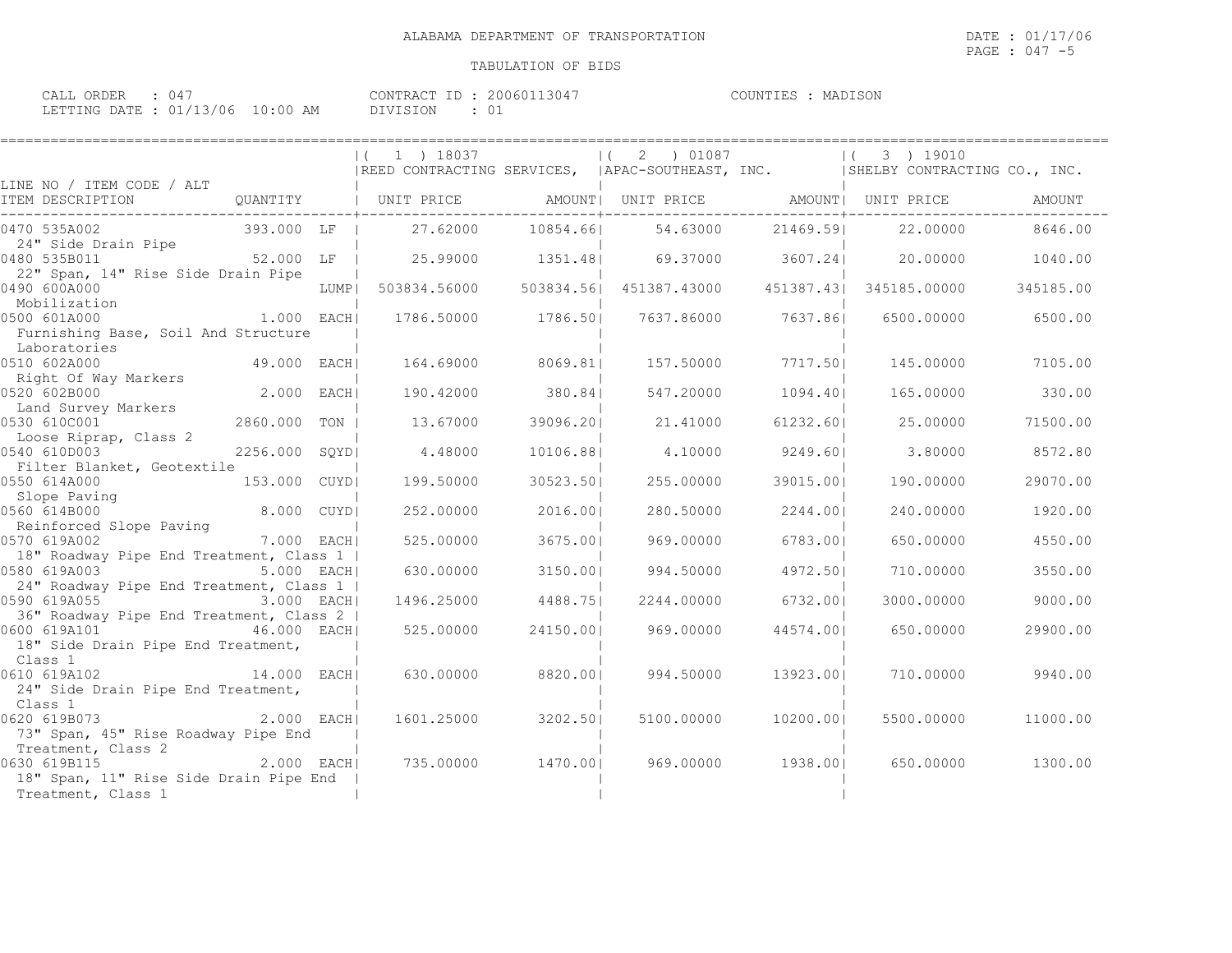| CALL ORDER : 047                 |  |          | CONTRACT ID: 20060113047 | COUNTIES : MADISON |  |
|----------------------------------|--|----------|--------------------------|--------------------|--|
| LETTING DATE : 01/13/06 10:00 AM |  | DIVISION |                          |                    |  |

|                                                                                |              | $(1)$ 18037<br>IREED CONTRACTING SERVICES, IAPAC-SOUTHEAST, INC. ISHELBY CONTRACTING CO., INC. |           | (2) 01087                             |           | $(3)$ 19010 |          |
|--------------------------------------------------------------------------------|--------------|------------------------------------------------------------------------------------------------|-----------|---------------------------------------|-----------|-------------|----------|
| LINE NO / ITEM CODE / ALT<br>ITEM DESCRIPTION                                  |              | QUANTITY   UNIT PRICE                                                                          |           | AMOUNT  UNIT PRICE AMOUNT  UNIT PRICE |           |             | AMOUNT   |
| 0640 619B116<br>22" Span, 14" Rise Side Drain Pipe End  <br>Treatment, Class 1 |              | 2.000 EACH  577.50000                                                                          | 1155.001  | 979.20000                             | 1958.401  | 675.00000   | 1350.00  |
| 0650 621A005<br>Junction Boxes, Type 1                                         | 18.000 EACH  | 1995.00000                                                                                     | 35910.001 | 1938.00000                            | 34884.001 | 1900.00000  | 34200.00 |
| 0660 621B005<br>Junction Box Units, Type 1                                     | 4.000 EACHI  | 525.00000                                                                                      | 2100.001  | 469.20000                             | 1876.801  | 500,00000   | 2000.00  |
| 0670 621C001<br>Inlets, Type B                                                 | 2.000 EACH   | 1680.00000                                                                                     | 3360.001  | 1224.00000                            | 2448.001  | 1600.00000  | 3200.00  |
| 0680 621C015<br>Inlets, Type S1 Or S3 (1 Wing)                                 | 1.000 EACH   | 1942.50000                                                                                     | 1942.501  | 2040.00000                            | 2040.001  | 1850.00000  | 1850.00  |
| 0690 621C031<br>Inlets, Type S3 (1 Wing)                                       | 1.000 EACH   | 1890,00000                                                                                     | 1890.001  | 2040.00000                            | 2040.001  | 1800,00000  | 1800.00  |
| 0700 621C033<br>Inlets, Type S3 (2 Wing)                                       | 2.000 EACH   | 2336.25000                                                                                     | 4672.501  | 2269.50000                            | 4539.001  | 2225,00000  | 4450.00  |
| 0710 621C109<br>Inlets, Type PD                                                | 11,000 EACHI | 3360,00000                                                                                     | 36960.001 | 3942,30000                            | 43365.301 | 3200,00000  | 35200.00 |
| 0720 621D015<br>Inlet Units, Type S1 Or S3                                     | $1.000$ EACH | 420.00000                                                                                      | 420.001   | 438.60000                             | 438.601   | 400,00000   | 400.00   |
| 0730 621D020<br>Inlet Units, Type S3                                           | 3.000 EACH   | 420,00000                                                                                      | 1260.001  | 438.60000                             | 1315.801  | 400,00000   | 1200.00  |
| 0740 621D109<br>Inlet Units, Type PD                                           | 5.000 EACH   | 525.00000                                                                                      | 2625.001  | 566.10000                             | 2830.501  | 500.00000   | 2500.00  |
| 0750 623B000<br>Concrete Curb, Type N                                          | 652.000 LF   | 12,60000                                                                                       | 8215.201  | 8.67000                               | 5652.84   | 12,00000    | 7824.00  |
| 0760 623B001<br>Concrete Curb, Type N Special                                  | 166.000 LF   | 36.75000                                                                                       | 6100.50   | 29.58000                              | 4910.281  | 35,00000    | 5810.00  |
| 0770 623C000<br>Combination Curb & Gutter, Type C                              | 1134.000 LF  | 10.50000                                                                                       | 11907.001 | 11,73000                              | 13301.821 | 10,00000    | 11340.00 |
| 0780 630A001<br>Steel Beam Guardrail, Class A, Type 2                          | 282.000 LF   | 25,20000                                                                                       | 7106.401  | 24.48000                              | 6903.361  | 24.00000    | 6768.00  |
| 0790 630C050<br>2.000 EACH<br>Guardrail End Anchor, Type 20 Series             |              | 2205,00000                                                                                     | 4410.001  | 2142.00000                            | 4284.001  | 2100.00000  | 4200.00  |
| 0800 641A612<br>6 Inch Ductile Iron Water Main Laid                            | 54.000 LF    | 72.78000                                                                                       | 3930.121  | 32.44000                              | 1751.761  | 24.39000    | 1317.06  |
| 0810 641A614<br>8 Inch Ductile Iron Water Main Laid                            | 1414.000 LF  | 26.43000                                                                                       | 37372.021 | 35.60000                              | 50338.401 | 29.45000    | 41642.30 |
| 0820 641A618<br>12 Inch Ductile Iron Water Main Laid                           | 456.000 LF   | 44.06000                                                                                       | 20091.36  | 45.19000                              | 20606.641 | 40.85000    | 18627.60 |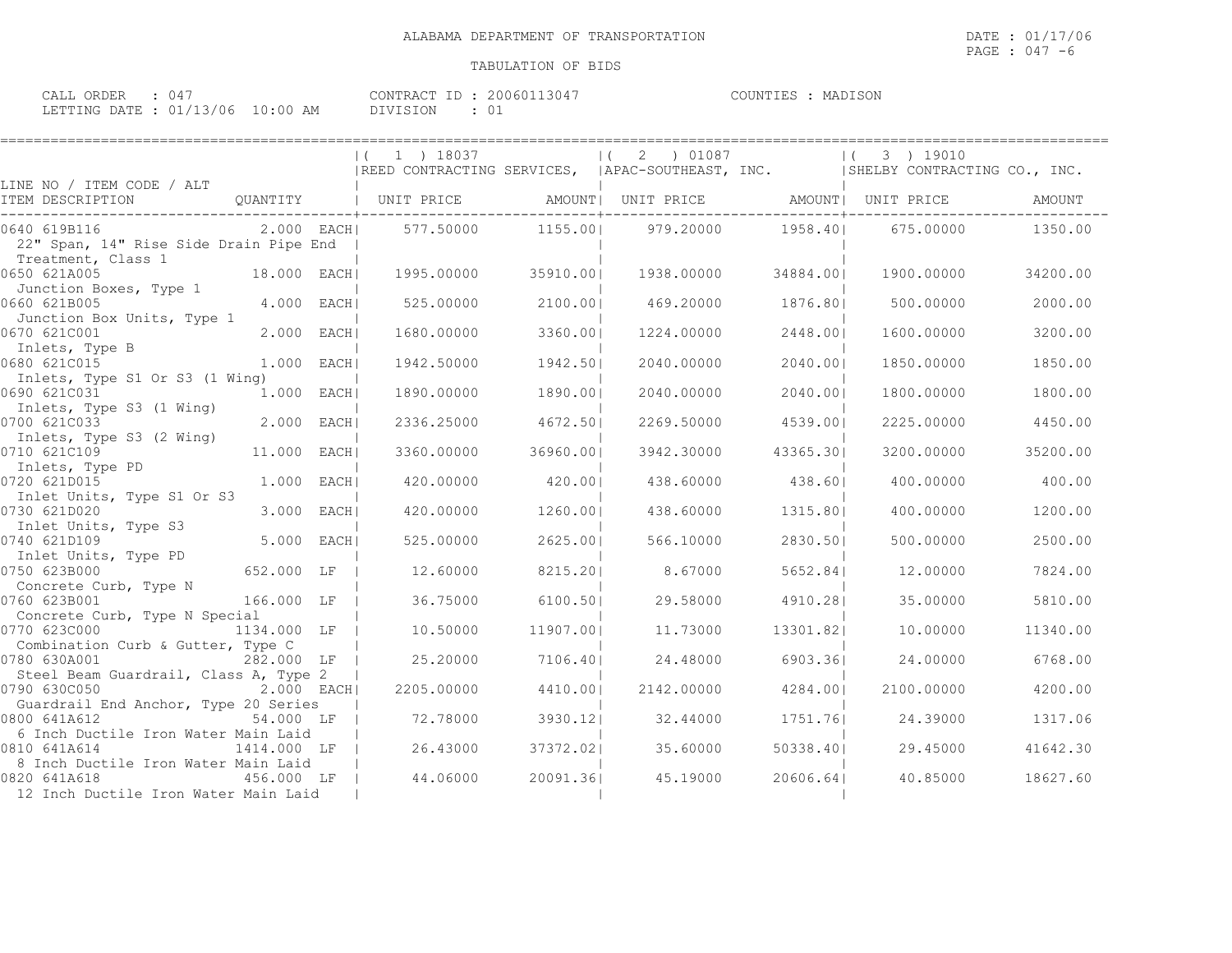====================================================================================================================================

## TABULATION OF BIDS

| CALL<br>ORDER             |            | CONTRACT ID | 20060113047 | MADISON<br>COUNTIES |
|---------------------------|------------|-------------|-------------|---------------------|
| LETTING DATE : $01/13/06$ | , 10:00 AM | DIVISION    | -01         |                     |

|                                                                                                                                                                    | $\begin{array}{lllllll}   & ( & 1 & ) & 18037 & &   & ( & 2 & ) & 01087 & &   & ( & 3 & ) & 19010 \\ \textcolor{red}{ \text{REED CONTRACTING SERVICES,} &   \text{APAC-SOUTHEAST, INC.} &   \text{SHELBY CONTRACTING CO., INC.} & \end{array}$ |                       |                                                   |                                |                             |                     |
|--------------------------------------------------------------------------------------------------------------------------------------------------------------------|------------------------------------------------------------------------------------------------------------------------------------------------------------------------------------------------------------------------------------------------|-----------------------|---------------------------------------------------|--------------------------------|-----------------------------|---------------------|
| LINE NO / ITEM CODE / ALT<br>ITEM DESCRIPTION                                                                                                                      |                                                                                                                                                                                                                                                |                       |                                                   |                                |                             | AMOUNT              |
| 0830 641A622         6100.000 LF      51.96000   316956.00     56.30000   343430.00     55.46000    338306.00<br>16 Inch Ductile Iron Water Main Laid 1            |                                                                                                                                                                                                                                                |                       |                                                   |                                |                             |                     |
| $220.000$ LF   96.08000 21137.60  100.37000 22081.40  84.26000 18537.20<br>0840 641A628                                                                            |                                                                                                                                                                                                                                                |                       |                                                   |                                |                             |                     |
| 24 Inch Ductile Iron Water Main Laid<br>120.000 LF   54.70000 6564.00  97.51000 11701.20  52.93000 6351.60<br>0850 641A688<br>12 Inch Ductile Iron Water Main Laid |                                                                                                                                                                                                                                                |                       |                                                   |                                |                             |                     |
| (Restrained Joint)<br>100.000 LF   145.58000 14558.00  171.97000<br>0860 641A698<br>24 Inch Ductile Iron Water Main Laid                                           |                                                                                                                                                                                                                                                |                       |                                                   | 17197.001                      | 118.06000                   | 11806.00            |
| (Restrained Joint)<br>$18506.000$ LB $\vert$ 6.14000 113626.84 $\vert$ 3.16000<br>0870 641C500                                                                     |                                                                                                                                                                                                                                                |                       |                                                   |                                | 58478.96 4.07000            | 75319.42            |
| Ductile Iron Fittings                                                                                                                                              |                                                                                                                                                                                                                                                |                       |                                                   |                                | 1841.40000                  | 27621.00            |
|                                                                                                                                                                    |                                                                                                                                                                                                                                                |                       | 659.99000 9899.85  524.59000 7868.85  699.60000   |                                |                             | 10494.00            |
| 6 Inch Gate Valve With Box<br>0900 641J518<br>8.000 EACH <br>8 Inch Gate Valve With Box                                                                            | 878.66000                                                                                                                                                                                                                                      |                       | 7029.28  783.46000 6267.68  957.00000             |                                |                             | 7656.00             |
| 0910 641J522<br>$4.000$ EACH<br>12 Inch Gate Valve With Box                                                                                                        | 1584.89000 6339.56                                                                                                                                                                                                                             |                       | 1359.97000 5439.88                                |                                | 1568.60000                  | 6274.40             |
| 0920 641K522<br>4.000 EACH <br>16 Inch Butterfly Valve With Box                                                                                                    | 4799.13000 19196.52                                                                                                                                                                                                                            |                       |                                                   | 3097.74000 12390.96            | 2720.30000                  | 10881.20            |
| 0930 641K528<br>$2.000$ EACH<br>24 Inch Butterfly Valve With Box                                                                                                   |                                                                                                                                                                                                                                                |                       | 8402.26000  16804.52   7252.10000                 | 14504.201                      | 5738.70000                  | 11477.40            |
| 0940 641L500<br>35.000 CUYDI<br>Concrete for Water Mains (Thrust Blocks                                                                                            |                                                                                                                                                                                                                                                |                       | $176.32000$ 6171.20  140.45000 4915.75  192.50000 |                                |                             | 6737.50             |
| 0950 641M512<br>30.000 EACH <br>6 Inch Retainer Gland                                                                                                              |                                                                                                                                                                                                                                                |                       | 32.16000 964.80 93.64000                          |                                | 2809.201 57.20000           | 1716.00             |
| 52.000 EACH <br>0960 641M514<br>8 Inch Retainer Gland                                                                                                              | 45.02000                                                                                                                                                                                                                                       | 2341.04               |                                                   |                                | 105.98000 5510.96 79.20000  | 4118.40             |
| 28.000 EACH <br>0970 641M518<br>12 Inch Retainer Gland<br>68.000 EACH <br>0980 641M522                                                                             | 101.65000<br>154.35000                                                                                                                                                                                                                         | 2846.201<br>10495.801 | 212.57000                                         | 148.31000 4152.68<br>14454.761 | 148.85000<br>225.50000      | 4167.80<br>15334.00 |
| 16 Inch Retainer Gland<br>10.000 EACHI<br>0990 641M528                                                                                                             | 340.86000 3408.60                                                                                                                                                                                                                              |                       |                                                   |                                | 356.18000 3561.80 441.10000 | 4411.00             |
| 24 Inch Retainer Gland<br>1000 641N520<br>3.000 EACH                                                                                                               | 709.00000 2127.001                                                                                                                                                                                                                             |                       |                                                   |                                | 284.38000 853.14  427.90000 | 1283.70             |
| 8 Inch x 6 Inch Anchor Tee<br>1010 641N560<br>12.000 EACH<br>16 Inch x 6 Inch Anchor Tee                                                                           |                                                                                                                                                                                                                                                | 1504.05000 18048.60   |                                                   | 877.10000 10525.201            | 1103.30000                  | 13239.60            |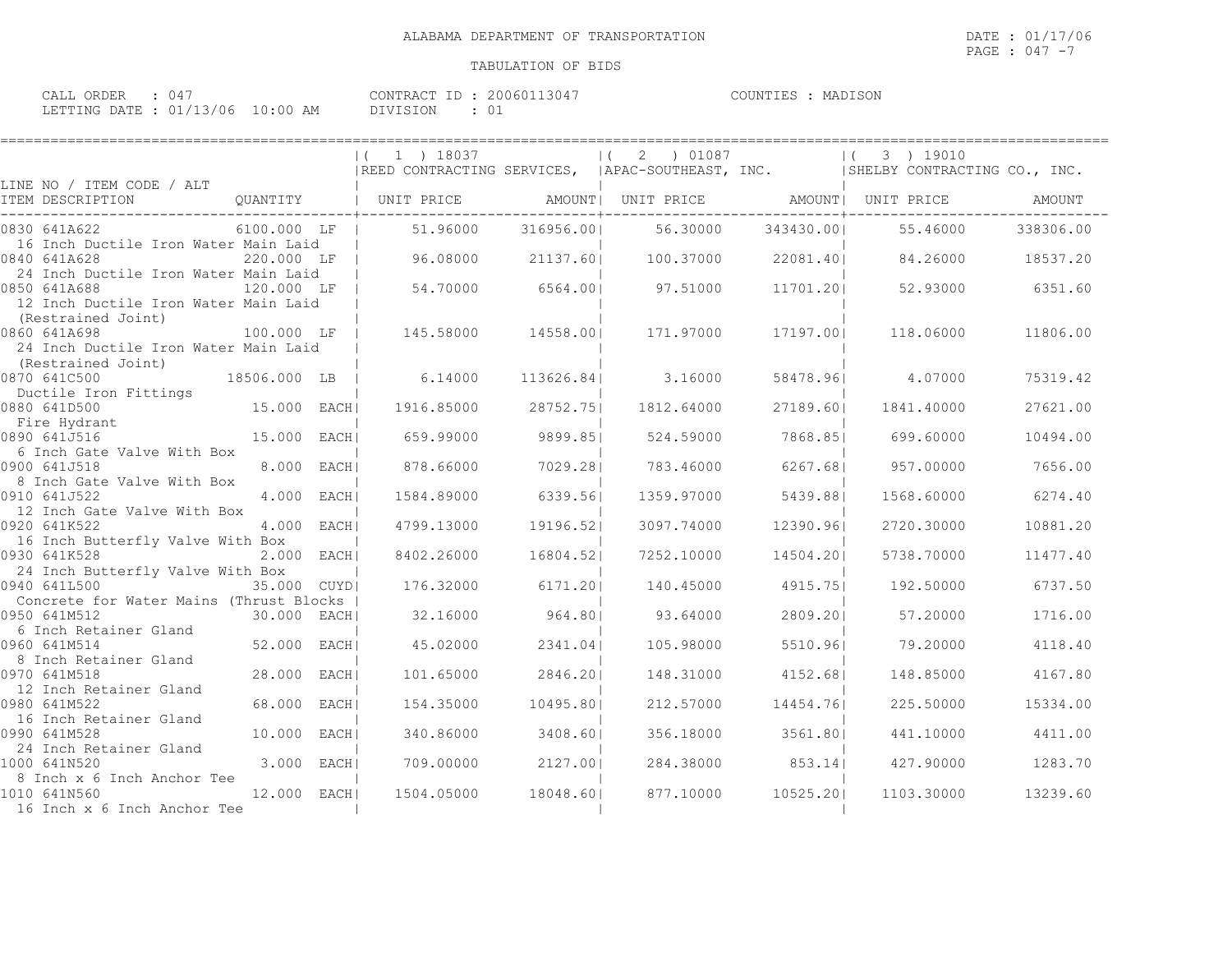| CALL ORDER : 047                 | CONTRACT ID: 20060113047 | COUNTIES : MADISON |  |
|----------------------------------|--------------------------|--------------------|--|
| LETTING DATE : 01/13/06 10:00 AM | DIVISION                 |                    |  |

|                                                                            |               | $(1)$ 1 $)$ 18037                                                            |           | (2) 01087                            |                    | $(3)$ 19010        |                     |
|----------------------------------------------------------------------------|---------------|------------------------------------------------------------------------------|-----------|--------------------------------------|--------------------|--------------------|---------------------|
|                                                                            |               | REED CONTRACTING SERVICES, APAC-SOUTHEAST, INC. ARELEY CONTRACTING CO., INC. |           |                                      |                    |                    |                     |
| LINE NO / ITEM CODE / ALT                                                  |               |                                                                              |           |                                      |                    |                    |                     |
|                                                                            |               |                                                                              |           |                                      |                    |                    |                     |
| 1020 6410596                                                               |               | 2.000 EACH  9335.77000 18671.54  11288.75000 22577.50                        |           |                                      |                    |                    | 7062.00000 14124.00 |
| 16 Inch x 16 Inch Tapping Valve And                                        |               |                                                                              |           |                                      |                    |                    |                     |
| Sleeve                                                                     |               |                                                                              |           |                                      |                    |                    |                     |
| 17.000 EACH<br>1030 641P520                                                |               |                                                                              |           | 366.05000 6222.85  149.33000 2538.61 |                    | 368.50000          | 6264.50             |
|                                                                            |               |                                                                              |           |                                      |                    |                    |                     |
| 1 Inch Service Tap (1994)<br>040 641Q510 (1994) 4.000 EACH<br>1040 6410510 |               | 269.38000 1077.52                                                            |           |                                      | 329.46000 1317.84  | 283.80000          | 1135.20             |
| 3/4 Inch Water Meter And Box Set                                           |               |                                                                              |           |                                      |                    |                    |                     |
| 1050 641R515                                                               | $1.000$ EACHI | 366.06000                                                                    | 366.06    |                                      | 410.35000 410.35   |                    | 192.50000 192.50    |
| 1 Inch Water Meter And Box Reset                                           |               |                                                                              |           |                                      |                    |                    |                     |
| 1060 645A510                                                               | 346.000 LF    | 48.90000 16919.40                                                            |           | 90.58000 31340.681                   |                    | 52.80000           | 18268.80            |
| 8 Inch Ductile Iron Sanitary Sewer<br>8 Inch Duccase<br>Gravity Pipe Laid  |               |                                                                              |           |                                      |                    |                    |                     |
|                                                                            |               |                                                                              |           |                                      |                    |                    |                     |
| 70.000 LF<br>1070 645A512                                                  |               | 99.84000                                                                     | 6988.80   |                                      | 105.88000 7411.60  |                    | 60.50000 4235.00    |
| 10 Inch Ductile Iron Sanitary Sewer                                        |               |                                                                              |           |                                      |                    |                    |                     |
| Gravity Pipe Laid                                                          |               |                                                                              |           |                                      |                    |                    |                     |
| 1080 645A520                                                               |               | 135.000 LF   143.18000 19329.30  156.47000                                   |           |                                      | 21123.451          | 102.30000          | 13810.50            |
| 18 Inch Ductile Iron Sanitary Sewer                                        |               |                                                                              |           |                                      |                    |                    |                     |
| Gravity Pipe Laid<br> <br> 1090 645H510 6.000 EACH<br> 100 645T500 646T500 |               |                                                                              |           |                                      |                    |                    |                     |
|                                                                            |               | 3215.40000                                                                   | 19292.401 |                                      | 1616.39000 9698.34 | 2310.00000         | 13860.00            |
|                                                                            |               |                                                                              |           |                                      |                    |                    |                     |
| 1100 645I500                                                               | 12.000 EACH   | 391.41000                                                                    | 4696.92   |                                      | 373.01000 4476.12  | 330.00000          | 3960.00             |
| 100 01010000<br>48 Inch Manhole Unit                                       |               |                                                                              |           |                                      |                    |                    |                     |
| 1110 645N500                                                               | $2.000$ EACH  | 2539.33000                                                                   | 5078.661  |                                      | 435.24000 870.48   | 1100.00000         | 2200.00             |
| Abandon Existing Manhole                                                   |               |                                                                              |           |                                      |                    |                    |                     |
| 100.000 LF<br>1120 649A545                                                 |               | 85.82000                                                                     | 8582.001  | 111.89000                            | 11189.001          | 58.03000           | 5803.00             |
| 16 Inch Steel Encasement Pipe, Type 1                                      |               |                                                                              |           |                                      |                    |                    |                     |
| Installation                                                               | 120.000 LF    |                                                                              | 10498.801 | 133.01000                            |                    |                    | 8434.80             |
| 1130 649A555                                                               |               | 87.49000                                                                     |           |                                      |                    | 15961.201 70.29000 |                     |
| 20 Inch Steel Encasement Pipe, Type 1<br>20 Inch Stee<br>Installment       |               |                                                                              |           |                                      |                    |                    |                     |
| 1140 649A565<br>71.000 LF                                                  |               | 205.18000                                                                    | 14567.781 | 242.45000                            | 17213.951          | 152.74000          | 10844.54            |
| 30 Inch Steel Encasement Pipe, Type 1                                      |               |                                                                              |           |                                      |                    |                    |                     |
| Installation                                                               |               |                                                                              |           |                                      |                    |                    |                     |
| 1150 649A570                                                               | 100.000 LF    | 168.47000 16847.001                                                          |           | 261.12000                            | 26112.001          | 151.97000          | 15197.00            |
| 36 Inch Steel Encasement Pipe, Type 1                                      |               |                                                                              |           |                                      |                    |                    |                     |
| Installation                                                               |               |                                                                              |           |                                      |                    |                    |                     |
| $60.000$ LF<br>1160 649A650                                                |               | 385.71000                                                                    | 23142.601 | 310.90000                            | 18654.001          | 169.24000          | 10154.40            |
| 18 Inch Steel Encasement Pipe, Type 2                                      |               |                                                                              |           |                                      |                    |                    |                     |
| Installation                                                               |               |                                                                              |           |                                      |                    |                    |                     |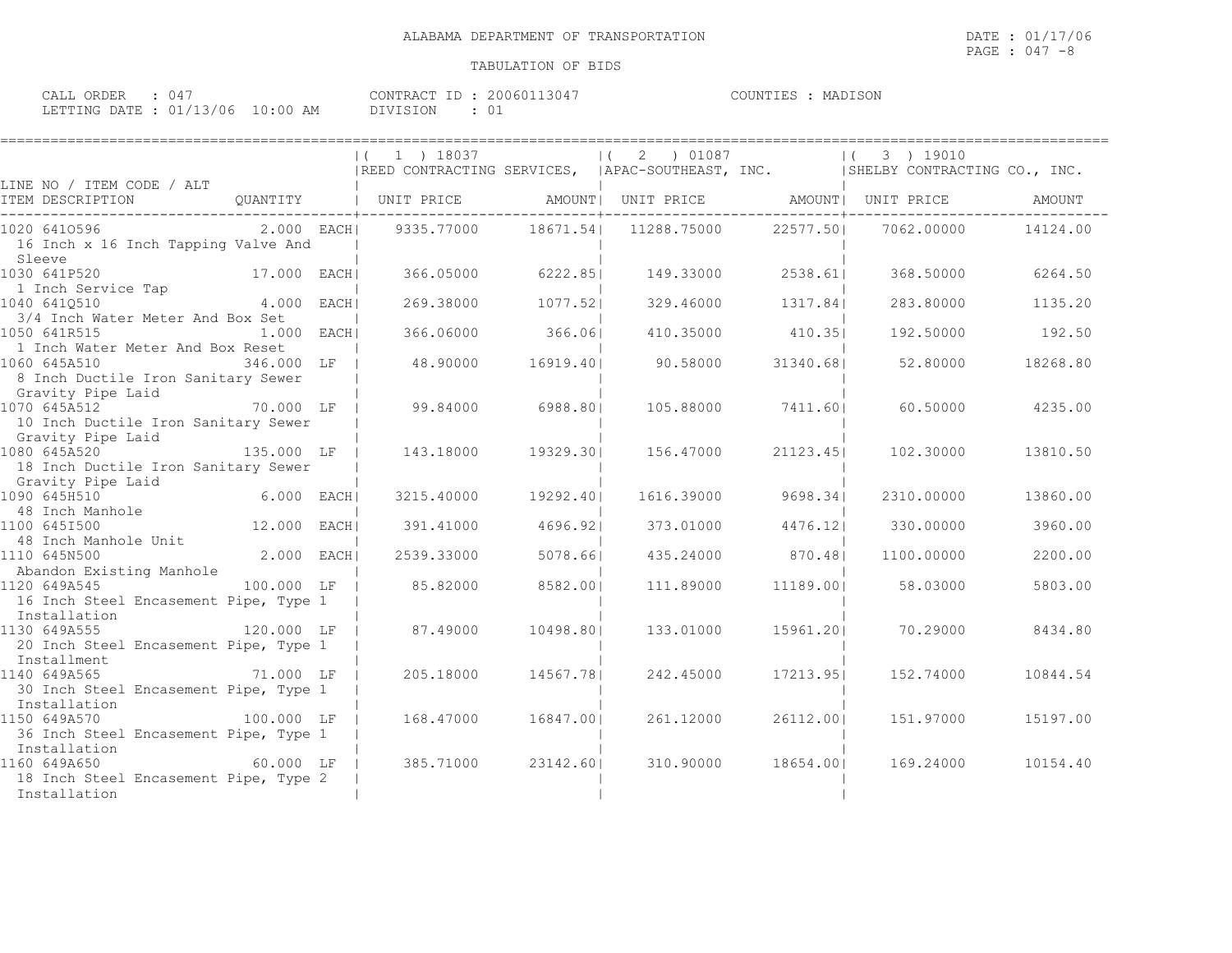| CALL ORDER : 047                 | CONTRACT ID: 20060113047 | COUNTIES : MADISON |  |
|----------------------------------|--------------------------|--------------------|--|
| LETTING DATE : 01/13/06 10:00 AM | DIVISION                 |                    |  |

|                                                      |             |             | 1 ) 18037<br>$\left  \right $<br>  REED CONTRACTING SERVICES, |           | ) 01087<br>2<br>  APAC-SOUTHEAST, INC. |            | 3 ) 19010<br>ISHELBY CONTRACTING CO., INC. |               |
|------------------------------------------------------|-------------|-------------|---------------------------------------------------------------|-----------|----------------------------------------|------------|--------------------------------------------|---------------|
| LINE NO / ITEM CODE / ALT<br>ITEM DESCRIPTION        | OUANTITY    |             | UNIT PRICE                                                    | AMOUNT    | UNIT PRICE                             | AMOUNT     | UNIT PRICE                                 | <b>AMOUNT</b> |
| 1170 650A000<br>Topsoil                              | 6392.000    | CUYD        | 5.31000                                                       | 33941.52  | 8.52000                                | 54459.84   | 11,50000                                   | 73508.00      |
| 1180 652A100<br>Seeding                              | 40.000      | ACRE        | 577.50000                                                     | 23100.001 | 649.09000                              | 25963.601  | 550.00000                                  | 22000.00      |
| 1190 652C000<br>Mowing                               | 80.000      | ACRE        | 78.75000                                                      | 6300.001  | 109.09000                              | 8727.201   | 75.00000                                   | 6000.00       |
| 1200 654A001<br>Solid Sodding (Bermuda)              | 27930.000   | SQYD        | 3.06000                                                       | 85465.801 | 3.93000                                | 109764.901 | 4.00000                                    | 111720.00     |
| 1210 656A010<br>Mulching                             | 40.000      | ACRE        | 577.50000                                                     | 23100.001 | 572.72000                              | 22908.801  | 550.00000                                  | 22000.00      |
| 1220 659A002<br>Erosion Control Netting, Class C1    | 1366.000    | SOYD        | 5.78000                                                       | 7895.481  | 8.45000                                | 11542.701  | 5.50000                                    | 7513.00       |
| 1230 665A000<br>Temporary Seeding                    | 44.000 ACRE |             | 472.50000                                                     | 20790.001 | 545.45000                              | 23999.801  | 450.00000                                  | 19800.00      |
| 1240 665B000<br>Temporary Mulching                   | 88.000      | ACRE        | 446.25000                                                     | 39270.001 | 545.45000                              | 47999.601  | 425.00000                                  | 37400.00      |
| 1250 665E000<br>Polyethylene                         | 2000.000    | SQYD        | 1,16000                                                       | 2320.001  | 1.95000                                | 3900.001   | 0.50000                                    | 1000.00       |
| 1260 665G000<br>Sand Bags                            | 50.000      | EACH I      | 9.42000                                                       | 471.001   | 3.19000                                | 159.501    | 7.00000                                    | 350.00        |
| 1270 665I000<br>Temporary Riprap, Class 2            | 360,000     | TON         | 17.94000                                                      | 6458.40   | 24.90000                               | 8964.001   | 26.00000                                   | 9360.00       |
| 1280 665J000<br>Silt Fence, Type A                   | 5852.000    | LF          | 3.14000                                                       | 18375.281 | 3.80000                                | 22237.601  | 3.00000                                    | 17556.00      |
| 1290 665K000<br>Drainage Sump Excavation             | 500,000     | <b>CUYD</b> | 5.66000                                                       | 2830.001  | 9.67000                                | 4835.001   | 7.00000                                    | 3500.00       |
| 1300 6650001                                         | 5852.000    | LF          | 0.73000                                                       | 4271.961  | 1.23000                                | 7197.961   | 1,00000                                    | 5852.00       |
| Silt Fence Removal<br>1310 6650000<br>12 Inch Wattle | 1040.000    | LF          | 7.12000                                                       | 7404.801  | 6.71000                                | 6978.401   | 5.00000                                    | 5200.00       |
| 1320 665Q001                                         | 580.000 LF  |             | 7.87000                                                       | 4564.601  | 9.07000                                | 5260.601   | 5.50000                                    | 3190.00       |
| 20 Inch Wattle<br>1330 666A001                       | 22,000      | ACRE        | 26.25000                                                      | 577.501   | 25.50000                               | 561.001    | 25.00000                                   | 550.00        |
| Pest Control Treatment<br>1340 672A000               | 33.000      | GAL         | 93.76000                                                      | 3094.081  | 87.21000                               | 2877.931   | 70,00000                                   | 2310.00       |
| Flocculant Liquid<br>1350 672B000                    | 220.000     | LB          | 19.89000                                                      | 4375.801  | 12.77000                               | 2809.401   | 12,00000                                   | 2640.00       |
| Flocculant Powder<br>1360 672C000<br>Flocculant Log  | 100.000     | EACH        | 123.62000                                                     | 12362.001 | 126.80000                              | 12680.001  | 115.00000                                  | 11500.00      |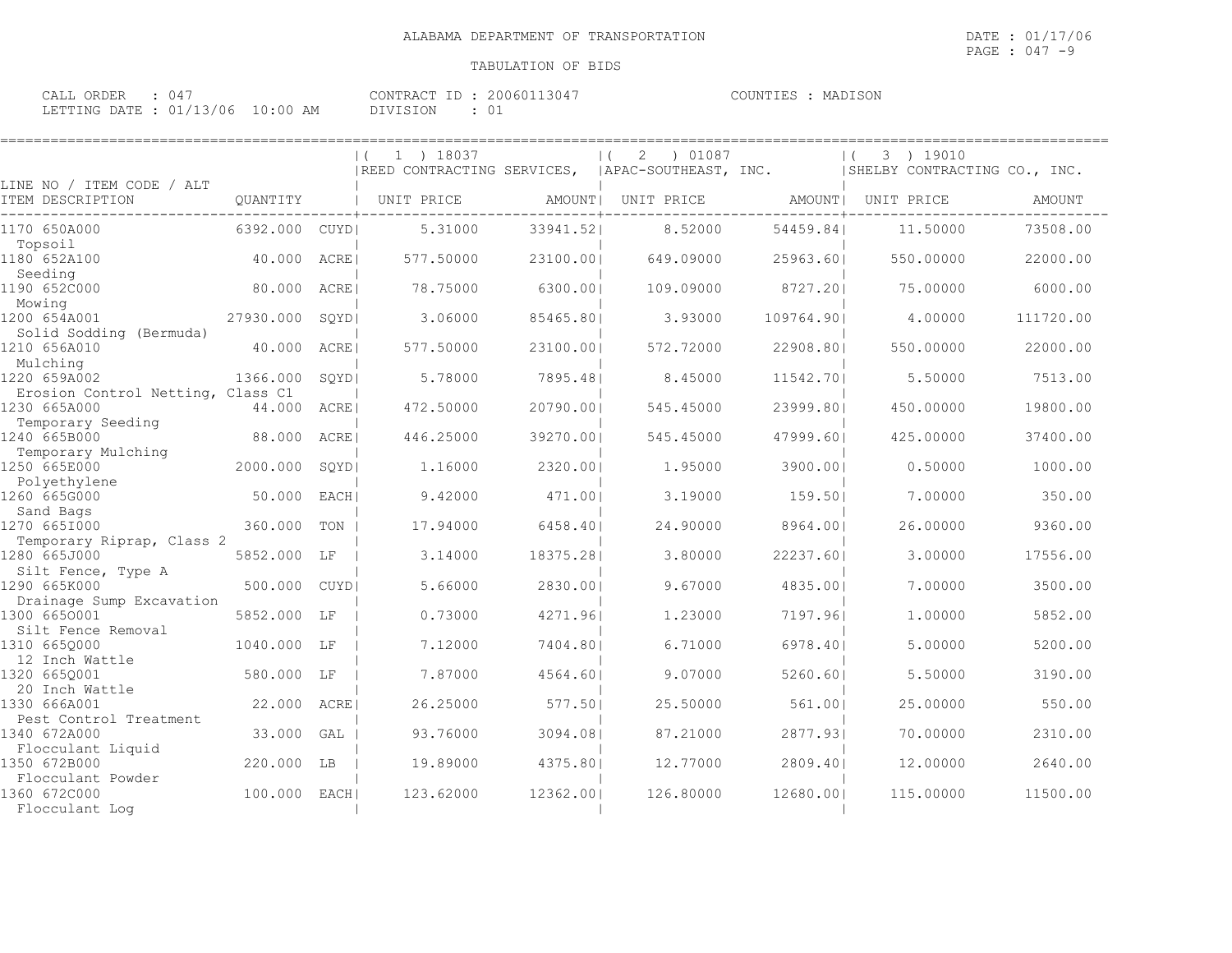| CALL ORDER                      |  |          | CONTRACT ID: 20060113047 | COUNTIES : MADISON |  |
|---------------------------------|--|----------|--------------------------|--------------------|--|
| LETTING DATE: 01/13/06 10:00 AM |  | DIVISION | 01                       |                    |  |

| =======================                                                                                                                         |                                                                                                |           |                |           |                        |           |
|-------------------------------------------------------------------------------------------------------------------------------------------------|------------------------------------------------------------------------------------------------|-----------|----------------|-----------|------------------------|-----------|
|                                                                                                                                                 | (1 1) 18037<br> REED CONTRACTING SERVICES,  APAC-SOUTHEAST, INC.  SHELBY CONTRACTING CO., INC. |           | (2) 01087      |           | 3 ) 19010<br>$\vert$ ( |           |
| LINE NO / ITEM CODE / ALT                                                                                                                       |                                                                                                |           |                |           |                        |           |
| QUANTITY   UNIT PRICE   AMOUNT  UNIT PRICE   AMOUNT  UNIT PRICE<br>ITEM DESCRIPTION                                                             |                                                                                                |           |                |           |                        | AMOUNT    |
| 1370 674A000 500.000 LF I                                                                                                                       | 2.18000                                                                                        | 1090.001  | 1.69000 845.00 |           | 4.00000                | 2000.00   |
| Construction Safety Fence<br>LUMP  <br>1380 680A000<br>380 680A000<br>Engineering Controls                                                      | 89449.27000                                                                                    | 89449.27  | 50157.28000    |           |                        | 165000.00 |
| 5.000 MILE<br>1390 701A028<br>Solid White, Class 2, Type A Traffic                                                                              | 1890.00000 9450.00                                                                             |           | 1836.00000     | 9180.001  | 1800.00000             | 9000.00   |
| Stripe (0.06" Thick) (6" Wide)<br>1400 701A041 4.000 MILE<br>Broken White, Class 2, Type A Traffic                                              | 1050.00000                                                                                     | 4200.001  | 1020,00000     | 4080.001  | 1000.00000             | 4000.00   |
| Stripe (0.09" Thick) (6" Wide)<br>1410 701A046<br>2.000 MILE <br>Broken Yellow, Class 2, Type A Traffic                                         | 1050.00000                                                                                     | 2100.001  | 1020.00000     | 2040.001  | 1000.00000             | 2000.00   |
| Stripe (0.09" Thick) (6" Wide)<br>1420 701A048 4.000 MILE<br>Solid Yellow, Class 2, Type A Traffic                                              | 2100.00000                                                                                     | 8400.001  | 2040.00000     | 8160.001  | 2000.00000             | 8000.00   |
| Stripe (0.09" Thick) (6" Wide)<br>3797.000 LF  <br>1430 701B009<br>Dotted Class 2, Type A Traffic Stripe                                        | 1.05000                                                                                        | 3986.85   | 1.02000        |           | 3872.941 1.00000       | 3797.00   |
| (0.09" Thick) (6" Wide)<br>1440 701C000<br>8.000 MILE<br>Broken Temporary Traffic Stripe                                                        | 682.50000                                                                                      | 5460.001  | 663,00000      | 5304.001  | 650,00000              | 5200.00   |
| 1450 701C001 8.000 MILE<br>Solid Temporary Traffic Stripe                                                                                       | 735.00000                                                                                      | 5880.001  | 714.00000      | 5712.00   | 700.00000              | 5600.00   |
| 1460 701D007<br>8.000 MILE!<br>Solid Traffic Stripe Removed (Paint)                                                                             | 2520.00000                                                                                     | 20160.001 | 2448.00000     | 19584.001 | 2400.00000             | 19200.00  |
| 1470 701D008<br>4.000 MILE<br>Solid Traffic Stripe Removed (Plastic)                                                                            | 2520.00000                                                                                     | 10080.001 | 2448.00000     | 9792.00   | 2400.00000             | 9600.00   |
| 1480 701D014 8.000 MILE                                                                                                                         | 2100.00000                                                                                     | 16800.001 | 2040.00000     | 16320.001 | 2000.00000             | 16000.00  |
| Broken Traffic Stripe Removed (Paint)<br>4.000 MILE<br>1490 701D015                                                                             | 2100.00000                                                                                     | 8400.001  | 2040.00000     | 8160.001  | 2000.00000             | 8000.00   |
| Broken Traffic Stripe Removed (Plastic)  <br>1500 703A002<br>5807.000 SOFT <br>Traffic Control Markings, Class 2, Type                          | 3.05000                                                                                        | 17711.351 | 2.96000        | 17188.721 | 2.90000                | 16840.30  |
| <b>A</b><br>1510 703B002<br>650.000 SOFT                                                                                                        | 3.68000                                                                                        | 2392.001  | 3.57000        | 2320.501  | 3.50000                | 2275.00   |
| Traffic Control Legends, Class 2, Type  <br>1520 703C000<br>140.000 SQFT <br>Removal Of Existing Traffic Control<br>Markings Or Legends (Paint) | 1.84000                                                                                        | 257.60    | 1,79000        | 250.60    | 1.75000                | 245.00    |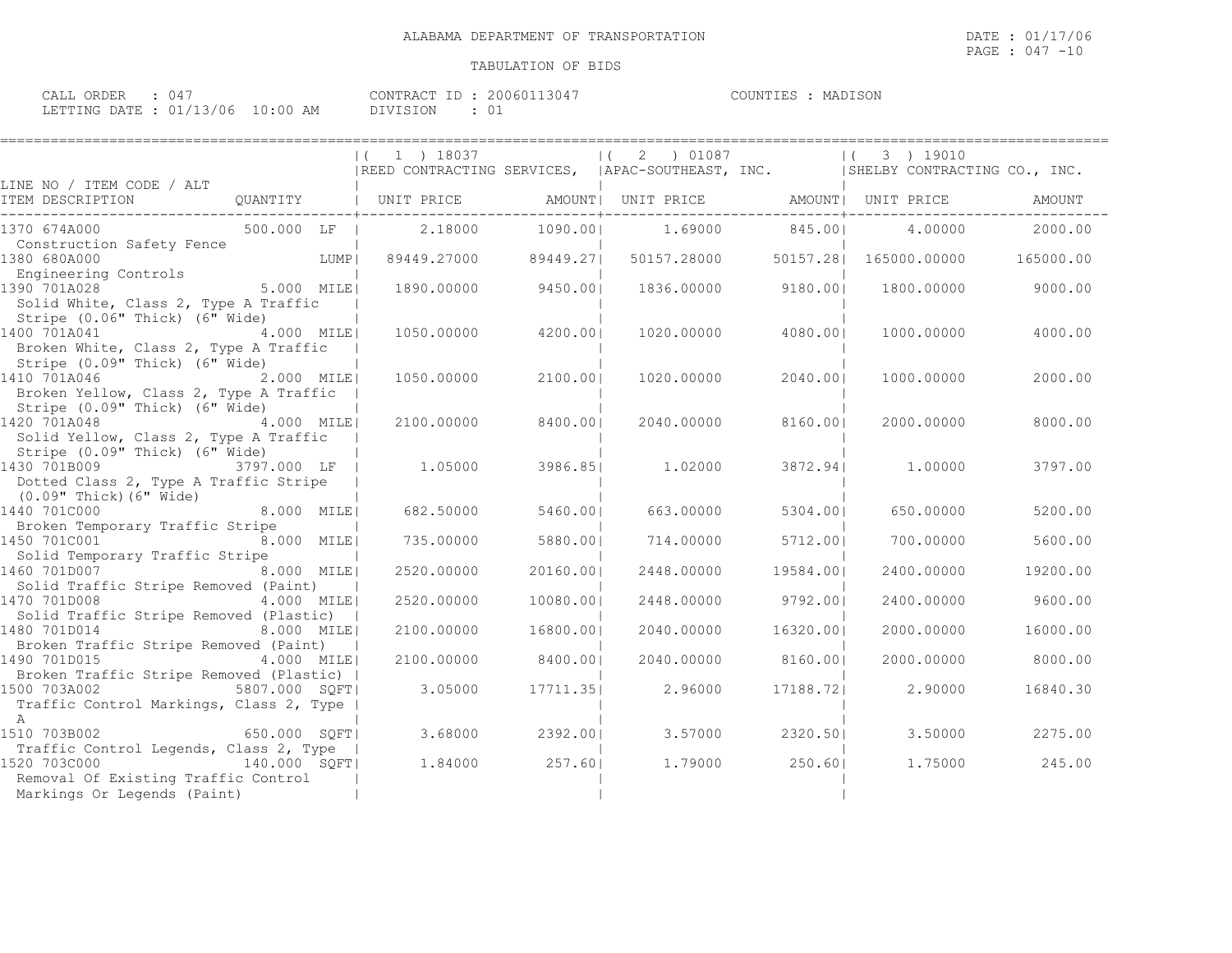====================================================================================================================================

| CALL ORDER                      |  |          | CONTRACT ID: 20060113047 | COUNTIES : MADISON |  |
|---------------------------------|--|----------|--------------------------|--------------------|--|
| LETTING DATE: 01/13/06 10:00 AM |  | DIVISION | 01                       |                    |  |

|                                                                                 | $ (1) 18037$ $ (2) 01087$<br> REED CONTRACTING SERVICES,  APAC-SOUTHEAST, INC.  SHELBY CONTRACTING CO., INC. |                  |                                 |                  | $(3)$ 19010 |         |
|---------------------------------------------------------------------------------|--------------------------------------------------------------------------------------------------------------|------------------|---------------------------------|------------------|-------------|---------|
| LINE NO / ITEM CODE / ALT                                                       |                                                                                                              |                  |                                 |                  |             |         |
|                                                                                 |                                                                                                              |                  |                                 |                  |             | AMOUNT  |
| $200.000$ $SQFT$ $1.84000$ $368.00$ $1.79000$ $358.00$<br>1530 703C001          |                                                                                                              |                  |                                 |                  | 1.75000     | 350.00  |
| Removal Of Existing Traffic Control<br>Markings Or Legends (Plastic)            |                                                                                                              |                  |                                 |                  |             |         |
| 140.000 SQFT <br>1540 703D001<br>Temporary Traffic Control Markings             |                                                                                                              |                  | $1.58000$ 221.20 1.53000 214.20 |                  | 1,50000     | 210.00  |
| 1550 705A030<br>235.000 EACH                                                    | 6.30000                                                                                                      | 1480.501         | 6.12000                         | 1438.201         | 6.00000     | 1410.00 |
| Pavement Markers, Class A-H, Type 2-C<br>1560 705A031<br>346.000 EACH           | 6.30000                                                                                                      | 2179.801         | 6.12000                         | 2117.52          | 6.00000     | 2076.00 |
| Pavement Markers, Class A-H, Type 1-A<br>1570 705A032<br>172.000 EACH           | 6.30000                                                                                                      | 1083.60          | 6.12000                         | 1052.64          | 6,00000     | 1032.00 |
| Pavement Markers, Class A-H, Type 1-B<br>1580 705A037 340.000 EACH              | 6.30000                                                                                                      | 2142.00          | 6.12000                         | 2080.801         | 6,00000     | 2040.00 |
| Pavement Markers, Class A-H, Type 2-D                                           |                                                                                                              |                  |                                 |                  |             |         |
| 1590 709A000<br>4.000 EACH                                                      |                                                                                                              | 119.37000 477.48 | 144.40000                       | 577.601          | 120.00000   | 480.00  |
| Milepost, Type A (1994)<br>600 710A115 (274.000 SQFT)<br>1600 710A115           |                                                                                                              | 15.48000 4241.52 | 18.72000                        | 5129.281         | 16.00000    | 4384.00 |
| Class 4, Aluminum Flat Sign Panels 0.<br>08" Thick Or Steel Flat Sign Panels 14 |                                                                                                              |                  |                                 |                  |             |         |
| Gauge (Type III Or Type IV Background)                                          |                                                                                                              |                  |                                 |                  |             |         |
| 1610 710A126<br>66.000 SOFT<br>Class 8, Aluminum Flat Sign Panels 0.            |                                                                                                              | 17.68000 1166.88 |                                 | 21.39000 1411.74 | 17.50000    | 1155.00 |
| 08" Thick Or Steel Flat Sign Panels 14                                          |                                                                                                              |                  |                                 |                  |             |         |
| Gauge (Type IX Background)                                                      |                                                                                                              |                  |                                 |                  |             |         |
| 1620 710A140 135.000 SQFT                                                       |                                                                                                              | 32.60000 4401.00 |                                 | 39.44000 5324.40 | 32.00000    | 4320.00 |
| Class 6, Aluminum Multiple Flat Sign<br>Panels 0.125" Thick Or Steel Multiple   |                                                                                                              |                  |                                 |                  |             |         |
| Flat Sign Panels 12 Gauge (Ty. III                                              |                                                                                                              |                  |                                 |                  |             |         |
| Background)                                                                     |                                                                                                              |                  |                                 |                  |             |         |
| 1630 710A141<br>144.000 SOFT                                                    |                                                                                                              | 38.76000 5581.44 | 46.88000                        | 6750.721         | 38.50000    | 5544.00 |
| Class 6, Aluminum Flat Sign Panels 0.                                           |                                                                                                              |                  |                                 |                  |             |         |
| 125" Thick Or Steel Flat Sign Panels 12                                         |                                                                                                              |                  |                                 |                  |             |         |
| Gauge (Type III Background)<br>1640 710B001 596.000 LF                          | 8.84000                                                                                                      | 5268.641         | 10.70000                        |                  | 8.25000     | 4917.00 |
| Roadway Sign Post (#3 "U" Channel                                               |                                                                                                              |                  |                                 | 6377.201         |             |         |
| Galvanized Steel)                                                               |                                                                                                              |                  |                                 |                  |             |         |
| 68.000 LF  <br>1650 710B006                                                     | 93.94000                                                                                                     | 6387.921         | 113.65000                       | 7728.201         | 95.00000    | 6460.00 |
| Roadway Sign Post (S4 x 7.7 Steel Beam)                                         |                                                                                                              |                  |                                 |                  |             |         |
| 1660 726A000<br>100.000 LF                                                      | 34.01000                                                                                                     | 3401.001         | 20,40000                        | 2040.001         | 75.00000    | 7500.00 |
| Portable Concrete Safety Barriers, Type                                         |                                                                                                              |                  |                                 |                  |             |         |
| 6                                                                               |                                                                                                              |                  |                                 |                  |             |         |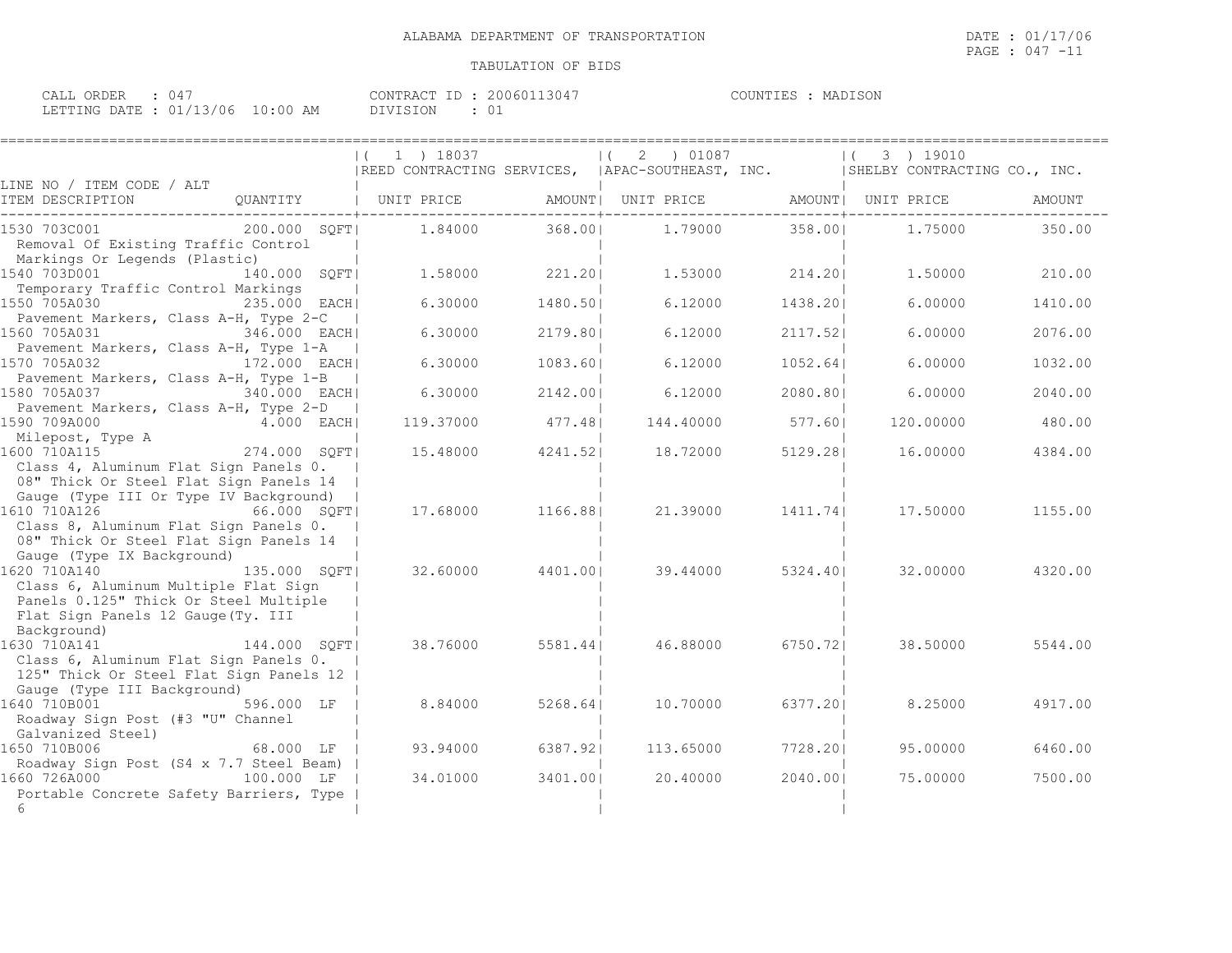| CALL ORDER : 047                 | CONTRACT ID: 20060113047 | COUNTIES : MADISON |  |
|----------------------------------|--------------------------|--------------------|--|
| LETTING DATE : 01/13/06 10:00 AM | DIVISION                 |                    |  |

|                                                                                                                                                            | 1 ) 18037<br> REED CONTRACTING SERVICES,  APAC-SOUTHEAST, INC.  SHELBY CONTRACTING CO., INC. |                                   | 2 ) 01087<br>$\Box$                   |           | 3 ) 19010<br>$\left  \right $ |          |
|------------------------------------------------------------------------------------------------------------------------------------------------------------|----------------------------------------------------------------------------------------------|-----------------------------------|---------------------------------------|-----------|-------------------------------|----------|
| LINE NO / ITEM CODE / ALT<br>ITEM DESCRIPTION<br>QUANTITY   UNIT PRICE                                                                                     |                                                                                              | . _ _ _ _ _ _ _ _ _ _ _ _ _ _ _ _ | AMOUNT  UNIT PRICE AMOUNT  UNIT PRICE |           |                               | AMOUNT   |
| $20.000$ LF  <br>1670 726A001<br>Portable Concrete Safety Barriers, Type  <br>$6 - A$                                                                      |                                                                                              | 1.19000 23.80                     | 107.10000                             | 2142.001  | 50,00000                      | 1000.00  |
| 2.000 EACH<br>1680 726D021<br>Portable Impact Attenuator Assembly<br>(Bi-directional, TL-2)                                                                | $1.19000$ 2.38                                                                               |                                   | 8313.65000                            | 16627.301 | 7000.00000                    | 14000.00 |
| 1690 730A000<br>LUMP  <br>Removal Of Existing Traffic Control<br>Unit ( SR 53 @ Stringfield / Dan Tibbs<br>Rd.)                                            | 1674.48000                                                                                   | 1674.481                          | 3570.00000                            | 3570.00   | 1500.00000                    | 1500.00  |
| 1700 730A001<br>LUMP  <br>Removal Of Existing Traffic Control<br>Unit (SR 53 @ Blake Bottom Rd.)                                                           | 1674.48000                                                                                   | 1674.481                          | 1020.00000                            | 1020.001  | 1500.00000                    | 1500.00  |
| 1710 730A002<br>LUMP  <br>Removal Of Existing Traffic Control<br>Unit (SR 53 @ SR 255)                                                                     | 1674.48000                                                                                   | 1674.481                          | 4080.00000                            | 4080.001  | 1500.00000                    | 1500.00  |
| 1720 730A012<br>LUMP  <br>Removal Of Existing Traffic Control<br>Unit (Partial) ( SR 53 @ Nick Fitcheard<br>Rd.)                                           | 1674.48000                                                                                   | 1674.481                          | 5304.00000                            | 5304.001  | 1500.00000                    | 1500.00  |
| 1730 730C000<br>LUMP  <br>Furnishing And Installing Traffic<br>Control Unit ( (SR 53 @ Stringfield /<br>Dan Tibbs Rd.)                                     | 3907.10000                                                                                   | 3907.101                          | 6936.00000                            | 6936.001  | 3500.00000                    | 3500.00  |
| 1740 730C001<br>LUMP  <br>Furnishing And Installing Traffic<br>Control Unit ( (SR 53 @ Nick Fitcheard<br>$Rd.$ )                                           | 3907.10000                                                                                   | 3907.101                          | 6936.00000                            | 6936.001  | 3500.00000                    | 3500.00  |
| 1750 730C002<br>LUMP  <br>Furnishing And Installing Traffic<br>Control Unit ( (SR 53 @ SR 255)                                                             | 3907.10000                                                                                   | 3907.101                          | 7344.00000                            | 7344.001  | 3500.00000                    | 3500.00  |
| 1760 730E000<br>$9.000$ EACH                                                                                                                               | 2902.42000                                                                                   | 26121.781                         | 1479.00000                            | 13311.001 | 2600.00000                    | 23400.00 |
| Metal Traffic Signal Pole Foundation<br>1770 730F000<br>2.000 EACH <br>Metal Traffic Signal Pole With 50 Ft.<br>Mastarm Assembly<br>TAN 730F001 3.000 EACH | 5524.37000                                                                                   | 11048.741                         | 8670.00000                            | 17340.001 | 7918.00000                    | 15836.00 |
| 1780 730F001<br>Metal Traffic Signal Pole With 45 Ft.<br>Mastarm Assembly                                                                                  | 5524.37000                                                                                   | 16573.11                          | 9792.00000                            | 29376.001 | 7918.00000                    | 23754.00 |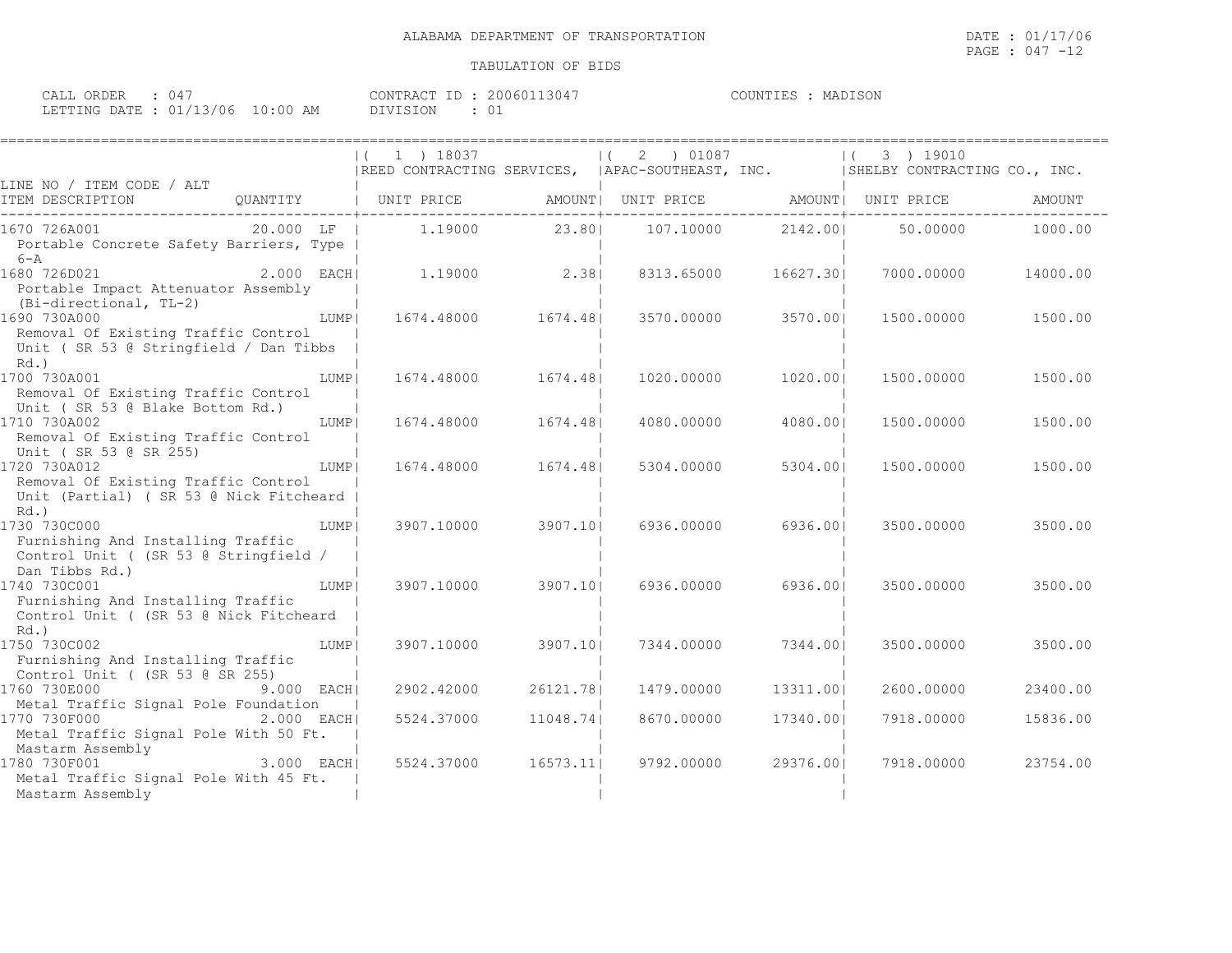| CALL ORDER : 047                 |  |          | CONTRACT ID: 20060113047 | COUNTIES : MADISON |  |
|----------------------------------|--|----------|--------------------------|--------------------|--|
| LETTING DATE : 01/13/06 10:00 AM |  | DIVISION |                          |                    |  |

|                                                                                                               |               |        | 1 ) 18037<br> REED CONTRACTING SERVICES,  APAC-SOUTHEAST, INC.  SHELBY CONTRACTING CO., INC. |           | 2 ) 01087                                            |           | 3 ) 19010   |          |
|---------------------------------------------------------------------------------------------------------------|---------------|--------|----------------------------------------------------------------------------------------------|-----------|------------------------------------------------------|-----------|-------------|----------|
| LINE NO / ITEM CODE / ALT<br>ITEM DESCRIPTION                                                                 | OUANTITY      |        | UNIT PRICE                                                                                   |           | AMOUNT  UNIT PRICE               AMOUNT   UNIT PRICE |           |             | AMOUNT   |
| 1790 730F002<br>Metal Traffic Signal Pole With 40 Ft.<br>Mastarm Assembly                                     | $1.000$ EACH  |        | 5524.37000                                                                                   | 5524.371  | 6630.00000                                           | 6630.001  | 7918.00000  | 7918.00  |
| 1800 730F003<br>1.000 EACH<br>Metal Traffic Signal Pole With 30 Ft.<br>Mastarm Assembly                       |               |        | 5524.37000                                                                                   | 5524.371  | 5610.00000                                           | 5610.001  | 7918.00000  | 7918.00  |
| 1810 730F004<br>Metal Traffic Signal Pole With 25 Ft.<br>Mastarm Assembly                                     | 1.000 EACHI   |        | 5524.37000                                                                                   | 5524.371  | 5304.00000                                           | 5304.00   | 7918.00000  | 7918.00  |
| 1820 730G001<br>Metal Traffic Signal Strain Pole                                                              | $2.000$ EACH  |        | 5023.42000                                                                                   | 10046.84  | 7242.00000                                           | 14484.001 | 4600.00000  | 9200.00  |
| 1830 730H001<br>Loop Wire                                                                                     | 1430.000 LF   |        | 2.79000                                                                                      | 3989.701  | 2,50000                                              | 3575.00   | 2.50000     | 3575.00  |
| $2425.000$ LF<br>1840 7301001<br>Loop Detector Lead-In-Cable                                                  |               |        | 1,11000                                                                                      | 2691.751  | 2,50000                                              | 6062.501  | 1,00000     | 2425.00  |
| 1850 730J010                                                                                                  | $6.000$ EACH  |        | 167.44000                                                                                    | 1004.64   | 216.24000                                            | 1297.441  | 150.00000   | 900.00   |
| Vehicle Loop Detector<br>1860 730K000                                                                         | 18.000 EACH   |        | 167.44000                                                                                    | 3013.921  | 219,30000                                            | 3947.401  | 150.00000   | 2700.00  |
| Traffic Signal Junction Box<br>1870 730L003                                                                   | 50.000 LF     |        | 4.19000                                                                                      | 209.501   | 1,89000                                              | 94.50     | 3.75000     | 187.50   |
| 1", Non-Metallic, Conduit<br>1880 730L005<br>2", Non-Metallic, Conduit                                        | 1640.000 LF   |        | 4.35000                                                                                      | 7134.001  | 4,04000                                              | 6625.601  | 3.90000     | 6396.00  |
| 1890 730L007                                                                                                  | 100.000 LF    |        | 4.53000                                                                                      | 453.001   | 6.63000                                              | 663.001   | 4.05000     | 405.00   |
| 3", Non-Metallic, Conduit<br>1900 730N000                                                                     | 9.000 EACH    |        | 893.06000                                                                                    | 8037.541  | 423.30000                                            | 3809.701  | 800,00000   | 7200.00  |
| Luminaire Extension Assembly, 12 FT<br>1910 730P022<br>Vehicular Signal Head, 12 Inch, 3<br>Section, Type LED | 12.000 EACH   |        | 558.16000                                                                                    | 6697.921  | 673.20000                                            | 8078.401  | 500,00000   | 6000.00  |
| 1920 730P024<br>Vehicular Signal Head, 12 Inch, 5<br>Section, Type LED                                        | 4.000 EACH    |        | 1004.68000                                                                                   | 4018.721  | 1095.48000                                           | 4381.921  | 900,00000   | 3600.00  |
| 1930 730R052<br>Controller Assembly, 170, 8 Phase                                                             | $2.000$ EACHI |        | 8930.53000                                                                                   | 17861.061 | 9799.14000                                           | 19598.281 | 8000,00000  | 16000.00 |
| 1940 730T000<br>2.000 EACH<br>Wood Pole                                                                       |               |        | 502.34000                                                                                    | 1004.68   | 663.00000                                            | 1326.00   | 450.00000   | 900.00   |
| 1950 730U007<br>Furnishing And Installing Video<br>Detection System (SR 53 @<br>Stringfield/Dan Tibbs Road)   |               | LUMP I | 11163.16000 11163.16                                                                         |           | 20556.06000                                          | 20556.061 | 10000.00000 | 10000.00 |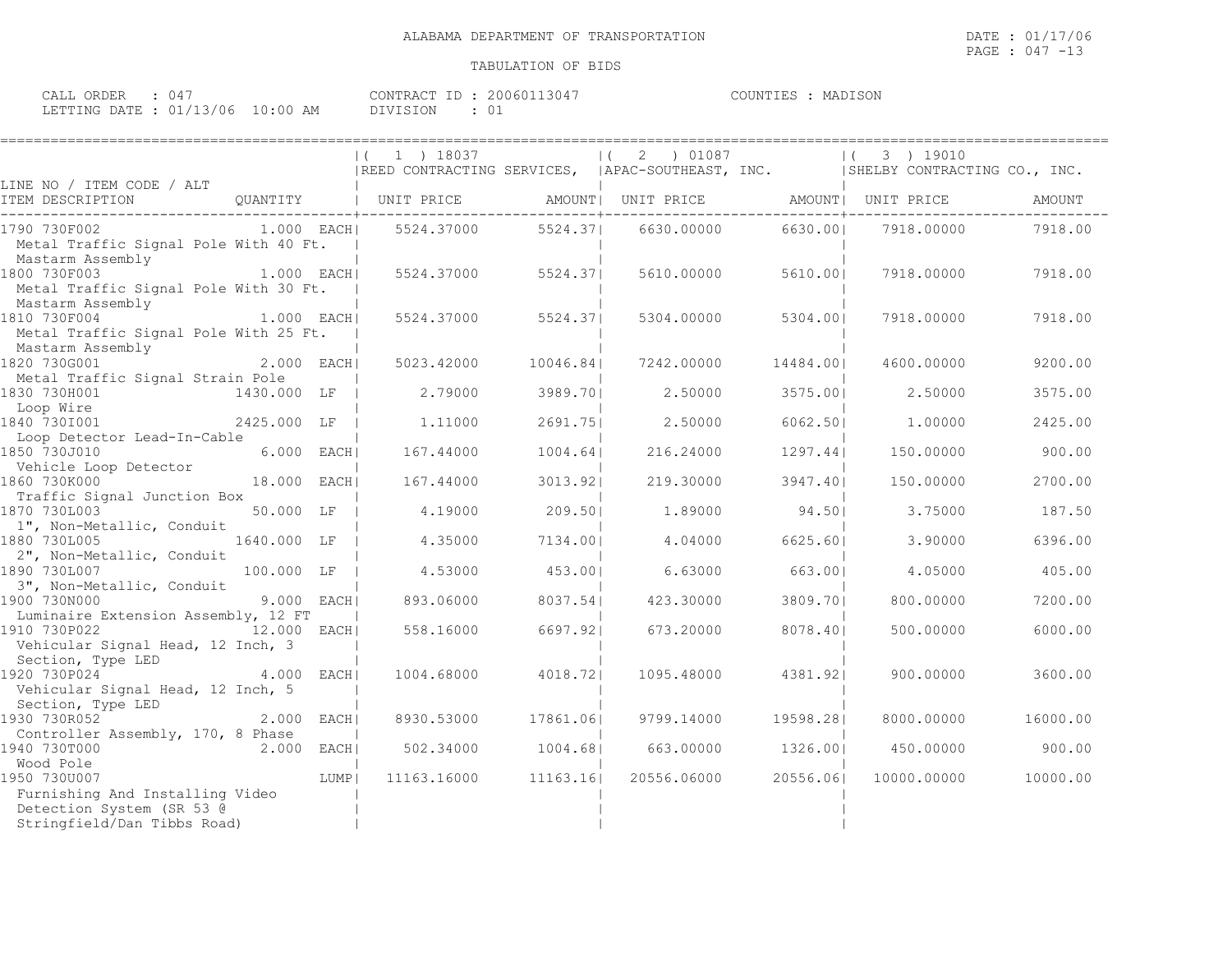| ORDER<br>CALL (<br>4 (ن      |                     | , 3047<br>$ -$<br>CONTRACT<br>200601 | MADISON<br>COUNTIES |
|------------------------------|---------------------|--------------------------------------|---------------------|
| : 01/13/06<br>LETTING DATE · | $10 \cdot 00$<br>AM | ר ⊃־<br>1 V / 1                      |                     |

|                                                                                                         |              |        | $(1)$ 1 $)$ 18037 |                      | (2) 01087                         |                 | 3 ) 19010<br> REED CONTRACTING SERVICES,  APAC-SOUTHEAST, INC.   SHELBY CONTRACTING CO., INC. |                |
|---------------------------------------------------------------------------------------------------------|--------------|--------|-------------------|----------------------|-----------------------------------|-----------------|-----------------------------------------------------------------------------------------------|----------------|
| LINE NO / ITEM CODE / ALT<br>ITEM DESCRIPTION                                                           | QUANTITY     |        |                   |                      |                                   | ------------+-- | UNIT PRICE   AMOUNT  UNIT PRICE   AMOUNT  UNIT PRICE                                          | AMOUNT         |
| 1960 730U008<br>Furnishing And Installing Video<br>Detection System (SR 53 @ Nick                       |              | LUMP   |                   | 11163.16000 11163.16 | 20556.06000                       | 20556.061       | 10000.00000                                                                                   | 10000.00       |
| Fitcheard Road)<br>1970 730U009<br>Furnishing And Installing Video<br>Detection System (SR 53 @ SR 255) |              | LUMP   | 11163.16000       | 11163.16             | 20556.06000                       | 20556.061       | 10000.00000                                                                                   | 10000.00       |
| 1980 740B000<br>Construction Signs                                                                      | 1002.000     | SOFT   | 11,04000          | 11062.081            | 9,20000                           | 9218.401        | 8.75000                                                                                       | 8767.50        |
| 1990 740D000<br>Channelizing Drums                                                                      | 992.000      | EACH I | 37.30000          | 37001.60             | 41,88000                          | 41544.961       | 60,00000                                                                                      | 59520.00       |
| 2000 740E000<br>Cones (36 Inches High)                                                                  | 50.000 EACH  |        | 17.87000          | 893.501              | 0.01000                           | 0.501           | 13,10000                                                                                      | 655.00         |
| 2010 740F002<br>Barricades, Type III                                                                    | 24.000 EACHI |        | 244.39000         | 5865.361             | 274.36000                         | 6584.641        | 230.00000                                                                                     | 5520.00        |
| 2020 7401005<br>Warning Lights, Type B (Detachable Head                                                 | 24.000       | EACH   | 779.20000         | 18700.801            | 103.97000                         | 2495.281        | 766.25000                                                                                     | 18390.00       |
| 2030 740M001<br>50.000 EACH<br>Ballast For Cone                                                         |              |        | 11.91000          | 595.501              | 0.01000                           | 0.501           | 0.00000                                                                                       | 0.00           |
| 2.000 EACH<br>2040 741C010<br>Portable Sequential Arrow And Chevron<br>Sign Unit                        |              |        | 1191.00000        | 2382.001             | 668.52000                         | 1337.041        | 4200.00000                                                                                    | 8400.00        |
| 2050 742A001<br>Portable Changeable Message Sign, Type                                                  | $2.000$ EACH |        | 1786.50000        | 3573.001             | 668.52000                         | 1337.04         | 6500.00000                                                                                    | 13000.00       |
| 2060 756A022<br>4" Electrical Conduit, 1 Line, Type 5<br>Installation                                   | 403.000 LF   |        | 36.75000          | 14810.251            | 29.07000                          | 11715.211       | 21,00000                                                                                      | 8463.00        |
| 2070 756A023<br>5" Electrical Conduit, 1 Line, Type 5<br>Installation                                   | 35.000 LF    |        | 42.00000          | 1470.001             | 34.68000                          | 1213.801        | 38.50000                                                                                      | 1347.50        |
| 2080 998A000<br>Construction Fuel (Maximum Bid Limited<br>To $$450,000.00)$                             |              | LUMP I | 0.01000           | 0.011                | 0.00000                           | 0.001           | 365000.00000                                                                                  | 365000.00      |
| 2090 999 000<br>1500.000 HOUR <br>Trainee Hours At 80 Cents Per Hour                                    |              |        |                   | $0.80000$ 1200.001   |                                   |                 | $0.80000$ $1200.00$ $0.80000$ $1200.00$                                                       |                |
| SECTION TOTALS                                                                                          |              |        |                   |                      | $$ 4,924,152.48$ $$ 5,735,494.92$ |                 |                                                                                               | \$6,073,751.08 |
| CONTRACT TOTALS                                                                                         |              |        |                   | \$4,924,152.48]      |                                   | \$5,735,494.92] |                                                                                               | \$6,073,751.08 |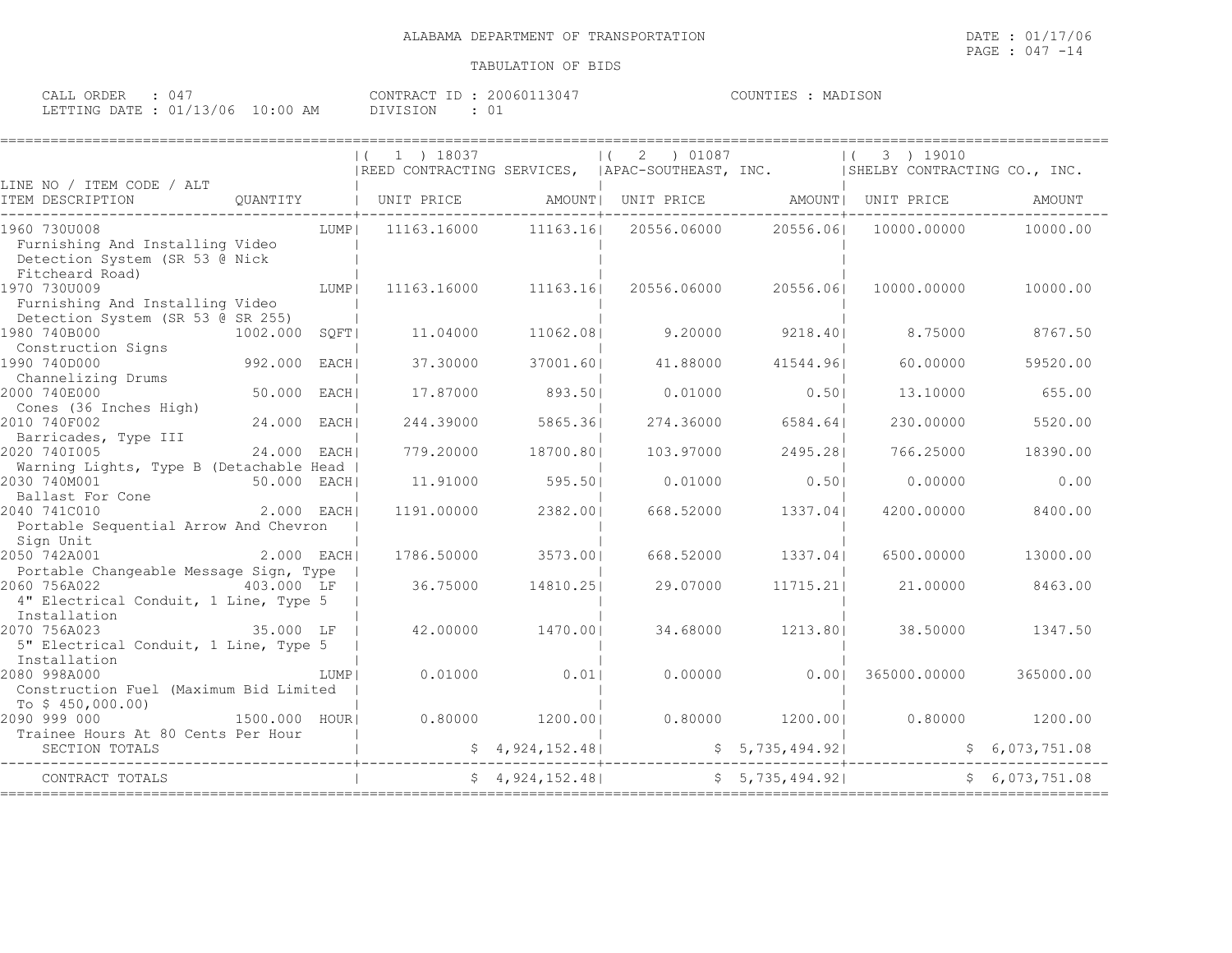## PAGE : 048 -1

|      | : 048<br>CALL ORDER                        | LETTING DATE : 01/13/06 10:00 AM                                                           | CONTRACT ID : 20060113048<br>DIVISION<br>$\cdot$ 03                                                                                                    |              |                  | COUNTIES : JEFFERSON                   |                                     |
|------|--------------------------------------------|--------------------------------------------------------------------------------------------|--------------------------------------------------------------------------------------------------------------------------------------------------------|--------------|------------------|----------------------------------------|-------------------------------------|
|      | CONTRACT DESCRIPTION :<br>Length 1.967 mi. |                                                                                            | CONTRACT TIME :<br>-90<br>for constructing the Planing, Resurfacing and Traffic Stripe<br>on CR-10 (Chalkville Road) from CR-30 to I-59 in Trussville. | Working Days | (available days) | PROJECT(S) : STPAA-7256(601)           |                                     |
| RANK | VENDOR NO./NAME                            |                                                                                            |                                                                                                                                                        |              |                  | TOTAL<br><b>BID</b>                    | % OVER<br>LOW BID                   |
|      | 04013<br>01087<br>07002                    | DUNN CONSTRUCTION COMPANY, INC.<br>APAC-SOUTHEAST, INC.<br>GOOD HOPE CONTRACTING CO., INC. |                                                                                                                                                        |              |                  | 535,181.50<br>593,034.90<br>608,521.26 | 100.0000%<br>110.8101%<br>113.7037% |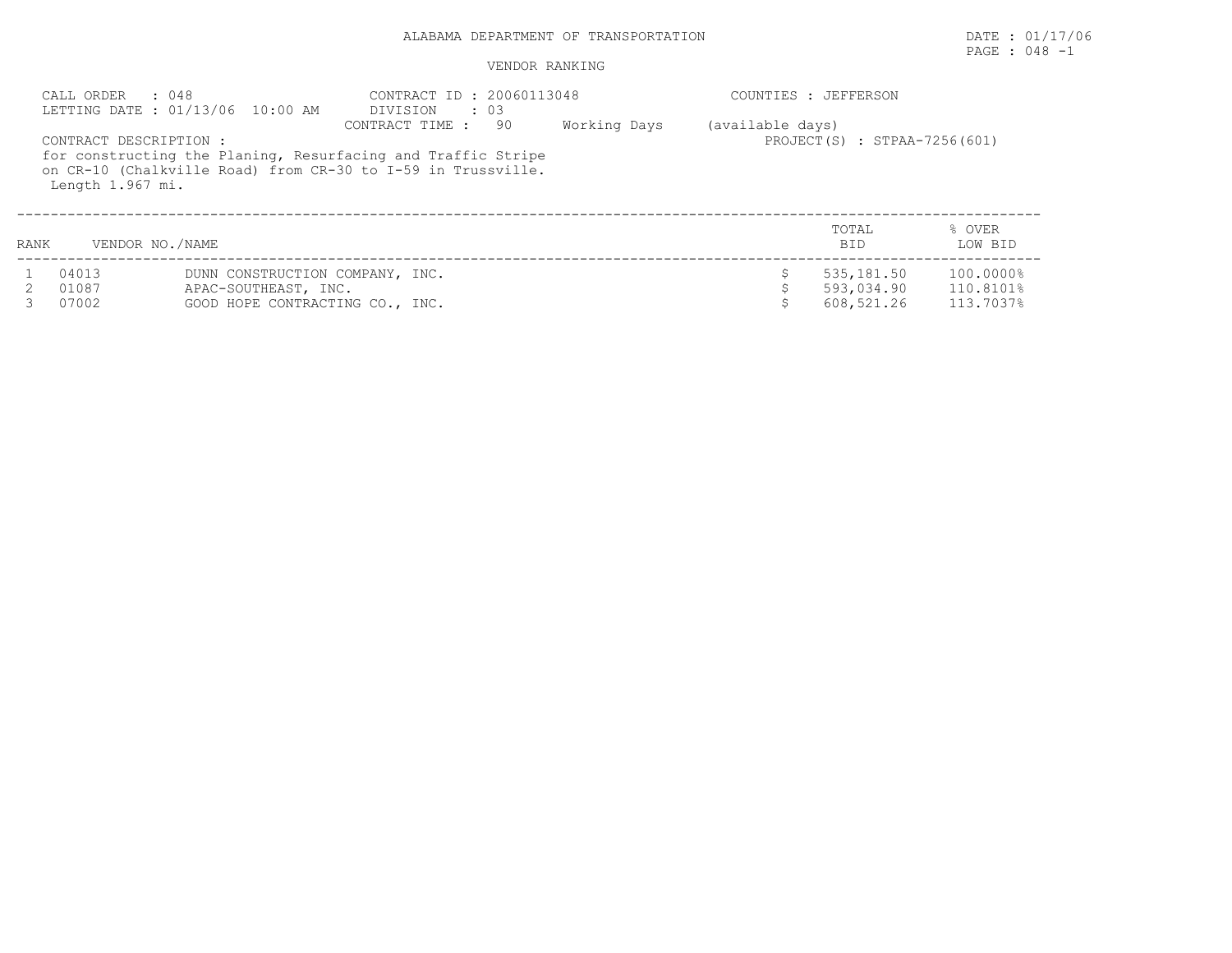| CALL ORDER : 048                 | CONTRACT ID: 20060113048 | COUNTIES : JEFFERSON |
|----------------------------------|--------------------------|----------------------|
| LETTING DATE : 01/13/06 10:00 AM | DIVISION : 03            |                      |

|                                                                                                                                        |                | 1 ) 04013                                                                            |            | 2 ) 01087          |           | 3 ) 07002          |           |
|----------------------------------------------------------------------------------------------------------------------------------------|----------------|--------------------------------------------------------------------------------------|------------|--------------------|-----------|--------------------|-----------|
|                                                                                                                                        |                | DUNN CONSTRUCTION CO., INC.   APAC-SOUTHEAST, INC.   GOOD HOPE CONTRACTING CO., INC. |            |                    |           |                    |           |
| LINE NO / ITEM CODE / ALT<br>ITEM DESCRIPTION                                                                                          | OUANTITY       | UNIT PRICE                                                                           |            | AMOUNT  UNIT PRICE |           | AMOUNT  UNIT PRICE | AMOUNT    |
| SECTION 0001<br>Total                                                                                                                  |                |                                                                                      |            |                    |           |                    |           |
| 0010 401A011<br>Bituminous Treatment AKG                                                                                               | 7556.000 SOYDI | 3.05000                                                                              | 23045.801  | 3.77000            | 28486.121 | 3.39000            | 25614.84  |
| 0020 405A000<br>Tack Coat                                                                                                              | 2259.000 GAL   | 1,22000                                                                              | 2755.981   | 1,42000            | 3207.781  | 1.35000            | 3049.65   |
| 0030 408A052<br>Planing Existing Pavement                                                                                              | 29521.000 SQYD | 0.54000                                                                              | 15941.34   | 2.68000            | 79116.281 | 3.05000            | 90039.05  |
| (Approximately 1.10" Thru 2.0" Thick)<br>0040 429A261<br>Improved Bituminous Concrete Wearing<br>Surface Layer, 3/4" Maximum Aggregate | 6201.000 TON   | 47.42000                                                                             | 294051.421 | 51,21000           | 317553.21 | 45.00000           | 279045.00 |
| Size Mix, ESAL Range D<br>0050 429B265<br>Improved Bituminous Concrete Binder                                                          | 180.000 TON    | 87.37000                                                                             | 15726.601  | 92.68000           | 16682.401 | 72.00000           | 12960.00  |
| Layer, Patching, 1" Maximum Aggregate<br>Size Mix, ESAL Range D                                                                        |                |                                                                                      |            |                    |           |                    |           |
| 0060 429B268<br>Improved Bituminous Concrete Binder<br>Layer, Leveling, 3/4" Maximum Aggregate                                         | 180.000 TON    | 73.13000                                                                             | 13163.401  | 51.51000           | 9271.801  | 75.00000           | 13500.00  |
| Size Mix, ESAL Range D<br>0070 600A000<br>Mobilization                                                                                 | LUMP           | 35702.40000                                                                          | 35702.401  | 5733.72000         | 5733.721  | 34470.62000        | 34470.62  |
| 0080 622A000<br>Manhole Covers Reset                                                                                                   | 2.000 EACH     | 61.09000                                                                             | 122.181    | 288.13000          | 576.26    | 300,00000          | 600.00    |
| 0090 701A031<br>Solid White, Class 2, Type A Traffic<br>Stripe (0.06" Thick)                                                           | 4.000 MILE     | 1332.16000                                                                           | 5328.64    | 1236.00000         | 4944.001  | 1375.72000         | 5502.88   |
| 0100 701A035<br>Solid Yellow, Class 2, Type A Traffic<br>Stripe (0.09" Thick)                                                          | 4.000 MILEI    | 1554.18000                                                                           | 6216.721   | 1442.00000         | 5768.001  | 1659.43000         | 6637.72   |
| 0110 701A040<br>Broken White, Class 2, Type A Traffic<br>Stripe (0.09" Thick)                                                          | 5.000 MILE     | 999.12000                                                                            | 4995.601   | 927.00000          | 4635.001  | 910.01000          | 4550.05   |
| 0120 701A045<br>Broken Yellow, Class 2, Type A Traffic<br>Stripe (0.09" Thick)                                                         | $1.000$ $MILE$ | 999.12000                                                                            | $999.12$   | 927.00000          | 927.00    | 910.01000          | 910.01    |
| 0130 701B005<br>Dotted Class 2, Type A Traffic Stripe<br>$(0.09"$ Thick)                                                               | 3618.000 LF    | 0.55000                                                                              | 1989.901   | 0.52000            | 1881.36   | 1,07000            | 3871.26   |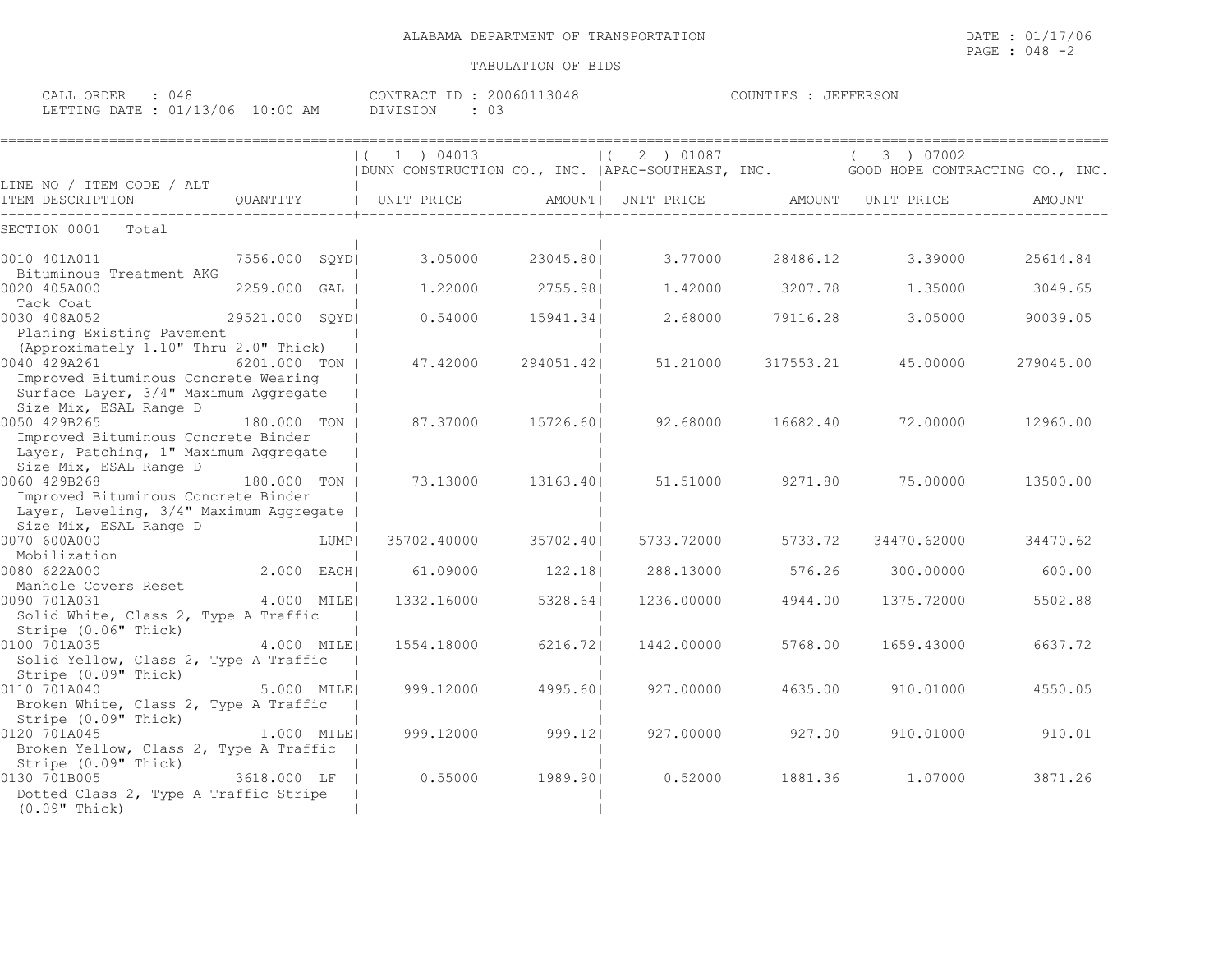====================================================================================================================================

| $\cap$ $\cap$ $\cap$ $\cap$ $\cap$<br>$\sim \pi \tau \tau$<br>.<br>- بلطانات<br>.)RDER<br>IД.<br>. |                                  | TD.<br><b>CONTRAL</b><br>13048<br>ا ۱۵۱۰ | $T$ $T$ $T$ $T$ $T$ $T$ $T$ $T$ $T$ $T$ $T$ $T$ $T$<br>COUNTIF <sub>C</sub><br>. н.<br>''F'ERSON |
|----------------------------------------------------------------------------------------------------|----------------------------------|------------------------------------------|--------------------------------------------------------------------------------------------------|
| $\sim$<br>LETTING DATE<br><u>_</u>                                                                 | '06<br>:00<br>AM<br>$\mathbf{r}$ | <b>DTVT</b><br>$\backsim$                |                                                                                                  |

|                                                                                                                  | $(1)$ 04013<br>  DUNN CONSTRUCTION CO., INC.   APAC-SOUTHEAST, INC.   GOOD HOPE CONTRACTING CO., INC. |             | $(2)$ 01087 |               | (3) 07002                                         |            |
|------------------------------------------------------------------------------------------------------------------|-------------------------------------------------------------------------------------------------------|-------------|-------------|---------------|---------------------------------------------------|------------|
| LINE NO / ITEM CODE / ALT<br>QUANTITY   UNIT PRICE   AMOUNT  UNIT PRICE   AMOUNT  UNIT PRICE<br>ITEM DESCRIPTION |                                                                                                       |             |             |               |                                                   | AMOUNT     |
| 0140 701C000<br>$6.000$ MILE                                                                                     | 610.57000                                                                                             | 3663.421    | 566.50000   | 3399.001      | 685.18000                                         | 4111.08    |
| Broken Temporary Traffic Stripe<br>0150 701C001 7.000 MILE                                                       | 721.58000                                                                                             | 5051.061    | 669.50000   | 4686.501      | 770.83000                                         | 5395.81    |
| Solid Temporary Traffic Stripe<br>0160 703A002 6302.000 SQFT<br>Traffic Control Markings, Class 2, Type          | 2.78000                                                                                               | 17519.561   | 2.58000     | 16259.161     | 3.48000                                           | 21930.96   |
| A<br>0170 703B002 1166.000 SQFT<br>Traffic Control Legends, Class 2, Type                                        | 2,78000                                                                                               | 3241.481    | 2.58000     | 3008.281      | 4.12000                                           | 4803.92    |
| 0180 703D001<br>6302.000 SQFT                                                                                    | 1,39000                                                                                               | 8759.781    | 1,29000     | 8129.581      | 2.14000                                           | 13486.28   |
| Temporary Traffic Control Markings<br>0190 705A030<br>401.000 EACH                                               | 5.55000                                                                                               | 2225.551    | 5.15000     | 2065.15       | 5.89000                                           | 2361.89    |
| Pavement Markers, Class A-H, Type 2-C<br>0200 705A031<br>349.000 EACH                                            | 5.55000                                                                                               | 1936.951    | 5.15000     | 1797.351      | 5.89000                                           | 2055.61    |
| Pavement Markers, Class A-H, Type 1-A<br>0210 705A032<br>135.000 EACHI                                           | 5.55000                                                                                               | 749.251     | 5.15000     | 695.25        | 5.89000                                           | 795.15     |
| Pavement Markers, Class A-H, Type 1-B<br>130.000 EACH<br>0220 705A037                                            | 5.55000                                                                                               | 721.501     | 5.15000     | 669.501       | 5.89000                                           | 765.70     |
| Pavement Markers, Class A-H, Type 2-D<br>0230 705A038<br>131.000 EACH                                            | 5.55000                                                                                               | 727.051     | 5.15000     | 674.651       | 5.89000                                           | 771.59     |
| Pavement Markers, Class A-H, Type 2-E<br>21075.000 LF<br>0240 730H001                                            | 2.78000                                                                                               | 58588.501   | 2.71000     | 57113.251     | 2.65000                                           | 55848.75   |
| Loop Wire<br>816.000 SQFT<br>0250 740B000                                                                        | 9.40000                                                                                               | 7670.40     | 8.65000     | 7058.401      | 7.59000                                           | 6193.44    |
| Construction Signs<br>50.000 EACH<br>0260 740D000                                                                | 76.36000                                                                                              | 3818.001    | 48.67000    | 2433.50       | 65,00000                                          | 3250.00    |
| Channelizing Drums<br>$2.000$ EACH<br>0270 741C010<br>Portable Sequential Arrow And Chevron                      | 234.95000                                                                                             | 469.90      | 3131.20000  | 6262.40       | 3000.00000                                        | 6000.00    |
| Sign Unit<br>0280 998A000<br>LUMP  <br>Construction Fuel (Maximum Bid Limited                                    | 0.00000                                                                                               | 0.001       | 0.00000     | 0.001         | 0.00000                                           | 0.00       |
| To $$30,000.00)$<br>SECTION TOTALS                                                                               |                                                                                                       |             |             |               | $\frac{1}{2}$ 535,181.50 $\frac{1}{2}$ 593,034.90 | 608,521.26 |
| CONTRACT TOTALS                                                                                                  |                                                                                                       | 535,181.501 |             | \$593,034.90] | $\mathsf{S}$                                      | 608,521.26 |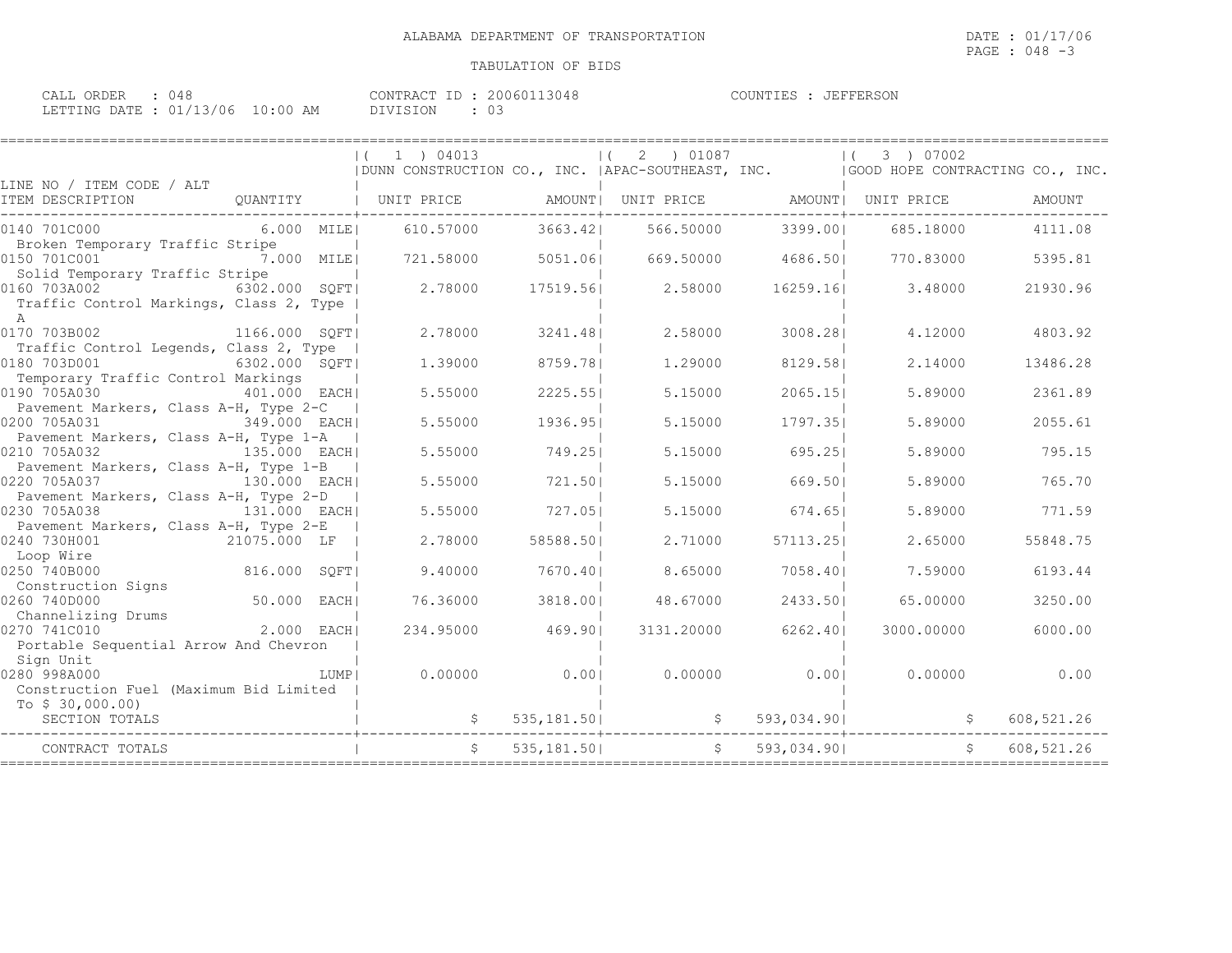## PAGE : 050 -1

|                                                                                                                                                                                                                                                                             | $\cdot$ 0.50<br>CALL ORDER | LETTING DATE: 01/13/06 10:00 AM                         | CONTRACT ID : 20060113050<br>DIVISION : 03 |  | COUNTIES : SHELBY |                                                  |                        |  |  |
|-----------------------------------------------------------------------------------------------------------------------------------------------------------------------------------------------------------------------------------------------------------------------------|----------------------------|---------------------------------------------------------|--------------------------------------------|--|-------------------|--------------------------------------------------|------------------------|--|--|
| 40<br>Working Days<br>CONTRACT TIME :<br>CONTRACT DESCRIPTION :<br>for constructing the Resurfacing, Traffic Stripe and<br>Guardrail Median Protection on SR-38 (US-280) from CR-1044<br>(Highland Lakes Dr.) to east of CR-41 southeast of<br>Birmingham. Length 1.500 mi. |                            |                                                         |                                            |  |                   | (available days)<br>PROJECT(S) : STPSA-0038(509) |                        |  |  |
| RANK                                                                                                                                                                                                                                                                        | VENDOR NO./NAME            |                                                         |                                            |  |                   | TOTAL<br><b>BID</b>                              | % OVER<br>LOW BID      |  |  |
|                                                                                                                                                                                                                                                                             | 04013<br>01087             | DUNN CONSTRUCTION COMPANY, INC.<br>APAC-SOUTHEAST, INC. |                                            |  |                   | 512,362.80<br>551,732.31                         | 100.0000%<br>107.6839% |  |  |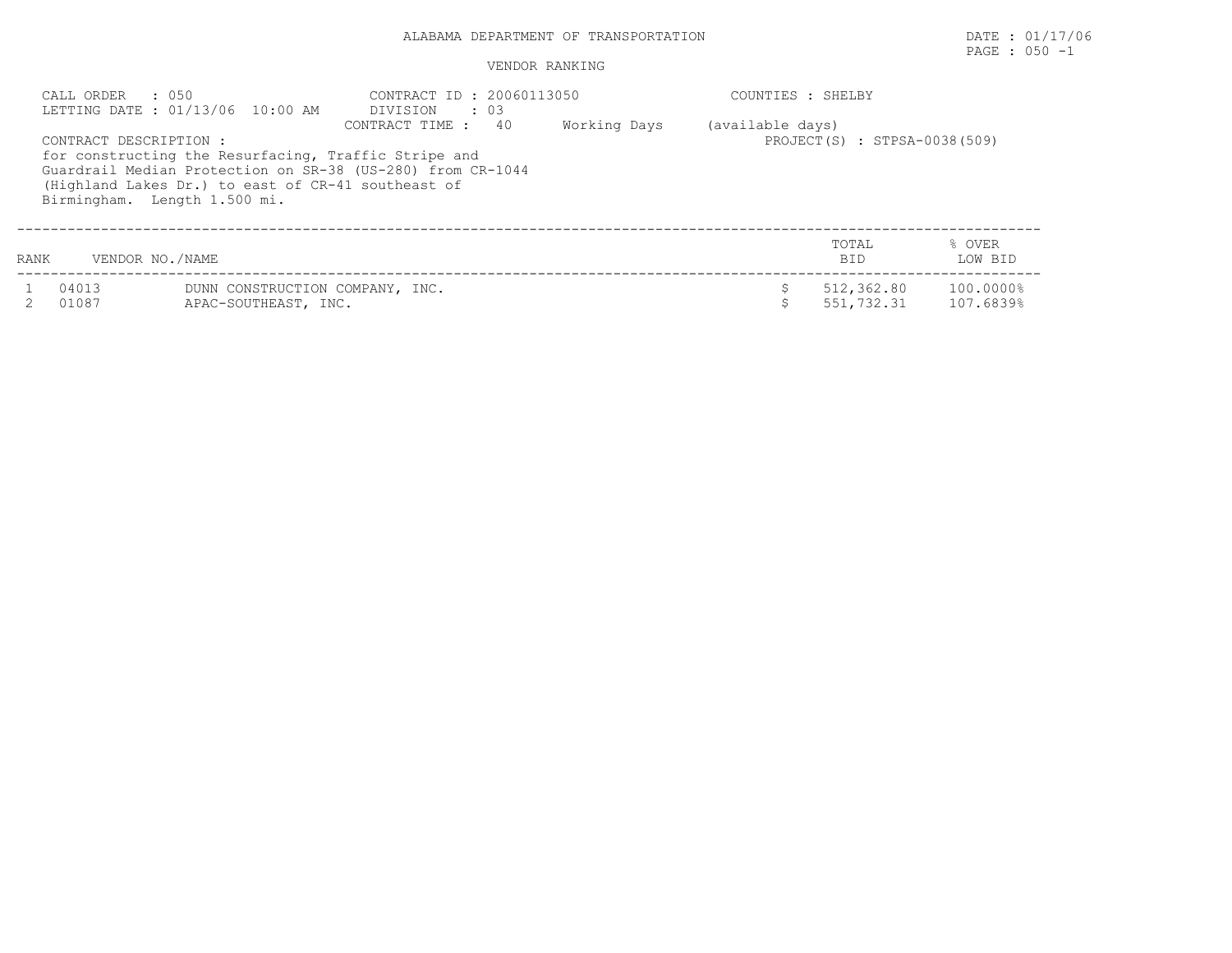| TRANSPORTATION | /17/06                                                                                                          |
|----------------|-----------------------------------------------------------------------------------------------------------------|
| DEPARTMENT OF  | DATE                                                                                                            |
| ALABAMA        | $\cup$ $\perp$ /                                                                                                |
|                | the contract of the contract of the contract of the contract of the contract of the contract of the contract of |
|                | 050<br>PAGE<br>$-$                                                                                              |

|                                                                                                                                    |               |       | (1) 04013<br>  DUNN CONSTRUCTION CO., INC.   APAC-SOUTHEAST, INC. |                   | (2) 01087                             |            |        |
|------------------------------------------------------------------------------------------------------------------------------------|---------------|-------|-------------------------------------------------------------------|-------------------|---------------------------------------|------------|--------|
| LINE NO / ITEM CODE / ALT<br>ITEM DESCRIPTION                                                                                      | QUANTITY      |       | UNIT PRICE                                                        |                   | AMOUNT  UNIT PRICE AMOUNT  UNIT PRICE |            | AMOUNT |
| SECTION 0001 Total                                                                                                                 |               |       |                                                                   |                   |                                       |            |        |
| 0010 210D001<br>1200.000 CUYDI<br>Borrow Excavation (Loose Truckbed<br>Measurement)                                                |               |       |                                                                   | 21.06000 25272.00 | 23.57000                              | 28284.001  |        |
| 0020 405A000<br>Tack Coat                                                                                                          | 1966.000 GAL  |       | 1.26000                                                           | 2477.16           | 1,57000 3086.62                       |            |        |
| 0030 410H000<br>Material Remixing Device                                                                                           | 1.000 EACH    |       |                                                                   |                   | 9357.75000 9357.75  18385.60000       | 18385.601  |        |
| 0040 420A015<br>Polymer Modified Open Graded Friction<br>Course                                                                    | 2442.000 TON  |       | 74.76000                                                          | 182563.921        | 81.00000                              | 197802.001 |        |
| 0050 424A286<br>Superpave Bituminous Concrete Wearing<br>Surface Layer, Leveling, 1/2" Maximum                                     | 250.000 TON   |       | 87.31000                                                          | 21827.50          | 110.00000                             | 27500.00   |        |
| Aggregate Size Mix, ESAL Range E<br>0060 424A289<br>Superpave Bituminous Concrete Wearing<br>Surface Layer, Widening, 1/2" Maximum | 235,000 TON I |       | 99.27000                                                          | 23328.451         | 108.00000                             | 25380.001  |        |
| Aggregate Size Mix, ESAL Range E<br>0070 424A360<br>272.000 TON  <br>Superpave Bituminous Concrete Wearing                         |               |       | 89.76000                                                          | 24414.721         | 120.00000                             | 32640.001  |        |
| Surface Layer, 1/2" Maximum Aggregate<br>Size Mix, ESAL Range C/D<br>0080 424B585<br>Superpave Bituminous Concrete Lower           | 100.000 TON   |       | 91.81000                                                          | 9181.001          | 145.00000                             | 14500.001  |        |
| Binder Layer, Patching, 1" Maximum<br>Aggregate Size Mix, ESAL Range E<br>0090 600A000<br>Mobilization                             |               | LUMPI |                                                                   |                   | 7753.76000 7753.76  9300.00000        | 9300.001   |        |
| 0100 630A009<br>Steel Beam Guardrail, Class A, Type 1                                                                              | 3496.000 LF   |       | 33.27000                                                          | 116311.921        | 30.40000                              | 106278.401 |        |
| (Double-Faced Median Barrier)<br>0110 630C001<br>Guardrail End Anchor, Type 8                                                      | 4.000 EACH    |       | 971.59000                                                         |                   | 3886.36  892.50000                    | 3570.001   |        |
| 0120 630C050<br>Guardrail End Anchor, Type 20 Series                                                                               | 8.000 EACH    |       | 2577.94000                                                        | 20623.521         | 2084.25000                            | 16674.001  |        |
| 0130 650A000<br>Topsoil                                                                                                            | 240.000 CUYD  |       | 17.12000                                                          | 4108.801          | 24.75000                              | 5940.001   |        |

CALL ORDER : 050 CONTRACT ID : 20060113050 COUNTIES : SHELBY LETTING DATE : 01/13/06 10:00 AM DIVISION : 03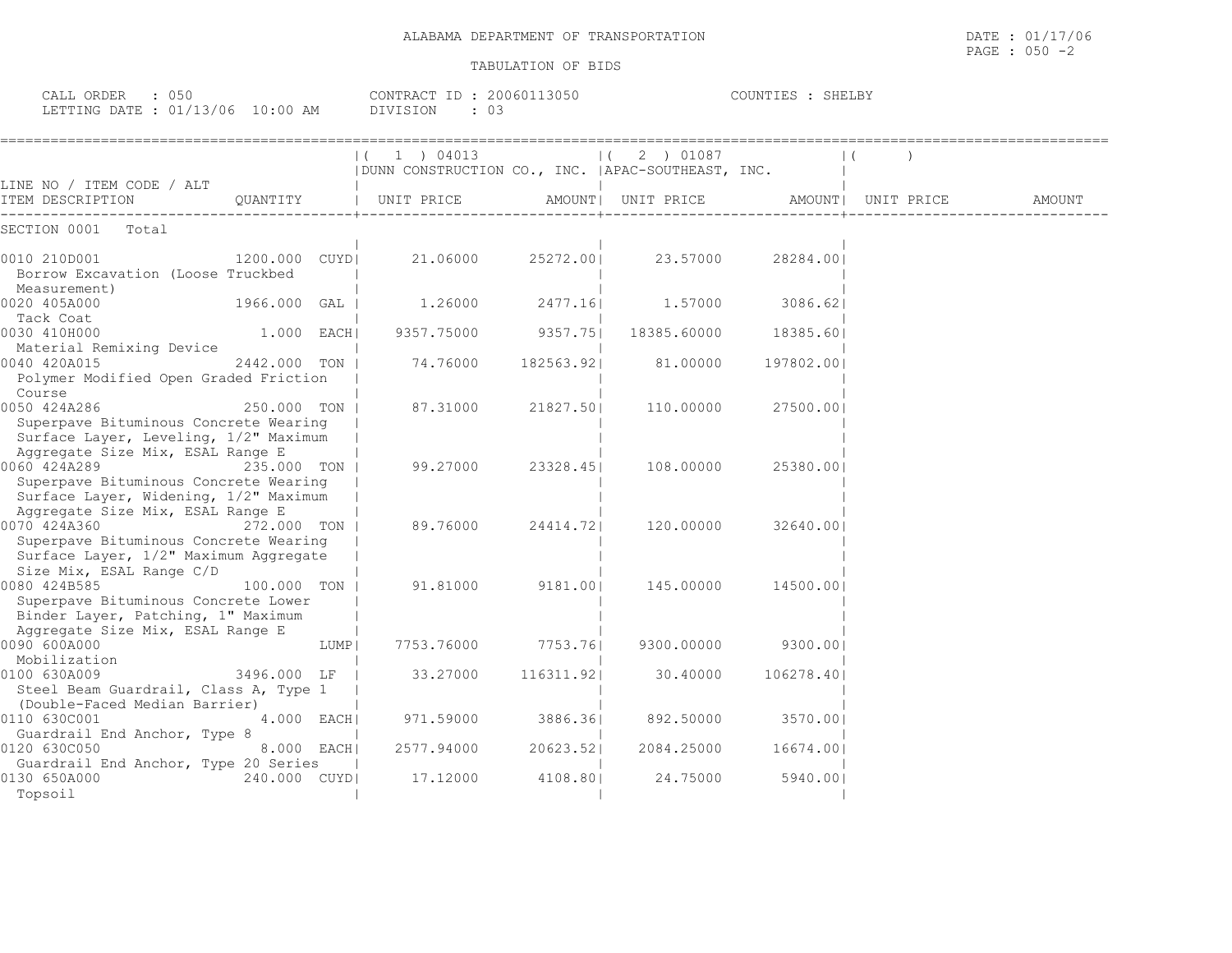| CALL ORDER : 050                 |               | CONTRACT ID: 20060113050 | COUNTIES : SHELBY |  |
|----------------------------------|---------------|--------------------------|-------------------|--|
| LETTING DATE : 01/13/06 10:00 AM | DIVISION : 03 |                          |                   |  |

|                                                |               | $(1)$ 04013                                        |          | $(2)$ 01087                                        |           | $\vert$ ( |  |
|------------------------------------------------|---------------|----------------------------------------------------|----------|----------------------------------------------------|-----------|-----------|--|
|                                                |               | DUNN CONSTRUCTION CO., INC.   APAC-SOUTHEAST, INC. |          |                                                    |           |           |  |
| LINE NO / ITEM CODE / ALT                      |               |                                                    |          |                                                    |           |           |  |
| ITEM DESCRIPTION (                             |               | QUANTITY   UNIT PRICE                              |          | AMOUNT   UNIT PRICE   AMOUNT   UNIT PRICE   AMOUNT |           |           |  |
| 0140 652A100                                   | 1.000 ACRE    | 1216.01000                                         |          | 1216.01  1575.00000  1575.00                       |           |           |  |
| Seeding                                        |               |                                                    |          |                                                    |           |           |  |
| 0150 656A010                                   | $1.000$ ACRE  | $1216.01000$ $1216.01$                             |          | 1575.00000 1575.00                                 |           |           |  |
| Mulching                                       |               |                                                    |          |                                                    |           |           |  |
| 0160 665A000                                   |               | 972.81000 972.81                                   |          | 630.00000                                          | 630.001   |           |  |
| Temporary Seeding                              | 1.000 ACRE    |                                                    |          |                                                    |           |           |  |
| 0170 665B000                                   |               | 972.81000                                          | 972.81   | 630.00000                                          | 630.001   |           |  |
| Temporary Mulching<br>0180 665J000             | 150.000 LF    | 8.71000                                            | 1306.501 | 18.80000                                           | 2820.00   |           |  |
| Silt Fence, Type A                             |               |                                                    |          |                                                    |           |           |  |
| 0190 6650001                                   | 150.000 LF    | 4.96000                                            | 744.001  | 10.26000                                           | 1539.001  |           |  |
| Silt Fence Removal                             |               |                                                    |          |                                                    |           |           |  |
| 0200 6650001                                   | 150.000 LF    | 7.78000                                            | 1167.001 | 7.55000                                            | 1132.501  |           |  |
| 20 Inch Wattle                                 |               |                                                    |          |                                                    |           |           |  |
| 0210 666A001                                   | 1.000 ACRE    | 60.80000                                           | 60.801   | 157.50000 157.50                                   |           |           |  |
| Pest Control Treatment                         |               |                                                    |          |                                                    |           |           |  |
| 0220 672B000                                   | 10.000 LB     | 74.42000 744.20                                    |          | 9.20000                                            | 92.00     |           |  |
| Flocculant Powder                              |               |                                                    |          |                                                    |           |           |  |
| 4.000 MILE<br>0230 701A028                     |               | 1657.42000                                         | 6629.68  | 1522.50000                                         | 6090.001  |           |  |
| Solid White, Class 2, Type A Traffic           |               |                                                    |          |                                                    |           |           |  |
| Stripe (0.06" Thick) (6" Wide)<br>0240 701A032 |               | 2000.34000 6001.021                                |          |                                                    |           |           |  |
| Solid Yellow, Class 2, Type A Traffic          | 3.000 MILE    |                                                    |          | 1837.50000                                         | 5512.501  |           |  |
| Stripe (0.06" Thick) (6" Wide)                 |               |                                                    |          |                                                    |           |           |  |
| 0250 701A041                                   | 3.000 MILE    | 1143.05000                                         | 3429.151 | 1050.00000                                         | 3150.001  |           |  |
| Broken White, Class 2, Type A Traffic          |               |                                                    |          |                                                    |           |           |  |
| Stripe (0.09" Thick) (6" Wide)                 |               |                                                    |          |                                                    |           |           |  |
| 0260 701B009                                   | 8813.000 LF   | 0.86000                                            | 7579.18  | 0.79000                                            | 6962.271  |           |  |
| Dotted Class 2, Type A Traffic Stripe          |               |                                                    |          |                                                    |           |           |  |
| $(0.09"$ Thick) $(6"$ Wide)                    |               |                                                    |          |                                                    |           |           |  |
| 0270 701C000                                   | 3.000 MILE    | 628.68000                                          | 1886.041 | 577.50000                                          | 1732.501  |           |  |
| Broken Temporary Traffic Stripe                |               |                                                    |          |                                                    |           |           |  |
| 0280 701C001                                   | 4.000 MILE    | 685.83000 2743.32                                  |          | 630.00000                                          | 2520.001  |           |  |
| Solid Temporary Traffic Stripe                 |               |                                                    |          |                                                    |           |           |  |
| 0290 703A002                                   | 4453.000 SQFT | 2.86000                                            | 12735.58 | 2.63000                                            | 11711.391 |           |  |
| Traffic Control Markings, Class 2, Type  <br>A |               |                                                    |          |                                                    |           |           |  |
| 0300 703B002 426.000 SOFT                      |               |                                                    |          | 2.86000 1218.36 2.63000                            | 1120.381  |           |  |
| Traffic Control Legends, Class 2, Type         |               |                                                    |          |                                                    |           |           |  |
|                                                |               |                                                    |          |                                                    |           |           |  |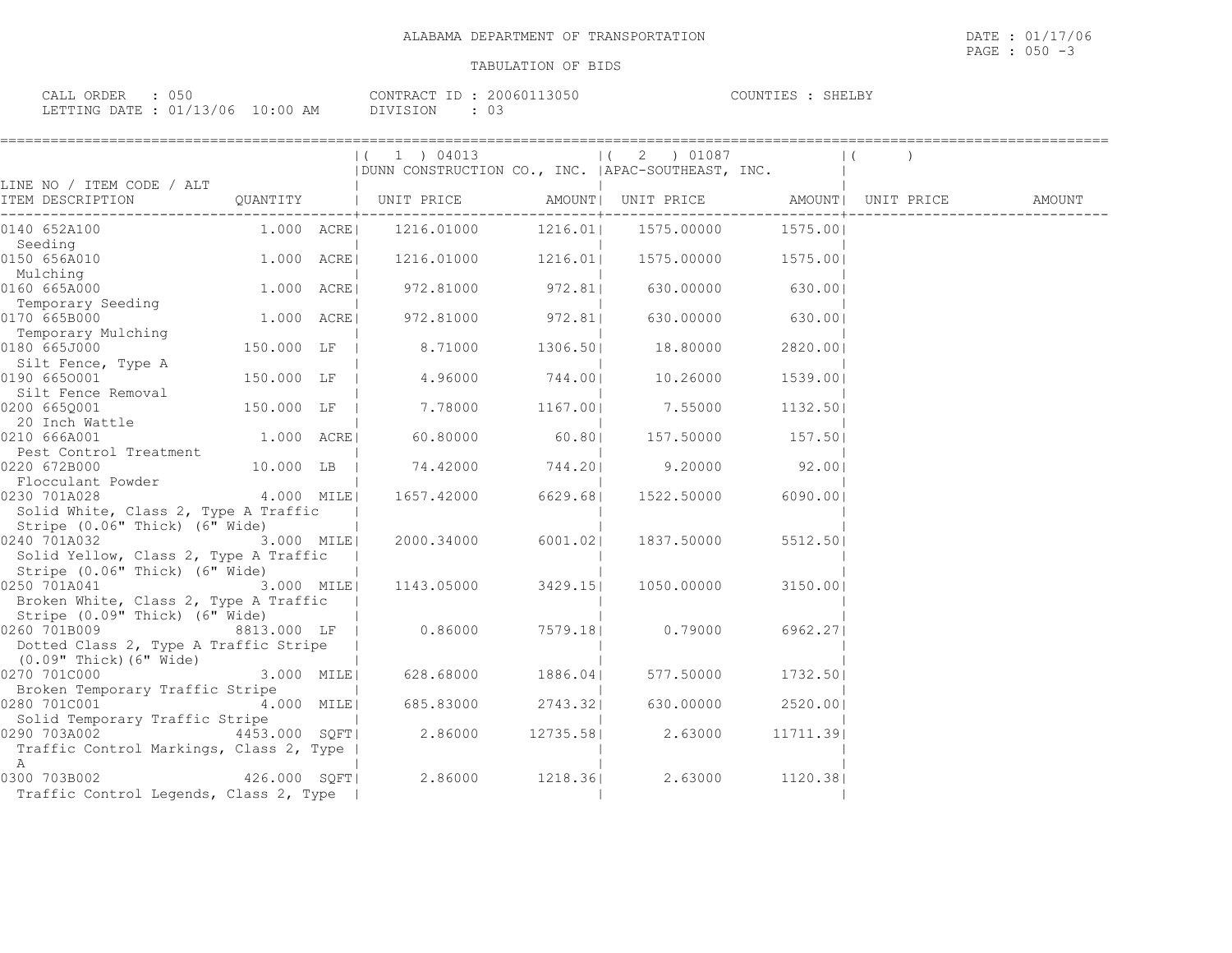| CALL ORDER : 050                 |  |          | CONTRACT ID: 20060113050 | COUNTIES : SHELBY |
|----------------------------------|--|----------|--------------------------|-------------------|
| LETTING DATE : 01/13/06 10:00 AM |  | DIVISION |                          |                   |

|                                                                       |              |        | (1) 04013<br>  DUNN CONSTRUCTION CO., INC.   APAC-SOUTHEAST, INC. |                | 1(2) 01087 |             |               |   |        |
|-----------------------------------------------------------------------|--------------|--------|-------------------------------------------------------------------|----------------|------------|-------------|---------------|---|--------|
| LINE NO / ITEM CODE / ALT<br>ITEM DESCRIPTION                         |              |        |                                                                   |                |            |             | UNIT PRICE    |   | AMOUNT |
| 0310 703D001<br>Temporary Traffic Control Markings                    |              |        | 390.000 SQFT  1.43000                                             | 557.70 1.32000 |            | 514.801     |               |   |        |
| 0320 705A030<br>Pavement Markers, Class A-H, Type 2-C                 |              |        | $24.000$ EACH $5.72000$ 137.28                                    |                | 5.25000    | 126.00      |               |   |        |
| 0330 705A031 396.000 EACH<br>Pavement Markers, Class A-H, Type 1-A    |              |        | 5.72000                                                           | 2265.12        | 5.25000    | 2079.001    |               |   |        |
| 0340 740B000<br>575.000 SQFT<br>Construction Signs                    |              |        | 8.21000                                                           | 4720.75        | 8,40000    | 4830.001    |               |   |        |
| 0350 740E000<br>Cones (36 Inches High)                                | 135.000 EACH |        | 13.13000                                                          | 1772.551       | 23.30000   | 3145.501    |               |   |        |
| 135.000 EACH<br>0360 740M001<br>Ballast For Cone                      |              |        | 7.30000                                                           | 985.50         | 11,01000   | 1486.35     |               |   |        |
| $1.000$ EACH<br>0370 741C010<br>Portable Sequential Arrow And Chevron |              |        | 194.57000 194.57 1260.00000                                       |                |            | 1260.001    |               |   |        |
| Sign Unit<br>0380 998A000<br>Construction Fuel (Maximum Bid Limited   |              | LUMP I | 0.00000                                                           | 0.001          | 0.00000    | 0.001       |               |   |        |
| To $$17,500$<br>SECTION TOTALS                                        |              |        |                                                                   | 512, 362.80    |            |             | \$551,732.31] |   | 0.00   |
| CONTRACT TOTALS                                                       |              |        | S                                                                 | 512,362.801    |            | \$51,732.31 |               | Ŝ |        |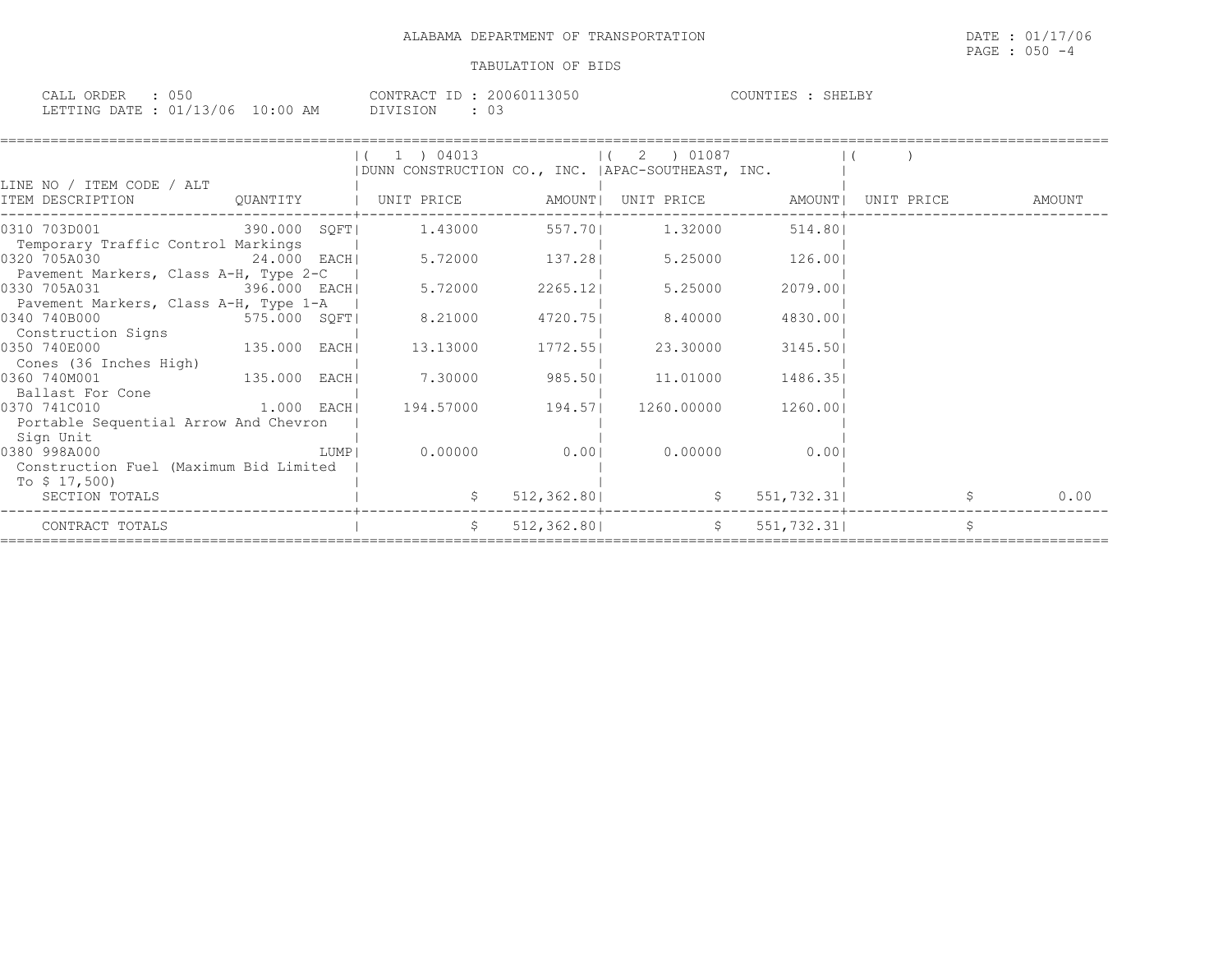## PAGE : 052 -1

|      | CALL ORDER<br>. 052    | LETTING DATE: 01/13/06 10:00 AM                          | CONTRACT ID: 20060113052<br>DIVISION : 04                                                                                                  |              |                  | COUNTIES : CALHOUN           |                        |
|------|------------------------|----------------------------------------------------------|--------------------------------------------------------------------------------------------------------------------------------------------|--------------|------------------|------------------------------|------------------------|
|      | CONTRACT DESCRIPTION : | Jacksonville city limits. Length 5.929 mi.               | CONTRACT TIME : 45<br>for constructing the Resurfacing and Traffic Stripe on<br>Alexandria-Jacksonville Highway from McClellan Road to the | Working Days | (available days) | PROJECT(S) : STPOA-CN06(202) |                        |
| RANK | VENDOR NO./NAME        |                                                          |                                                                                                                                            |              |                  | TOTAL<br>BID.                | % OVER<br>LOW BID      |
|      | 01087<br>13022         | APAC-SOUTHEAST, INC.<br>MCCARTNEY CONSTRUCTION CO., INC. |                                                                                                                                            |              |                  | 782,953.00<br>817,159.28     | 100.0000%<br>104.3689% |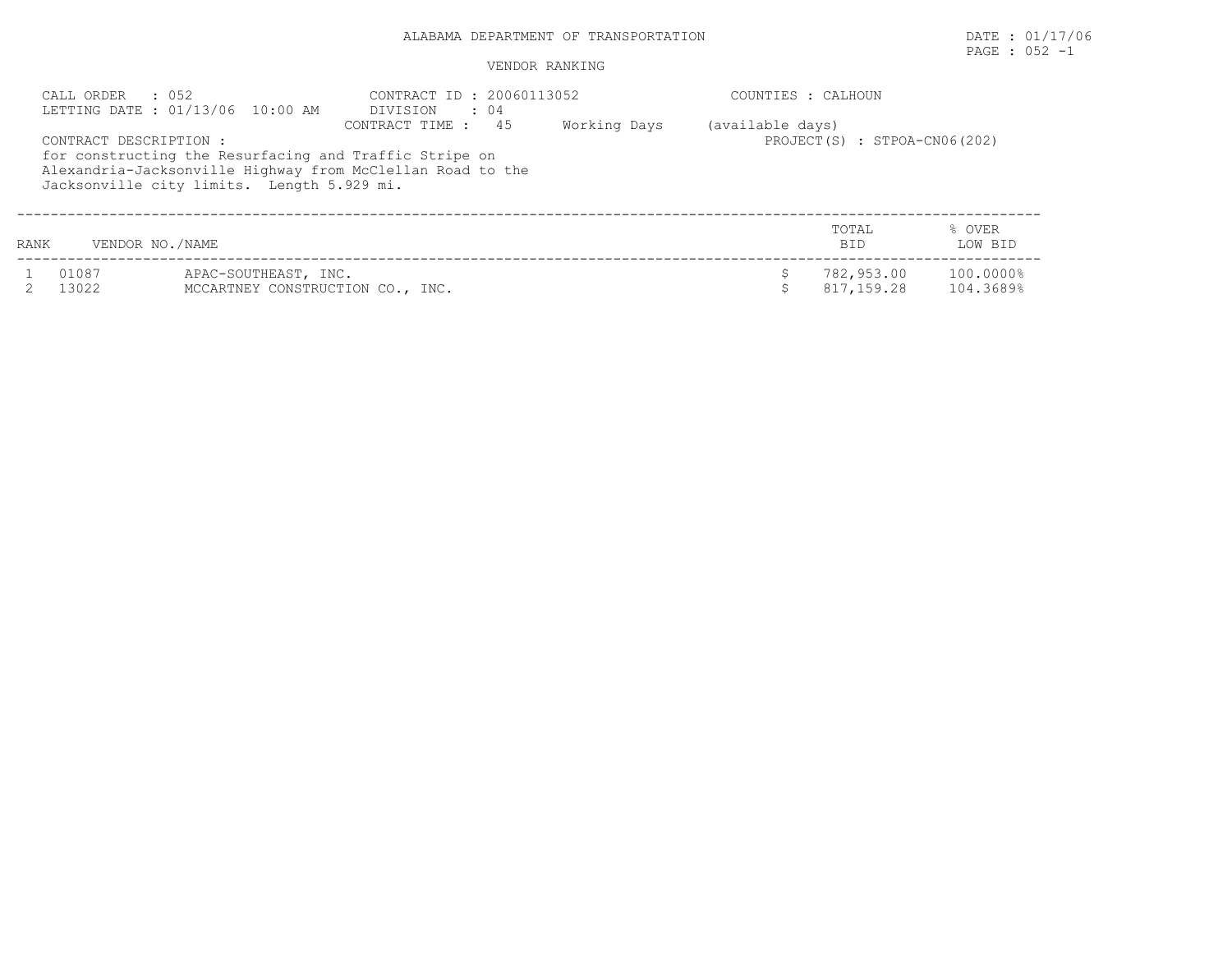| ALABAMA DEPARTMENT OF | 01/17/06                                       |
|-----------------------|------------------------------------------------|
| TRANSPORTATION        | DATE                                           |
|                       |                                                |
|                       | ハドン<br>PAGE<br>$\overline{\phantom{0}}$<br>◡◡▵ |

| CALL ORDER : 052<br>LETTING DATE : 01/13/06 10:00 AM |            | CONTRACT ID: 20060113052<br>DIVISION : 04         |          |                             | COUNTIES : CALHOUN |                    |        |
|------------------------------------------------------|------------|---------------------------------------------------|----------|-----------------------------|--------------------|--------------------|--------|
| LINE NO / ITEM CODE / ALT                            |            | $(1)$ 01087 $(2)$ 13022<br>  APAC-SOUTHEAST, INC. |          | MCCARTNEY CONSTRUCTION CO., |                    |                    |        |
| ITEM DESCRIPTION                                     | OUANTITY   | UNIT PRICE                                        |          | AMOUNT  UNIT PRICE          |                    | AMOUNT  UNIT PRICE | AMOUNT |
| SECTION 0001<br>Total                                |            |                                                   |          |                             |                    |                    |        |
| 0010 206D001<br>Domoving Cuardrail                   | 190.000 LF | 6.30000                                           | 1197.001 | 6.00000                     | 1140.001           |                    |        |

| 2.000 EACH | 105.00000                                                                                                                                                                                                                                                                                                                                                                                                                                                                                                                                                                                                                                                                                                                                                                  | 210.001    | 100.00000   | 200.001    |
|------------|----------------------------------------------------------------------------------------------------------------------------------------------------------------------------------------------------------------------------------------------------------------------------------------------------------------------------------------------------------------------------------------------------------------------------------------------------------------------------------------------------------------------------------------------------------------------------------------------------------------------------------------------------------------------------------------------------------------------------------------------------------------------------|------------|-------------|------------|
|            |                                                                                                                                                                                                                                                                                                                                                                                                                                                                                                                                                                                                                                                                                                                                                                            |            |             |            |
|            | 0.88000                                                                                                                                                                                                                                                                                                                                                                                                                                                                                                                                                                                                                                                                                                                                                                    | 67353.441  | 0.81000     | 61995.781  |
|            |                                                                                                                                                                                                                                                                                                                                                                                                                                                                                                                                                                                                                                                                                                                                                                            |            |             |            |
|            |                                                                                                                                                                                                                                                                                                                                                                                                                                                                                                                                                                                                                                                                                                                                                                            |            |             |            |
|            | 1,52000                                                                                                                                                                                                                                                                                                                                                                                                                                                                                                                                                                                                                                                                                                                                                                    | 3643.44    | 2,00000     | 4794.001   |
|            |                                                                                                                                                                                                                                                                                                                                                                                                                                                                                                                                                                                                                                                                                                                                                                            |            |             |            |
|            | 53.86000                                                                                                                                                                                                                                                                                                                                                                                                                                                                                                                                                                                                                                                                                                                                                                   | 175691.32  | 52.00000    | 169624.001 |
|            |                                                                                                                                                                                                                                                                                                                                                                                                                                                                                                                                                                                                                                                                                                                                                                            |            |             |            |
|            |                                                                                                                                                                                                                                                                                                                                                                                                                                                                                                                                                                                                                                                                                                                                                                            |            |             |            |
|            |                                                                                                                                                                                                                                                                                                                                                                                                                                                                                                                                                                                                                                                                                                                                                                            |            |             |            |
|            | 69.44000                                                                                                                                                                                                                                                                                                                                                                                                                                                                                                                                                                                                                                                                                                                                                                   | 34720.001  | 49.00000    | 24500.001  |
|            |                                                                                                                                                                                                                                                                                                                                                                                                                                                                                                                                                                                                                                                                                                                                                                            |            |             |            |
|            |                                                                                                                                                                                                                                                                                                                                                                                                                                                                                                                                                                                                                                                                                                                                                                            |            |             |            |
|            |                                                                                                                                                                                                                                                                                                                                                                                                                                                                                                                                                                                                                                                                                                                                                                            |            |             |            |
|            | 44.69000                                                                                                                                                                                                                                                                                                                                                                                                                                                                                                                                                                                                                                                                                                                                                                   | 295624.351 | 47.50000    | 314212.501 |
|            |                                                                                                                                                                                                                                                                                                                                                                                                                                                                                                                                                                                                                                                                                                                                                                            |            |             |            |
|            |                                                                                                                                                                                                                                                                                                                                                                                                                                                                                                                                                                                                                                                                                                                                                                            |            |             |            |
|            |                                                                                                                                                                                                                                                                                                                                                                                                                                                                                                                                                                                                                                                                                                                                                                            |            |             |            |
|            | 79.85000                                                                                                                                                                                                                                                                                                                                                                                                                                                                                                                                                                                                                                                                                                                                                                   | 7985.001   | 75.00000    | 7500.001   |
|            |                                                                                                                                                                                                                                                                                                                                                                                                                                                                                                                                                                                                                                                                                                                                                                            |            |             |            |
|            |                                                                                                                                                                                                                                                                                                                                                                                                                                                                                                                                                                                                                                                                                                                                                                            |            |             |            |
|            |                                                                                                                                                                                                                                                                                                                                                                                                                                                                                                                                                                                                                                                                                                                                                                            |            |             |            |
|            | 16.71000                                                                                                                                                                                                                                                                                                                                                                                                                                                                                                                                                                                                                                                                                                                                                                   | 72688.501  | 15.50000    | 67425.001  |
|            |                                                                                                                                                                                                                                                                                                                                                                                                                                                                                                                                                                                                                                                                                                                                                                            |            |             |            |
|            |                                                                                                                                                                                                                                                                                                                                                                                                                                                                                                                                                                                                                                                                                                                                                                            |            |             |            |
| LUMP       | 10711.92000                                                                                                                                                                                                                                                                                                                                                                                                                                                                                                                                                                                                                                                                                                                                                                | 10711.921  | 61000.00000 | 61000.001  |
|            |                                                                                                                                                                                                                                                                                                                                                                                                                                                                                                                                                                                                                                                                                                                                                                            |            |             |            |
|            | 22.05000                                                                                                                                                                                                                                                                                                                                                                                                                                                                                                                                                                                                                                                                                                                                                                   | 3042.901   | 21,00000    | 2898.001   |
|            |                                                                                                                                                                                                                                                                                                                                                                                                                                                                                                                                                                                                                                                                                                                                                                            |            |             |            |
| 4.000 EACH | 1732.50000                                                                                                                                                                                                                                                                                                                                                                                                                                                                                                                                                                                                                                                                                                                                                                 | 6930.001   | 1650.00000  | 6600.001   |
|            |                                                                                                                                                                                                                                                                                                                                                                                                                                                                                                                                                                                                                                                                                                                                                                            |            |             |            |
|            | 1435.77000                                                                                                                                                                                                                                                                                                                                                                                                                                                                                                                                                                                                                                                                                                                                                                 | 17229.241  | 1290.00000  | 15480.001  |
|            |                                                                                                                                                                                                                                                                                                                                                                                                                                                                                                                                                                                                                                                                                                                                                                            |            |             |            |
|            |                                                                                                                                                                                                                                                                                                                                                                                                                                                                                                                                                                                                                                                                                                                                                                            |            |             |            |
|            | Removing Guardrail End Anchor (Type 10)  <br>76538.000 SQYD <br>Bituminous Treatment G (With Polymer<br>2397.000 GAL<br>3262.000 TON<br>Improved Bituminous Concrete Wearing<br>Surface Layer, 3/8" Maximum Aggregate<br>500.000 TON<br>Improved Bituminous Concrete Wearing<br>Surface Layer, Leveling, 1/2" Maximum<br>Aggregate Size Mix, ESAL Range C<br>6615.000 TON<br>Improved Bituminous Concrete Binder<br>Layer, 3/4" Maximum Aggregate Size Mix,<br>100.000 TON<br>Improved Bituminous Concrete Binder<br>Layer, Patching, 1" Maximum Aggregate<br>4350.000 TON<br>Aggregate Surfacing (1" Down, Crusher<br>138.000 LF<br>Steel Beam Guardrail, Class A, Type 2<br>Guardrail End Anchor, Type 10 Series<br>12.000 MILE <br>Solid White, Class 2, Type A Traffic |            |             |            |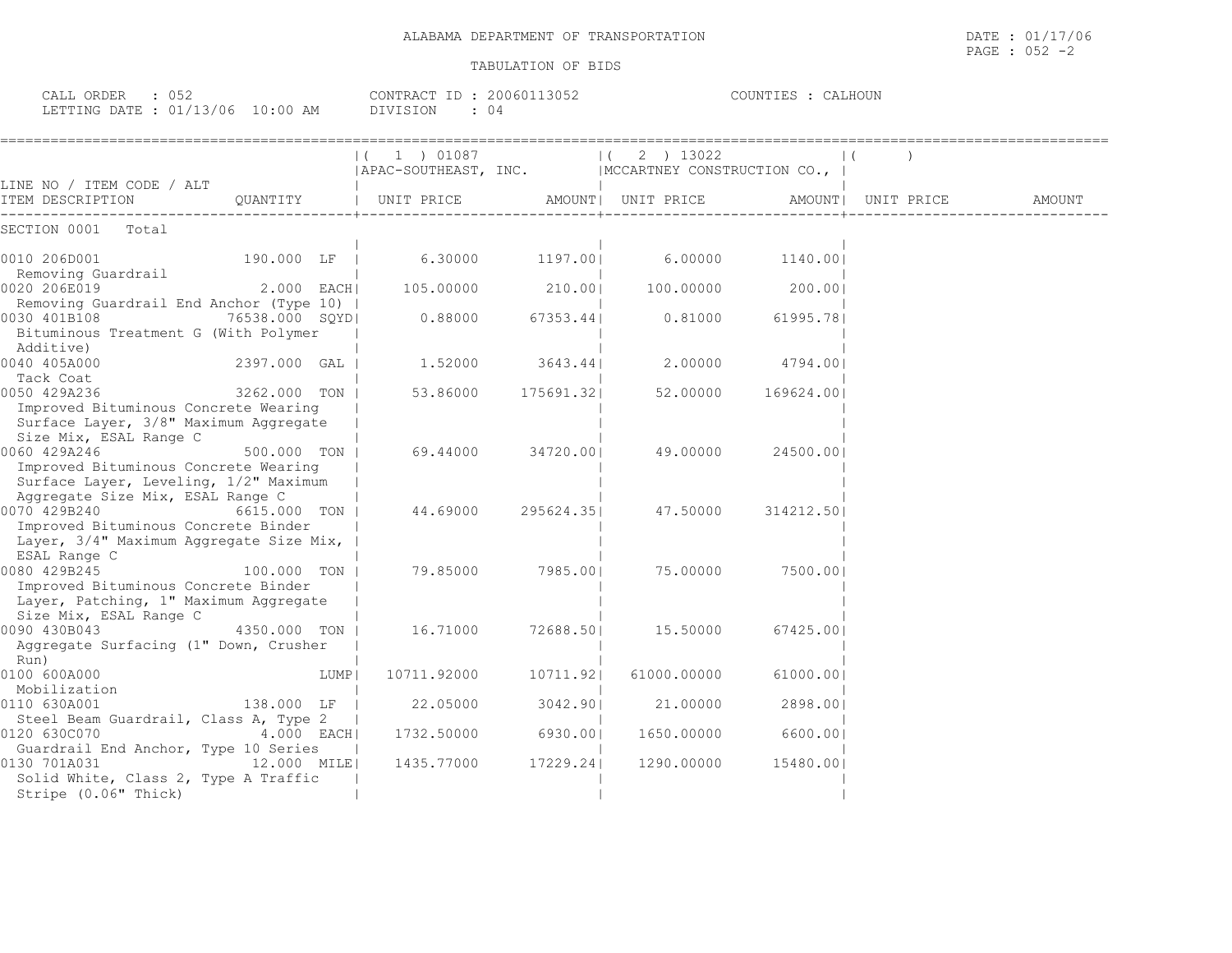| ORDER<br>'A I . I<br>. | . <i>.</i> . |                                       | CONTRA(<br>$\Box$ | 161  | 111N<br>H <sub>1</sub> | $\sqrt{2}$ |
|------------------------|--------------|---------------------------------------|-------------------|------|------------------------|------------|
| TEETING DATE           | 3/06         | $\circ$ $\circ$ $\circ$ $\circ$<br>ΆM |                   | 2 (ب |                        |            |

|                                                                                                            |                                          | $(1)$ 01087<br>$ \,\mathtt{APAC-SOUTHEAST},\;\;\mathtt{INC.}\;\;\phantom{\mathtt{INCCARTNEY}}\; \,\mathtt{MCCARTNEY}\;\;\mathtt{CONSTRUCTION}\;\;\mathtt{CO.}\;,\;\;\; $       |                           | $ (2)$ ) 13022                        |                      |  |
|------------------------------------------------------------------------------------------------------------|------------------------------------------|--------------------------------------------------------------------------------------------------------------------------------------------------------------------------------|---------------------------|---------------------------------------|----------------------|--|
| LINE NO / ITEM CODE / ALT                                                                                  |                                          |                                                                                                                                                                                |                           |                                       |                      |  |
| 0140 701A035<br>Solid Yellow, Class 2, Type A Traffic                                                      |                                          | 9.000 MILE  1725.15000 15526.35  1550.00000 13950.00                                                                                                                           |                           |                                       |                      |  |
| Stripe (0.09" Thick)<br>0150 701A045<br>Broken Yellow, Class 2, Type A Traffic  <br>Stripe (0.09" Thick)   |                                          | $\begin{array}{ccccccc} & & & & & & & & \ & & & & & & & \ & 3.000 & \text{MILE} & & & & & & & & & 2754.69 & & & & & & & & 825.00000 & & & & & & & & & & & & & & & \end{array}$ |                           |                                       | 2475.001             |  |
| 0160 701C000<br>Broken Temporary Traffic Stripe                                                            | 9.000 MILE                               | 723.45000 6511.05                                                                                                                                                              |                           |                                       | 650.00000 5850.00    |  |
| 0170 701C001<br>Solid Temporary Traffic Stripe                                                             | 27.000 MILE <br><b>Contract Contract</b> | <br> 21937.23 812.49000                                                                                                                                                        |                           | 730.00000 19710.00                    |                      |  |
| 0180 703A002<br>Traffic Control Markings, Class 2, Type  <br>A                                             |                                          | $520.000 \quad \text{SQFT}$ 3.90000 2028.00 3.50000 1820.00                                                                                                                    |                           |                                       |                      |  |
| 0190 703B002 100.000 SQFT<br>Traffic Control Legends, Class 2, Type                                        |                                          |                                                                                                                                                                                |                           | 5.57000 557.00  5.00000 500.00        |                      |  |
| 0200 703D001 520.000 SQFT<br>Temporary Traffic Control Markings                                            |                                          |                                                                                                                                                                                | $2.23000$ 1159.60         |                                       | 2.00000 1040.00      |  |
| 0210 705A032<br>Pavement Markers, Class A-H, Type 1-B                                                      | 190.000 EACH                             | $6.12000$ 1162.80                                                                                                                                                              |                           |                                       | 5.50000 1045.00      |  |
| 0220 705A037 536.000 EACH<br>Pavement Markers, Class A-H, Type 2-D                                         |                                          | $6.12000$ $3280.32$                                                                                                                                                            |                           |                                       | $5.50000$ 2948.00    |  |
| 0230 730Y500<br>Furnishing And Installing Pedestal Pole  <br>And Foundation With Bicycle Warning           | LUMPI                                    |                                                                                                                                                                                | $10930.50000$ $10930.501$ |                                       | 10250.00000 10250.00 |  |
| Lights<br>0240 730Y501<br>Furnishing And Installing Pedestal Pole  <br>And Foundation With Bicycle Warning | LUMP                                     |                                                                                                                                                                                | 10930.50000 10930.50      | 10250.00000                           | 10250.001            |  |
| Lights<br>0250 740B000                                                                                     | 228.000 SQFT                             |                                                                                                                                                                                |                           | 8.90000 2029.20 14.00000 3192.00      |                      |  |
| Construction Signs<br>260  740E000<br>0260 740E000<br>Cones (36 Inches High)                               | 100.000 EACH                             |                                                                                                                                                                                |                           | $1.05000$ $105.00$ $2.00000$ $200.00$ |                      |  |
| 0270 740M001                                                                                               | 100.000 EACH                             |                                                                                                                                                                                | $1.05000$ $105.00$        |                                       | $1.00000$ 100.00     |  |
| Ballast For Cone<br>280 7400000<br>0280 7400000<br>Pilot Car                                               | 1.000 EACH                               |                                                                                                                                                                                | 6908.65000 6908.65        |                                       | 6460.00000 6460.00   |  |
| 0290 998A000<br>Construction Fuel (Maximum Bid Limited                                                     |                                          | LUMPI                                                                                                                                                                          | $0.00000$ 0.00            |                                       | $0.00000$ 0.00       |  |
| To $$35,500.00)$<br>SECTION TOTALS                                                                         |                                          |                                                                                                                                                                                |                           |                                       |                      |  |
| CONTRACT TOTALS<br>________________                                                                        |                                          |                                                                                                                                                                                |                           |                                       |                      |  |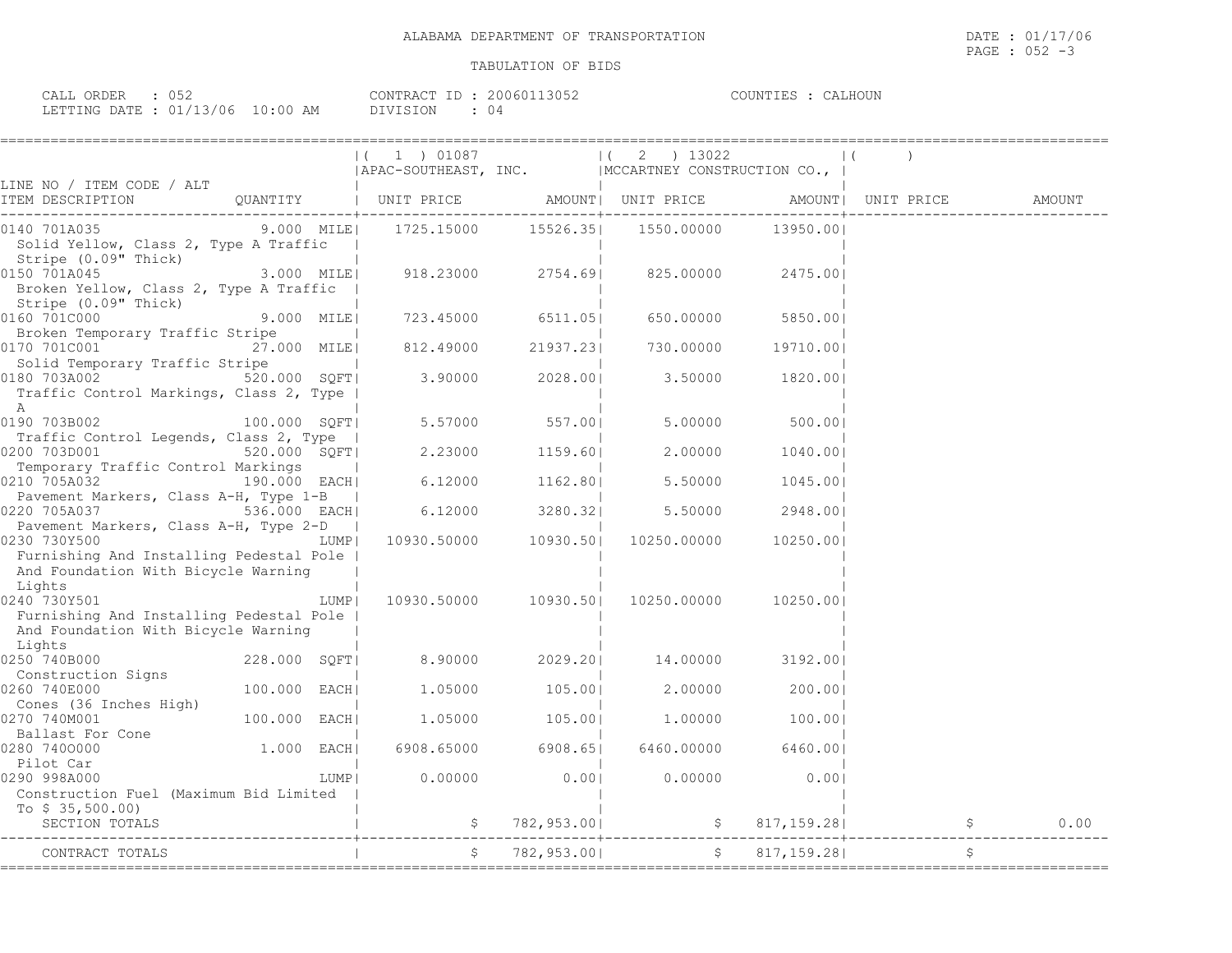PAGE : 053 -1

|      | $\therefore$ 0.53<br>CALL ORDER<br>LETTING DATE: 01/13/06 10:00 AM                                                                               | CONTRACT ID: 20060113053<br>DIVISION<br>$\cdot$ 02 |              | COUNTIES : COLBERT                               |                   |
|------|--------------------------------------------------------------------------------------------------------------------------------------------------|----------------------------------------------------|--------------|--------------------------------------------------|-------------------|
|      | CONTRACT DESCRIPTION:<br>for constructing the Bridge Replacement and Approaches on<br>Hook Street at Spring Creek in Tuscumbia. Length 0.436 mi. | CONTRACT TIME : 110                                | Working Days | (available days)<br>PROJECT(S) : STPOA-8807(600) |                   |
| RANK | VENDOR NO./NAME                                                                                                                                  |                                                    |              | TOTAL<br><b>BID</b>                              | % OVER<br>LOW BID |

| 18036 | RILEY BRIDGE & ENGINEERING CO., INC.   | \$2,030,842.58 | 100.0000% |
|-------|----------------------------------------|----------------|-----------|
| 03023 | B. H. CRAIG CONSTRUCTION COMPANY, INC. | \$2,095,599.61 | 103.1887% |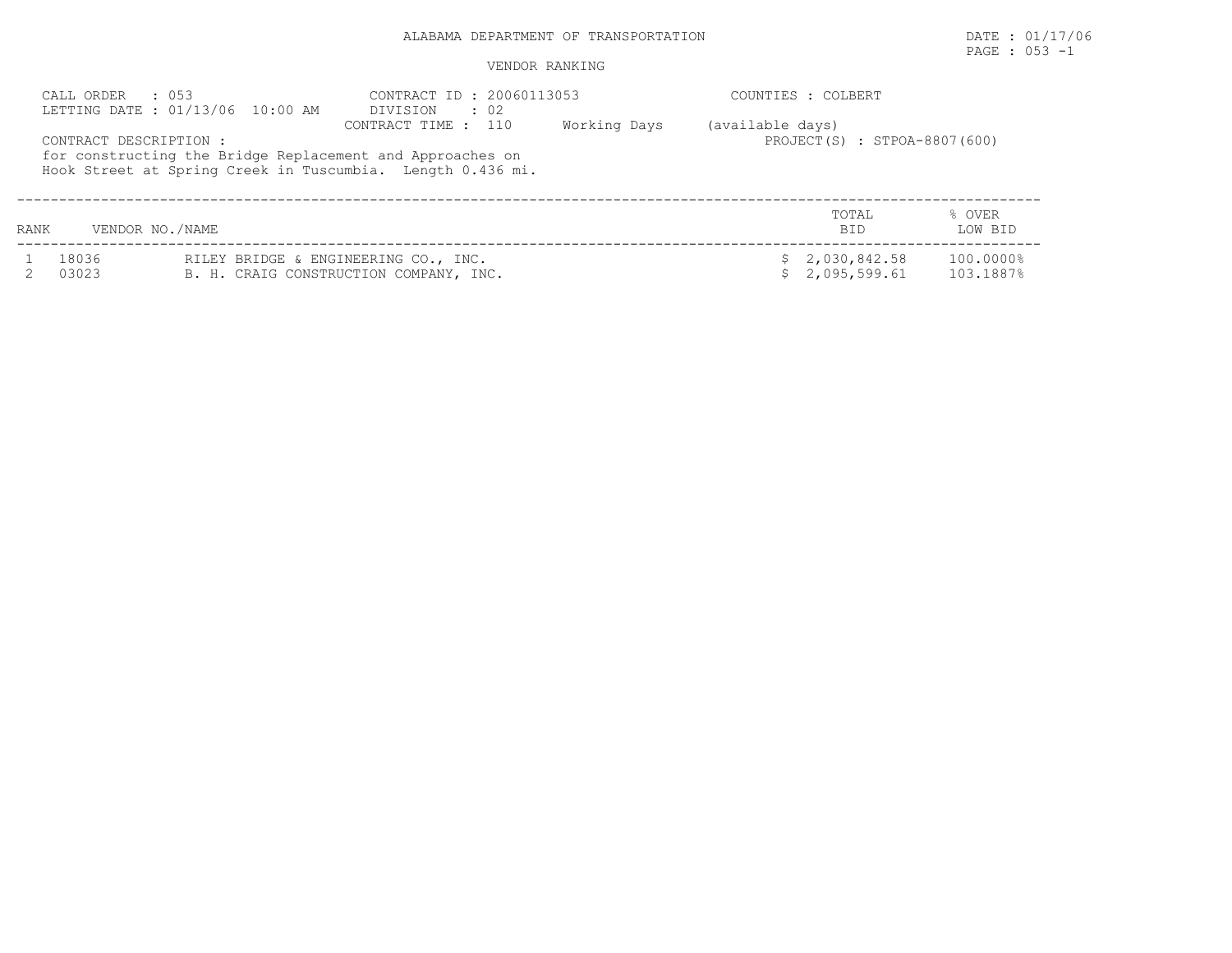| CALL ORDER : 053<br>LETTING DATE : 01/13/06 10:00 AM                                                       |                |      | CONTRACT ID: 20060113053<br>DIVISION | : 02                 |                                                                          | COUNTIES : COLBERT |                     |        |
|------------------------------------------------------------------------------------------------------------|----------------|------|--------------------------------------|----------------------|--------------------------------------------------------------------------|--------------------|---------------------|--------|
| LINE NO / ITEM CODE / ALT                                                                                  |                |      | ( 1 ) 18036                          |                      | $(2)$ 03023<br> RILEY BRIDGE & ENGINEERING   B. H. CRAIG CONSTRUCTION CO |                    |                     |        |
| ITEM DESCRIPTION<br>-----------------                                                                      |                |      |                                      |                      | QUANTITY   UNIT PRICE AMOUNT  UNIT PRICE                                 |                    | AMOUNT   UNIT PRICE | AMOUNT |
| SECTION 0001 Total                                                                                         |                |      |                                      |                      |                                                                          |                    |                     |        |
| 0010 201A002<br>Clearing And Grubbing (Maximum<br>Allowable Bid \$ 4,000.00 per Acre)<br>(Approx. 4 Acres) |                | LUMP |                                      | 16000.00000 16000.00 | 2900.00000 2900.001                                                      |                    |                     |        |
| 0020 206A000                                                                                               |                | LUMP | 36750.00000                          | 36750.001            | 40600.00000                                                              | 40600.001          |                     |        |
| Removal Of Old Bridge, Station 110+85.3                                                                    |                |      |                                      |                      |                                                                          |                    |                     |        |
| 0030 206C010<br>Removing Concrete Driveway                                                                 | 473.000 SOYDI  |      | 3.15000                              | 1489.951             | 3.48000                                                                  | 1646.041           |                     |        |
| 0040 206D000                                                                                               | 515.000 LF     |      | 8.40000                              | 4326.001             | 1,16000                                                                  | 597.401            |                     |        |
| Removing Pipe                                                                                              |                |      |                                      |                      |                                                                          |                    |                     |        |
| 0050 206D003                                                                                               | 652.000 LF     |      | 2.10000                              | 1369.201             | 1,16000                                                                  | 756.321            |                     |        |
| Removing Curb And Gutter<br>0060 209A000<br>Mailbox Reset, Single                                          | 10.000 EACH    |      | 105.00000                            | 1050.001             | 200,00000                                                                | 2000.001           |                     |        |
| 0070 210A000                                                                                               | 5488.000 CUYDI |      | 9.45000                              | 51861.60             | 3.48000                                                                  | 19098.241          |                     |        |
| Unclassified Excavation                                                                                    |                |      |                                      |                      |                                                                          |                    |                     |        |
| 0080 210D000                                                                                               | 4014.000 CUYDI |      | 11.55000                             | 46361.701            | 5,22000                                                                  | 20953.08           |                     |        |
| Borrow Excavation<br>0090 214A000                                                                          | 3118.000 CUYDI |      | 10.50000                             | 32739.001            | 3.48000                                                                  | 10850.641          |                     |        |
| Structure Excavation                                                                                       |                |      |                                      |                      |                                                                          |                    |                     |        |
| 0100 214B001                                                                                               | 646.000 CUYDI  |      | 19.00000                             | 12274.001            | 13.50000                                                                 | 8721.001           |                     |        |
| Foundation Backfill, Commercial                                                                            |                |      |                                      |                      |                                                                          |                    |                     |        |
| 0110 230A000                                                                                               | 23.000 RBST    |      | 420.00000                            | 9660.001             | 116.00000                                                                | 2668.001           |                     |        |
| Roadbed Processing                                                                                         |                |      |                                      |                      |                                                                          |                    |                     |        |
| 0120 301A004<br>Crushed Aggregate Base Course, Type B,                                                     | 3259.000 SQYD  |      | 3.57000                              | 11634.63             | 3.19000                                                                  | 10396.21           |                     |        |
| Plant Mixed, 4" Compacted Thickness                                                                        |                |      |                                      |                      |                                                                          |                    |                     |        |
| 0130 301A008 21219.000 SQYD                                                                                |                |      | 4,20000                              | 89119.80             | 3.59600                                                                  | 76303.521          |                     |        |
| Crushed Aggregate Base Course, Type B,                                                                     |                |      |                                      |                      |                                                                          |                    |                     |        |
| Plant Mixed, 5" Compacted Thickness                                                                        |                |      |                                      |                      |                                                                          |                    |                     |        |
| 0140 305B061                                                                                               | 347.000 TON    |      | 14.70000                             | 5100.901             | 25.00000                                                                 | 8675.00            |                     |        |
| Coarse Aggregate, Section 801, ALDOT                                                                       |                |      |                                      |                      |                                                                          |                    |                     |        |
| #410 (FOR MISCELLANEOUS USE)                                                                               |                |      |                                      |                      |                                                                          |                    |                     |        |
| 0150 401A000                                                                                               | 8650.000 SQYDI |      | 1,10000                              | 9515.00              | 5.80000                                                                  | 50170.001          |                     |        |
| Bituminous Treatment A<br>0160 405A000                                                                     | 248.000 GAL    |      | 2,50000                              | 620.00               | 2,32000                                                                  | 575.361            |                     |        |
| Tack Coat                                                                                                  |                |      |                                      |                      |                                                                          |                    |                     |        |
|                                                                                                            |                |      |                                      |                      |                                                                          |                    |                     |        |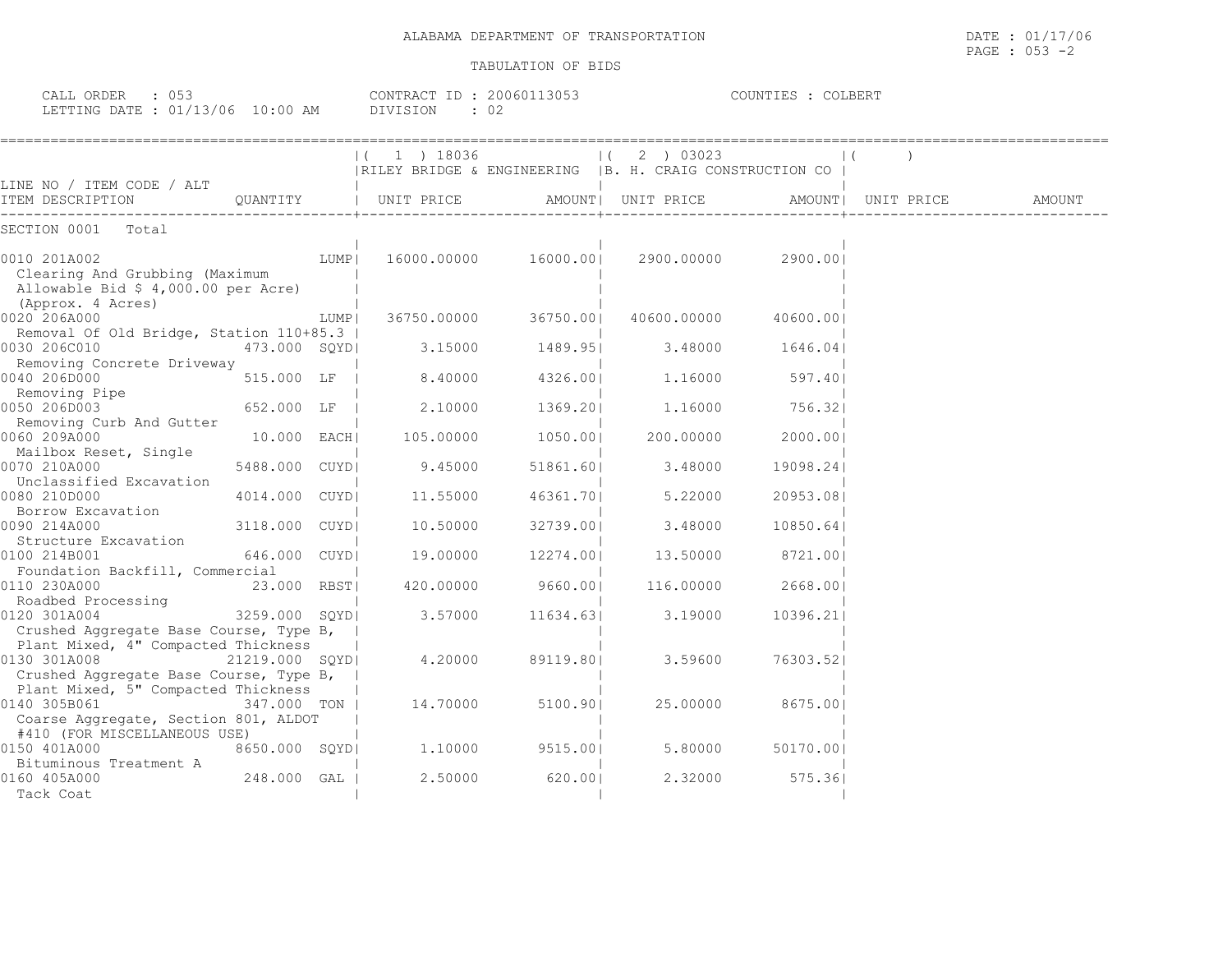| ORDER<br>$\sim$ $\sim$ $\sim$ $\sim$<br>UA⊥⊥<br>. J J |          | 13053<br>$2006011$<br>CONTRACT | $C0$ $C1$ $C1$ $C2$ $C3$ $C4$<br>COUNTIES<br>'JLBER'I |
|-------------------------------------------------------|----------|--------------------------------|-------------------------------------------------------|
| LETTING DATE: 01/13/06<br><b>+ - 1</b>                | 10:00 AM | <b>DIVISION</b><br>◡∠          |                                                       |

|                                                                                                                                   |               |      | $(1)$ 1 $)$ 18036                                       |                   | 2 ) 03023         |                  | $\mathbf{1}$ |  |
|-----------------------------------------------------------------------------------------------------------------------------------|---------------|------|---------------------------------------------------------|-------------------|-------------------|------------------|--------------|--|
|                                                                                                                                   |               |      | RILEY BRIDGE & ENGINEERING  B. H. CRAIG CONSTRUCTION CO |                   |                   |                  |              |  |
| LINE NO / ITEM CODE / ALT                                                                                                         |               |      |                                                         |                   |                   |                  |              |  |
| 0170 429A240<br>Improved Bituminous Concrete Wearing<br>Surface Layer, 1/2" Maximum Aggregate<br>Size Mix, ESAL Range C           | 755.000 TON I |      | 68.00000                                                |                   | 51340.00 60.32000 | 45541.601        |              |  |
| 0180 429A246<br>Improved Bituminous Concrete Wearing<br>Surface Layer, Leveling, 1/2" Maximum<br>Aggregate Size Mix, ESAL Range C | 50.000 TON    |      |                                                         | 100.00000 5000.00 |                   | 60.32000 3016.00 |              |  |
| 0190 429B241<br>Improved Bituminous Concrete Binder<br>Layer, 1" Maximum Aggregate Size Mix,<br>ESAL Range C                      | 1284.000 TON  |      |                                                         | 58.00000 74472.00 | 52.20000          | 67024.801        |              |  |
| 0200 430B040<br>20.000 TON I<br>Aggregate Surfacing (Crushed Aggregate<br>Base, Type B)                                           |               |      | 18.90000                                                | 378.001           |                   | 23.20000 464.001 |              |  |
| 0210 450B000<br>Reinforced Cement Concrete Bridge End<br>Slab                                                                     | 118.000 SOYDI |      |                                                         | 78.00000 9204.001 | 62.00000          | 7316.001         |              |  |
| 0220 502A000<br>81035.000 LB  <br>Steel Reinforcement                                                                             |               |      | 0.67000                                                 | 54293.451         | 0.63500           | 51457.231        |              |  |
| 0230 502B000<br>Steel Reinforcement For Bridge<br>Superstructure, Station 110+75, Approx.<br>96,020 Lbs                           |               | LUMP | 64333.40000                                             | 64333.401         | 60975.00000       | 60975.001        |              |  |
| 0240 505G003<br>Pile Points (Type A, 12")                                                                                         | 28.000 EACH   |      | 125.00000                                               | 3500.00           | 203.00000         | 5684.00          |              |  |
| 0250 505M002<br>Steel Piling Furnished And Driven (HP<br>12x53)                                                                   | 478.000 LF    |      | 40.00000                                                | 19120.00          | 40.00000          | 19120.00         |              |  |
| 0260506A003<br>Drilled Shaft Excavation, 5'-0" Diamete                                                                            |               |      | 37.000 LF   454.00000 16798.00                          |                   | 435.00000         | 16095.001        |              |  |
| 99.000 LF  <br>0270 506B005<br>Special Drilled Shaft Excavation, 5'-0"<br>Diameter                                                |               |      | 1300.00000                                              | 128700.00         | 1247.00000        | 123453.001       |              |  |
| 0280 506C044<br>Drilled Shaft Construction, 5'-0"<br>Diameter, Class DS1 Concrete                                                 | 136.000 LF    |      | 121.00000                                               | 16456.001         | 116.00000         | 15776.001        |              |  |
| 0290 506D000<br>Exploration Below Drilled Shaft                                                                                   | 60.000 LF     |      | 181,00000                                               | 10860.001         | 174.00000         | 10440.001        |              |  |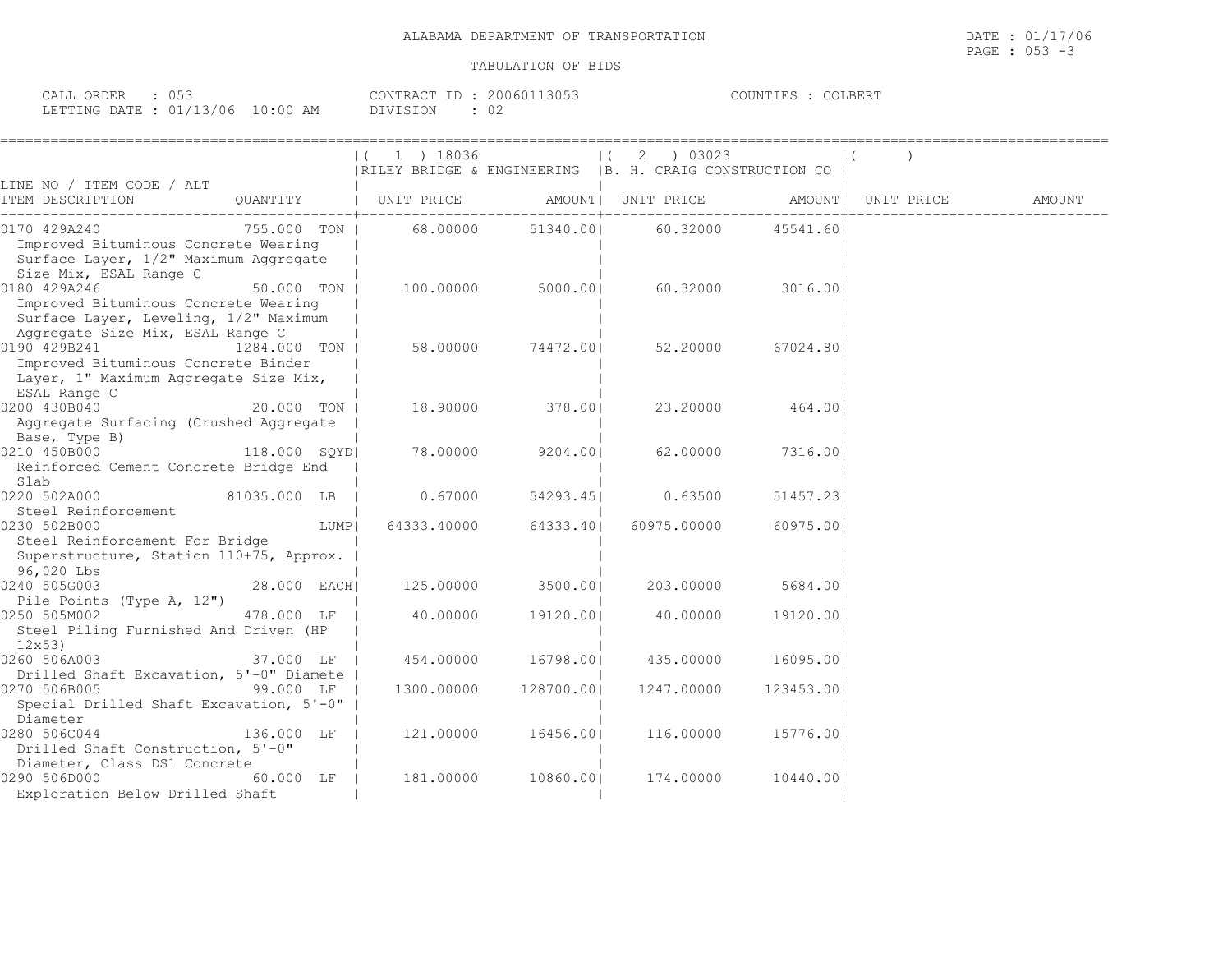| : 053<br>CALL ORDER              |          | CONTRACT ID: 20060113053 | COUNTIES : C<br>COLBERT |
|----------------------------------|----------|--------------------------|-------------------------|
| LETTING DATE : 01/13/06 10:00 AM | DIVISION | - 02                     |                         |

|                                                                                                                                                                       | $ (1)$ 18036<br>  RILEY BRIDGE & ENGINEERING   B. H. CRAIG CONSTRUCTION CO |                                         | $(2)$ 03023         |           |                    | $\mathbf{1}$ |                              |
|-----------------------------------------------------------------------------------------------------------------------------------------------------------------------|----------------------------------------------------------------------------|-----------------------------------------|---------------------|-----------|--------------------|--------------|------------------------------|
| LINE NO / ITEM CODE / ALT                                                                                                                                             |                                                                            |                                         |                     |           |                    |              |                              |
| TTEM DESCRIPTION QUANTITY   UNIT PRICE                                                                                                                                |                                                                            |                                         | AMOUNT  UNIT PRICE  |           |                    |              | AMOUNT   UNIT PRICE   AMOUNT |
| 0300 506F006 136.000 LF   248.00000<br>Permanent Drilled Shaft Casing, 5'-0"  <br>Diameter                                                                            |                                                                            |                                         | 33728.00  238.00000 |           | 32368.001          |              |                              |
| 6.000 $\overline{EACH}$ 1634.00000 9804.00 1566.00000 9396.00<br>0310 506G004<br>Crosshole Sonic Logging, 5'-0" Diameter                                              |                                                                            |                                         |                     |           |                    |              |                              |
| 0320 508A000<br>) 320 508A000<br>  Structural Steel                     8755.000 LB                                                                                   |                                                                            | 3.75000 32831.25                        |                     | 3.00000   | 26265.001          |              |                              |
| $229.000$ CUYD $425.00000$ 97325.00 375.00000<br>0330 510A000<br>Bridge Substructure Concrete, Class A                                                                |                                                                            |                                         |                     |           | 85875.00           |              |                              |
| 0340 510C051                                                                                                                                                          |                                                                            |                                         |                     |           | 207130.001         |              |                              |
| Bridge Concrete Superstructure, Sta.<br>110+75, Approx. 385 Cu. Yds.                                                                                                  |                                                                            |                                         |                     |           |                    |              |                              |
| 0350 510E000 1258.000 SQYD<br>Grooving Concrete Bridge Decks                                                                                                          |                                                                            | $3.20000$ $4025.60$ $2.76000$ $3472.08$ |                     |           |                    |              |                              |
| 0360 511A001<br>12.000 EACH<br>Elastomeric Bearings, Type 2                                                                                                           |                                                                            | $190.00000$ $2280.00 $                  |                     |           | 122.00000 1464.00  |              |                              |
| 36.000 EACH<br>0370 511A051<br>Elastomeric Bearing Type 2 (Mark B2)                                                                                                   | 190.00000 6840.00                                                          |                                         |                     |           | 205.00000 7380.001 |              |                              |
| 0380 513B004<br>Pretensioned-Prestressed Concrete                                                                                                                     |                                                                            |                                         |                     |           | 75.60000 6804.00   |              |                              |
| Girders, Type II (Specialty Item)<br>1605.000 LF  <br>0390 513B005                                                                                                    | 133.00000                                                                  | 213465.00                               |                     | 114.00000 | 182970.001         |              |                              |
| Pretensioned-Prestressed Concrete<br>Girders, Type III (Specialty Item)                                                                                               |                                                                            |                                         |                     |           |                    |              |                              |
| 0400 513B009<br>Pretensioned-Prestressed Concrete                                                                                                                     | $\overline{1}80.000$ LF   62.22000 11199.60  142.50000 25650.00            |                                         |                     |           |                    |              |                              |
| Girders, Type III (Specialty<br>Item) (State Furnished)                                                                                                               |                                                                            |                                         |                     |           |                    |              |                              |
| 316.000 LF  <br>0410 533A098<br>18" Storm Sewer Pipe (Class 3 R.C.)                                                                                                   |                                                                            | 25.20000 7963.201                       |                     | 58.00000  | 18328.001          |              |                              |
| 0420 533A099 and the state of the state of the state of the state of the state of the state of the state of th<br>328.000 LF  <br>24" Storm Sewer Pipe (Class 3 R.C.) |                                                                            | 31.50000 10332.00                       |                     | 71.00000  | 23288.001          |              |                              |
| 0430 533A100<br>276.000 LF  <br>30" Storm Sewer Pipe (Class 3 R.C.)                                                                                                   | 44.10000                                                                   |                                         | 12171.60  97.00000  |           | 26772.001          |              |                              |
| 0440 533A101 346.000 LF                                                                                                                                               | 58.80000                                                                   | 20344.801                               |                     | 101.00000 | 34946.001          |              |                              |
| 36" Storm Sewer Pipe (Class 3 R.C.)<br>0450 533A103<br>715.000 LF                                                                                                     |                                                                            | 88.20000 63063.00                       |                     | 122.00000 | 87230.001          |              |                              |
| 48" Storm Sewer Pipe (Class 3 R.C.)<br>0460 600A000<br>Mobilization                                                                                                   | LUMP  172000.00000 172000.00  200000.00000                                 |                                         |                     |           | 200000.001         |              |                              |
|                                                                                                                                                                       |                                                                            |                                         |                     |           |                    |              |                              |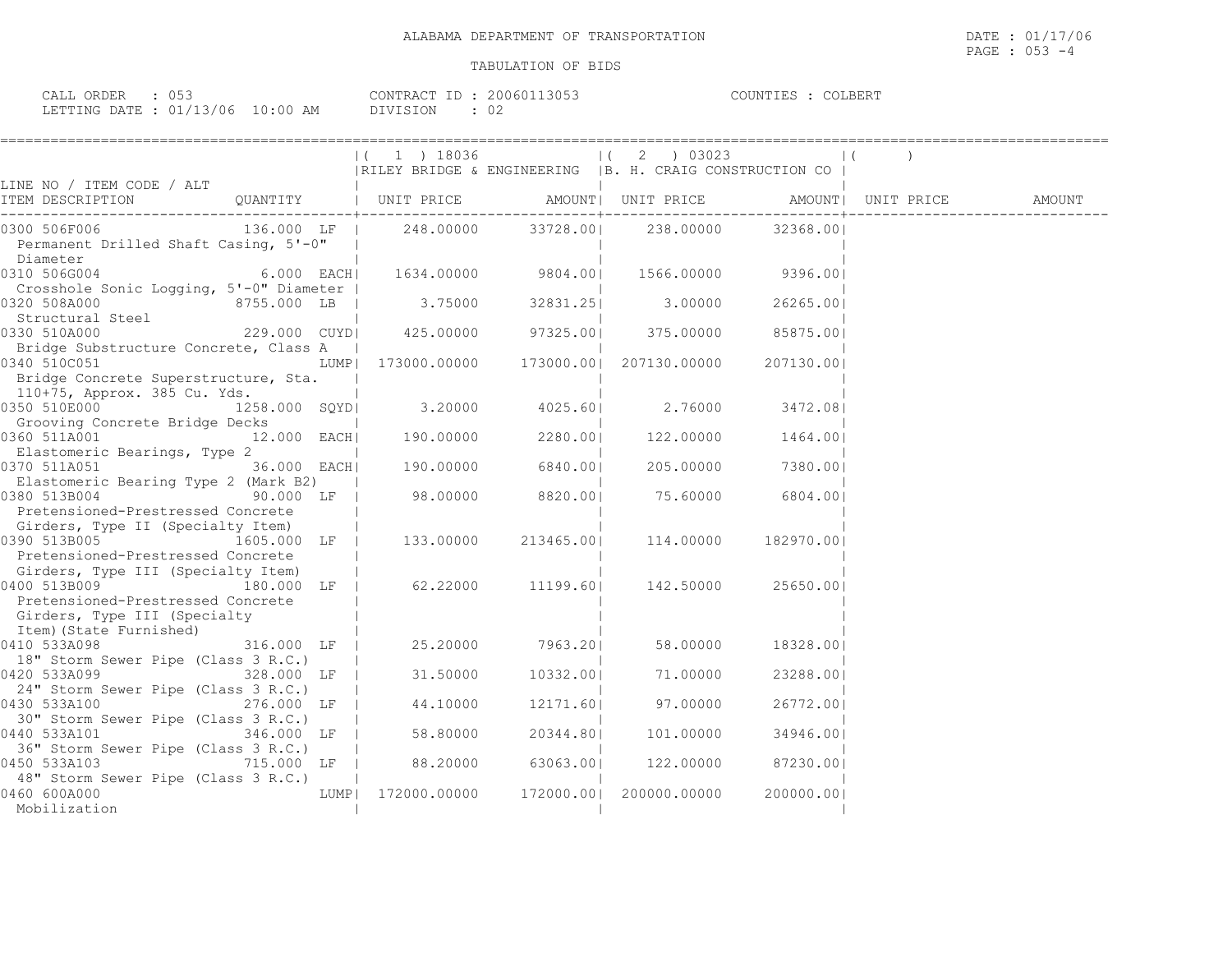| ORDER<br>$\sim$ $\sim$ $\sim$ $\sim$<br>تىلى <i>لى</i><br>Uコン |            | .20E <sub>1</sub><br>2006011<br>CONTRACT ID<br>1.3U.D.3 | COLBERT<br>COUNTIES |
|---------------------------------------------------------------|------------|---------------------------------------------------------|---------------------|
| : 01/13/06<br>LETTING DATE :                                  | $10:00$ AM | $\cap$<br>DIVISION<br>ັ∪∠                               |                     |

|                                                                                  |              | $(1)$ 19036        |                     | (2) 03023<br> RILEY BRIDGE & ENGINEERING   B. H. CRAIG CONSTRUCTION CO |                      |  |
|----------------------------------------------------------------------------------|--------------|--------------------|---------------------|------------------------------------------------------------------------|----------------------|--|
| LINE NO / ITEM CODE / ALT                                                        |              |                    |                     |                                                                        |                      |  |
|                                                                                  |              |                    |                     |                                                                        |                      |  |
|                                                                                  |              |                    |                     |                                                                        |                      |  |
| Loose Riprap, Class 2<br>)490 610D003<br>0490 610D003                            |              |                    |                     | 2010.000 SQYD  3.15000 6331.50  3.00000 6030.00                        |                      |  |
| Filter Blanket, Geotextile<br>0500 614A000                                       |              |                    |                     | 69.000 CUYD  257.25000 17750.25  400.00000                             | 27600.00             |  |
| Slope Paving<br>Concrete Driveway, 6" Thick (Includes                            |              |                    |                     |                                                                        | 17185.00             |  |
| Wire Mesh)<br>0520 619A007 1.000 EACH<br>48" Roadway Pipe End Treatment, Class 1 |              |                    | 1050.00000 1050.00  |                                                                        | 550.00000 550.00     |  |
| 0530 619A128 1.000 EACH<br>30" Side Drain Pipe End Treatment,                    |              | $945.00000$ 945.00 |                     |                                                                        | 575.00000 575.00     |  |
| Class 2<br>48" Roadway Pipe End Treatment, Class 1                               |              |                    | 2310.00000 4620.00  | 1300.00000                                                             | 2600.001             |  |
| (Double Line)<br>0550 620A000<br>Minor Structure Concrete                        | 1.000 CUYD   | 630.00000          | 630.00              | 1000.00000                                                             | 1000.001             |  |
| 0560 621A000<br>Junction Boxes, Type 1, 1P Or 5                                  | $1.000$ EACH |                    | 1900.00000 1900.00  | 3000.00000                                                             | 3000.00              |  |
| $1.000$ EACH<br>0570 621A001<br>Junction Boxes, Type 1, 2P Or 5                  |              |                    | 1900.00000 1900.00  | 3200.00000                                                             | 3200.001             |  |
| 0580 621B000 <sup>--</sup> 1.000 EACH<br>Junction Box Units, Type 1, 1P Or 5     |              |                    | 735.00000 735.00    | 900.00000                                                              | 900.00               |  |
| 0590 621B001<br>Junction Box Units, Type 1, 2P Or 5                              | $1.000$ EACH |                    | 735.00000 735.00    |                                                                        | 900.00000 900.00     |  |
| 0600 621C015<br>Inlets, Type S1 Or S3 (1 Wing)                                   | 5.000 EACH   |                    | 2000.00000 10000.00 |                                                                        | 2500.00000 12500.001 |  |
| 0610 621C016 4.000 EACH<br>Inlets, Type S2 Or S4 (1 Wing)                        |              |                    | 2205.00000 8820.00  | 3900.00000                                                             | 15600.00             |  |
| 0620 621C018<br>Inlets, Type S2 Or S4 (2 Wing)                                   | $1.000$ EACH |                    | 2625.00000 2625.00  |                                                                        | 5200.00000 5200.00   |  |
| 0630 621C109                                                                     | $3.000$ EACH | 1890.00000         | 5670.001            | 650.00000                                                              | 1950.001             |  |
| Inlet Units, Type S1 Or S3                                                       |              |                    | 735.00000 2940.00   | 600.00000                                                              | 2400.00              |  |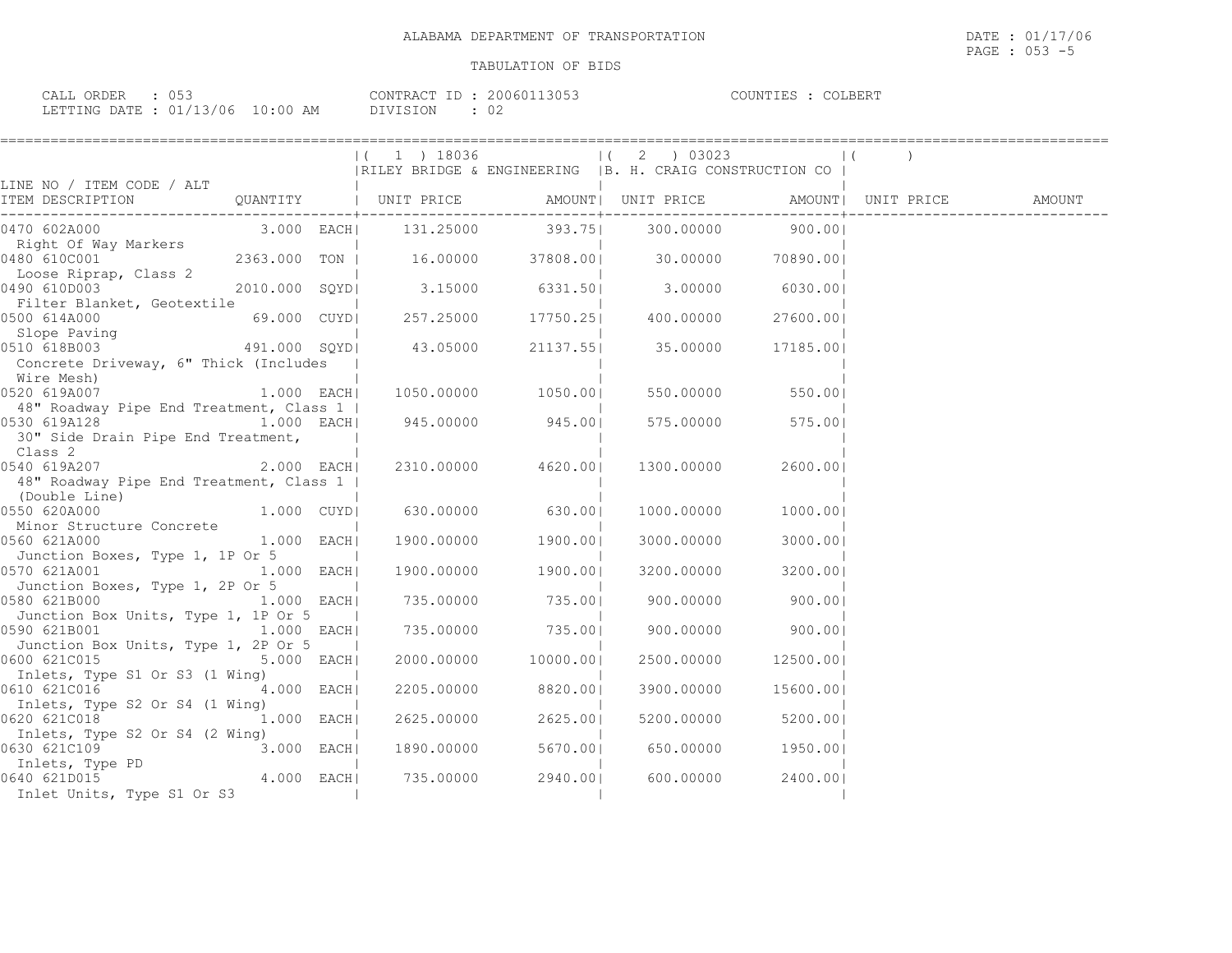| ORDER<br>CALL ( | . <i>.</i> |                            | $ -$<br>CONTRACT | 3053<br>200601 | COUNTIES | COLBERT |
|-----------------|------------|----------------------------|------------------|----------------|----------|---------|
| LETTING DATE ·  | : 01/13/06 | $10 \cdot 00$ $\sim$<br>AM | ר ⊃־<br>1111     | ◡∠             |          |         |

|                                                                        |                           | $(1)$ 1 $18036$                 |                  | 2 ) 03023                                                |                  |                                              |  |
|------------------------------------------------------------------------|---------------------------|---------------------------------|------------------|----------------------------------------------------------|------------------|----------------------------------------------|--|
|                                                                        |                           |                                 |                  | RILEY BRIDGE & ENGINEERING   B. H. CRAIG CONSTRUCTION CO |                  |                                              |  |
| LINE NO / ITEM CODE / ALT<br>ITEM DESCRIPTION QUANTITY   UNIT PRICE    |                           |                                 |                  | ---------+------------                                   |                  | AMOUNT  UNIT PRICE AMOUNT  UNIT PRICE AMOUNT |  |
| 0650 621D016<br>Inlet Units, Type S2 Or S4                             |                           |                                 |                  | 800.00000                                                | 4800.00          |                                              |  |
| 0660 621D109                                                           | 1.000 EACH                |                                 | 630.00000 630.00 |                                                          | 650.00000 650.00 |                                              |  |
| Inlet Units, Type PD<br>0670 623A000                                   | 485.000 LF                | 14.70000 7129.50                |                  | 30.70000                                                 | 14889.50         |                                              |  |
| Concrete Gutter<br>0680 623C000                                        |                           | 1672.000 LF   11.55000 19311.60 |                  | 15.66000                                                 | 26183.521        |                                              |  |
| Combination Curb & Gutter, Type C<br>0690 630A001                      | 475.000 LF                | 17.75000 8431.25                |                  | 19.80000                                                 | 9405.001         |                                              |  |
| Steel Beam Guardrail, Class A, Type 2  <br>0700 630C003                | 4.000 EACH                | 1490.00000                      | 5960.001         | 1320.00000                                               | 5280.001         |                                              |  |
| Guardrail End Anchor, Type 13<br>0710 630C050                          | $1.000$ EACH              | 2600.00000                      | 2600.001         | 2090.00000                                               | 2090.00          |                                              |  |
| Guardrail End Anchor, Type 20 Series<br>0720 630C070                   | $3.000$ EACH              | 2000.00000                      | 6000.00          | 1815.00000                                               | 5445.001         |                                              |  |
| Guardrail End Anchor, Type 10 Series<br>0730 650A000                   | 1267.000 CUYD             | 9.50000                         | 12036.501        | 15.00000                                                 | 19005.00         |                                              |  |
| Topsoil<br>0740 652A100 9.000 ACRE                                     |                           | 800.00000                       | 7200.00          | 522.00000                                                | 4698.001         |                                              |  |
| Seeding<br>0750 652C000                                                | $4.000$ ACRE              | 100.00000                       | 400.001          | 203.00000                                                | 812.00           |                                              |  |
| Mowing<br>0760 654A000<br>760 654A000<br>Solid Sodding                 | 808.000 SQYD              | 6.00000                         | 4848.00          | 4.93000                                                  | 3983.441         |                                              |  |
| 0770 656A010                                                           | $9.000 \quad \text{ACRE}$ | 800.00000                       | 7200.001         | 522.00000                                                | 4698.00          |                                              |  |
| Mulching<br>0780 659A003                                               | 153.000 SQYD              | 6.00000                         | 918.001          | 1.35000                                                  | 206.55           |                                              |  |
| Erosion Control Netting, Class C2<br>0790 665A001<br>Temporary Seeding | 3.000 ACRE                | 800.00000                       | 2400.001         | 493.00000                                                | 1479.001         |                                              |  |
| 0800 665B000                                                           | 3.000 ACRE                | 800.00000                       | 2400.00          | 493.00000                                                | 1479.001         |                                              |  |
| Temporary Mulching<br>0810 6651000                                     | 153.000 TON               | 25.00000                        | 3825.001         | 25.00000                                                 | 3825.001         |                                              |  |
| Temporary Riprap, Class 2<br>0820 665J000 0820 0830                    | 6444.000 LF               | 6.50000                         | 41886.001        | 3.25000                                                  | 20943.001        |                                              |  |
| Silt Fence, Type A<br>0830 665L000                                     | 478.000 LF                | 8.90000                         | 4254.201         | 11.00000                                                 | 5258.00          |                                              |  |
| Floating Basin Boom<br>0840 6650001<br>Silt Fence Removal              | 6444.000 LF               |                                 | 3.00000 19332.00 | 2.80000                                                  | 18043.201        |                                              |  |
|                                                                        |                           |                                 |                  |                                                          |                  |                                              |  |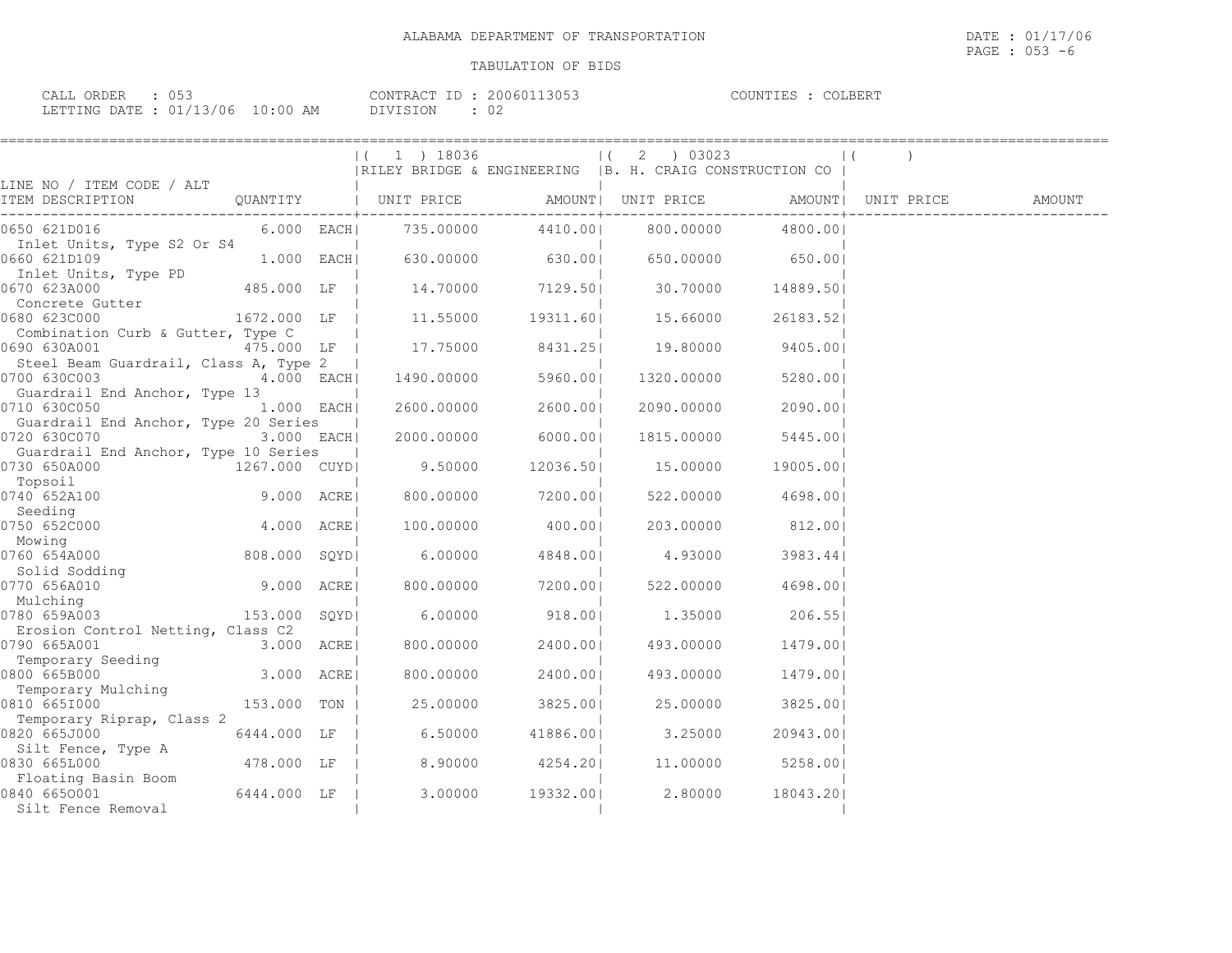| : 0.53<br>CALL ORDER             |          | CONTRACT ID: 20060113053 | COLBERT<br>COUNTIES |
|----------------------------------|----------|--------------------------|---------------------|
| LETTING DATE : 01/13/06 10:00 AM | DIVISION | - 02                     |                     |

|                                                                                                                                                  |            |                              |                    | $(1)$ 18036 $(2)$ 03023<br> RILEY BRIDGE & ENGINEERING   B. H. CRAIG CONSTRUCTION CO                 |                    | $\vert$ ( |  |
|--------------------------------------------------------------------------------------------------------------------------------------------------|------------|------------------------------|--------------------|------------------------------------------------------------------------------------------------------|--------------------|-----------|--|
|                                                                                                                                                  |            |                              |                    |                                                                                                      |                    |           |  |
|                                                                                                                                                  |            |                              |                    |                                                                                                      |                    |           |  |
| Inlet Protection Device<br>0860 6650000                                                                                                          |            |                              |                    | 341.000 LF $\begin{vmatrix} 4.75000 & 1619.75 \end{vmatrix}$ 5.51000 1878.91                         |                    |           |  |
| 12 Inch Wattle<br>0870 665Q001<br>0870 6650001                                                                                                   |            |                              |                    | 196.000 LF   5.25000 1029.00   6.38000 1250.48                                                       |                    |           |  |
| 20 Inch Wattle<br>0880 666A001                                                                                                                   |            |                              |                    |                                                                                                      |                    |           |  |
| Pest Control Treatment<br>0890 674A000                                                                                                           |            | 500.000 LF   3.50000 1750.00 |                    | $4.00000$ 2000.00                                                                                    |                    |           |  |
| Construction Safety Fence<br>0900 680A000                                                                                                        |            |                              |                    | $LUMP \n\begin{bmatrix} 10000.00000 & 10000.000 \\ 10000.0000 & 10000.000 \end{bmatrix}$ 33000.00000 | 33000.001          |           |  |
| Engineering Controls<br>0910 701A028 1.000 MILE<br>Solid White, Class 2, Type A Traffic                                                          |            |                              |                    | 2050.00000 2050.00  3108.00000 3108.00                                                               |                    |           |  |
| Stripe (0.06" Thick) (6" Wide)<br>1.000 MILE<br>0920 701A046<br>Broken Yellow, Class 2, Type A Traffic                                           |            |                              | 1025.00000 1025.00 | 1665.00000 1665.00                                                                                   |                    |           |  |
| Stripe (0.09" Thick) (6" Wide)<br>0930 701A048 2.000 MILE                                                                                        |            |                              |                    | 2050.00000 4100.00  3108.00000 6216.00                                                               |                    |           |  |
| Solid Yellow, Class 2, Type A Traffic<br>Stripe (0.09" Thick) (6" Wide)                                                                          |            |                              |                    |                                                                                                      |                    |           |  |
| 0940 701B009<br>Dotted Class 2, Type A Traffic Stripe                                                                                            |            |                              |                    | 665.000 LF   1.05000 698.25  1.67000 1110.55                                                         |                    |           |  |
| (0.09" Thick) (6" Wide)<br>0950 701C000 1.000 MILE                                                                                               |            | 825.00000 825.00             |                    |                                                                                                      | 1110.00000 1110.00 |           |  |
| Broken Temporary Traffic Stripe                                                                                                                  |            |                              |                    |                                                                                                      |                    |           |  |
| Solid Temporary Traffic Stripe<br>0970 701D009                                                                                                   | 1.000 MILE |                              |                    | 2600.00000 2600.00 2775.00000                                                                        | 2775.001           |           |  |
| Solid Traffic Stripe Removed (Tape)<br>0980 701E006                                                                                              |            |                              |                    | $1266.000$ LF $\vert$ 2.15000 2721.90 $\vert$ 2.51000                                                | 3177.661           |           |  |
| Solid Temporary Traffic Stripe<br>(Removable Tape)<br>0990 701G125                                                                               |            |                              |                    | 633.000 LF   5.25000 3323.25  5.55000 3513.15                                                        |                    |           |  |
| Solid White, Class 3W, Type A Traffic<br>Stripe (6" Wide)                                                                                        |            |                              |                    |                                                                                                      |                    |           |  |
| $\frac{1000}{7016133}$ 633.000 LF $\frac{1}{1000}$ 5.25000 3323.25 5.55000 3513.15<br>Solid Yellow, Class 3W, Type A Traffic<br>Stripe (6" Wide) |            |                              |                    |                                                                                                      |                    |           |  |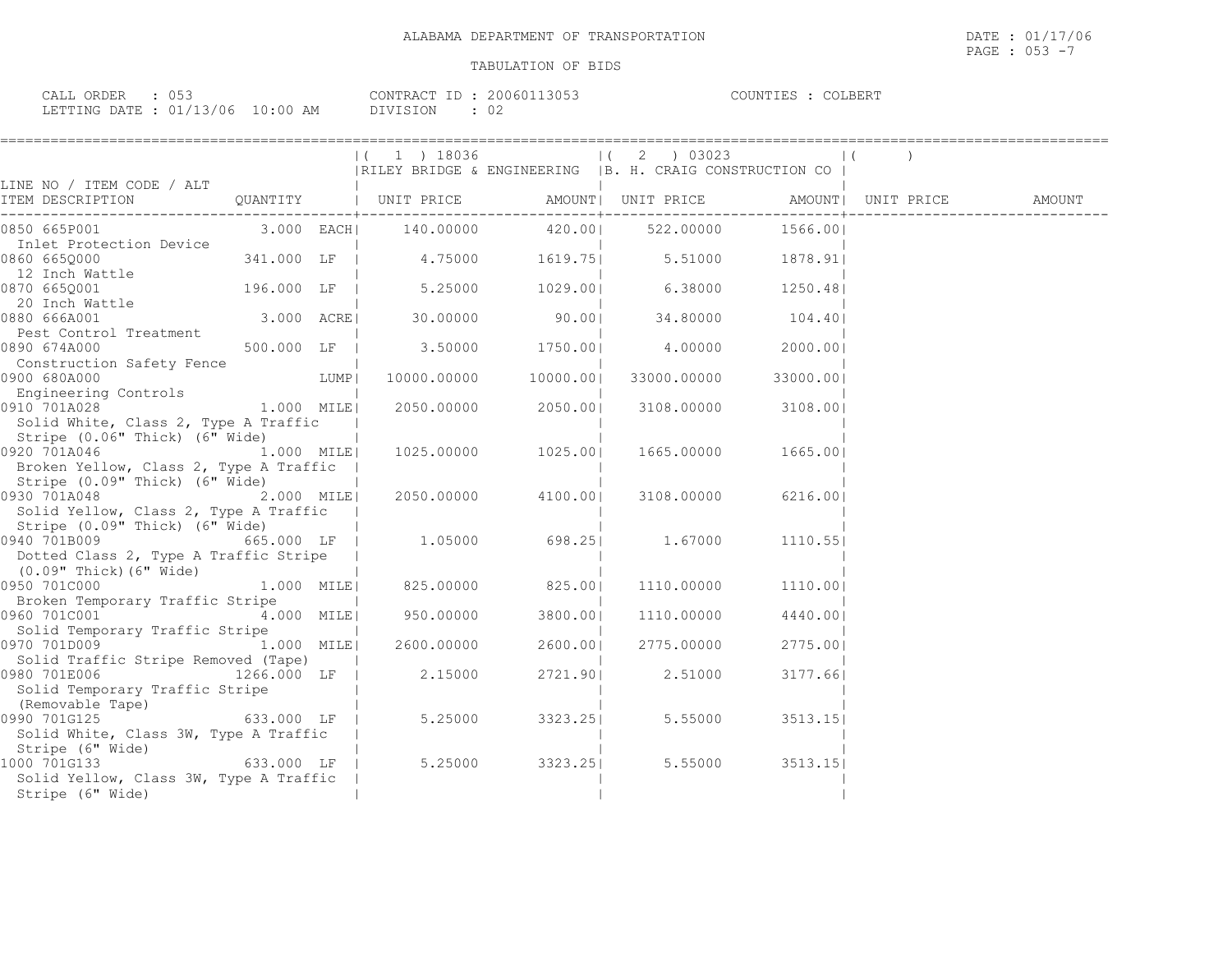| $\sim$ $\sim$ $\sim$ $\sim$<br>ORDER<br>لللطا<br>UJJ |               | CONTRACT ID | 13053<br>200601     | COLBERT<br>COUNTIES |
|------------------------------------------------------|---------------|-------------|---------------------|---------------------|
| LETTING DATE: 01/13/06                               | 10:00 .<br>ΔM | PIVISION    | $\sim$ $\sim$<br>◡∠ |                     |

| $ (1)$ 18036<br>$(2)$ 03023<br>$\vert$ (<br> RILEY BRIDGE & ENGINEERING   B. H. CRAIG CONSTRUCTION CO<br>LINE NO / ITEM CODE / ALT<br>ITEM DESCRIPTION<br>QUANTITY   UNIT PRICE      AMOUNT  UNIT PRICE     AMOUNT  UNIT PRICE     AMOUNT<br>1254.000 SQFT <br>3.60000<br>4514.40 3.89000 4878.06<br>1010 703A002<br>Traffic Control Markings, Class 2, Type  <br>A<br>1020 703B002<br>4.25000 480.25<br>4.28000 483.64<br>113.000 SQFT <br>Traffic Control Legends, Class 2, Type  <br>2.25000 1971.001<br>1030 703D001<br>876.000 SQFT<br>1.67000 1462.92<br>Temporary Traffic Control Markings<br>1040 705A030<br>25.000 EACH <br>7.25000<br>181.25<br>6.66000<br>166.501<br>Pavement Markers, Class A-H, Type 2-C  <br>7.25000 108.75<br>$6.66000$ 99.90<br>1050 705A031<br>15.000 EACH <br>Pavement Markers, Class A-H, Type 1-A<br>6.66000<br>137.000 EACH<br>7.25000 993.25<br>912.42<br>1060 705A037<br>Pavement Markers, Class A-H, Type 2-D<br>1070 705A038<br>31.000 EACH<br>7.25000<br>224.75<br>6.66000<br>206.46<br>Pavement Markers, Class A-H, Type 2-E<br>15.50000 666.50<br>1080 710A115<br>43.000 SQFT <br>15.66000<br>673.381<br>Class 4, Aluminum Flat Sign Panels 0.<br>08" Thick Or Steel Flat Sign Panels 14<br>Gauge (Type III Or Type IV Background)<br>1090 710A125<br>16.75000<br>284.751<br>17.000 SOFT<br>8.70000<br>147.901<br>Class 7, Aluminum Flat Sign Panels 0.<br>08" Thick Or Steel Flat Sign Panels 14<br>Gauge (Type IV, VII, VIII Or IX<br>Background)<br>42.000 SQFT<br>17.25000 724.50 16.82000<br>706.44<br>1100 710A126<br>Class 8, Aluminum Flat Sign Panels 0.<br>08" Thick Or Steel Flat Sign Panels 14<br>Gauge (Type IX Background)<br>8.25000<br>1110 710B001<br>140.000 LF  <br>1155.001<br>17.40000<br>2436.001<br>Roadway Sign Post (#3 "U" Channel<br>Galvanized Steel)<br>50.000 LF<br>115.00000<br>5750.001<br>150.00000<br>7500.001<br>1120 713A000<br>Permanent Barricades<br>10.00000<br>582.000 SQFT <br>9.28000<br>1130 740B000<br>5820.00<br>5400.961<br>Construction Signs |  |  |  |  |
|--------------------------------------------------------------------------------------------------------------------------------------------------------------------------------------------------------------------------------------------------------------------------------------------------------------------------------------------------------------------------------------------------------------------------------------------------------------------------------------------------------------------------------------------------------------------------------------------------------------------------------------------------------------------------------------------------------------------------------------------------------------------------------------------------------------------------------------------------------------------------------------------------------------------------------------------------------------------------------------------------------------------------------------------------------------------------------------------------------------------------------------------------------------------------------------------------------------------------------------------------------------------------------------------------------------------------------------------------------------------------------------------------------------------------------------------------------------------------------------------------------------------------------------------------------------------------------------------------------------------------------------------------------------------------------------------------------------------------------------------------------------------------------------------------------------------------------------------------------------------------------------------------------------------------------------------------------------------------------------------------------------------------------------------|--|--|--|--|
|                                                                                                                                                                                                                                                                                                                                                                                                                                                                                                                                                                                                                                                                                                                                                                                                                                                                                                                                                                                                                                                                                                                                                                                                                                                                                                                                                                                                                                                                                                                                                                                                                                                                                                                                                                                                                                                                                                                                                                                                                                            |  |  |  |  |
|                                                                                                                                                                                                                                                                                                                                                                                                                                                                                                                                                                                                                                                                                                                                                                                                                                                                                                                                                                                                                                                                                                                                                                                                                                                                                                                                                                                                                                                                                                                                                                                                                                                                                                                                                                                                                                                                                                                                                                                                                                            |  |  |  |  |
|                                                                                                                                                                                                                                                                                                                                                                                                                                                                                                                                                                                                                                                                                                                                                                                                                                                                                                                                                                                                                                                                                                                                                                                                                                                                                                                                                                                                                                                                                                                                                                                                                                                                                                                                                                                                                                                                                                                                                                                                                                            |  |  |  |  |
|                                                                                                                                                                                                                                                                                                                                                                                                                                                                                                                                                                                                                                                                                                                                                                                                                                                                                                                                                                                                                                                                                                                                                                                                                                                                                                                                                                                                                                                                                                                                                                                                                                                                                                                                                                                                                                                                                                                                                                                                                                            |  |  |  |  |
|                                                                                                                                                                                                                                                                                                                                                                                                                                                                                                                                                                                                                                                                                                                                                                                                                                                                                                                                                                                                                                                                                                                                                                                                                                                                                                                                                                                                                                                                                                                                                                                                                                                                                                                                                                                                                                                                                                                                                                                                                                            |  |  |  |  |
|                                                                                                                                                                                                                                                                                                                                                                                                                                                                                                                                                                                                                                                                                                                                                                                                                                                                                                                                                                                                                                                                                                                                                                                                                                                                                                                                                                                                                                                                                                                                                                                                                                                                                                                                                                                                                                                                                                                                                                                                                                            |  |  |  |  |
|                                                                                                                                                                                                                                                                                                                                                                                                                                                                                                                                                                                                                                                                                                                                                                                                                                                                                                                                                                                                                                                                                                                                                                                                                                                                                                                                                                                                                                                                                                                                                                                                                                                                                                                                                                                                                                                                                                                                                                                                                                            |  |  |  |  |
|                                                                                                                                                                                                                                                                                                                                                                                                                                                                                                                                                                                                                                                                                                                                                                                                                                                                                                                                                                                                                                                                                                                                                                                                                                                                                                                                                                                                                                                                                                                                                                                                                                                                                                                                                                                                                                                                                                                                                                                                                                            |  |  |  |  |
|                                                                                                                                                                                                                                                                                                                                                                                                                                                                                                                                                                                                                                                                                                                                                                                                                                                                                                                                                                                                                                                                                                                                                                                                                                                                                                                                                                                                                                                                                                                                                                                                                                                                                                                                                                                                                                                                                                                                                                                                                                            |  |  |  |  |
|                                                                                                                                                                                                                                                                                                                                                                                                                                                                                                                                                                                                                                                                                                                                                                                                                                                                                                                                                                                                                                                                                                                                                                                                                                                                                                                                                                                                                                                                                                                                                                                                                                                                                                                                                                                                                                                                                                                                                                                                                                            |  |  |  |  |
|                                                                                                                                                                                                                                                                                                                                                                                                                                                                                                                                                                                                                                                                                                                                                                                                                                                                                                                                                                                                                                                                                                                                                                                                                                                                                                                                                                                                                                                                                                                                                                                                                                                                                                                                                                                                                                                                                                                                                                                                                                            |  |  |  |  |
|                                                                                                                                                                                                                                                                                                                                                                                                                                                                                                                                                                                                                                                                                                                                                                                                                                                                                                                                                                                                                                                                                                                                                                                                                                                                                                                                                                                                                                                                                                                                                                                                                                                                                                                                                                                                                                                                                                                                                                                                                                            |  |  |  |  |
|                                                                                                                                                                                                                                                                                                                                                                                                                                                                                                                                                                                                                                                                                                                                                                                                                                                                                                                                                                                                                                                                                                                                                                                                                                                                                                                                                                                                                                                                                                                                                                                                                                                                                                                                                                                                                                                                                                                                                                                                                                            |  |  |  |  |
|                                                                                                                                                                                                                                                                                                                                                                                                                                                                                                                                                                                                                                                                                                                                                                                                                                                                                                                                                                                                                                                                                                                                                                                                                                                                                                                                                                                                                                                                                                                                                                                                                                                                                                                                                                                                                                                                                                                                                                                                                                            |  |  |  |  |
|                                                                                                                                                                                                                                                                                                                                                                                                                                                                                                                                                                                                                                                                                                                                                                                                                                                                                                                                                                                                                                                                                                                                                                                                                                                                                                                                                                                                                                                                                                                                                                                                                                                                                                                                                                                                                                                                                                                                                                                                                                            |  |  |  |  |
|                                                                                                                                                                                                                                                                                                                                                                                                                                                                                                                                                                                                                                                                                                                                                                                                                                                                                                                                                                                                                                                                                                                                                                                                                                                                                                                                                                                                                                                                                                                                                                                                                                                                                                                                                                                                                                                                                                                                                                                                                                            |  |  |  |  |
|                                                                                                                                                                                                                                                                                                                                                                                                                                                                                                                                                                                                                                                                                                                                                                                                                                                                                                                                                                                                                                                                                                                                                                                                                                                                                                                                                                                                                                                                                                                                                                                                                                                                                                                                                                                                                                                                                                                                                                                                                                            |  |  |  |  |
|                                                                                                                                                                                                                                                                                                                                                                                                                                                                                                                                                                                                                                                                                                                                                                                                                                                                                                                                                                                                                                                                                                                                                                                                                                                                                                                                                                                                                                                                                                                                                                                                                                                                                                                                                                                                                                                                                                                                                                                                                                            |  |  |  |  |
|                                                                                                                                                                                                                                                                                                                                                                                                                                                                                                                                                                                                                                                                                                                                                                                                                                                                                                                                                                                                                                                                                                                                                                                                                                                                                                                                                                                                                                                                                                                                                                                                                                                                                                                                                                                                                                                                                                                                                                                                                                            |  |  |  |  |
|                                                                                                                                                                                                                                                                                                                                                                                                                                                                                                                                                                                                                                                                                                                                                                                                                                                                                                                                                                                                                                                                                                                                                                                                                                                                                                                                                                                                                                                                                                                                                                                                                                                                                                                                                                                                                                                                                                                                                                                                                                            |  |  |  |  |
|                                                                                                                                                                                                                                                                                                                                                                                                                                                                                                                                                                                                                                                                                                                                                                                                                                                                                                                                                                                                                                                                                                                                                                                                                                                                                                                                                                                                                                                                                                                                                                                                                                                                                                                                                                                                                                                                                                                                                                                                                                            |  |  |  |  |
|                                                                                                                                                                                                                                                                                                                                                                                                                                                                                                                                                                                                                                                                                                                                                                                                                                                                                                                                                                                                                                                                                                                                                                                                                                                                                                                                                                                                                                                                                                                                                                                                                                                                                                                                                                                                                                                                                                                                                                                                                                            |  |  |  |  |
|                                                                                                                                                                                                                                                                                                                                                                                                                                                                                                                                                                                                                                                                                                                                                                                                                                                                                                                                                                                                                                                                                                                                                                                                                                                                                                                                                                                                                                                                                                                                                                                                                                                                                                                                                                                                                                                                                                                                                                                                                                            |  |  |  |  |
|                                                                                                                                                                                                                                                                                                                                                                                                                                                                                                                                                                                                                                                                                                                                                                                                                                                                                                                                                                                                                                                                                                                                                                                                                                                                                                                                                                                                                                                                                                                                                                                                                                                                                                                                                                                                                                                                                                                                                                                                                                            |  |  |  |  |
|                                                                                                                                                                                                                                                                                                                                                                                                                                                                                                                                                                                                                                                                                                                                                                                                                                                                                                                                                                                                                                                                                                                                                                                                                                                                                                                                                                                                                                                                                                                                                                                                                                                                                                                                                                                                                                                                                                                                                                                                                                            |  |  |  |  |
|                                                                                                                                                                                                                                                                                                                                                                                                                                                                                                                                                                                                                                                                                                                                                                                                                                                                                                                                                                                                                                                                                                                                                                                                                                                                                                                                                                                                                                                                                                                                                                                                                                                                                                                                                                                                                                                                                                                                                                                                                                            |  |  |  |  |
|                                                                                                                                                                                                                                                                                                                                                                                                                                                                                                                                                                                                                                                                                                                                                                                                                                                                                                                                                                                                                                                                                                                                                                                                                                                                                                                                                                                                                                                                                                                                                                                                                                                                                                                                                                                                                                                                                                                                                                                                                                            |  |  |  |  |
|                                                                                                                                                                                                                                                                                                                                                                                                                                                                                                                                                                                                                                                                                                                                                                                                                                                                                                                                                                                                                                                                                                                                                                                                                                                                                                                                                                                                                                                                                                                                                                                                                                                                                                                                                                                                                                                                                                                                                                                                                                            |  |  |  |  |
|                                                                                                                                                                                                                                                                                                                                                                                                                                                                                                                                                                                                                                                                                                                                                                                                                                                                                                                                                                                                                                                                                                                                                                                                                                                                                                                                                                                                                                                                                                                                                                                                                                                                                                                                                                                                                                                                                                                                                                                                                                            |  |  |  |  |
|                                                                                                                                                                                                                                                                                                                                                                                                                                                                                                                                                                                                                                                                                                                                                                                                                                                                                                                                                                                                                                                                                                                                                                                                                                                                                                                                                                                                                                                                                                                                                                                                                                                                                                                                                                                                                                                                                                                                                                                                                                            |  |  |  |  |
|                                                                                                                                                                                                                                                                                                                                                                                                                                                                                                                                                                                                                                                                                                                                                                                                                                                                                                                                                                                                                                                                                                                                                                                                                                                                                                                                                                                                                                                                                                                                                                                                                                                                                                                                                                                                                                                                                                                                                                                                                                            |  |  |  |  |
|                                                                                                                                                                                                                                                                                                                                                                                                                                                                                                                                                                                                                                                                                                                                                                                                                                                                                                                                                                                                                                                                                                                                                                                                                                                                                                                                                                                                                                                                                                                                                                                                                                                                                                                                                                                                                                                                                                                                                                                                                                            |  |  |  |  |
|                                                                                                                                                                                                                                                                                                                                                                                                                                                                                                                                                                                                                                                                                                                                                                                                                                                                                                                                                                                                                                                                                                                                                                                                                                                                                                                                                                                                                                                                                                                                                                                                                                                                                                                                                                                                                                                                                                                                                                                                                                            |  |  |  |  |
|                                                                                                                                                                                                                                                                                                                                                                                                                                                                                                                                                                                                                                                                                                                                                                                                                                                                                                                                                                                                                                                                                                                                                                                                                                                                                                                                                                                                                                                                                                                                                                                                                                                                                                                                                                                                                                                                                                                                                                                                                                            |  |  |  |  |
|                                                                                                                                                                                                                                                                                                                                                                                                                                                                                                                                                                                                                                                                                                                                                                                                                                                                                                                                                                                                                                                                                                                                                                                                                                                                                                                                                                                                                                                                                                                                                                                                                                                                                                                                                                                                                                                                                                                                                                                                                                            |  |  |  |  |
|                                                                                                                                                                                                                                                                                                                                                                                                                                                                                                                                                                                                                                                                                                                                                                                                                                                                                                                                                                                                                                                                                                                                                                                                                                                                                                                                                                                                                                                                                                                                                                                                                                                                                                                                                                                                                                                                                                                                                                                                                                            |  |  |  |  |
|                                                                                                                                                                                                                                                                                                                                                                                                                                                                                                                                                                                                                                                                                                                                                                                                                                                                                                                                                                                                                                                                                                                                                                                                                                                                                                                                                                                                                                                                                                                                                                                                                                                                                                                                                                                                                                                                                                                                                                                                                                            |  |  |  |  |
| 50.000 EACH <br>1140 740D000<br>70.00000<br>3500.001<br>63.80000<br>3190.001                                                                                                                                                                                                                                                                                                                                                                                                                                                                                                                                                                                                                                                                                                                                                                                                                                                                                                                                                                                                                                                                                                                                                                                                                                                                                                                                                                                                                                                                                                                                                                                                                                                                                                                                                                                                                                                                                                                                                               |  |  |  |  |
| Channelizing Drums                                                                                                                                                                                                                                                                                                                                                                                                                                                                                                                                                                                                                                                                                                                                                                                                                                                                                                                                                                                                                                                                                                                                                                                                                                                                                                                                                                                                                                                                                                                                                                                                                                                                                                                                                                                                                                                                                                                                                                                                                         |  |  |  |  |
| 50.000 EACH<br>19.00000<br>950.001<br>16.00000<br>1150 740E000<br>800.001                                                                                                                                                                                                                                                                                                                                                                                                                                                                                                                                                                                                                                                                                                                                                                                                                                                                                                                                                                                                                                                                                                                                                                                                                                                                                                                                                                                                                                                                                                                                                                                                                                                                                                                                                                                                                                                                                                                                                                  |  |  |  |  |
| Cones (36 Inches High)                                                                                                                                                                                                                                                                                                                                                                                                                                                                                                                                                                                                                                                                                                                                                                                                                                                                                                                                                                                                                                                                                                                                                                                                                                                                                                                                                                                                                                                                                                                                                                                                                                                                                                                                                                                                                                                                                                                                                                                                                     |  |  |  |  |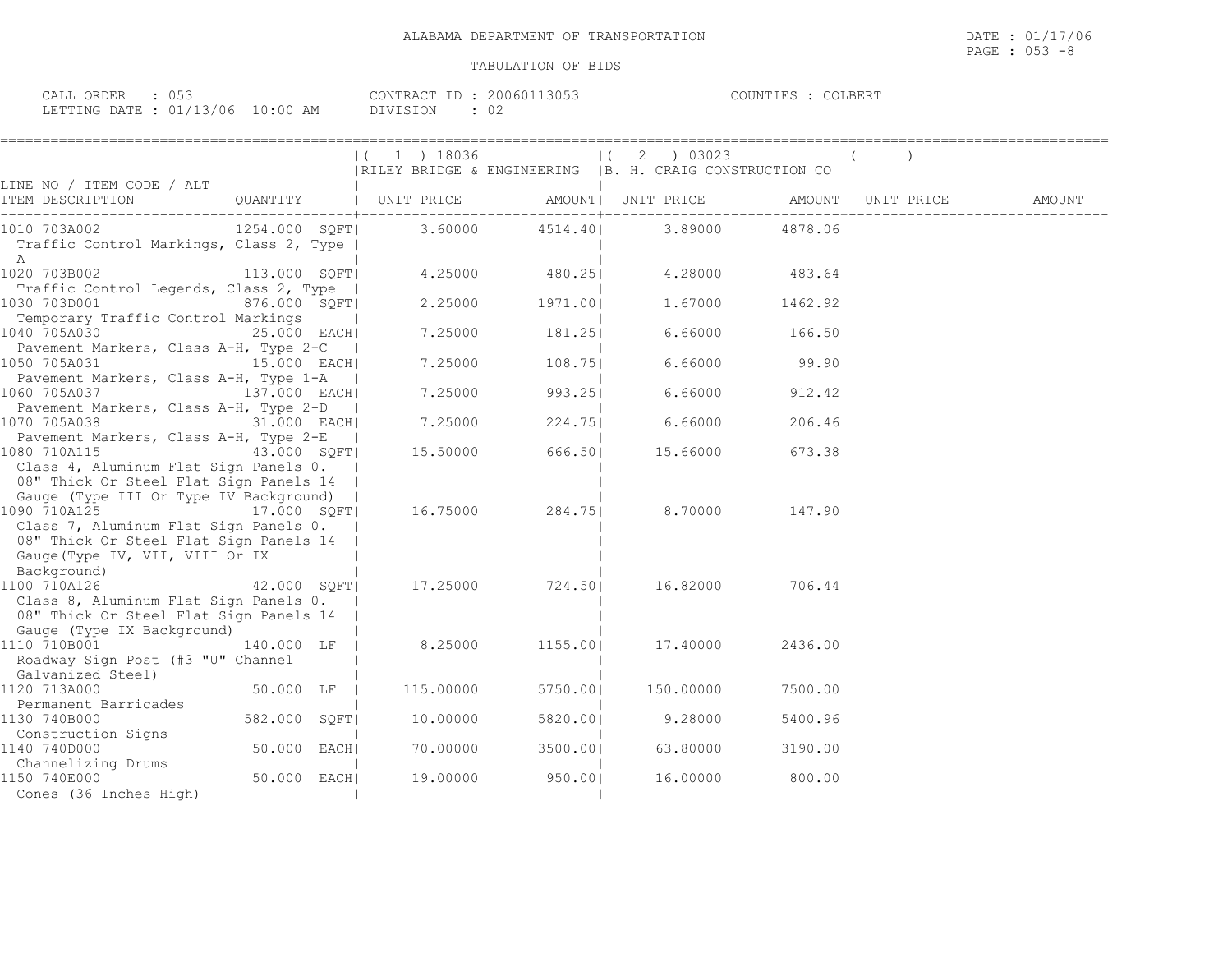| 053<br>CALL ORDER               |          | CONTRACT ID: 20060113053 | COUNTIES :<br>COLBERT |
|---------------------------------|----------|--------------------------|-----------------------|
| LETTING DATE: 01/13/06 10:00 AM | DIVISION | ∩∩                       |                       |

| LINE NO / ITEM CODE / ALT                                                 |              |      | 1 ) 18036<br> RILEY BRIDGE & ENGINEERING  B. H. CRAIG CONSTRUCTION CO |                 | $1(2)$ 03023 |                |            |        |
|---------------------------------------------------------------------------|--------------|------|-----------------------------------------------------------------------|-----------------|--------------|----------------|------------|--------|
| ITEM DESCRIPTION                                                          | OUANTITY     |      | UNIT PRICE                                                            | AMOUNT          | UNIT PRICE   | AMOUNT         | UNIT PRICE | AMOUNT |
| 1160 740F002<br>Barricades, Type III                                      | 15.000 EACHI |      | 500,00000                                                             | 7500.001        | 209.00000    | 3135.001       |            |        |
| 1170 7401005<br>Warning Lights, Type B (Detachable Head                   | 11.000 EACH  |      | 500,00000                                                             | 5500.001        | 337.00000    | 3707.001       |            |        |
| 1180 740M001<br>Ballast For Cone                                          | 50.000 EACHI |      | 9.00000                                                               | 450.001         | 10,00000     | 500.001        |            |        |
| 1190 998A000<br>Construction Fuel (Maximum Bid Limited<br>To \$99,000.00) |              | LUMP | 10.00000                                                              | 10.001          | 0.00000      | 0.001          |            |        |
| SECTION TOTALS                                                            |              |      |                                                                       | \$2,030,842.58] |              | \$2,095,599.61 |            | 0.00   |
| CONTRACT TOTALS                                                           |              |      |                                                                       | \$2,030,842.58] |              | \$2,095,599.61 |            |        |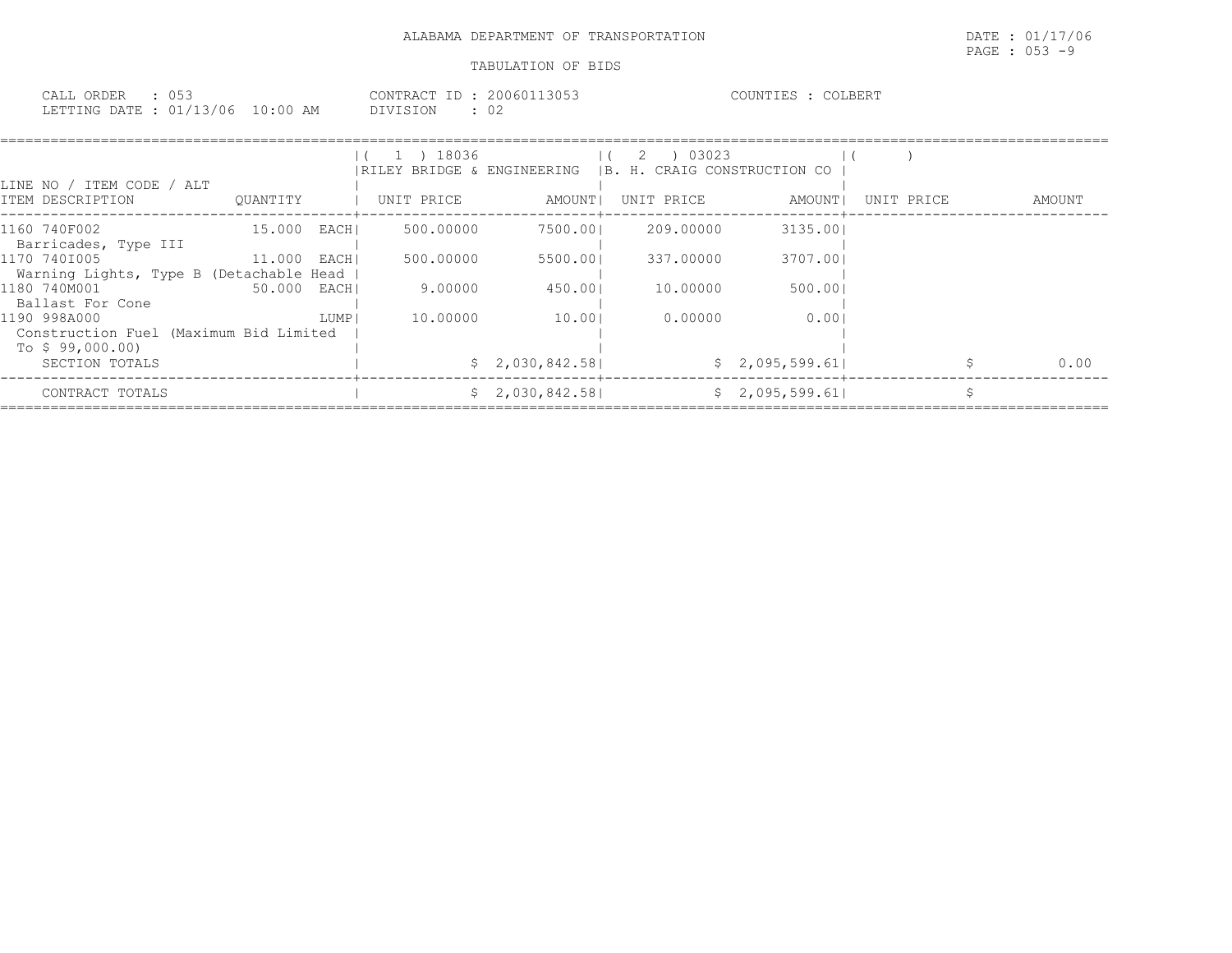## $\texttt{PAGE}$  : 055 -1

|      | $\therefore$ 055<br>CALL ORDER             | LETTING DATE: 01/13/06 10:00 AM                                  | CONTRACT ID: 20060113055<br>DIVISION<br>: 05                                                                                                    |              | COUNTIES : CHILTON |                                        |                                     |
|------|--------------------------------------------|------------------------------------------------------------------|-------------------------------------------------------------------------------------------------------------------------------------------------|--------------|--------------------|----------------------------------------|-------------------------------------|
|      | CONTRACT DESCRIPTION :<br>Length 4.799 mi. |                                                                  | 40<br>CONTRACT TIME :<br>for constructing the Resurfacing and Traffic Stripe on CR-50<br>from SR-191 to west R.O.W. of CSX Railroad in Thorsby. | Working Days | (available days)   | PROJECT(S) : STPNU-1120(202)           |                                     |
| RANK | VENDOR NO./NAME                            |                                                                  |                                                                                                                                                 |              |                    | TOTAL<br><b>BID</b>                    | % OVER<br>LOW BID                   |
|      | 03097<br>04013<br>23024                    | CHILTON PAVING & ASPHALT, LLC<br>DUNN CONSTRUCTION COMPANY, INC. | WIREGRASS CONSTRUCTION COMPANY, INC.                                                                                                            |              |                    | 429,518.47<br>455,538.61<br>557,032.48 | 100.0000%<br>106.0580%<br>129.6877% |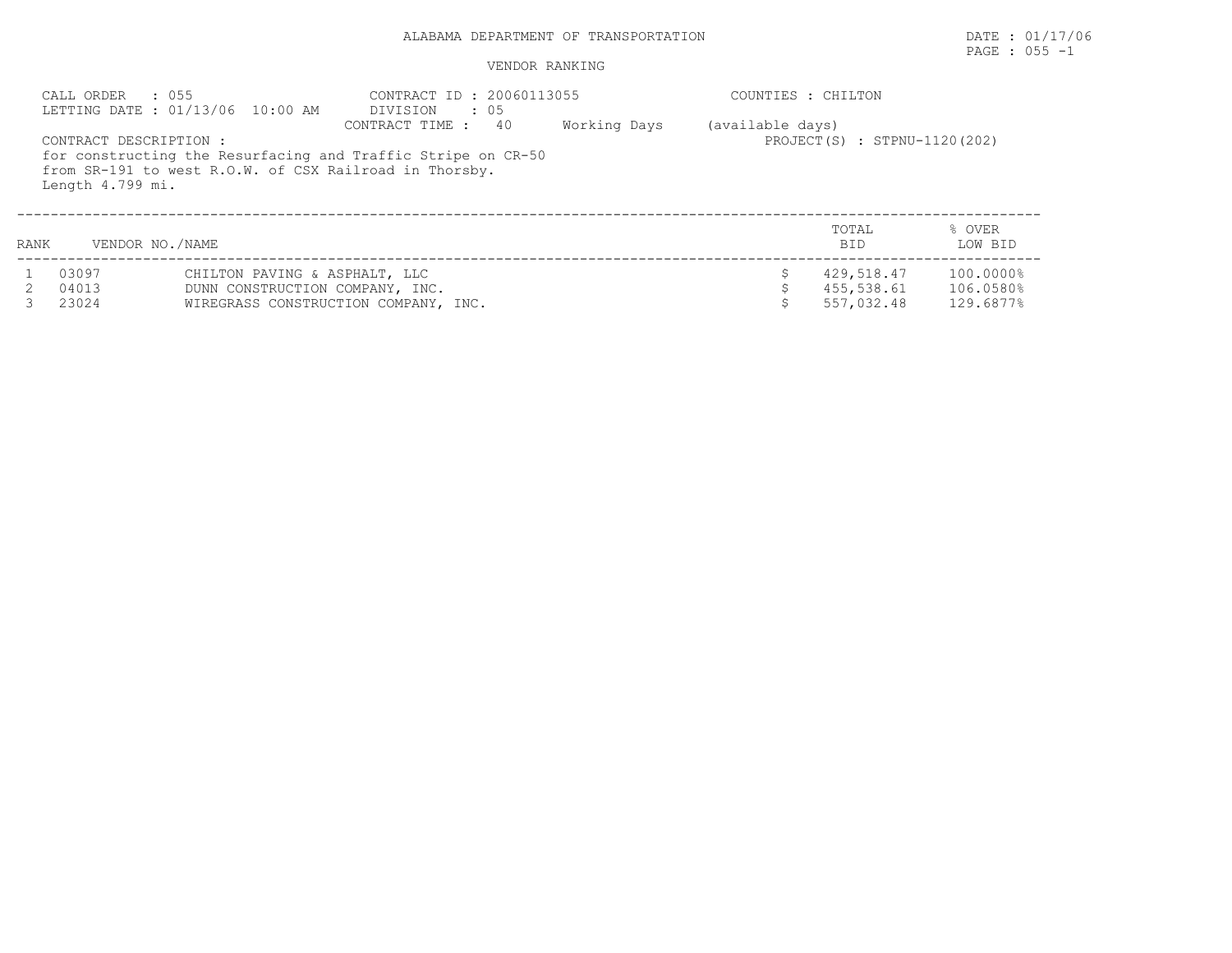| CALL ORDER                      | <b>11.1.1</b> |          | CONTRACT ID: 20060113055 | COUNTIES : CHILTON |  |
|---------------------------------|---------------|----------|--------------------------|--------------------|--|
| LETTING DATE: 01/13/06 10:00 AM |               | DIVISION |                          |                    |  |

|                                                                                                                                                 |                |       | 1 ) 03097   |            | 2 ) 04013                                                                                   |            | 3 ) 23024          |           |
|-------------------------------------------------------------------------------------------------------------------------------------------------|----------------|-------|-------------|------------|---------------------------------------------------------------------------------------------|------------|--------------------|-----------|
|                                                                                                                                                 |                |       |             |            | CHILTON PAVING & ASPHALT, L   DUNN CONSTRUCTION CO., INC.   WIREGRASS CONSTRUCTION COMPANY, |            |                    |           |
| LINE NO / ITEM CODE / ALT<br>ITEM DESCRIPTION                                                                                                   | QUANTITY       |       | UNIT PRICE  |            | AMOUNT   UNIT PRICE                                                                         |            | AMOUNT  UNIT PRICE | AMOUNT    |
| SECTION 0001<br>Total                                                                                                                           |                |       |             |            |                                                                                             |            |                    |           |
| 0010 206D001<br>Removing Guardrail                                                                                                              | 68.000 LF      |       | 2,27000     | 154.361    | 3.28000                                                                                     | 223.041    | 3.95000            | 268.60    |
| 0020 206E027<br>Removing Guardrail End Anchor (Type 10<br>Series)                                                                               | 3.000 EACH     |       | 284.09000   | 852.271    | 109.19000                                                                                   | 327.57     | 132.00000          | 396.00    |
| 0030 210D021<br>Borrow Excavation (Loose Truckbed<br>Measurement) (A-4 Or Better)                                                               | 1900.000 CUYDI |       | 13.43000    | 25517.001  | 12,71000                                                                                    | 24149.001  | 7.19000            | 13661.00  |
| 0040 212A000<br>Machine Grading Shoulders                                                                                                       | 508.000 STA    |       | 13.37000    | 6791.961   | 13.90000                                                                                    | 7061.201   | 41,00000           | 20828.00  |
| 0050 405A000<br>Tack Coat                                                                                                                       | 3105.000       | GAL   | 1,48000     | 4595.401   | 1,21000                                                                                     | 3757.051   | 3,20000            | 9936.00   |
| 0060 429A221<br>Improved Bituminous Concrete Wearing<br>Surface Layer, 3/4" Maximum Aggregate                                                   | 5311,000 TON   |       | 38.44000    | 204154.841 | 42,20000                                                                                    | 224124.201 | 51,95000           | 275906.45 |
| Size Mix, ESAL Range B<br>0070 429C224<br>Improved Bituminous Concrete Base Layer<br>Patching, 1" Maximum Aggregate Size Mix,  <br>ESAL Range B | 1000.000 TON   |       | 56.99000    | 56990.001  | 71.86000                                                                                    | 71860.001  | 75.26000           | 75260.00  |
| 0080 429C226<br>Improved Bituminous Concrete Base Layer<br>Leveling, 1/2" Maximum Aggregate Size<br>Mix, ESAL Range B                           | 1000.000 TON   |       | 40.59000    | 40590.001  | 48.58000                                                                                    | 48580.001  | 52.34000           | 52340.00  |
| 0090 600A000<br>Mobilization                                                                                                                    |                | LUMP  | 14577.26000 | 14577.261  | 10369.01000                                                                                 | 10369.011  | 31500.00000        | 31500.00  |
| 0100 630A001<br>Steel Beam Guardrail, Class A, Type 2                                                                                           | 100.000 LF     |       | 39.20000    | 3920.001   | 38,22000                                                                                    | 3822.001   | 45.85000           | 4585.00   |
| 0110 630C050<br>Guardrail End Anchor, Type 20 Series                                                                                            | 4.000 EACHI    |       | 2102.27000  | 8409.081   | 2074.58000                                                                                  | 8298.321   | 2488.78000         | 9955.12   |
| 0120 652A100<br>Seeding                                                                                                                         | 4.000 ACRE     |       | 909,09000   | 3636.361   | 545.94000                                                                                   | 2183.761   | 654.94000          | 2619.76   |
| 0130 656A010<br>Mulching                                                                                                                        | 4.000 ACRE     |       | 965.91000   | 3863.641   | 545.94000                                                                                   | 2183.761   | 654.94000          | 2619.76   |
| 0140 665F000<br>Hay Bales                                                                                                                       | 150.000        | EACHI | 9.09000     | 1363.501   | 8,74000                                                                                     | 1311.001   | 10.48000           | 1572.00   |
| 0150 665J000<br>Silt Fence, Type A                                                                                                              | 150.000 LF     |       | 3.98000     | 597.001    | 3.82000                                                                                     | 573.001    | 4.58000            | 687.00    |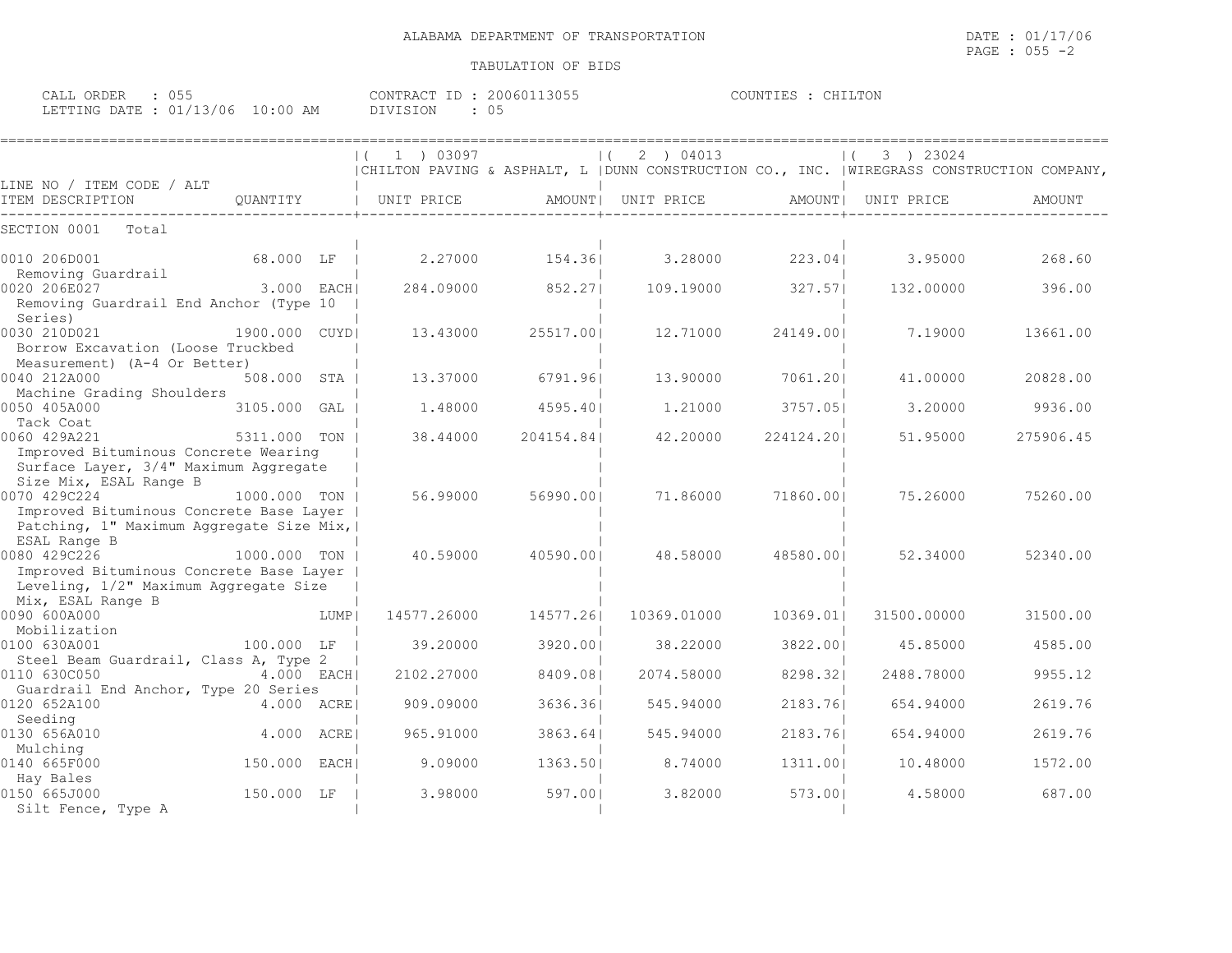| $\sim$ $ -$<br>CALL<br>ORDER<br>∪ ∪ ∪ |                                 | CONTRACT        | 13055<br>200601 | COUNTIES | LTON |
|---------------------------------------|---------------------------------|-----------------|-----------------|----------|------|
| LETTING DATE :                        | 10:00<br>$\cdot$ 01/13/06<br>AM | <b>DIVISION</b> | ◡ ◡             |          |      |

|                                                                                                       | 1 ) 03097             |             | 2 ) 04013<br>$\Box$<br>  CHILTON PAVING & ASPHALT, L   DUNN CONSTRUCTION CO., INC.   WIREGRASS CONSTRUCTION COMPANY, |            | 3 ) 23024  |            |
|-------------------------------------------------------------------------------------------------------|-----------------------|-------------|----------------------------------------------------------------------------------------------------------------------|------------|------------|------------|
| LINE NO / ITEM CODE / ALT<br>ITEM DESCRIPTION                                                         | OUANTITY   UNIT PRICE |             | AMOUNT  UNIT PRICE AMOUNT  UNIT PRICE                                                                                |            |            | AMOUNT     |
| 0160 6650001<br>150.000 LF                                                                            |                       |             | $1.99000$ 298.50 0.55000 82.50                                                                                       |            | 0.65000    | 97.50      |
| Silt Fence Removal<br>10.000 MILE <br>0170 701A030<br>Solid White, Class 2T, Type A Traffic<br>Stripe | 1000.00000            |             | 10000.001 873.51000 8735.101 1047.91000 10479.10                                                                     |            |            |            |
| 0180 701A034 6.000 MILE<br>Solid Yellow, Class 2T, Type A Traffic<br>Stripe                           | 965.91000             | 5795.461    | 873.51000                                                                                                            | 5241.061   | 1047.91000 | 6287.46    |
| 0190 701A044<br>4.000 MILEI<br>Broken Yellow, Class 2T, Type A Traffic<br>Stripe                      | 443.18000             | 1772.721    | 382.16000                                                                                                            | 1528.641   | 458.46000  | 1833.84    |
| 4.000 MILE<br>0200 701C000                                                                            | 681.82000             | 2727.281    | 491.35000                                                                                                            | 1965.401   | 589.45000  | 2357.80    |
| Broken Temporary Traffic Stripe<br>0210 701C001<br>24.000 MILE                                        | 795.45000             | 19090.801   | 600.54000                                                                                                            | 14412.961  | 720.44000  | 17290.56   |
| Solid Temporary Traffic Stripe<br>0220 703A004 312.000 SQFT<br>Traffic Control Markings, Class 2T,    | 4.55000               | 1419.601    | 2.73000                                                                                                              | 851.761    | 3.27000    | 1020.24    |
| Type A<br>69.000 SQFT<br>0230 703B004<br>Traffic Control Legends, Class 2T, Type<br>$\mathsf{A}$      | 5.68000               | 391.921     | 2.73000                                                                                                              | 188.371    | 3.27000    | 225.63     |
| 0240 705A032<br>95.000 EACH<br>Pavement Markers, Class A-H, Type 1-B                                  | 6.25000               | 593.751     | 5.46000                                                                                                              | 518.701    | 6.55000    | 622.25     |
| 0250 705A037<br>465.000 EACH<br>Pavement Markers, Class A-H, Type 2-D                                 | 6.25000               | 2906.251    | 5.46000                                                                                                              | 2538.901   | 6.55000    | 3045.75    |
| 0260 740B000<br>403.000 SQFT                                                                          | 11,05000              | 4453.151    | 8.13000                                                                                                              | 3276.39    | 9,72000    | 3917.16    |
| Construction Signs<br>50.000 EACH <br>0270 740E000                                                    | 11.36000              | 568.001     | 11.62000                                                                                                             | 581.00     | 14,41000   | 720.50     |
| Cones (36 Inches High)<br>0280 7400000<br>1.000<br><b>EACH</b>                                        | 3488.37000            | 3488.371    | 6794.92000                                                                                                           | 6794.921   | 2000.00000 | 2000.00    |
| Pilot Car<br>0290 998A000<br>Construction Fuel (Maximum Bid Limited                                   | LUMP   0.00000        | $0.00$      | 0.00000                                                                                                              | 0.001      | 5000.00000 | 5000.00    |
| To $$23,000.00)$<br>SECTION TOTALS                                                                    |                       |             |                                                                                                                      |            |            | 557,032.48 |
| CONTRACT TOTALS                                                                                       |                       | 429, 518.47 |                                                                                                                      | 455,538.61 |            | 557,032.48 |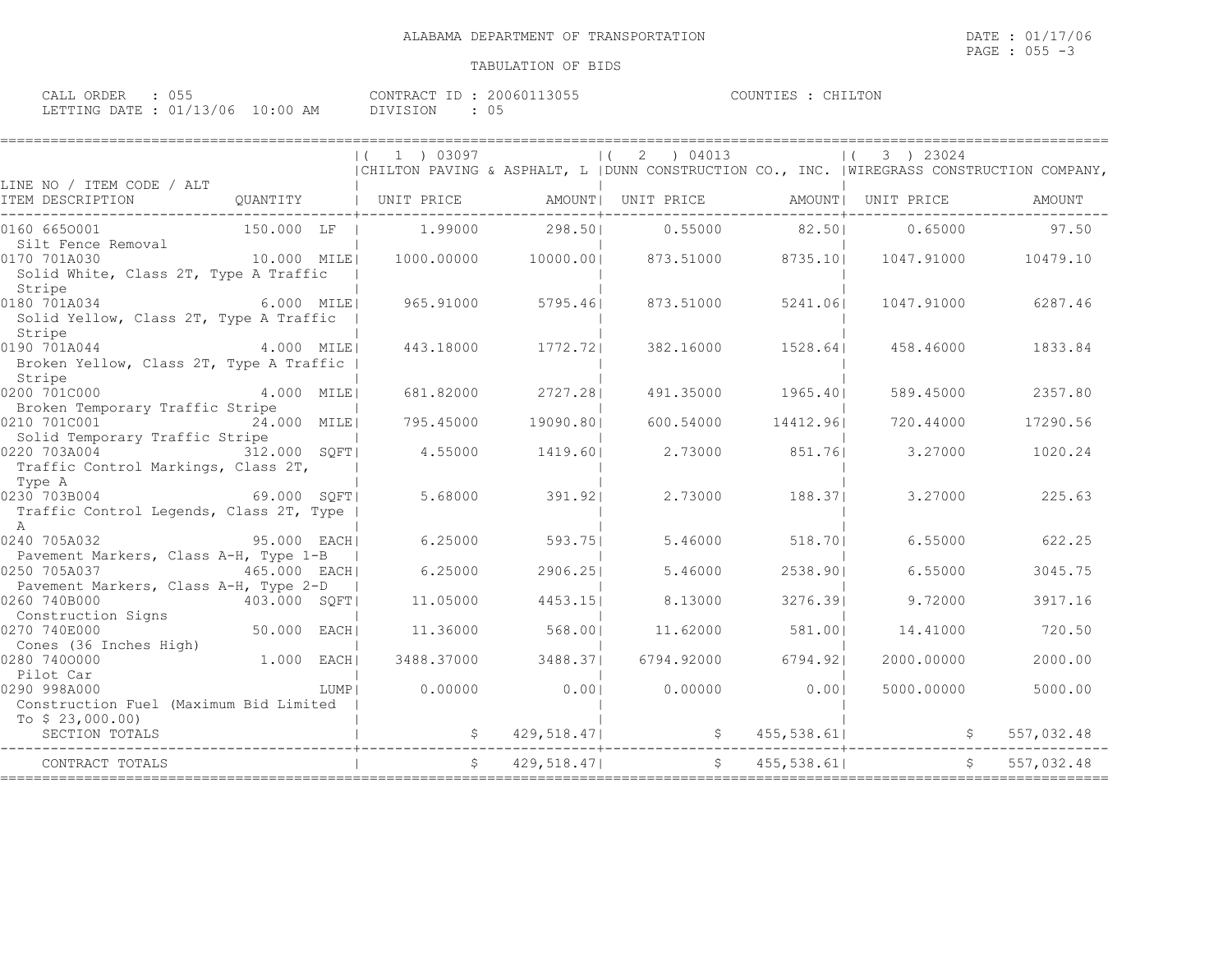# PAGE : 057 -1

|      | CALL ORDER : 057                    | LETTING DATE : 01/13/06 10:00 AM                                                                                                                                                   | CONTRACT ID: 20060113057<br>DIVISION<br>$\cdot$ 09 |              |                  | COUNTIES : ESCAMBIA          |                        |
|------|-------------------------------------|------------------------------------------------------------------------------------------------------------------------------------------------------------------------------------|----------------------------------------------------|--------------|------------------|------------------------------|------------------------|
|      | CONTRACT DESCRIPTION :<br>8.863 mi. | for constructing the Leveling, Resurfacing and Traffic<br>Stripe on CR-4 (Bradley Road) from 0.28 miles east of the<br>Conecuh River to CR-11 (Dixie Road) east of Brewton. Length | CONTRACT TIME : 45                                 | Working Days | (available days) | PROJECT(S) : STPNU-2703(200) |                        |
| RANK | VENDOR NO./NAME                     |                                                                                                                                                                                    |                                                    |              |                  | TOTAL<br>BID.                | % OVER<br>LOW BID      |
|      | 01087<br>02032                      | APAC-SOUTHEAST, INC.<br>BULLARD EXCAVATING, INC.                                                                                                                                   |                                                    |              | \$.              | 841,261.30<br>869,173.00     | 100,0000%<br>103.3178% |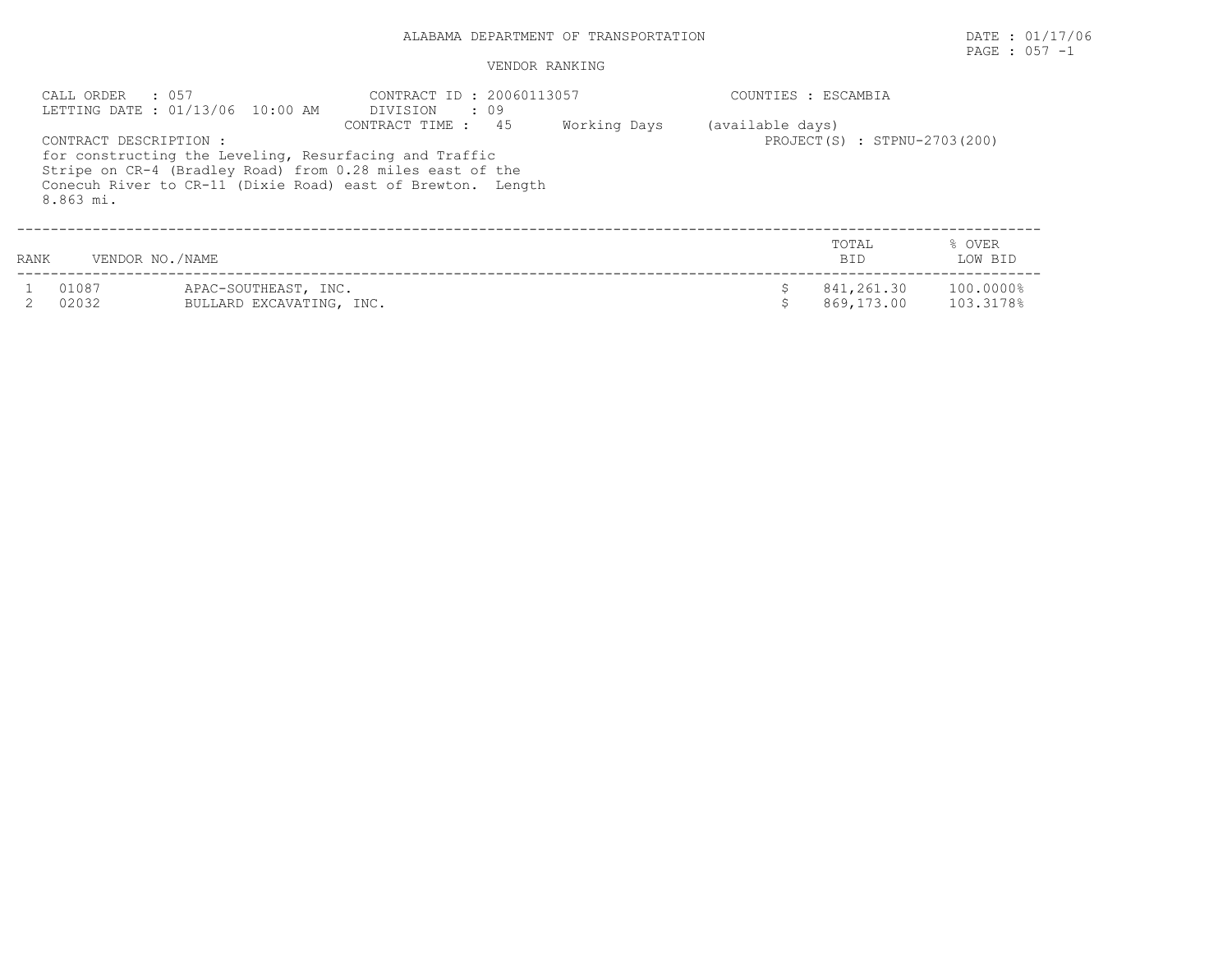| TRANSPORTATION<br>DEPARTMENT<br>OF<br>273D213<br>ALABAMA | 1.1717102<br>DATE<br>7 U O<br>the contract of the contract of the contract of the contract of the contract of the contract of the contract of |
|----------------------------------------------------------|-----------------------------------------------------------------------------------------------------------------------------------------------|
|                                                          | 057<br>PAGE<br>$\sim$                                                                                                                         |

|                                                                                                                   |                |      | 1) 01087<br>$\left  \right $<br>  APAC-SOUTHEAST, INC.   BULLARD EXCAVATING, INC. |                 | 2 ) 02032<br>$\Box$ |           |            |  |  |
|-------------------------------------------------------------------------------------------------------------------|----------------|------|-----------------------------------------------------------------------------------|-----------------|---------------------|-----------|------------|--|--|
| LINE NO / ITEM CODE / ALT<br>ITEM DESCRIPTION                                                                     |                |      |                                                                                   |                 |                     |           |            |  |  |
|                                                                                                                   |                |      |                                                                                   |                 |                     |           |            |  |  |
| SECTION 0001 Total                                                                                                |                |      |                                                                                   |                 |                     |           |            |  |  |
| 0010 206D001                                                                                                      | 360.000 LF     |      |                                                                                   | 3.00000 1080.00 |                     | 6.00000   | 2160.001   |  |  |
| Removing Guardrail<br>0020 210D001<br>Borrow Excavation (Loose Truckbed                                           | 5000.000 CUYDI |      | 8.00000                                                                           | 40000.001       |                     | 6.50000   | 32500.001  |  |  |
| Measurement)<br>0030 212A000<br>Machine Grading Shoulders                                                         | 932.000 STA    |      | 17.00000                                                                          | 15844.001       |                     | 28.00000  | 26096.001  |  |  |
| 0040 405A000<br>Tack Coat                                                                                         | 5080.000 GAL   |      | 1.50000                                                                           | 7620.001        |                     | 1.50000   | 7620.001   |  |  |
| 0050 429A220<br>8700.000 TON<br>Improved Bituminous Concrete Wearing                                              |                |      | 53.00000                                                                          | 461100.001      |                     | 54.00000  | 469800.001 |  |  |
| Surface Layer, 1/2" Maximum Aggregate<br>Size Mix, ESAL Range B                                                   |                |      |                                                                                   |                 |                     |           |            |  |  |
| 0060 429A226                                                                                                      | 1800.000 TON   |      | 53.00000                                                                          | 95400.001       |                     | 58.00000  | 104400.001 |  |  |
| Improved Bituminous Concrete Wearing<br>Surface Layer, Leveling, 1/2" Maximum<br>Aggregate Size Mix, ESAL Range B |                |      |                                                                                   |                 |                     |           |            |  |  |
| 0070 429B233<br>Improved Bituminous Concrete Binder                                                               | 1710.000 TON   |      | 52.25000                                                                          | 89347.501       |                     | 58.00000  | 99180.001  |  |  |
| Layer, Widening, 1 1/2" Maximum<br>Aggregate Size Mix, ESAL Range B                                               |                |      |                                                                                   |                 |                     |           |            |  |  |
| 0080 600A000<br>Mobilization                                                                                      |                | LUMP | 20800.00000                                                                       | 20800.001       | 10000.00000         |           | 10000.001  |  |  |
| 0090 630A004                                                                                                      | 360.000 LF     |      | 31.50000                                                                          | 11340.001       |                     | 44.00000  | 15840.001  |  |  |
| Steel Beam Guardrail, Class B, Type 2<br>0100 630C022                                                             | 4.000 EACH     |      | 1500.00000                                                                        | 6000.001        | 1450.00000          |           | 5800.001   |  |  |
| Guardrail End Anchor, Type Special<br>0110 630C070                                                                | $4.000$ EACH   |      | 1750.00000                                                                        | 7000.001        | 2000.00000          |           | 8000.001   |  |  |
| Guardrail End Anchor, Type 10 Series<br>0120 652A100                                                              | 12.000 ACRE    |      | 495.00000                                                                         | 5940.001        |                     | 550.00000 | 6600.001   |  |  |
| Seeding<br>0130 656A010                                                                                           | 12.000 ACRE    |      | 435.00000                                                                         | 5220.001        |                     | 550.00000 | 6600.001   |  |  |
| Mulching<br>0140 701A031                                                                                          | 18.000 MILE    |      | 1250.00000                                                                        | 22500.001       | 1250.00000          |           | 22500.00   |  |  |
| Solid White, Class 2, Type A Traffic<br>Stripe (0.06" Thick)                                                      |                |      |                                                                                   |                 |                     |           |            |  |  |
| 0150 701A035<br>Solid Yellow, Class 2, Type A Traffic                                                             | 14.000 MILEI   |      | 1500.00000                                                                        | 21000.001       | 1500.00000          |           | 21000.001  |  |  |

Stripe (0.09" Thick) | | |

CALL ORDER : 057 CONTRACT ID : 20060113057 COUNTIES : ESCAMBIA LETTING DATE : 01/13/06 10:00 AM DIVISION : 09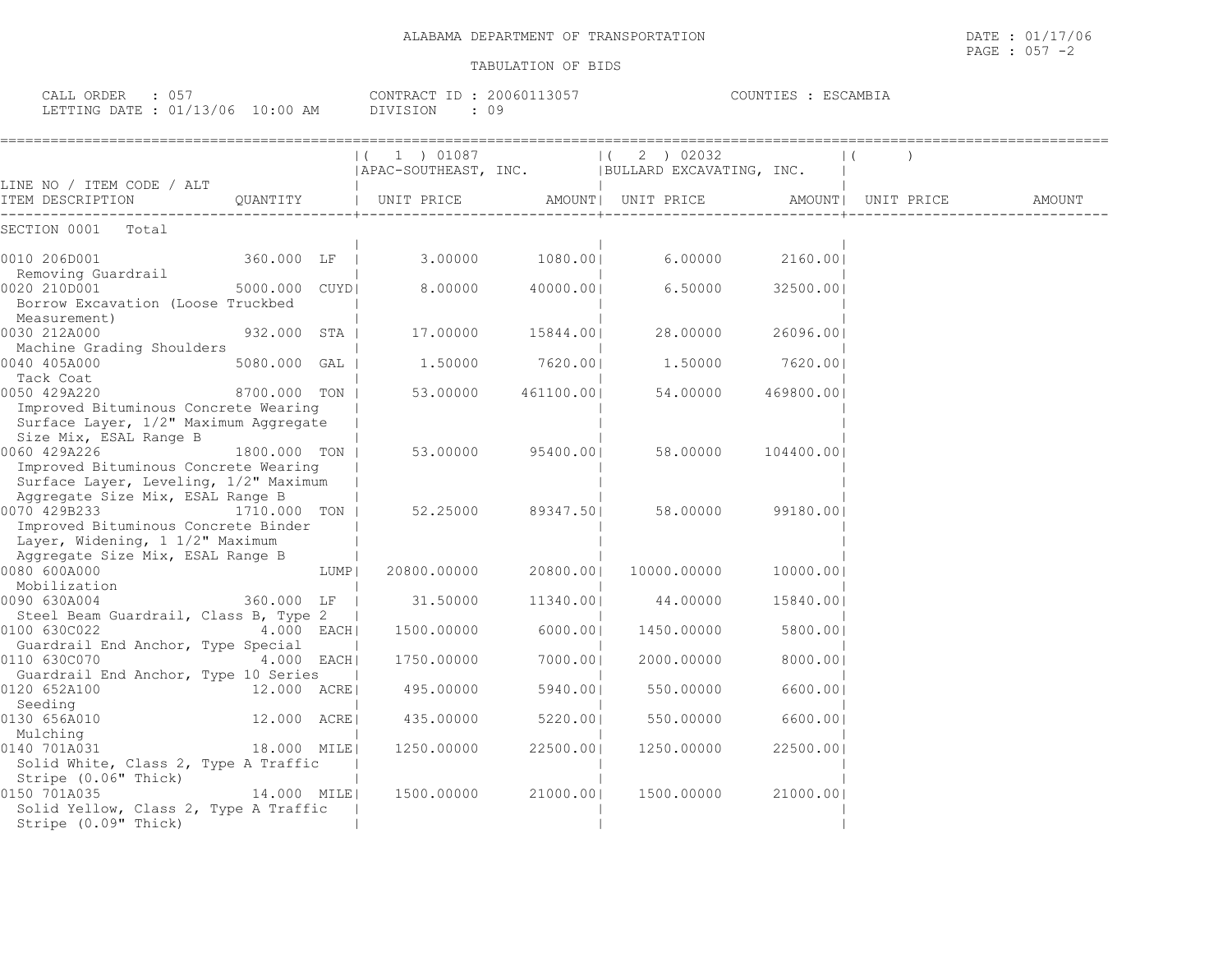| CALL ORDER                      | : 057 |          | CONTRACT ID: 20060113057 | COUNTIES : ESCAMBIA |
|---------------------------------|-------|----------|--------------------------|---------------------|
| LETTING DATE: 01/13/06 10:00 AM |       | DIVISION | 09                       |                     |

|                                                                                                                                                      |      | 1 ) 01087    |                 | 2 ) 02032<br>  APAC-SOUTHEAST, INC.   BULLARD EXCAVATING, INC. |           |                   |      |
|------------------------------------------------------------------------------------------------------------------------------------------------------|------|--------------|-----------------|----------------------------------------------------------------|-----------|-------------------|------|
| LINE NO / ITEM CODE / ALT<br>ITEM DESCRIPTION CUANTITY   UNIT PRICE AMOUNT  UNIT PRICE AMOUNT  UNIT PRICE AMOUNT  UNIT PRICE                         |      |              |                 |                                                                |           |                   |      |
| $[0160 701A045$ 2475.00 $00 10160 3475.0000$ 2475.00 2475.00 2475.00<br>Broken Yellow, Class 2, Type A Traffic<br>Stripe (0.09" Thick)               |      |              |                 |                                                                |           |                   |      |
| 0170 701C000 8.000 MILE<br>Broken Temporary Traffic Stripe                                                                                           |      |              |                 | 620.00000 4960.00  620.00000                                   | 4960.001  |                   |      |
| Solid Temporary Traffic Stripe                                                                                                                       |      |              |                 |                                                                | 20700.001 |                   |      |
| $\begin{bmatrix} 0190 & 703A002 & 1000 & 170.000 & 50F \end{bmatrix}$ 5.00000 850.00 650.00 850.00<br>Traffic Control Markings, Class 2, Type  <br>A |      |              |                 |                                                                |           |                   |      |
| 260.000 SQFT<br>0200 740B000<br>Construction Signs                                                                                                   |      | 7.88000      | 2048.801        | 8.00000                                                        | 2080.001  |                   |      |
| 5<br>0210 740E000<br>Cones (36 Inches High)                                                                                                          |      |              | $0.30000$ 18.00 | 0.10000                                                        | 6.001     |                   |      |
| 60.000 EACH<br>0220 740M001<br>Ballast For Cone                                                                                                      |      |              | $0.30000$ 18.00 | 0.10000                                                        | 6.001     |                   |      |
| 0230 998A000<br>Construction Fuel (Maximum Bid Limited<br>To \$ 37,000.00)                                                                           | LUMP | 0.00000      | 0.001           | 0.00000                                                        | 0.001     |                   |      |
| SECTION TOTALS                                                                                                                                       |      | $\mathsf{S}$ |                 | 841, 261.30<br>$\mathsf{S}$                                    |           | 869,173.00   2001 | 0.00 |
| CONTRACT TOTALS                                                                                                                                      |      | S            |                 | 841,261.30   \$ 869,173.00                                     |           |                   | Ś    |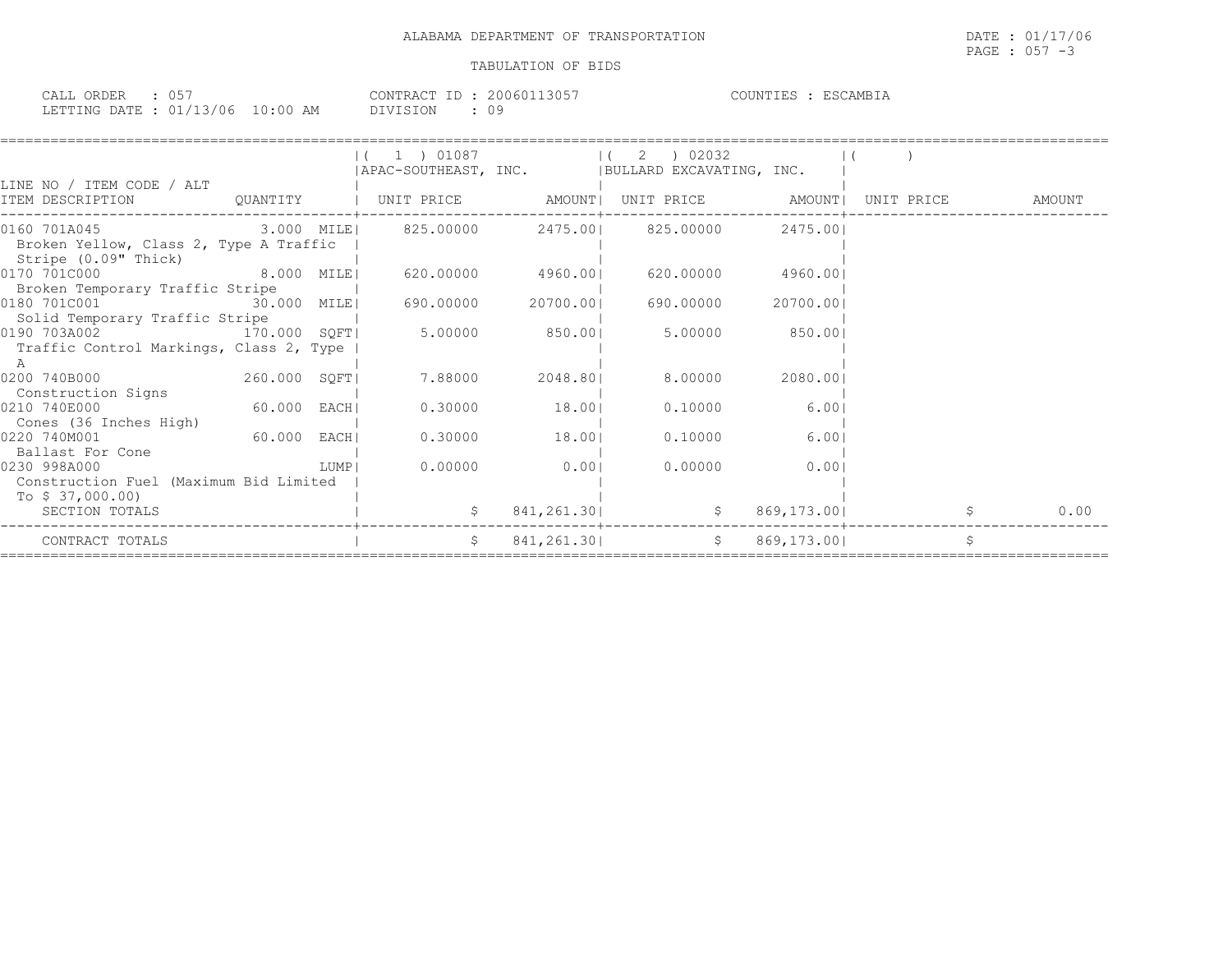#### VENDOR RANKING

| CALL ORDER : 059<br>CONTRACT DESCRIPTION :<br>Length 8.083 mi. | LETTING DATE: 01/13/06 10:00 AM<br>Encasement on CR-13 from US-80 to US-11 in Livingston. | CONTRACT ID: 20060113059<br>DIVISION<br>. 08<br>CONTRACT TIME : 45<br>RURAL<br>for constructing the Resurfacing, Traffic Stripe and Pile | Working Days | COUNTIES : SUMTER<br>(available days)<br>PROJECT(S) : STPNU-6018(200) |                     |                   |
|----------------------------------------------------------------|-------------------------------------------------------------------------------------------|------------------------------------------------------------------------------------------------------------------------------------------|--------------|-----------------------------------------------------------------------|---------------------|-------------------|
| RANK                                                           | VENDOR NO./NAME                                                                           |                                                                                                                                          |              |                                                                       | TOTAL<br><b>BID</b> | % OVER<br>LOW BID |
| 02033                                                          |                                                                                           | S. T. BUNN CONSTRUCTION COMPANY, INC.                                                                                                    |              |                                                                       | \$1,294,228.80      | 100.0000%         |

PAGE : 059 -1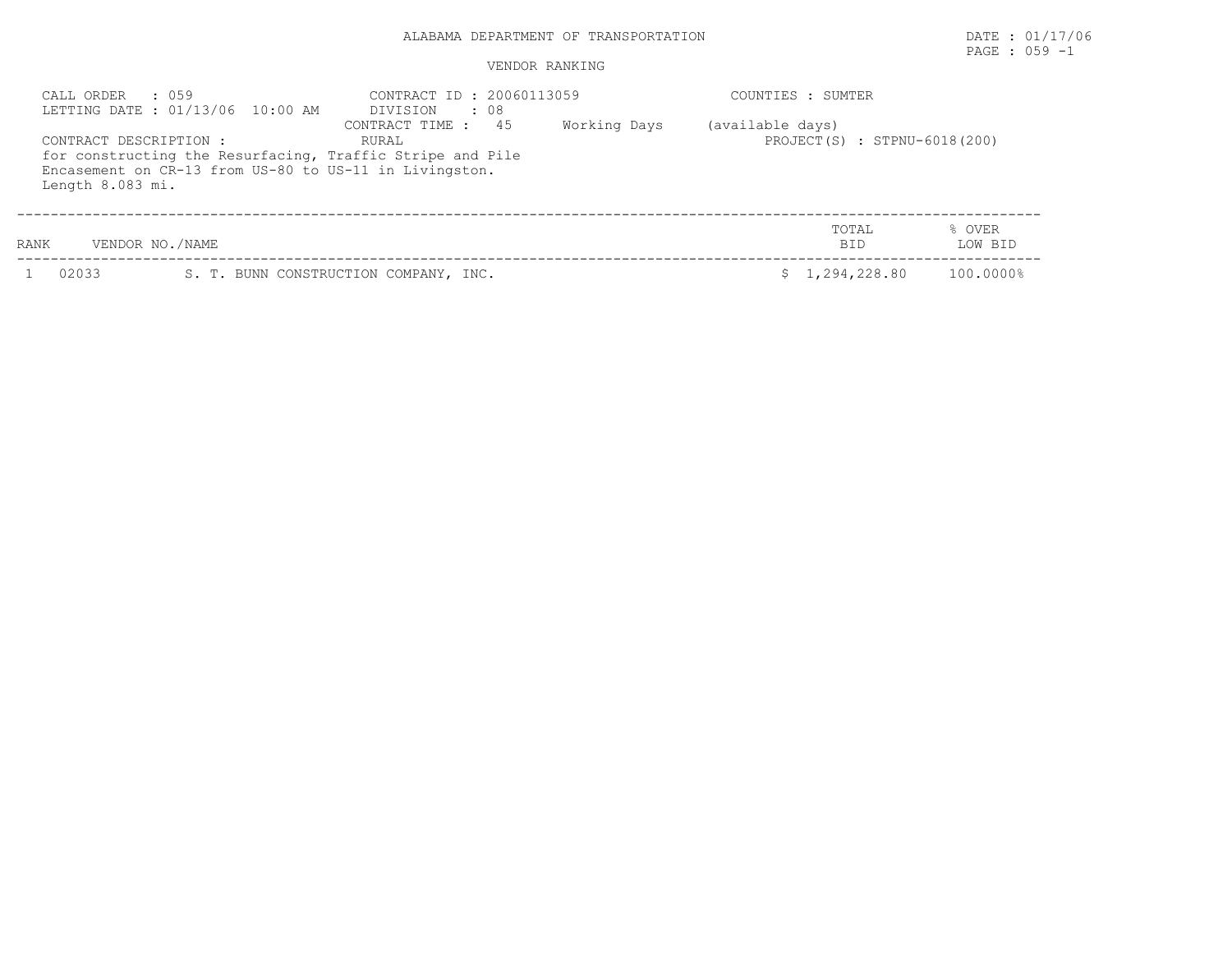| CALL ORDER : 059<br>LETTING DATE: 01/13/06 10:00 AM DIVISION : 08                                                       |                |       | CONTRACT ID: 20060113059 |            | COUNTIES : SUMTER                                                   |  |  |        |  |
|-------------------------------------------------------------------------------------------------------------------------|----------------|-------|--------------------------|------------|---------------------------------------------------------------------|--|--|--------|--|
|                                                                                                                         |                |       | $(1)$ 02033              |            | (2) 02032<br> S. T. BUNN CONSTRUCTION CO.  BULLARD EXCAVATING, INC. |  |  |        |  |
| LINE NO / ITEM CODE / ALT<br>ITEM DESCRIPTION                                                                           |                |       | QUANTITY   UNIT PRICE    |            |                                                                     |  |  | AMOUNT |  |
| SECTION 0001 Total                                                                                                      |                |       |                          |            |                                                                     |  |  |        |  |
| 14228.000 CUYD<br>0010 305A000<br>Borrow, Section 210, A-4 Or Better, For  <br>Miscellaneous Use                        |                |       | $9.80000$ $139434.401$   |            |                                                                     |  |  |        |  |
| 0020 405A000<br>Tack Coat                                                                                               | 3095.000 GAL   |       | 1,50000                  | 4642.501   |                                                                     |  |  |        |  |
| 0030 429A220<br>Improved Bituminous Concrete Wearing<br>Surface Layer, 1/2" Maximum Aggregate<br>Size Mix, ESAL Range B | 6963.000 TON   |       | 55.20000                 | 384357.601 |                                                                     |  |  |        |  |
| 0040 429B225<br>Improved Bituminous Concrete Binder<br>Layer, Patching, 1" Maximum Aggregate<br>Size Mix, ESAL Range B  | 200.000 TON    |       | 75.00000                 | 15000.001  |                                                                     |  |  |        |  |
| 0050 429B229<br>Improved Bituminous Concrete Binder<br>Layer, Leveling, 1" Maximum Aggregate<br>Size Mix, ESAL Range B  | 5240.000 TON   |       | 51,12000                 | 267868.801 |                                                                     |  |  |        |  |
| 0060 504G000<br>Steel Piling Encasement, Wet Condition                                                                  | 80.000 LF      |       | 1500.00000               | 120000.001 |                                                                     |  |  |        |  |
| 0070 504G001<br>Steel Piling Encasement, Dry Condition                                                                  | 10.000 LF      |       | 1000.00000               | 10000.00   |                                                                     |  |  |        |  |
| 0080 600A000<br>Mobilization                                                                                            |                | LUMPI | 61480.00000              | 61480.001  |                                                                     |  |  |        |  |
| 0090 610C001<br>Loose Riprap, Class 2                                                                                   | 1900.000 TON   |       | 85.00000                 | 161500.00  |                                                                     |  |  |        |  |
| 0100 610D000<br>Filter Blanket                                                                                          | 1080.000 SOYDI |       | 5.00000                  | 5400.001   |                                                                     |  |  |        |  |
| 0110 630A001<br>Steel Beam Guardrail, Class A, Type 2                                                                   | 317.000 LF     |       | 36.50000                 | 11570.501  |                                                                     |  |  |        |  |
| 0120 630C070<br>Guardrail End Anchor, Type 10 Series                                                                    | 12.000 EACH    |       | 1850.00000               | 22200.001  |                                                                     |  |  |        |  |
| 6.000 ACRE<br>0130 652A100<br>Seeding                                                                                   |                |       | 500.00000                | 3000.001   |                                                                     |  |  |        |  |
| 0140 656A010<br>Mulching                                                                                                | $6.000$ $ACRE$ |       | 500.00000                | 3000.001   |                                                                     |  |  |        |  |
| 0150 665F000<br>Hay Bales                                                                                               | 100.000 EACH   |       | 8.00000                  | 800.001    |                                                                     |  |  |        |  |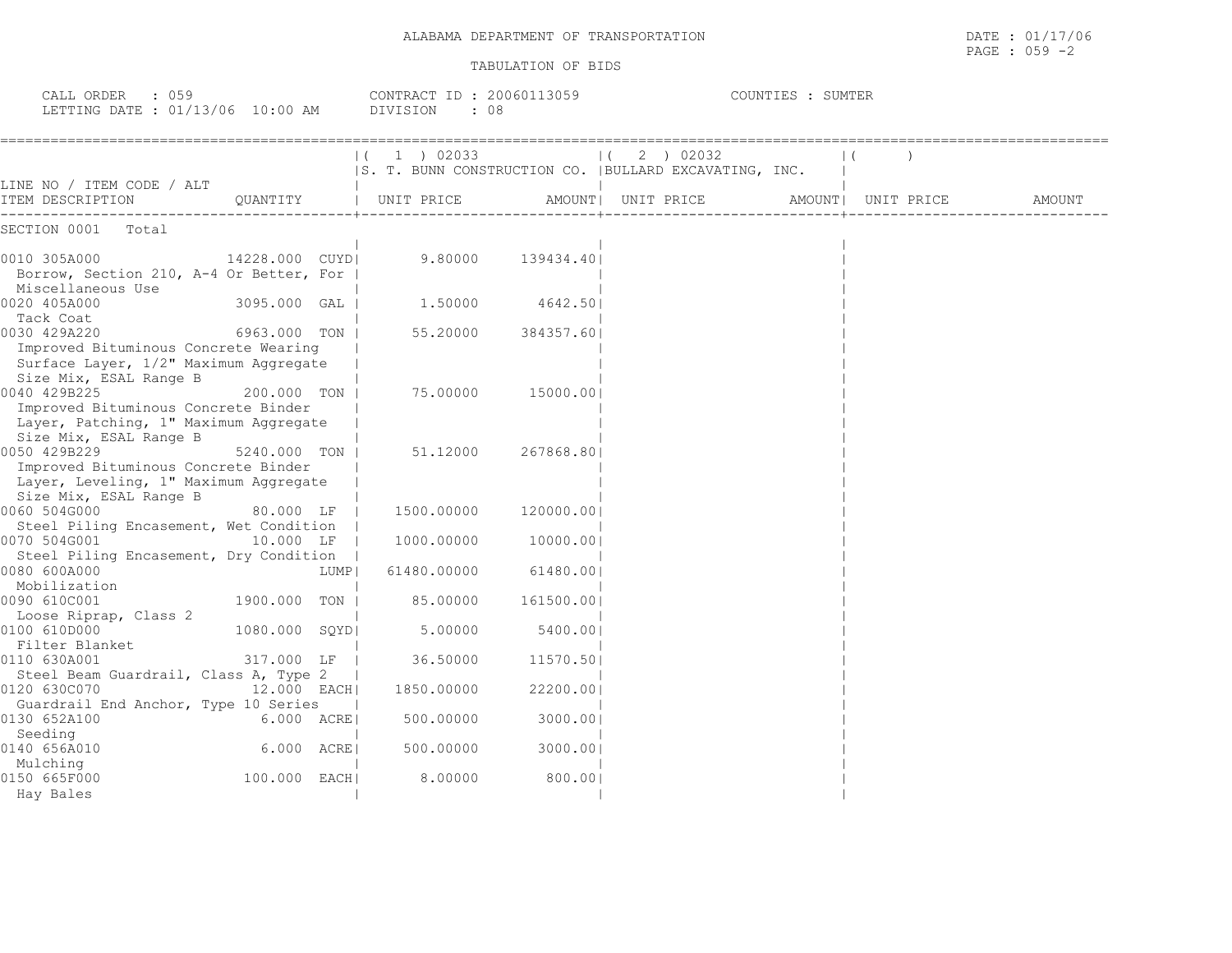| 059<br>CALL ORDER                | CONTRACT ID: 20060113059 |     | COUNTIES : SUMTER |
|----------------------------------|--------------------------|-----|-------------------|
| LETTING DATE : 01/13/06 10:00 AM | DIVISION                 | -08 |                   |

|                                                                                |               |      | $(1)$ 1 $)$ 02033<br>IS. T. BUNN CONSTRUCTION CO.   BULLARD EXCAVATING, INC. | $(2)$ 02032         |  |  |  |
|--------------------------------------------------------------------------------|---------------|------|------------------------------------------------------------------------------|---------------------|--|--|--|
| LINE NO / ITEM CODE / ALT                                                      |               |      |                                                                              |                     |  |  |  |
| ITEM DESCRIPTION                                                               |               |      |                                                                              |                     |  |  |  |
| 0160 665J000                                                                   |               |      | 320.000 LF   4.00000 1280.00                                                 |                     |  |  |  |
| Silt Fence, Type A<br>0170 6650001                                             |               |      | $320.000$ LF $\vert$ 0.50000 160.00                                          |                     |  |  |  |
| Silt Fence Removal<br>0180 701A031                                             |               |      | 17.000 MILE  1280.00000 21760.00                                             |                     |  |  |  |
| Solid White, Class 2, Type A Traffic<br>Stripe (0.06" Thick)                   |               |      |                                                                              |                     |  |  |  |
| 0190 701A035<br>Solid Yellow, Class 2, Type A Traffic                          |               |      |                                                                              |                     |  |  |  |
| Stripe (0.09" Thick)<br>0200 701A045<br>Broken Yellow, Class 2, Type A Traffic |               |      | 7.000 MILE  900.00000 6300.00                                                |                     |  |  |  |
| Stripe (0.09" Thick)<br>0210 701C000                                           | 13.000 MILE   |      | 650.00000 8450.00                                                            |                     |  |  |  |
| Broken Temporary Traffic Stripe                                                |               |      |                                                                              |                     |  |  |  |
| 0220 701C001                                                                   | 26.000 MILE   |      | $730.00000$ 18980.00                                                         |                     |  |  |  |
| Solid Temporary Traffic Stripe                                                 |               |      |                                                                              |                     |  |  |  |
| 0230 703A002                                                                   | 150.000 SQFT  |      | $5.50000$ 825.00                                                             |                     |  |  |  |
| Traffic Control Markings, Class 2, Type  <br>A                                 |               |      |                                                                              |                     |  |  |  |
| 232.000 SQFT<br>0240 740B000                                                   |               |      | 10.00000                                                                     | 2320.001            |  |  |  |
| Construction Signs                                                             |               |      |                                                                              |                     |  |  |  |
| 0250 740E000                                                                   | $50.000$ EACH |      | 5.00000 250.00                                                               |                     |  |  |  |
| Cones (36 Inches High)                                                         |               |      |                                                                              |                     |  |  |  |
| 0260 7400000                                                                   | 1.000 EACH    |      |                                                                              | 3500.00000 3500.001 |  |  |  |
| Pilot Car                                                                      |               |      |                                                                              |                     |  |  |  |
| 0270 998A000                                                                   |               | LUMP | 0.00000                                                                      | 0.001               |  |  |  |
| Construction Fuel (Maximum Bid Limited                                         |               |      |                                                                              |                     |  |  |  |
| To $$47,000.00)$                                                               |               |      |                                                                              |                     |  |  |  |
| SECTION TOTALS                                                                 |               |      |                                                                              |                     |  |  |  |
| CONTRACT TOTALS                                                                |               |      |                                                                              |                     |  |  |  |
|                                                                                |               |      |                                                                              |                     |  |  |  |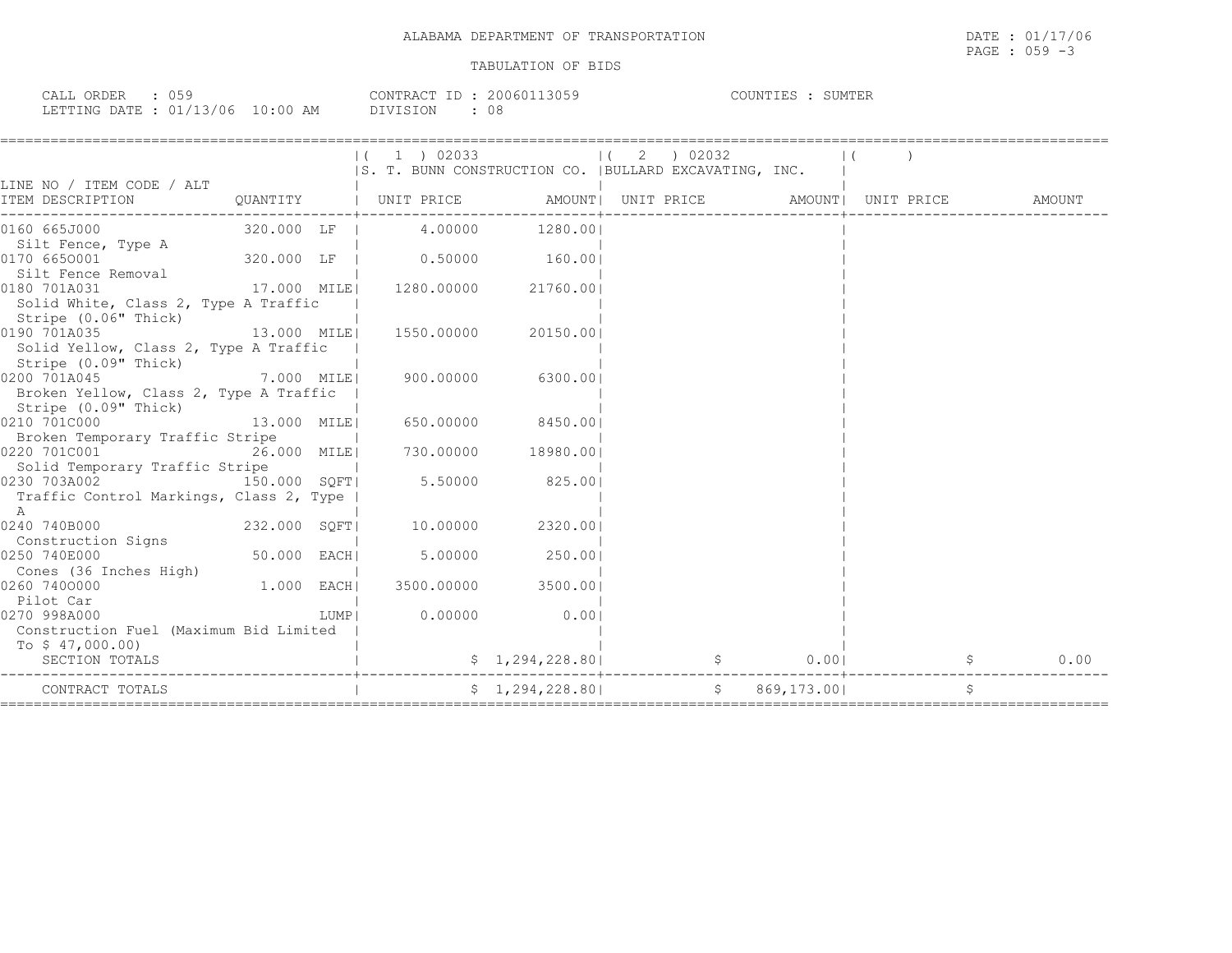## PAGE : 064 -1

## VENDOR RANKING

|      | CALL ORDER<br>: 064                   | LETTING DATE: 01/13/06 10:00 AM                       | CONTRACT ID: 20060113064<br>DIVISION : 02                                                                                                  |              | COUNTIES : MARION |                                  | FRANKLIN               |
|------|---------------------------------------|-------------------------------------------------------|--------------------------------------------------------------------------------------------------------------------------------------------|--------------|-------------------|----------------------------------|------------------------|
|      | CONTRACT DESCRIPTION :<br>$9.612$ mi. |                                                       | CONTRACT TIME : 55<br>for constructing the Resurfacing and Traffic Stripe on<br>SR-187 from SR-17 (US-43) to Main Street in Hodges. Length | Working Days | (available days)  | PROJECT(S) : ST-047-187-001      |                        |
| RANK | VENDOR NO./NAME                       |                                                       |                                                                                                                                            |              |                   | TOTAL<br>BID.                    | % OVER<br>LOW BID      |
|      | 20011<br>01087                        | TRI-COUNTY CONSTRUCTION, INC.<br>APAC-SOUTHEAST, INC. |                                                                                                                                            |              |                   | \$1,428,787.05<br>\$1,546,277.20 | 100.0000%<br>108.2231% |

3 19074 S & M EQUIPMENT CO., INC. \$ 1,622,504.70 113.5582%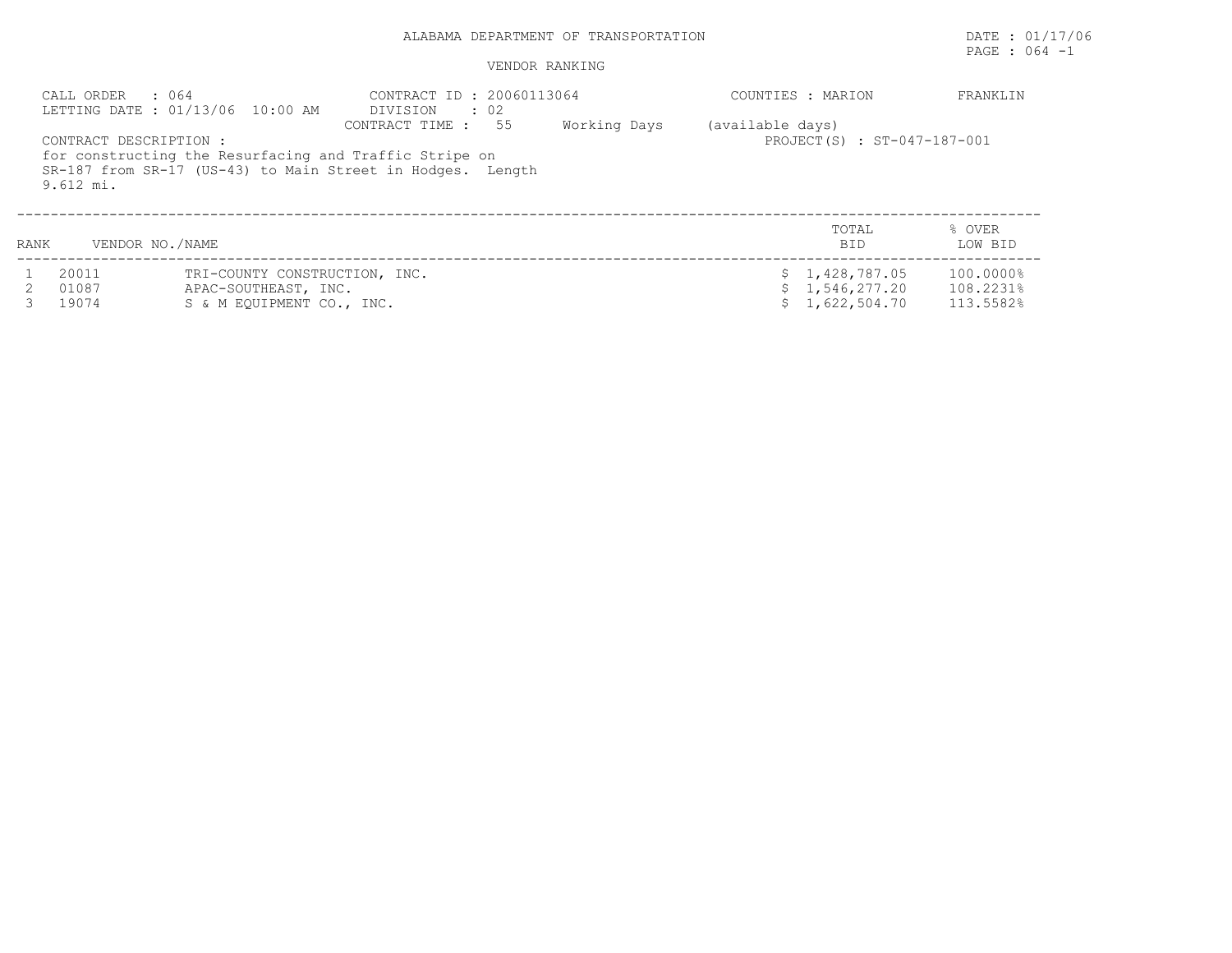PAGE : 064 -2

| CALL ORDER : 064                 | CONTRACT ID: 20060113064 | COUNTIES : MARION | FRANKLIN |
|----------------------------------|--------------------------|-------------------|----------|
| LETTING DATE : 01/13/06 10:00 AM | DIVISION                 |                   |          |

|                                                                                                           |               |        | $1$ ) 20011<br>$\left  \right $<br> TRI-COUNTY CONSTRUCTION, IN   APAC-SOUTHEAST, INC.           & M EOUIPMENT CO., INC. |            | 2 ) 01087          |            | 3 ) 19074          |           |
|-----------------------------------------------------------------------------------------------------------|---------------|--------|--------------------------------------------------------------------------------------------------------------------------|------------|--------------------|------------|--------------------|-----------|
| LINE NO / ITEM CODE / ALT                                                                                 |               |        |                                                                                                                          |            |                    |            |                    |           |
| ITEM DESCRIPTION                                                                                          | QUANTITY      |        | UNIT PRICE                                                                                                               |            | AMOUNT  UNIT PRICE |            | AMOUNT  UNIT PRICE | AMOUNT    |
| SECTION 0001<br>Total                                                                                     |               |        |                                                                                                                          |            |                    |            |                    |           |
| 0010 209A000<br>Mailbox Reset, Single                                                                     | 11.000 EACHI  |        | 80,00000                                                                                                                 | 880.001    | 188.22000          | 2070.421   | 100,00000          | 1100.00   |
| 0020 209A002<br>Mailbox Reset, Multiple                                                                   | 5.000 EACH    |        | 100,00000                                                                                                                | 500.001    | 441.48000          | 2207.401   | 200,00000          | 1000.00   |
| 0030 305B060<br>Crushed Aggregate, Section 825, TYPE B                                                    | 4110.000 TON  |        | 16.00000                                                                                                                 | 65760.001  | 22.35000           | 91858.501  | 15.00000           | 61650.00  |
| FOR MISCELLANEOUS USE<br>0040 405A000                                                                     | 9221.000 GAL  |        | 1,20000                                                                                                                  | 11065.201  | 1,24000            | 11434.041  | 1,50000            | 13831.50  |
| Tack Coat<br>0050 408A051<br>Planing Existing Pavement                                                    | 578.000 SQYD  |        | 9.00000                                                                                                                  | 5202.00    | 8.40000            | 4855.20    | 14,00000           | 8092.00   |
| (Approximately 0.00" Thru 1.0" Thick)<br>0060 424A340<br>Superpave Bituminous Concrete Wearing            | 11424.000 TON |        | 42.79000                                                                                                                 | 488832.961 | 46.74000           | 533957.761 | 49.00000           | 559776.00 |
| Surface Layer, 1/2" Maximum Aggregate<br>Size Mix, ESAL Range A/B<br>0070 424A349                         | 102,000 TON 1 |        | 78.39000                                                                                                                 | 7995.781   | 137.39000          | 14013.781  | 56.00000           | 5712.00   |
| Superpave Bituminous Concrete Wearing<br>Surface Layer, Widening, 1/2" Maximum                            |               |        |                                                                                                                          |            |                    |            |                    |           |
| Aggregate Size Mix, ESAL Range A/B<br>0080 424B639<br>1000.000 TON<br>Superpave Bituminous Concrete Upper |               |        | 52.10000                                                                                                                 | 52100.001  | 50.00000           | 50000.001  | 44,00000           | 44000.00  |
| Binder Layer, Patching, 3/4" Maximum<br>Aggregate Size Mix, ESAL Range A/B                                |               |        |                                                                                                                          |            |                    |            |                    |           |
| 0090 424B642<br>Superpave Bituminous Concrete Upper                                                       | 2507.000 TON  |        | 44.25000                                                                                                                 | 110934.751 | 47.14000           | 118179.981 | 47.25000           | 118455.75 |
| Binder Layer, Leveling, 1/2" Maximum<br>Aggregate Size Mix, ESAL Range A/B<br>0100 424B643                | 12939.000 TON |        | 37.94000                                                                                                                 | 490905.661 | 41.24000           | 533604.361 | 45.75000           | 591959.25 |
| Superpave Bituminous Concrete Upper<br>Binder Layer, Leveling, 3/4" Maximum                               |               |        |                                                                                                                          |            |                    |            |                    |           |
| Aggregate Size Mix, ESAL Range A/B<br>0110 424B646<br>Superpave Bituminous Concrete Upper                 | 112.000 TON   |        | 69.60000                                                                                                                 | 7795.201   | 126.31000          | 14146.721  | 50.75000           | 5684.00   |
| Binder Layer, Widening, 3/4" Maximum<br>Aggregate Size Mix, ESAL Range A/B                                |               |        |                                                                                                                          |            |                    |            |                    |           |
| 0120 600A000<br>Mobilization                                                                              |               | LUMP I | 20000.00000                                                                                                              | 20000.001  | 13836.85000        | 13836.851  | 35000.00000        | 35000.00  |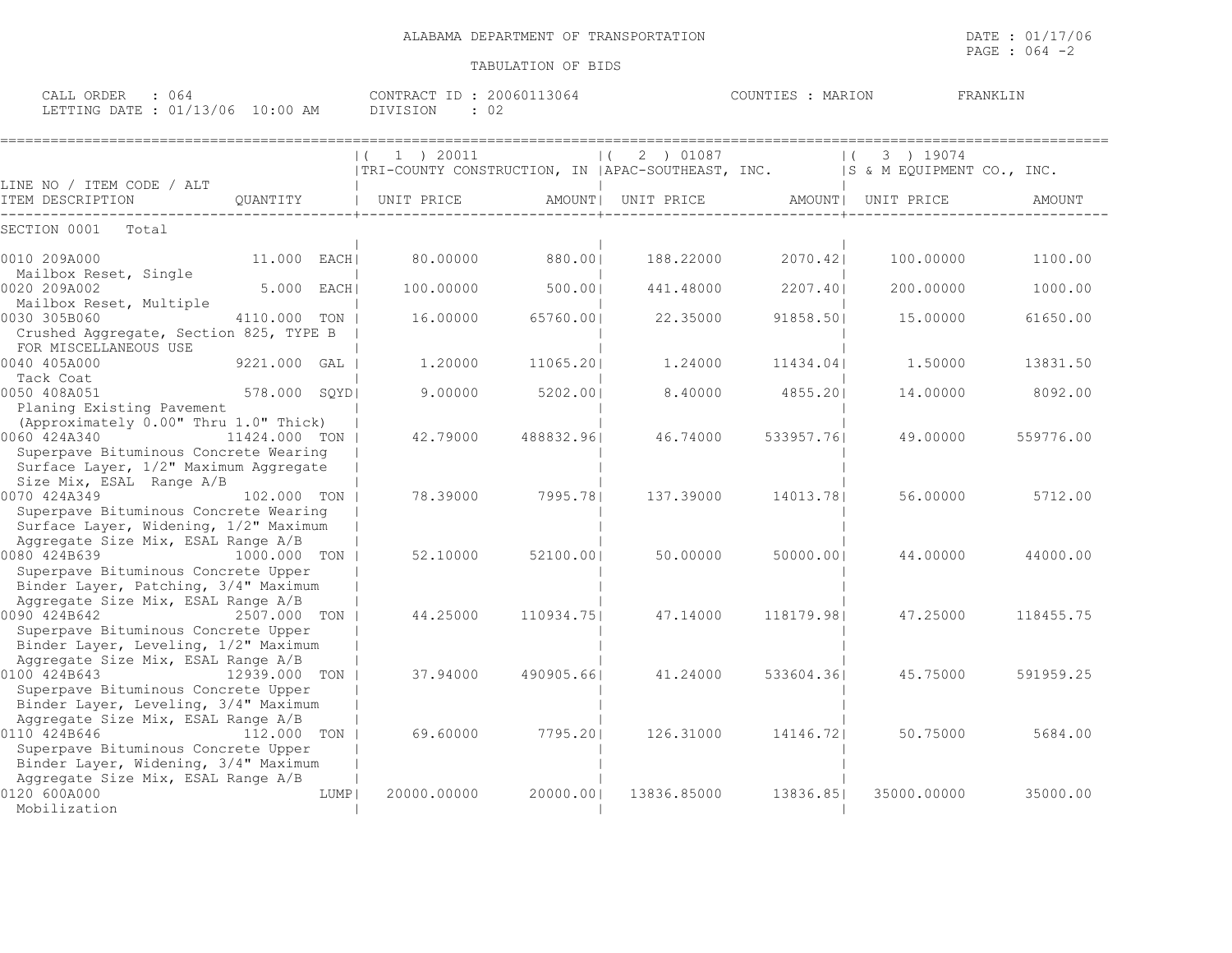PAGE : 064 -3

| ORDEF<br>$\cap$ $\Delta$ T.<br>J64<br>◡▱╜╜                                                                                                                    | 3064<br>$C$ $\wedge$ M $\Box$ $\Box$ $\wedge$ $\Box$ $\Box$<br>20060<br>'R 41 | MARION<br>COUNTIES | FRANKLI' |
|---------------------------------------------------------------------------------------------------------------------------------------------------------------|-------------------------------------------------------------------------------|--------------------|----------|
| DATE.<br>01/13/06<br>ETTING<br>10:00<br>ΔM<br>the contract of the contract of the contract of the contract of the contract of the contract of the contract of | VISION<br>◡∠<br>ᆂᇦᆂᇦᅒ                                                         |                    |          |

|                                                                                           |               |        | 1 ) 20011<br> TRI-COUNTY CONSTRUCTION, IN   APAC-SOUTHEAST, INC. |           | 2 ) 01087<br>$\vert$ ( |           | 3 ) 19074<br>IS & M EQUIPMENT CO., INC. |               |
|-------------------------------------------------------------------------------------------|---------------|--------|------------------------------------------------------------------|-----------|------------------------|-----------|-----------------------------------------|---------------|
| LINE NO / ITEM CODE / ALT<br>ITEM DESCRIPTION                                             | QUANTITY      |        | UNIT PRICE                                                       |           | AMOUNT  UNIT PRICE     |           | AMOUNT   UNIT PRICE                     | <b>AMOUNT</b> |
| 0130 665F000                                                                              | 50.000 EACH   |        | 10.00000                                                         | 500.00    | 3.91000                | 195.501   | 5.00000                                 | 250.00        |
| Hay Bales<br>0140 665J000                                                                 | 100.000 LF    |        | 10,00000                                                         | 1000.001  | 8.45000                | 845.001   | 5.00000                                 | 500.00        |
| Silt Fence, Type A<br>0150 6650001                                                        | 100.000 LF    |        | 3,00000                                                          | 300.001   | 4.38000                | 438.001   | 3,00000                                 | 300.00        |
| Silt Fence Removal<br>0160 665Q001                                                        | 200.000 LF    |        | 8.00000                                                          | 1600.001  | 4.37000                | 874.001   | 12,00000                                | 2400.00       |
| 20 Inch Wattle<br>0170 680A000<br>Engineering Controls                                    |               | LUMP   | 20000.00000                                                      | 20000.00  | 3260.16000             | 3260.161  | 10000.00000                             | 10000.00      |
| 0180 701A028<br>Solid White, Class 2, Type A Traffic                                      | 20.000 MILEI  |        | 1750.00000                                                       | 35000.001 | 1882.39000             | 37647.801 | 1925,00000                              | 38500.00      |
| Stripe (0.06" Thick) (6" Wide)<br>0190 701A046<br>Broken Yellow, Class 2, Type A Traffic  | 4.000 MILE    |        | 1050.00000                                                       | 4200.001  | 1129.43000             | 4517.721  | 1155.00000                              | 4620.00       |
| Stripe (0.09" Thick) (6" Wide)<br>0200 701A048<br>Solid Yellow, Class 2, Type A Traffic   | 15.000 MILE   |        | 1995.00000                                                       | 29925.001 | 2145.92000             | 32188.801 | 2194.50000                              | 32917.50      |
| Stripe (0.09" Thick) (6" Wide)<br>0210 701C000                                            | 7.000 MILEI   |        | 650.00000                                                        | 4550.001  | 699.17000              | 4894.191  | 715.00000                               | 5005.00       |
| Broken Temporary Traffic Stripe<br>0220 701C001                                           | 54.000 MILE   |        | 750,00000                                                        | 40500.001 | 806.74000              | 43563.961 | 825,00000                               | 44550.00      |
| Solid Temporary Traffic Stripe<br>0230 703A002<br>Traffic Control Markings, Class 2, Type | 910.000 SQFT  |        | 3.25000                                                          | 2957.50   | 3.50000                | 3185.001  | 3.58000                                 | 3257.80       |
| A<br>0240 703D001<br>Temporary Traffic Control Markings                                   | 1820.000 SOFT |        | 2.00000                                                          | 3640.001  | 2.15000                | 3913.001  | 2,20000                                 | 4004.00       |
| 0250 705A032                                                                              | 199.000 EACHI |        | 5.50000                                                          | 1094.501  | 5.92000                | 1178.08   | 6.05000                                 | 1203.95       |
| Pavement Markers, Class A-H, Type 1-B<br>0260 705A037                                     | 1039.000 EACH |        | 5.50000                                                          | 5714.501  | 5.92000                | 6150.881  | 6.05000                                 | 6285.95       |
| Pavement Markers, Class A-H, Type 2-D<br>0270 740B000                                     | 926.000 SOFT  |        | 9.00000                                                          | 8334.001  | 7.90000                | 7315.401  | 15.00000                                | 13890.00      |
| Construction Signs<br>0280 740D000                                                        | 20.000        | EACH   | 50.00000                                                         | 1000.001  | 39.12000               | 782.401   | 50.00000                                | 1000.00       |
| Channelizing Drums<br>0290 740E000                                                        | 200.000       | EACH I | 5.00000                                                          | 1000.001  | 8.54000                | 1708.001  | 15.63000                                | 3126.00       |
| Cones (36 Inches High)<br>0300 740M001<br>Ballast For Cone                                | 200.000       | EACH   | 5.00000                                                          | 1000.001  | 4.89000                | 978.001   | 9.67000                                 | 1934.00       |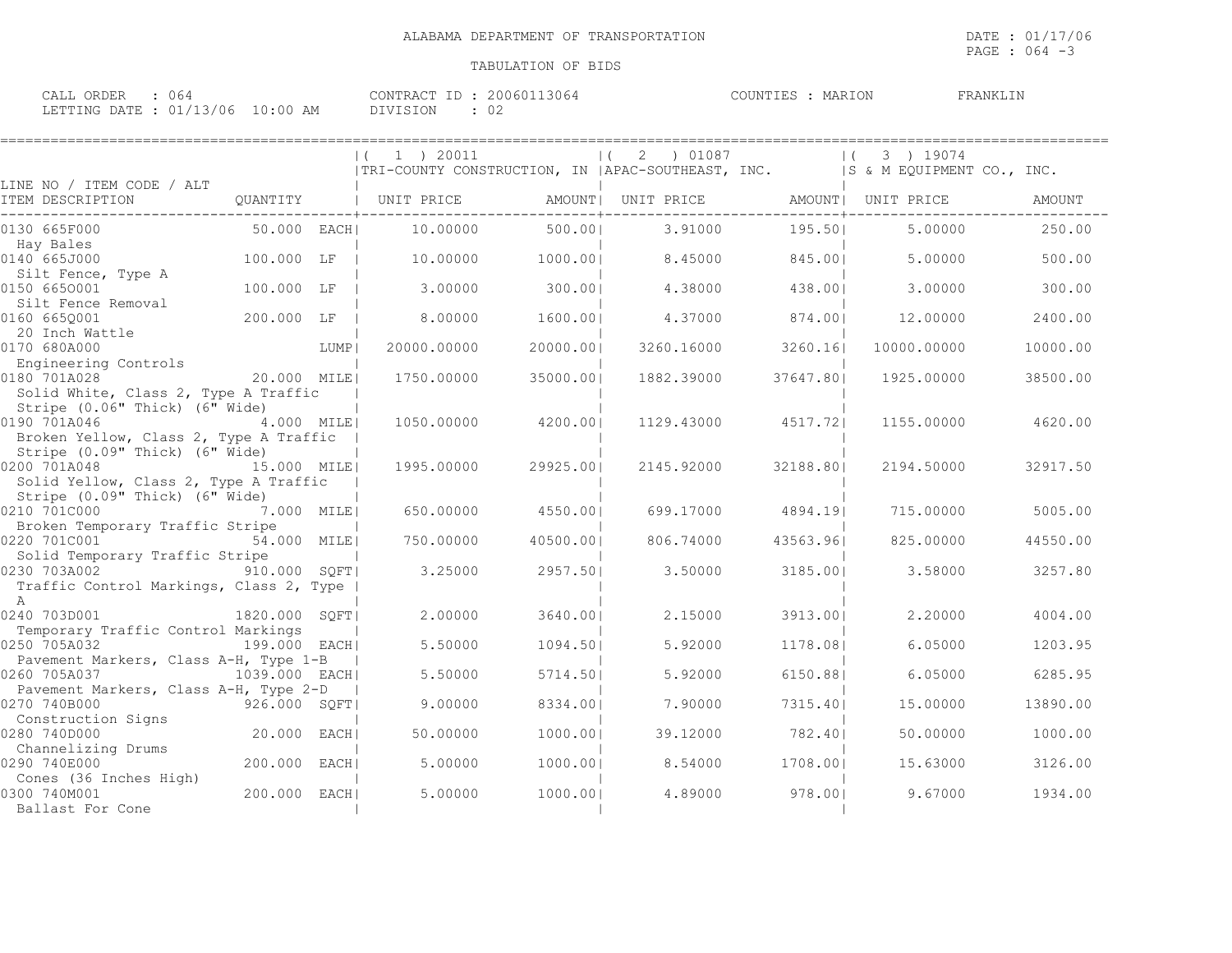| : 064<br>CALL ORDER<br>LETTING DATE : 01/13/06 10:00 AM |               |      | CONTRACT ID: 20060113064<br>DIVISION<br>: 02                                                                  |          |                                               | COUNTIES : MARION            |                                        | FRANKLIN |
|---------------------------------------------------------|---------------|------|---------------------------------------------------------------------------------------------------------------|----------|-----------------------------------------------|------------------------------|----------------------------------------|----------|
| LINE NO / ITEM CODE / ALT                               |               |      | 20011<br>$\begin{pmatrix} 1 & 1 \\ 1 & 1 \end{pmatrix}$<br>ITRI-COUNTY CONSTRUCTION, IN IAPAC-SOUTHEAST, INC. |          | 01087<br>$\begin{array}{ccc} & 2 \end{array}$ |                              | 3) 19074<br>IS & M EQUIPMENT CO., INC. |          |
| ITEM DESCRIPTION                                        | OUANTITY      |      | UNIT PRICE                                                                                                    | AMOUNT I | UNIT PRICE<br>--------+-------------          | AMOUNT  <br>--------+------- | UNIT PRICE                             | AMOUNT   |
| 0310 7400000<br>Pilot Car                               | $1.000$ EACHI |      | -----------+---------------<br>1500.00000                                                                     | 1500.001 | 2475.30000                                    | 2475.301                     | 2500.00000                             | 2500.00  |
| 0320 998A000                                            |               | LUMP | 3000.00000                                                                                                    | 3000.001 | 1,00000                                       | 1.001                        | 0.00000                                | 0.00     |

| .                                      | ----- | ---------- | ------          | - • • • • • • | - - - - -       | . | .              |
|----------------------------------------|-------|------------|-----------------|---------------|-----------------|---|----------------|
| Construction Fuel (Maximum Bid Limited |       |            |                 |               |                 |   |                |
| To \$70,000.00)                        |       |            |                 |               |                 |   |                |
| SECTION TOTALS                         |       |            | \$1,428,787.05  |               | \$1,546,277,20  |   | \$1,622,504.70 |
|                                        |       |            |                 |               |                 |   |                |
| CONTRACT TOTALS                        |       |            | \$1,428,787.05] |               | \$1,546,277.20] |   | \$1,622,504.70 |

====================================================================================================================================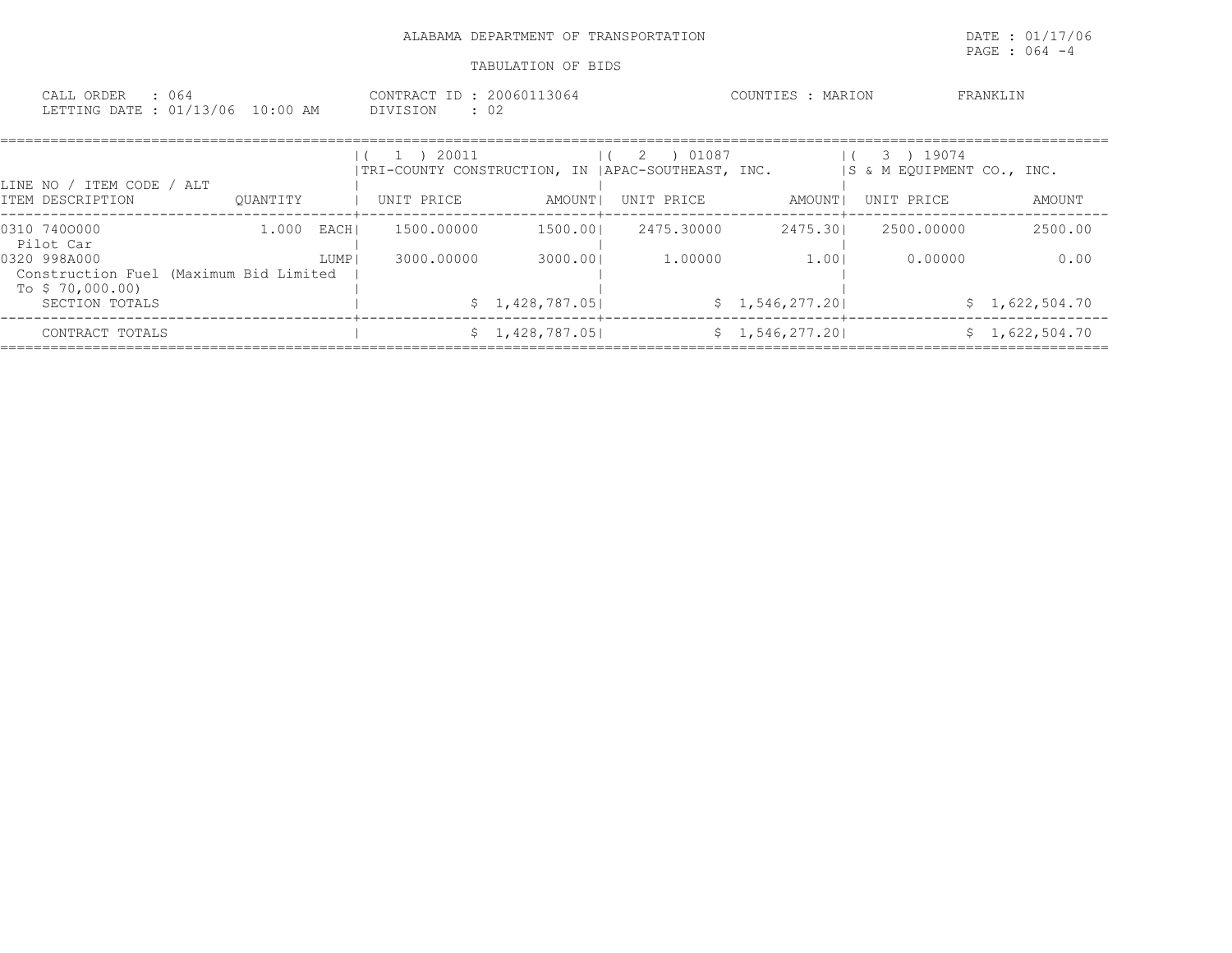# PAGE : 069 -1

| CALL ORDER             | . 069<br>LETTING DATE : 01/13/06 10:00 AM                                                 | CONTRACT ID: 20060113069<br>DIVISION<br>$\cdot$ 01                                    |              | COUNTIES : MARSHALL |                                 |                   |  |
|------------------------|-------------------------------------------------------------------------------------------|---------------------------------------------------------------------------------------|--------------|---------------------|---------------------------------|-------------------|--|
| CONTRACT DESCRIPTION : | on SR-205 from SR-75 in Albertville to SR-1 (US-431) in<br>Guntersville. Length 5.995 mi. | 50<br>CONTRACT TIME :<br>for constructing the Planing, Resurfacing and Traffic Stripe | Working Days | (available days)    | PROJECT(S) : 99-301-484-205-605 |                   |  |
| RANK                   | VENDOR NO./NAME                                                                           |                                                                                       |              |                     | TOTAL<br><b>BID</b>             | % OVER<br>LOW BID |  |
| 23009                  | WHITAKER CONTRACTING CORPORATION                                                          |                                                                                       |              |                     | 909,206.85                      | 100.0000%         |  |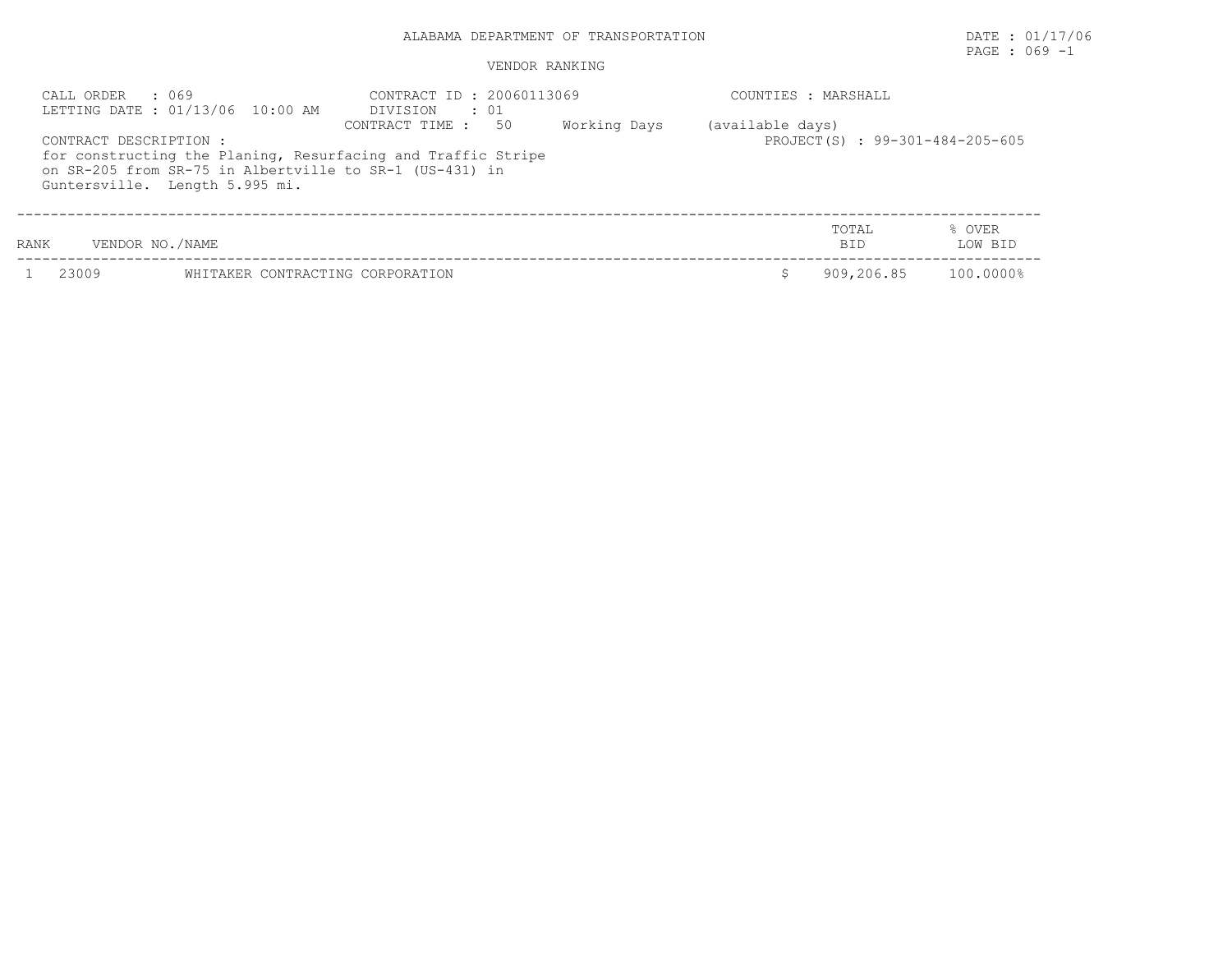| CALL ORDER<br>$\therefore$ 069<br>LETTING DATE : 01/13/06 10:00 AM                                                                                |                 |  | CONTRACT ID : 20060113069<br>DIVISION<br>$\cdot$ 01 |                 |  | COUNTIES : MARSHALL |  |        |  |
|---------------------------------------------------------------------------------------------------------------------------------------------------|-----------------|--|-----------------------------------------------------|-----------------|--|---------------------|--|--------|--|
|                                                                                                                                                   |                 |  | 1 ) 23009<br>  WHITAKER CONTRACTING CORPOR          |                 |  |                     |  |        |  |
| LINE NO / ITEM CODE / ALT<br>ITEM DESCRIPTION 600ANTITY   UNIT PRICE AMOUNT  UNIT PRICE AMOUNT  UNIT PRICE                                        |                 |  |                                                     |                 |  |                     |  | AMOUNT |  |
| SECTION 0001 Total                                                                                                                                |                 |  |                                                     |                 |  |                     |  |        |  |
| 0010 405A000<br>Tack Coat                                                                                                                         | 2774.000 GAL    |  |                                                     | 2.50000 6935.00 |  |                     |  |        |  |
| 0020 408A052<br>Planing Existing Pavement<br>(Approximately 1.10" Thru 2.0" Thick)                                                                | 78015.000 SOYDI |  | 0.78000                                             | 60851.701       |  |                     |  |        |  |
| 0030 410H000<br>Material Remixing Device                                                                                                          | $1.000$ EACHI   |  | 25000.00000                                         | 25000.001       |  |                     |  |        |  |
| 0040 424A341<br>Superpave Bituminous Concrete Wearing<br>Surface Layer, 3/4" Maximum Aggregate<br>Size Mix, ESAL Range A/B                        | 8250.000 TON H  |  | 45.64000                                            | 376530.001      |  |                     |  |        |  |
| 0050 424B640<br>1875.000 TON I<br>Superpave Bituminous Concrete Upper<br>Binder Layer, Patching, 1" Maximum<br>Aggregate Size Mix, ESAL Range A/B |                 |  | 47.53000                                            | 89118.751       |  |                     |  |        |  |
| 0060 424B647<br>2180.000 TON I<br>Superpave Bituminous Concrete Upper<br>Binder Layer, Widening, 1" Maximum<br>Aggregate Size Mix, ESAL Range A/B |                 |  | 47.53000                                            | 103615.401      |  |                     |  |        |  |

0070 430B040 600.000 TON | 18.85000 11310.00| |

0080 600A000 LUMP| 80000.00000 80000.00| |

0090 665J000 1000.000 1.00000 1000.00

0100 665O001 1000.000 LF | 1.00000 1000.00| |

0110 665Q001 60.000 LF | 10.00000 600.00| | 20 Inch Wattle | | |

Stripe (0.06" Thick) (6" Wide) |<br>0130 701A046 5.000 MILE| 1000.00000 5000.00 5.000 MILE|

0140 701A048 8.000 MILE| 2000.00000 16000.00| |

12.000 MILE| 1750.00000

Aggregate Surfacing (Crushed Aggregate |

Solid White, Class 2, Type A Traffic |

Broken Yellow, Class 2, Type A Traffic |

Solid Yellow, Class 2, Type A Traffic | Stripe  $(0.09"$  Thick)  $(6"$  Wide) |

Stripe (0.09" Thick) (6" Wide)

Base, Type B)

Mobilization | | |

Silt Fence, Type A

Silt Fence Removal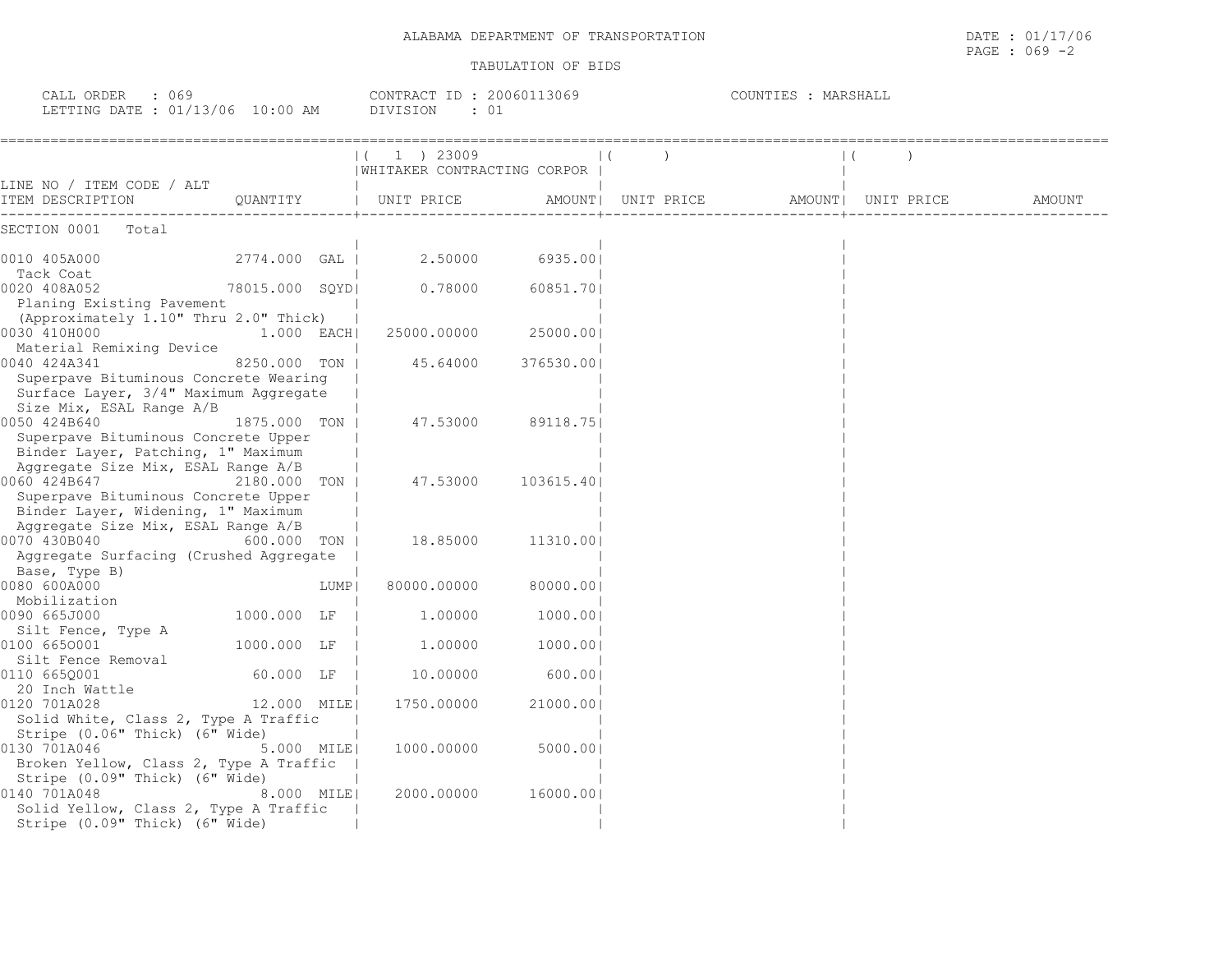| CALL ORDER : 069                 |                 | CONTRACT ID: 20060113069 | COUNTIES : MARSHALL |
|----------------------------------|-----------------|--------------------------|---------------------|
| LETTING DATE : 01/13/06 10:00 AM | <b>DIVISION</b> |                          |                     |

|                                                                                                                                     |                                                                       | $(1)$ 23009 |                                | $\vert$ ( |  | $\vert$ ( |        |
|-------------------------------------------------------------------------------------------------------------------------------------|-----------------------------------------------------------------------|-------------|--------------------------------|-----------|--|-----------|--------|
|                                                                                                                                     |                                                                       |             | WHITAKER CONTRACTING CORPOR    |           |  |           |        |
|                                                                                                                                     |                                                                       |             |                                |           |  |           | AMOUNT |
| 0150 701B009<br>Dotted Class 2, Type A Traffic Stripe  <br>(0.09" Thick) (6" Wide)                                                  |                                                                       |             |                                |           |  |           |        |
| 0160 701C000<br>Broken Temporary Traffic Stripe                                                                                     |                                                                       |             | $9.000$ MILE 650.00000 5850.00 |           |  |           |        |
| 0170 701C001<br>Solid Temporary Traffic Stripe                                                                                      | $\frac{1}{28.000}$ MILE 700.00000 19600.00                            |             |                                |           |  |           |        |
| 0180 701G125<br>Solid White, Class 3W, Type A Traffic  <br>Stripe (6" Wide)                                                         | $\frac{1}{2}$ 1111110 331 pm $\frac{1}{2}$ 1.000 LF   4.75000 3662.25 |             |                                |           |  |           |        |
| 0190 701G133<br>Solid Yellow, Class 3W, Type A Traffic  <br>Stripe (6" Wide)                                                        | $771.000$ LF $\vert$ 4.75000 3662.25                                  |             |                                |           |  |           |        |
| 0200 701H001<br>Solid Traffic Stripe Removed (Plastic)                                                                              | $1542.000$ LF $\vert$ 0.50000                                         |             | 771.001                        |           |  |           |        |
| Traffic Control Markings, Class 2, Type  <br>A                                                                                      |                                                                       |             |                                |           |  |           |        |
| 0220 703B002 135.000 SQFT<br>Traffic Control Legends, Class 2, Type                                                                 |                                                                       |             | $3.50000$ 472.50               |           |  |           |        |
| 0230 705A032                                                                                                                        | 292.000 EACH                                                          |             | $6.00000$ 1752.00              |           |  |           |        |
| Pavement Markers, Class A-H, Type 1-B  <br>0240 705A037 559.000 EACH                                                                |                                                                       |             | $6.00000$ 3354.00              |           |  |           |        |
| Pavement Markers, Class A-H, Type 2-D  <br>0250 705A038                                                                             | 47.000 EACH                                                           |             | $6.00000$ 282.00               |           |  |           |        |
| Pavement Markers, Class A-H, Type 2-E  <br>0260 730H001                                                                             | 1   rkers, Class A-H, Type 2-E<br>  3100.000 LF   2.50000   7750.00   |             |                                |           |  |           |        |
| Loop Wire<br>0270 7301001<br>Loop Detector Lead-In-Cable                                                                            | 550.000 LF                                                            |             | $1.00000$ 550.00               |           |  |           |        |
| 0280 740B000<br>Construction Signs                                                                                                  | 474.000 SQFT                                                          |             | $9.00000$ 4266.00              |           |  |           |        |
| 0290 740D000                                                                                                                        | 100.000 EACH                                                          | 58.00000    | 5800.001                       |           |  |           |        |
| Channelizing Drums<br>0300 740E000                                                                                                  | $200.000$ EACH                                                        | 12.00000    | 2400.001                       |           |  |           |        |
| Cones (36 Inches High)  <br>310 740M001   200.000 EACH<br>0310 740M001                                                              |                                                                       |             | $5.00000$ 1000.00              |           |  |           |        |
| Ballast For Cone<br>220 7410010<br>220 7410010<br>220 7410010<br>0320 741C010<br>Portable Sequential Arrow And Chevron<br>Sign Unit |                                                                       | 2200.00000  | 2200.001                       |           |  |           |        |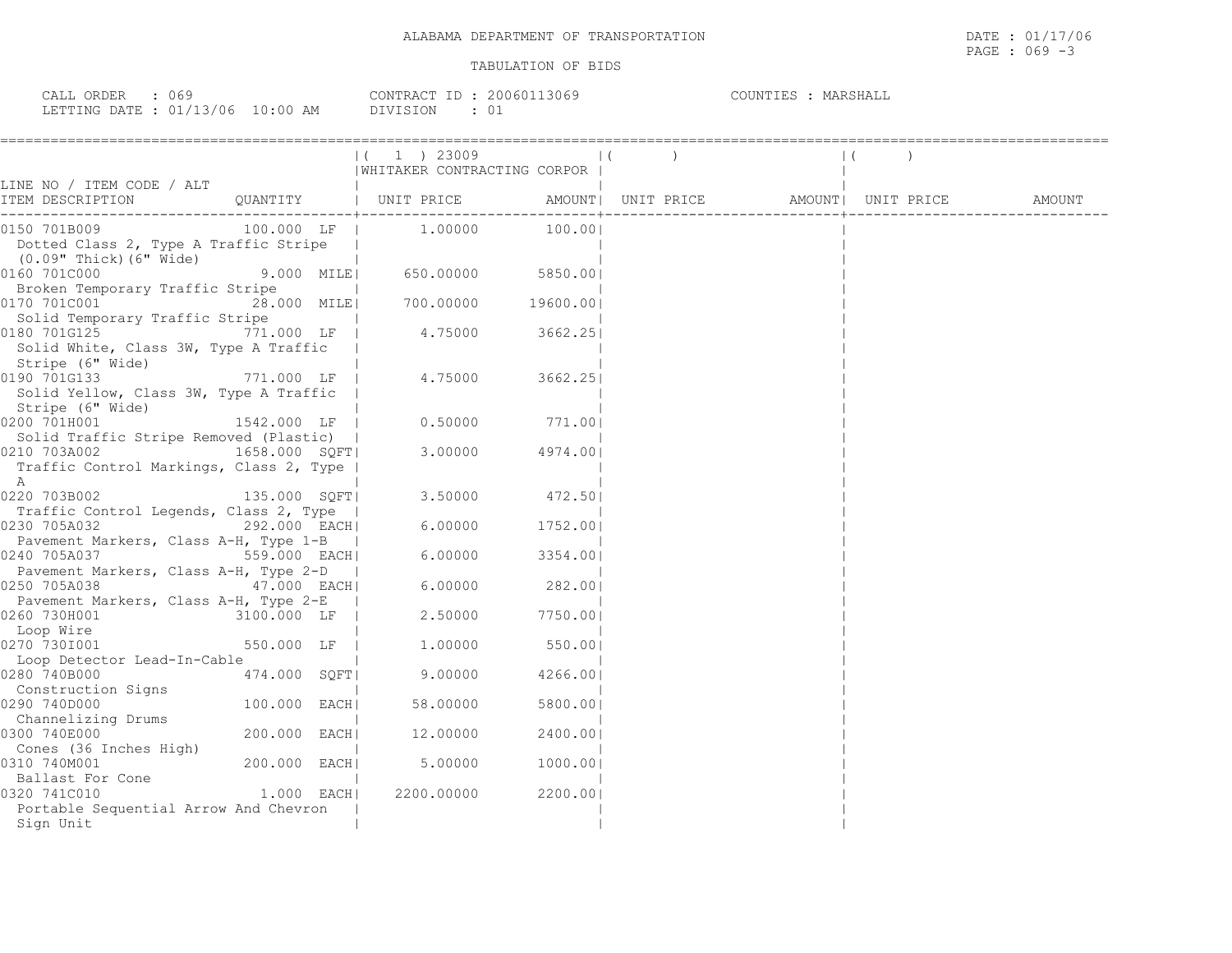| CALL ORDER : 069<br>LETTING DATE : 01/13/06 10:00 AM | CONTRACT ID: 20060113069<br>DIVISION : 01    | COUNTIES : MARSHALL |
|------------------------------------------------------|----------------------------------------------|---------------------|
|                                                      | $(1)$ 23009<br>  WHITAKER CONTRACTING CORPOR |                     |

| LINE NO /<br>ITEM DESCRIPTION    | ITEM CODE       | ALT<br>OUANTITY                                | UNIT PRICE  | AMOUNT                   | UNIT PRICE | AMOUNT | UNIT PRICE | AMOUNT |
|----------------------------------|-----------------|------------------------------------------------|-------------|--------------------------|------------|--------|------------|--------|
| 0330 998A000<br>To $$42,800.00)$ | SECTION TOTALS  | LUMP<br>Construction Fuel (Maximum Bid Limited | 42800.00000 | 42800.001<br>909,206.851 |            | 0.001  |            | 0.00   |
|                                  | CONTRACT TOTALS |                                                |             | 909,206.851              |            | 0.001  |            |        |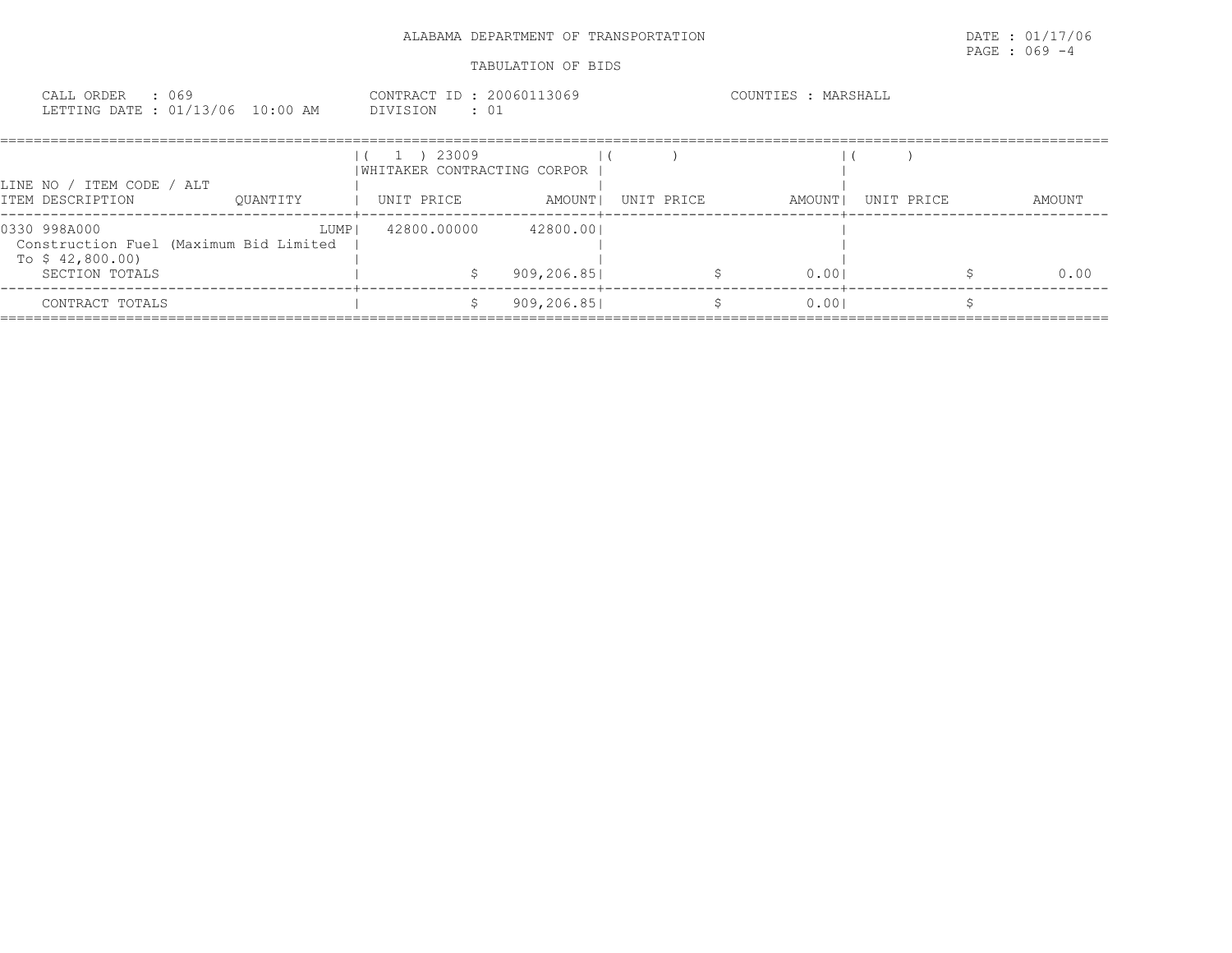# PAGE : 071 -1

### VENDOR RANKING

|      | CALL ORDER : 071<br>CONTRACT DESCRIPTION : | LETTING DATE: 01/13/06 10:00 AM<br>Pelham to Cahaba River Drive. Length 7.640 mi.                                           | CONTRACT ID : 20060113071<br>DIVISION<br>$\cdot$ 03<br>-60<br>CONTRACT TIME :<br>for constructing the Planing, Loop Detectors, Resurfacing<br>and Traffic Stripe on SR-119 from east of SR-3 (US-31) in | Working Days | (available days) | COUNTIES : SHELBY<br>PROJECT(S) : 99-303-595-119-616                 |                                                  |
|------|--------------------------------------------|-----------------------------------------------------------------------------------------------------------------------------|---------------------------------------------------------------------------------------------------------------------------------------------------------------------------------------------------------|--------------|------------------|----------------------------------------------------------------------|--------------------------------------------------|
| RANK | VENDOR NO./NAME                            |                                                                                                                             |                                                                                                                                                                                                         |              |                  | TOTAL<br><b>BID</b>                                                  | % OVER<br>LOW BID                                |
|      | 03097<br>04013<br>01087<br>07002           | CHILTON PAVING & ASPHALT, LLC<br>DUNN CONSTRUCTION COMPANY, INC.<br>APAC-SOUTHEAST, INC.<br>GOOD HOPE CONTRACTING CO., INC. |                                                                                                                                                                                                         |              |                  | \$1,469,499.51<br>\$1,524,406.81<br>\$1,642,750.02<br>\$1,644,822.56 | 100.0000%<br>103.7365%<br>111.7898%<br>111.9308% |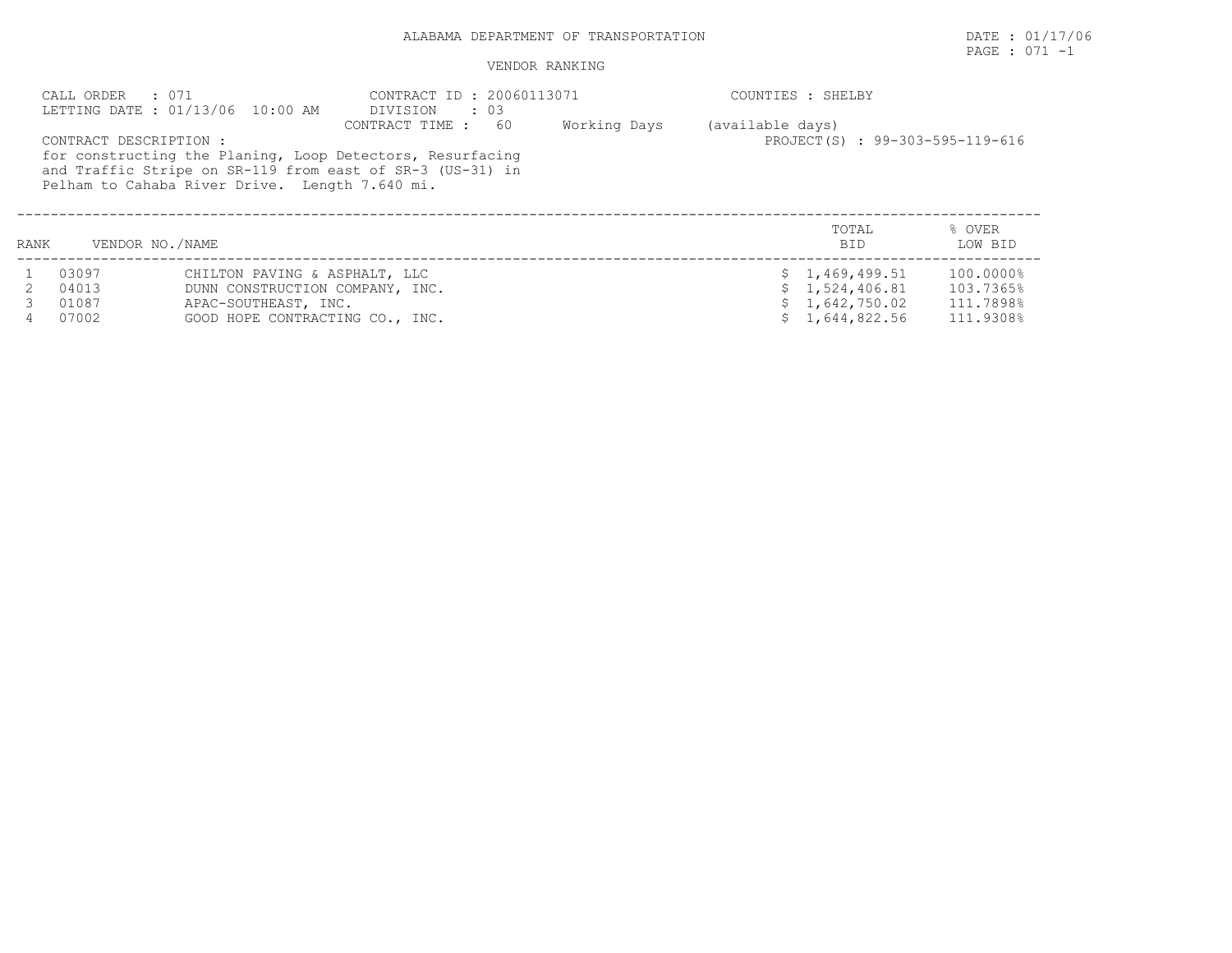| CALL ORDER                       |  |          | CONTRACT ID: 20060113071 | COUNTIES : SHELBY |  |
|----------------------------------|--|----------|--------------------------|-------------------|--|
| LETTING DATE : 01/13/06 10:00 AM |  | DIVISION | UJ.                      |                   |  |

|                                                                                |                  |        | 1 ) 03097   |            | 2 ) 04013<br>$\Box$                                                              |            | 3 ) 01087    |           |
|--------------------------------------------------------------------------------|------------------|--------|-------------|------------|----------------------------------------------------------------------------------|------------|--------------|-----------|
|                                                                                |                  |        |             |            | CHILTON PAVING & ASPHALT, L   DUNN CONSTRUCTION CO., INC.   APAC-SOUTHEAST, INC. |            |              |           |
| LINE NO / ITEM CODE / ALT<br>ITEM DESCRIPTION                                  | OUANTITY         |        | UNIT PRICE  |            | AMOUNT  UNIT PRICE                                                               | AMOUNT     | UNIT PRICE   | AMOUNT    |
|                                                                                |                  |        |             |            |                                                                                  |            |              |           |
| SECTION 0001<br>Total                                                          |                  |        |             |            |                                                                                  |            |              |           |
| 0010 209A000                                                                   | 30.000           | EACH I | 147.06000   | 4411.801   | 179.79000                                                                        | 5393.701   | 140.00000    | 4200.00   |
| Mailbox Reset, Single<br>0020 209A001                                          | 1,000            | EACH   | 294.12000   | 294.12     | 254.50000                                                                        | 254.501    | 360.00000    | 360.00    |
| Mailbox Reset, Double<br>0030 209A002                                          | 1,000            | EACH   | 705.88000   | 705.881    | 311.97000                                                                        | 311.97     | 440.00000    | 440.00    |
| Mailbox Reset, Multiple<br>0040 305B060                                        | 2200.000         | TON    | 29.14000    | 64108.001  | 21,01000                                                                         | 46222.001  | 12.35000     | 27170.00  |
| Crushed Aggregate, Section 825, Crusher<br>Run Stone, $1 \frac{1}{2}$ ,        |                  |        |             |            |                                                                                  |            |              |           |
| 0050 401B108<br>Bituminous Treatment G (With Polymer                           | 6600.000 SQYD    |        | 2.56000     | 16896.001  | 2.43000                                                                          | 16038.001  | 2.30000      | 15180.00  |
| Additive)<br>0060 405A000                                                      | 6095.000 GAL     |        | 1,38000     | 8411.10    | 1,20000                                                                          | 7314.001   | 1,20000      | 7314.00   |
| Tack Coat                                                                      |                  |        |             |            |                                                                                  |            |              |           |
| 0070 408A052                                                                   | 203004.000 SOYDI |        | 0.74000     | 150222.961 | 1,04000                                                                          | 211124.16  | 0.96000      | 194883.84 |
| Planing Existing Pavement<br>(Approximately 1.10" Thru 2.0" Thick)             |                  |        |             |            |                                                                                  |            |              |           |
| 0080 424A361                                                                   | 14974.000 TON    |        | 42.28000    | 633100.721 | 42.89000                                                                         | 642234.861 | 48.93000     | 732677.82 |
| Superpave Bituminous Concrete Wearing<br>Surface Layer, 3/4" Maximum Aggregate |                  |        |             |            |                                                                                  |            |              |           |
| Size Mix, ESAL Range C/D                                                       |                  |        |             |            |                                                                                  |            |              |           |
| 0090 424A366<br>Superpave Bituminous Concrete Wearing                          | 2500.000 TON I   |        | 44.63000    | 111575.001 | 47.55000                                                                         | 118875.001 | 49.38000     | 123450.00 |
| Surface Layer, Leveling, 1/2" Maximum                                          |                  |        |             |            |                                                                                  |            |              |           |
| Aggregate Size Mix, ESAL Range C/D<br>0100 424A370                             | 128.000 TON      |        | 72.07000    | 9224.961   | 95.19000                                                                         | 12184.321  | 103,00000    | 13184.00  |
| Superpave Bituminous Concrete Wearing                                          |                  |        |             |            |                                                                                  |            |              |           |
| Surface Layer, Widening, 3/4" Maximum<br>Aggregate Size Mix, ESAL Range C/D    |                  |        |             |            |                                                                                  |            |              |           |
| 0110 424B685                                                                   | 2000.000 TON     |        | 56.13000    | 112260.001 | 56.63000                                                                         | 113260.001 | 50.00000     | 100000.00 |
| Superpave Bituminous Concrete Lower<br>Binder Layer, Patching, 1" Maximum      |                  |        |             |            |                                                                                  |            |              |           |
| Aggregate Size Mix, ESAL Range C/D<br>0120 600A000                             |                  | LUMP   | 26315.79000 | 26315.791  | 87895.59000                                                                      | 87895.591  | 110450.00000 | 110450.00 |
| Mobilization<br>0130 665F000                                                   | 50.000           | EACH I | 7.65000     | 382.501    | 9.19000                                                                          | 459.501    | 20,00000     | 1000.00   |
| Hay Bales                                                                      |                  |        |             |            |                                                                                  |            |              |           |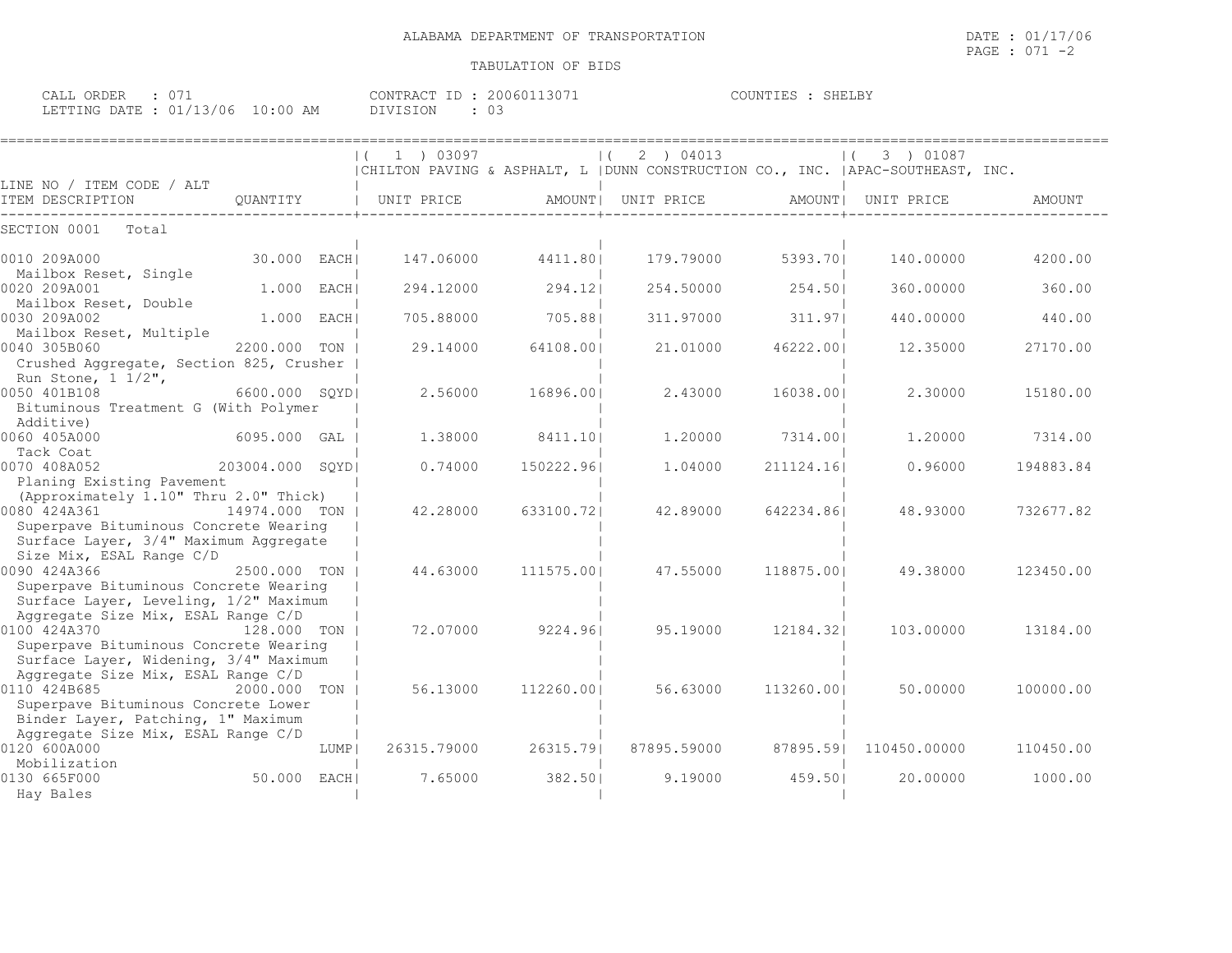| CALL ORDER : 071                 | CONTRACT ID: 20060113071 | COUNTIES : SHELBY |  |
|----------------------------------|--------------------------|-------------------|--|
| LETTING DATE : 01/13/06 10:00 AM | DIVISION : 03            |                   |  |

|                                                |                | $(1)$ 03097 |           | (2) 04013                                                                        |           | $(3)$ 01087 |          |
|------------------------------------------------|----------------|-------------|-----------|----------------------------------------------------------------------------------|-----------|-------------|----------|
| LINE NO / ITEM CODE / ALT                      |                |             |           | CHILTON PAVING & ASPHALT, L   DUNN CONSTRUCTION CO., INC.   APAC-SOUTHEAST, INC. |           |             |          |
| ITEM DESCRIPTION                               | QUANTITY       | UNIT PRICE  |           | AMOUNT   UNIT PRICE   AMOUNT   UNIT PRICE                                        |           |             | AMOUNT   |
|                                                |                |             |           |                                                                                  |           |             |          |
| 0140 665J000                                   | 150.000 LF     | 4.41000     | 661.50    | 4.60000                                                                          | 690.00    | 10.00000    | 1500.00  |
| Silt Fence, Type A                             |                |             |           |                                                                                  |           |             |          |
| 0150 6650001                                   | 150.000 LF     | 2.06000     | 309.00    | 2.34000                                                                          | 351.00    | 5.00000     | 750.00   |
| Silt Fence Removal                             |                |             |           |                                                                                  |           |             |          |
| 0160 701A028                                   | 21.000 MILE    | 2090.40000  |           | 43898.40  1566.50000                                                             | 32896.501 | 1925.00000  | 40425.00 |
| Solid White, Class 2, Type A Traffic           |                |             |           |                                                                                  |           |             |          |
| Stripe (0.06" Thick) (6" Wide)                 |                |             |           |                                                                                  |           |             |          |
| 0170 701A032                                   | 2.000 MILE     | 1186.44000  | 2372.881  | 1566.50000                                                                       | 3133.001  | 1925.00000  | 3850.00  |
| Solid Yellow, Class 2, Type A Traffic          |                |             |           |                                                                                  |           |             |          |
| Stripe (0.06" Thick) (6" Wide)                 |                |             |           |                                                                                  |           |             |          |
| 0180 701A041                                   | 2.000 MILEI    | 1186.44000  | 2372.881  | 1080.34000                                                                       | 2160.681  | 1090.00000  | 2180.00  |
| Broken White, Class 2, Type A Traffic          |                |             |           |                                                                                  |           |             |          |
| Stripe (0.09" Thick) (6" Wide)                 |                |             |           |                                                                                  |           |             |          |
| 0190 701A046<br>3.000 MILE                     |                | 1186.44000  | 3559.32   | 1080.34000                                                                       | 3241.021  | 1090.00000  | 3270.00  |
| Broken Yellow, Class 2, Type A Traffic         |                |             |           |                                                                                  |           |             |          |
| Stripe (0.09" Thick) (6" Wide)                 |                |             |           |                                                                                  |           |             |          |
| 0200 701A048                                   | 18.000 MILEI   | 2372.88000  | 42711.841 | 1890.60000                                                                       | 34030.801 | 2185.00000  | 39330.00 |
| Solid Yellow, Class 2, Type A Traffic          |                |             |           |                                                                                  |           |             |          |
| Stripe (0.09" Thick) (6" Wide)<br>0210 701B009 | 6611.000 LF    | 1.69000     | 11172.591 | 0.82000                                                                          | 5421.021  | 1,56000     | 10313.16 |
| Dotted Class 2, Type A Traffic Stripe          |                |             |           |                                                                                  |           |             |          |
| (0.09" Thick) (6" Wide)                        |                |             |           |                                                                                  |           |             |          |
| 0220 701C000                                   | 10.000 MILE    | 813.56000   | 8135.60   | 486.15000                                                                        | 4861.50   | 750.00000   | 7500.00  |
| Broken Temporary Traffic Stripe                |                |             |           |                                                                                  |           |             |          |
| 0230 701C001<br>36.000 MILE                    |                | 881,36000   | 31728.961 | 594.19000                                                                        | 21390.841 | 811,50000   | 29214.00 |
| Solid Temporary Traffic Stripe                 |                |             |           |                                                                                  |           |             |          |
| 0240 703A002                                   | 11924.000 SOFT | 3.95000     | 47099.801 | 2,70000                                                                          | 32194.80  | 3.64000     | 43403.36 |
| Traffic Control Markings, Class 2, Type        |                |             |           |                                                                                  |           |             |          |
| $\mathsf{A}$                                   |                |             |           |                                                                                  |           |             |          |
| 2344.000 SQFT<br>0250 703B002                  |                | 4.52000     | 10594.881 | 2,70000                                                                          | 6328.801  | 4.16000     | 9751.04  |
| Traffic Control Legends, Class 2, Type         |                |             |           |                                                                                  |           |             |          |
| 0260 703D001                                   | 6112.000 SQFT  | 2.26000     | 13813.121 | 1,36000                                                                          | 8312.321  | 2,08000     | 12712.96 |
| Temporary Traffic Control Markings             |                |             |           |                                                                                  |           |             |          |
| 0270 705A030                                   | 132.000 EACHI  | 6.21000     | 819.721   | 5.40000                                                                          | 712.801   | 5.72000     | 755.04   |
| Pavement Markers, Class A-H, Type 2-C          |                |             |           |                                                                                  |           |             |          |
| 0280 705A031                                   | 180.000 EACH   | 6.21000     | 1117.801  | 5.40000                                                                          | 972.00    | 5.72000     | 1029.60  |
| Pavement Markers, Class A-H, Type 1-A          |                |             |           |                                                                                  |           |             |          |
| 0290 705A032<br>145.000 EACH                   |                | 6.21000     | 900.451   | 5.40000                                                                          | 783.001   | 5.72000     | 829.40   |
| Pavement Markers, Class A-H, Type 1-B          |                |             |           |                                                                                  |           |             |          |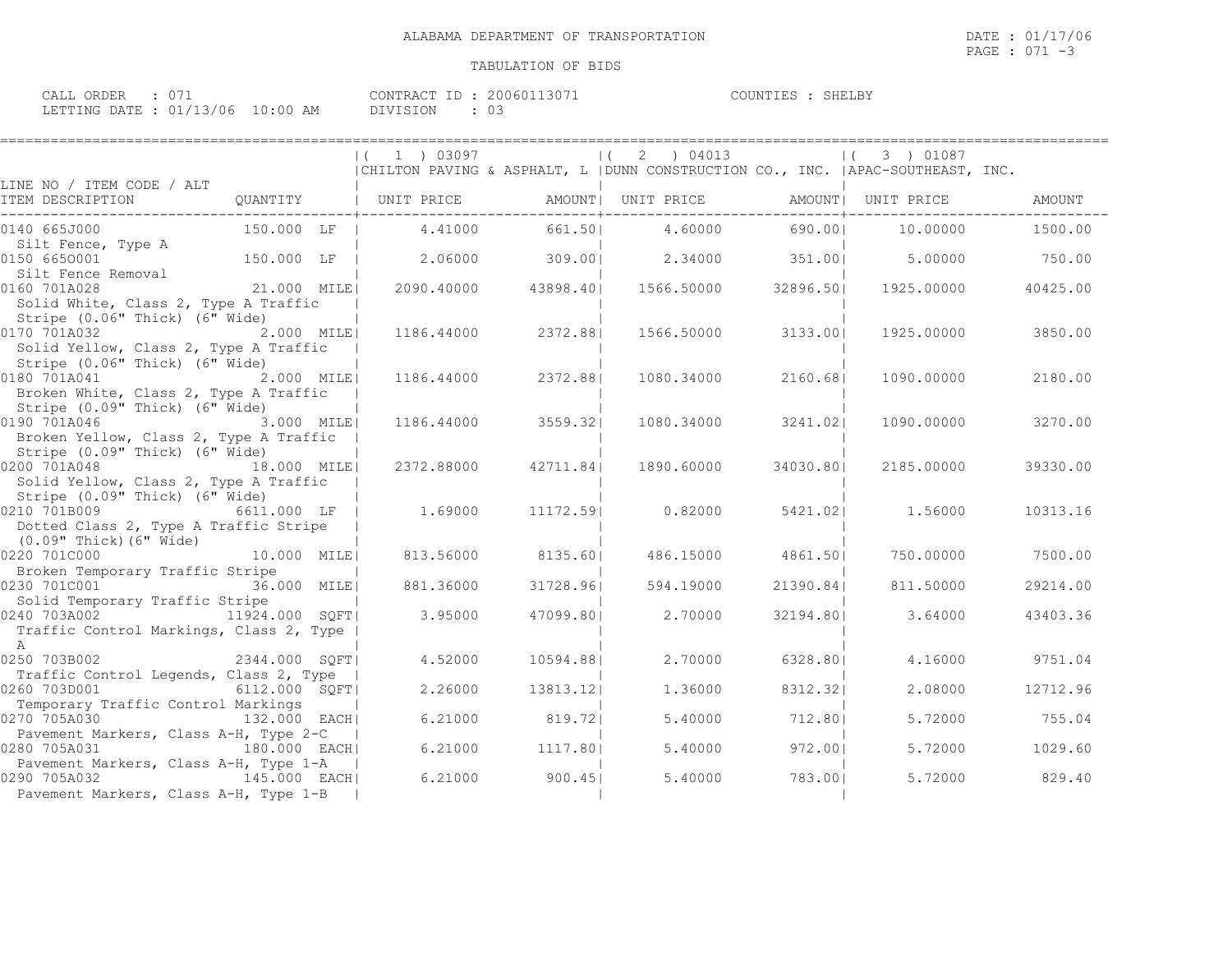| CALL ORDER : 071                 |  |          | CONTRACT ID: 20060113071 | COUNTIES : SHELBY |  |
|----------------------------------|--|----------|--------------------------|-------------------|--|
| LETTING DATE : 01/13/06 10:00 AM |  | DIVISION |                          |                   |  |

|                                                            |                |        | $(1)$ 1 $)$ 03097 |                 | 2 ) 04013<br>$\left  \right $ ( |                | 3 ) 01087<br>  CHILTON PAVING & ASPHALT, L   DUNN CONSTRUCTION CO., INC.   APAC-SOUTHEAST, INC. |                |
|------------------------------------------------------------|----------------|--------|-------------------|-----------------|---------------------------------|----------------|-------------------------------------------------------------------------------------------------|----------------|
| LINE NO / ITEM CODE / ALT<br>ITEM DESCRIPTION              | OUANTITY       |        | UNIT PRICE        | AMOUNT          | UNIT PRICE                      | AMOUNT I       | UNIT PRICE                                                                                      | AMOUNT         |
| 0300 705A037                                               | 1230.000 EACHI |        | 6.21000           | 7638.301        | 5.40000                         | 6642.00        | 5.72000                                                                                         | 7035.60        |
| Pavement Markers, Class A-H, Type 2-D<br>0310 730H001      | 28864.000 LF   |        | 2.54000           | 73314.561       | 2,70000                         | 77932.801      | 2.58000                                                                                         | 74469.12       |
| Loop Wire<br>0320 7301001                                  | 2100.000 LF    |        | 1,69000           | 3549.001        | 1,08000                         | 2268.001       | 1,30000                                                                                         | 2730.00        |
| Loop Detector Lead-In-Cable<br>0330 740B000                | 1064.000       | SQFT   | 9.41000           | 10012.24        | 7.76000                         | 8256.641       | 8.47000                                                                                         | 9012.08        |
| Construction Signs<br>0340 740D000                         | 75.000         | EACH   | 64.23000          | 4817.251        | 57.47000                        | 4310.251       | 62,00000                                                                                        | 4650.00        |
| Channelizing Drums<br>0350 740E000                         | 250.000        | EACH I | 11,30000          | 2825.00         | 15.52000                        | 3880.001       | 11,00000                                                                                        | 2750.00        |
| Cones (36 Inches High)                                     |                |        |                   |                 |                                 |                |                                                                                                 |                |
| 0360 740M001<br>Ballast For Cone                           | 250.000        | EACH   | 6.78000           | 1695.001        | 4.60000                         | 1150.001       | 9,00000                                                                                         | 2250.00        |
| 0370 741C010<br>Portable Sequential Arrow And Chevron      | 1.000 EACH     |        | 6470.59000        | 6470.591        | 919.44000                       | 919.44         | 2730,00000                                                                                      | 2730.00        |
| Sign Unit<br>0380 998A000                                  |                | LUMP   | 0.00000           | 0.001           | 0.00000                         | 0.001          | 0.00000                                                                                         | 0.00           |
| Construction Fuel (Maximum Bid Limited<br>To $$78,500.00)$ |                |        |                   |                 |                                 |                |                                                                                                 |                |
| SECTION TOTALS                                             |                |        |                   | \$1,469,499.51] |                                 | \$1,524,406.81 |                                                                                                 | \$1,642,750.02 |
| CONTRACT TOTALS                                            |                |        |                   | \$1,469,499.51] |                                 | \$1,524,406.81 |                                                                                                 | \$1,642,750.02 |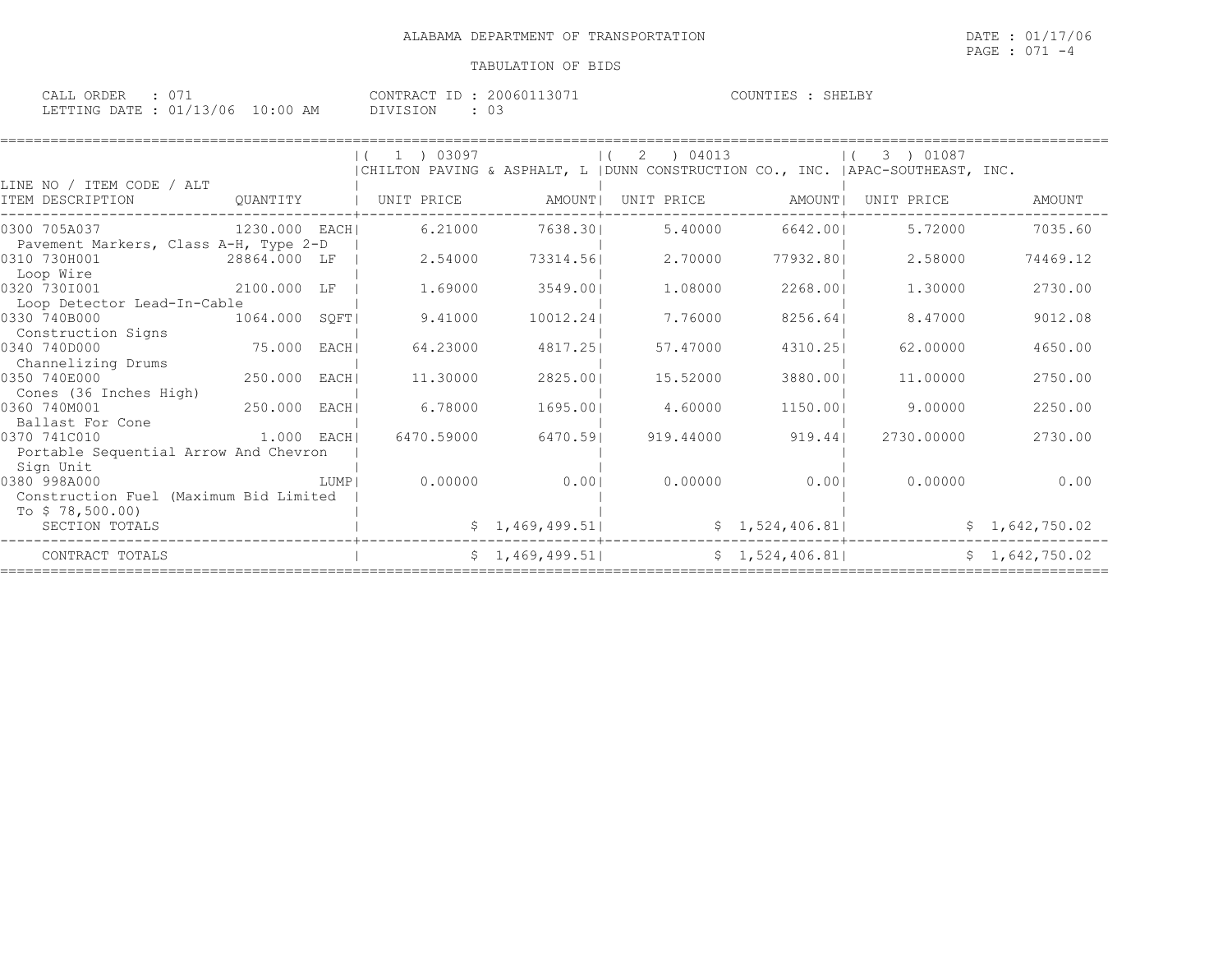| $\therefore$ 071<br>CALL ORDER<br>LETTING DATE : 01/13/06 10:00 AM        |                |       | CONTRACT ID: 20060113071<br>: 03<br>DIVISION |            |                               | COUNTIES : SHELBY |  |        |
|---------------------------------------------------------------------------|----------------|-------|----------------------------------------------|------------|-------------------------------|-------------------|--|--------|
|                                                                           |                |       | 4 ) 07002                                    |            |                               |                   |  |        |
|                                                                           |                |       | (GOOD HOPE CONTRACTING CO.,                  |            |                               |                   |  |        |
| LINE NO / ITEM CODE / ALT<br>ITEM DESCRIPTION                             | QUANTITY       |       | UNIT PRICE AMOUNT                            |            | UNIT PRICE AMOUNT  UNIT PRICE |                   |  | AMOUNT |
| SECTION 0001 Total                                                        |                |       |                                              |            |                               |                   |  |        |
| 0010 209A000                                                              | 30.000 EACH    |       | 175.00000                                    | 5250.001   |                               |                   |  |        |
| Mailbox Reset, Single<br>0020 209A001<br>Mailbox Reset, Double            | 1.000 EACH     |       | 225.00000                                    | 225.001    |                               |                   |  |        |
| 0030 209A002<br>Mailbox Reset, Multiple                                   | $1.000$ EACHI  |       | 250.00000                                    | 250.001    |                               |                   |  |        |
| 0040 305B060<br>2200.000 TON I<br>Crushed Aggregate, Section 825, Crusher |                |       | 18.11000                                     | 39842.001  |                               |                   |  |        |
| Run Stone, 1 1/2",<br>0050 401B108                                        | 6600.000 SOYDI |       | 2.50000                                      | 16500.001  |                               |                   |  |        |
| Bituminous Treatment G (With Polymer<br>Additive)                         |                |       |                                              |            |                               |                   |  |        |
| 0060 405A000<br>Tack Coat                                                 | 6095.000 GAL   |       | 1,35000                                      | 8228.251   |                               |                   |  |        |
| 0070 408A052 203004.000                                                   |                | SOYDI | 0.75000                                      | 152253.001 |                               |                   |  |        |
| Planing Existing Pavement                                                 |                |       |                                              |            |                               |                   |  |        |

| Planing Existing Pavement<br>(Approximately 1.10" Thru 2.0" Thick) |      |              |                    |
|--------------------------------------------------------------------|------|--------------|--------------------|
| 0080 424A361 20080<br>14974.000 TON H                              |      |              | 47.88000 716955.12 |
| Superpave Bituminous Concrete Wearing                              |      |              |                    |
| Surface Layer, 3/4" Maximum Aggregate                              |      |              |                    |
| Size Mix, ESAL Range C/D                                           |      |              |                    |
| 0090 424A366<br>2500.000 TON I                                     |      | 53.59000     | 133975.001         |
| Superpave Bituminous Concrete Wearing                              |      |              |                    |
| Surface Layer, Leveling, 1/2" Maximum                              |      |              |                    |
| Aggregate Size Mix, ESAL Range C/D                                 |      |              |                    |
| 0100 424A370<br>128.000 TON                                        |      | 56.62000     | 7247.361           |
| Superpave Bituminous Concrete Wearing                              |      |              |                    |
| Surface Layer, Widening, 3/4" Maximum                              |      |              |                    |
| Aggregate Size Mix, ESAL Range C/D                                 |      |              |                    |
| 0110 424B685<br>2000.000 TON I                                     |      | 54.83000     | 109660.001         |
| Superpave Bituminous Concrete Lower                                |      |              |                    |
| Binder Layer, Patching, 1" Maximum                                 |      |              |                    |
| Aggregate Size Mix, ESAL Range C/D                                 |      |              |                    |
| 0120 600A000                                                       | LUMP | 110195.95000 | 110195.951         |
| Mobilization                                                       |      |              |                    |
| 0130 665F000<br>50.000 EACH                                        |      | 6,00000      | 300.001            |
| Hay Bales                                                          |      |              |                    |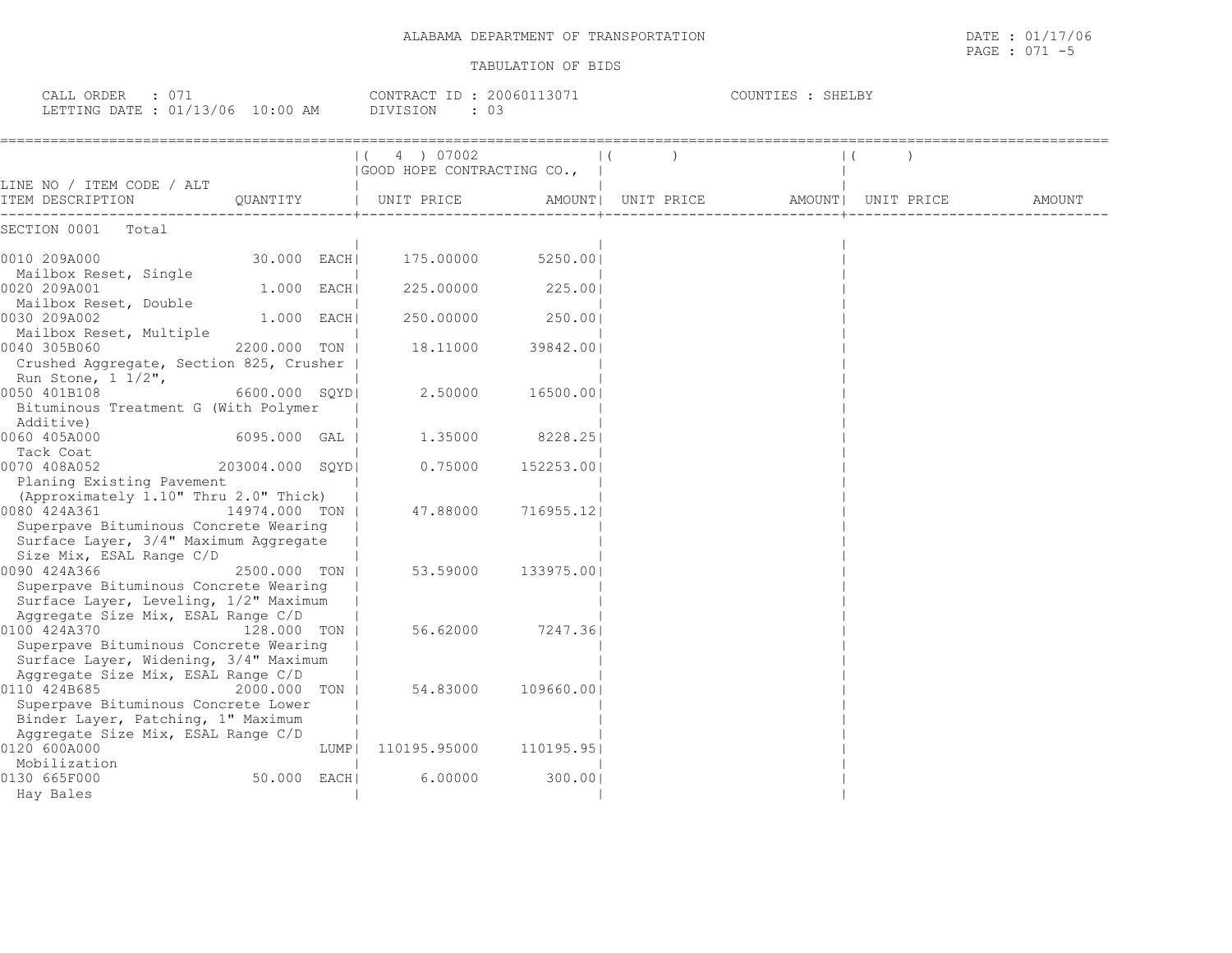| ORDER<br>CALL  |                   | T D<br>CONTRACT | . 13071<br>2006011 | COUNTIES | <b>SHELBY</b> |
|----------------|-------------------|-----------------|--------------------|----------|---------------|
| LETTING DATE : | 01/13/06 10:00 AM |                 |                    |          |               |

|                                                                                                        |               |                          | (4) 07002<br>  GOOD HOPE CONTRACTING CO.,                                                                                                                                                                                                |           | $\begin{array}{ccc} \hline \end{array}$ |  | $\vert$ ( |  |
|--------------------------------------------------------------------------------------------------------|---------------|--------------------------|------------------------------------------------------------------------------------------------------------------------------------------------------------------------------------------------------------------------------------------|-----------|-----------------------------------------|--|-----------|--|
| LINE NO / ITEM CODE / ALT                                                                              |               |                          |                                                                                                                                                                                                                                          |           |                                         |  |           |  |
|                                                                                                        |               |                          |                                                                                                                                                                                                                                          |           |                                         |  |           |  |
| 0140 665J000                                                                                           |               |                          | $150.000$ LF   3.00000 450.00                                                                                                                                                                                                            |           |                                         |  |           |  |
| Silt Fence, Type A<br>0150 6650001                                                                     |               |                          | $150.000$ LF $\begin{array}{c}  100000 150.00 150.00 150.00 150.00 150.00 150.00 150.00 150.00 150.00 150.00 150.00 150.00 150.00 150.00 150.00 150.00 150.00 150.00 150.00 150.00 150.00 150.00 150.00 150.00 150.00 150.00 150.00 150$ |           |                                         |  |           |  |
| Silt Fence Removal<br>0160 701A028                                                                     |               |                          | 21.000 MILE  1980.61000 41592.81                                                                                                                                                                                                         |           |                                         |  |           |  |
| Solid White, Class 2, Type A Traffic<br>Stripe (0.06" Thick) (6" Wide)                                 |               |                          |                                                                                                                                                                                                                                          |           |                                         |  |           |  |
| 0170 701A032<br>Solid Yellow, Class 2, Type A Traffic<br>Stripe (0.06" Thick) (6" Wide)                | $2.000$ MILE  |                          | 1980.61000 3961.22                                                                                                                                                                                                                       |           |                                         |  |           |  |
| 0180 701A041<br>Broken White, Class 2, Type A Traffic                                                  | 2.000 MILE    |                          | 1124.13000 2248.26                                                                                                                                                                                                                       |           |                                         |  |           |  |
| Stripe (0.09" Thick) (6" Wide)<br>0190 701A046<br>3.000 MILE                                           |               |                          | 1124.13000 3372.39                                                                                                                                                                                                                       |           |                                         |  |           |  |
| Broken Yellow, Class 2, Type A Traffic  <br>Stripe (0.09" Thick) (6" Wide)                             |               |                          |                                                                                                                                                                                                                                          |           |                                         |  |           |  |
| 0200 701A048<br>18.000 MILE<br>Solid Yellow, Class 2, Type A Traffic<br>Stripe (0.09" Thick) (6" Wide) |               |                          | 2248.26000 40468.681                                                                                                                                                                                                                     |           |                                         |  |           |  |
| Dotted Class 2, Type A Traffic Stripe<br>(0.09" Thick) (6" Wide)                                       |               |                          | 6611.000 LF   1.61000                                                                                                                                                                                                                    | 10643.711 |                                         |  |           |  |
| 0220 701C000<br>Broken Temporary Traffic Stripe                                                        | 10.000 MILE   |                          | 770.83000 7708.30                                                                                                                                                                                                                        |           |                                         |  |           |  |
| 0230 701C001<br>Solid Temporary Traffic Stripe                                                         | 36.000 MILE   | <b>Contract Contract</b> | 835.07000                                                                                                                                                                                                                                | 30062.52  |                                         |  |           |  |
| 0240 703A002 11924.000 SQFT <br>Traffic Control Markings, Class 2, Type  <br>A                         |               |                          | 3.75000                                                                                                                                                                                                                                  | 44715.00  |                                         |  |           |  |
| 0250 703B002                                                                                           | 2344.000 SOFT |                          | 4.28000                                                                                                                                                                                                                                  | 10032.321 |                                         |  |           |  |
| Traffic Control Legends, Class 2, Type  <br>0260 703D001                                               | 6112.000 SOFT |                          | 2.14000                                                                                                                                                                                                                                  | 13079.68  |                                         |  |           |  |
| Temporary Traffic Control Markings<br>0270 705A030<br>Pavement Markers, Class A-H, Type 2-C            | 132.000 EACH  |                          | 5.89000                                                                                                                                                                                                                                  | 777.48    |                                         |  |           |  |
| 0280 705A031<br>Pavement Markers, Class A-H, Type 1-A                                                  | 180.000 EACH  |                          | 5.89000 1060.20                                                                                                                                                                                                                          |           |                                         |  |           |  |
| 0290 705A032<br>145.000 EACH<br>Pavement Markers, Class A-H, Type 1-B                                  |               |                          | 5.89000                                                                                                                                                                                                                                  | 854.05    |                                         |  |           |  |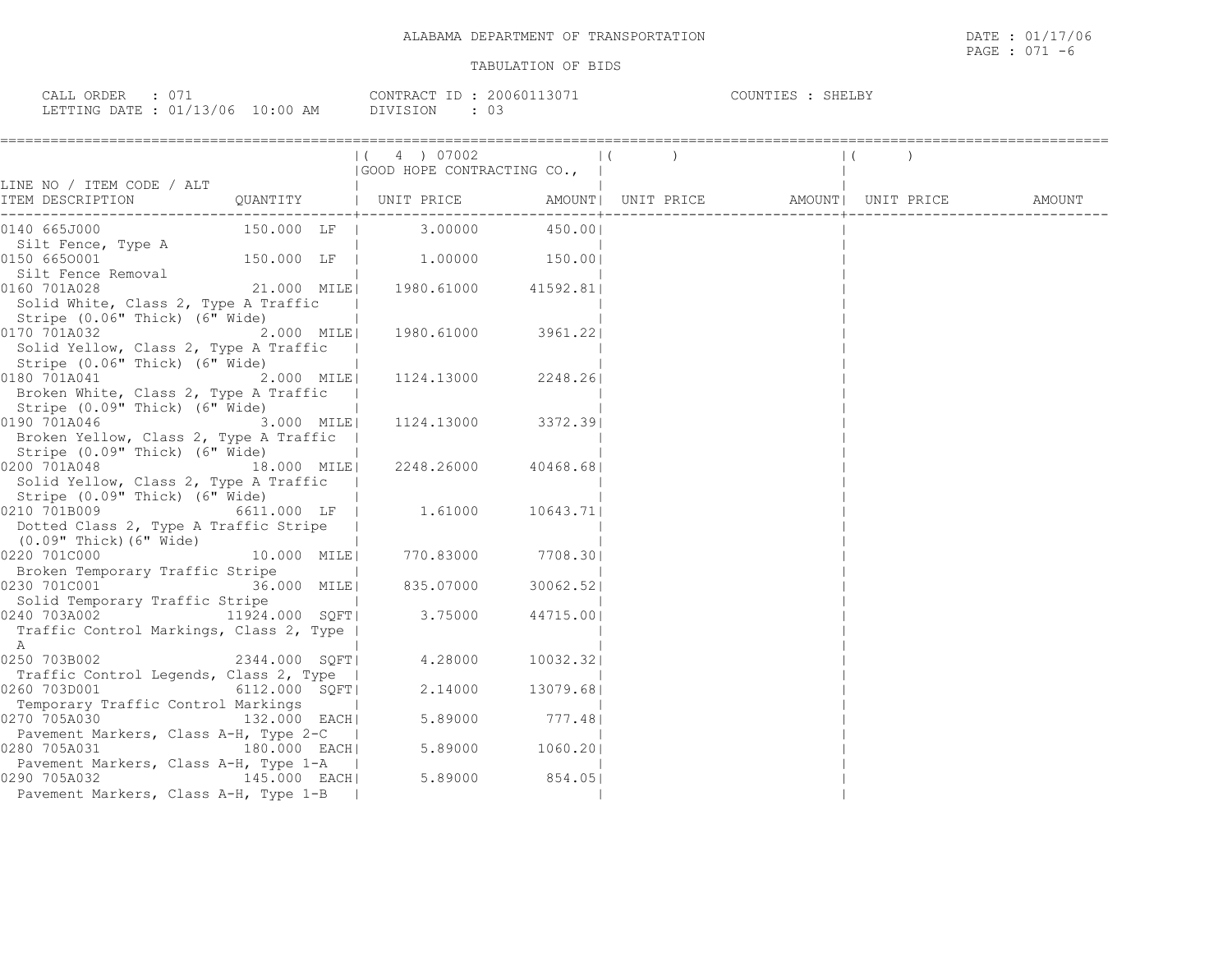| $\sim$ $-$<br>$\sim$ $\sim$ $\sim$ $\sim$<br>ORDER<br>ىلىلىك | 3071<br>20060.<br>CONTRACT.<br>1611   | COUNTIES<br>SHELBY |
|--------------------------------------------------------------|---------------------------------------|--------------------|
| 01/13/06<br>LETTING DATE                                     | 10.00.<br>03<br>AΜ<br><b>DIVISION</b> |                    |

|                                                           |               |      | 4 ) 07002<br>(GOOD HOPE CONTRACTING CO., |                 |            |        |            |   |        |
|-----------------------------------------------------------|---------------|------|------------------------------------------|-----------------|------------|--------|------------|---|--------|
| LINE NO / ITEM CODE / ALT<br>ITEM DESCRIPTION             | OUANTITY      |      | UNIT PRICE                               | AMOUNT          | UNIT PRICE | AMOUNT | UNIT PRICE |   | AMOUNT |
| 0300 705A037                                              | 1230.000 EACH |      | 5.89000                                  | 7244.701        |            |        |            |   |        |
| Pavement Markers, Class A-H, Type 2-D<br>0310 730H001     | 28864.000 LF  |      | 3.45000                                  | 99580.801       |            |        |            |   |        |
| Loop Wire<br>0320 7301001                                 | 2100.000 LF   |      | 0.53000                                  | 1113.00         |            |        |            |   |        |
| Loop Detector Lead-In-Cable<br>0330 740B000               | 1064.000 SQFT |      | 7.59000                                  | 8075.761        |            |        |            |   |        |
| Construction Signs<br>0340 740D000                        | 75.000 EACH   |      | 85.00000                                 | 6375.001        |            |        |            |   |        |
| Channelizing Drums<br>0350 740E000                        | 250.000 EACH  |      | 20.00000                                 | 5000.00         |            |        |            |   |        |
| Cones (36 Inches High)<br>0360 740M001                    | 250.000 EACH  |      | 7.50000                                  | 1875.00         |            |        |            |   |        |
| Ballast For Cone<br>0370 741C010                          | 1.000 EACHI   |      | 3500.00000                               | 3500.001        |            |        |            |   |        |
| Portable Sequential Arrow And Chevron                     |               |      |                                          |                 |            |        |            |   |        |
| Sign Unit<br>0380 998A000                                 |               | LUMP | 0.00000                                  | 0.001           |            |        |            |   |        |
| Construction Fuel (Maximum Bid Limited<br>To \$78,500.00) |               |      |                                          |                 |            |        |            |   |        |
| SECTION TOTALS                                            |               |      |                                          | \$1,644,822.56] |            | 0.001  |            |   | 0.00   |
| CONTRACT TOTALS                                           |               |      |                                          | \$1,644,822.56] | \$         | 0.001  |            | Ŝ |        |

PAGE : 071 -7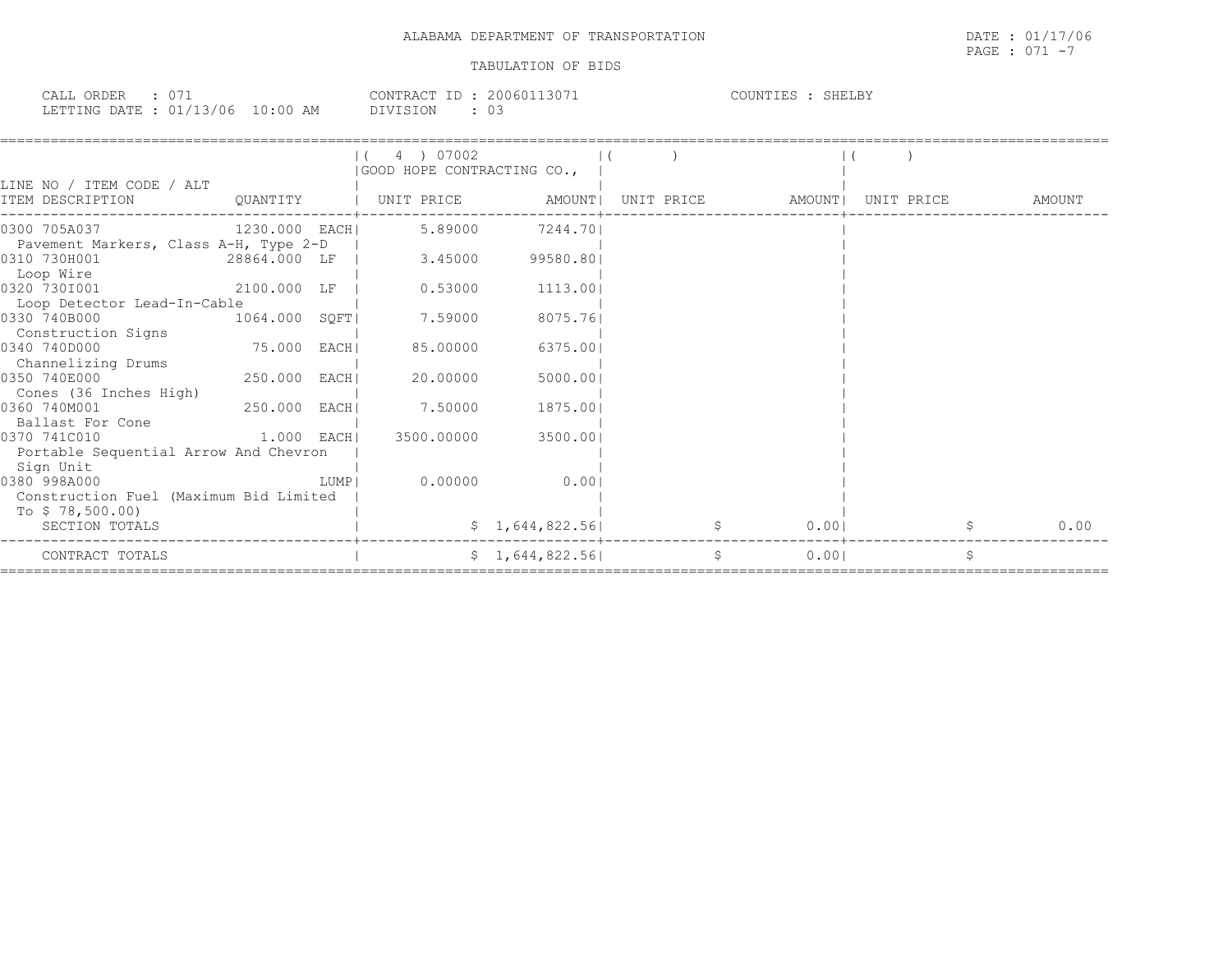### VENDOR RANKING

| CALL ORDER : 072<br>LETTING DATE: 01/13/06 10:00 AM |                 | CONTRACT ID: 20060113072<br>DIVISION<br>$\cdot$ 09                                 |              |                  | COUNTIES : BALDWIN              |                   |  |  |
|-----------------------------------------------------|-----------------|------------------------------------------------------------------------------------|--------------|------------------|---------------------------------|-------------------|--|--|
| CONTRACT DESCRIPTION :<br>along $I-10$ and $I-65$ . |                 | 60<br>CONTRACT TIME :<br>for the Litter Collection and Maintenance Roadside Mowing | Working Days | (available days) | PROJECT(S) : 99-409-022-000-652 |                   |  |  |
| RANK                                                | VENDOR NO./NAME |                                                                                    |              |                  | <b>TOTAL</b><br><b>BID</b>      | % OVER<br>LOW BID |  |  |
|                                                     |                 |                                                                                    |              |                  |                                 |                   |  |  |

PAGE : 072 -1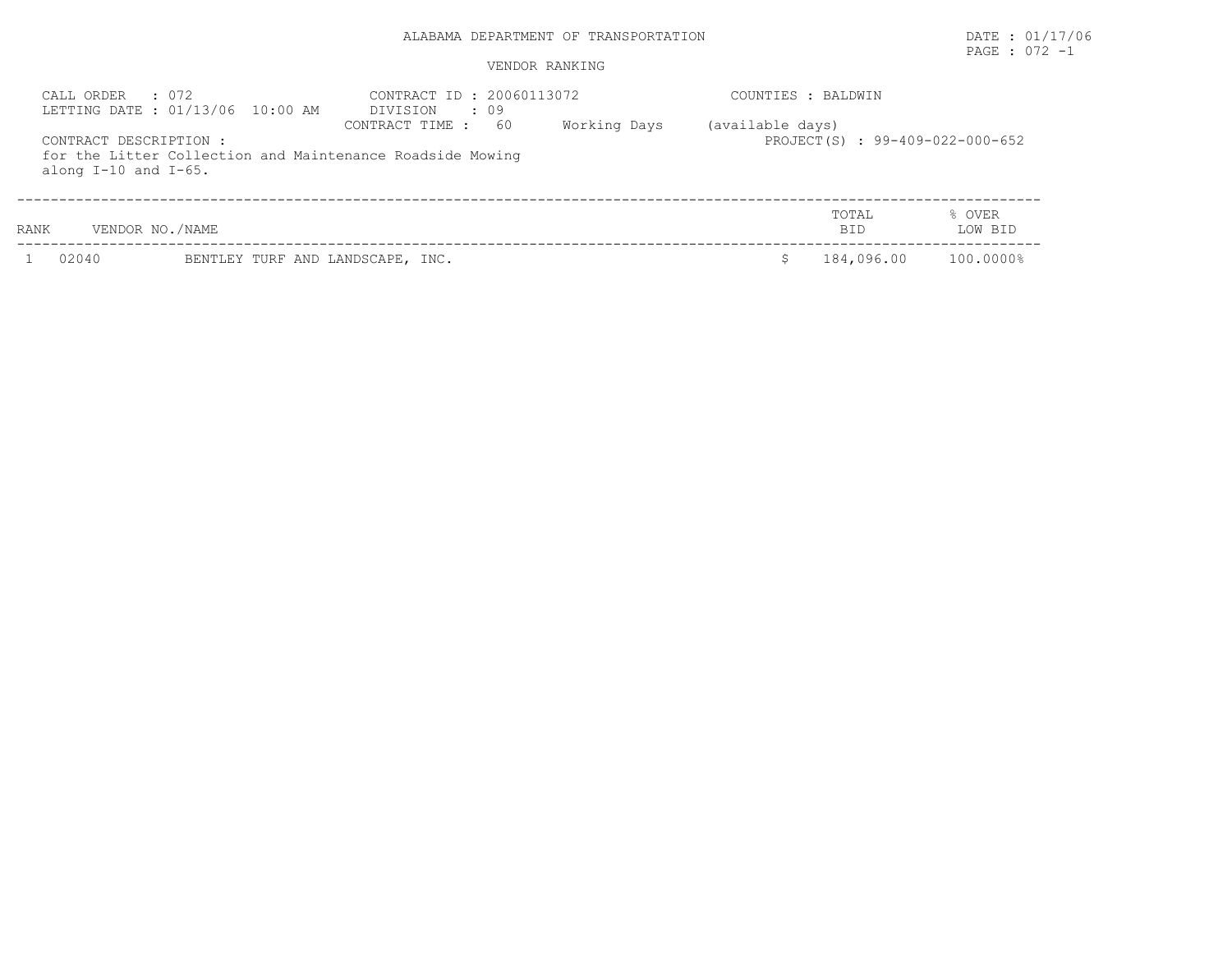| ALABAMA DEPARTMENT OF<br>TRANSPORTATION | 1.17100<br>DATE<br>7 U O<br>the contract of the contract of the contract of the contract of the contract of the contract of the contract of |
|-----------------------------------------|---------------------------------------------------------------------------------------------------------------------------------------------|
|                                         | 072<br>PAGE<br>◡ / ∠                                                                                                                        |

| CALL ORDER                       | CONTRACT ID: 20060113072 | COUNTIES : | BALDWIN |
|----------------------------------|--------------------------|------------|---------|
| LETTING DATE : 01/13/06 10:00 AM | DIVISION<br>ν.           |            |         |

|                                                                           |                |      | 02040<br>BENTLEY TURF AND LANDSCAPE, |             |            |        |            |        |
|---------------------------------------------------------------------------|----------------|------|--------------------------------------|-------------|------------|--------|------------|--------|
| LINE NO / ITEM CODE / ALT<br>ITEM DESCRIPTION                             | OUANTITY       |      | UNIT PRICE                           | AMOUNT      | UNIT PRICE | AMOUNT | UNIT PRICE | AMOUNT |
| SECTION 0001<br>Total                                                     |                |      |                                      |             |            |        |            |        |
| 0010 655A009<br>Maintenance Roadside Mowing<br>(Approximately 1330 Acres) | $3.000$ $CYCH$ |      | 48000.00000                          | 144000.001  |            |        |            |        |
| 0020 655F000<br>Litter Collection (Approximately Approx<br>1095 Acres)    | $3.000$ $CYCL$ |      | 12000.00000                          | 36000.00    |            |        |            |        |
| 0030 740B000<br>Construction Signs                                        | 256.000 SOFT   |      | 16.00000                             | 4096.00     |            |        |            |        |
| 0040 998A000<br>Construction Fuel (Maximum Bid Limited<br>To \$ 11,000)   |                | LUMP | 0.00000                              | 0.001       |            |        |            |        |
| SECTION TOTALS                                                            |                |      | S.                                   | 184,096.00  |            | 0.001  |            | 0.00   |
| CONTRACT TOTALS                                                           |                |      |                                      | 184,096.001 |            | 0.001  |            |        |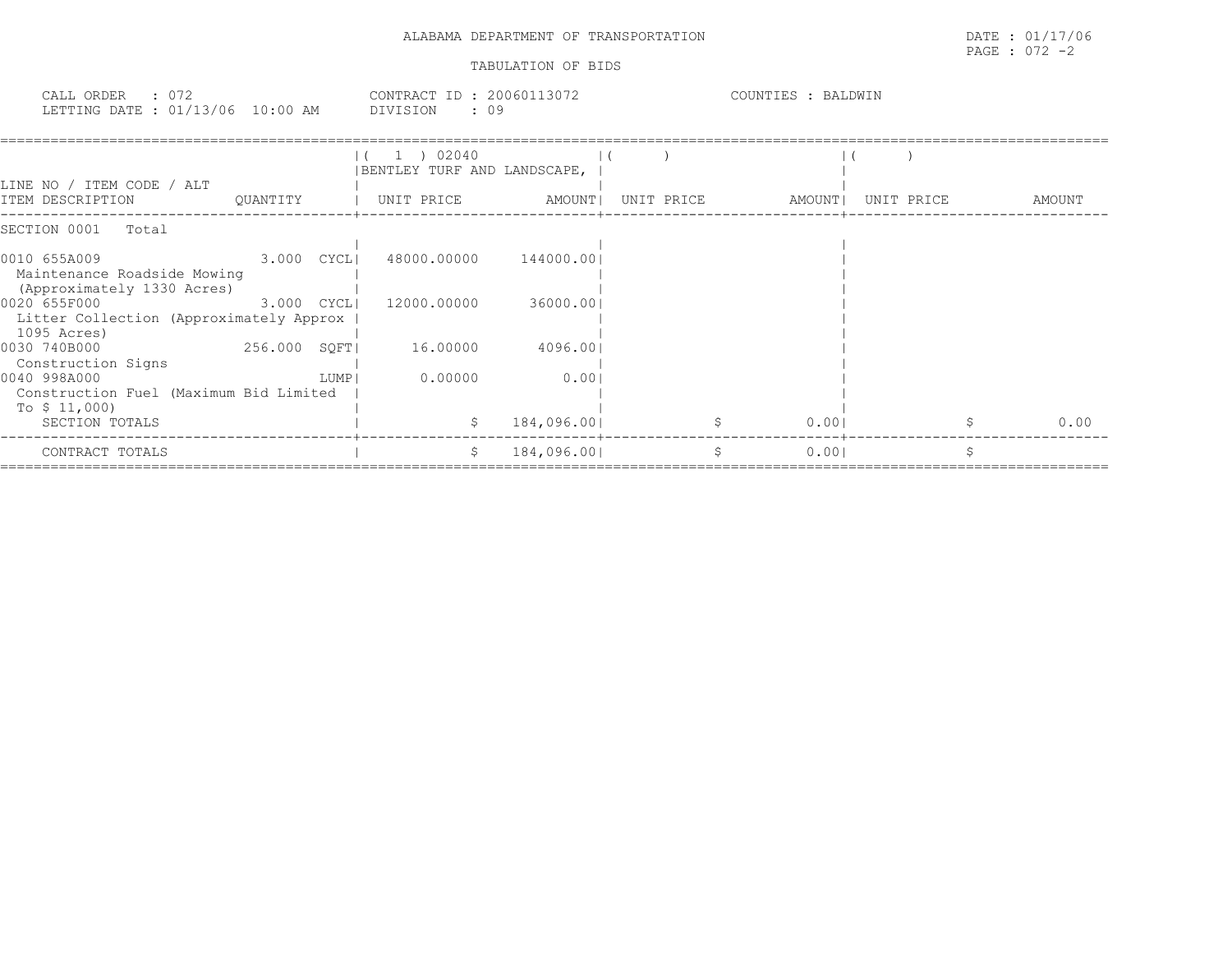### VENDOR RANKING

| CALL ORDER : 073<br>LETTING DATE: 01/13/06 10:00 AM |                                     | CONTRACT ID: 20060113073<br>DIVISION<br>$\cdot$ 09                               |              |                  | COUNTIES : MOBILE               |                   |  |  |
|-----------------------------------------------------|-------------------------------------|----------------------------------------------------------------------------------|--------------|------------------|---------------------------------|-------------------|--|--|
| CONTRACT DESCRIPTION :                              | along $I-10$ , $I-65$ and $I-165$ . | CONTRACT TIME : 100<br>for the Litter Collection and Maintenance Roadside Mowing | Working Days | (available days) | PROJECT(S) : 99-409-491-000-651 |                   |  |  |
| RANK                                                | VENDOR NO./NAME                     |                                                                                  |              |                  | <b>TOTAL</b><br><b>BID</b>      | % OVER<br>LOW BID |  |  |
| 02040                                               | BENTLEY TURF AND LANDSCAPE, INC.    |                                                                                  |              |                  |                                 |                   |  |  |

PAGE : 073 -1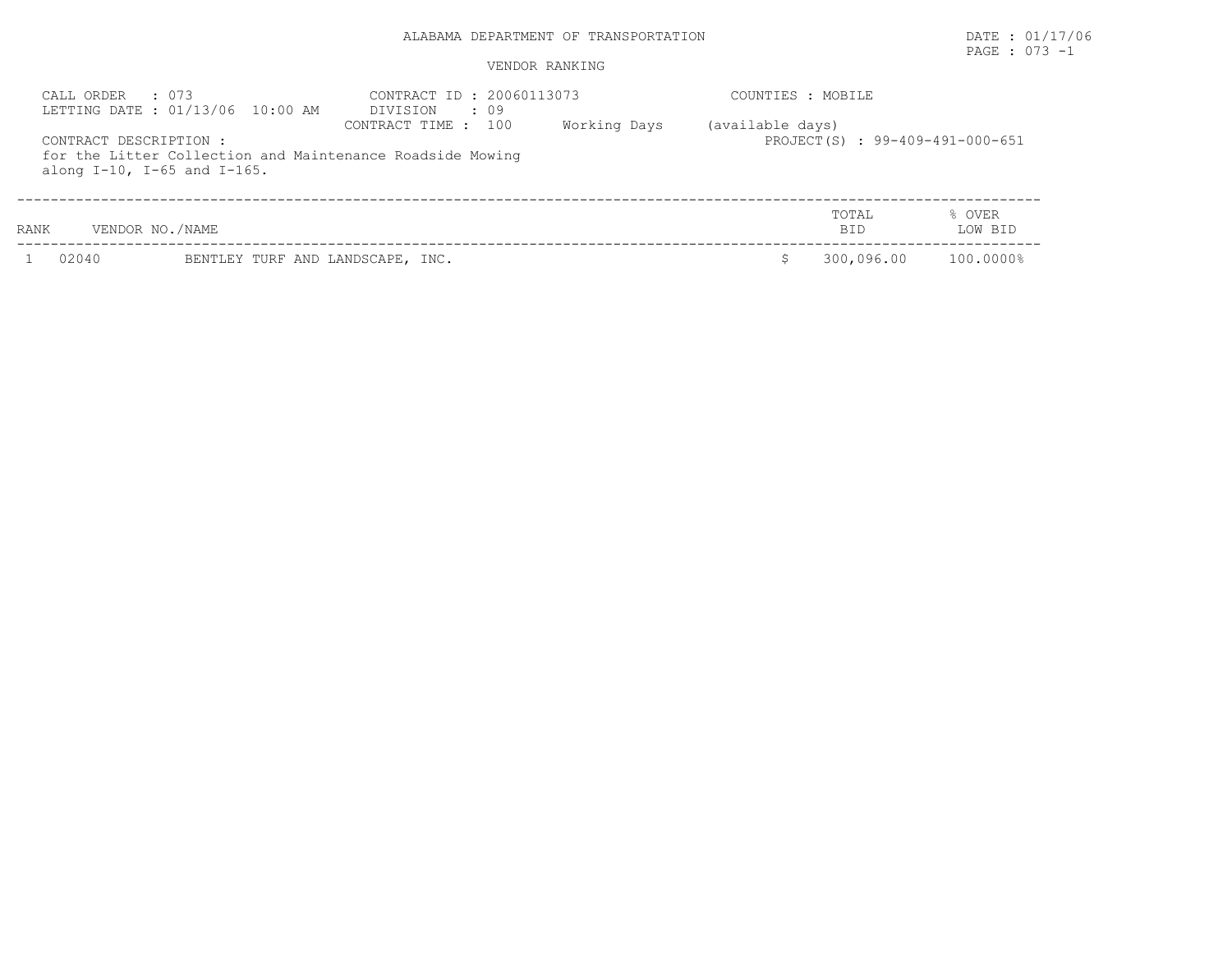| CALL ORDER                       |  | CONTRACT ID:    | 20060113073 | COUNTIES | MOBILE |
|----------------------------------|--|-----------------|-------------|----------|--------|
| LETTING DATE : 01/13/06 10:00 AM |  | <b>DIVISION</b> | 09          |          |        |

|                                                                           |              |      | 02040<br>BENTLEY TURF AND LANDSCAPE, |             |            |        |            |        |
|---------------------------------------------------------------------------|--------------|------|--------------------------------------|-------------|------------|--------|------------|--------|
| LINE NO / ITEM CODE / ALT<br>ITEM DESCRIPTION                             | OUANTITY     |      | UNIT PRICE                           | AMOUNT      | UNIT PRICE | AMOUNT | UNIT PRICE | AMOUNT |
| SECTION 0001<br>Total                                                     |              |      |                                      |             |            |        |            |        |
| 0010 655A009<br>Maintenance Roadside Mowing<br>(Approximately 1476 Acres) | $4.000$ CYCL |      | 65000.00000                          | 260000.001  |            |        |            |        |
| 0020 655F000<br>Litter Collection (Approximately Approx<br>771 Acres)     | 4.000 CYCLI  |      | 9000.00000                           | 36000.001   |            |        |            |        |
| 0030 740B000<br>Construction Signs                                        | 256.000 SOFT |      | 16.00000                             | 4096.001    |            |        |            |        |
| 0040 998A000<br>Construction Fuel (Maximum Bid Limited<br>To \$ 15,000)   |              | LUMP | 0.00000                              | 0.001       |            |        |            |        |
| SECTION TOTALS                                                            |              |      | S.                                   | 300,096.001 |            | 0.001  |            | 0.00   |
| CONTRACT TOTALS                                                           |              |      |                                      | 300,096.001 |            | 0.001  |            |        |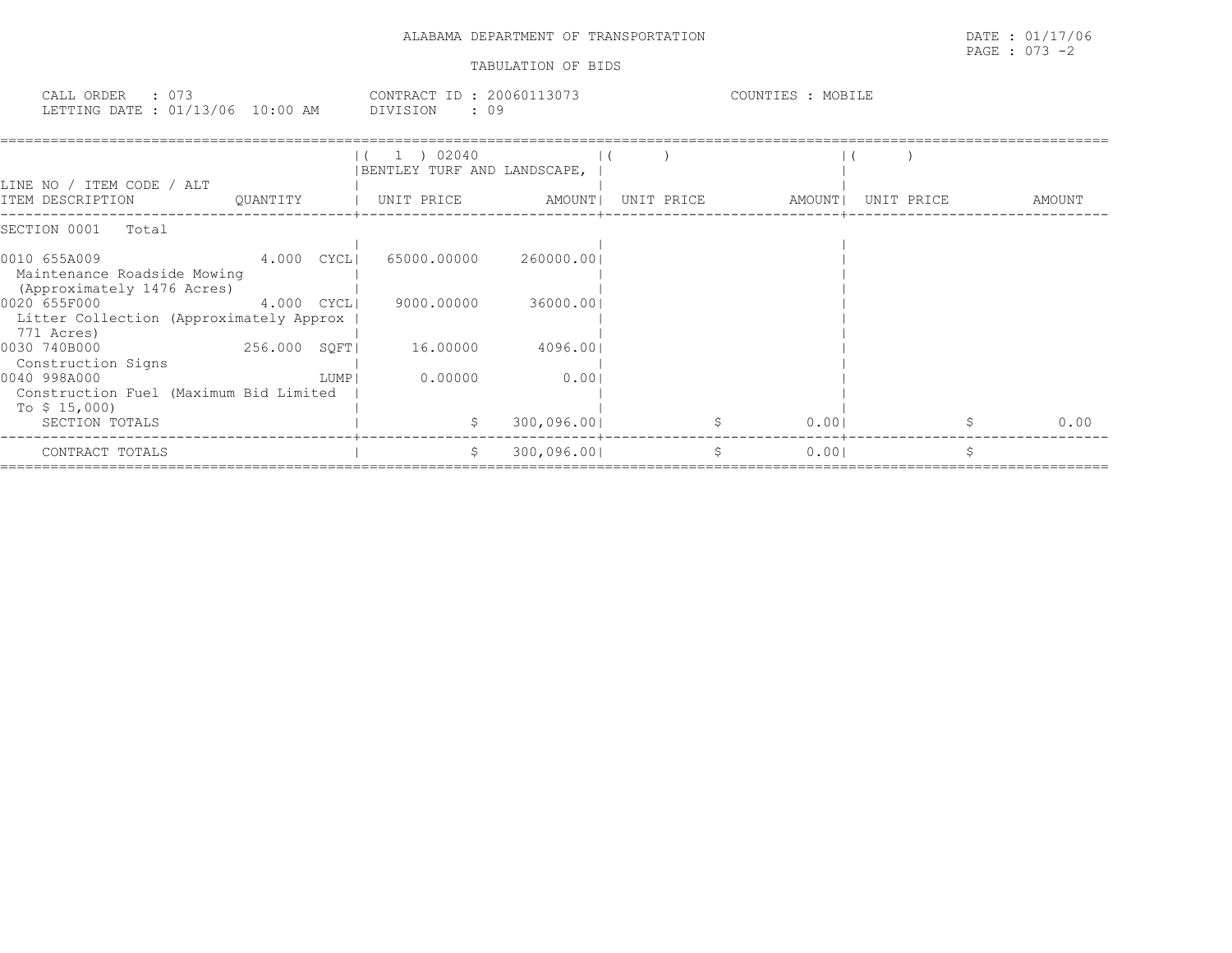# PAGE : 074 -1

## VENDOR RANKING

| . 074<br>CALL ORDER                      | LETTING DATE : 01/13/06 10:00 AM | CONTRACT ID: 20060113074<br>DIVISION<br>: 09                                      |              | COUNTIES : ESCAMBIA |                                | CONECUH           |
|------------------------------------------|----------------------------------|-----------------------------------------------------------------------------------|--------------|---------------------|--------------------------------|-------------------|
| CONTRACT DESCRIPTION :<br>along $I-65$ . |                                  | 45<br>CONTRACT TIME :<br>for the Litter Collection and Maintenance Roadway Mowing | Working Days | (available days)    | PROJECT(S): 99-409-690-000-653 |                   |
| VENDOR NO./NAME<br>RANK                  |                                  |                                                                                   |              |                     | TOTAL<br><b>BID</b>            | % OVER<br>LOW BID |
| 02040                                    | BENTLEY TURF AND LANDSCAPE, INC. |                                                                                   |              |                     | 178,096.00                     | 100.0000%         |